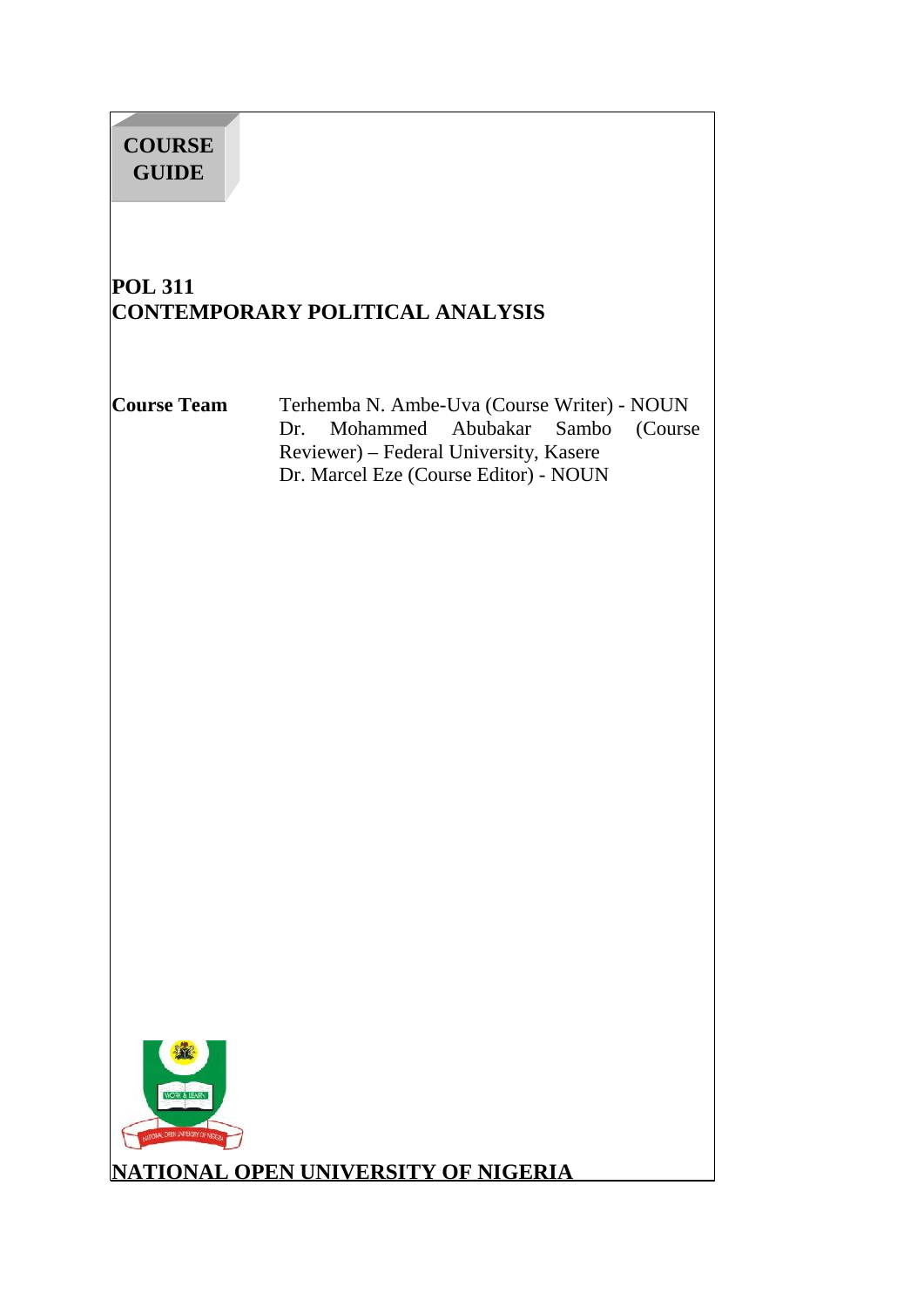© 2020 by NOUN Press National Open University of Nigeria **Headquarters** Airport Road, Jabi Abuja

Lagos Office 12/14 Ahmadu Bello Way Victoria Island, Lagos

E-mail: centralinfo@nou.edu.ng URL: www.nou.edu.ng

All rights reserved. No part of this book may be reproduced, in any form or by any means, without permission in writing from the publisher.

First Printed 2009, Revised and reprinted 2020

ISBN: 978-058-000-4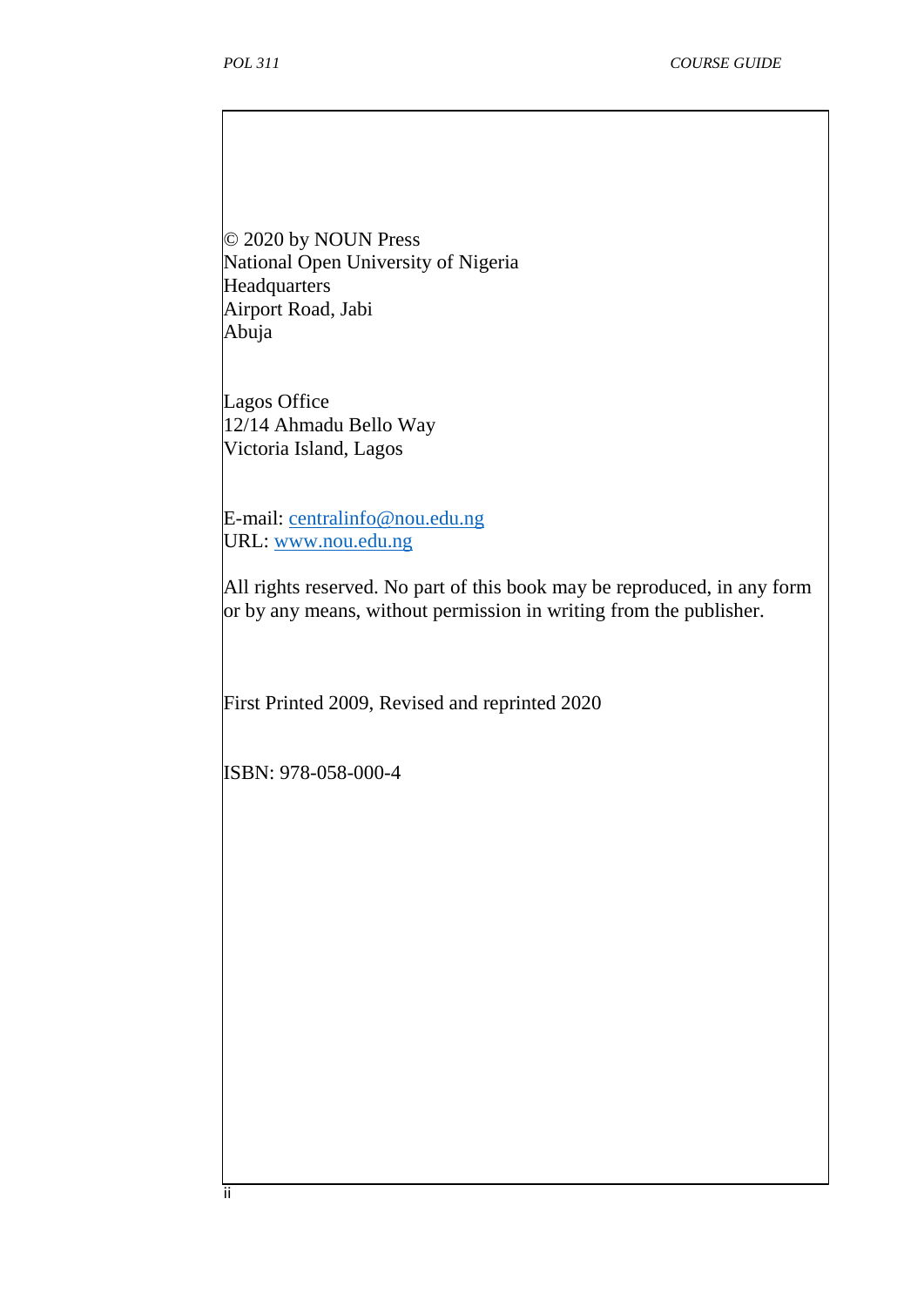# **COURSE DESCRIPTION**

# **POL 311 Contemporary Political Analysis (3 Credit Units)**

This course provides an insight into the nature of the contemporary political analysis. It examines the meanings and nature of political analysis, also, it further examines Behaviouralism, Institutionalism and Political culture approaches in political analysis, including theories of dependency, modernisation, as well as political economy. Furthermore, the course delves in to examine the differences between political philosophy and political science, with their underlining differences between political science and the natural sciences. Lastly, it outlines and the approaches to analysing political events in areas of domestic politics and international relations.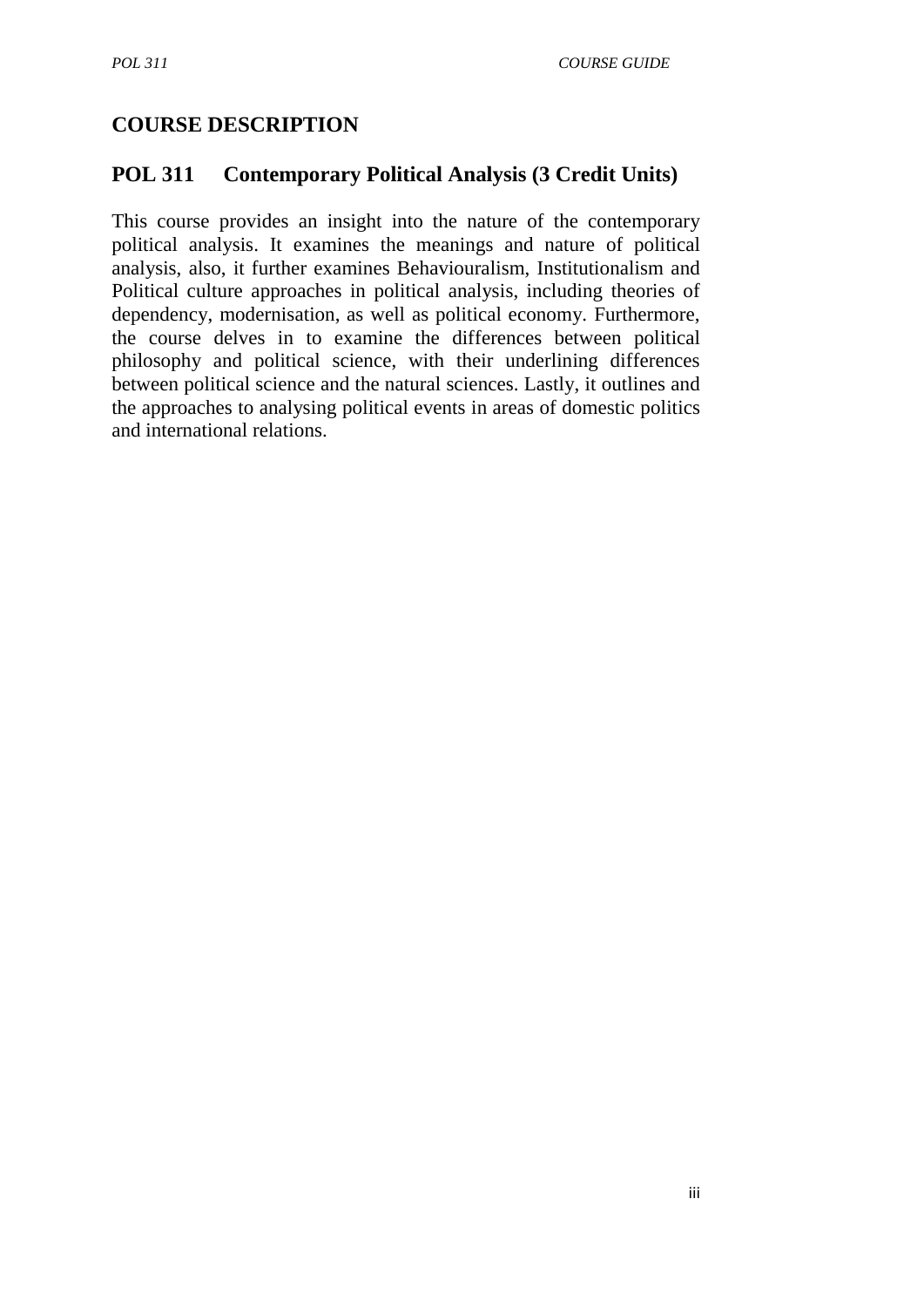# **CONTENTS PAGE**

| V              |
|----------------|
| V              |
| V              |
| V <sub>1</sub> |
| V1             |
| vii            |
| viii           |
| viii           |
| viii           |
| viii           |
| 1X             |
| 1X             |
| X              |
| X              |
| X1             |
| xi             |
| xiii           |
| <b>X111</b>    |
|                |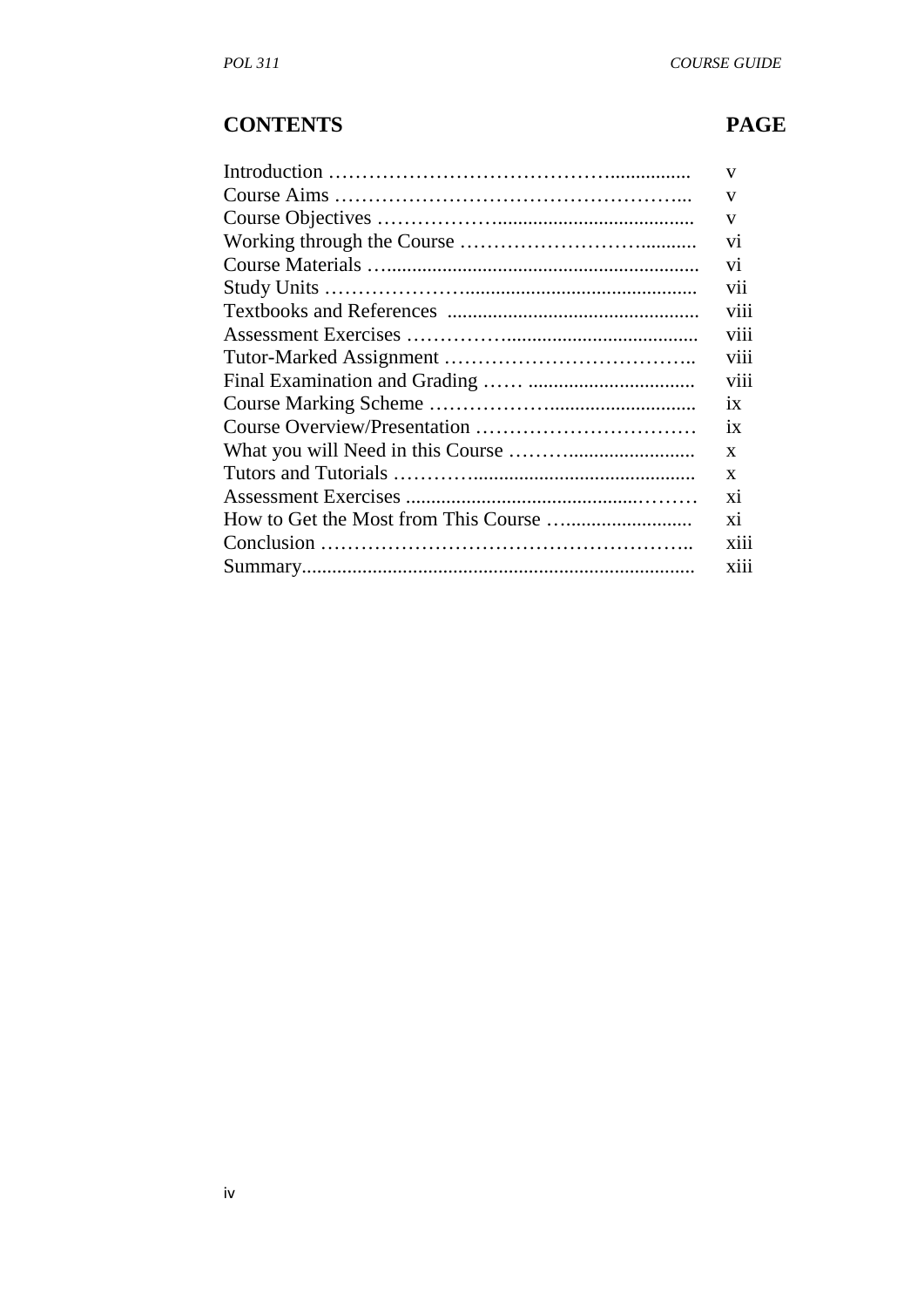# **INTRODUCTION**

Welcome to POL 311: Contemporary Political Analysis! This is a three credit unit course available for students in the undergraduate Political Science programme at the 300 level. The course provides an opportunity for students to acquire detailed knowledge and understanding of theoretical approaches in contemporary political analysis. Analysis is a word that has a variety of meanings. To analyse something means to ask a question; give an answer, and then give the reasons for the answer. In looking at political analysis that political scientists have engaged in, we have labelled them scientific, normative, instrumental, and analytic. Students who have gone through this course would be able to apply different approaches in political science to the analysis of political events and phenomena. Students would also be expected to know the mainstream literature in political analysis and their discussion and be able to apply approaches to case studies. An interesting concern of the course is to introduce students to the distinction between political science and the natural sciences. While both of them adopt the scientific method, political science can never be an exact science like physics and chemistry because of the substance, which it deals with, i.e., human behaviour. Another concern is to introduce you to the distinction between political philosophy and political science.

This course guide provides you with the necessary information about the contents of the course and the materials you need to be familiar with for a proper understanding of the subject matter. It is designed to help you to get the best of the course by enabling you to think productively about the principles underlying the issues you study and the projects you execute in the course of your study and thereafter. It also provides some guidance on the way to approach your tutor-marked assignments (TMAs). You will of course receive on-the-spot guidance from your tutorial classes, which you are advised to approach with all seriousness.

Overall, this module will fill an important vacuum in the study of Political Science, especially as it is interested in knowing why certain political events and phenomena occur at certain times, and why political actors behave the way they do. Students will acquire an understanding of and the skills to evaluate and discuss political inquiries literature. They will also be able to apply contemporary political approaches to real-world events, both at the domestic and international levels.

# **COURSE AIMS AND OBJECTIVES**

The primary aim of this course is to provide the students of Political Science with a comprehensive knowledge of contemporary political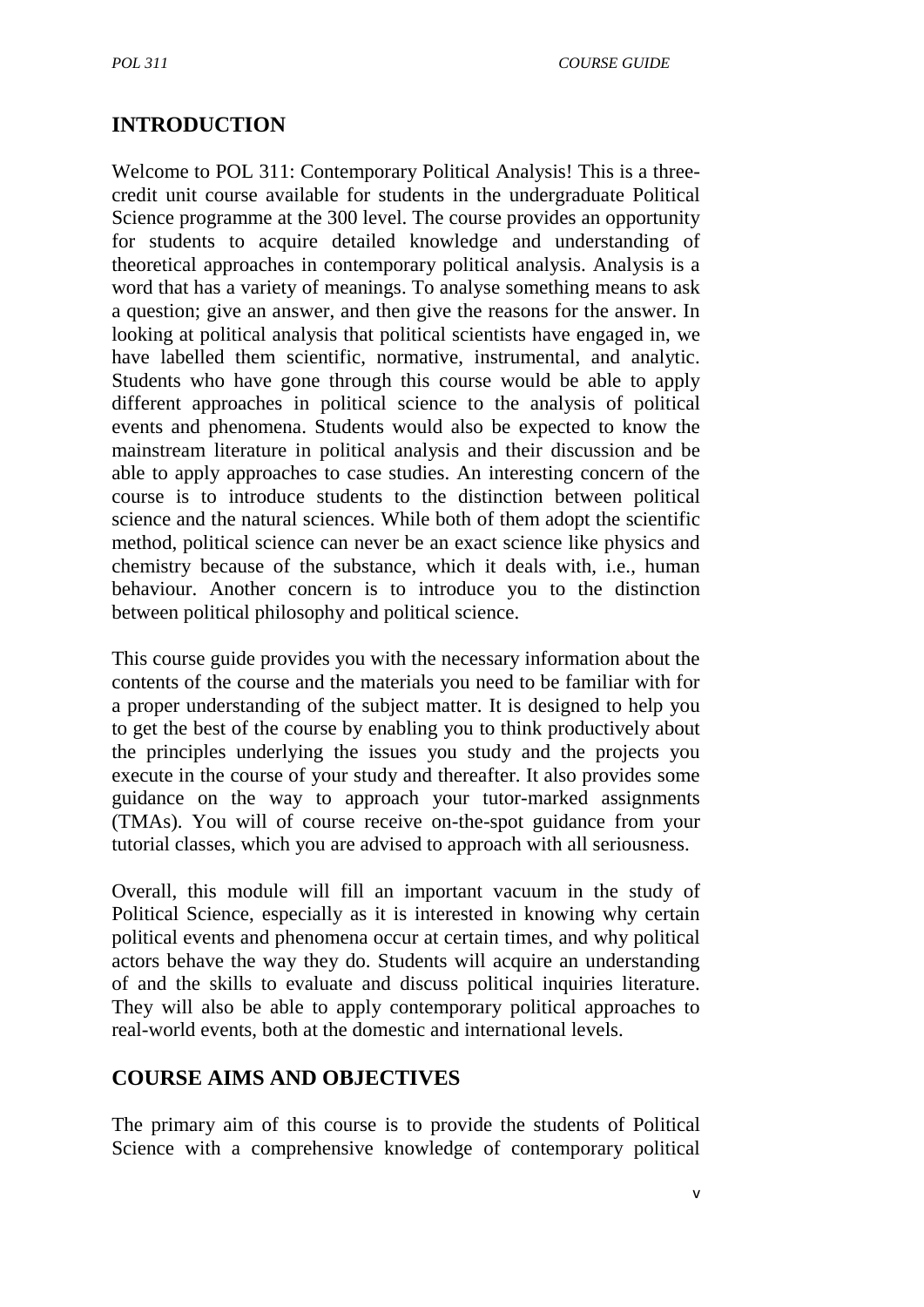analysis. However, the specific objective of the course is to enable you to:

- i. explicate the concept of political analysis
- ii. present an overview of approaches in contemporary political analysis
- iii. distinguish between philosophy and political science
- iv. understand why science in political science is not the same as the one in natural sciences.
- v. Apply different approaches in political science to a wide and diverse area of politics at the domestic and international levels.

The specific objectives of each study unit can be found at the beginning and you can make references to it while studying. It is necessary and helpful for you to check at the end of the unit, if your progress is consistent with the stated objectives and if you can conveniently answer the self-assessment exercises. The overall objectives of the course will be achieved if you diligently study and complete all the units in this course.

# **WORKING THROUGH THE COURSE**

To complete the course, you are required to read the study units and other related materials. You will also need to undertake practical exercises for which you need a pen, a notebook, and other materials that will be listed in this guide. The exercises are to aid you in understanding the concepts being presented. At the end of each unit, you will be required to submit a written assignment for assessment purposes. At the end of the course, you will write a final examination.

# **COURSE MATERIALS**

In this course, as in all other courses, the major components you will find are as follows:

- 1. Course guide
- 2. Study units
- 3. Textbooks
- 4. Assignment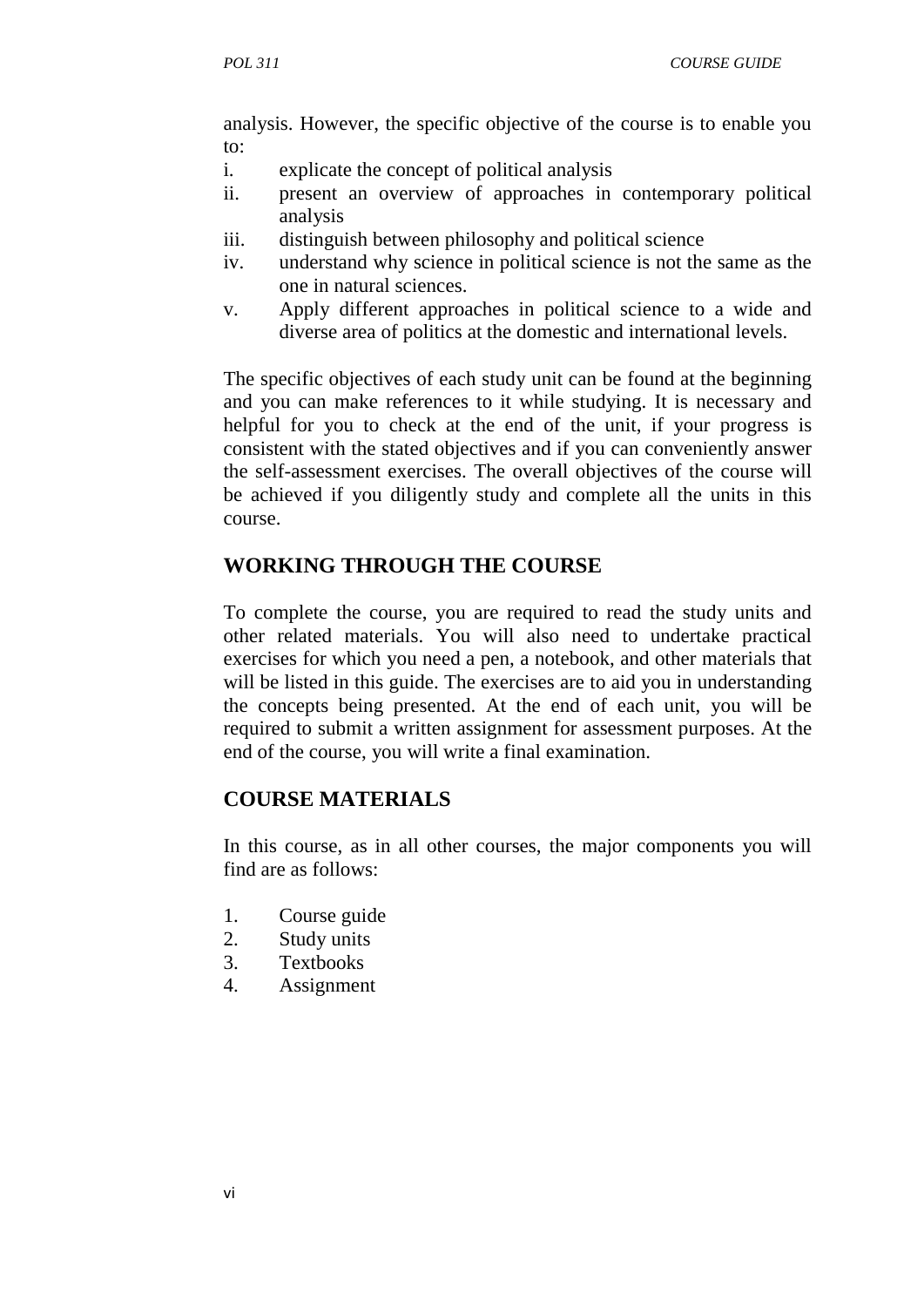*POL 311 COURSE GUIDE*

# **STUDY UNITS**

There are five modules in this course:

#### **Module 1 Contemporary Political Analysis: An Introduction**

- Unit 1 What does political analysis entail?
- Unit 2 The divide in political science
- Unit 3 Understanding the science of politics

#### **Module 2 Development-Oriented Approaches**

- Unit 1 Marxism
- Unit 2 Modernisation theory
- Unit 3 Dependency theory
- Unit 4 The political economy approach

#### **Module 3 Behaviouralism and Emerging Approaches**

- Unit 1 Behaviouralism and Post-Behaviouralism
- Unit 2 New institutionalism
- Unit 3 Political culture approach

#### **Module 4 Political Systems and Power Approaches**

| Unit 1 | Systems theory |
|--------|----------------|
|--------|----------------|

- Unit 2 Structural functional approach/structural functionalism
- Unit 3 Group theory

#### **Module 5 Rational and Intentional Approaches**

- Unit 1 Game theory
- Unit 2 Rational choice theory
- Unit 3 Decision-making theory

As you can observe, the course begins with the basics and expands into a more elaborate, complex, and detailed form. All you need to do is to follow the instructions as provided in each unit. Also, some self assessment exercises have been provided with which you can test your progress with the text and determine if your study is fulfilling the stated objectives. Tutor-marked assignments have also been provided to aid your study. All these will assist you to be able to fully grasp the knowledge of contemporary political analysis.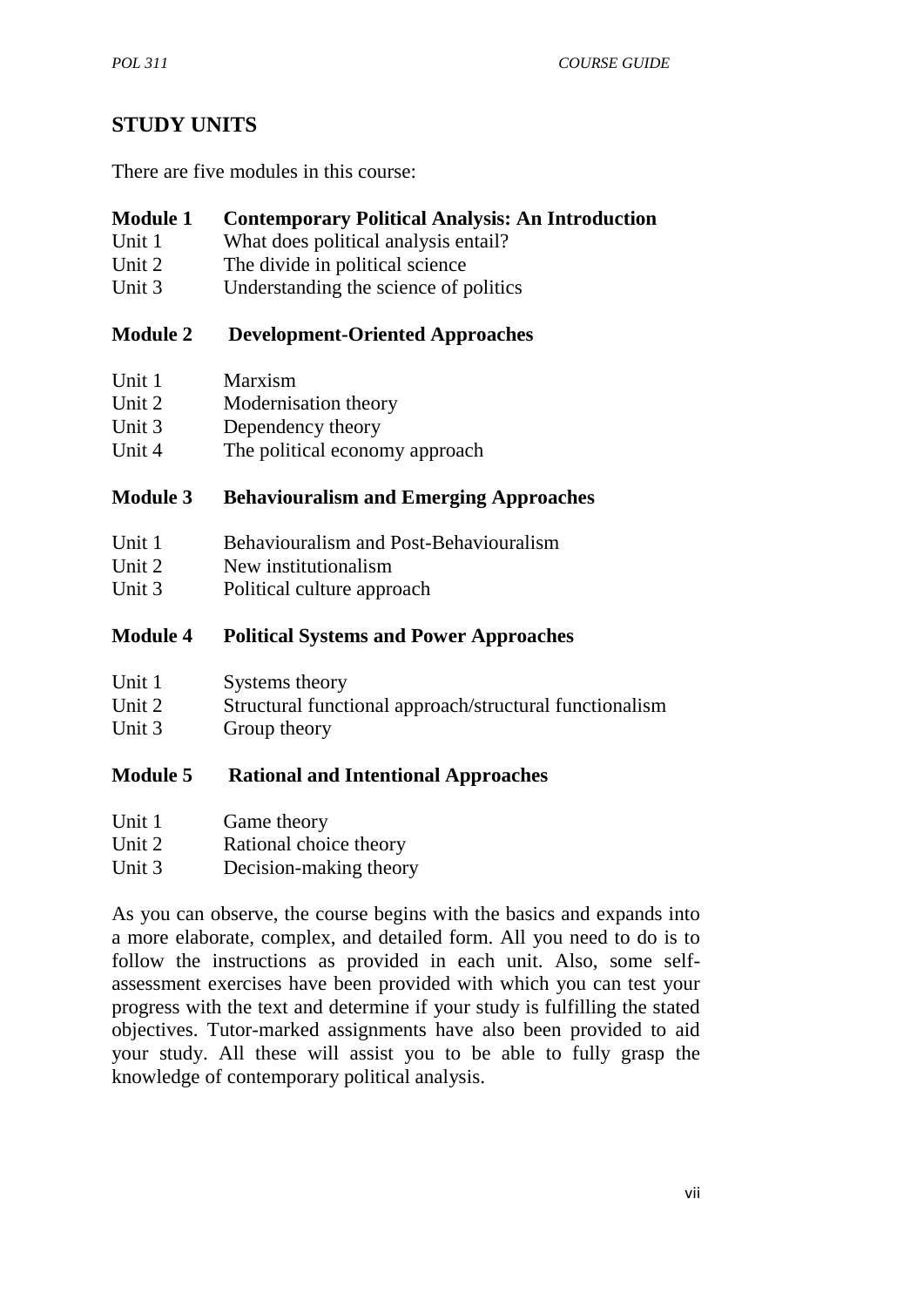#### **TEXTBOOKS AND REFERENCES**

At the end of each unit, you will find a list of relevant reference materials that you may yourself wish to consult as the need arises, even though I have made efforts to provide you with the most important information you need to pass this course. However, I would encourage you as a third-year student to cultivate the habit of consulting as many relevant materials as you can within the time available to you. In particular, make sure you consult whatever material you are advised to consult before attempting any exercise.

#### **ASSESSMENT EXERCISES**

Two types of assessment are involved in the course: the Self- Assessment Exercises (SAEs), and the Tutor-Marked Assessment (TMA) questions. Your answers to the SAEs are not meant to be submitted, but they are also important since they allow you to assess your understanding of course content. Tutor-Marked Assignments (TMAs) on the other hand is to be carefully answered and kept in your assignment file for submission and marking. This will count for 30% of your total score in the course.

#### **TUTOR- MARKED ASSIGNMENT**

At the end of every unit, you will find a Tutor-Marked Assignment which you should answer as instructed and put in your assignment file for submission. However, this Course Guide does not contain any Tutor- Marked Assignment question. The Tutor-Marked Assignment questions are provided from Unit 1 of Module 1 to Unit 4 of Module 5.

#### **FINAL EXAMINATION AND GRADING**

There will be a final examination at the end of the course. The examination carries a total of 70 percent of the total course grade. The examination will reflect the contents of what you have learned and the self-assessments and tutor-marked assignments. You, therefore, need to revise your course materials beforehand.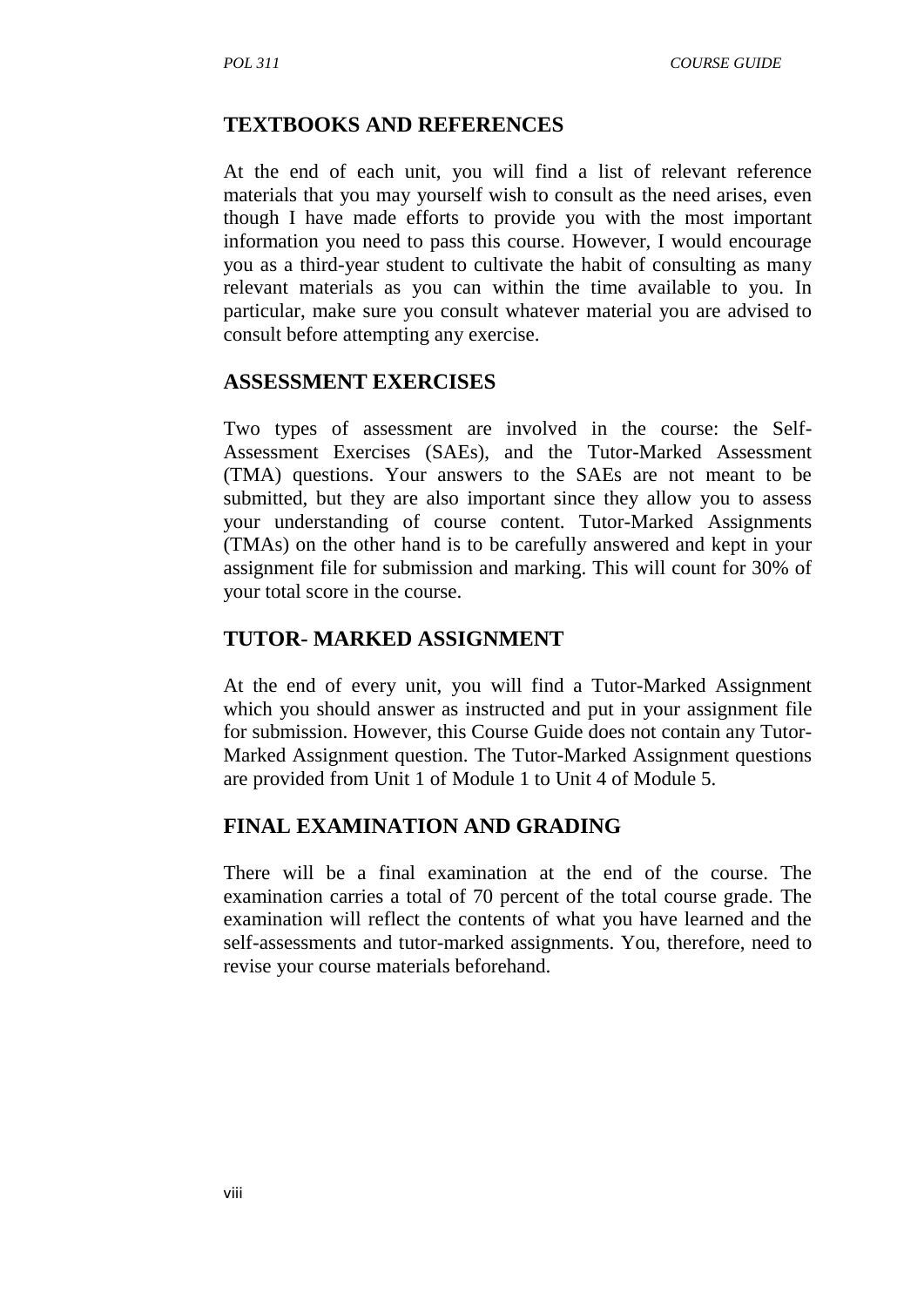# **COURSE MARKING SCHEME**

The following table sets out how the actual course marking is broken down.

| <b>ASSESSMENT</b>                                                        | <b>MARKS</b>                       |
|--------------------------------------------------------------------------|------------------------------------|
|                                                                          |                                    |
| Four assignments (the best four of Four assignments, each marked         |                                    |
| all the assignments submitted or $\vert$ out of 10%, but highest scoring |                                    |
| marking).                                                                | three selected, thus totalling 30% |
| <b>Final Examination</b>                                                 | 70% of overall course score.       |
| <b>TOTAL</b>                                                             | 100% of course score.              |

# **COURSE OVERVIEW PRESENTATION SCHEME**

| Units              | Title of Work                                           | Week<br>Activity | Assignment<br>(End-of-<br>Unit) |
|--------------------|---------------------------------------------------------|------------------|---------------------------------|
| Course<br>Guide    | <b>Contemporary Political Analysis</b>                  |                  |                                 |
| <b>Module</b>      | <b>Contemporary Political Analysis: An Introduction</b> |                  |                                 |
| Unit 1             | What does Political Analysis Entail?                    | Week 1           | Assignment                      |
| Unit 2             | The divide in Political science                         | Week 1           | Assignment                      |
| Unit 3             | Understanding the science of politics                   | Week 2           | TMA 1 to<br>be<br>submitted     |
| <b>Module</b><br>2 | <b>Development-Oriented Approaches</b>                  |                  |                                 |
| Unit 1             | Marxism                                                 | Week 3           | Assignment                      |
| Unit 2             | Modernisation theory                                    | Week 4           | Assignment<br>1                 |
| Unit 3             | Dependency theory                                       | Week 4           | Assignment                      |
| Unit 4             | The political economy approach                          | Week 5           | TMA 2 to<br>be<br>submitted     |
| <b>Module</b><br>3 | <b>Behaviouralism and Emerging Approaches</b>           |                  |                                 |
| Unit 1             | Behaviouralism                                          | Week 6           | Assignment<br>1                 |
| Unit 2             | New institutionalism                                    | Week 7           | Assignment<br>1                 |
| Unit 3             | Political culture Approach                              | Week 8           | TMA 3 to                        |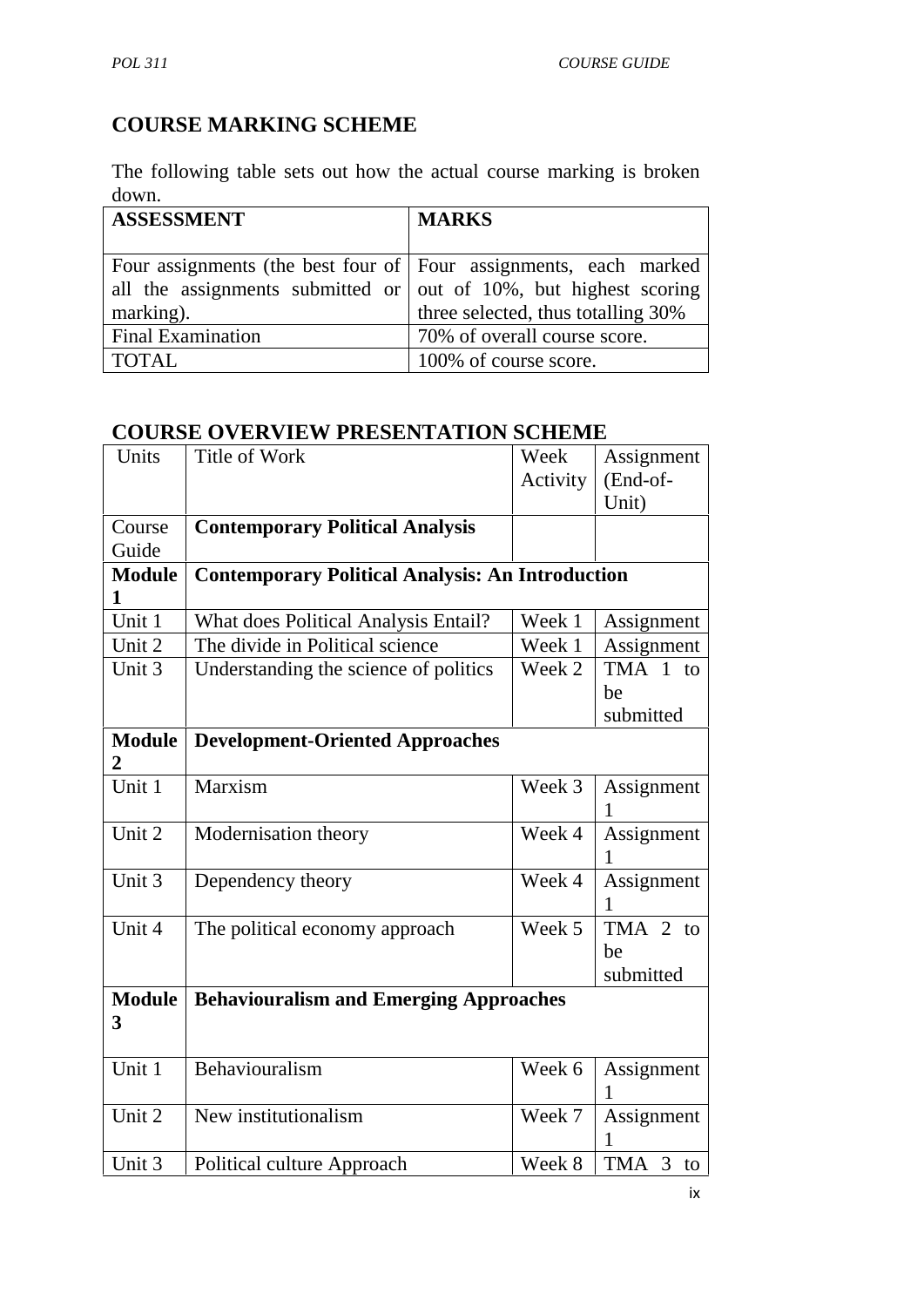|                    |                                                |            | be<br>submitted |
|--------------------|------------------------------------------------|------------|-----------------|
| <b>Module</b><br>4 | <b>Structural Systems and Power Approaches</b> |            |                 |
| Unit 1             | Systems theory                                 | Week 9     | Assignment      |
| Unit 2             | Structural functional analysis                 | Week<br>10 | Assignment      |
| Unit 3             | Group theory                                   | Week<br>11 | Assignment      |
| <b>Module</b><br>5 | <b>Rational and Intentional Approaches</b>     |            |                 |
| Unit 1             | Game theory                                    | Week<br>12 | Assignment      |
| Unit 2             | Rational choice theory                         | Week<br>13 | Assignment      |
| Unit 3             | Decision making theory                         | Week<br>14 | Assignment      |

# **WHAT YOU WILL NEED IN THIS COURSE**

This course is built on what you have learned in 200 level. It will be helpful if you try to review what you studied at 200 level in the course, *POL 211: Introduction to Political Analysis*, to refresh your mind about what analysis is about. Second, you may need to purchase one or two texts recommended as important for your mastery of the course content. You need quality time in a study-friendly environment every week. If you are computer-literate (which ideally you should be), you should be prepared to visit recommended websites. You should also cultivate the habit of visiting reputable physical libraries accessible to you.

# **TUTORS AND TUTORIALS**

There are 15 hours of tutorials provided in support of the course. You will be notified of the dates and location of these tutorials, together with the name and phone number of your tutor as soon as you are allocated a tutorial group. Your tutor will mark and comment on your assignments and keep a close watch on your progress. Be sure to send in your tutor marked assignments promptly, and feel free to contact your tutor in case of any difficulty with your self-assessment exercise, tutor-marked assignment or the grading of an assignment. In any case, I advise you to attend the tutorials regularly and punctually. Always take a list of such prepared questions to the tutorials and participate actively in the discussions.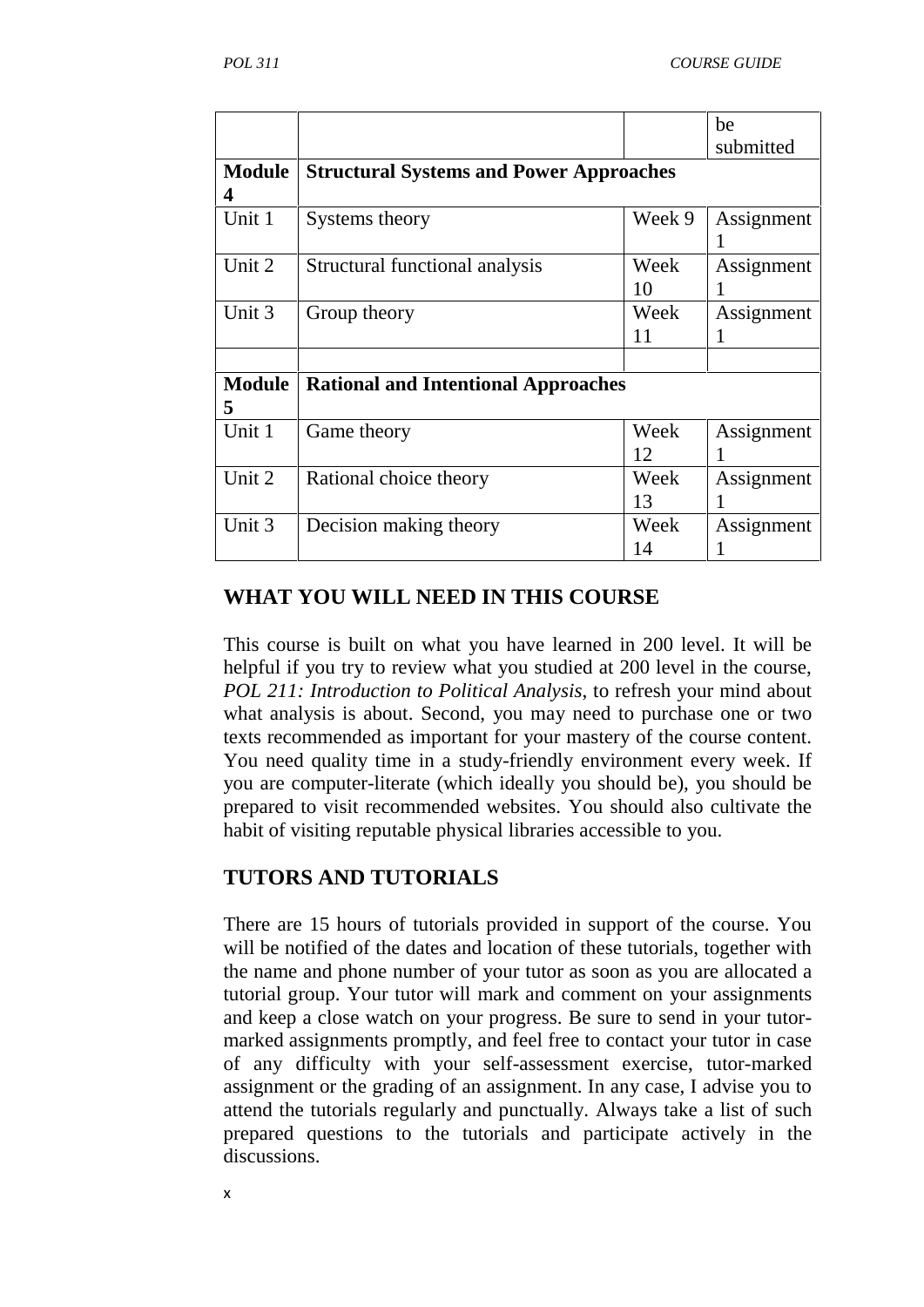# **ASSESSMENT EXERCISES**

There are two aspects to the assessment of this course. First is the Tutor- Marked Assignments; second is a written examination. In handling these assignments, you are expected to apply the information, knowledge and experience acquired during the course. The tutor-marked assignments are now being done online. Ensure that you register all your courses so that you can have easy access to the online assignments. Your score in the online assignments will account for 30 percent of your total coursework. At the end of the course, you will need to sit for a final examination. This examination will account for the other 70 percent of your total course mark.

# **TUTOR-MARKED ASSIGNMENTS (TMAs)**

Usually, there are four online tutor-marked assignments in this course. Each assignment will be marked over ten percent. The best three (that is the highest three of the 10 marks) will be counted. This implies that the total mark for the best three assignments will constitute 30% of your total course work. You will be able to complete your online assignments successfully from the information and materials contained in your references, reading, and study units.

# **FINAL EXAMINATION AND GRADING**

The final examination for POL 311 will take three hours and carry 70% of the total course grade. The examination questions will reflect the SAEs and TMAs that you have already worked on. I advise you to spend the time between your completion of the last unit and the examination revising the entire course. You will certainly find it helpful to also review both your SAEs and TMAs before the examination.

# **HOW TO GET THE MOST FROM THIS COURSE**

1. There are 16 units in this course. You are to spend one week in each unit. In distance learning, the study units replace the university lecture. This is one of the great advantages of distance learning; you can read and work through specially designed study materials at your own pace, and at a time and place that suits you best. Think of it as reading the lecture instead of listening to the lecturer. In the same way a lecturer might give you some reading to do. The study units tell you when to read and which are your text materials or recommended books. You are provided exercises to do at appropriate points, just as a lecturer might give you in a class exercise.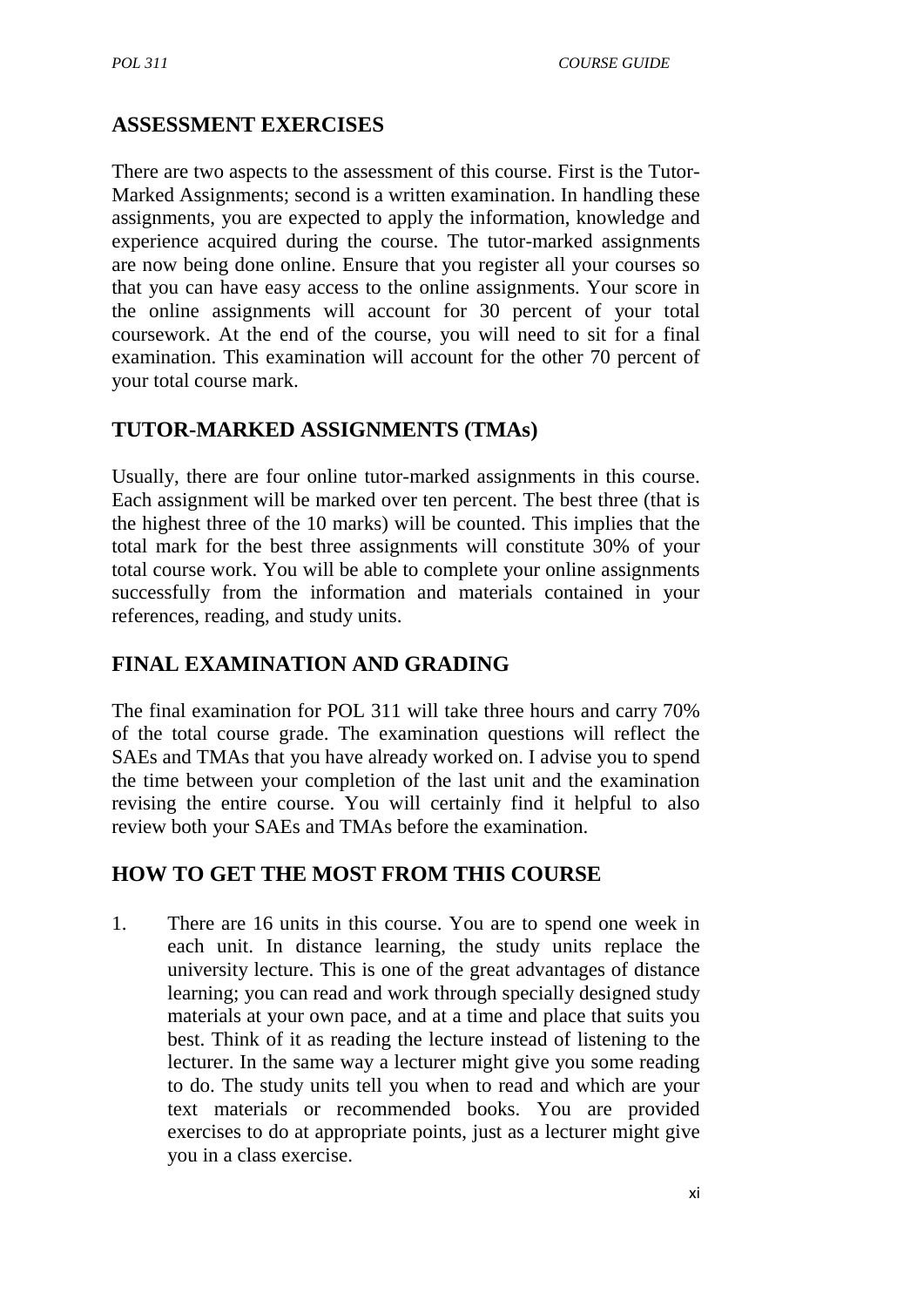- 2. Each of the study units follows a common format. The first item is an introduction to the subject matter of the unit, and how a particular unit is integrated with other units and the course as a whole. Next to this is a set of learning objectives. These objectives let you know what you should be able to do, by the time you have completed the unit. These learning objectives are meant to guide your study. The moment a unit is finished, you must go back and check whether you have achieved the objectives. If this is made a habit, then you will significantly improve your chance of passing the course.
- 3. The main body of the unit guides you through the required reading from other sources. This will usually be either from your reference or from a reading section.
- 4. The following is a practical strategy for working through the course. If you run into any trouble, telephone your tutor or visit the study centre nearest to you. Remember that your tutor's job is to help you. When you need assistance, do not hesitate to call and ask your tutor to provide it.
- 5. Read this course guide thoroughly. It is your first assignment.
- 6. Organise a study schedule Design a 'Course Overview' to guide you through the course. Note the time you are expected to spend on each unit and how the assignments relate to the units.
- 7. Important information, e.g. details of your tutorials and the date of the first day of the semester is available at the study centre.
- 8. You need to gather all the information into one place, such as your diary or a wall calendar. Whatever method you choose to use, you should decide on and write in your dates and schedule of work for each unit.
- 9. Once you have created your study schedule, do everything to stay faithful to it.
- 10. The major reason that students fail is that they get behind in their coursework. If you get into difficulties with your schedule, please let your tutor or course coordinator know before it is too late for help.
- 11. Turn to Unit 1 and read the introduction and the objectives for the unit.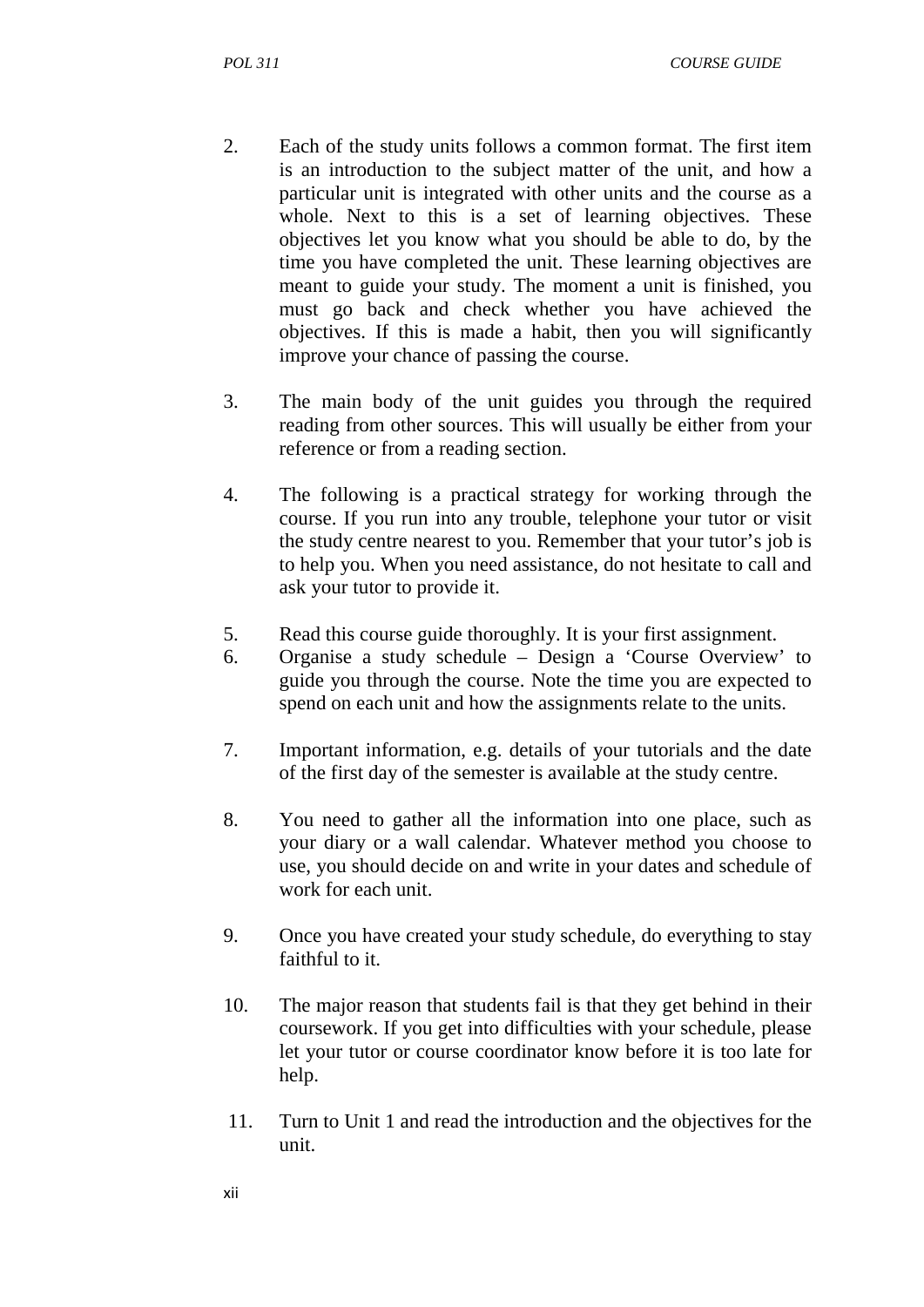- 12. Assemble the study materials. You will need your references for the unit you are studying at any point in time.
- 13. As you work through the unit, you will know what sources to consult for further information.
- 14. Visit your study centre whenever you need up-to-date information.
- 15. Before the relevant online TMA due dates, visit your study centre for relevant information and updates. Keep in mind that you will learn a lot by doing the assignment carefully. They have been designed to help you meet the objectives of the course and, therefore, will help you pass the examination.
- 16. Review the objectives for each study unit to confirm that you have achieved them. If you feel unsure about any of the objectives, review the study materials, or consult your tutor. When you are confident that you have achieved a unit's objectives, you can start on the next unit. Proceed unit by unit through the course and try to space your study so that you can keep yourself on schedule.
- 17. After completing the last unit, review the course and prepare yourself for the final examination. Check that you have achieved the unit objectives (listed at the beginning of each unit) and the course objectives (listed in the course guide).

# **CONCLUSION**

In conclusion, all the features of this course guide have been designed to facilitate your learning so that you achieve the aims and objectives of the course. They include the aims and objectives, course summary, course overview, Self-Assessment Exercises, and study questions. You should ensure that you make maximum use of them in your study to achieve maximum results.

# **SUMMARY**

POL 311: Contemporary Political Analysis provides a theoretical foundation upon which you will develop mastery in contemporary political analysis. It is aimed at equipping you with analytical skills for the understanding of theoretical approaches in contemporary political analysis. Analysis is a word that has a variety of meanings. To analyse something means to ask a question; give an answer, and then give the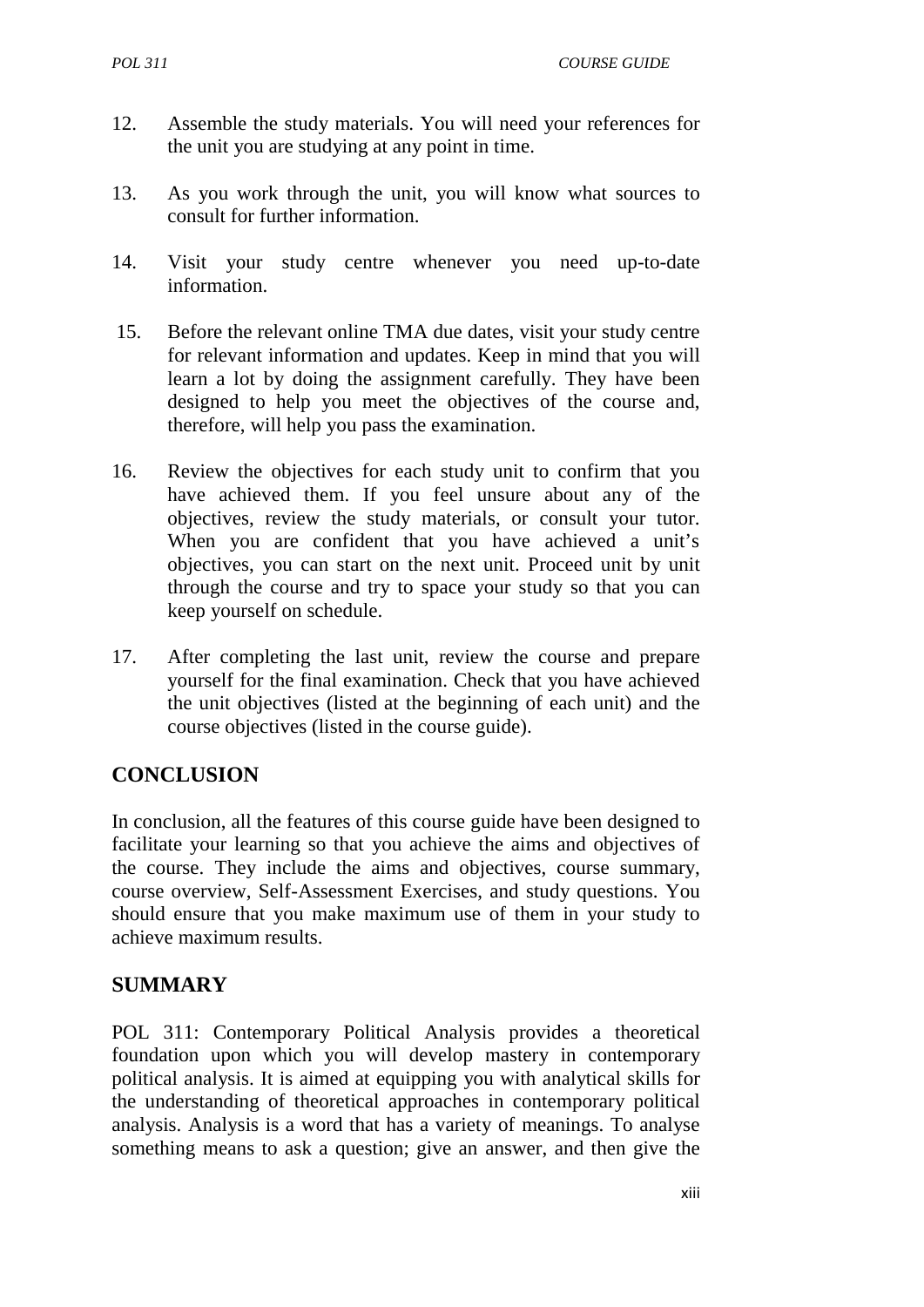reasons for the answer. Upon completing this course, you should be able to explain the various approaches employed in contemporary analysis of politics, including their weaknesses and strengths. You will also be able to apply these approaches to real-life political phenomena. This course assumes a prior knowledge of political analysis which you would have taken in the first year.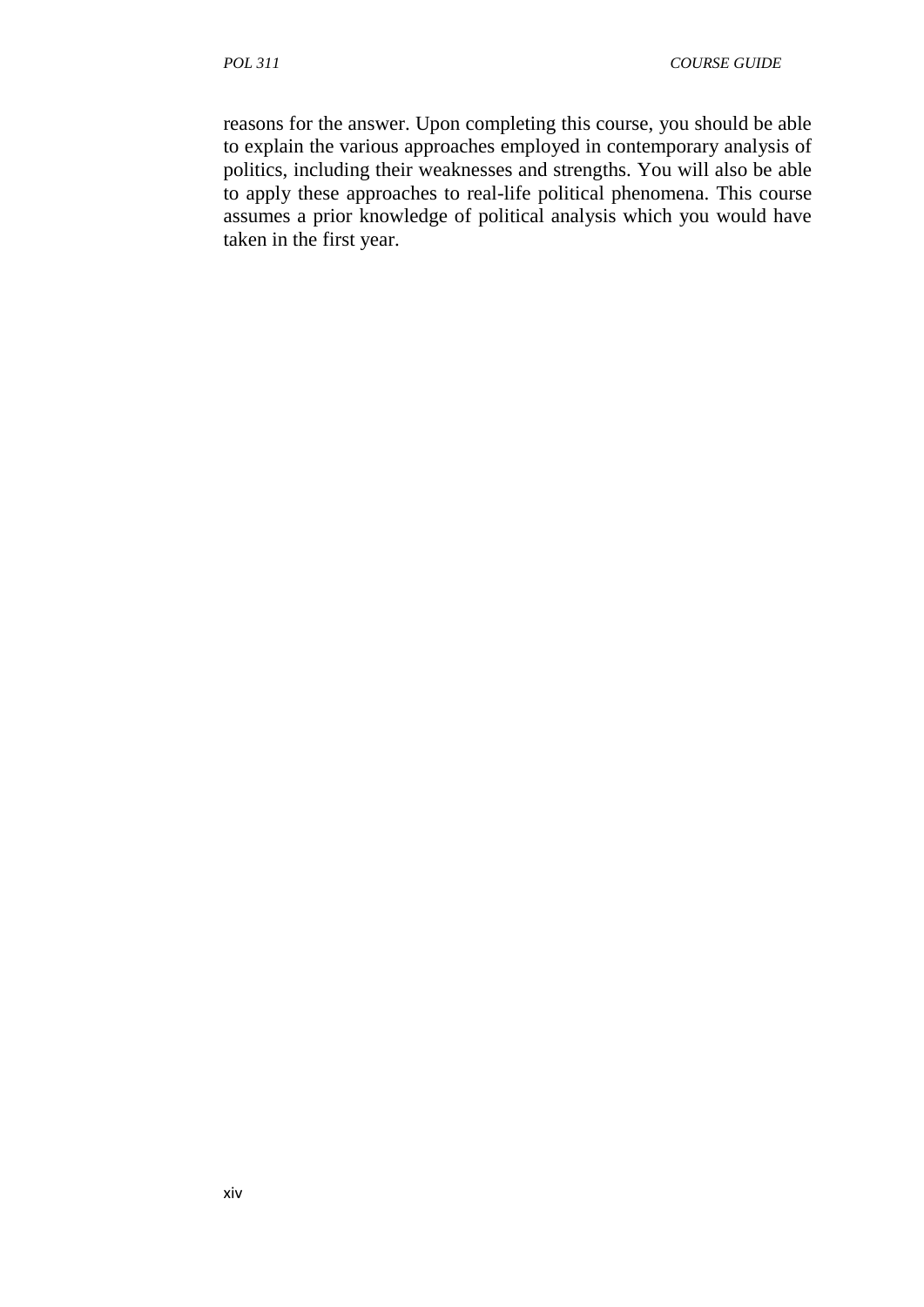# **MAIN COURSE**

|                 | <b>CONTENTS</b><br><b>PAGE</b>              |     |
|-----------------|---------------------------------------------|-----|
| <b>Module 1</b> | <b>Contemporary Political Analysis:</b>     | 1   |
| Unit 1          |                                             | 2   |
| Unit 2          |                                             | 21  |
| Unit 3          | Understanding the science of politics       | 34  |
| <b>Module 2</b> | Development-Oriented Approaches             | 44  |
| Unit 1          |                                             | 44  |
| Unit 2          |                                             | 58  |
| Unit 3          |                                             | 69  |
| Unit 4          |                                             | 82  |
| <b>Module 3</b> | <b>Behaviouralism and Emerging</b>          |     |
|                 |                                             | 92  |
| Unit 1          | Behaviouralism and Post-Behaviouralism      | 93  |
| Unit 2          |                                             | 106 |
| Unit 3          |                                             | 116 |
| <b>Module 4</b> | <b>Political Systems and Power</b>          |     |
|                 |                                             | 128 |
| Unit 1          |                                             | 129 |
| Unit 2          |                                             | 138 |
| Unit 3          |                                             | 147 |
| <b>Module 5</b> | <b>Rational and Intentional Approaches </b> | 156 |
|                 |                                             | 157 |
| Unit 1          |                                             | 170 |
| Unit 2          |                                             |     |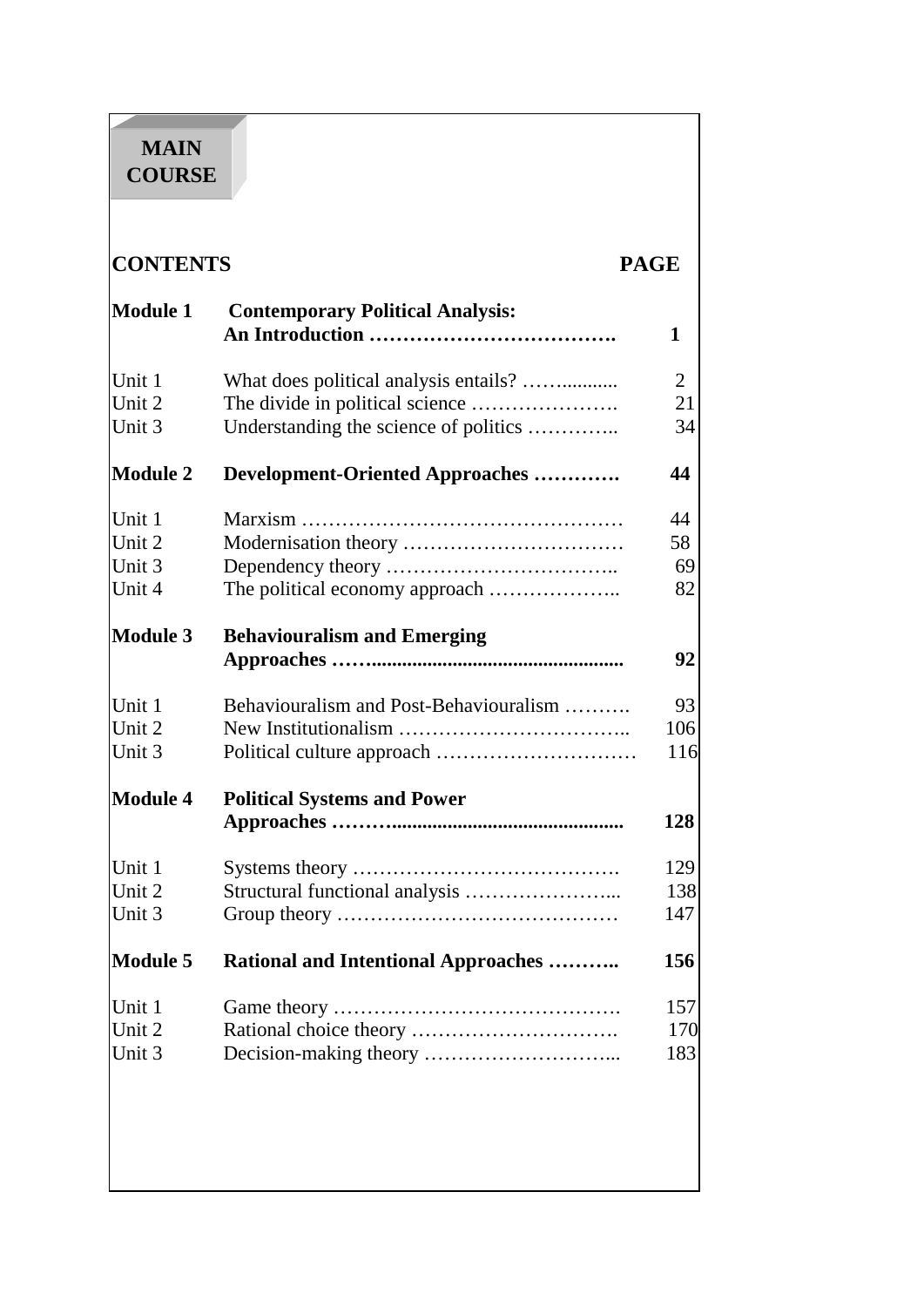#### **MODULE 1 CONTEMPORARY POLITICAL ANALYSIS: AN INTRODUCTION**

The general aim of this module is to provide you with an in-depth understanding of the concept of political analysis, levels of analysis, and criteria for distinguishing between various approaches in contemporary political analysis. To analyse something means to ask a question; give an answer, and then give the reasons for the answer. When political scientists talk about political analysis, their enterprise is essentially concerned with inquiries that can either be scientific, normative, descriptive, or analytic. This module is prepared to give you an insight into various theoretical approaches employed in political analysis.

Contemporary political analysis refers to new methods and approaches in political science that seek to explain why certain political events occur, how they occur, when they occur, and how such events can be controlled. Contemporary political analysis is the major task undertaken by Political Scientists.

In this module, you will be introduced to what political analysis is; approaches to political analysis and distinctions in approaches. In the first unit, you will be told what an approach to political inquiry is all about. This unit will also provide us with the criteria for distinguishing between various approaches in contemporary political analysis. The second unit will focus on the divide in political science- between the normative, legal, and philosophical approaches- and contemporary approaches in political inquiry. The third unit looks at the distinctive features of a scientific enterprise. In the fourth unit, we would attempt a general understanding of the concept of politics. Here, we would argue that the concept of politics does not have a universal definition. However, scholars have viewed it in three perspectives: government; power, authority, and conflict; and the authoritative allocation of values. The focus of unit five is on understanding the concept of politics. The general theme of this module is that political science can never be an exact science as physics and chemistry. Nevertheless, it adopts the scientific approach in the study of political phenomena.

The five units that constitute this module are thematically linked. By the end of this module, the stage would have been set for you to appreciate the various theoretical approaches in contemporary political analysis.

- Unit 1 What does Political Analysis Entail?
- Unit 2 The divide in Political Science
- Unit 3 Understanding the Science of Politics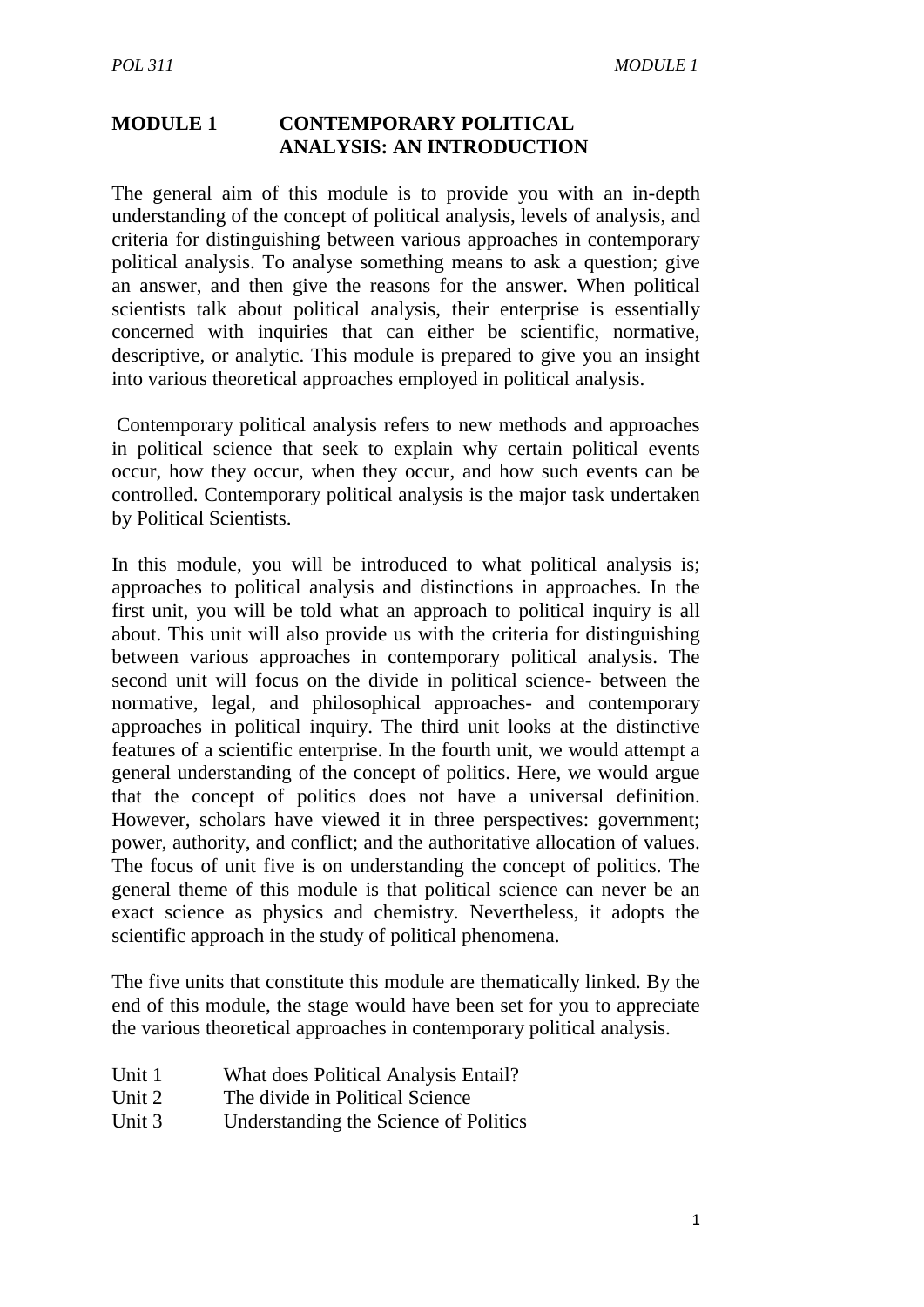# **UNIT 1 WHAT DOES POLITICAL ANALYSIS ENTAIL?**

### **CONTENTS**

- 1.0 Introduction
- 2.0 Objectives
- 3.0 Main Content
	- 3.1 What does political analysis entails?
	- 3.2 What is contemporary political analysis?
		- 3.2.1 Theoretical approaches in political analysis
	- 3.3 Tools for contemporary political analysis
		- 3.3.1 Approaches
		- 3.3.2 Models
		- 3.3.3 Paradigms
		- 3.3.4 Theories
- 3.4 Distinction between approaches in political inquiry
- 4.0 Conclusion
- 5.0 Summary
- 6.0 Tutor-Marked Assignment (TMA)
- 7.0 References/Further Reading

# **1.0 INTRODUCTION**

You must have read the course guide and familiarised yourself with the introductory comments in Module 1. The main thrust of the unit is for you to understand what is meant by contemporary political analysis, tools for contemporary analysis, their significance in contemporary analysis, and the distinction between various approaches in contemporary political inquiry. This unit forms the bedrock upon which other subsequent units and modules are built, and therefore demands that you give it the attention it deserves.

# **2.0 OBJECTIVES**

By the end of this unit, you will be able to:

- explain what political analysis entails
- define contemporary political analysis
- explain the significance of tools for contemporary political analysis to political inquiry
- distinguish various approaches in political inquiry.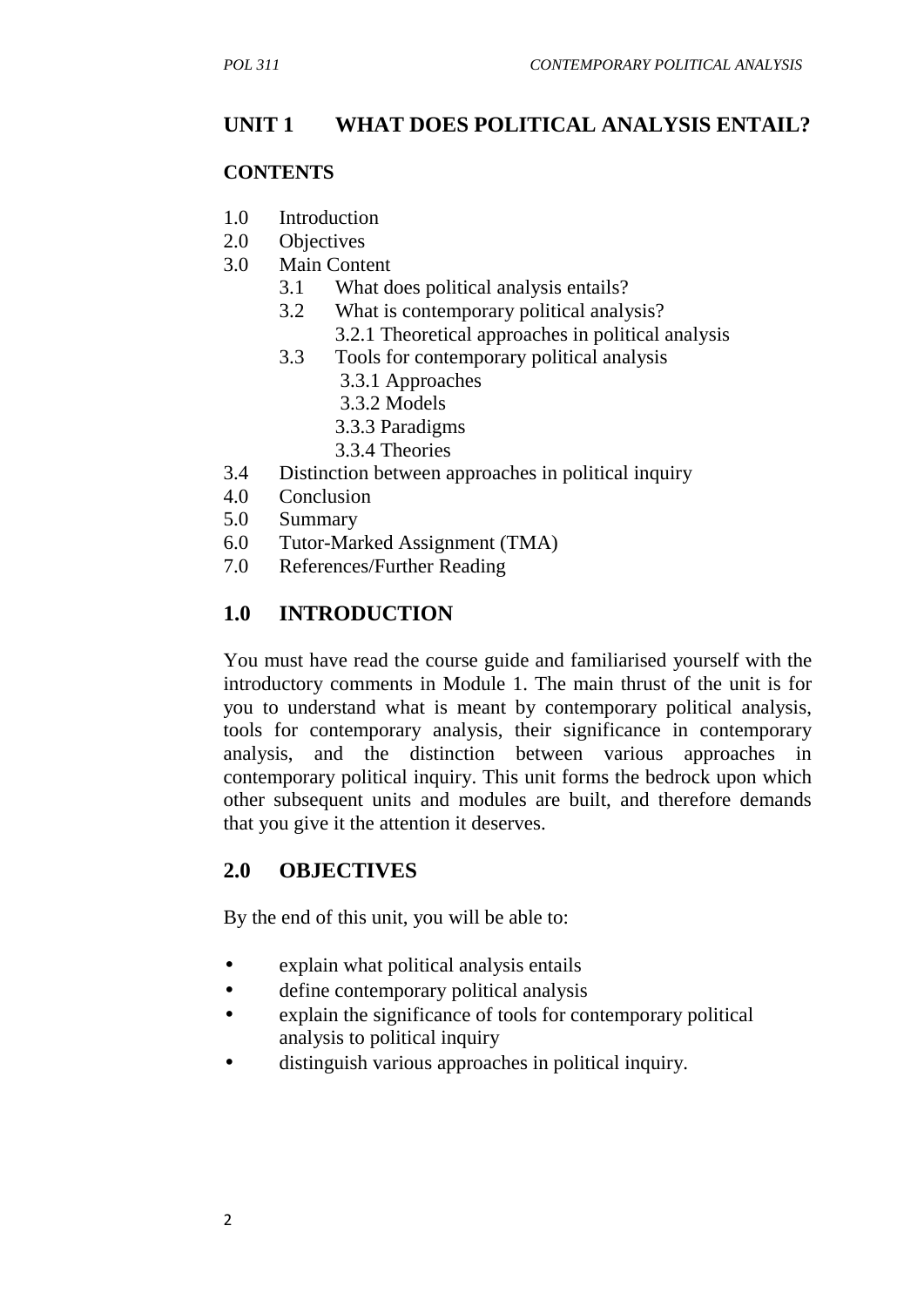# **3.0 MAIN CONTENT**

### **3.1 What does Political analysis entails?**

Political analysis refers to processes, methods and approaches in political science that seek to explain why certain political events occur, how they occur, when they occur and how such events can be controlled. Contemporary political analysis is the major task undertaken by Political Scientists. According to Osaghae (1988) political analysis has three main goals:

- To know what is important in politics, i.e. those things that influence or determine the outcome of events.
- To know what is valuable, i.e. the difference every political outcome makes to our desires, both individually and collectively; and
- To know what is real or true by systematically subjecting our guesses, impressions, popular belief, even rumours, to verification.

Political analysis covers some of the important philosophical questions underlying the epistemological, ontological, and methodological choices that all political scientists must make and relate these to current research and debates in the discipline.

There are different types of political analysis. In the sections below, you will be introduced to these different types in contemporary political analysis.

#### **Normative Analysis**

When we talk of normative analysis in political science, our focus is on the type of political analysis that asks questions of value and seeks to identify what is good or better to recommend what we ought to value. It will ask, for instance, whether, when, and why we ought to value freedom, or democracy or equality and why should we obey the state. Many of the 'founding fathers' of political science, ranging from Plato through Thomas Hobbes to a more recent major work of political philosophy, John Rawls's A Theory of Justice (see Rawls, 1971), have all sought to set out what constitutes the 'good life', the kind of society and polity within which it would be desirable for us to live.

#### **Empirical Analysis**

The second type of analysis common to politics is empirical. The empirical analysis seeks to identify observable phenomena in the real world to establish what is, rather than what ought to be. Empirical analysis, of course, is the basis of the natural sciences, and many so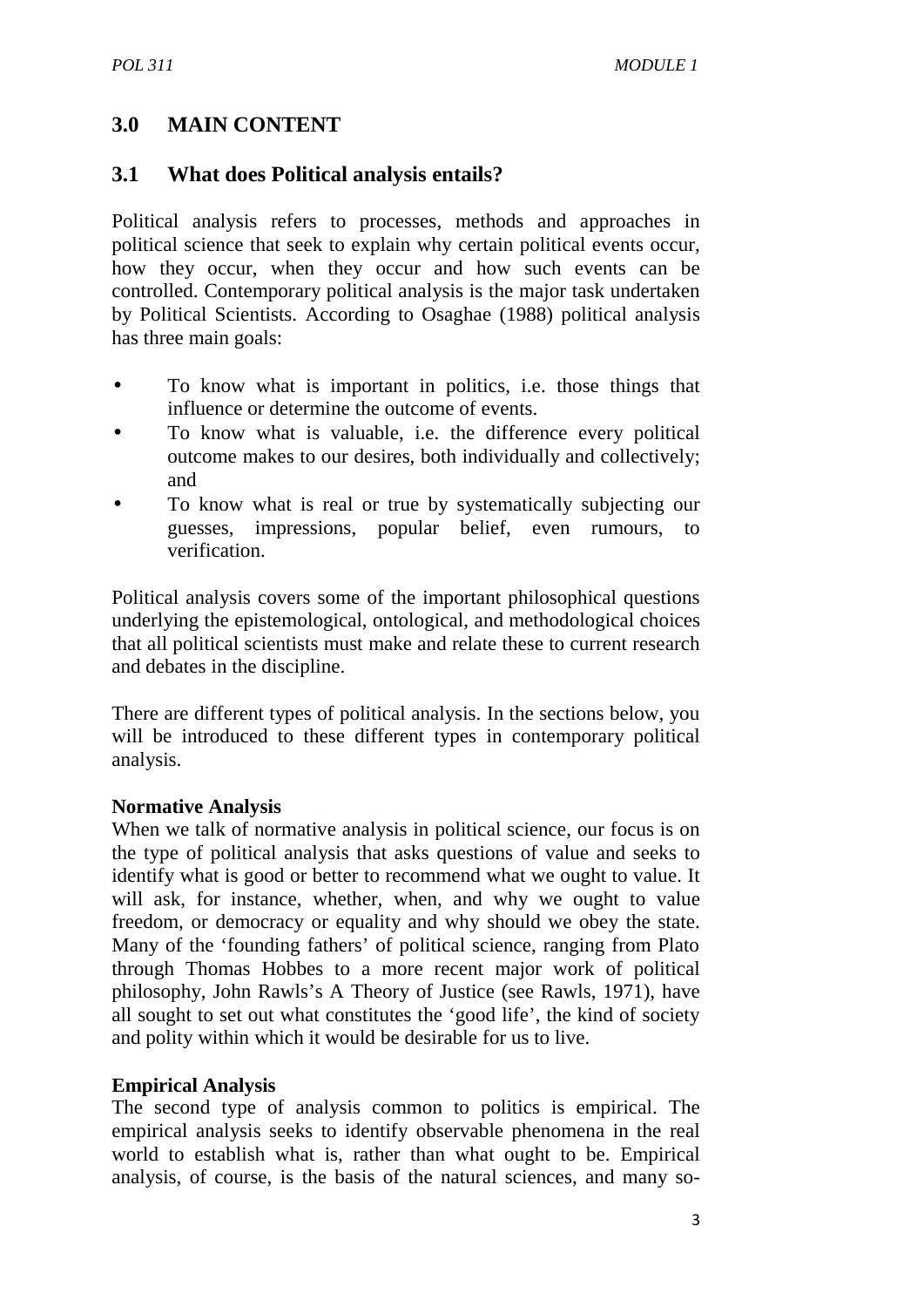called positivist political analysts seek to bring to bear what they see as the impartial and value-free methods of the natural sciences to the study of political phenomena.

A key element of the empirical approach to the study of political institutions and processes is the comparative method. When political scientists seek to develop testable generalisations by examining political phenomena across different political systems or historically within the same political system, they are carrying out comparative analysis. Comparative political analysis is also an aid in understanding and identifying those characteristics which may be universal to the political process, regardless of time or place.

The quality of the empirical analysis depends on its explanatory and predictive force. For instance, because empirical analysis involves making predictions, its quality will be determined by how true the predictions prove to be. To this extent, "empirical analysis falls short of what we want from it if it leads to expectations about the future that are falsified by events" (Dahl, 1976).

#### **Semantic Analysis**

The third type of analysis commonly used in politics is that of semantics. This is also called conceptual analysis. As its name suggests, this form of analysis is concerned with clarifying the meaning of concepts. This is an important function in political studies. So many of the concepts used in politics like power, influence, democracy, freedom, development, even politics itself, have no commonly accepted definitions and, indeed, have been described as 'essentially contested concepts' (Gallie, 1956). In effect, defining what we mean by these terms, therefore, is a crucial starting point in any political analysis.

According to Osaghae (1988), there are two ways of carrying out semantic analysis. First, a term or concept can be defined by appealing to an authority whose definition is widely accepted, or by relying on definitions offered in Standard English or technical dictionaries. This is called a nominal definition. Second, in the case of concepts like democracy, freedom, or equality which are often coloured by ideological considerations, we can devise certain "objective" indices according to which they can be defined, and insist that they mean exactly what we want them to mean. This is called "operationalisation" of concepts.

#### **Policy Analysis**

Policy analysis involves the search for policies or course of action which will take us from the present state to that which we desire. In other words, policies are solutions that we think will bring desired and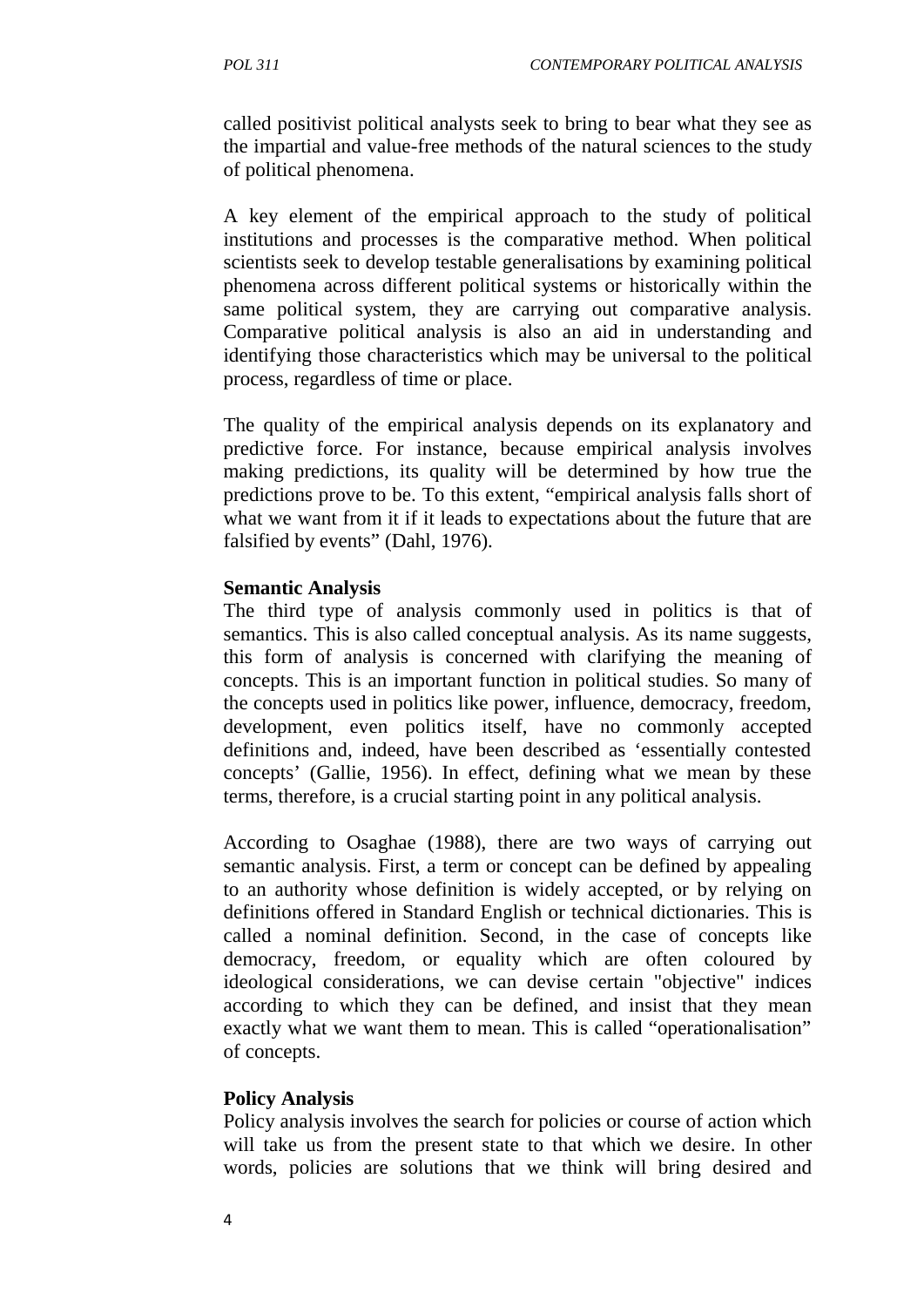satisfactory results. Certainly, in an unsatisfactory situation, there would be more than one possible solution. Each of these options has the potential to help us achieve our desired goal. But the option or options we will choose would depend on many considerations: how we define the goal or problem, the relative costs and benefits of each option, the practicability of each option, and so on. All policies involve decision making by public officials that authorise or give direction and content to public policy actions. Decision-making involves the choice of an alternative from a series of competing alternatives. Some decisions which affect public policy actions are fundamental while others are largely routine and are made by officials in the day-to-day application of public policy.

# **SELF-ASSESSMENT EXERCISE**

What are the different types of analysis in political science?

### **3.2 What is Contemporary Political Analysis?**

Blondel (1976:13) identifies the development of contemporary political analysis as a history of the 'three main battlefields', each dominating political analysis at different times. One 'battlefield' has been represented by the distinction between normative and distinctive political science- that is, the study of what ought to be versus the study of what occurs.

Second, Blondel identifies the 'battlefield' between law and reality, the problem of structures, in which a legal approach is taken towards the study of politics. Examples of this approach would be analyses which focus on constitutional law, public law and administrative law, when the problem rotates around the question of implementations of rules plays in political life' (Ibid: 21). The problem here is that political behaviour is influenced by a range of structures and procedures (for example, the family, membership of the political party) which lie beyond the remit of legal rules.

Blondel's third 'battlefield' is that between the unique and the general in which we have witnessed a move towards the quantification of political analysis and the development of behaviouralism (which was first developed in the USA). It is this approach that makes the difference between political studies and political science, and which we refer to as contemporary political analysis.

Hence, contemporary political analysis can be defined as new processes, approaches, and strategies that guide the political scientists in studying political phenomena. Contemporary political analysis requires adopting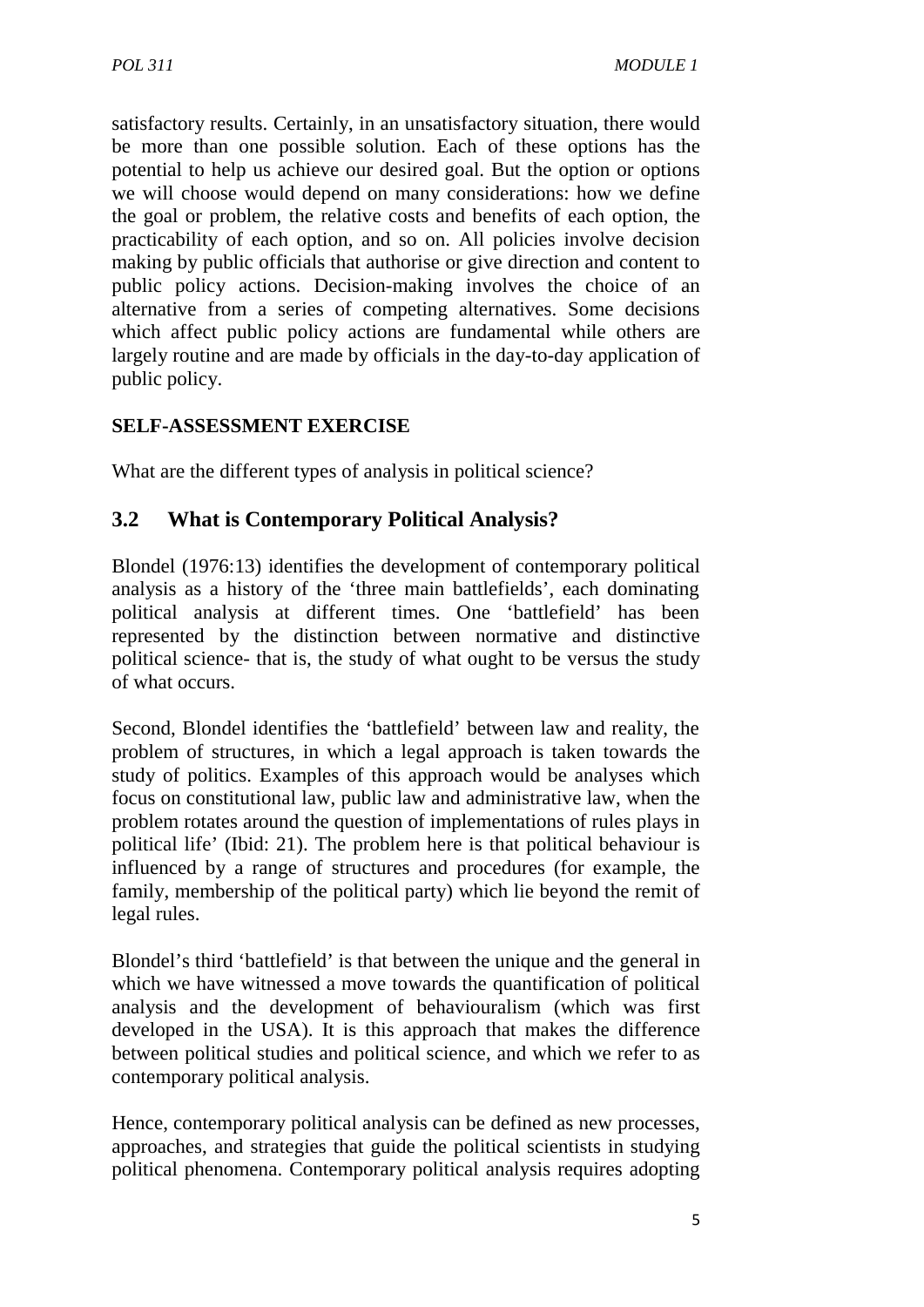new tools, methods, and concepts in dissecting political phenomena in other to explain why an event occurred, how it occurred, when it occurred, and how a political analyst can predict and control political events.

Analysis is a word that has a variety of meanings; since this is the concern of this course, I would advise you to pause a bit and consider its varieties. To chemists, analysis means breaking things down into their constituent's parts; to biologists, sorting things into categories; to mathematicians, deriving conclusions from premises to social scientists, identifying the causes of various kinds of human behaviour; to moral philosophers, showing which actions are good ones. A common thread that runs through all these definitions is the attempt to answer one kind of question or another: what is the nature of this substance? What species of animals do we have here? What is the solution to this problem? Why did she refuse to vote in the election? Thus, to analyse something means to ask a question; answer, and then give the reasons for the answer. In looking at the political analysis that political scientists have engaged in what we have labelled scientific, normative, descriptive, and logical.

Describing a political system, or an aspect of it, or a general political phenomenon, and explaining or accounting for such facts are scientific activities. Traditional political philosophers have always been engaged in such scientific activities. For instance, Aristotle spent much of his time describing and comparing various kinds of constitutions, and in another section of Politics, he attempts an explanation of political change and political revolution (Baker, 1958). Machiavelli is also reputed for the down-to-earth description of politics as it really is namely, a struggle for power (see, The Prince).

The traditionalists include theologians, historians, lawyers' journalists, etc and their emphasis is on 'what ought to be' questions. They dominated the realm of political analysis before the 19th century when political science formally emerged as a separate discipline.

Traditional approaches to the analysis of politics have never been without criticisms. First, and largely beyond his control, the traditional political philosopher lacked the sophisticated scientific and methodological technology and hardware. The statistical and mathematical tools so essential to modern social scientists were not available to Plato and Aristotle, Locke and Marx. Second, and perhaps more crucial in the long run, is the fact that scientific activities have never been the main concern of the political philosopher.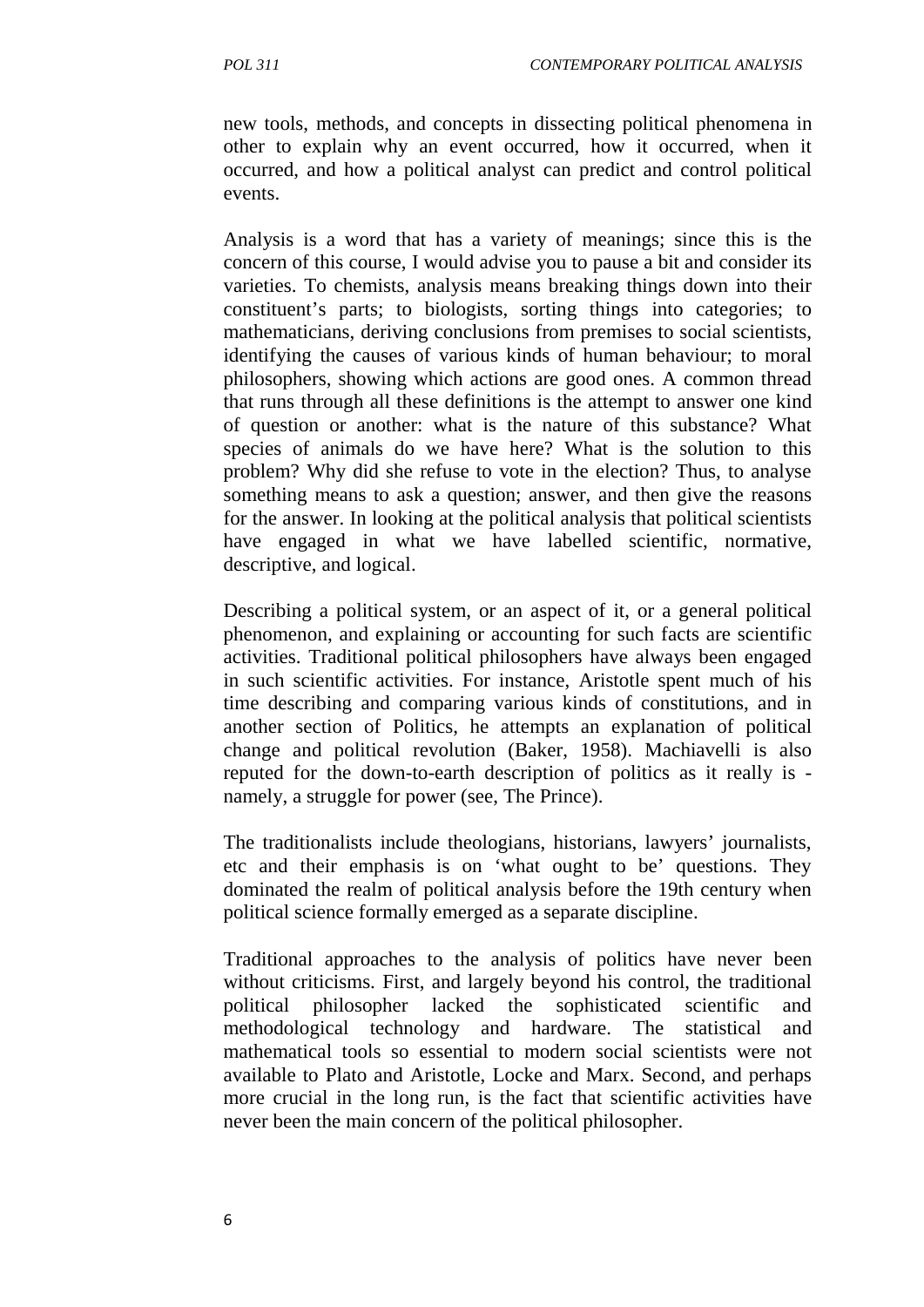The primary activities of political philosophers have probably been normative: activities, which involve moral, ethical, or value judgements. While scientific activities deals with what is, value judgements express what a political philosopher believes ought to be. As you will learn in this course, the distinction between is and ought is fundamental to an understanding of contemporary political analysis.

There are several varieties of normative activity. First, many political philosophers spend much time prescribing the best state of political system. Plato (428-348BC.), an early Greek philosopher, who taught Aristotle, was fascinated by the political question of what constitutes the ideal state or utopia. In his Republic, Plato was concerned particularly with the concept of justice, which he perceived resulted from adhering to relatively strict principles. Drawing on his knowledge of how Greek city-states functioned, Plato categorised political systems according to which level of society had the most influence on the governance of a given state. The ideal state, he said, would be ruled by philosopher-kings who were imbued with wisdom. Of course, Plato was not naïve; he posited that an "ideal" state would persist only if the people believed in their leaders. Political activities also engage in the normative activity of recommending the proper or true goals of politics. Thus, Jeremy Bentham argues that happiness should be the basis of all political activities.

Instrumental or applied value judgements should not be confused with normative statements in that the former recommends the best way of achieving a given end, but they do not attempt to justify the end in itself. This is the significance of an alternative label, means-ends analysis. An instrumental judgement is therefore a scientific-empirical activity, for it is an explanation of why certain conditions or actions lead to the desired results. The last kind of activity is known as analytic or logical. This category includes both the analysis of political words and concepts and the examination of certain aspects of political arguments, for instance, their logical consistency. Plato, using the dialectical method, analyses and criticises several definitions of justice in his attempt to arrive at its real meaning (Cornford, 1945).

You may also wish to know that early contributions to the study of politics and government came, then, largely from philosophers, but also from the fields of history and law. For many years, the subject was commonly taught in history departments. Political scientists were, in fact, often considered to be "historians of the present", and early studies of political institutions and international relations emphasised historicity methodology. Since it was particularly concerned - with government organisation and law-making, the field of law, too, was important to the evolution of modern political science. The traditional approaches also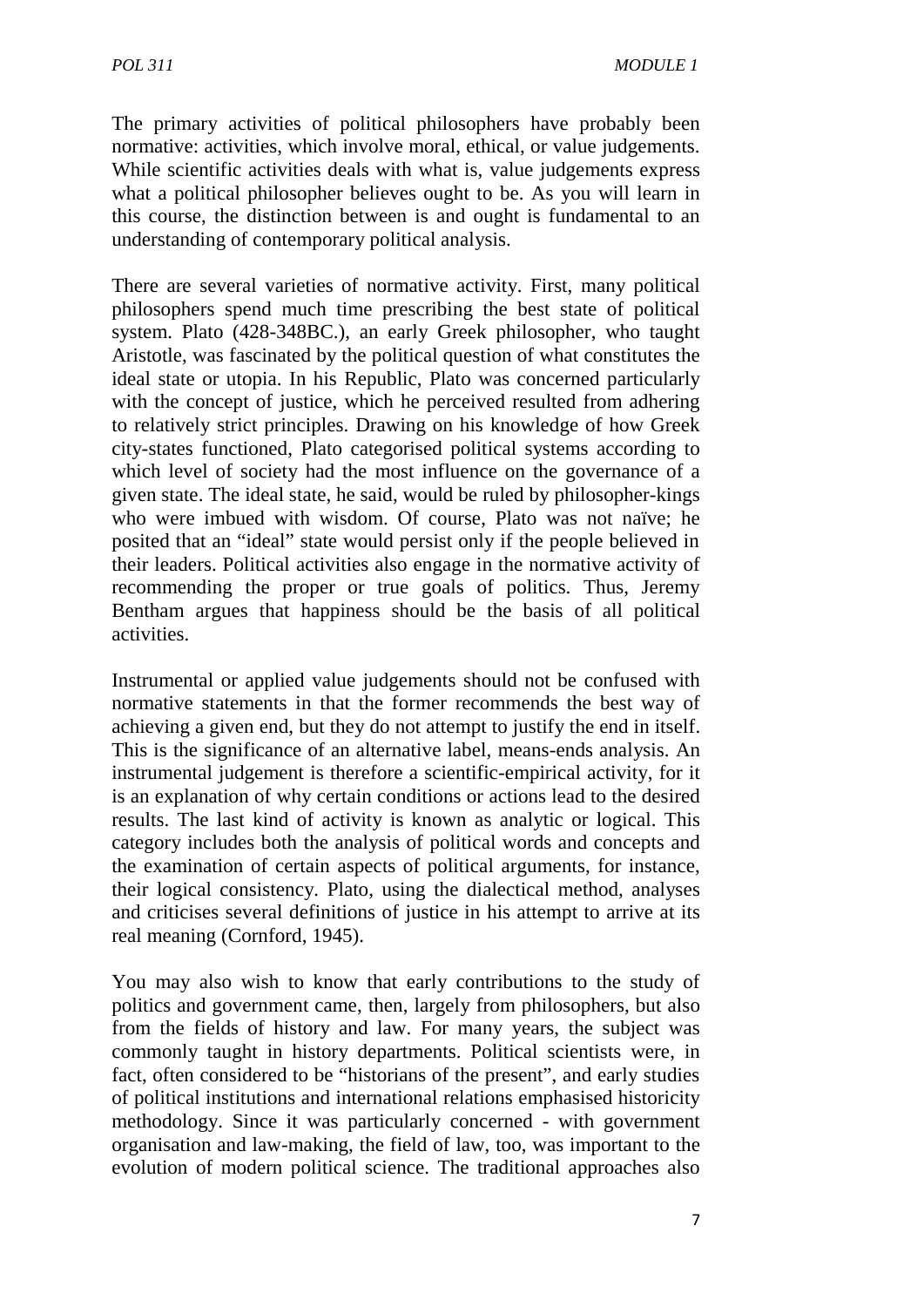include the descriptive-institutional approaches in political analysis. However, it will surprise you to know in subsequent units that, there has been a renewed interest in institutions, what is essentially now known as new institutionalism.

By the late 1950s, the traditional approach came under severe attack. The basic criticisms alleged that its practitioners were essentially parochial (biased towards Western thought and ideas), formal-legal (interested mainly in constitutions and the operations of institutions such as the executives, legislature, courts, and bureaucracies), non comparative (based essentially on the configurative study of single countries), and unscientific (concepts, models and theories were rudimentary, or even non-existent). Furthermore, the approach was said to exclude informal politics and therefore ignores a large important source of relevant information (Jackson and Jackson, 2000:32).

Davies and Lewis (1971) in their book 'Models of Political Analysis' argued that Too much emphasis came to be placed on the analysis of the law and the constitution, and as a consequence, too little attention was given to general social framework of state… Institutions could become outmoded; they could be seen to be failing to reflect and thus cope with changes in the patterns of structures of behaviour among men. They then ceased to be relevant formalisation of social and other processes".

Also, they argued, "there was a tendency simply to compare the institutions of other countries by starting off with one's own country as the standard comparison". And since, for example the political institutions of Britain were often seen as among the most stable, if not the most stable in the world, the procedures of political analysis usually involved taking British political institutions as the yardstick for comparison. There were, in fact, it was argued no objective criteria provided for comparison. Thus, there was not a satisfactory basis for the study of politics.

#### **SELF-ASSESSMENT EXERCISE**

What are the main weaknesses of the traditional approach to political analysis?

# **3.2.1 Theoretical approaches in political analysis**

In the section above, you have been told that an approach to discipline is the particular orientation that one adopts when addressing the subject. It is a predisposition to adopt a conceptual framework and to explore certain hypotheses to generate theory (Bill and Hardware Jnr, 1982). An approach may be implicit or explicit, but it must be identifiable because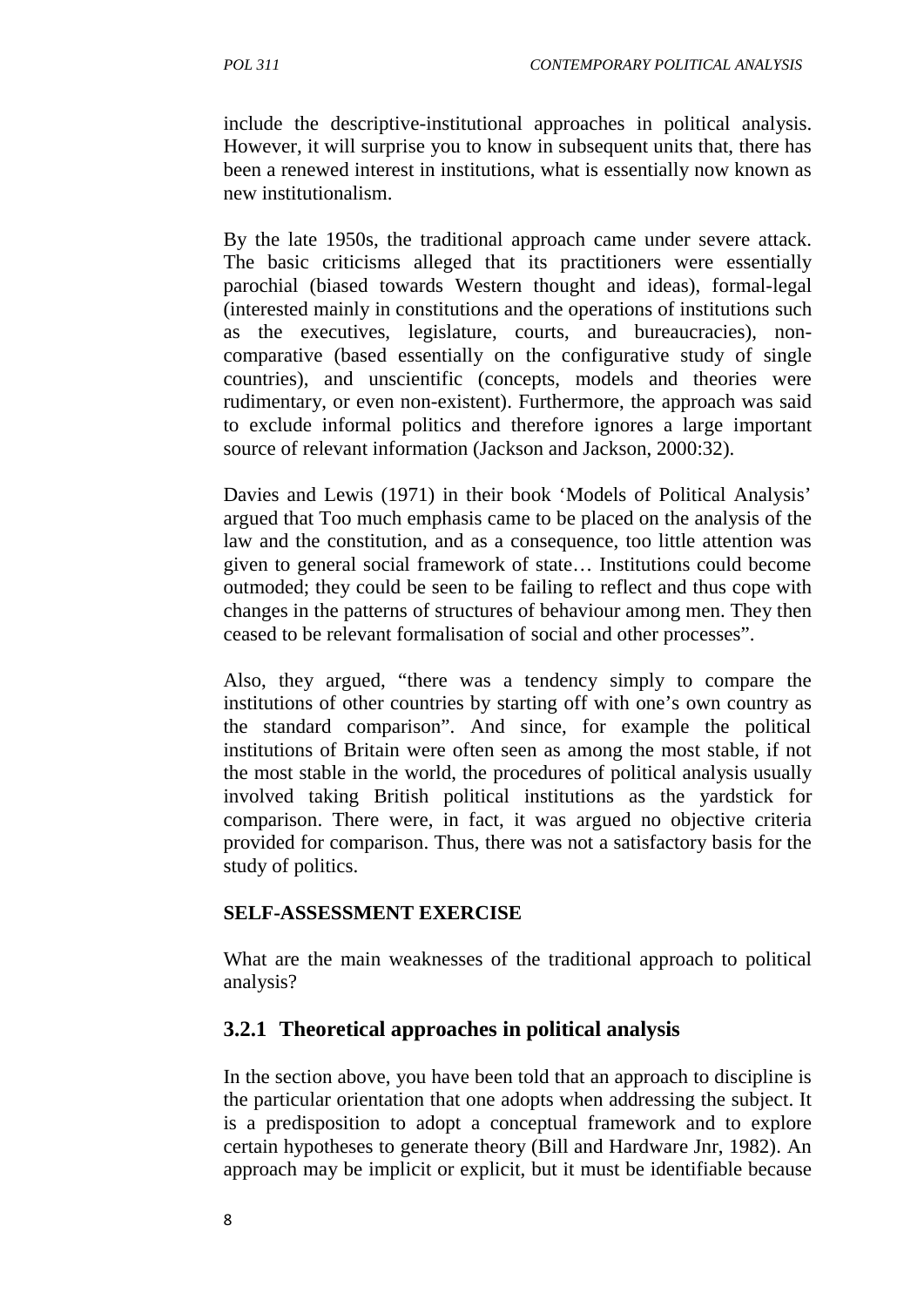it determines the questions, perspectives, and procedures or methods that a researcher will use in his or her study. An approach provides a guide in selecting facts and organising them in a meaningful way.

Scholars have tended to bring approaches and methods of study from other fields to their research in political science. The discipline is therefore multidisciplinary. As well, different generations of scholars have developed approaches based on their unique interests, values, and methodologies. Approaches to the study of politics have therefore changed over time, with notions about which ones were best, shifting according to what was needed, or sometimes fashionable, to study specific topics or problems. However, they mostly focus now on vital questions such as who exercises power and influence in political decision making and how politicians seek and maintain power.

In contemporary political science, you will discover that there is no universally accepted approach. Instead, what you will find out is that there are several alternative approaches each with its own claimed advantages. No approach is right or wrong. Quite interestingly, most approaches to the study of politics have been borrowed by political scientists from other disciplines. Systems and structural-functional analysis are largely the products of sociology and anthropology. Game theory was developed by economists and mathematics. Psychologists are responsible for learning theory, which is an aspect of political culture. In essence, the portrait of political science is one of a highly pluralistic discipline that comprises several approaches, which are assessed based on the evaluative criteria already mentioned in this unit.

Underlying all approaches to the study of politics, however, is the principle that political scientists should be analytical and comparative and should avoid basing generalisations on causal observation (Jackson and Jackson, 2000:31). They have argued that whether the research is based on experiments, statistics, or configurative case studies, it ought to be ordered by the desire to be explicit about the rules employed to describe and analyse politics. Jackson and Jackson also argue that many modern approaches to the study of political science are based on the belief that studies of politics must employ a general theory of the polity; that is, they must identify all the critical structures and processes of society, explain their interrelationships with politics, and predict a wide range of governmental outcomes. Such a theory, it is argued, would allow scholars to obtain scientific-law-like generalisations about politics.

Two analogies summarise the core of this debate on the status of general theory in political science. One is that politics is like the shifting formlessness of clouds; the other is that it is based on precise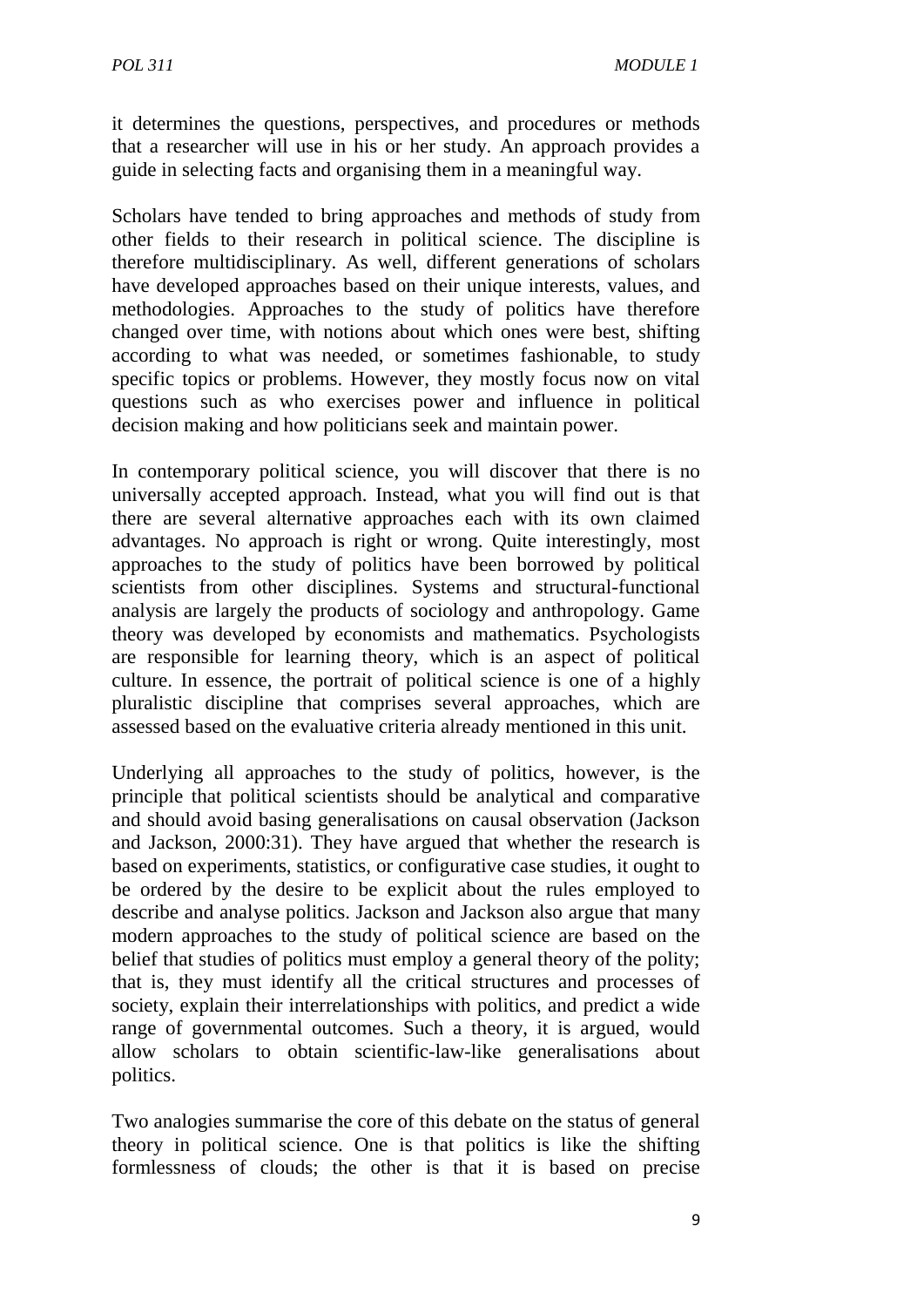mechanical causation like a watch. But for Gabriel Almond and Stephen Genco, in their "Clouds, Clocks and the Study of Politics", the conclusion is that "the current quandary in political science can, to a large extent, by the fact, by themselves, clock-model assumptions are inappropriate in dealing with the substance of political phenomena". Almond and Genco maintain that politics is not predictable because, since human behaviour is involved, there can be no direct cause-and effect relationship among the variables. They contend that political reality "has distinctive properties that make it unamendable to the forms of explanations used in the natural sciences. Therefore, the science of politics should not be seen as a set of methods with a predetermined theory, but rather, as Almond and Genco noted, as a "commitment to explore and attempt to understand a given segment of empirical reality" (Almond and Genco, 1977:505).

An extended discussion of the reasons why grand over-arching theory is impossible in the study of politics would be discussed in Unit 4: Understanding the Science of Politics.

### **SELF-ASSESSMENT EXERCISE**

Is general theory of politics possible?

# **3.3 Tools for Contemporary Political Analysis**

# **3.3.1 Approaches**

An approach to political inquiry refers to a general strategy for studying political phenomena (Isaak, 1985:185). In other words, approaches are attempts to develop strategies for directing research activities of political scientists. They represent a set of assumptions that structure the research of any political scientist.

Approaches provide political scientists with underlying assumptions and organising concepts or set of concepts that orients research and coordinate empirical data from several sources. A list of all the observations, one makes in a day will be useless, unless the observations are selected and organised according to a set of assumptions or an approach. In essence, approaches articulate the basic assumptions that shape political science research. They are tools that are useful in opening the political scientist's mind to new concepts, hypothesis, and theories.

Many historians of science have emphasised the role of approaches in scientific discovery. They have noted that great "change is brought about, not by new observations or additional evidence in the first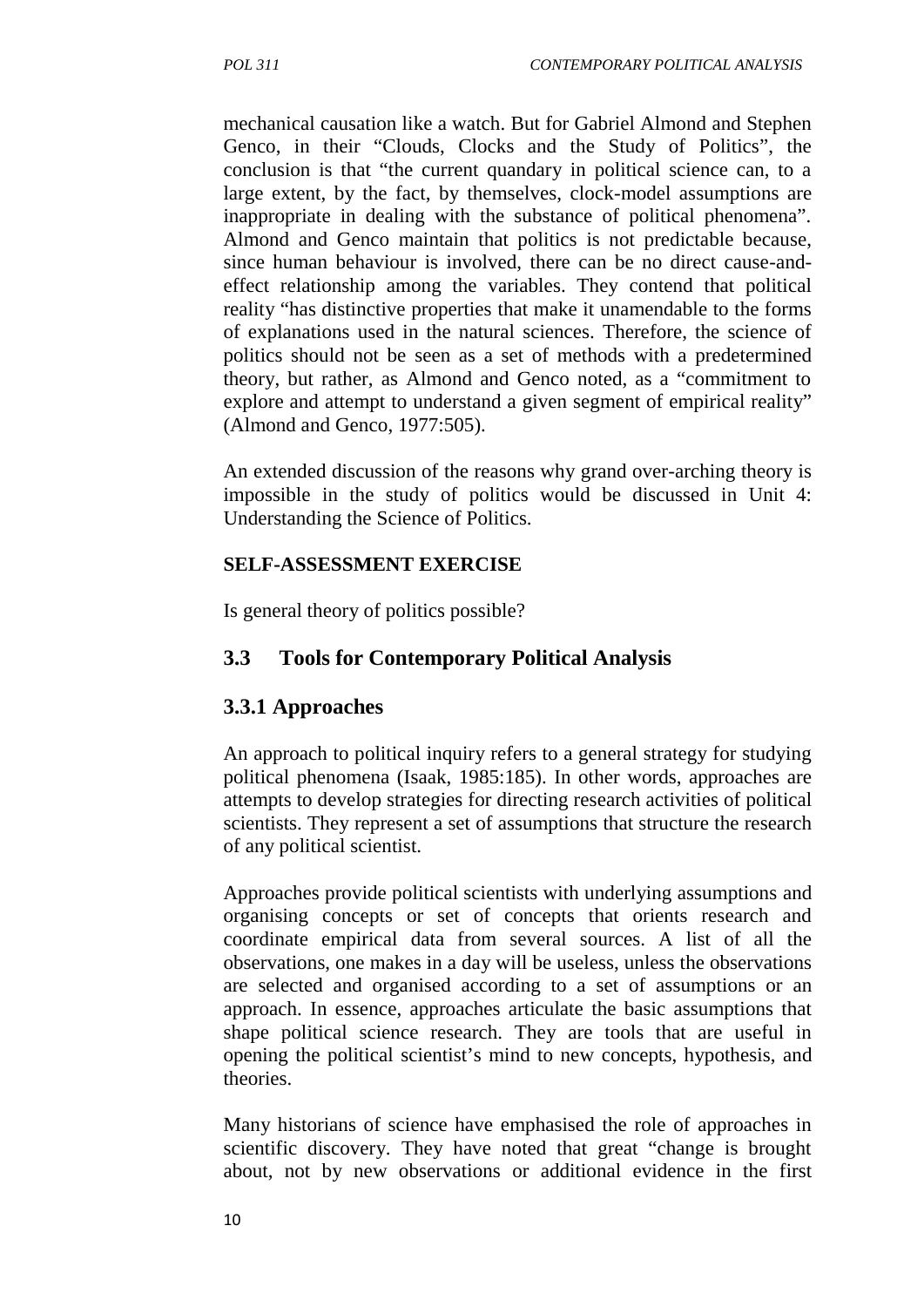instance, but by transpositions that were taking place inside the minds of the scientists themselves" (Butterfield, 1957:13). This psychological change is usually manifested by a change in approaches. An example of physics can be a change from Newton to Einstein. An overt approach is not necessary for the discovery of new concepts and relationships, at least for the political scientists.

As earlier mentioned, an approach may involve the attempt to locate an organising concept or set of concepts that can orient research and coordinate empirical data from several sources. For example, when political scientists research democracy, they are interested in universal concepts like free elections, human rights, the rule of law, the well-being of the citizens, etc. All these concepts would enable them to orient their research.

An approach according to Isaak (1985:187) is designed to include a wide range of political phenomena as possible within a single set of concepts. It is the responsibility of the political scientists to determine how much revision is required if it is to include an even wider range of sources. Or it may be realised that it applies only to a limited range. This activity involves both conceptual analysis and empirical research as the conceptual scheme is refined and expanded or reduced in scope. In this process, the political scientists will be able to organise the study and may have hypotheses suggested to him/her. The ultimate success in this regard, in the final analysis would be the generation of an empirical theory.

In this course, several major evaluative criteria will be employed as approaches are examined. Among them: how appropriate the approach is for political analysis; how effectively it organises knowledge; how fruitful it is in suggesting new insights and hypotheses. The last criterion is the one we are mostly interested in, for it speaks directly about the role of approaches to the process of discovery.

#### **SELF-ASSESSMENT EXERCISE**

How would you define an approach?

# **3.3.2 Models**

We have just learned about what approaches are. What then do we mean by models in political analysis? Generally, a model is defined as a theoretical construct that represents political processes by a set of variables and a set of logical and/or quantitative relationships between them. Models are simplified frameworks designed to illustrate complex processes, often but not always using mathematical techniques.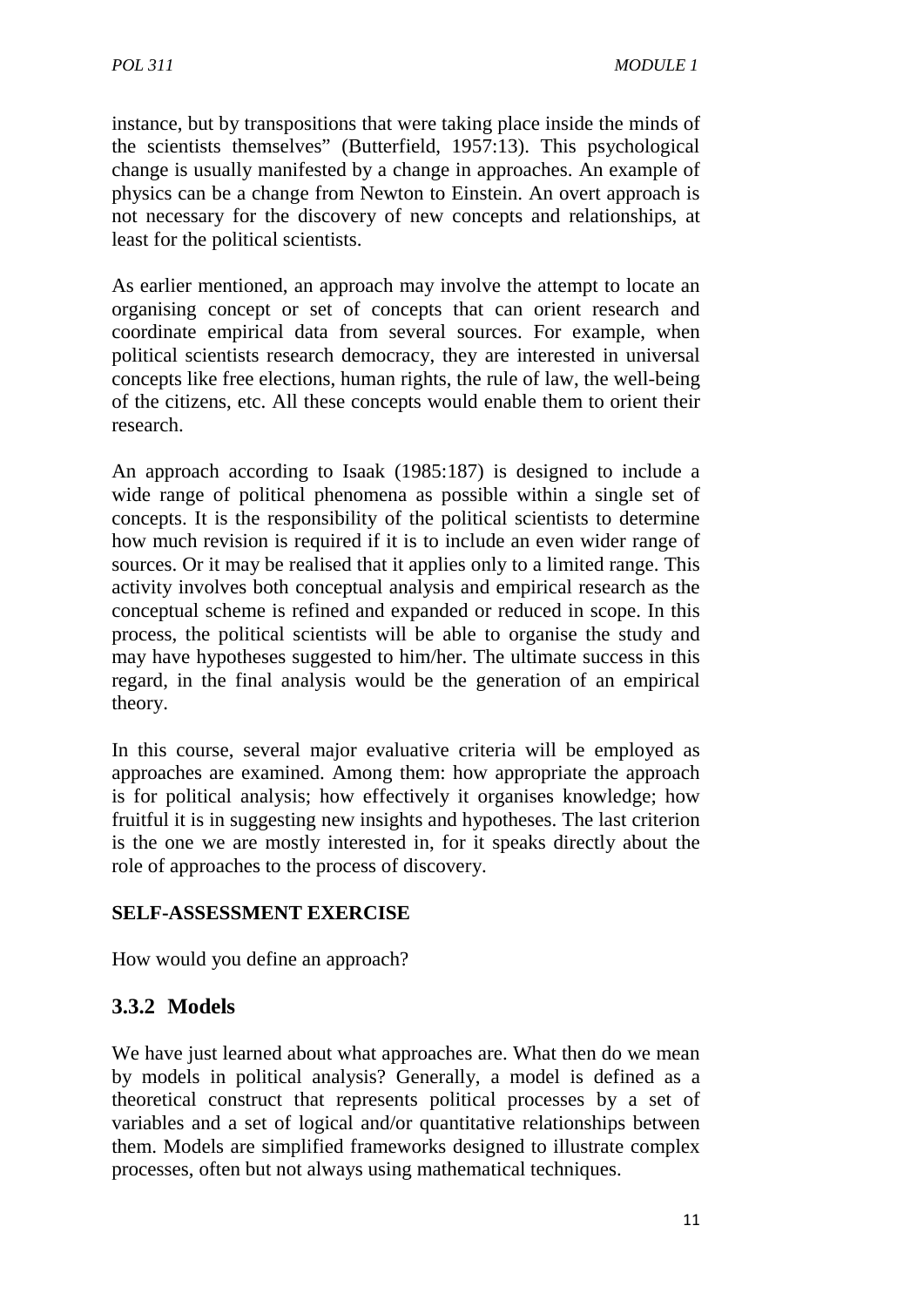Models are abstraction of a real-life system used to facilitate understanding and to aid in decision making. In political analysis, models refer to a representation of some phenomena of the real world made to facilitate an understanding of its workings. A model is a simplified and generalised version of real political events, from which the incidental detail, or 'noise', has been removed.

Whilst nobody doubts that models have a useful heuristic role in science, there has been intense debate over whether a good explanation of some phenomenon needs a model, or whether an organised structure of laws from which it can be deduced suffices for scientific explanation. The debate was inaugurated by Duhem in his The Aim and Structure of Physical Theory (1906), which attacked the 'shallow' pictorial imaginings of British physicists, contrasting them with the pure deductive structures of proper science. Good models often represent simplifications and idealisations and even while fertile and useful can be approximations to more complex real phenomena.

In the most general sense, a model is anything used in any way to represent anything else. Conceptual models may only be drawn on paper, described in words, or imagined in the mind. They are used to help us know and understand the subject matter they represent.

# **3.3.3 Paradigms**

The historian of science Thomas Kuhn gave paradigm its contemporary meaning when he adopted the word to refer to the set of practices that define a scientific discipline at any particular period of time. Kuhn himself came to prefer the terms exemplar and normal science, which have more precise philosophical meanings. However, in his book The Structure of Scientific Revolutions Kuhn defines a scientific paradigm as:

- what is to be observed and scrutinised
- the kind of questions that are supposed to be asked and probed for answers concerning this subject
- how these questions are to be structured
- how the results of scientific investigations should be interpreted.

Alternatively, the Oxford English Dictionary defines a paradigm as "a pattern or model, an exemplar." Thus, an additional component of Kuhn's definition of paradigm is:

• how is an experiment to be conducted, and what equipment is available to conduct the experiment?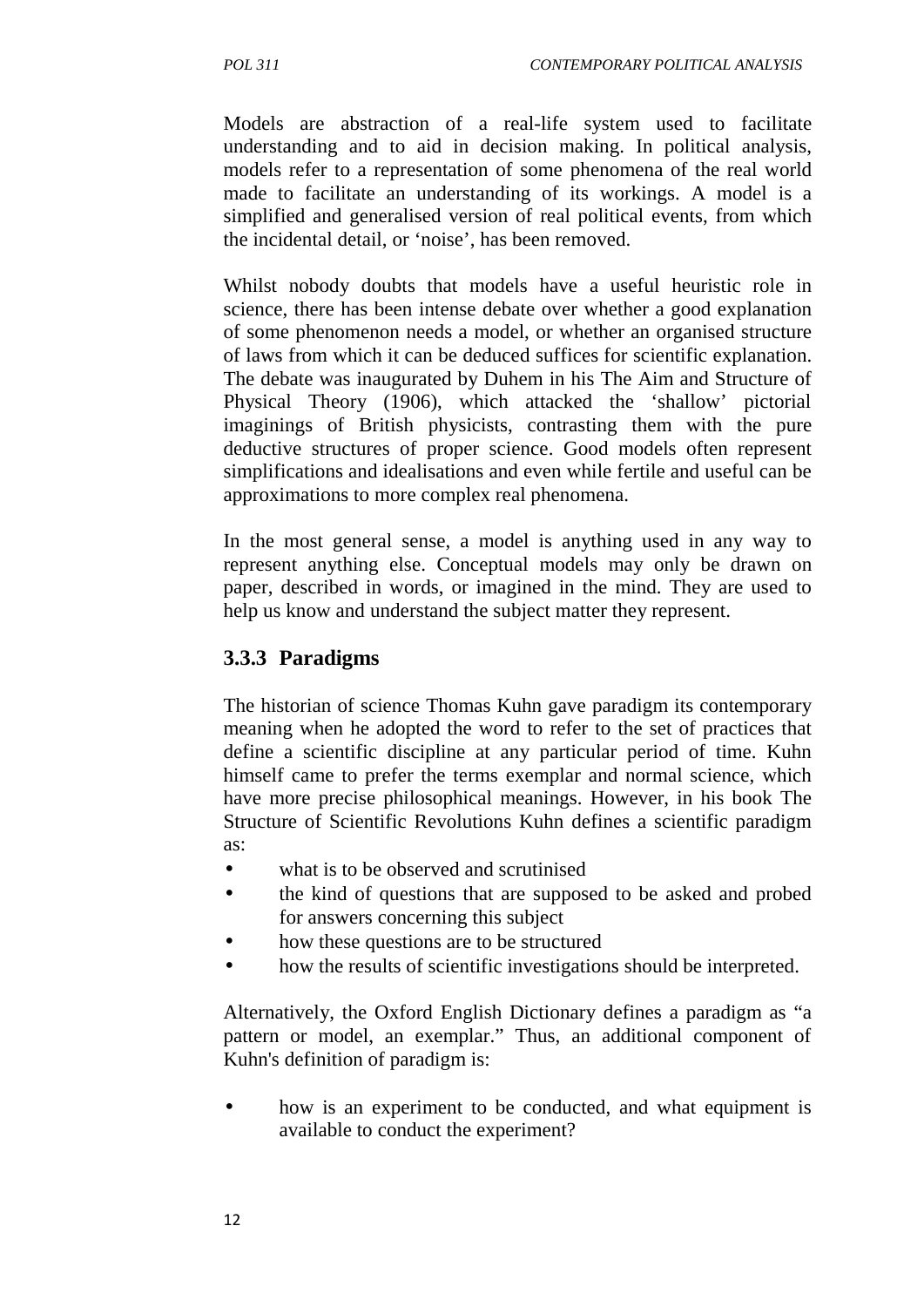Thus, within normal science, the paradigm is the set of exemplary experiments that are likely to be copied or emulated. In this scientific context, the prevailing paradigm often represents a more specific way of viewing reality, or limitations on acceptable programs for future research, than the more general scientific method.

A currently accepted paradigm would be the standard model of physics. The scientific method would allow for orthodox scientific investigations into phenomena that might contradict or disprove the standard model.

One important aspect of Kuhn's paradigms is that the paradigms are incommensurable, meaning two paradigms cannot be reconciled with each other because they cannot be subjected to the same common standard of comparison. That is, no meaningful comparison between them is possible without fundamental modification of the concepts that are an intrinsic part of the paradigms being compared.

This way of looking at the concept of "paradigm" creates a paradox of sorts since competing paradigms are constantly being measured against each other. (Nonetheless, competing paradigms are not fully intelligible solely within the context of their conceptual frameworks). For this reason, paradigm as a concept in the philosophy of science might more meaningfully be defined as a self-reliant explanatory model or conceptual framework. This definition makes it clear that the real barrier to comparison is not necessarily the absence of common units of measurement, but an absence of mutually compatible or mutually intelligible concepts. Under this system, a new paradigm that replaces an old paradigm is not necessarily better, because the criteria of judgment are controlled by the paradigm itself, and by the conceptual framework which defines the paradigm and gives it its explanatory value.

# **3.3.4 Conceptual Frameworks**

Conceptual frameworks also are known as theoretical frameworks are a type of intermediate theory that attempts to connect to all aspects of inquiry (e.g., problem definition, purpose, literature review, methodology, data collection, and analysis). Conceptual frameworks can act like maps that give coherence to empirical inquiry. Because conceptual frameworks are potentially so close to empirical inquiry, they take different forms depending upon the research question or problem.

#### **SELF-ASSESSMENT EXERCISE**

Distinguish between approaches, models, paradigms, and conceptual frameworks in political inquiry.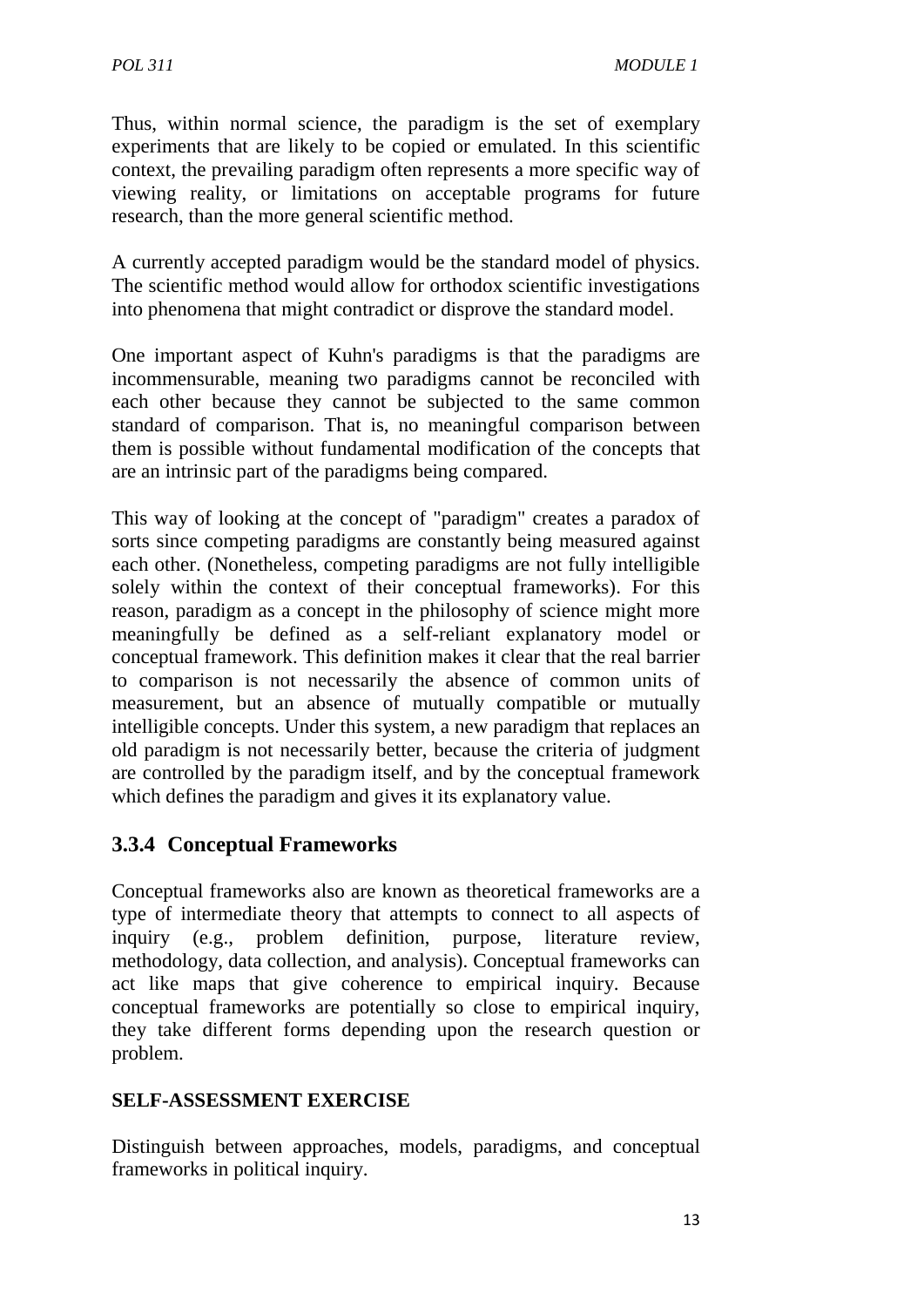#### **Consensus and conflict perspectives**

While some analysts think of politics primarily as a cooperative act, others think of it primarily as one group of people imposing their values and interests on others. Political scientists of the consensual perspective might look at the low turnout of election and conclude, "enough people are content with both sides that they did not regard voting as important this time." The second sort of political scientists (i.e. those of the conflict perspective) might interpret the same thing as "the political elite did not offer people the real choice this time so there was no use voting" (Isaak, 1985:187). Although they are obviously related, these are quite different interpretations. The first interpretation emanates from the cooperative or consensus paradigm, while the second reflects a conflict perspective.

#### **Cultural and calculus or rational and institutional approaches**

This refers to the distinction between approaches that assume that human behaviour is the result of unconscious motivations or subjective beliefs and others that view human behaviour as rational, intentional, and conscious or goal-seeking. A cultural explanation for instance accounts for differences between countries in terms of basic differences in values and assumptions about politics. Thus, we might account for the differences between politics in Japan and politics in the United States by differences in national cultures. It is generally thought that Japanese culture emphasises cooperative activity as individuals are supposed to subordinate themselves to the group whereas the American culture emphasises competition and individual striving.

A comparison with a cultural emphasis often uses underlined cultural values and assumptions as an explanation of how politics works. Japanese diplomats' preference for negotiations as compared with American's preferences for confrontation is a good example of a cultural explanation to the nature and character of their politics.

Also, a cultural explanation of comparison will often investigate where these values and assumptions come from. The rational/institutional explanation places less emphasis on differences in values and is less concerned with where values originate, rather it focuses on the situations political decision-makers find themselves in and how these situations help to determine the decisions made.

The cultural approach asks, "on what values is this act based" and "where did these values come from?" The rational/intentional approach asks, "given your values, how might we expect you to act in the present environment, or what are the rules and circumstances that are shaping your action?" In essence, the rational/institutional approach treats values as given in any particular situation. Analysis in this mode, for instance,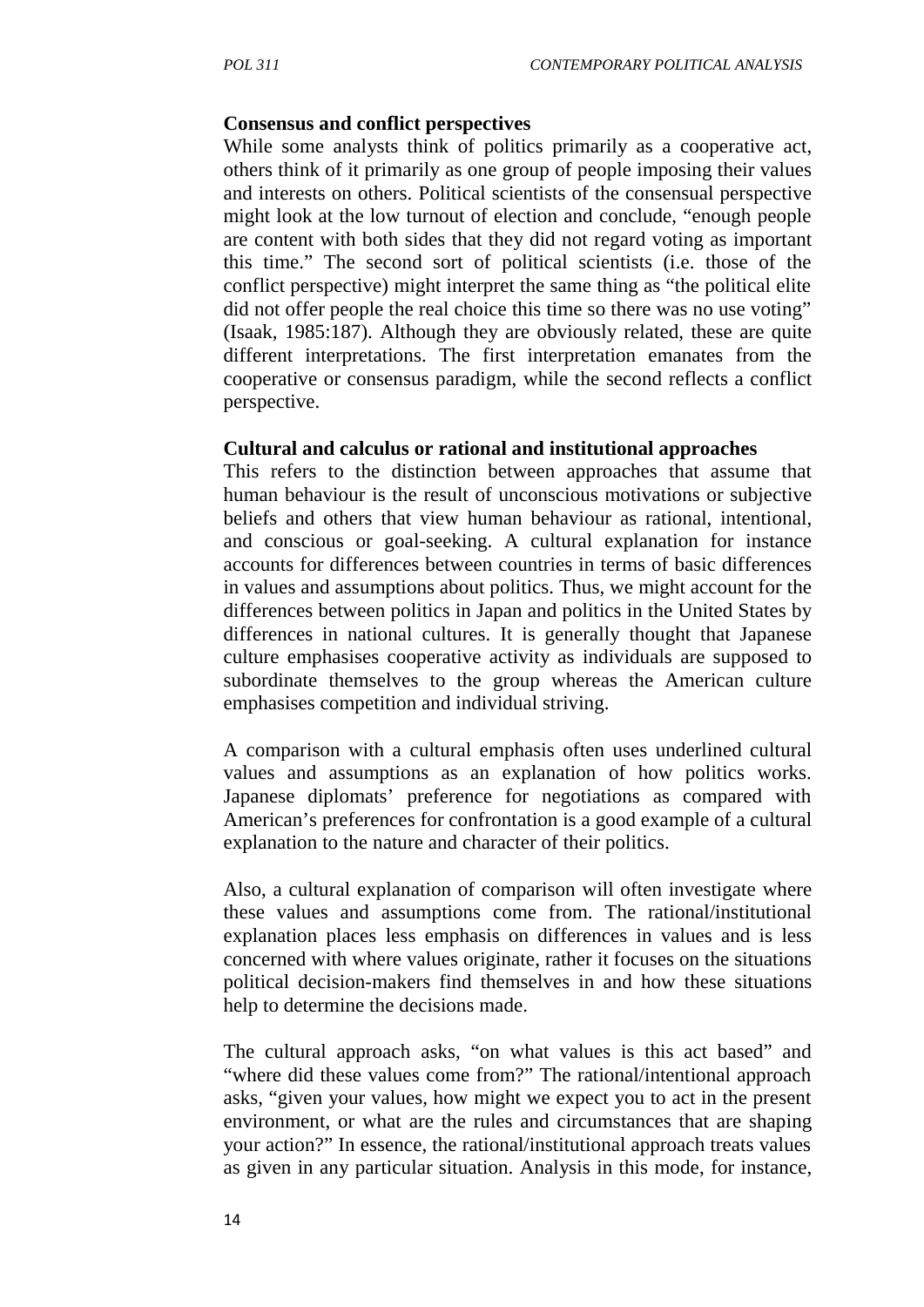might explain the fact that political parties are more highly disciplined in Germany than in the United States by the fact that Germany is a parliamentary system in which parties must function as steam to fund government coalitions while the United States Constitution provides for a presidential system in which the Congress operates more or less as free agents.

### **SELF-ASSESSMENT EXERCISE**

Differentiate between the cultural and calculus, and the rational or institutional approaches.

#### **Cultural, structural and institutional approaches**

A related distinction is between cultural, structural, and institutional approaches to political analysis. These approaches reflect underlined differences about the most useful level of analysis.

Structuralists (including Marxists, dependency theorists and Weberian) stress broad macro-level conditions in the state, economy and society. In other words, structuralists give analytical primacy to those relatively enduring structural features of society that rarely change and usually only over long period of time including class, ethnic and regional divisions as well as demographic factors like population size, or the distribution of sector make-up of the political economy.

For example, structuralists' account of the development process as formulated in the dependency theory presumed that political development could only be understood in terms of the international economic system as a whole. Similarly, structural perspectives on democratisation tend to stress the macro-level conditions (for example, economic development, urbanisation, mass literacy, etc) that are necessary for the creation of democracy out of a non-democratic regime. Process-oriented approaches stand in diametric opposition to structural approaches. Unlike the structuralists, process-oriented analysts will start with the individual insisting that differences in individual behaviour best account for variations in politics. Consequently, process perspectives tend to document the actions of political elites and to stress their resourcefulness, autonomy or sovereignty as a key variable in political change to the exclusion of both state and society as critical analytical and contextual components. For example, process-oriented analysis of democratisation concentrates on the interactions of elite political figures and the success or failure of such elite negotiations in producing stable democracy. Working at the process-oriented level are the students of political leadership, behaviouralists, and public or rational choice theorists.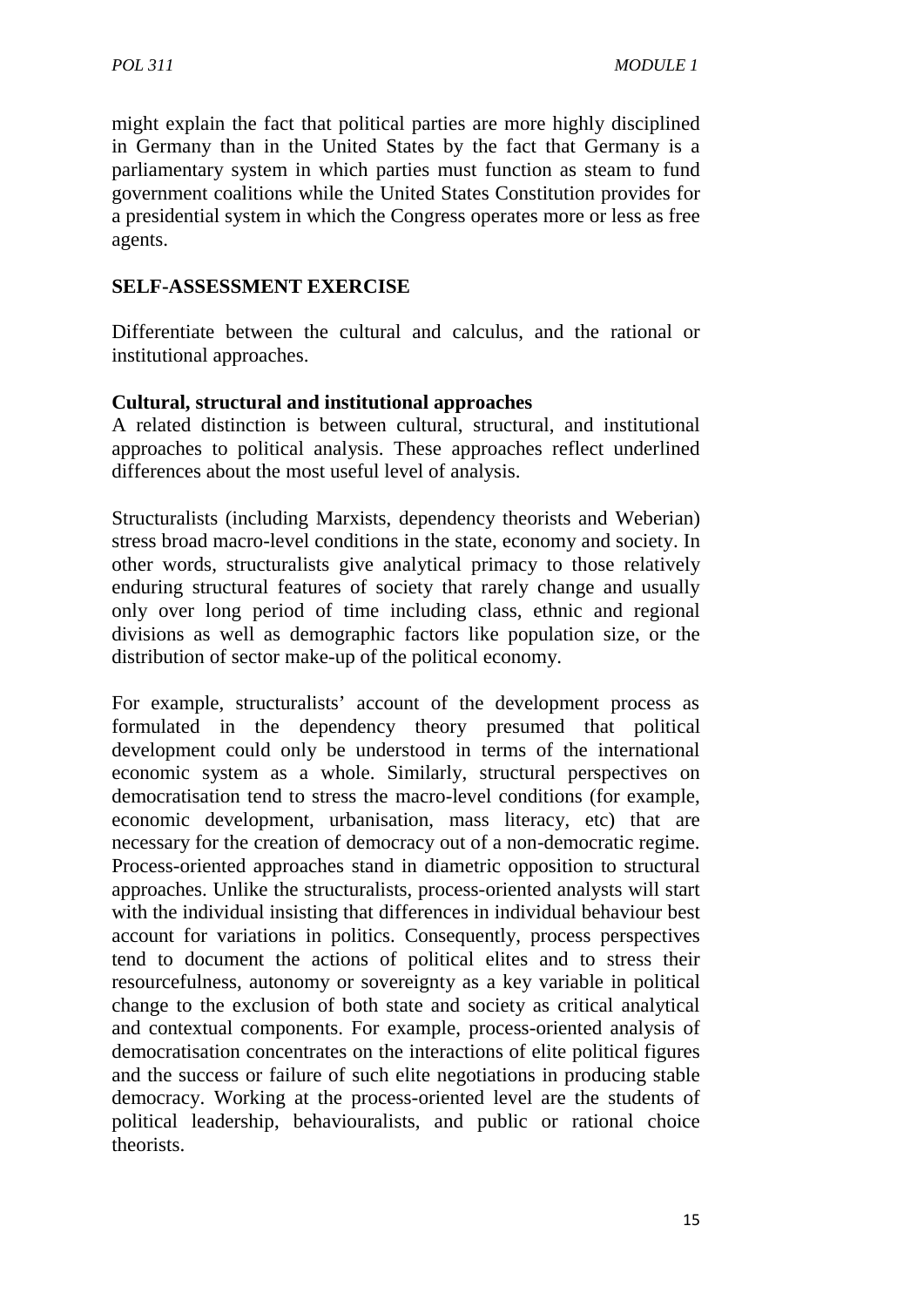Institutionalism constitutes an intermediate level of analysis between structure-based and process-oriented approaches. Institutional approaches stress the impact of institutions on the ordering and formation of social and political relations. Institutionalism sees political institutions as the black box of politics through which societal interests are translated or transformed into policy or political outcome.

#### **Micro versus Macro approaches**

The distinction between micro and macro approaches refers to the level of analysis that the researcher selects as a starting point for the study of politics. By levels of analysis, we mean a method for grouping theories together, based on the types of assumptions made about the most important actors.

One of the most challenging tasks in teaching introductory-level courses in international relations is to introduce students to important concepts and theories that are often highly abstract and disconnected from their real-world experiences. One such concept is levels of analysis. The levels-of-analysis problem in political science, especially in international relations is essentially a question of where to look for explanations of state behaviour. As David Singer put it, "whether in the physical or social sciences, the observer may choose to focus upon the parts or upon the whole, upon the components or upon the system" (Singer, 1989:67). This can often be a difficult concept for students to understand. Not only does it require them to recognise that there may be multiple explanations of any given decision or event, but that the 'correct' choice of which level to utilise largely depends on the type of question one is asking. For students who are used to answers being 'right' or 'wrong,' this can be a daunting task. It is therefore necessary to develop methods that can aid in your comprehension of this critically important concept. The best way to go about this is for you to learn how to apply levels of analysis to specific events or decisions in political science. For instance, case studies of real-world decisions can be used for you to look for explanations at different levels.

Political Science research occurs at different levels ranging from individuals (micro), to groups (macro) of increasing size (committee, party, ethnic group, nation-state). The selection of the appropriate unit and level of analysis are important considerations. Once the "proper" level and unit of analysis are determined, the researcher must then decide which specific cases to study. Since it is usually not possible to study the universe of cases, a sample of cases must be identified and in ways the maximise variance and minimise bias.

A micro approach begins with the smallest unit in politics, i.e. the individual. On the other hand, a macro approach begins with the largest,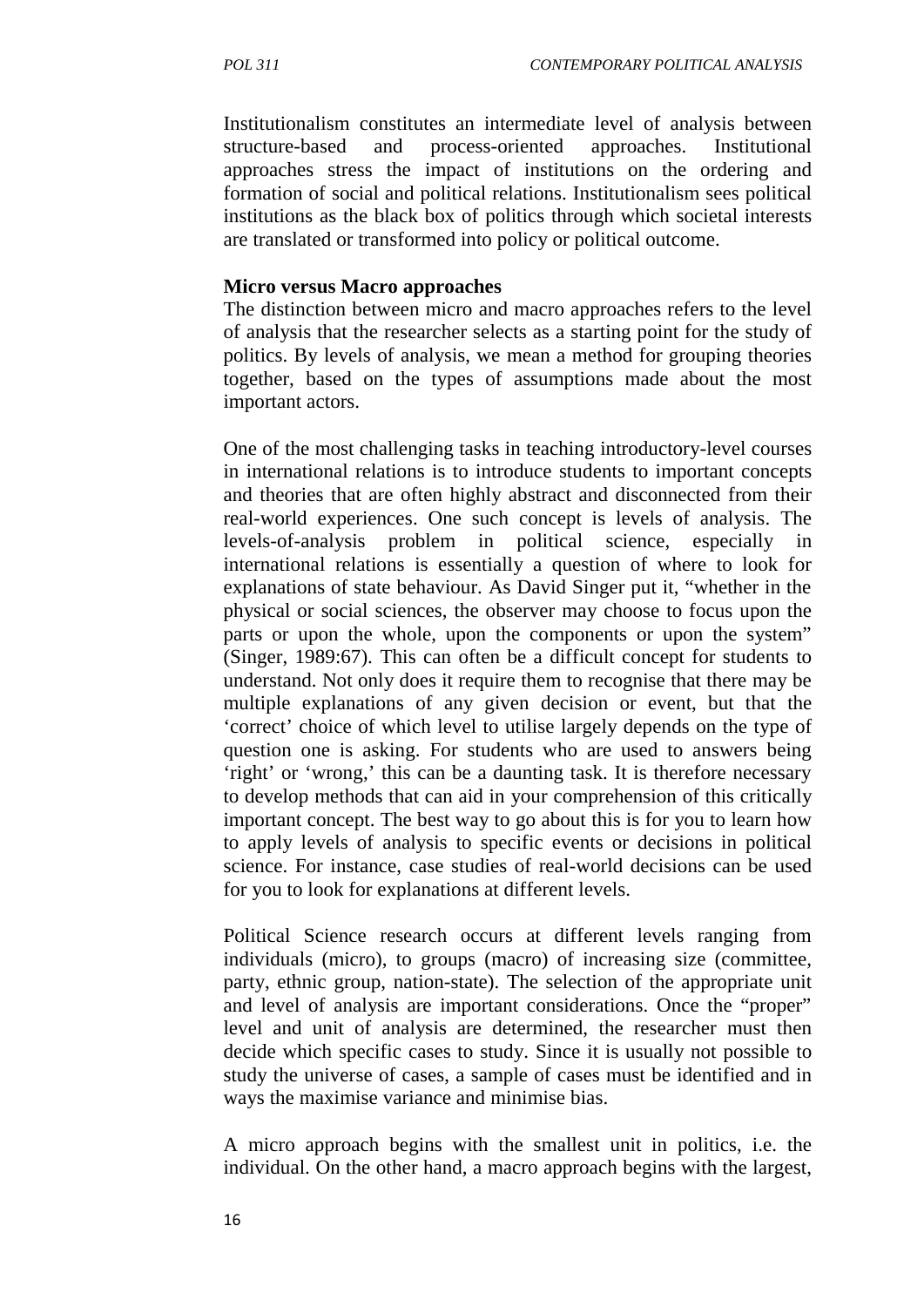namely the political system. In between the two levels is an intermediary unit (medium level), which consists of the analysis of political units like the interest groups.

The general common-sense idea is that we use smaller or lower-level units to explain higher-level ones such as the behaviour of Senators to explain the behaviour of the Senate- this is an example of a micro approach. If on the other hand, we use higher-level units to explain lower-level ones like the structure of the Senate to explain the voting behaviour of individual Senators, we have a macro approach.

#### **SELF-ASSESSMENT EXERCISE**

What distinguishes macro approaches from micro approaches in political inquiry?

### **Qualitative and quantitative approaches**

This is another distinction among approaches in political analysis. The quantitative approach to political science uses numbers and statistical methods. It tends to be based on numerical measurements of specific aspects of political phenomena usually across a very large number of cases. Hence, another name for quantitative research is large N-research. This approach abstracts from particular instances to seek a general description or to test causal hypotheses. Furthermore, the quantitative approach seeks to measure and analyse phenomena and events that are easily replicable by other researchers.

Qualitative research on the other hand covers a wide range of approaches but by definition, none of these approaches relies on numerical measurements. This approach tends to focus on a small number of cases; uses intensive interviews or in-depth analysis of historical materials, and is concerned with a rounded detailed or comprehensive account of some events or units. Thus, qualitative approaches are often normative, philosophical, historic and descriptive.

The key difference between quantitative and qualitative approaches is their flexibility. Generally, quantitative approaches are fairly inflexible. With quantitative methods such as surveys and questionnaires, for example, researchers ask all participants identical questions in the same order. The response categories from which participants may choose are "closed-ended" or fixed. The advantage of this inflexibility is that it allows for meaningful comparison of responses across participants and study sites. However, it requires a thorough understanding of the important questions to ask, the best way to ask them, and the range of possible responses.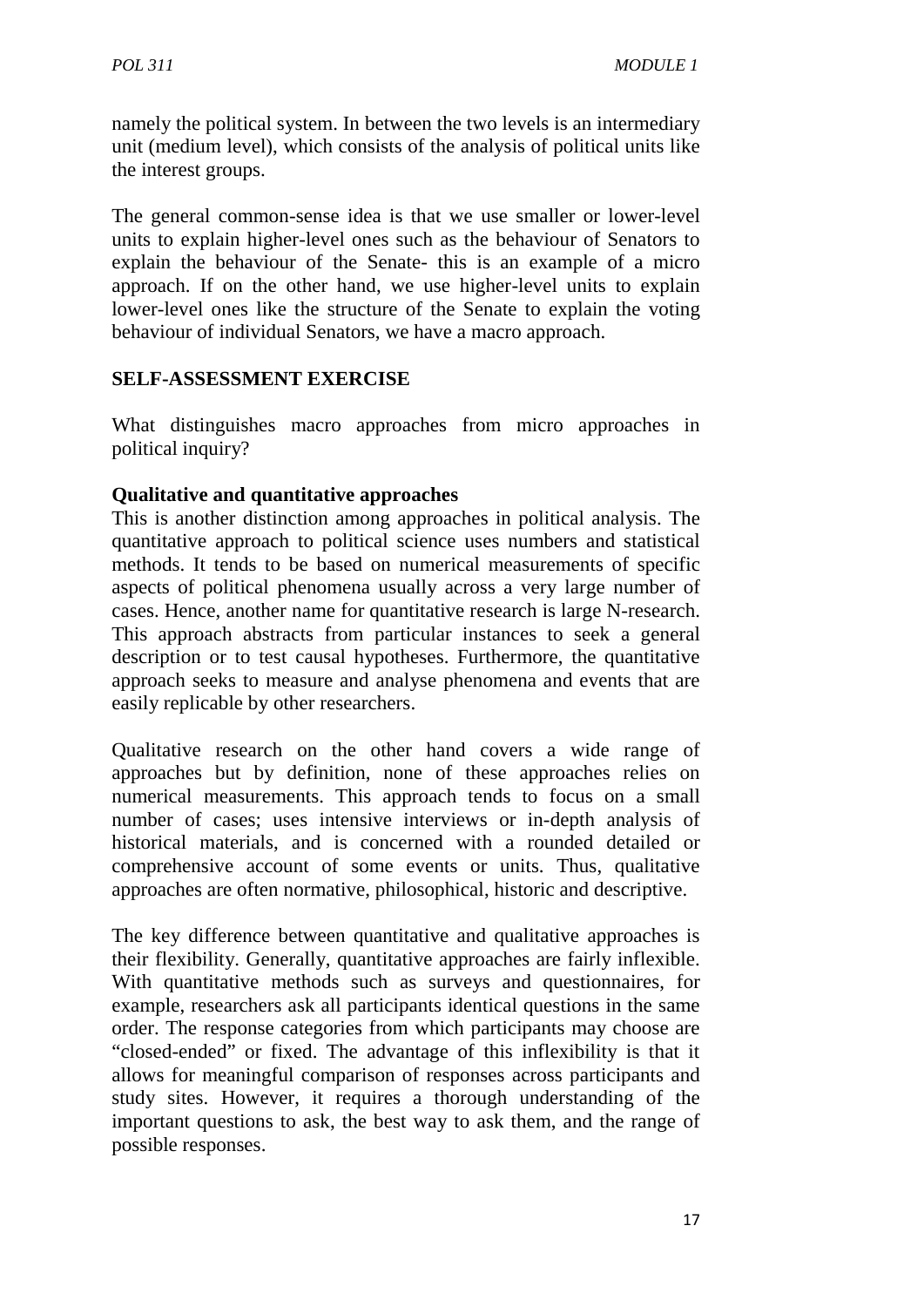Qualitative approaches are typically more flexible – that is, they allow greater spontaneity and adaptation of the interaction between the researcher and the study participant. For example, qualitative methods ask mostly "open-ended" questions that are not necessarily worded in the same way with each participant. With open-ended questions, participants are free to respond in their own words, and these responses tend to be more complex than simply "yes" or "no". Also, with qualitative methods, the relationship between the researcher and the participant is often less formal than in quantitative research. Participants have the opportunity to respond more elaborately and in greater detail than is typically the case with quantitative methods. In turn, researchers have the opportunity to respond immediately to what participants say by tailoring subsequent questions to inform the participant has provided.

It is important to note, however, that there is a range of flexibility among methods used in both quantitative and qualitative research and that flexibility is not an indication of how scientifically rigorous a method is. Rather, the degree of flexibility reflects the kind of understanding of the problem that is being pursued using the method. For a more grounded understanding of the strengths and weaknesses of qualitative and quantitative approaches, see

www.anderson.edu/academics/sot/guide/ch1.html.

# **4.0 CONCLUSION**

You must note in this concluding section that the different approaches to political analysis are not competing in the sense that to accept one is to reject the others. Rather, the different approaches employ different levels and styles of analysis and different aspects of causation. No single approach offers the sole or whole truth about politics. Most of the approaches provide accurate explanations but at different levels of analysis. Many scholars move back and front between the various approaches differing only in their emphasis on one or the other. Generally, scholars chose approaches or levels of explanations partly as a matter of test and partly based on what they need an explanation for.

# **5.0 SUMMARY**

In this unit, we have discussed what is an approach in political inquiry. You learned that this refers to a general strategy for studying political phenomena. We also mentioned that approaches in the study of politics have both heuristic and explanatory significance. While the former refers to a conceptual scheme which suggests new concepts and hypothesis, the latter offers basic empirical generalisations that may serve as the impetus for the development of a theory of politics. The unit finally considered the various schematic distinctions among approaches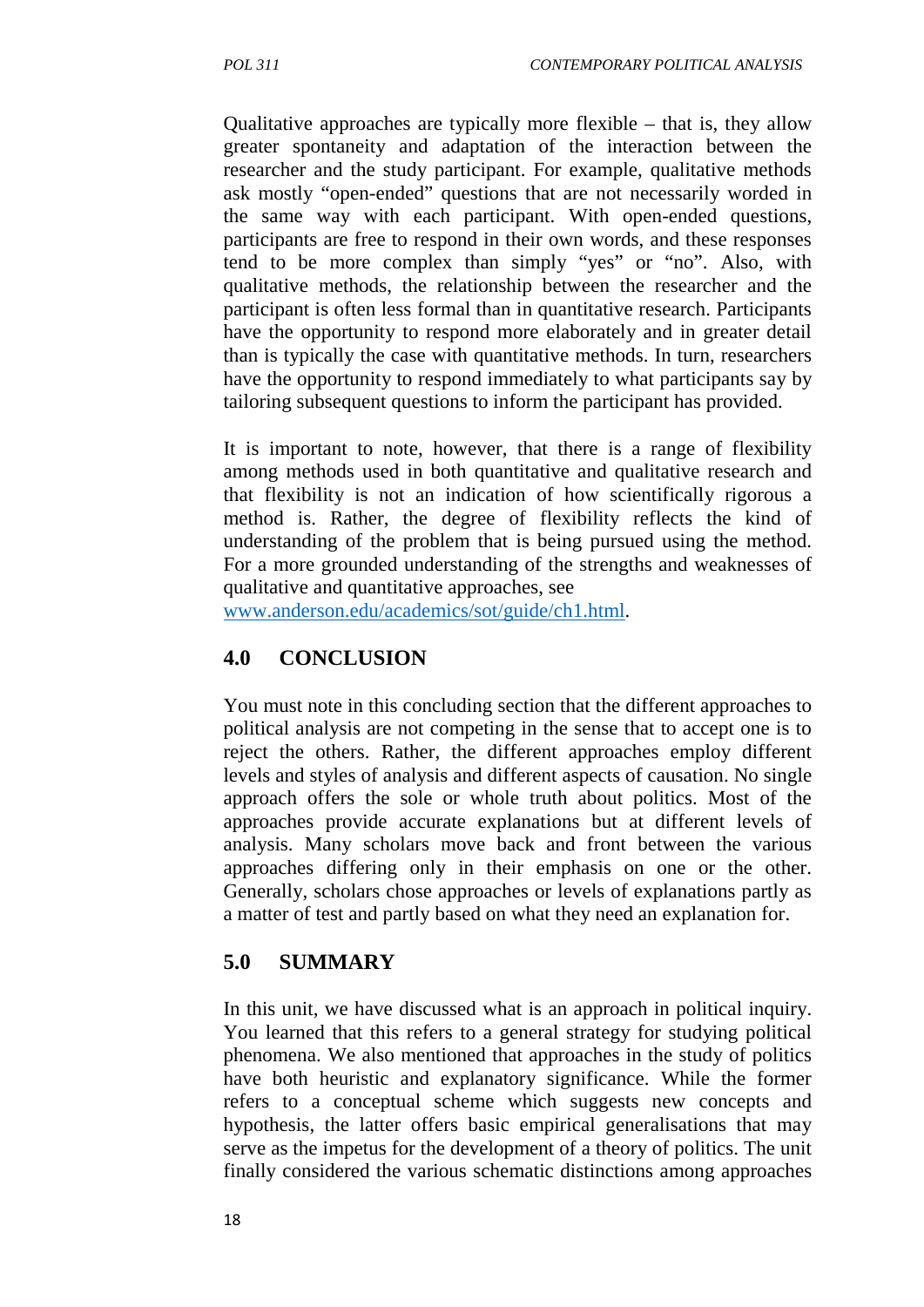in political inquiry. We have identified other distinctions as consensus versus conflict approaches; cultural and calculus versus rational and institutional approaches; cultural and structural versus institutional approaches; micro versus macro approaches and; qualitative versus quantitative approaches. We concluded that scholars chose approaches or levels of explanations partly as a matter of test and partly based on what they need to explain.

# **6.0 TUTOR-MARKED ASSIGNMENT (TMA)**

- Discuss the significance of an 'approach' in political analysis.
- Briefly distinguish among conflict, consensus, process-oriented, micro-level and macro-level approaches in political inquiry.
- With relevant examples, discuss the various forms of political analysis.

# **7.0 REFERENCES/FURTHER READING**

- Almond, Gabriel, and Bingham, G. Powell (1978). Comparative Politics: A Developmental Approach (2nd Ed.) Boston: Little, Brown.
- Almond, Gabriel and Genco, Stephen (1977). 'Clouds, Clocks and the Study of Politics'. World Politics, 29 (4).
- Bill, James and Hardgrave L. Robert Jnr (1982). Comparative Politics: The Quest for Theory. Lanham, Md.: University Press of America.
- Blondel, J (1975). Thinking Politically. Harmondsworth. Middx: Penguin.
- Butterfield, Herbert (1957). The Origins of Modern Science. New York: Free Press.
- Dahl, R. (1991). Modern Political Analysis. Englewood Cliffs, NJ: Prentice-Hall.
- Gallie, W.B. (1956). "Essentially Contested Concepts", Proceedings of the Aristotelian Society 56: 167-198.
- Isaak, C. Alan (1985). Scope and Methods of Political Science: An Introduction to the Methodology of Political Inquiry. Pacific Grove: California; The Dorsey Press.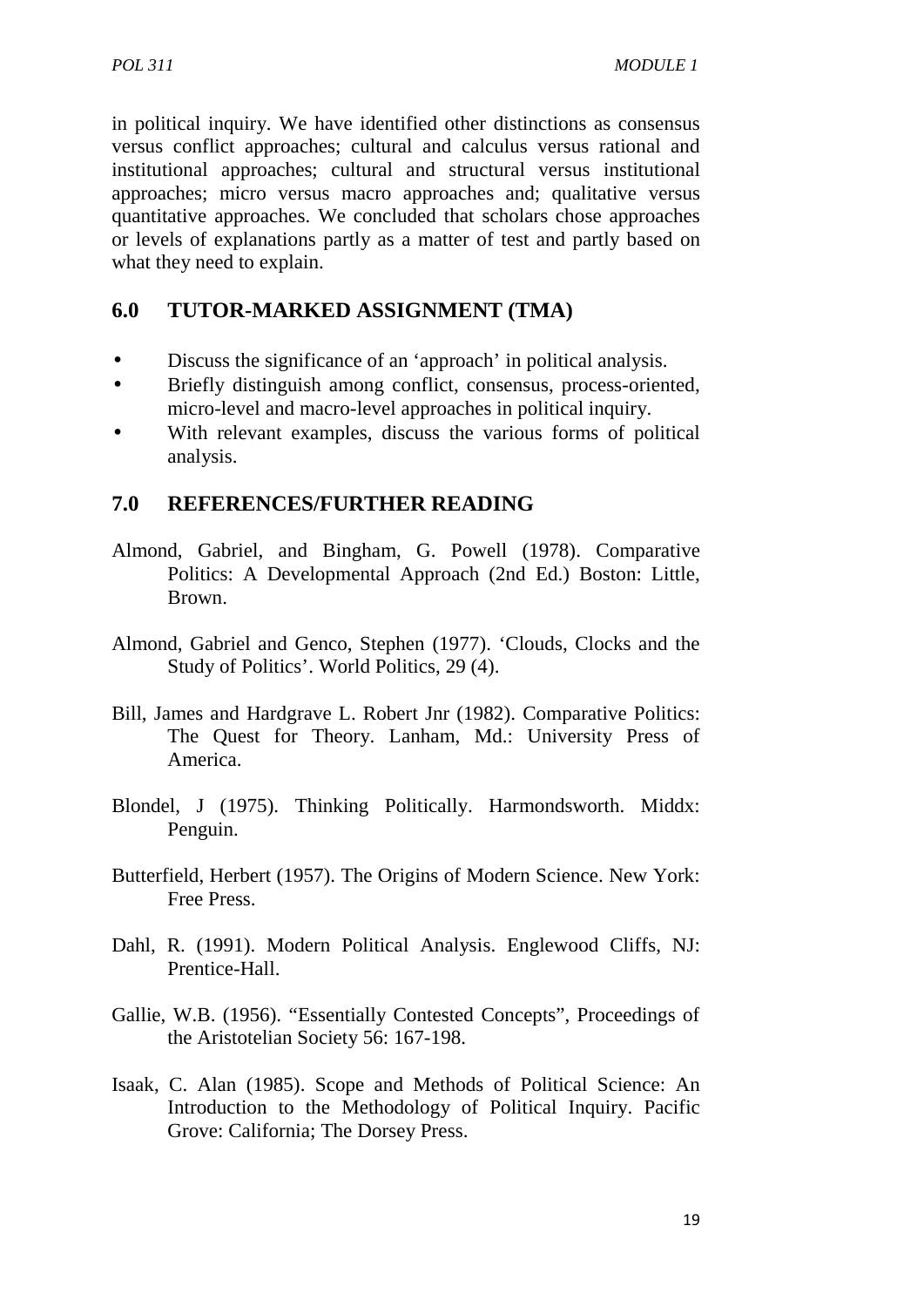- Jackson, J. Robert and Jackson, Doreen (2000) An Introduction to Political Science: Comparative and World Politics (3rd Ed.) Ontario: Prentice-Hall, Canada.
- Osaghae, E. (1988). Political Analysis (POS 211). Ibadan: External Studies Programme.
- Singer, David J (1989). "The Levels-of-Analysis Problem in International Relations," in G. John Ikenberry (ed.). American Foreign Policy: Theoretical Essays. New York: Harper Collins Publishers.
- Somit, Albert and Tenenhaus, Joseph (1967). The Development of American Political Science: From Burgess to Behaviouralism. Boston: Little Brown.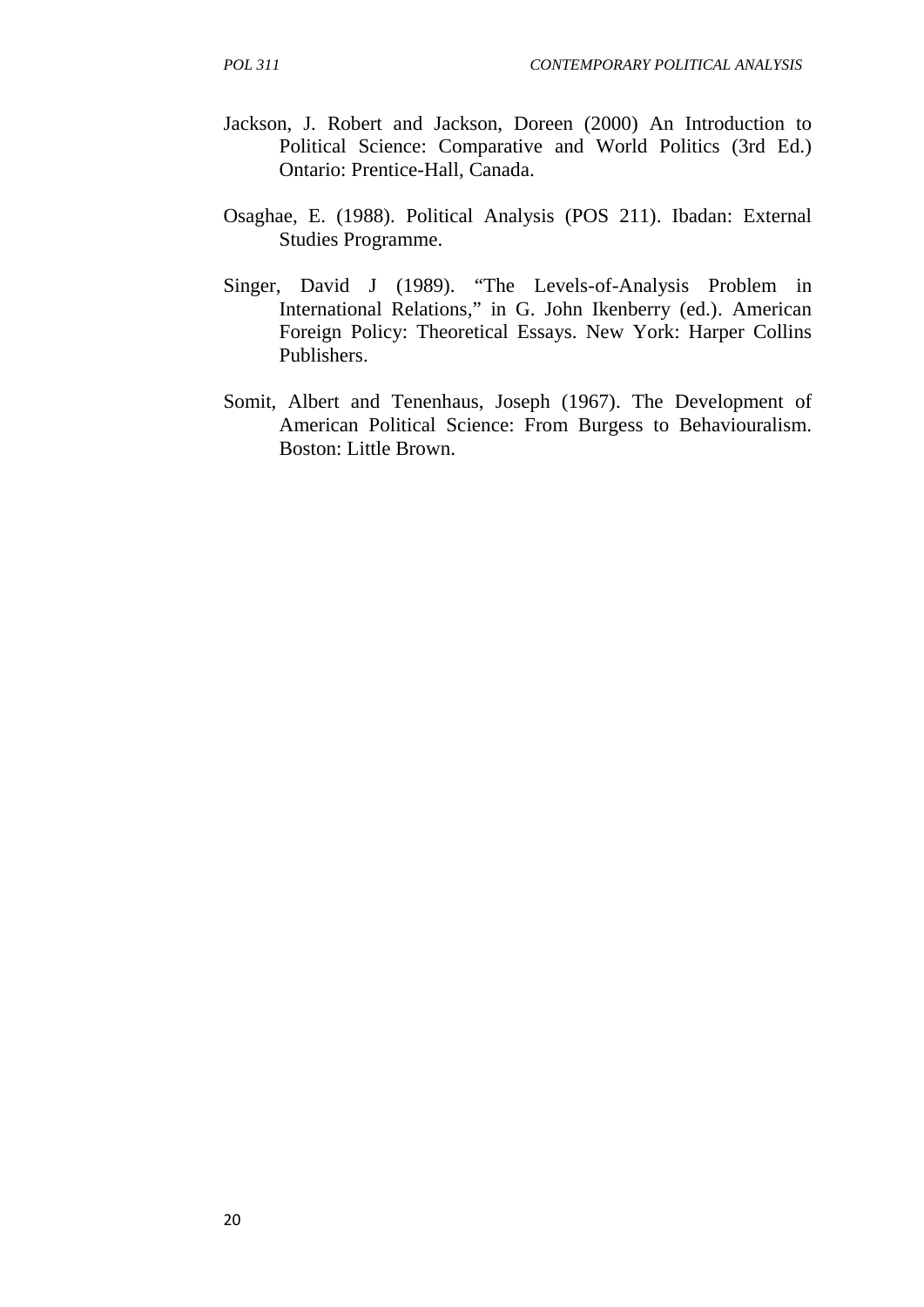# **UNIT 2 THE DIVIDE IN POLITICAL ANALYSIS**

### **CONTENTS**

- 1.0 Introduction
- 2.0 Objectives
- 3.0 Main Content
	- 3.1 Historical development of the discipline of political science
	- 3.2 Sources of knowledge
	- 3.3 Traditional political analysis
	- 3.2 Contemporary political analysis
	- 3.3 Distinction between political science and political philosophy
- 4.0 Conclusion
- 5.0 Summary
- 6.0 Tutor-Marked Assignment (TMA)
- 7.0 References/Further Reading

# **1.0 INTRODUCTION**

You must have read the first unit of this module. If you have, then I believe you must have known what political analysis is. This unit is the second among the four constituent units of this module. The main thrust of the unit is to explain the dichotomy in political analysis: political science versus political philosophy. The first question that a present-day student of politics ought to ask is, "What is political science? or putting it more answerable form, "What kind of activities interest those who call themselves political scientists?

This unit, therefore, is primarily concerned with the distinction between traditional analysis of politics and contemporary political analysis.

# **2.0 OBJECTIVES**

By the end of this unit, you will be able to:

- describe traditional political analysis
- describe contemporary political analysis
- distinguish between political science and political philosophy
- identify the different sources of knowledge.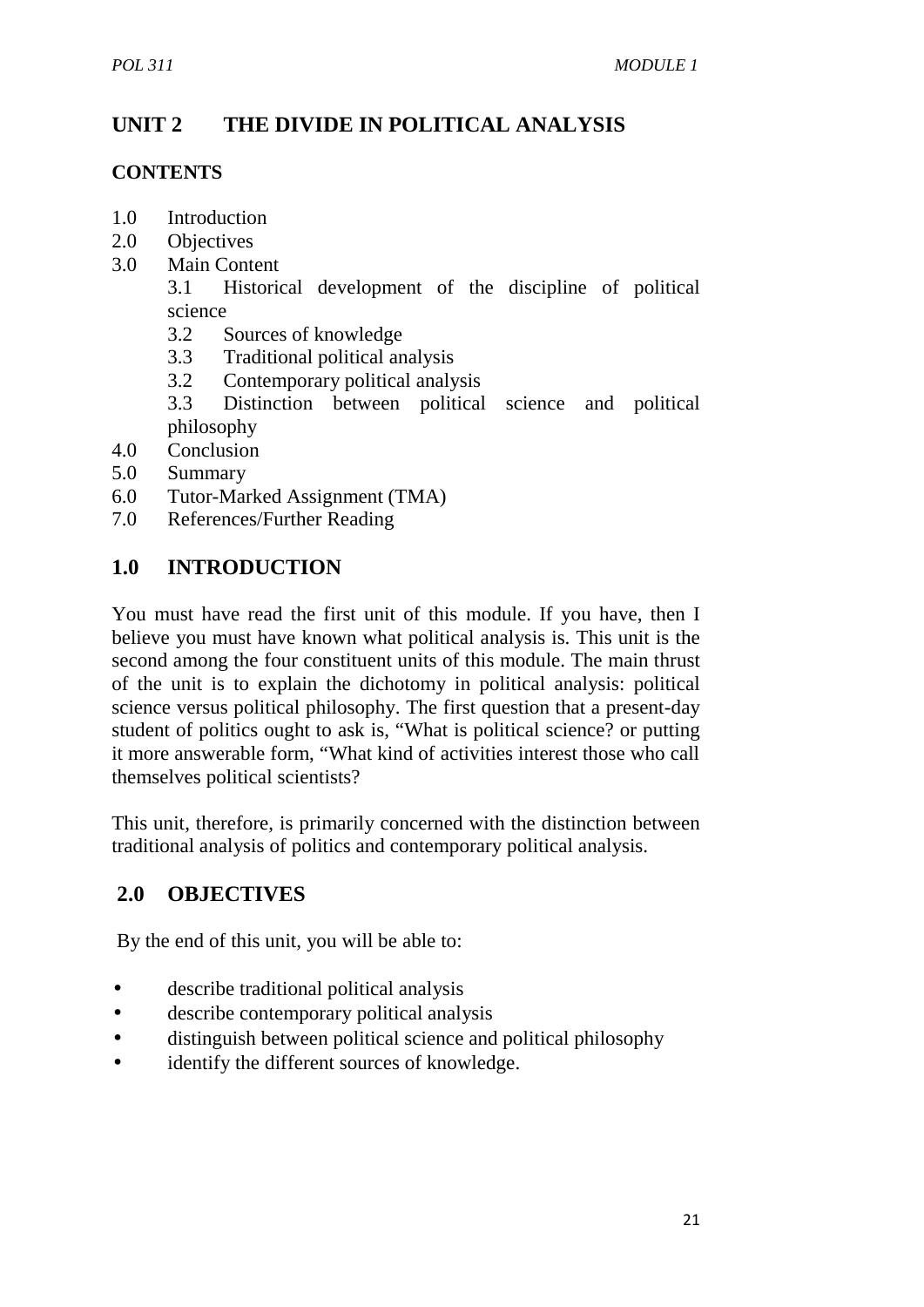## **3.0 MAIN CONTENT**

## **3.1 Historical development of the discipline of Political Science**

Political science is the study of government and political processes, institutions, and behaviour. Government and politics have been studied and commented on since the time of the ancient Greeks. However, it was only with the general systematisation of the social sciences in the last 100 years that political science has emerged as an independent discipline in higher education, previously being subsumed under other disciplines such as law, philosophy, and history and other fields concerned with normative determinations of what ought to be and with deducing the characteristics and functions of the ideal state (Columbia Encyclopaedia, 2009). Western politics can trace their roots back to Plato (427–347 BC) and Aristotle (384–322 BC). For instance, Plato analysed political systems, abstracted their analysis from more literary and history-oriented studies and applied an approach we would understand as closer to philosophy. Similarly, Aristotle built upon Plato's analysis to include historical empirical evidence in his analysis. Aristotle first used the term politics to refer to the affairs of a Greek city-state. Aristotle observed that 'man by nature is a political animal.' By this, he meant that the essence of social existence is politics and that two or more men interacting with one another are invariably involved in a political relationship. It is from 'polis' that we derive our modern world politics.

Between the sixteenth and early twentieth centuries, European political philosophers established a narrower definition of politics. For example, Jean Bodin (1430-1596), a French political philosopher, who first used the term "political science" (science politique) was a lawyer. Because of his legal training, Bodin focused on the characteristics of the state more than any other aspect of the political process. He concentrated on analysing the relationship between the organisation of the state and how this relates to law.

Another French philosopher Montesquieu (1689-1755) argued that the functions of government could be encompassed within the categories of legislation, execution, and the adjudication of law. Montesquieu categories found their way into the United States Constitution and other Republican Constitutions with the assumption that liberty was best assured by separation of powers between the Legislature, the Executive and the Judiciary. It was the work of these two philosophers that imposed a restricted definition of politics on political scientists. Political scientists for years concentrated almost exclusively on the Executive, the Legislature and the Judiciary as major concern until recently.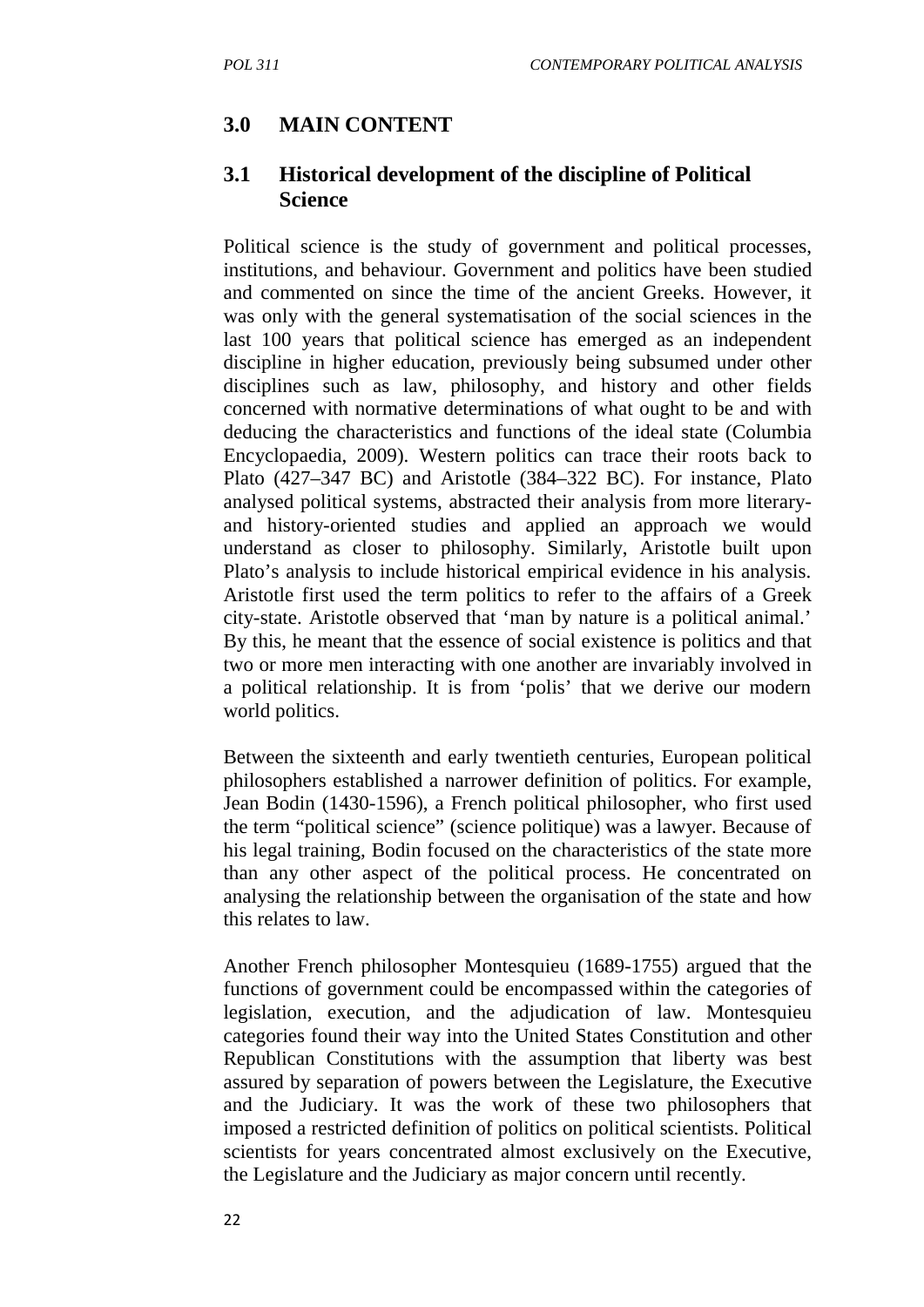In the mid-nineteenth century, Darwin's theory of evolution and natural selection began to exert a powerful influence upon political science. Biology came to reinforce history in the study of political institutions, which were seen as the product of historical change and, apparently organic evolution. The development of sociology after the 19th century prompted political scientists to give more attention to the impact on the government of social forces not defined regarding the institutional outline of the state. The industrialisation of previously agricultural societies and sharpening clash between the emergent working classes and their employers (industrialists) compelled a closer study of economic facts, forces, and trends, as these produced political problems and helped to shape political behaviour.

The first institution dedicated to the study of politics, the Free School of Political Science, was founded in Paris in 1871 (Britannica Concise Encyclopedia, 2009). The American Political Science Association was founded in 1903 and its journal, American Political Science Review, was founded in 1906 to distinguish the study of politics from economics and other social phenomena. The advent of political science as a university discipline was marked by the creation of university departments and chairs with the title of political science arising in the late 19th century, and the integration of political studies of the past into a unified discipline.

The advent of World War II brought about a re-think by political scientist that legislature, Executives, agencies, and the Courts did not exist by themselves and that they did not operate independently of one another or the other political organisations in society. Political scientists in America and Europe embarked on new fields of study by examining the political parties, interest groups, trade unions, as well as corporations and church organisations. This was the behavioural revolution in the social sciences.

You may also wish to know that early contributions to the study of politics and government came, then, largely from philosophers, but also from the fields of history and law. For many years, the subject was commonly taught in history departments. Political scientists were, in fact, often considered to be "historians of the present", and early studies of political institutions and international relations emphasised historicity methodology. Since it was particularly concerned with government organisation and law-making, the field of law, too, was important to the evolution of modern political science. The behavioural revolution that started in the USA in the 1950s changed the normative nature of the discipline to its present scientific status.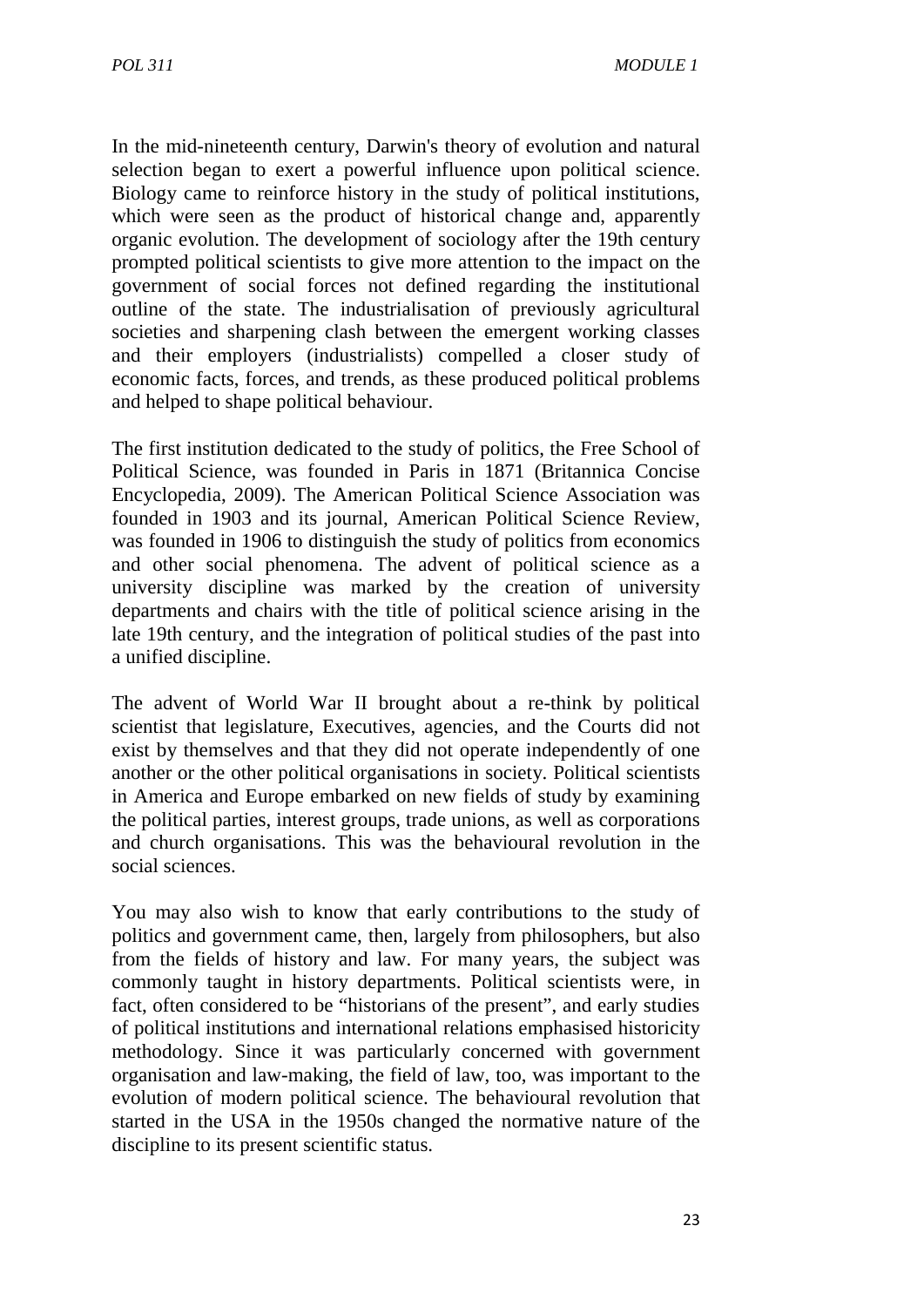### **3.2 Sources of Knowledge**

Three distinctions of knowledge are generally recognised in social sciences literature. These are the empirical (based on observation of the world), analytic (based on logical derivations from premises), and normative (based on a host of different theories). To modern political scientists, only the first two typologies are qualified as sources of knowledge. However, a political philosopher accepts all three. There is, though, a common thread that connects the two traditions. From the very beginning, political analysts have had a practical bent even when coming across as philosophical and abstract. Just as Plato and Hobbes tried to formulate policies to save their disordered societies, modern political scientists, often calling themselves 'policy scientists', attempt to apply their knowledge to real-world political problems. The activity that all have in common is the analysis of instrumental questions: how to maintain order in ancient Athens and how to adjust to an energy-scarce world in modern times are logically similar. Each deals with a goal and the best ways to achieve that goal. Thus, despite the normative tilt of the philosopher and the empirical leaning of the scientist, the two meet at times on common ground.

Despite the differences in the sources of knowledge mentioned above, post- behaviouralists, however, have tried to integrate/marry facts with values. These scholars complained that most of the discipline's scholarship was removed from the imperatives of political life or inaccurate in its depiction of a benevolent democratic pluralism. They also questioned the existence of rigorous determinist laws and the possibility of scientific objectivity in the study of politics. They were concerned with the propriety of the participation of behavioural political science in citizenship education and public affairs, endeavours that made objectivity difficult. Empiricism and scientism, they argued, could be perceived as amoral and irrelevant to the normative concerns governing human lives" (US History Encyclopedia, 2009). Research, according to the post-behaviouralists, was to be related to urgent social problems and was to be purposive. It was the duty of the political scientist to find out solutions to contemporary problems.

#### **SELF-ASSESSMENT EXERCISE**

Briefly explain the three distinctions of knowledge in political science.

#### **3.3 Traditional political analysis**

Since the beginning of recorded history, people have observed, thought about, evaluated, and analysed politics. Those who have analysed politics on a fairly regular and systematic basis are called political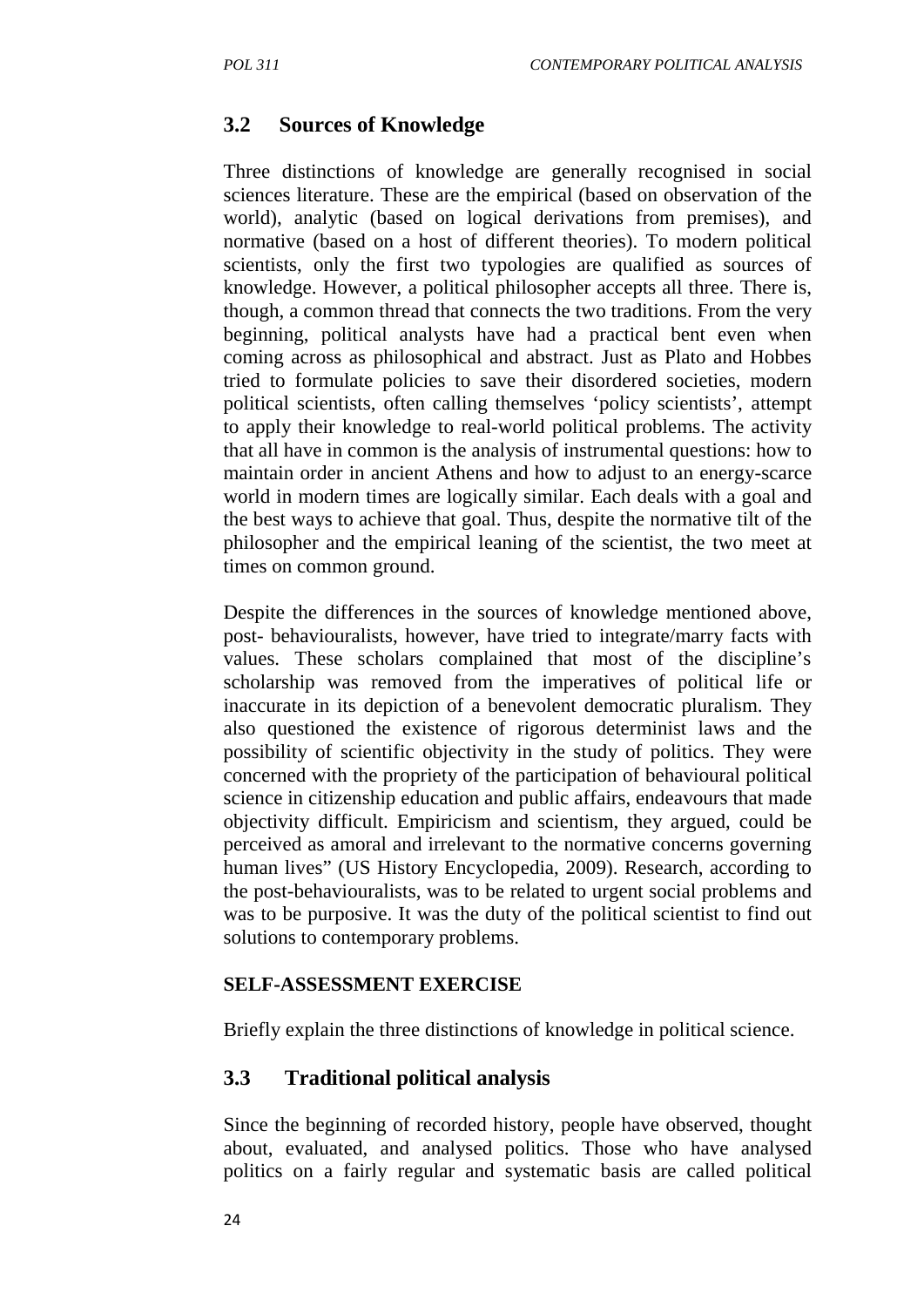philosophers; they include such well-known figures as Plato, Aristotle, Locke, and Rousseau. You may wish to know that the product of their analyses is referred to as traditional political philosophy or theory. But there is a more precise and fruitful way of characterising traditional political philosophy, which involves sorting out its main activities and indicating which of these activities political philosophers have spent most of their time on. Each activity is a type of analysis. As mentioned in the previous unit, to analyse something means to ask a question; give an answer, and then the reasons for the answer.

Describing a political system, or an aspect of it, or a general political phenomenon, and explaining or accounting for such facts are scientific activities. Traditional political philosophers have always been engaged in such scientific activities. For instance, Aristotle spent much of his time describing and comparing various kinds of constitutions, and in another section of Politics, he attempts an explanation of political change and political revolution. Machiavelli is also reputed for the down-to-earth description of politics as it really is - namely, a struggle for power (See The Prince).

The traditionalists include theologians, historians, lawyers journalists, etc and their emphasis is on 'what ought to be' questions. They dominated the realm of political analysis before the 19th century when political science formally emerged as a separate discipline. As one of the traditional approaches and a central pillar of the discipline of political science, this approach focuses on the normative values and norms that should underpin politics as well as the rules, procedures, and formal organisations of governments. Today, it remains a defining characteristic of the discipline and it has found renewed vigour within the new-institutionalism framework.

The normative political approach is concerned with the discovery and application of moral notions in the sphere of political relations and practice. It deals with the inquiry into the problems of man and society. In the view of Leo Strauss, "it is the attempt to know both the nature of political things and the right, or the good political conduct... [through] critical and coherent analysis" (Straus, 1969). This has been the preoccupation of early political philosophers such as Plato, Aristotle, and modern political philosophers such as Jeremy Bentham and John Stuart Mills.

The subject matter of the normative approach has principally remained the state, its evolution, organisation, and purpose. Accordingly, normative political thinkers seek answers to questions such as these: What is the state and who should preside over the affairs of the state? What is political obligation and why should the state be obeyed? What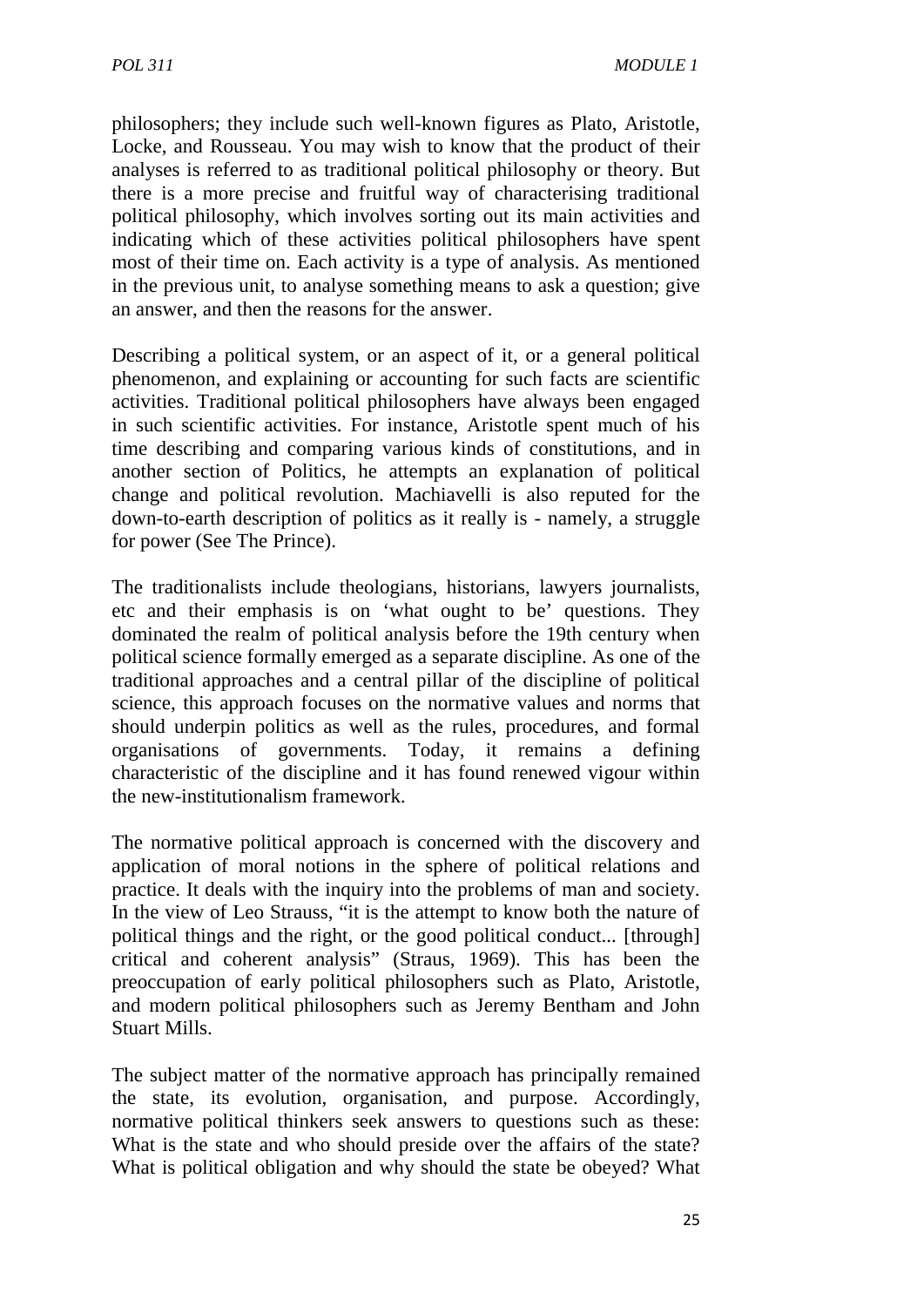ends should the state services and how can it be structured to achieve these ends? What are the proper limits on state authority and when many citizens refuse to obey it? How should the state relate to other organisations in society? What is justice and how best can it be guaranteed? What is the essence of liberty and equity? Where is sovereignty to be located? What makes political power and its exercise legitimate? What is political representation and who has the right to present others? What is political participation and to what extent should ordinary citizens be entitled to participate in the decision-making processes of government?

Answers to these and similar questions are based on ethical and political values that are regarded as essential for the good citizen and a just state and not necessarily on empirical analysis. Consequently, the normative political approach is the least scientific sub-discipline of political science.

The primary activities of political philosophers have probably been normative: activities, which involve moral, ethical, or value judgements. While scientific activities deal with what is, value judgements express what a political philosopher believes ought to be. As you will learn in this course, the distinction between is and ought is fundamental to an understanding of contemporary political analysis.

There are several varieties of normative activity. First, many political philosophers spend much time prescribing the best state of the political system. Plato (428-348BC.), an early Greek philosopher, who taught Aristotle, was fascinated by the political question of what constitutes the ideal state or utopia. In his Republic, Plato was concerned particularly with the concept of justice, which he perceived resulted from adhering to relatively strict principles. Drawing on his knowledge of how Greek city-states functioned, Plato categorised political systems according to which level of society had the most influence on the governance of a given state. The ideal state, he said, would be ruled by philosopher-kings who were imbued with wisdom. Of course, Plato was not naïve; he posited that an "ideal" state would persist only if the people believed in their leaders. Political activities also engage in the normative activity of recommending the proper or true goals of politics. Thus, Jeremy Bentham argues that happiness should be the basis of all political activities.

Instrumental or applied value judgements should not be confused with normative statements in that the former recommends the best way of achieving a given end, but they do not attempt to justify the end in itself. This is the significance of an alternative label, means-ends analysis. An instrumental judgement is therefore a scientific-empirical activity, for it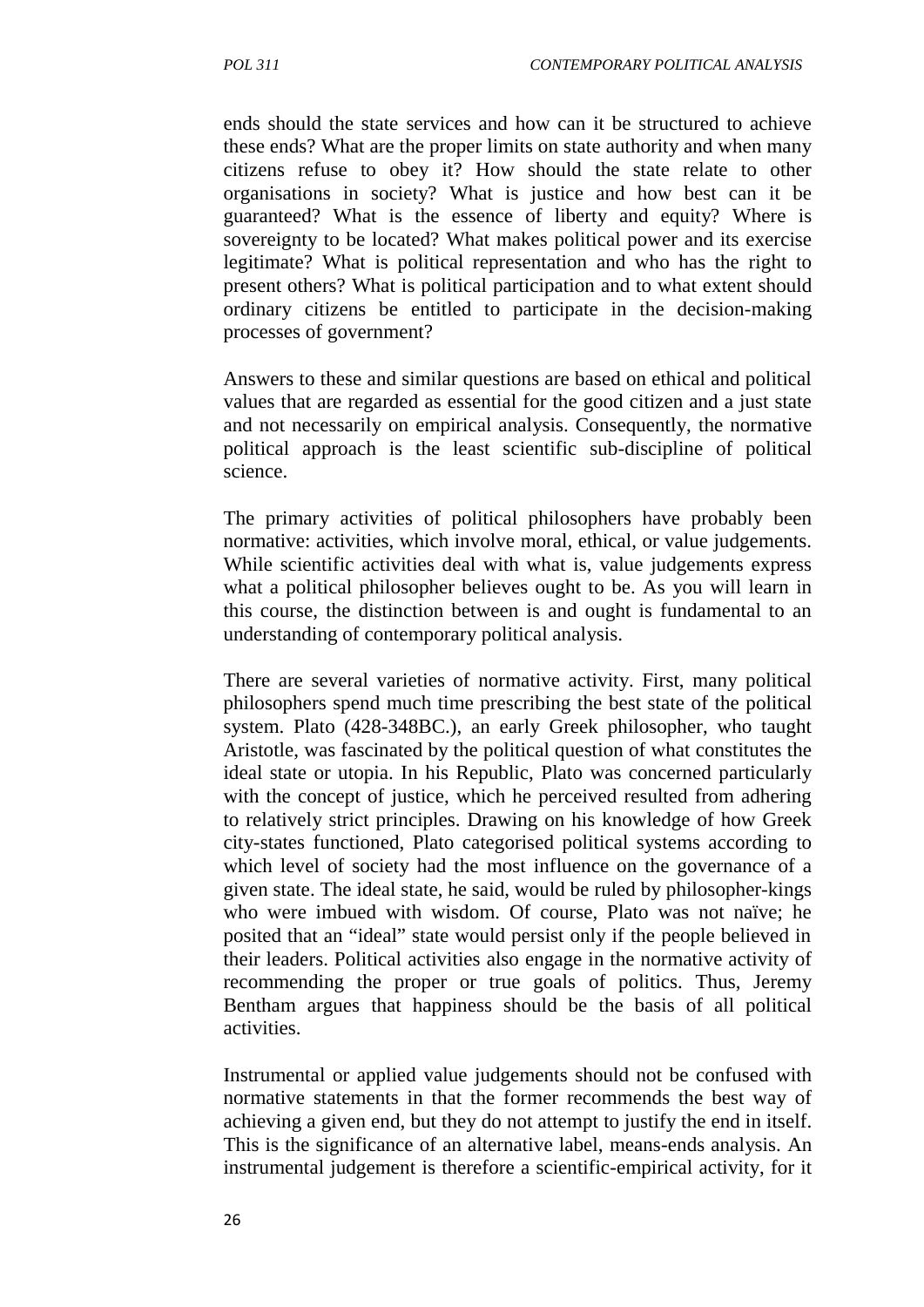is an explanation of why certain conditions or actions lead to the desired results. The last kind of activity is known as analytic or logical. This category includes both the analysis of political words and concepts and the examination of certain aspects of political arguments, for instance, their logical consistency. Plato, using the dialectical method, analyses and criticises some definitions of justice in his attempt to arrive at its real meaning (Cornford, 1945).

By the late 1950s, the traditional approach came under severe attack. The basic criticisms alleged that its practitioners were essentially parochial (biased towards Western thought and ideas), formal-legal (interested mainly in constitutions and the operations of institutions such as the executives, legislature, courts, and bureaucracies), non comparative (based essentially on the configurative study of single countries), and unscientific (concepts, models and theories were rudimentary, or even non-existent). Furthermore, the approach was said to exclude informal politics and therefore ignores a large important source of relevant information (Jackson and Jackson, 2000:32).

Davies and Lewis (1971) in their book 'Models of Political Analysis' argued that Too much emphasis came to be placed on the analysis of the law and the constitution, and as a consequence, too little attention was given to the general social framework of state… Institutions could become outmoded; they could be seen to be failing to reflect and thus cope with changes in the patterns of structures of behaviour among men. They then ceased to be the relevant formalisation of social and other processes". Also, they argued "there was a tendency simply to compare the institutions of other countries by starting with one's own country as the standard comparison. And since, for example, the political institutions of Britain were often seen as among the most stable, if not the most stable in the world, the procedures of political analysis usually involved taking British political institutions as the yardstick for comparison. There were, in fact, it was argued no objective criteria provided for comparison. Thus, there was not a satisfactory basis for the study of politics.

The traditional approaches have therefore been criticised as static and oversimplified assumptions about today's reality in the political process. Much of the work of traditional institutional studies has rightly been subject to criticism for the weakness of its methods, the anti-theoretical, descriptive nature of its product, and an underlying prescriptive perspective based on an idealised conception of the virtues of liberal democratic government.

Specifically, it has been argued that the traditional approach's concern for 'hyper-factualism' or 'reference for facts' meant that political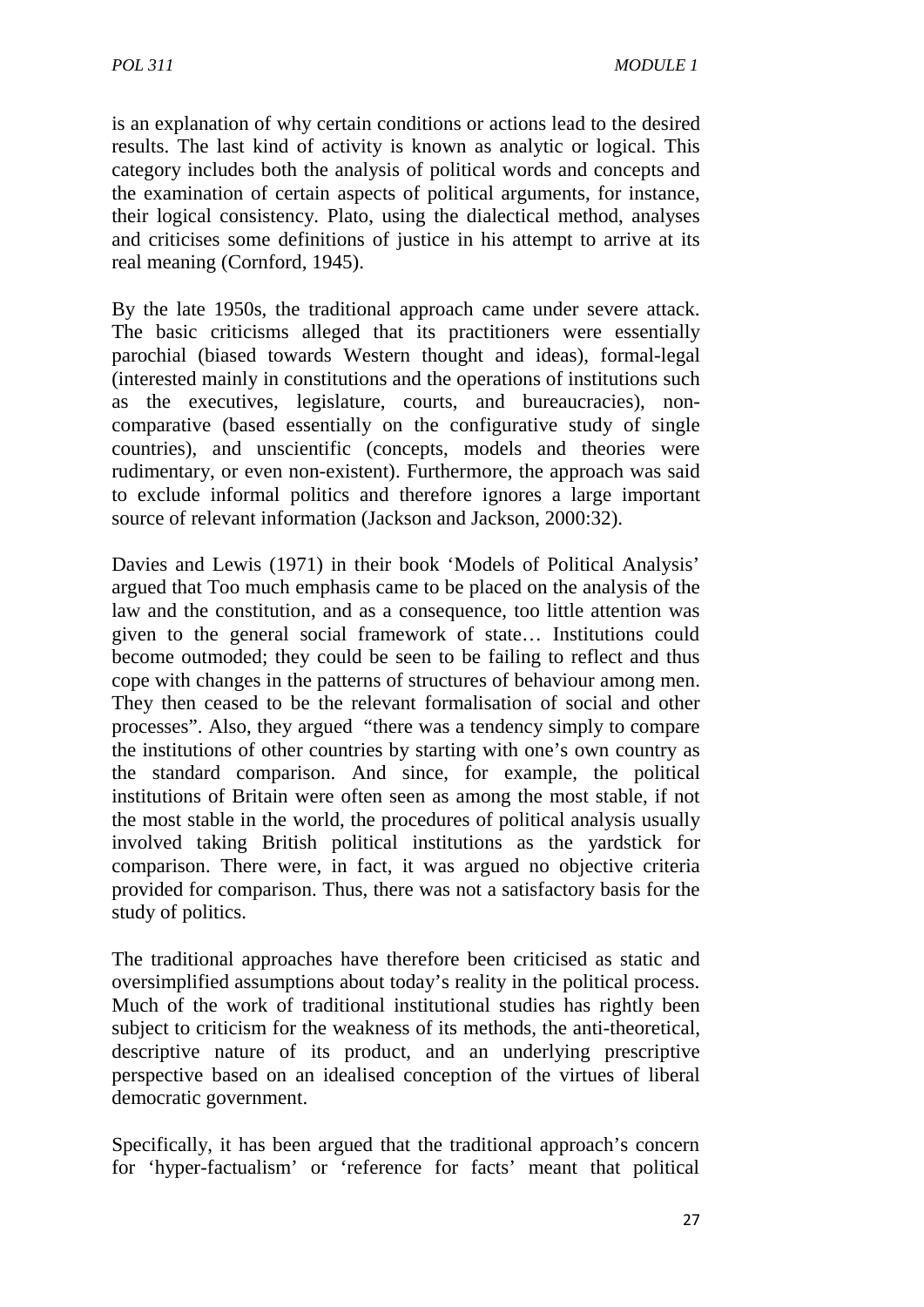scientists suffered from 'theoretical malnutrition' (Easton, 1971). In the process, they neglected 'the general framework within which these facts could acquire meaning (Easton, ibid, p. 89). They have also been accused of formalism or focusing on rules and procedures to the neglect of the actual political behaviour. Despite these criticisms, the traditional approaches still have their use in the political study.

### **SELF-ASSESSMENT EXERCISE**

Of what relevance is the traditional approach to political analysis?

## **3.4 Contemporary Political Analysis**

To understand contemporary political analysis, it is essential to examine what political science entails. Political science did not appear as a separate discipline until the late eighteenth and nineteenth centuries, when departmental chairs were first established in the Unites States at the Columbia University in 1880. Even after it was recognised as a distinct field, however, political science continued to be taught for a long time in history departments and economics departments as "political economy". Political science thus developed as a truly interdisciplinary field of study. This trend continued into the twentieth century as the developments in sociology, anthropology, biology, physics, and economics influenced the thinking of political scientists.

Early political scientists in America such as Harold Lasswell and Charles E. Merriam were interested in moving the study of political science away from the normative, descriptive, legalistic, and philosophical bent to the application of the scientific methods in the study of politics. On the other hand, the European tradition was sustained because of immigrants such as Carl Friedrich and many others who had being trained in the European tradition of philosophical inquiry with its traditional historical methods. These two approaches to the study of politics combined to form contemporary political science, as we know it today.

Beginning with 1930s and even so in the 1940s and 1950s, the discipline of political science was reoriented as political scientists increasingly studied observable human behaviour in the light of theories borrowed from the social sciences. Because the social sciences developed from biological models, the concept of the political system as a political organism became popular once again, particularly in the study of subjects such as systems analysis.

Behaviouralism, which appeared on the scene in political science, became a revolution in the political analysis due to its reaction to the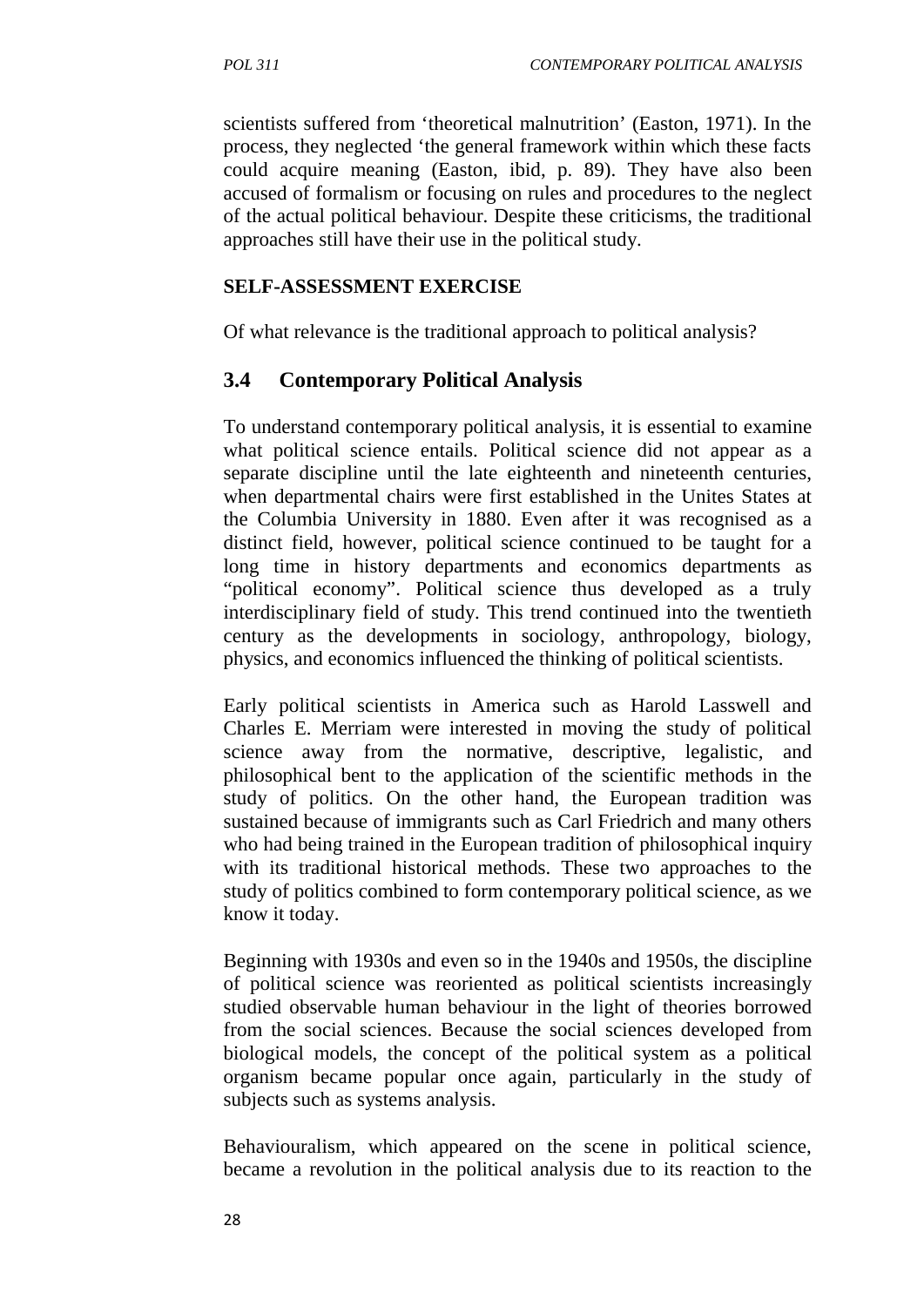presumed deficiencies in the traditional approach. The behavioural approach or behaviouralism as it is often called is best viewed as a broad-based effort to impose standards of scientific rigor, relying on empirical evidence, on theory building, in contrast to the legalistic and formal approach in vogue in the 1940s and 1950s. Harold Lasswell, Gabriel Almond, David Truman, Robert Dahl, Herbert Simon, and David Easton, the movement's leading figures, each contributed their unique views of how this goal could be achieved. The Political System (1953) by Easton and Political Behavior (1956) by Heinz Eulau and others exemplified the movement's new approach to a theory-guided empirical science of politics (US History Encyclopedia, 2009).

Behaviouralism represents a post-World War II revolution and disaffection of Political Science over-reliance on the traditional approaches discussed above, which were believed to have little analytical strength. For instance, Leeds (1981:2), criticised the "old institutionalism" for its preoccupation with the formal structures of government and for having quite spectacularly failed "to anticipate the collapse of inter-war German democracy and the emergence of fascism."

The behavioural approach is also a creature of the quantitatively oriented political scientists who were opposed to or dissatisfied with the tenets of traditional political scientists due to their emphasis on the prescriptive nature of political science and lack of adherence to scienticism. To achieve its scientific status, behaviouralism prescribes a closer application and affiliation with theories, methods, findings, and outlooks in modem psychology, sociology, anthropology, and economics which in the words of Robert Dahl aims at improving: ... our understanding of politics by seeking to explain the empirical aspects of political life using methods, theories, and criteria of proof that are acceptable according to the canon, conventions, and assumptions of modern empirical science (Dahl, 1961).

More recently, political scientists are increasingly relying on the fields of mathematics and statistics to help analyse political data, making political science more interdisciplinary. Can we now say that study of philosophy has been forgotten? Certainly not! It appears that political science wants to have its cake and eat it too; they have tried to be simultaneously humanistic and scientific.

#### **SELF-ASSESSMENT EXERCISE**

What would you consider to be the major stimulus for the scientific study of politics?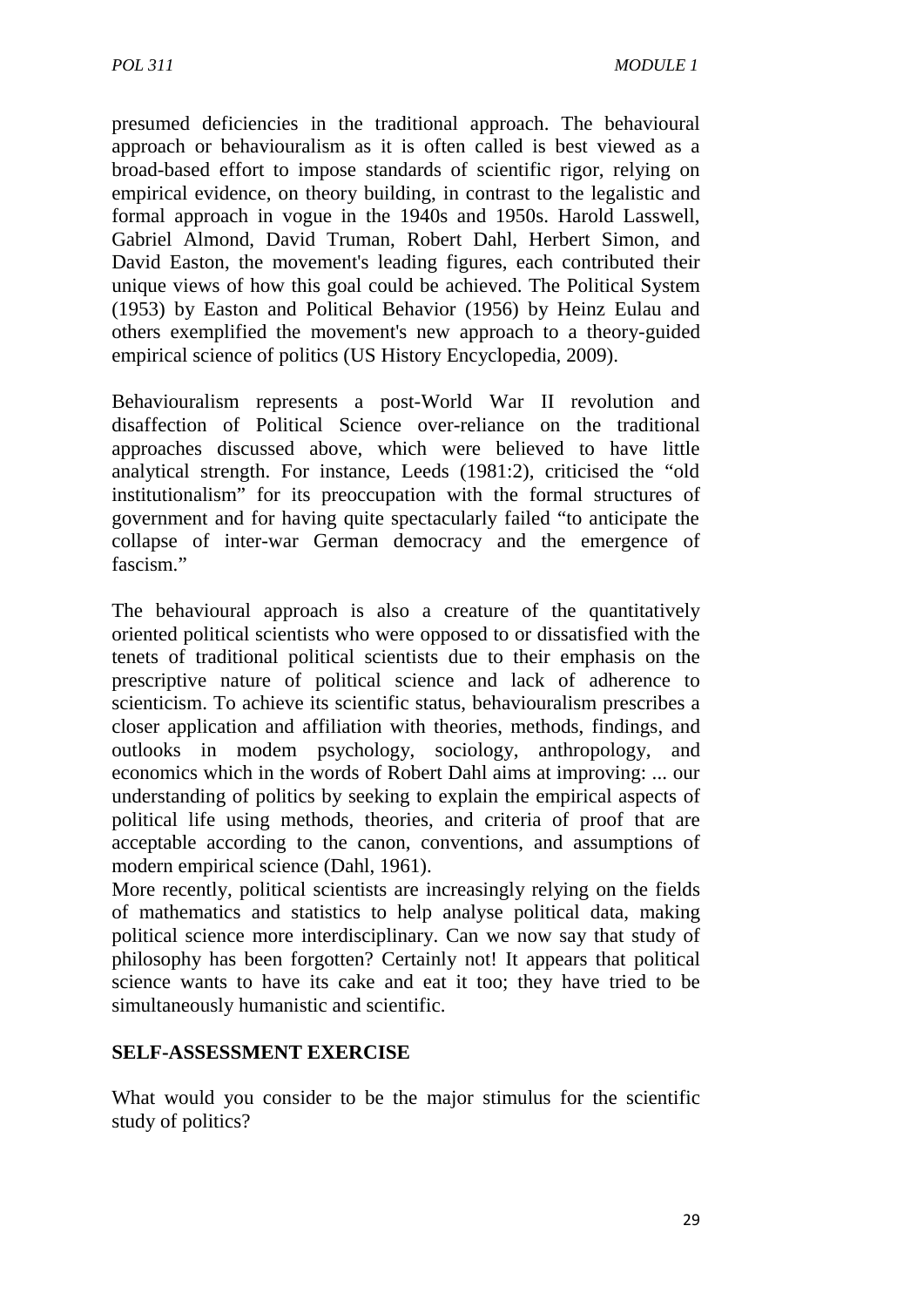# **3.5 Distinction between political science and political philosophy**

After going through both the political science of yesterday and today, I will pause to ask you the question, what do you think is the difference between political science of yesterday and today? This simple distinction rests upon a more distinction between facts and values, or as already mentioned, between the 'is' and 'ought'.

Empirical or is statements are about and are based upon observation and experience. They are therefore verifiable; that is, it can be determined if an empirical statement is true of false. A true empirical proposition states a fact. We can therefore confidently assert that truth has some relation to observation. However, empirical statements are not necessarily true. They simply state facts or relationships that we have observed or discovered through various methods such as experimentation or statistical control procedures.

Normative or 'ought' propositions on the other hand state value judgements. They are neither true of false because no amount of empirical evidence can prove or disprove value judgement. Normative propositions are therefore based on logical reasoning with much emphasis on human values. As Hume pointed out, and is never implies ought. This is a statement of fact-value distinction. Rather than being factual, the normative proposition is a statement of individual preferences and perhaps, besides, an attempt to change the values of others.

Unlike empirical statements, which can be contingently true, valid statements are necessarily true, that is for all time and all possible words. Nevertheless, they have this quality because they are true within a specific logical system- they are true by definition, so to speak. Thus, for instance, the proposition of symbolic logic, the truths of arithmetic, or the theorems of geometry are necessarily true. However, necessary truth comes at a price; an analytic statement says nothing new about the world: " $3 + 3 = 6$ " does not give us the information as "Political" scientists end up becoming good politicians." Still, this is a clarification and not a criticism of analytic statements, for the powerful apparatuses of logic and mathematics are of immeasurable value to the political philosopher and political scientists (Isaak, 1985:12-13).

The fact-value distinction is a concept used to distinguish between arguments which can be claimed through reason alone and those where rationality is limited to describing a collective opinion. In another formulation, it is the distinction between what is (can be discovered by science, philosophy or reason) and what ought to be (a judgment which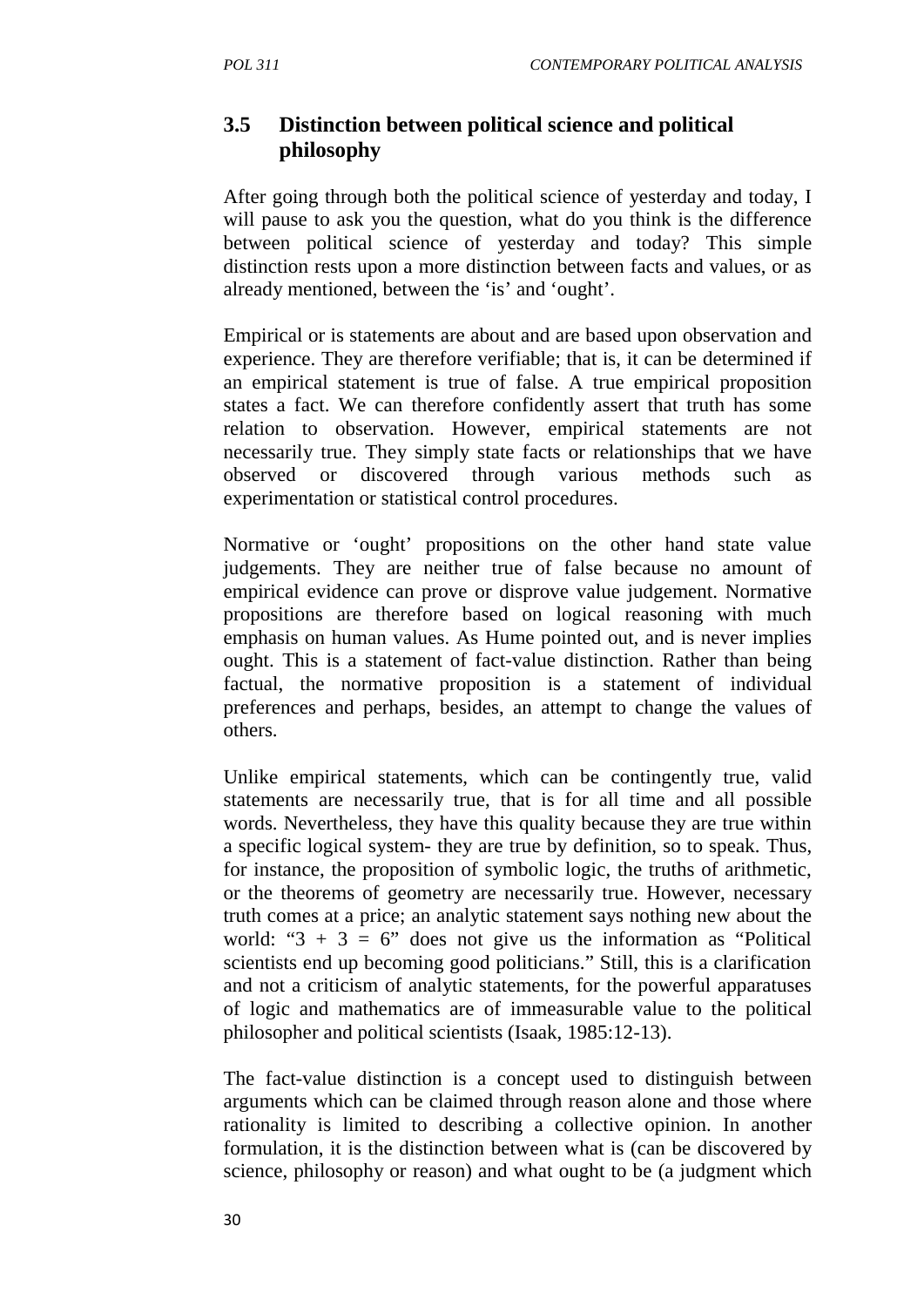can be agreed upon by consensus). The terms positive and normative represent another manner of expressing this,

as do the terms descriptive and prescriptive, respectively. Positive statements make the implicit claim to facts (e.g. water molecules are made up of two hydrogen atoms and one oxygen atom), whereas normative statements make a claim to values or to norms (e.g. water ought to be protected from environmental pollution).

In philosophy, the ontological distinction between what is (facts) and what ought to be (values) has explicitly been made by David Hume who gave the distinction its classical formulation in his dictum that it is impossible to derive an "ought" from an "is." However, you must note that the distinction between normative and empirical statements may sometimes be hazy. In other words, there is a thin line of demarcation when we want to differentiate between facts and values. Despite the ease with which some people reject "value judgments" and insist on "just the facts," the fact/value dichotomy involves a cornucopia (abundance) of errors.

### **SELF-ASSESSMENT EXERCISE**

Attempt a distinction between normative and empirical statements.

## **4.0 CONCLUSION**

Political scientists describe and analyse the institutions and behaviour involved in governance of states. However, there is also an ethical, normative aspect of political science, which involves the search for the proper relationship between institutional structures and desired ends such as equality, justice and liberty. Political scientists do not only aim to accumulate facts and data, but to explain why events happen as they do. If they cannot be used as tools to further understanding, mere facts are not enlightening. In essence, therefore, scholars approach the study of politics with three fundamental goals: to describe political events and processes, seeking patterns in them that will help explain political behaviour and possibly prescribe policy.

## **5.0 SUMMARY**

In this unit, an attempt has been made to identify the distinction between the traditional and contemporary approaches to political analysis. We argued following Hume's distinction with his popular dictum that it is impossible to derive an "ought" from an "is." You also learned that there are three distinctions of knowledge generally recognised in social sciences literature. These are the empirical (based on observation of the world), analytic (based on logical derivations from premises), and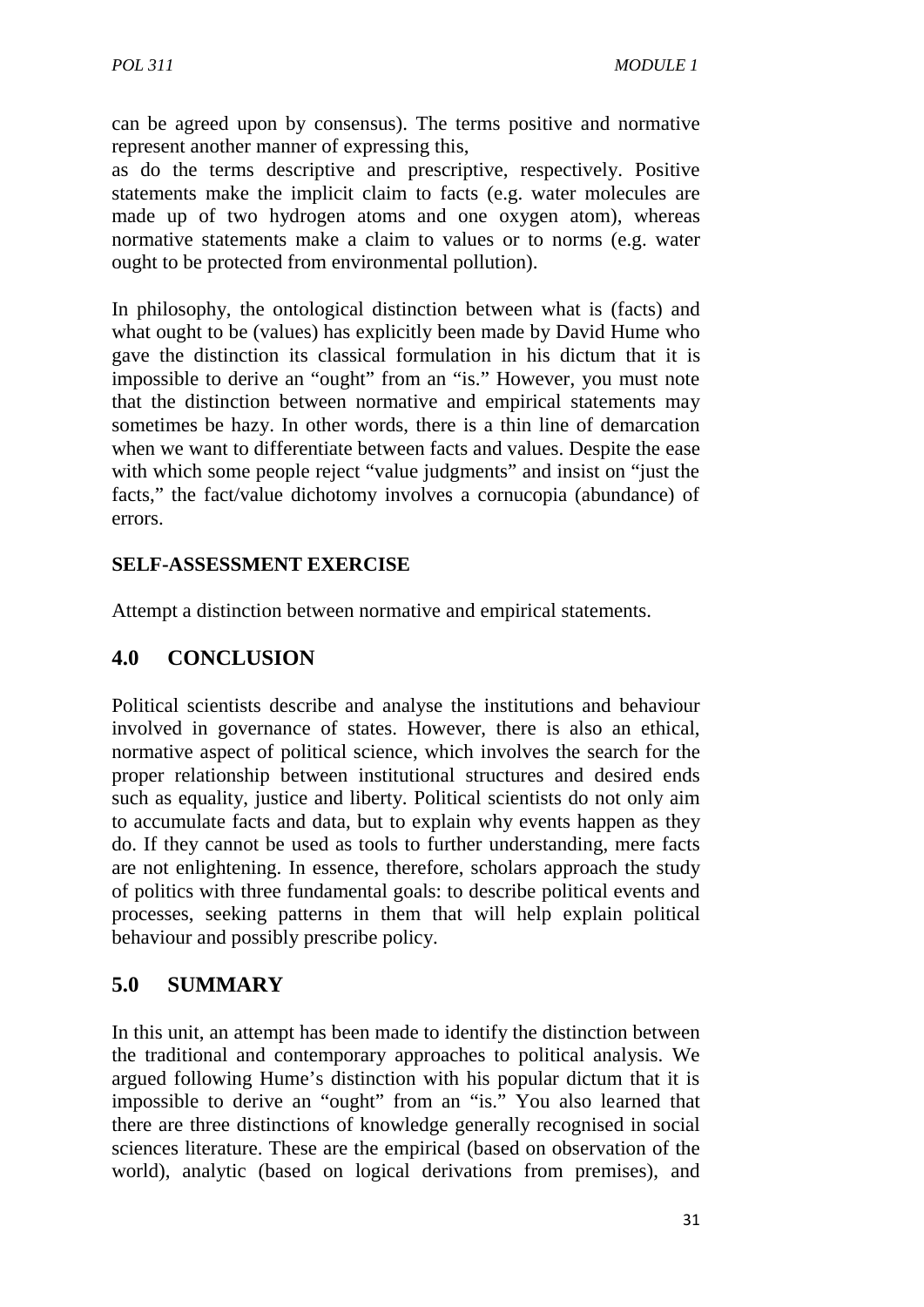normative (based on a host of different theories). This unit concludes that political scientists are not only involved in describing and analysing the institutions and behaviour involved in governance of states, but there is also an ethical, normative aspect of political science, which involves the search for the proper relationship between institutional structures and desired ends such as equality, justice and liberty.

## **6.0 TUTOR-MARKED ASSIGNMENT (TMA)**

Submit a two-page essay  $(A4, 1\frac{1}{2})$  spacing) in which you explain the distinction between normative and empirical political science.

## **7.0 REFERENCES/FURTHER READING**

- Britannica Concise Encyclopedia (2009). "political science" Retrieved on September 12, 2009 from http://www.answers.com/library/Britannica Concise Encyclopedia-cid-63262
- Columbia Encyclopedia (2009). "Political Science" Retrieved on September 12, 2009 from http://www. answers.com/library/Columbia+Encyclopedia-cid-63262.
- Cornford, Francis M (ed., trans.,) (1945). The Republic of Plato. New York: Oxford University Press.
- Dahl, R. (1991) Modern Political Analysis (5th ed). Englewood Cliffs, NJ.: Prentice Hall.
- Easton, David (1957). "An Approach to the Analysis of Political Systems". World Politics 9: 383 – 400.
- Easton, David (1956) A Framework for Political Analysis. Eaglewood Cliffs, N. J., Prentice Hall.
- Easton, David (1960). The Political System. New York: Alfred & Knopf.
- Easton, David (1965). A System of Analysis of Political Life. New York: Valley.
- Jackson Robert, J and Jackson Doreen (2000). An Introduction to Political Science. (Third Edition) Ontario: Canada, Prentice Hall
- Isaak, C. Alan (1985). Scope and Methods of Political Science: An Introduction to the Methodology of Political Inquiry. Pacific Grove: California; The Dorsey Press.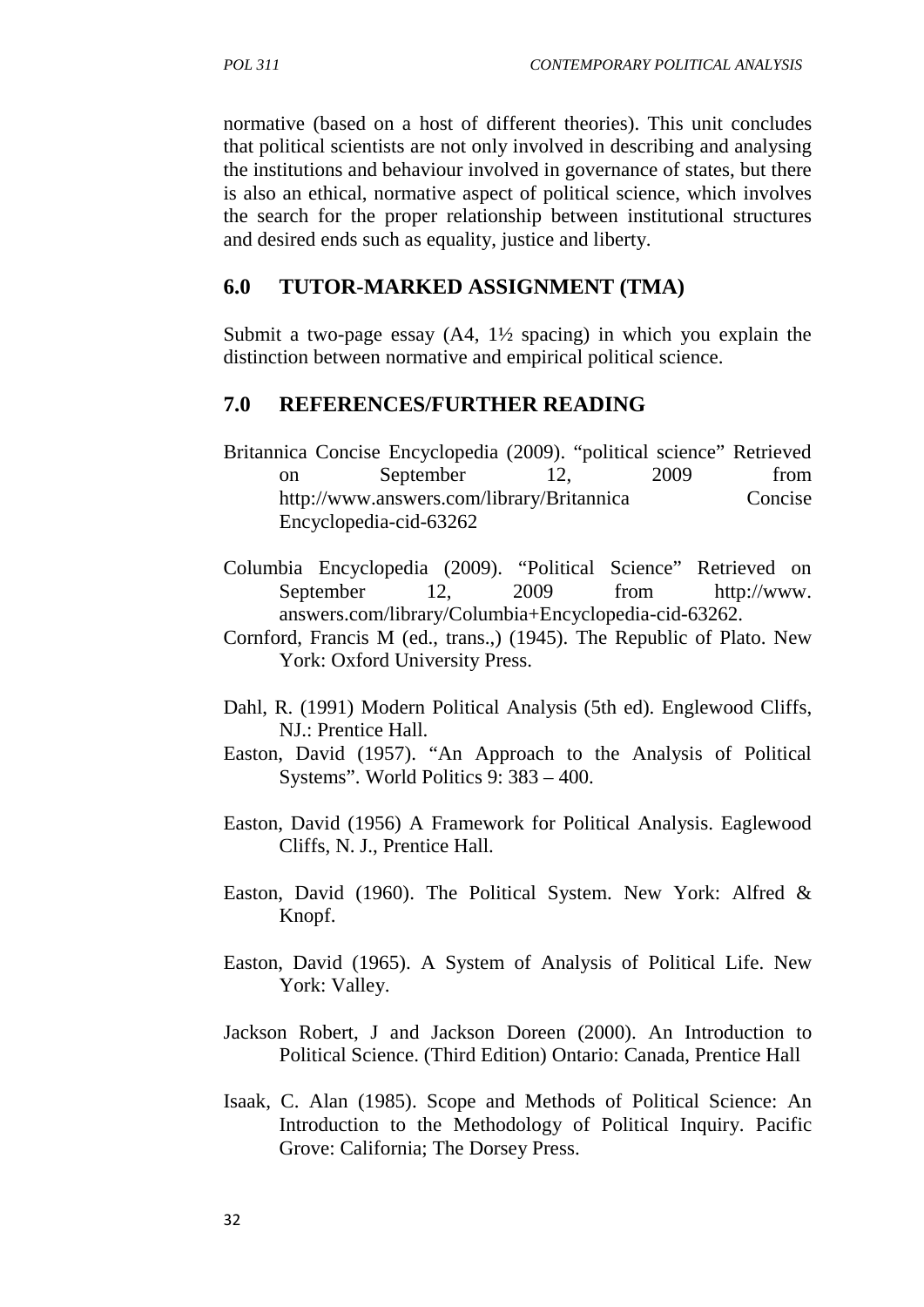- Leeds C. A (1981). Political Study. (3rd ed). London: Macdonald & Evans ltd.
- Strauss, L. (1969). "What is Political Philosophy?" in Gould, J. and Thurby, V. (eds.). Contemporary Political Thought: Issues in Scope, Value and Direction. New York: Holt, Rinehan and Winston, Inc.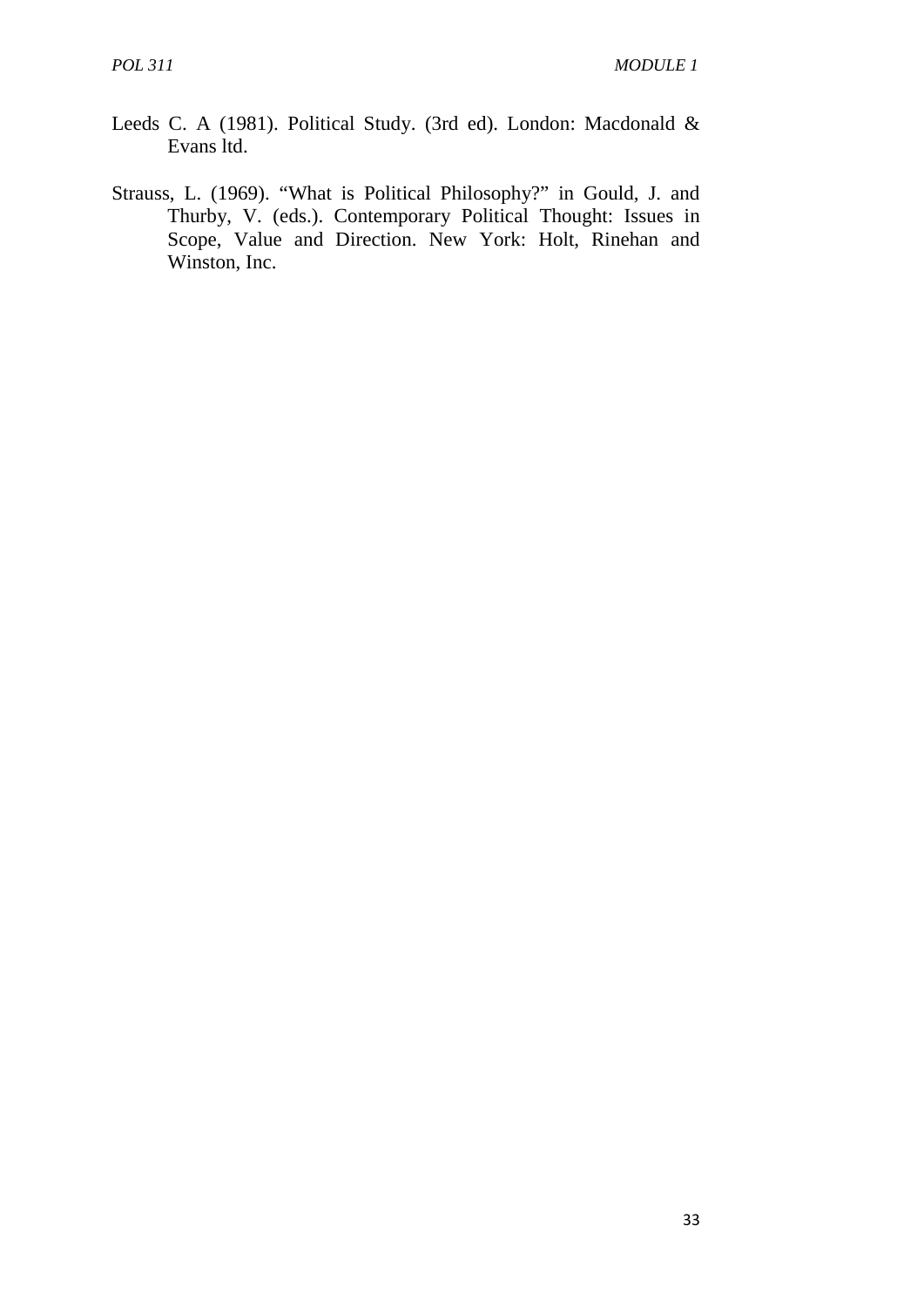### **UNIT 3 UNDERSTANDING THE SCIENCE OF POLITICS**

#### **CONTENTS**

- 1.0 Introduction
- 2.0 Objectives
- 3.0 Main Content
	- 3.1 The debate on the scientific status of politics
	- 3.2 The science of politics
- 4.0 Conclusion
- 5.0 Summary
- 6.0 Tutor-Marked Assignment (TMA)
- 7.0 References/Further Readings

### **1.0 INTRODUCTION**

In the previous unit, our attention was directed towards understanding science. In political science, the behavioural revolution permanently changed the methodological and technical face of political investigation.

According Alapiki (2004:6), the behavioural movement "heightened the level of scientific awareness among political scientists, making them increasingly sensitive to the role of scientific theory. This has led to the development of considerable concepts, propositions, models, conceptual frameworks, and quantitative and methodological rigour in the study, analysis and explanation of the complex and unpredictable world of politics (Ikelegbe, 1995:18).

With this development, can we now, with certainty, say that political science is a science? This is the main thrust of this unit.

#### **2.0 OBJECTIVES**

By the end of this unit, you will be able to:

- explain whether there is a science of politics
- explain why political science is not regarded as a science
- highlight the main arguments against a science of politics
- discuss the scientific procedure or methodology adopted by political science.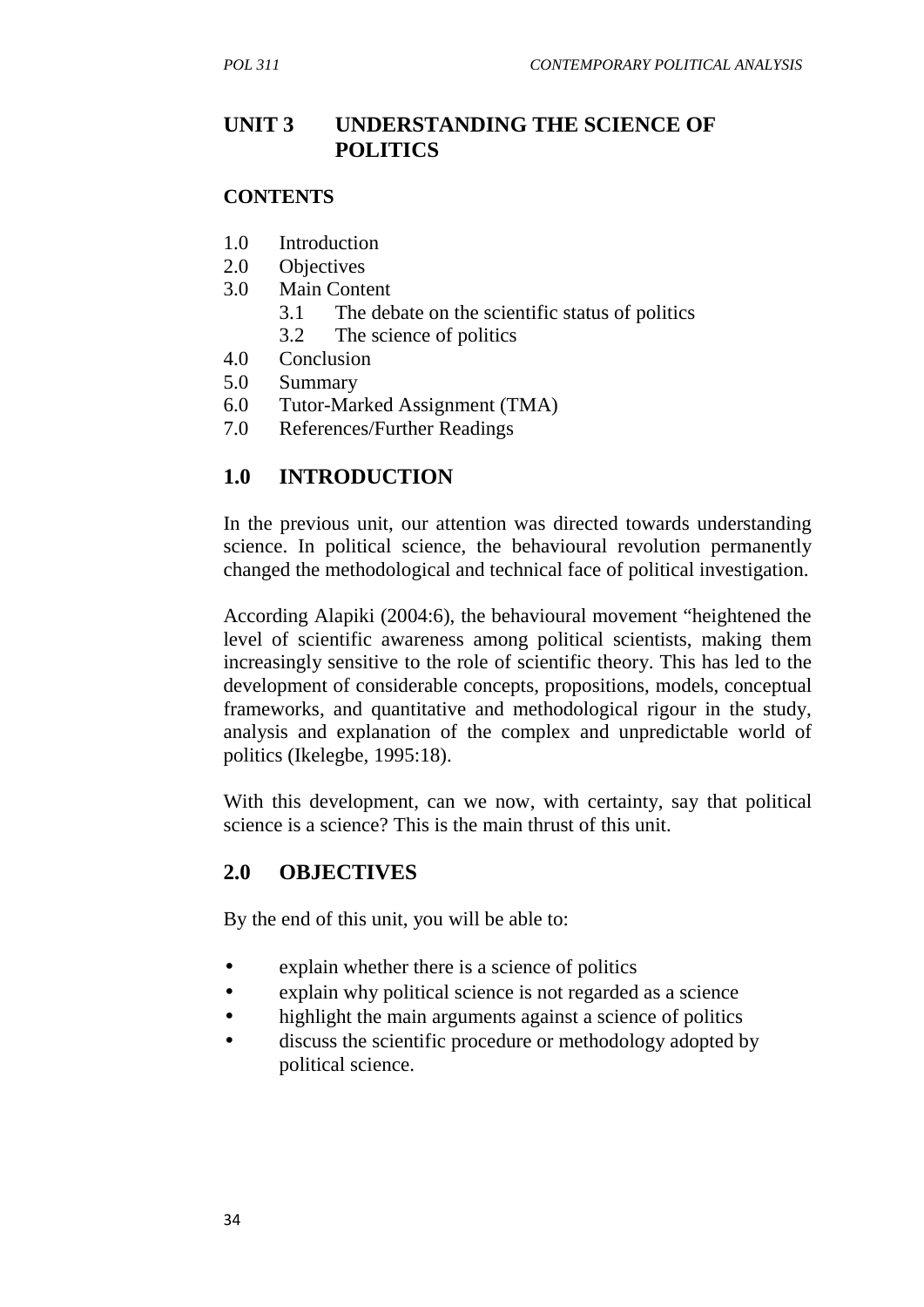# **3.0 MAIN CONTENT**

## **3.1 The debate on the scientific status of politics**

We had in the previous unit mentioned that the classification of facts and the formation upon that basis of absolute judgements, which are consistent and universally valid, sums up the essential aim of modern science. Having highlighted the key aim of science, we are now in a better position to answer the question "can politics be a science?" Or rather "is a science of politics possible?"

For some, there is and can be a science of politics. The argument here is that political science like other social sciences has a scientific character because of the scientific method and the scientific tools it employs in examining phenomena. That is, it is a science to the extent that it accumulates verifiable facts, links these facts together in causal sequences (systematically), and from these, makes generalization of fundamental principles and formulate theories.

However, others believe that political science or social science in general cannot be a science because the material with which it deals is incapable of being treated exactly the same way as physics or chemistry. While physics and chemistry are natural or physical science and deal with matter; the social sciences which include political science, sociology, economics, etc. deal with man in society. Man in society is not only unpredictable but, also extremely cumbersome to observe accurately because he is ever-changing, and his environment is difficult to control.

## **3.2 Why political science is not regarded as a science**

The major reasons why politics is not regarded as an exact science are given below:

**1. The complexity of political phenomena**

A major challenge made against the scientific study of politics claims that no regularities can be discovered because political phenomena are too complex. Politics is seen as possessing too many variables and possible relationships between them to find any order. In contradistinction, physicists and chemists can discover relationships and construct phenomena that interest them are less complex. In this context, Hans Morgenthau notes that "the social sciences can, at best, do what is their regular task; that is, present a series of hypothetical possibilities, each of which may occur under conditions- and which of them will actually occur is anybody's guess (Morgenthau, 1946:130).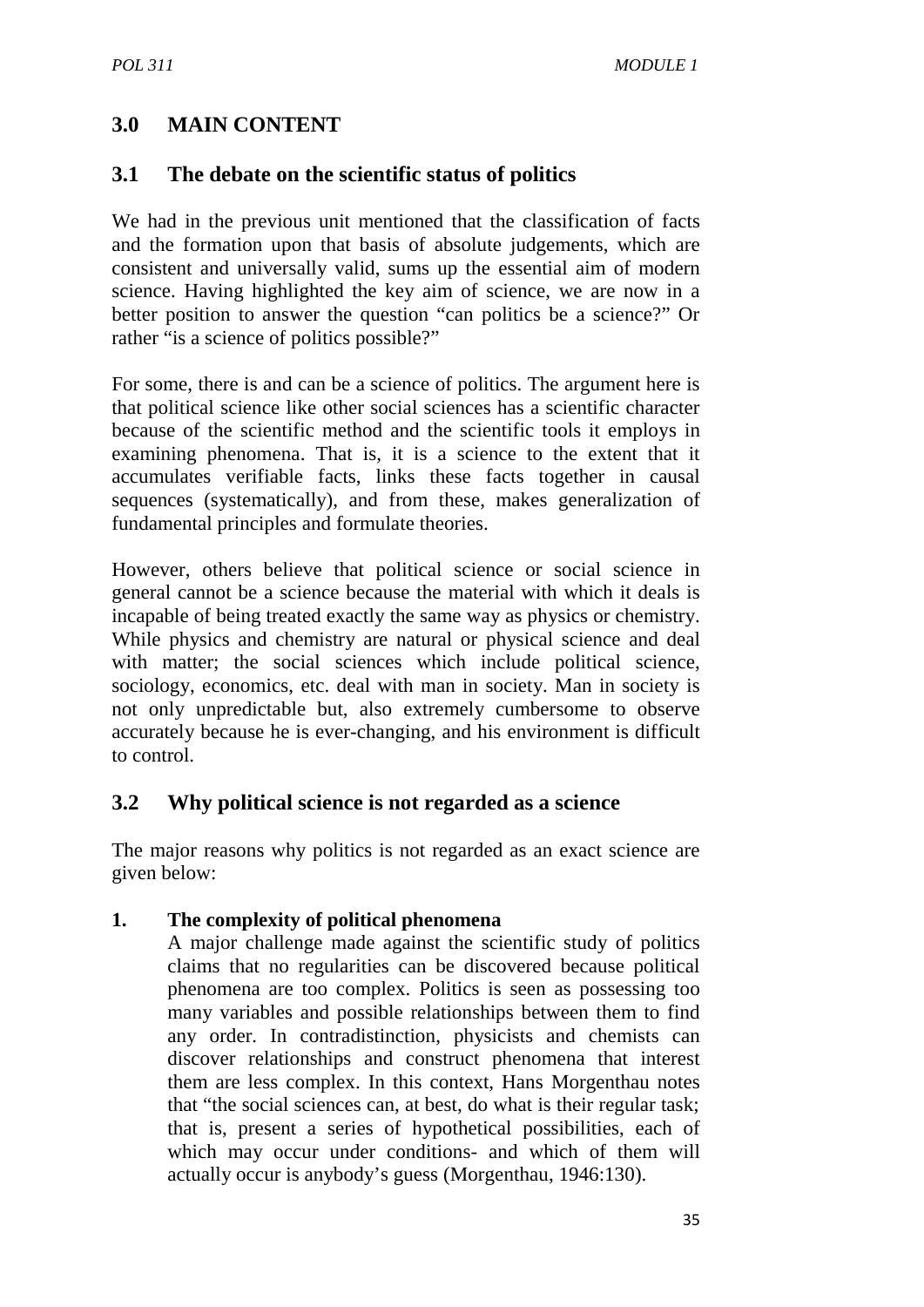### **2. Human indeterminism**

Russell Kirk argues, "human beings are the least controllable, verifiable, law-obeying and predictable of subjects (1963:63). The behaviour of humans is also unpredictable. Similarly, humans are free to choose their course of action at any given point in the political process, hence their actions cannot be classified, and so generalisations - describing their behaviour cannot be formulated. Before the 1979 Election in Nigeria, some political scientists predicted that the Unity Party of Nigeria (UPN) was going to win the Presidential election. Others predicted that the election would be won by the Nigerian People's Party (NPP). Contrary to these predictions, it was the National Party of Nigeria (NPN) that won the election.

### **3. Reaction problem**

Even if humans were completely indeterminate, they have another characteristic that makes it impossible to systematically study their behaviour. Much of research in political science is based on the reactions of those being studied. What readily comes to mind is the survey research technique in which human subjects are questioned to elicit responses that will describe their opinions, attitudes, or general state of mind. The crux of the matter is that since subjects are aware of the fact that they are being studies, their responses cannot be taken as valid indicators of their opinions.

This problem is not only limited to survey research, as they are methods that place the political scientist in real-world political situations so that he can observe political behaviour up close: participant observation. No matter how extensive, such observations are at best suggestive and not conclusive.

#### **4. The influence of values**

Another major argument against the possibility of a science of politics questions its presumed value-free nature. Here is the fundamental difference between the natural and social sciences. Practitioners of the former do not deal with values- protons and molecules are neither good nor bad- but social scientists do, because people are moral beings and thus social scientists are irretrievably immersed in values. Political science is therefore a policy science, concerning itself over issues of values, morals and the common good.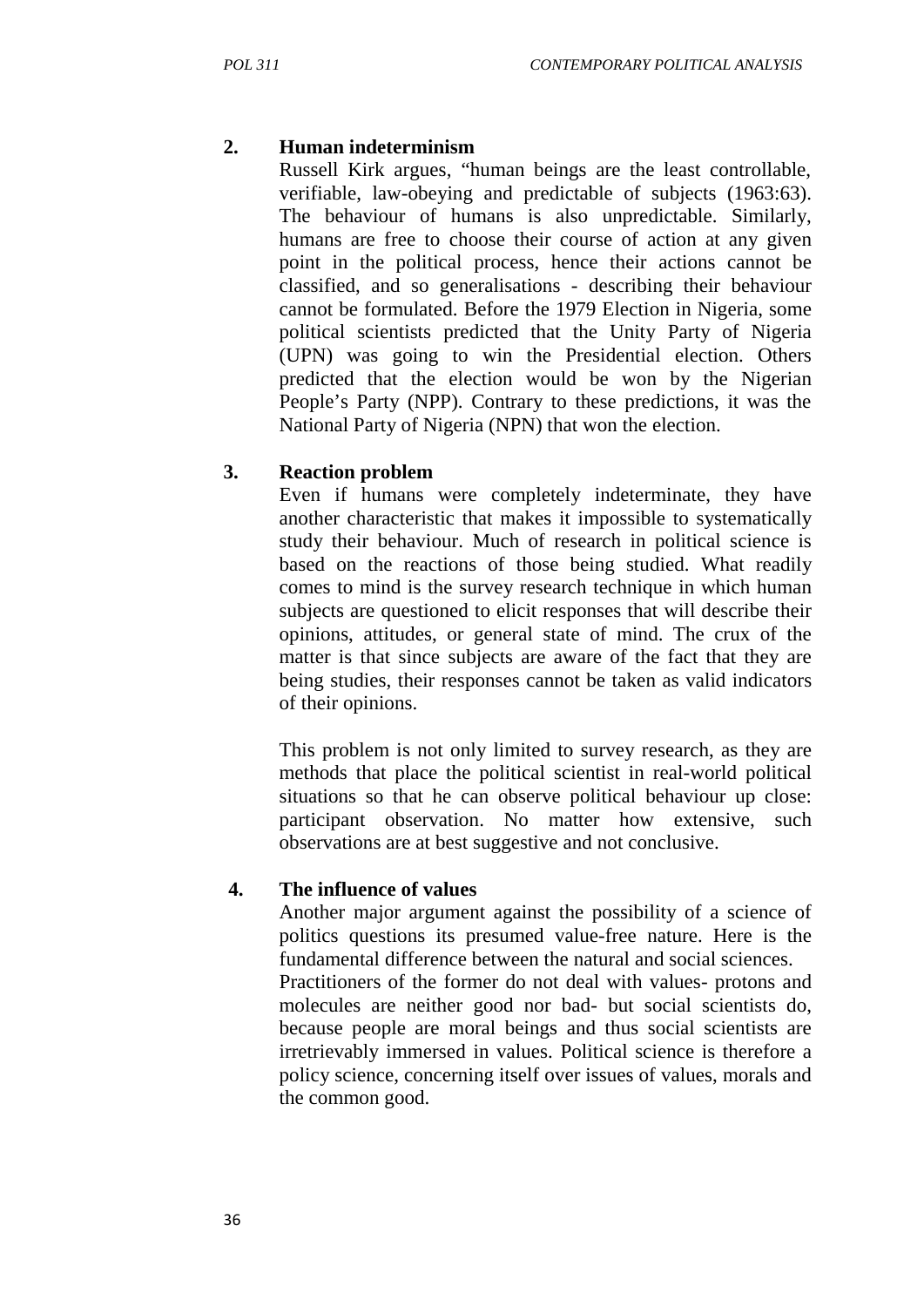#### **5. The problem of change**

Human behaviour is vulnerable to change. Dye and Zeigler (1970) argue that:

Change in other realms also constitutes an obstacle to the development of a science of politics. Many aspects of both the human and non-human environments are always changing, and beliefs that are warranted in one environmental situation may be obsolete. Technological, economic, social, and other changes occur, rendering previously warranted belief untenable or simply inapplicable to the new situation."

The League of Nation metamorphosed into the United Nation. The same can be said of the Organisation of African Unity, which has changed to the African Union. Nigeria as an example has also operated various forms of government, parliamentary system, military rule, and presidential rule. All these changes make the prediction unrealistic.

#### **6 Lack of agreement on the basic concepts**

A significant obstacle to the development of the science of politics is the lack of agreement on the basic concepts and categories of political science (Ibaba, 2004:27). Political Science is weighed down by concepts and categories that are yet too imprecise and immeasurable to be useful in scientific analysis. As Paki and Inokoba (2006) have mentioned, "in political inquiry, concepts such as "democracy" and "federalism" have varied meanings and evoke diverse connotations and feelings as political scientists are defining them". Quantification and precision are still unattainable goals because of the lack of agreement on the basic concepts of the discipline.

From what we have read above, we can deduce two basic obstacles to the scientific study of politics: the first relates to the political science himself and the second relates to the subject matter of the discipline.

Even though these problems are real, and are great obstacles to the acquisition of knowledge, the behavioural and post-behaviour revolution seems to be redefining the scientific status of political science. Overtime, political investigators have been developing methods of controlling observations, abstracting adequately, and reducing variability and complexity, so that political analysis can become more scientific.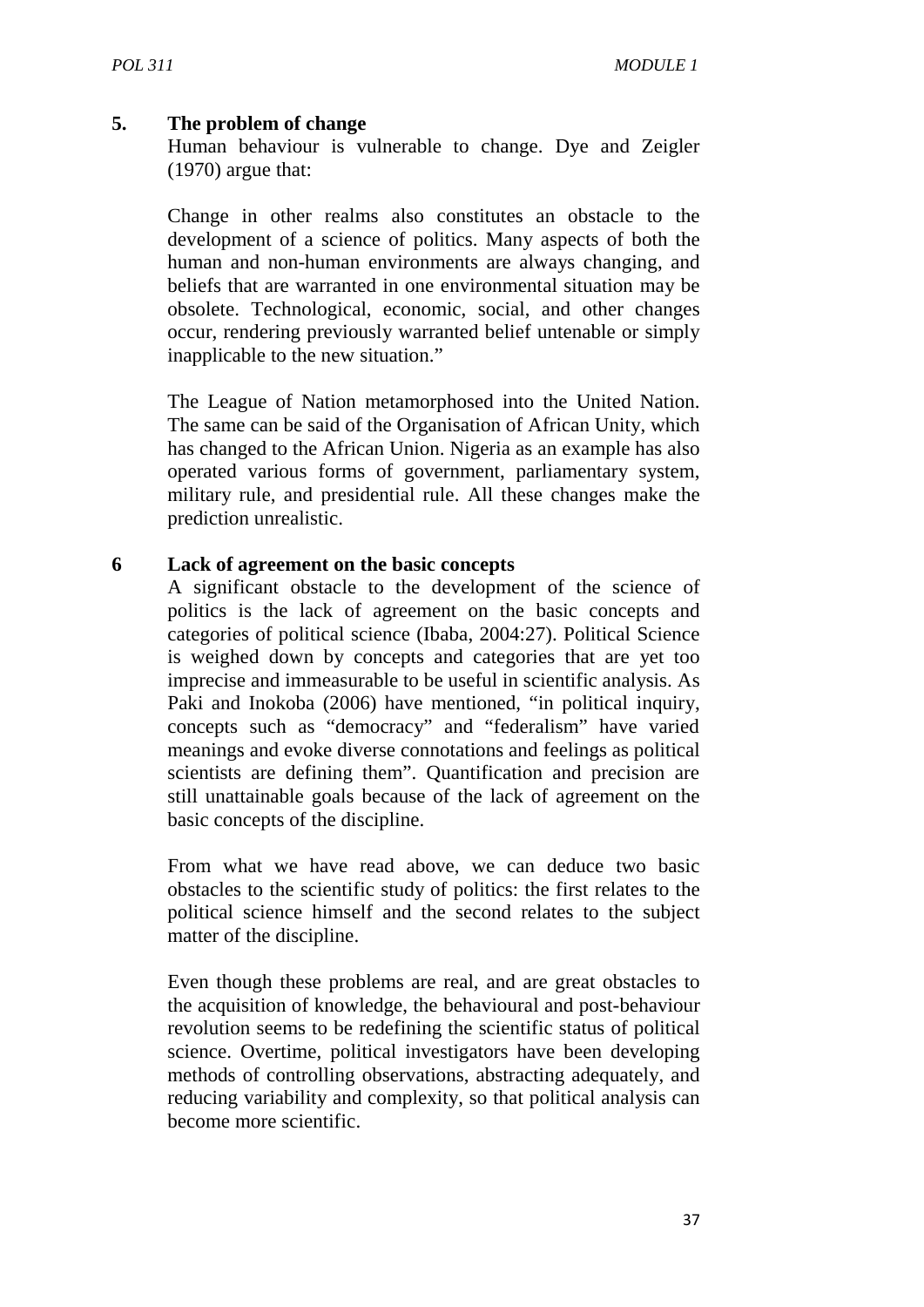#### **3.3 Why Political Science is Regarded as a Science**

Those who argue that political science is a science, contend that conceptual (definitional) ambiguity represents an inherent problem of any newly emerging scientific inquiry. Since political science has had a shorter history than a good number of other sciences, conceptual ambiguity should not be strange (Paki and Inokoba, 2006:20-21). These problems are likely to reduce in the future.

Secondly, they have argued that the criteria of the universal validity of conclusions and complete accuracy of predictions before a discipline is considered a science, seems to be an over-stated case. After all, "there are less developed natural sciences" like meteorology or "the science of tides" which fail to make predictions, yet they are commonly considered as science. Why then should critics demand precision of a higher degree from any other social sciences?

#### (Eminue, 2001:56).

Thirdly, and more importantly, the behaviouralists also contend that such criticisms of the scientific inclination of political inquiry are consequences of unfortunate misconceptions with regards to the real nature of science in general and political science in particular.

The scientific procedure or methodology adopted by political science from the natural sciences in its analysis of political phenomena involves observations, formulation of hypothesis, verification, experimentation, and theory formulation. These are explained below.

#### **a) Observation**

This refers to the appreciation of a problem in society and the recognition that such problems need to be systematically investigated. Systematically investigating research problems means trying to identify uniform occurrences or irregularities. This process also involves the collection of data (Anikpo, 1986:19). For instance, a researcher may want to find out the causes of ethnic conflicts in Nigeria. He may wonder why conflict (especially ethnic and religious) is on the increase.

#### **b) Hypothesis formulation**

Hypotheses are tentative explanations, suppositions, or assertions that are formulated to be tested and when extensively tested and confirmed, either themselves take on the views of the world. Most political scientists adhere to a simple model of scientific inquiry when building theories. The key to building precise and persuasive theories is to develop and test hypotheses. Hypotheses are statements that researchers construct to test whether or not a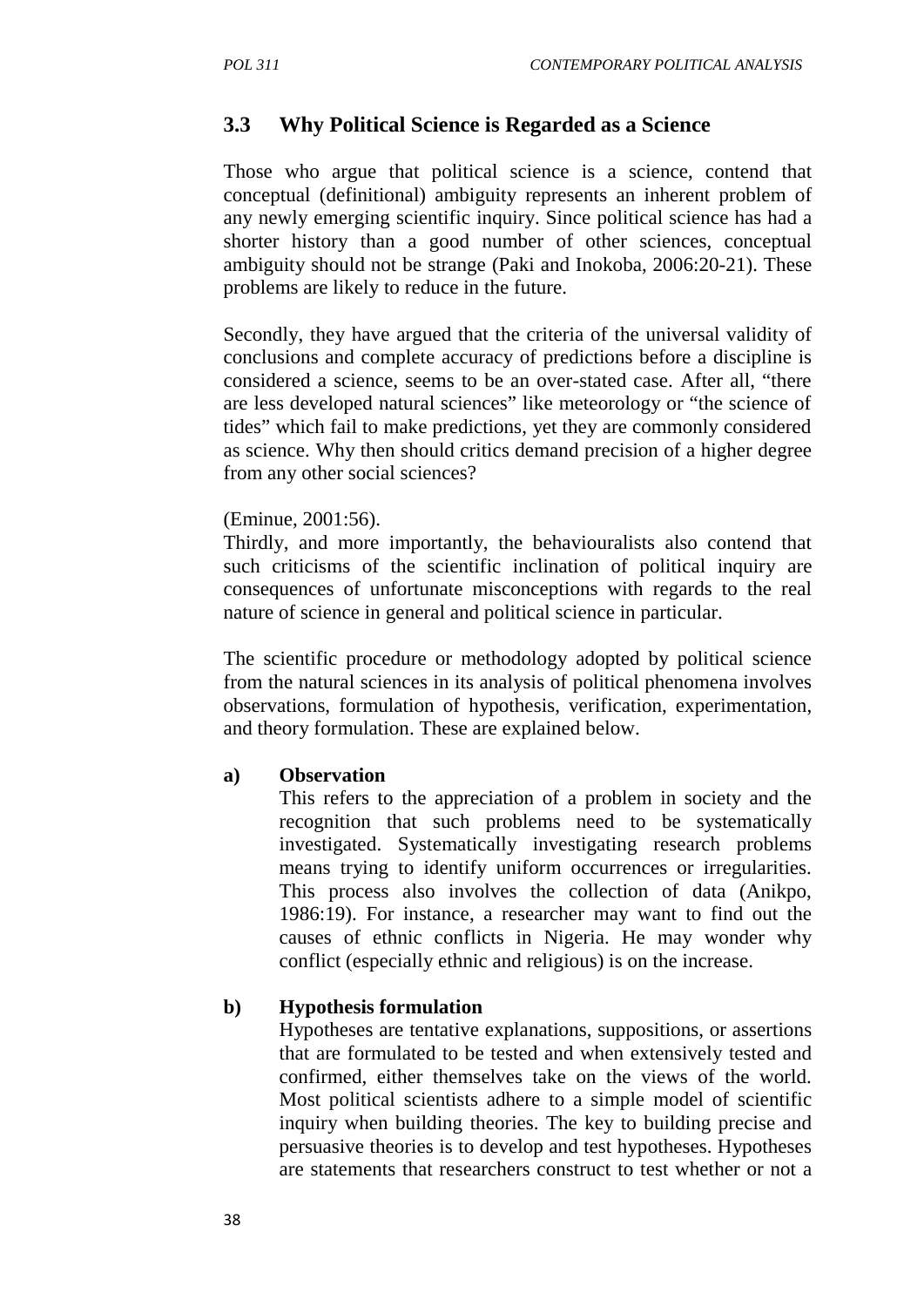certain relationship exists between two phenomena. To see how political scientists use hypotheses, and to imagine how you might use a hypothesis to develop a thesis for your paper, consider the following example. Suppose that we want to know if presidential elections are affected by economic conditions. We could formulate this question into the following hypothesis: "When the national unemployment rate is greater than 7 percent at the time of the election, presidential incumbents are not re-elected".

#### **c) Experimentation**

This is the main thrust of empiricism and the scientific method. Experimentation involves the collection of data and the establishment of causal relationships (cause and effect) among phenomena (Ibaba, 2004:26). It makes room for trial and error as opposed to dogmatic acceptance of ideas and answers. It provides checks and balances to the validity or otherwise of any research findings. Experimentation is not limited to the science laboratory; it could be conducted anywhere depending on the type of research one is engaged in. For political scientists, their laboratory could be the organs of government, the United Nations, political parties, student union government, the electorate, etc. The importance of experimentation is to ensure the objectivity of the research. Objectivity refers to the testability or repeatability of the research process and results (Anikpo, 1986:18).

#### **d) Hypothesis verification**

This stage of research determines the extent to which the results of an experiment are in agreement with the stated hypothesis. It subjects the responses from the experiment to proof of validity by finding out if the stimulus introduced at the experiment stage has taken the anticipated effect with reference to the earlier formulated hypothesis (Ibaba, 2004:26). The importance of verification in the scientific endeavour is to be absolutely sure and give legitimacy to the objectivity of scientific results (Anikpo, 1986:32).

#### **e) Theory formulation**

According to Kerlinger (1977), a "theory is a set of interrelated constructs (concepts), and propositions that present a systematic view of phenomena" (cited in Obasai, 1999:38). Theories are explanations of uniformities that involve two or more generalisations but which, even though widely held, require empirical validation for confirmation. A theory is different from law in that a theory offers at one and the same timeless certainty and greater explanatory power; it explains in effect why laws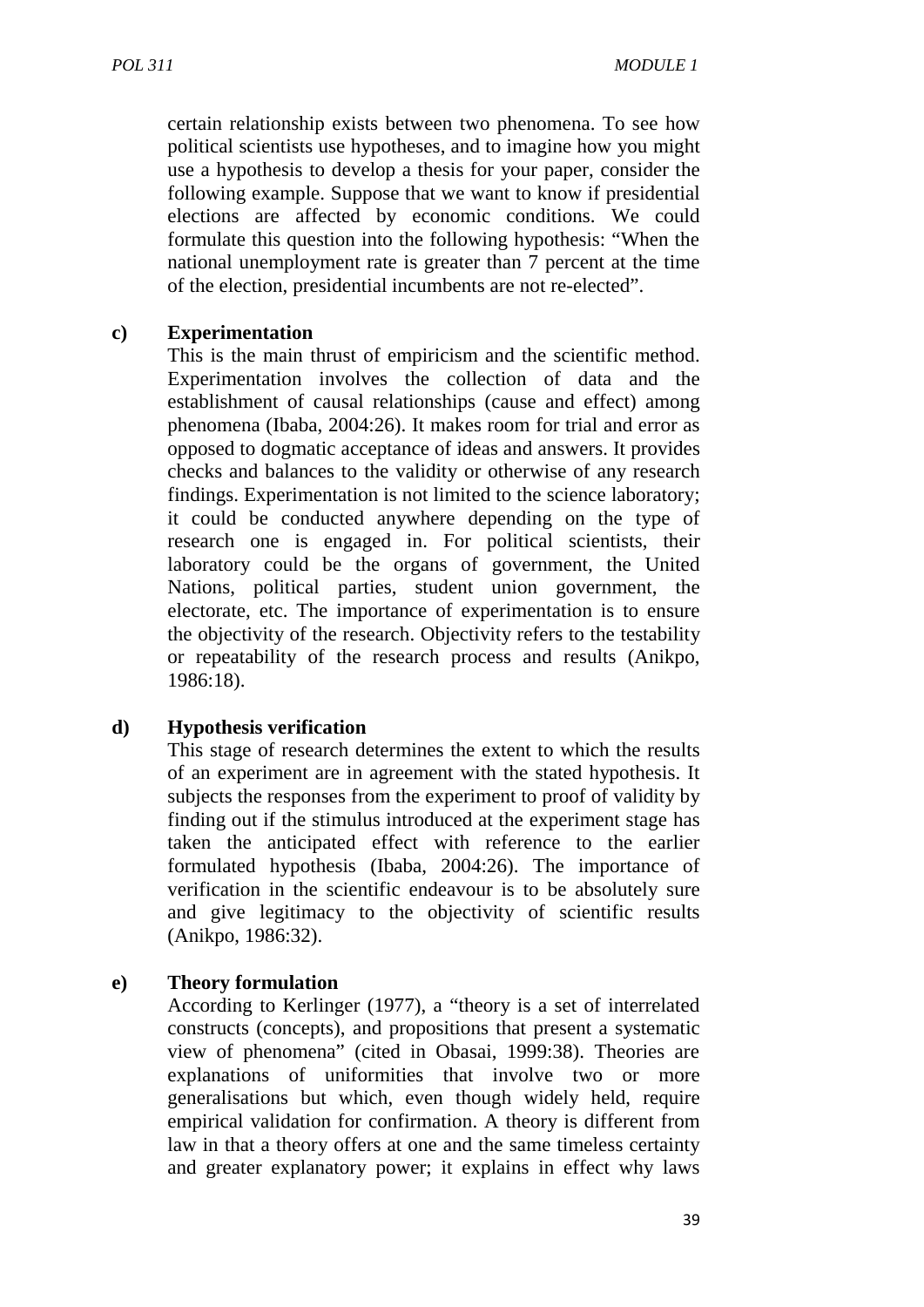work, but it is not as useful as a law in predicting particular events (Osaghae, 1988).

A theory is formulated to have three objectives: first, it sets out the connections or linkage among a group of variables; secondly, it represents a systematic view of phenomena described by variables, and finally, it explains and predicts phenomena across time and space. Therefore, we can say that a theory is a scientific generalisation of research finding that aids the prediction of a research phenomenon. Research and theory are somewhat interrelated. While theory describes the logical parts of the world, research offers means of seeing whether those relationships actually exist in the world (Ibaba, 2004:26). The research endeavour itself is guided by theory.

What we have been trying to do above is to answer the question of what makes a discipline a science. And what we have seen is that what would determine whether discipline is a science or not is the method of arriving at the truth. Contemporary political scientists have in their research investigations demonstrated commitment to the scientific methodology and rigorous empiricism in collecting and analysing data. With the discoveries and development of concepts, conceptual frameworks, models, paradigms and theories, in addition to the extensive use of sample survey for gathering information, and statistical methods for quantifying data as well as the recording of these charts, graphs, scales and tables, political science, is now seen as a science.

#### **SELF-ASSESSMENT EXERCISE**

What do you consider the major argument against the possibility of a science of politics?

## **4.0 CONCLUSION**

Although political scientists are prone to debates and disagreements, the majority view the discipline as an exact science. As a result, political scientists generally strive to emulate the objectivity as well as the conceptual and methodological rigor typically associated with the so called natural sciences (e.g., biology, chemistry, and physics). Political scientists strive to construct and assess theories in accordance with the rigor, objectivity, and logical consistency that characterise the scientific method. Thus, in contrast to scholars in such fields as literature, art, history or classics, political scientists avoid the use of impressionistic or metaphorical language or language which appeals primarily to our senses, emotions, or moral beliefs. However, because of the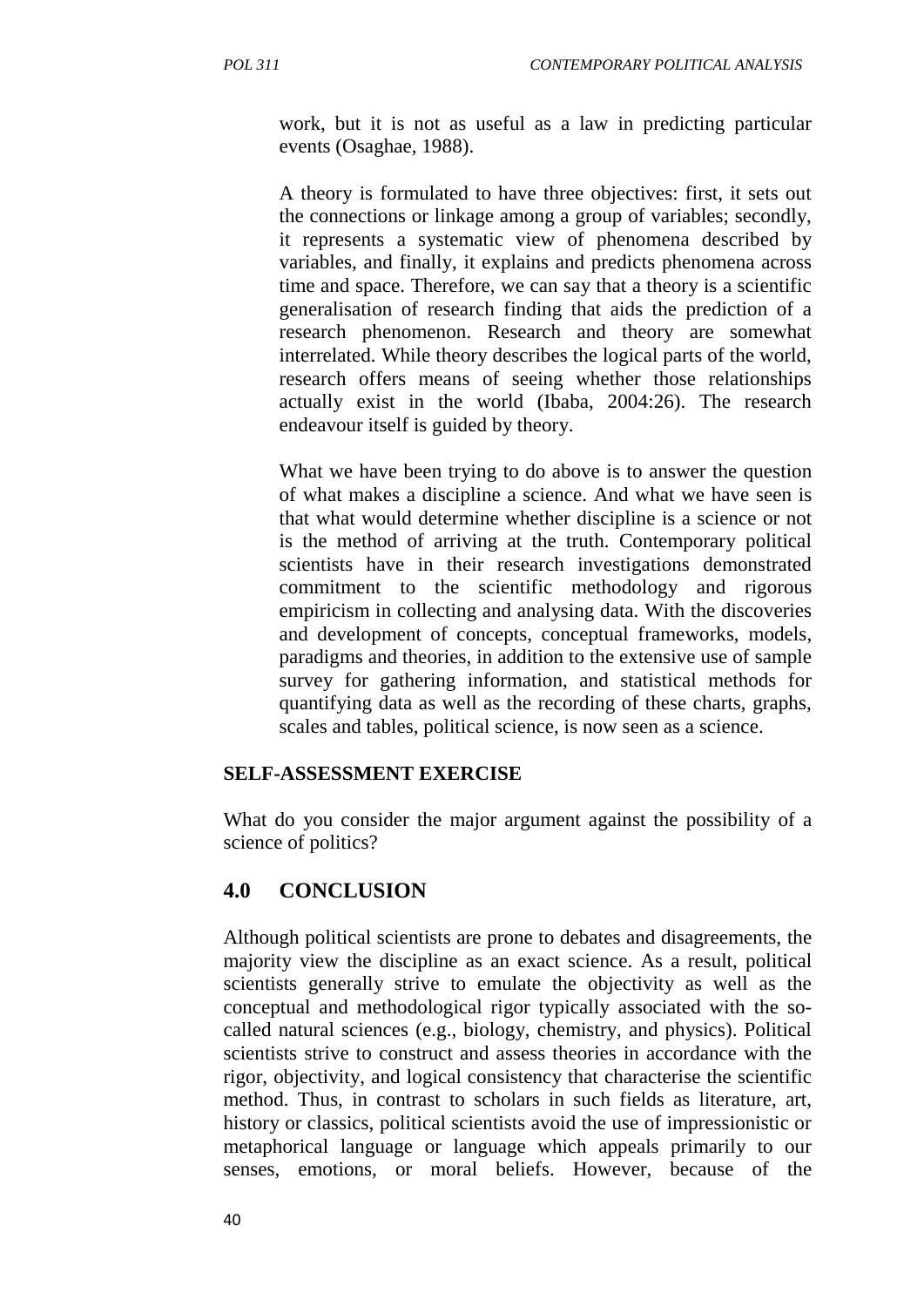unpredictability of man's actions and behaviour, predictions in political science cannot be certain, no matter how adequate the explanations on which such predictions are based maybe. To this extent, in political science, it is convenient and more realistic to talk about the probabilities of events actually taking place (Osaghae, 1988).

## **5.0 SUMMARY**

In this unit, you have learned about the great debate about the scientific status of political science, or as we have succinctly put it, "Is there a science of politics?" For some, there is and can be a science of politics. The argument here is that political science like other social sciences has a scientific character because of the scientific method and the scientific tools it employs in examining phenomena. That is, it is a science to the extent that it accumulates facts that are verifiable, links these facts together in causal sequences (systematically) and from these, makes generalisations of fundamental principles and formulate theories. However, others believe that political science or the social science, in general, cannot be a science because the material with which it deals is incapable of being treated exactly the same way as physics or chemistry.

## **6.0 TUTOR-MARKED ASSIGNMENT (TMA)**

Why would you regard political science as a science?

## **7.0 REFERENCES/FURTHER READING**

- Alapiki, H. E (2004). Politics and Government in Nigeria. Port Harcourt: Amethyst & Colleagues Publishers.
- Anikpo, M (1986). Foundations of Social Science Research: A Methodological Guide for Students. Enugu: Abic Publishers.
- Appadorai, A (1968). The Substance of Politics. New Delhi: Oxford University Press.
- Brectch, Arnold (1959). Political Theory: The Foundations of Twentieth-Century Political Thought. Princeton University Press.
- Dye, R. Thomas and Zeigler, L. Harmon (1970). The Irony of Democracy. Belmont: Wadsworth.
- Eminue, O (2001). Introduction to Political Science. Calabar: Cats Publishers.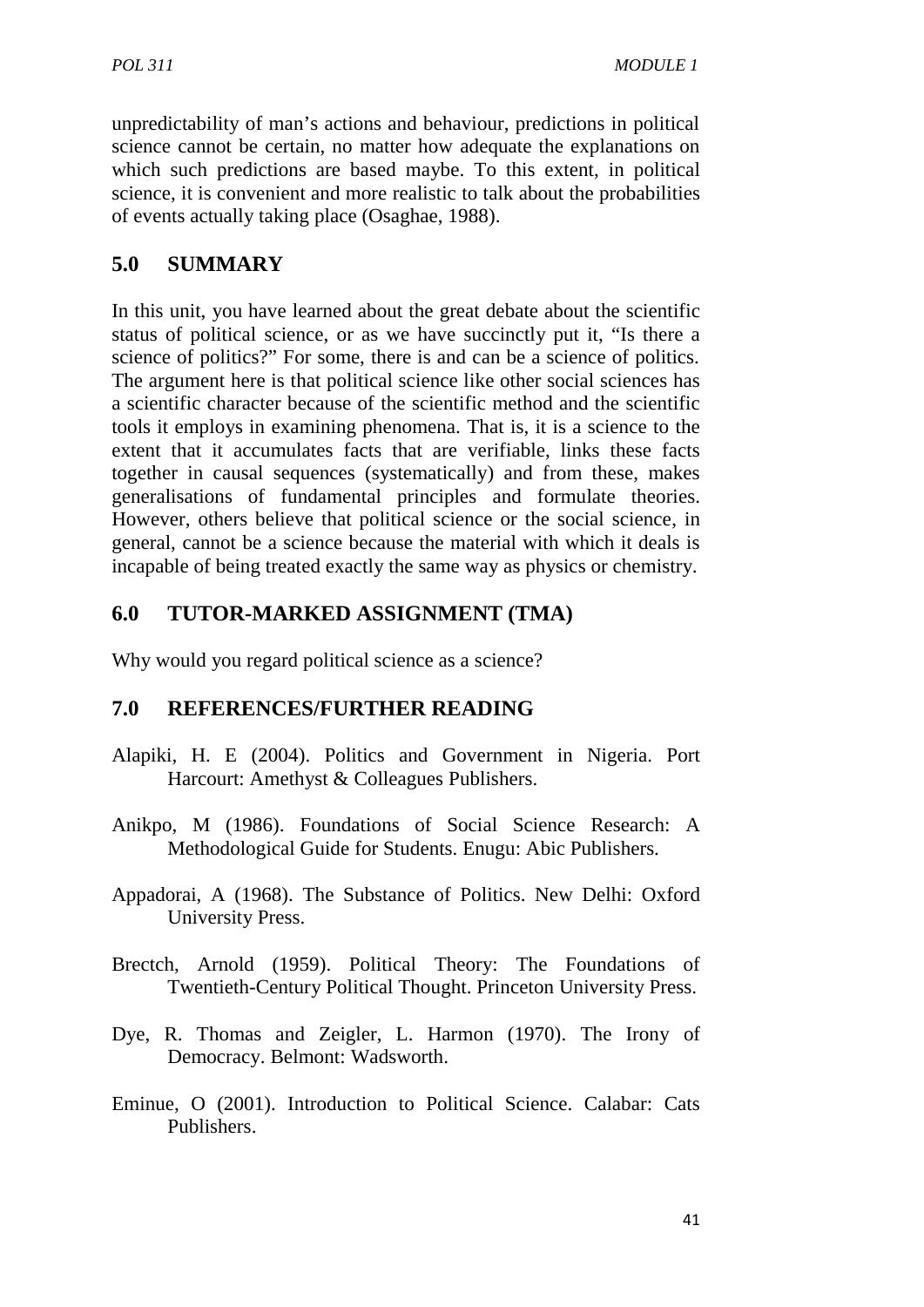- Ibaba, S. T (2004). Foundations of Political Science. Port Harcourt: Amethyst & Colleagues Publishers.
- Ikelegbe, A. O (ed.). Politics and Government: An Introductory and Comparative Perspective. Benin City: Uri Publishing House.
- Isaak, C. Alan (1985). Scope and Methods of Political Science: An Introduction to the Methodology of Political Inquiry. Pacific Grove, California: Dorsey Press.
- Kirk, Russell (1963) "Is Social Science Scientific?" In Nelson W. Polsby, Robert A. Dentler, and Paul, A. Smith (eds.) Politics and Social Life. Boston: Houghton Mifflin.
- Morgenthau, J. Hans (1946). Scientific Man versus Power Politics. Chicago: University of Chicago Press.
- Obasi, I. N. (1999). Research Methodology in Political Science. Enugu: Academic Publishing Company.
- Paki, F. & Inokoba, P. (2006). An Invitation to Political Science. Port Harcourt: Kemuela Publications.
- Ujo, A. A. (1989). Political Science in Nigeria: A Letter to Nigerian 'Newbreeds' in Defence of Politics and Political Science. Unpublished Notes, University of Jos.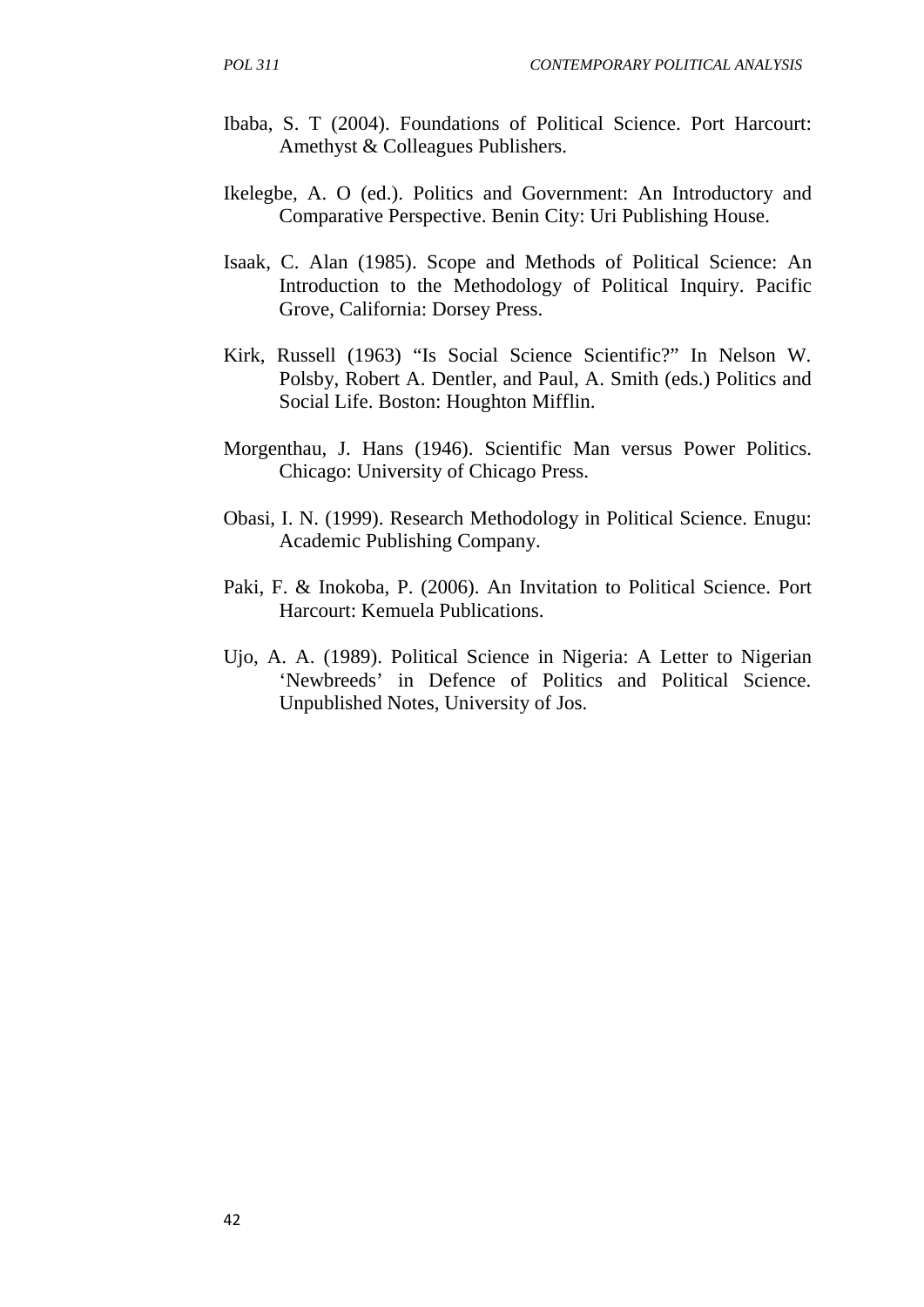## **MODULE 2 DEVELOPMENT-ORIENTED APPROACHES**

This module is interested in analysing theoretical approaches in political analysis that are geared towards an inquiry about development in the society. These approaches are concerned with the question, why are some societies more developed than others? These approaches are essentially concerned with the issue of economic and political change. They however vary in relationship to how they view development, and the processes of development.

The first unit focuses on Marxism as a theory in political science. Although Marxism is a theory and a practice, our central concern here is on the methodology of Marxism. In the second module, the modernisation theory is extensively discussed. We have shown that the modernisation and dependency theories are diametrically opposed to each other. The third unit considers the dependency perspective, which emerged as a reaction to the modernisation theory. Dependency theory states that the poverty of the countries in the periphery is not because they are not integrated into the world system, or not 'fully' integrated as is often argued by free-market economists, but because of how they are integrated into the system. The fourth unit discussed the political economy approach, which essentially concerns the interpretation of the works of Karl Marx in elucidating the global character of capitalism. The module concludes with the World-systems theory. The World systems put forward by Wallerstein came when the dominant approach to understanding development was criticised and challenged by a different school of thoughts.

We will now turn to the discussion of the module under the following units:

- Unit 1 Marxism
- Unit 2 Modernisation theory
- Unit 3 Dependency theory
- Unit 4 The political economy approach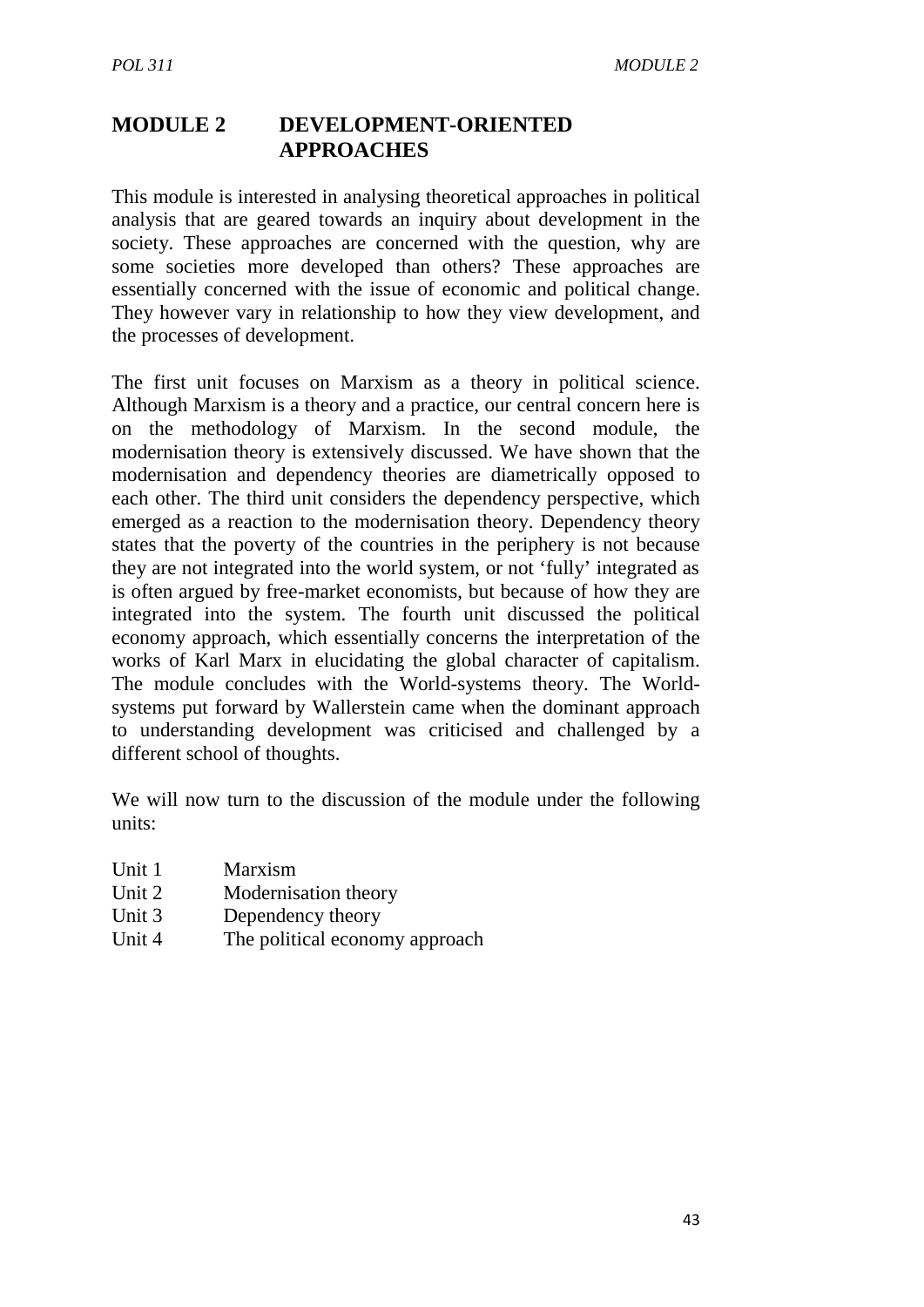## **UNIT 1 THE THEORY OF MARXISM**

#### **CONTENTS**

- 1.0 Introduction
- 2.0 Objectives
- 3.0 Main Content
	- 3.1 Marxism
	- 3.2 The historical development of Marxism
		- 3.2.1 Pre-Marxists philosophies
		- 3.2.2 Marxism as an antithesis to Hegelian dialectics
	- 3.3 The methodology of Marxism
	- 3.4 Neo-Marxists and Karl Marx
	- 3.5 A Critique of Marxism
- 4.0 Conclusion
- 5.0 Summary
- 6.0 Tutor-Marked Assignment (TMA)
- 7.0 References/Further Readings

## **1.0 INTRODUCTION**

Marxism remains one of the most controversial and ideological theories in political science. Although Karl Marx and his collaborator, Frederich Engels had formulated their theory more than one hundred and sixty years ago, this theory nevertheless has continued to impact contemporary political inquiry. Karl Marx's theory was concerned with the creation of fulfilling world order under the communist victory over capitalism. The nature of the industrial society at the time of Marx was full of injustice and inequalities arising from the industrial society. Marx was therefore interested in changing society in Western Europe. His philosophy became the most important critique of liberalism in western thought.

His real mission was to provide a revolutionary theory to serve the exploited working class as a guide and strategy to overthrow the evil and exploitative capitalists' system, and therefore, establish a material society where the Communist Party would own and control the means of production on behalf of the working class (Akpuru-Aja, 1997:1).

Although Marxism is both a theory and a practice, we will however restrict ourselves to the former. However, it suffices to note that Marxism believes in the tenuous link between theory and practice. It believes that theory enriches practice and vice versa. The central concern of this unit, therefore, is to introduce you to Marxism as a theory in political inquiry. This will be done by tracing the development of this theory, the postulations of the Communist Manifesto, and the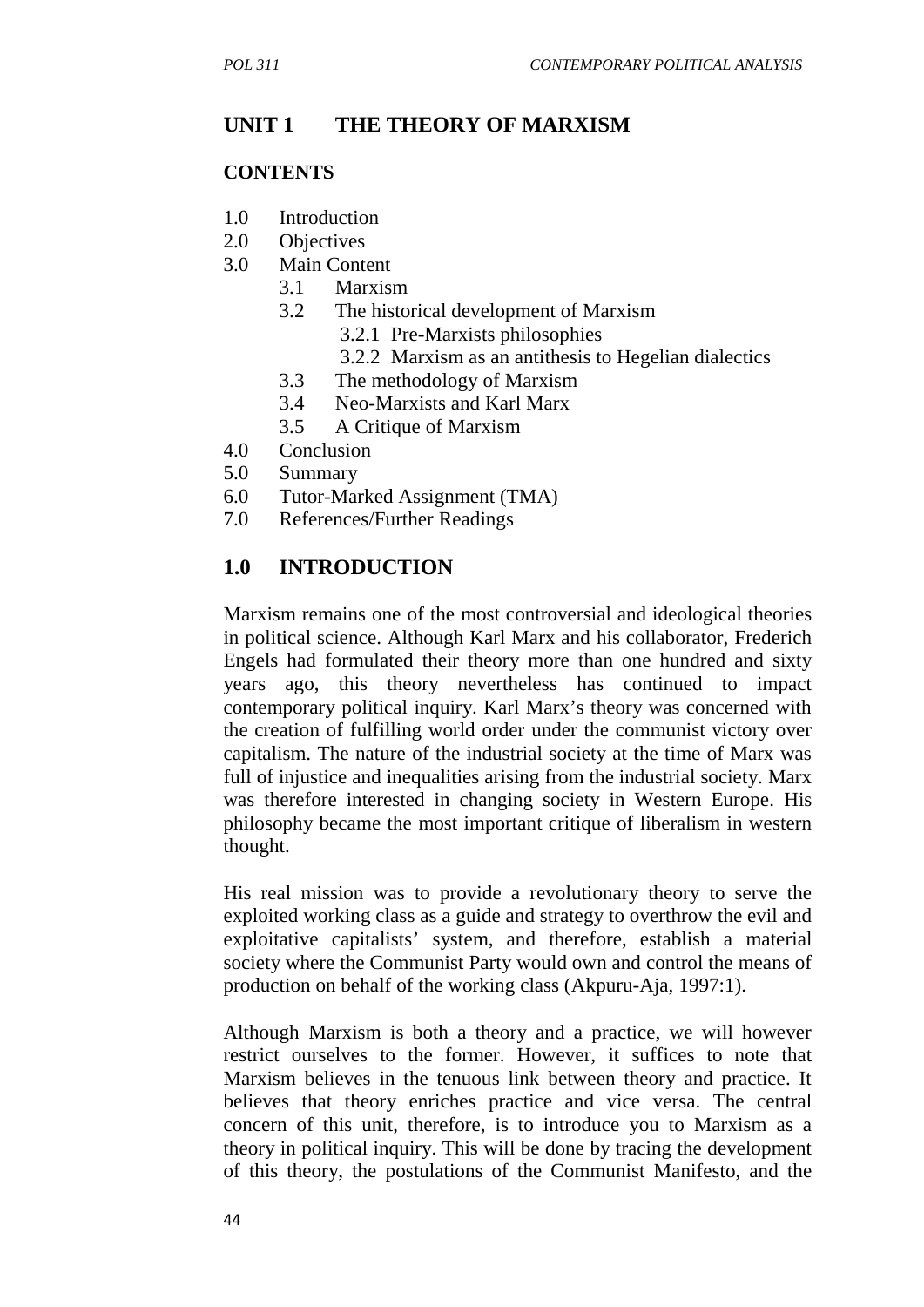general critique of Marxism. This unit will further unpack the significance of Marxian approach to contemporary political analysis.

#### **2.0 OBJECTIVES**

By the end of this unit, you will be able to:

- state the assumptions of Marxism
- trace the historical development of Marxism
- unpack the significant of Karl Marx's Marxism in political analysis
- critique Marxism
- explain the methodology of Marxism.

## **3.0 MAIN CONTENT**

### **3.1 Marxism**

Let us first start with the premise of Marxism: "It is not men's ideals, philosophies or religions that determine their social consciousness, but on the contrary, their economic or material existence that determines their social consciousness" (Marx and Engels, 1977). For the first time, therefore, history was able to reveal the concealed truth that men must first of all eat, drink, have shelter and clothing, and therefore must work before they fight for dominion, pursue politics, philosophy, and any other aspects of life.

Marx and his friend Engels argued that the economic factor is the primary determinant of the form of politics, culture, and ideology of the society, i.e. the economy is the base upon which rest the superstructure (politics, ideology, culture, religion, etc.). Marxism believed that ideas do not originate from people's thought but how they live - the manner of production of goods and services. The other dialectical interplay is that the ruling ideas of each age are the ideas of the rich material class. Akpuru-Aja (1997) further notes that Marxism argues that tension or conflict in society, should be found in the relationship and reward of people in social relations of production. Like Lenin who argued that "contradiction is the sword of dialectics", Marx believed that without contradiction, nothing will change.

How did Marx view science? To Marx, science was a historically dynamic and deterministic one. It is in an ideology that men become "socially conscious" of their class conflict and fight it out (Althuser, 1970). Marxism also believed that antagonism between the two classes in the capitalist system is an organic part of class struggle. The method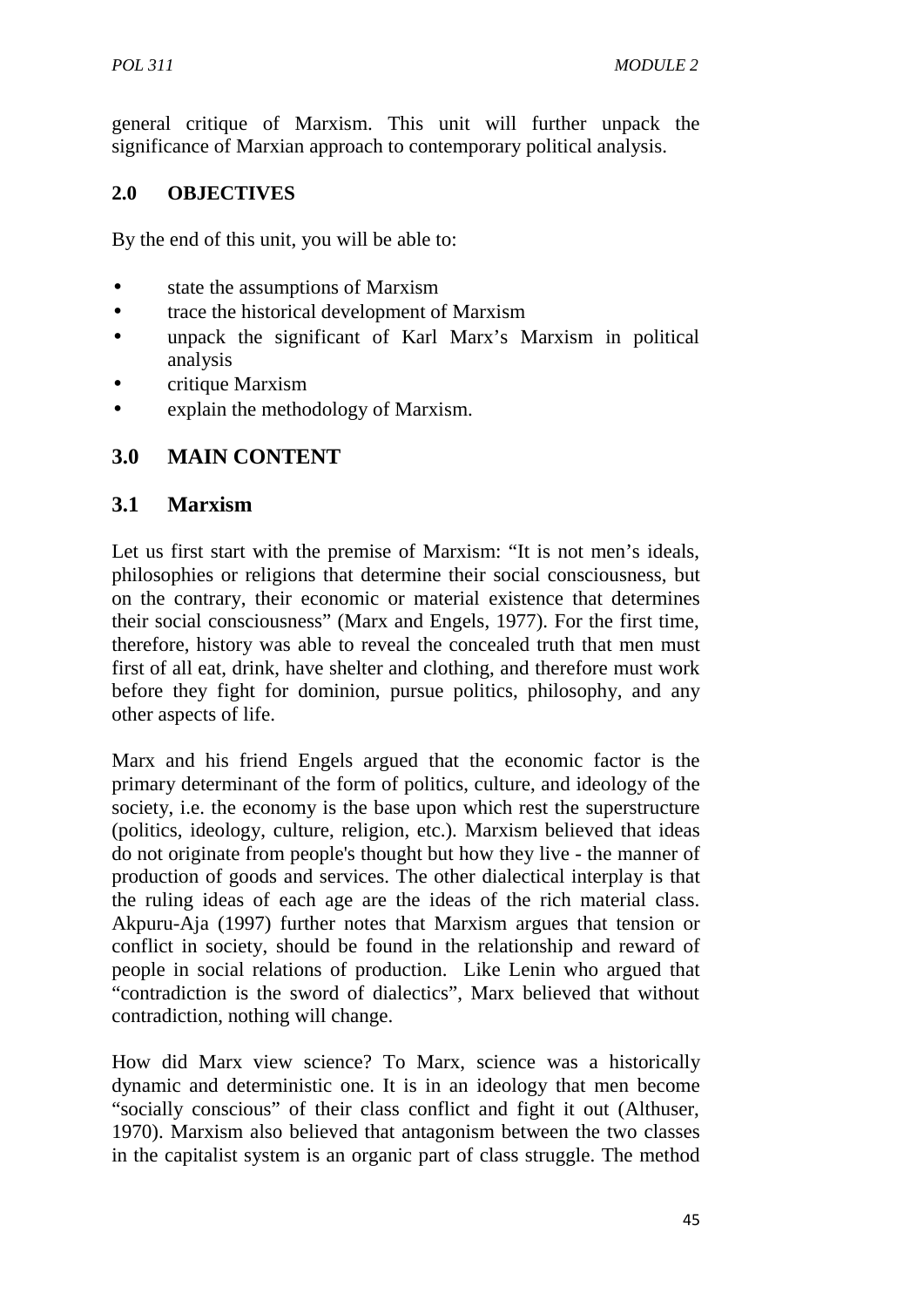of Marx's analysis of the progression of human history is known as dialectical materialism.

To Marx therefore, as proclaimed in the Communist Manifesto, "The history of all hitherto existing society is a history of class struggle." Marxism as a theory is methodological: to create a society dominated by communist victory.

Marxism as a science of revolutionary change is seen as a theory, and not an abstraction. Like other forms of theory, Marxism is not a prophecy but a methodological tool that enables political scientists to predict the future.

## **3.2 The historical development of Marxism**

The ideas of Karl Marx and Frederich Engels have demonstrated that conflict within the material foundation of society gives rise to certain forms of social consciousness. Marx was able to turn the Hegelian philosophy, which believed that it is the consciousness of men that determined their existence on its head.

# **3.2.1 Pre-Marxist philosophies**

Before the development of the ideas of Marx and Engels in the 1840s, many outstanding philosophers had written about the order in society. The most notable of them was W. F. Hegel, who was metaphysical in his dialectical approach in the interpretation of human society. The Hegelian dialectic represented in its day a considerable advance in the knowledge of the human mind, and through it of the external world. Hegel was an idealist philosopher, holding that ideas were real. He also believed that social conditions could be changed by changing the consciousness of groups and individuals. He argued that changes in human history should be sought for not in any realm of knowledge other than in the ideas and philosophies of men. Hegelian dialects purport that although social changes, arising from social injustice is desirable, it must not follow a violent or revolutionary process. Men should discover and maintain human order by the power of reason. For Hegel, God has ordained every system. Everyone, poor or rich; slave or patriarch, exploiter and exploited should accept whatever condition as calling: the design of fate, and try to adjust, adapt, and cope with it. In a metaphysical sense, the matter cannot be changed; and as a Chinese proverb puts it "Heaven changeth not, likewise the Tao changeth not."

According to Akpuru-Aja (1997:10-11), the Hegelian dialectic believes that "everything is reality". This is the "thesis". The resulting tension or contradiction in human society is a reality. This is the "antithesis".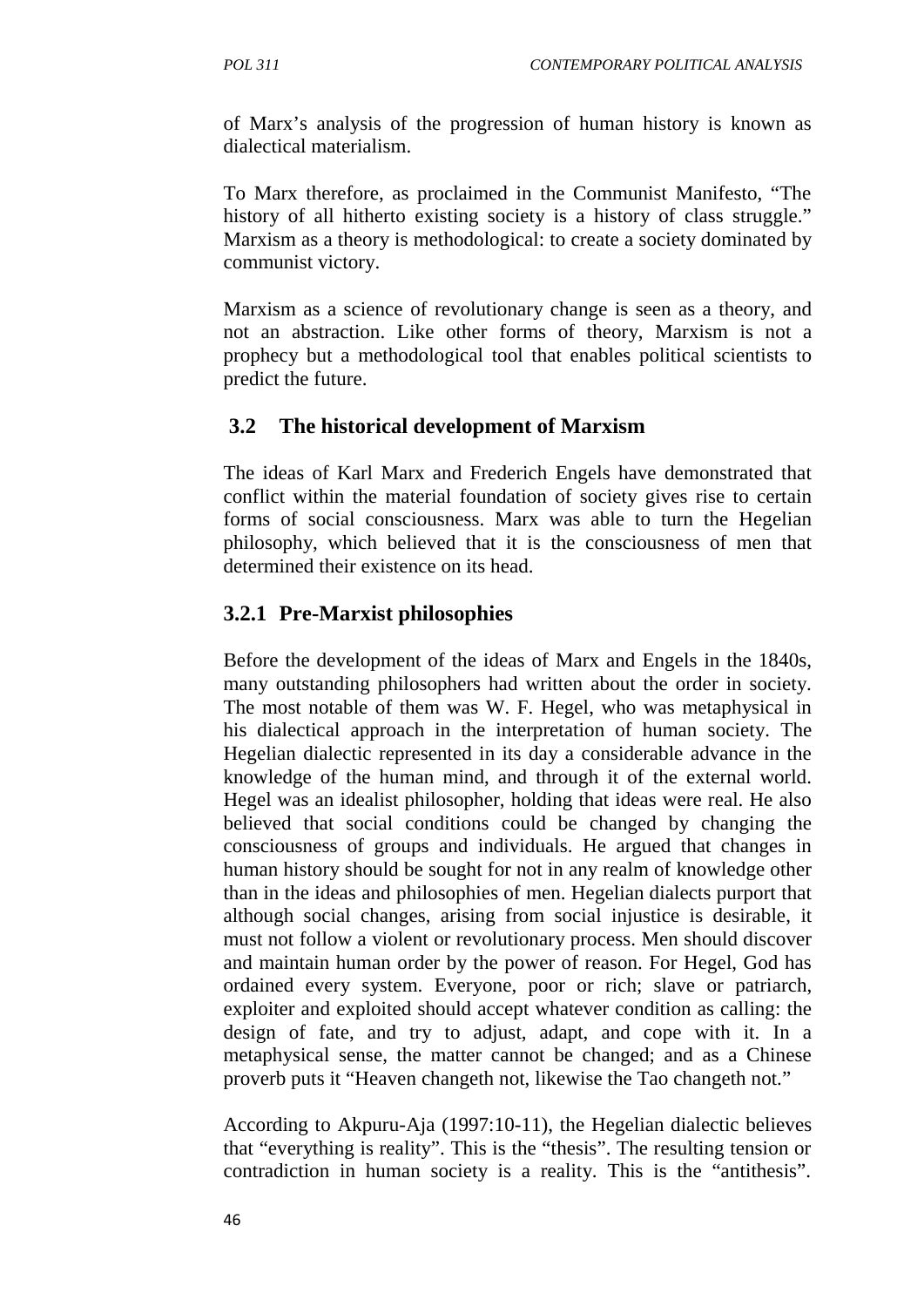Resolving tension or contradiction or conflict is similarly a reality. This is "synthesis". However, the Hegelian believes that in the process of building a desirable order (synthesis), attempt should be made not to create any disequilibrium or disorder in the status-quo.

Marx on the other hand accepted the reasoning of Hegelianism that rational argument and analysis could change the world but that such rationality could change the society if the people understood the limit of change. To Marx, ideas to change society are not just thought, but are a product of the manner of production of goods and services in a society. Such ideas also have historical origins. Until you know the historical origin, you will not be able to transform society. Marx thus argued that: Men make their own history, but they do not make it just as they please, they do not make it under circumstances chosen by themselves but under circumstances directly encountered, given and transmitted from the past.

Marx and Engels were greatly influenced by Hegel's dialectic, especially his conception of contradiction and social change through the thesis-antithesis-synthesis analysis. This excited and greatly impressed Marx. However, as Marx mentioned, philosophers before him had interpreted the world, the vital matter, however, is to change it. The notion of change stood Marx apart from other philosophers of his time.

## **SELF-ASSESSMENT EXERCISE**

How did Hegel's dialectics influence Karl Marx's approach to social change?

## **3.2.2 Marxism as an aAntithesis of Hegelian Dialectics**

Karl Marx (1818-1883) and Frederich Engels (1820-1895) were worried about the prevalent condition of social inequality, social injustice and tension in their days. They strongly believed in Hegelian dialectics but criticised his metaphysics for its inability to locate the Material, economic and social existence of men in the society as the root cause of inequality, social injustice, and class tension in human history.

To Marxism, things are changeable and not unchangeable. It is therefore unscientific to accept any condition as given. Marx and Engels, therefore, refuted Hegelian dialectics of knowledge of social change in human history; by introducing the economic or material existence as the root cause of class conflict in human history and not a matter of ideas and philosophies of men. This approach is referred to as dialectical materialism.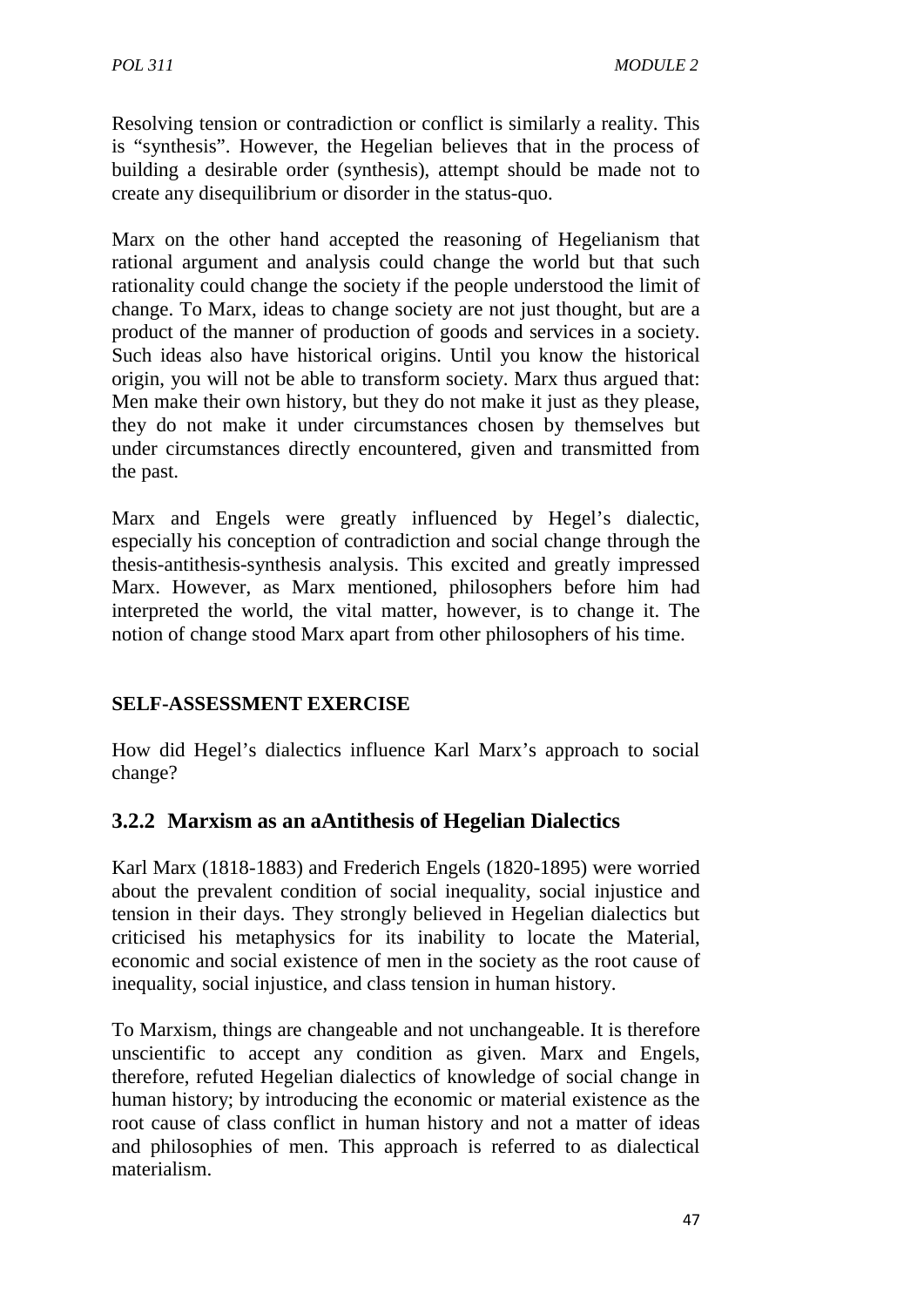Believing as Hegel did, that without contradiction, nothing changes, Marx and Engels logically deduced that just as the previous mode of production in human history changed from one form to another arising from class contradictions, the same fate must unavoidable be the case with capitalism, which already had seeds of its own negation and destruction.

Marxism has therefore advanced the idea of contradiction. Lenin for instance has stated that without contradiction, nothing changes; antagonism is but only one form of the struggle of opposites (Lenin, 1941). For Mao Tse Tsung, there is a universality of contradiction as a vehicle for social change:

- i. In Mathematics:  $+$  and  $=$  Integral and Differential
- ii. In Physics: positive and negative electricity
- iii. In Chemistry: combination and dislocation of atoms
- iv. In Social Science: the class struggle between the 'Haves' and 'Have nots'
- v. In Strategic Studies: offensive and defensive; attack and retreat; victory and defeat.

These are mutually contradictory phenomena.

## **SELF-ASSESSMENT EXERCISE**

Briefly explain how Marx's dialectics differs from that of Hegel.

## **3.3 The methodology of Marxism**

Marxism is an approach to the study of politics. As an approach, it is mainly a methodology than a philosophy. The method of studying Marxism is known as dialectical materialism - a method of knowledge that has been used for centuries by the ancient Greeks.

What is dialectics? According to Plato, dialectics is the science of the knowledge of ideas. A science of knowing what the correct truth through debate is. This concept came from the Greek word, discourse, meaning to discuss, or debate. Later on, G. W. F. Hegel gave us a comprehensive conception of dialectics. This German philosopher popularised the idea of dialectics as used in modern times. Hegel introduced three concepts: thesis, antithesis, and synthesis.

The philosophy of Marxism concerning dialectics is trying to emphasise the dynamic character of reality. Dialectical thinking emphasise that we should think of the world in terms of change, continuity, and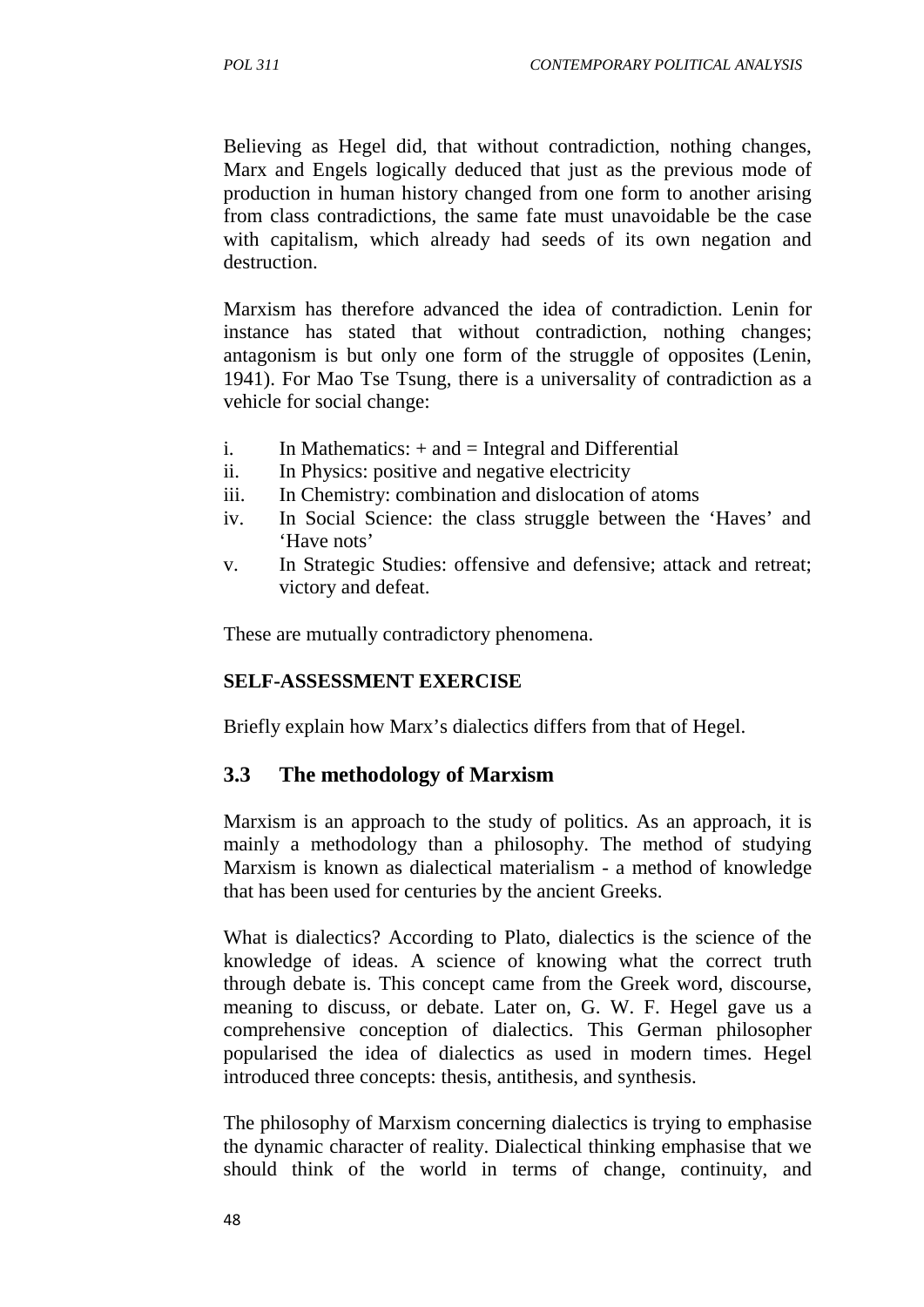relatedness. Dialectics emphasise the fact that for you to know the truth, you must look at the contradiction in the reasoning of the disputant. The most important aspect of dialectics is not continuity, nor its relatedness but perpetual change. Change is ubiquitous.

Karl Marx has proposed three laws of dialectics that summaries the philosophy and methodology of Marxism:

- 1. The law of transformation of quantity to quality: Marx believes that change is inevitable and normal in every system. However, it is the dialectical form of change that transforms quantity into quality. Change under Marxism, therefore, is fundamentally revolutionary. The change from feudalism to capitalism is a revolutionary change that leads to an increase in the quality of life.
- 2. The law of the Unity of Opposite: The relatedness unity of thesis and antithesis means that contradictions are typical of reality. Reality is about contradictions as positive and negative always exist in life. For example, in capitalists society, the bourgeoisie and the proletariat are opposite but are connected. In the feudal society, Landlords and Serfs, Slave-owners and Slaves are opposite but connected. Marxists use the contradiction to explain the change, and the evolution of the society. Lenin calls contradiction the "sword of dialectics".
- 3. The Law of the Negation of the Negation: When an old thing is changed into something new, it is said to have been negated. Capitalism negated feudalism. Socialism has also in some countries negated capitalism. It is the internal contradiction inherent in the feudalist societies that led to its negation to capitalism. Thus, capitalism is an advancement over feudalism. But it is the negation of capitalism that led to socialism. This is the negation of the negation.
- 4. Marxists believe that it is better to understand dialectics through the material world and not through ideas. Marxism as an approach gives priority to the material conditions, especially the economic factors in explaining the play of dialectics. The economic needs of man are fundamental in understanding dialectics. Before man does anything, he must survive. To be able to survive, he must eat. The primary activity of man is therefore economic productivity. To be able to eat, man must produce what he can eat. The methodology of Marxism is therefore concerned with the manner man produces for his livelihood.

Historical materialism is related to dialectical materialism. Materialist conception of history emphasises the fact that the productive activity of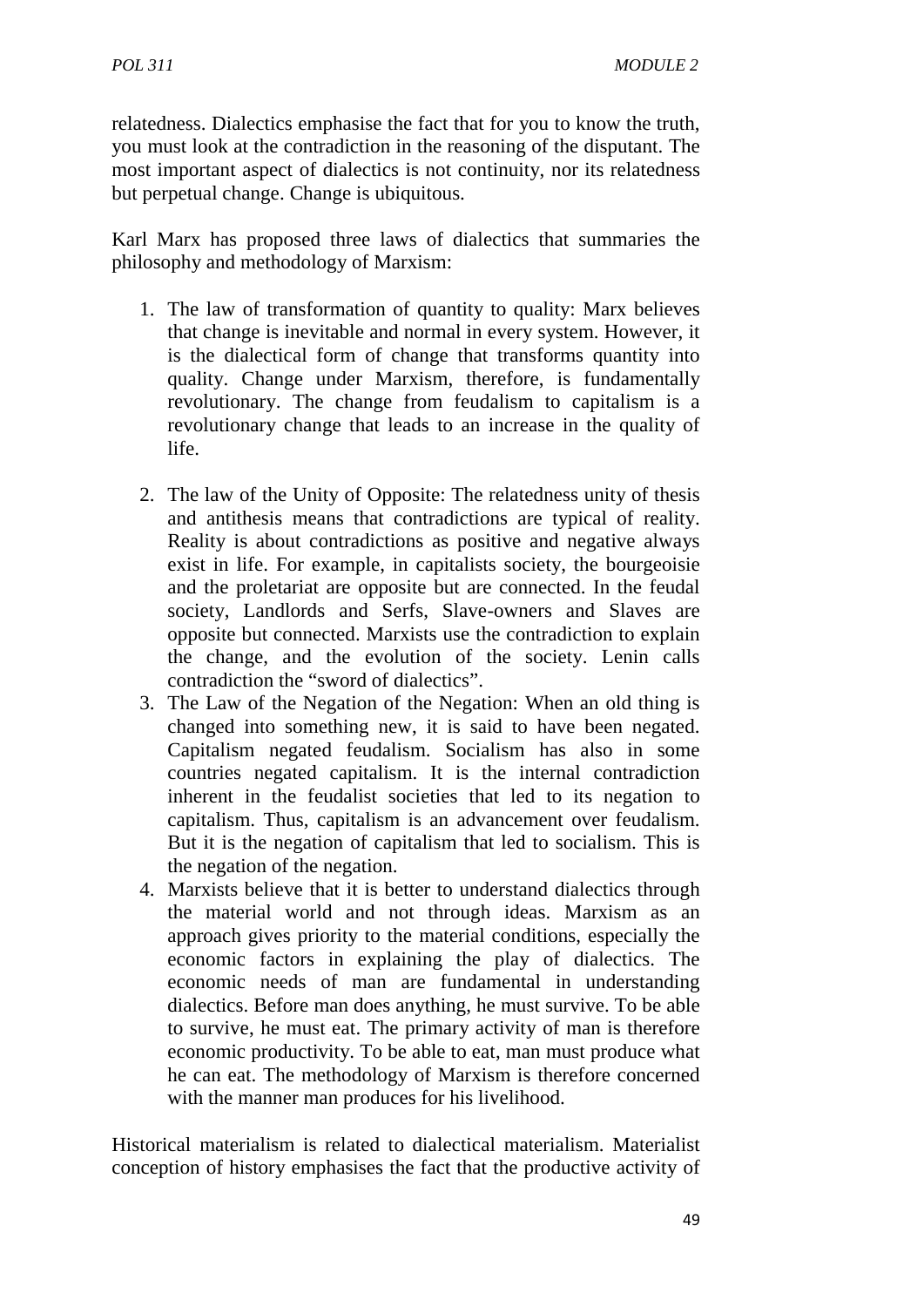the society is fundamental and basic in explaining the ideas, philosophies, concepts, religion that people have. The economic system or mode of production of society serves as a guidepost in understanding how people interpret, organise, and explain what is going on in society.

Marx was able to use Historical Materialism to interpret that the ideas of the French Revolution and the Constitution of the USA were not eternal truths; they were not ordained by God. What made these events to happen was the nature of production at that time, and the ideas corresponding thereto. This could be seen in the light of the new economic class (commercial group) who were opposed to the feudal lords. This was more pronounced in France where the new commercial groups were facing feudal restrictions. They were thus able to organise themselves to take over the means of production.

According to Marx, Men's ideas, views, and conception in one word, man's consciousness changes with every change in the conditions of his material existence in his social relations and his social life. What else does the history of ideas prove than the intellectual production changes his character in proportionate as the material production is changed. The ruling idea of each age has been the idea of the ruling class.

The central argument of the ideas of Karl Marx can be summarised in the form that the material existence of the society, involving the mode of production and the social relations of production constitute a distinct nature of the political, economic, social, religious, ideological and all other forms of consciousness. In other words, the material condition of any society corresponds with an identified epoch in the development of that society.

## **SELF-ASSESSMENT EXERCISE**

Briefly explain how Marx's dialectics differ from that of Hegel.

## **3.4 Neo-Marxists and Karl Marx**

Neo-Marxism is a loose term for various twentieth-century approaches that amend or extend Marxism and Marxist theory, usually by incorporating elements from other intellectual traditions (for example critical theory, which incorporates psychoanalysis; Erik Olin Wright's theory of contradictory class locations, which incorporates Weberian sociology; and critical criminology, which incorporates anarchism (Scott and Marshall, 1998). As with many uses of the prefix neo-, many theorists and groups designated "neo-Marxist" attempted to supplement the perceived deficiencies of orthodox Marxism or dialectical materialism.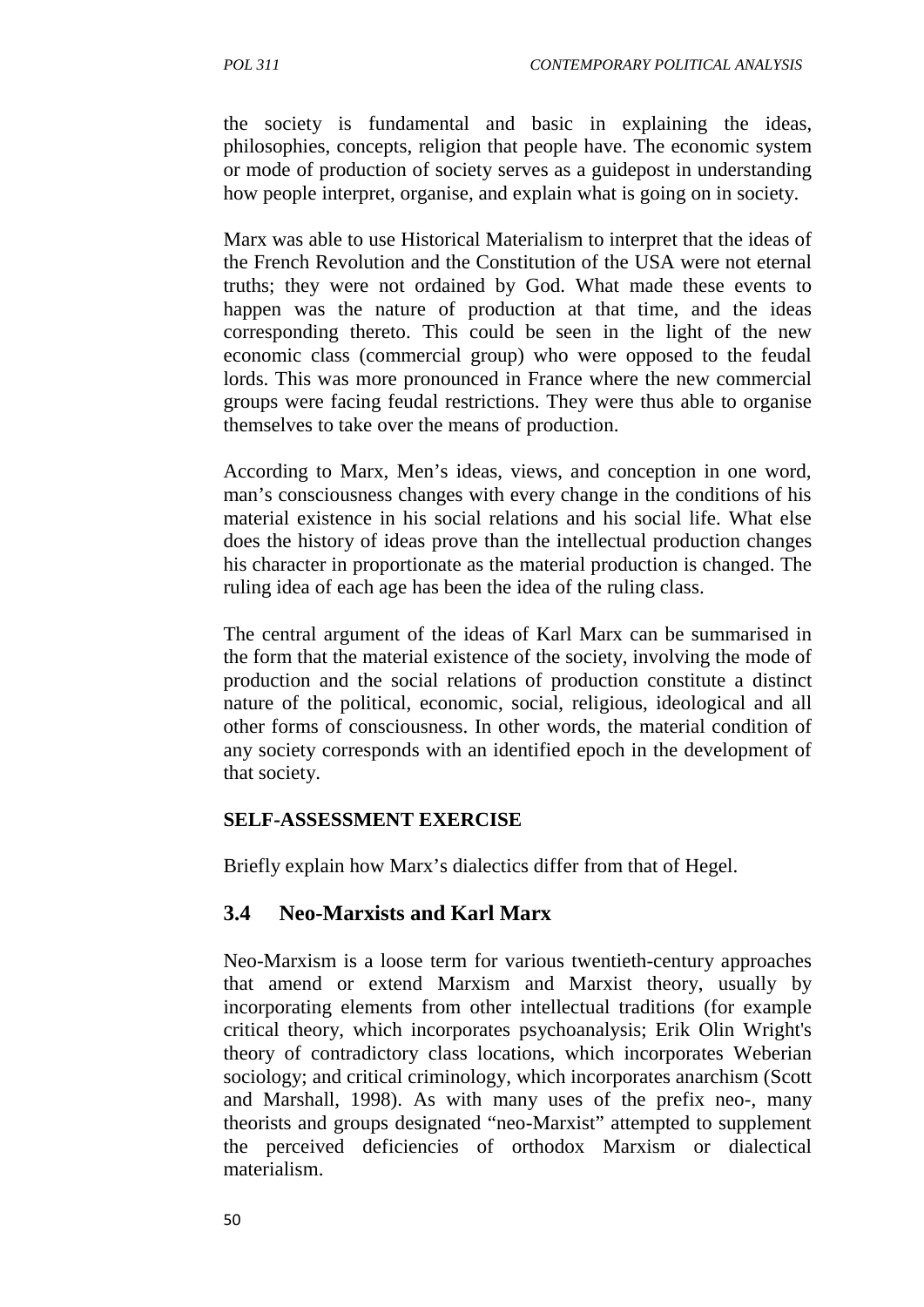One such approach might be Marxist humanism, a 20th-century school that hearkened back to the early writings of Marx before the influence of Engels, which focused on dialectical idealism rather than dialectical materialism, and thus rejected the perceived economic determinism of the late Marx, focusing instead on a non-physical, psychological revolution. It was thus far more libertarian and related to strains of anarchism. It also put more of an emphasis on the evils of global capitalism. It was bound up with the student movements of the 1960s. Many prominent Neo-Marxists such as Herbert Marcuse were sociologists and psychologists.

Different definitions of the term "neo-marxism" exist. For example, the Biographical Dictionary of Neo-Marxism considers only those scholars neo-Marxists, who are non-materialist Marxists. Generally, though, all scholars and followers of Marxism who came after Karl Marx can be classified as Neo-Marxists, as only Karl Marx or scholars representing exactly his philosophy are true Marxists. This ought not to imply that Neo-Marxists are not really Marxists, but that they have applied Marxism to new problems and challenges in different contexts than Karl Marx himself.

The Biographical Dictionary of Neo-Marxism states correctly that "Marxism's children have indeed gone their separate ways". The legacy of Karl Marx's radical critique of society has had numerous followers since its initial publication and history has seen a broad spectrum of Neo-Marxism. Examples are the Frankfurt School, a gathering of dissident Marxists and severe critics of capitalism, who were convinced that some of Marx's alleged followers had come to parrot Marx's ideas too narrowly, self-described Marxist governments (e.g. Laos, Cuba) or the new left, new social movements, even though they are often criticised on the basis of single-issuedness.

What all of Marxism's children have in common are several irreplaceable blood traits, which form the core of Marxism, thus the minimum required of any individual calling him- or herself Marxist. As the short, and by no means enclosing, overview of the broad range of Neo-Marxists, from governments to the new left, rejecting any kind of government, indicates, each Marxist school philosophically justifies the required minimum according to its own logic.

There are several basic components Neo-Marxism has to adopt to remain within the family. If these basic criteria are not met, self proclaimed Neo-Marxists are not what they describe themselves to be. In that case, the "neo" in "neo-marxism" has been overstretched, and an overstretched answer to the question "what is neo" in any Neo-Marxist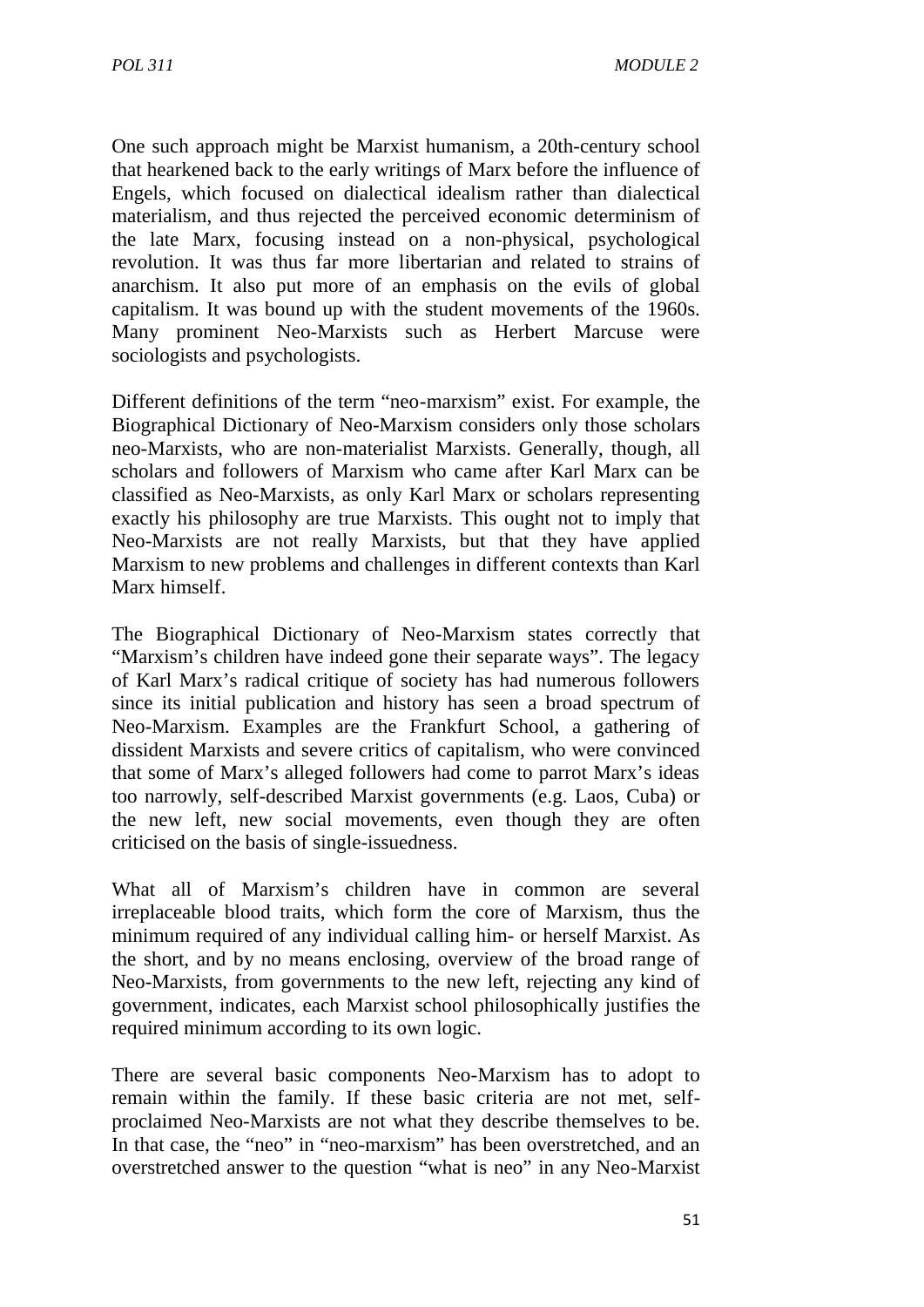philosophy negates the concept of it. If there were too much "neo" in "Neo-Marxism", it would become something completely different. Concerning the necessary blood traits, the philosophy has to remain dialectical, which means that fragmentation of reality into distinct levels and components, from which few or just one are emphasized for the theory's needs, is prohibited (e.g. the fragmentation of world affairs in politico-strategic, politico-economic and political-social spheres).

The understanding of totality is multidimensional and interpenetrating. Capitalism has to be decried as an alienating, exploitative system, subordinating human welfare to interests of hegemonic elites. Additionally, only socialism has to be treated as a form of human organisation worth thriving for, as no other system maximizes the production's "use" value instead of the "exchange" value, the value exploitative capitalists derive their profit from and refuse to shell out to their workers. Of course, the grounding of all Neo-Marxist philosophy has to be in Karl Marx's writings. Neo-Marxists use the words written and spoken by Karl Marx to legitimize their social theories, whatever they may be. As his, at times inconsequent writings allow varying interpretations, many competing schools of Marxism have been inspired by his words, as relevant textual justifications can easily be found for theories based on empiricism, experientialism, reflective critique of revolutionary activism.

Each new Neo-Marxist social theory grounds itself on the aforementioned basic components of Marxism, but differs from non basic components or applies the theory to new surroundings. For example, Max Weber and Sigmund Freud influenced the Frankfurt School, which helped overcome Marx's theory of economic determinism / historical materialism. Even though Max Weber himself was far from affiliated to Marxism, his studies regarding the influence of religion on the development of societies were acknowledged by scholars of the Frankfurt School. They helped to add to the concept of strict historical materialism, which was thus negated. Max Weber also observed that even though social class is based on economic relationships to the market, status class is often based on non economical qualities such as honour, prestige, or religion. Such "life chances" added to the simplistic interpretation of social classes into the bourgeoisie and proletariat. Other scholars, such as Immanuel Wallerstein, grounded their works in the writings of Karl Marx, but applied them to increasing North-South conflict in contemporary world affairs. The critic's focus shifted from a mere critique of capitalism to a one directed at the Western civilization in general. Under these conditions, Marx finding that "big industry creates everywhere the same relations between the classes of society" is not necessarily true. Not all countries industrialise and countries are marginalised by the world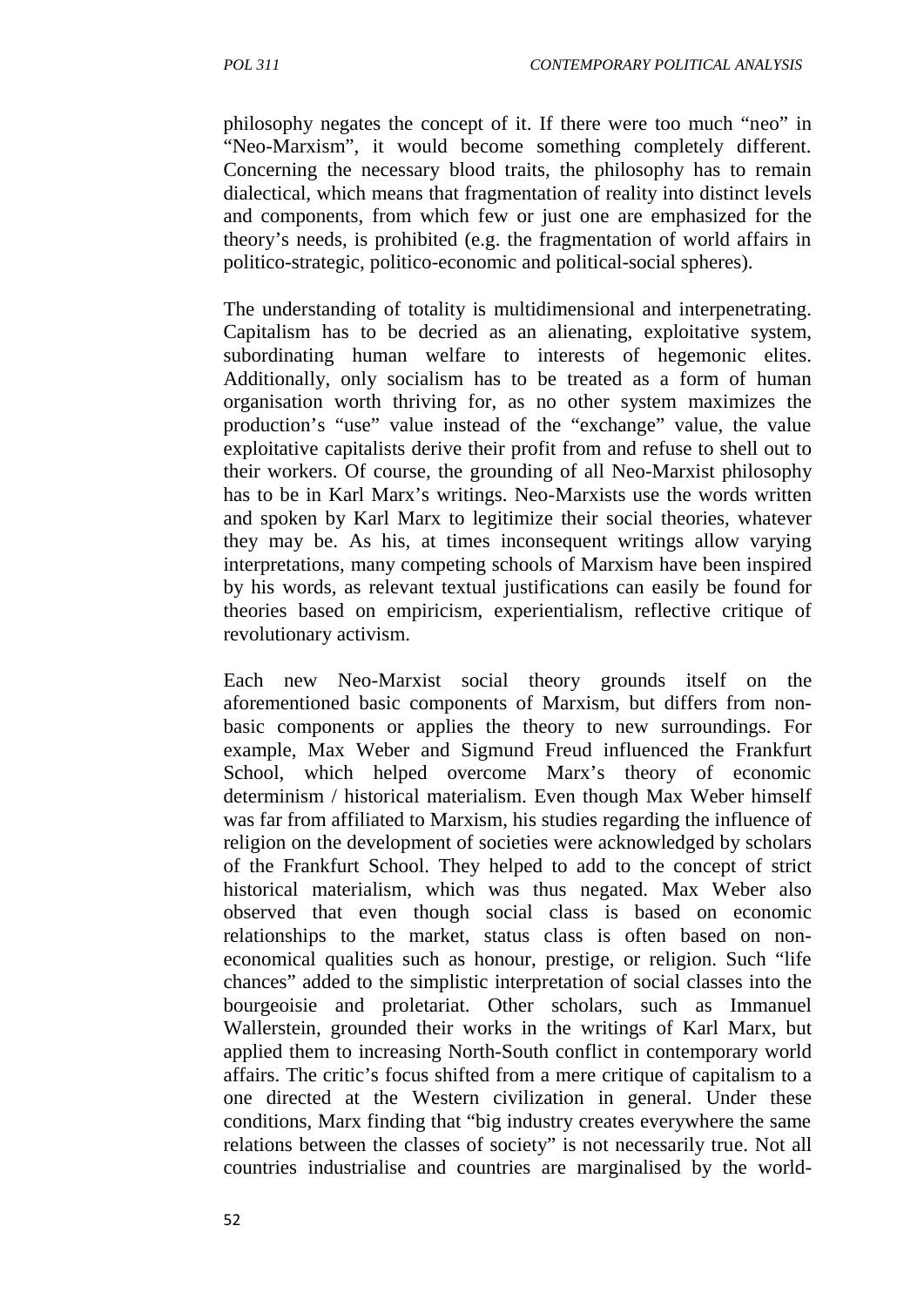economy, thus more engaged in an international North-South conflict than an internal class struggle, as the local bourgeoisie is missing – not all barbarian nations have been compelled, on pain of extinction, to adopt the bourgeois mode of production.

## **3.5 A critique of Marxism**

The ideas of Karl Marx are scientifically doubtful. He made predictions and yet cannot be proved to be right or wrong in any meaningful sense. Similarly, his ideas have been polluted by later political events.

He was a political as well as a sociological writer so much of his work was polemic.

His ideas tend to shift and vary according to the context or his age when he wrote. His theory developed but sometimes he did not develop individual areas with the whole theory so they are subject to interpretation.

Marx rejects idealism (the idea that men are guided by ideas) and puts forward an opposite philosophy and yet, his ideas have been the guide for many great and infamous historical events and figures.

Marx tends to consider broad social issues and so cannot be criticised with precision because he did not postulate testable hypotheses.

Marx considers the 'sociology of knowledge'. He is the first to point to this area of understanding and this is a valuable contribution to sociology.

Can we be sure that societies evolve? It seems unlikely. There is no evidence to support the Marxist view.

Marx's morality and value judgements are clear in his social theory and yet he claims to be scientific.

The working class does not seem to have developed a united social or political philosophy, and parties that claim to represent the working class are led by intellectuals. Few people would accept Marx's definition of science, (except the Frankfurt School).

There has been a major development of the middle classes in modern society and this was not foreseen by Marx.

However, Marxism is a sound methodology and of greater significance to contemporary political analysis. It gives primacy to the material and economic condition as the determinant of the political and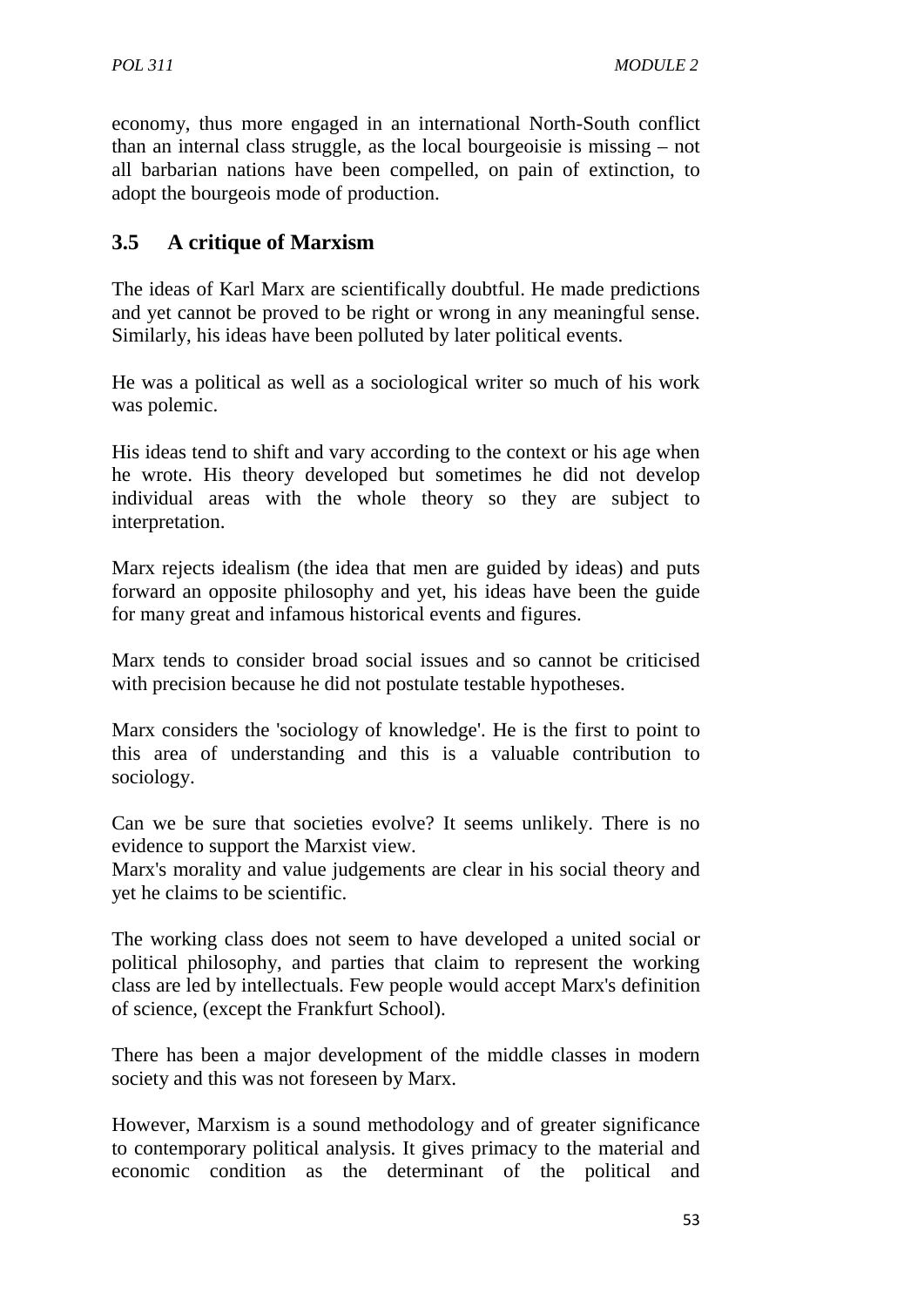organisational process of a society. The theory is also sensitive to the society in terms of continuity and relatedness. It throws more light on the inner laws governing how societies reproduce, manage and reward themselves. It also provides basis for an understanding of the strength and weaknesses of different socio-economic and political societies in the world, and even the pattern of social change. Marxism is also credited for seeing the society as being in a state of motion. It agrees that there is an inherent contradiction in a society, which defines social relations of production, political culture and laws of the people; the people security consciousness, and even trends in foreign relations (Akpuru-Aja, 1997).

As Akpuru-Aja (1997:113) has mentioned, no society in the world can have a political system remarkably different from its economic base. Politics will also correlate with economics. If the economic base of a society is stable, its political system will invariably be stable. If the economic base of a country is corrupt and weak, its political system is likely to be in crisis.

On the other hand, Marx placed too much emphasis on the economy at the detriment of other social structures. The economic structure of society is not deterministic. While the base largely determines the superstructure, the social structure also determines the base. There is, therefore, a reciprocal relationship of causality between the base and the superstructure.

Similarly, Marx was Eurocentric. He was preoccupied with capitalist development in Europe as if the future of capitalism would be decided locally in Europe. However, Marx was limited in terms of understanding the implication of globalisation on the countries of the South, which was integrated into the world capitalist system. A condition that tends to develop the countries of the North as well as dialectically underdeveloped the countries of the South. Given Marx's limitation, it was Lenin that saw the implication of capitalism in the countries of the South. In his book, Imperialism: The Highest Stage of Capitalism (1919), Lenin provided technical knowledge to understand the historical processes which eventually led to the growth and development of capitalism on a world scale. The forceful integration of pre-capitalist territories overseas reproduced two contrasting societies, the developed and underdeveloped societies that invariably reproduced Marx's class war at an international sphere between the rich and poor countries to the upper hand of the imperialist power.

The implication of capitalism as underdevelopment by Lenin did not receive any backing by scholars for some time. It was not until the 1930s that he was joined by scholars from Latin America and in the 1960s by those in Africa. Giovanni Arrighi's The Geometry of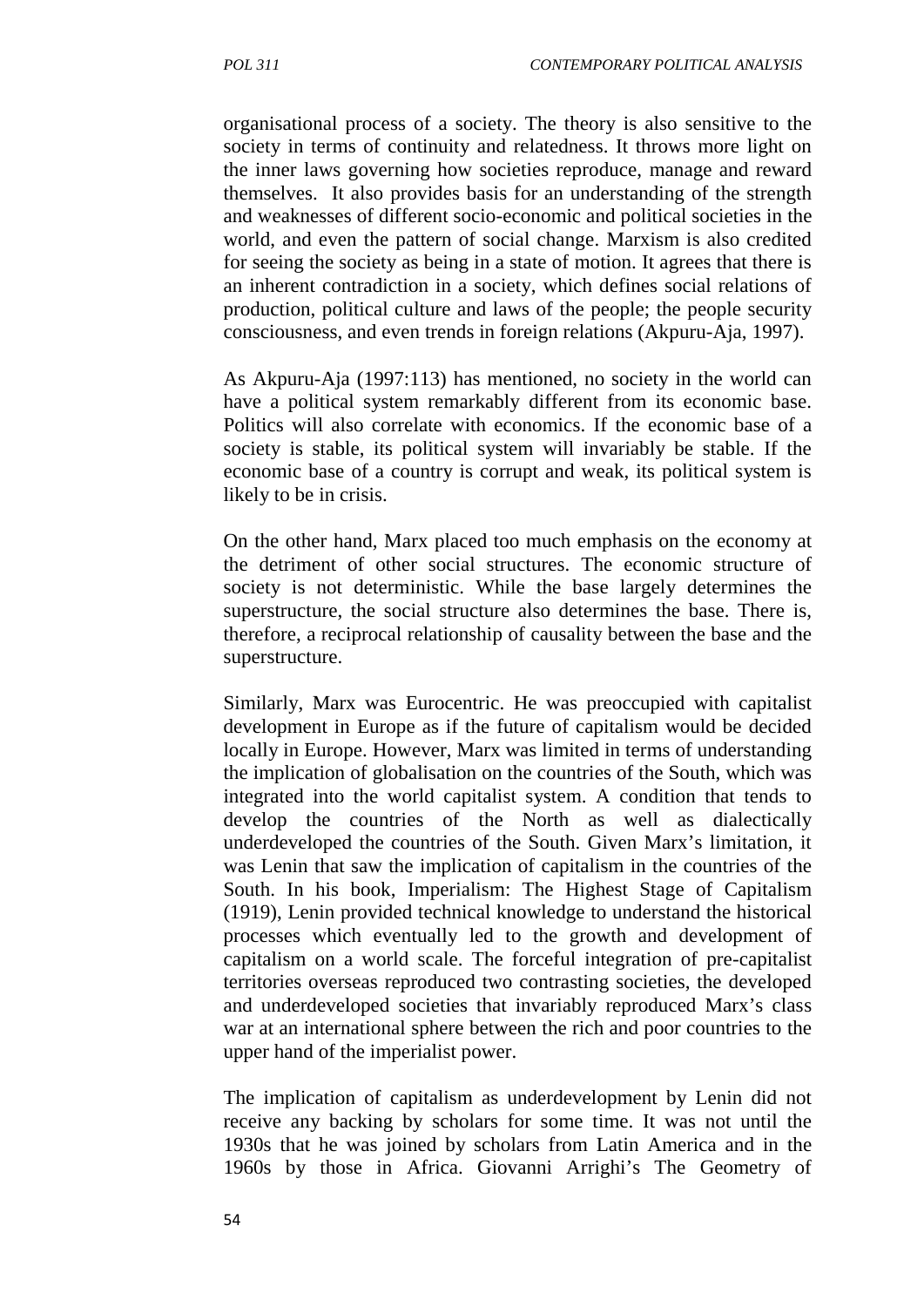Imperialism, and Andre Gunder Frank's Latin America: Underdevelopment or Revolution, both argued that economic growth and political autonomy were impossible for the poor countries because of the nature of the capitalist world that exploits and subjugates them to the benefit of the rich countries. Immanuel Wallerstien's The Modern world-Systems contended that the tendency for the poor countries to depend on the rich countries for trade and investment is seen to be especially damaging to their national interest and international bargaining power. Samir Amin's Accumulation on a World Scale argued that dependency has resulted into a situation characterised by 'growth without development', that is, 'growth engendered and kept from outside, without the construction of socio-economic structures that would enable automatic passage to a still further stage, that of self centered and self-maintained dynamism. Mittleman's Underdevelopment and the Transition to Socialism, Michael Barrat Brown's The Economics of Imperialism, Nabuder's The Political Economy of Imperialism, Harry Magdoff's Imperialism, both asserted that the integration into the world capitalist economy through foreign investment, trade and foreign aid and its antecedent debt trap should be deleterious to the economic and social development of third world countries. Walter Rodney's How Europe Underdeveloped Africa, argued that African development is possible only based on a radical break with the international capitalist system which has been the principal agency of underdevelopment of Africa over the past five centuries, while Claude Ake's The Political Economy of Africa suggested that foreign financial penetration and trade vulnerability would generally have a variety of deleterious effects including widening income inequity, rising socio-political tensions, declining mass wellbeing and deteriorating economic conditions, among others.

## **SELF-ASSESSMENT EXERCISE**

Briefly critique the theory of Marxism.

## **4.0 CONCLUSION**

The theory of Marxism based on the ideas of Karl Marx was based on his views that the whole world would in a dialectical process of the socialist revolution come to be dominated by the communist system. However, the future of the world is far from the Marxist vision. In other words, there is a wide gulf between the theory and practice of Marxism. Contrary to Marxism, capitalism is growing even stronger. The bourgeoisie has also borrowed from the tenets of socialism like the introduction of attractive salaries, shareholding, incentives, and allowances. However, Marxist's inspiration to socialists' countries is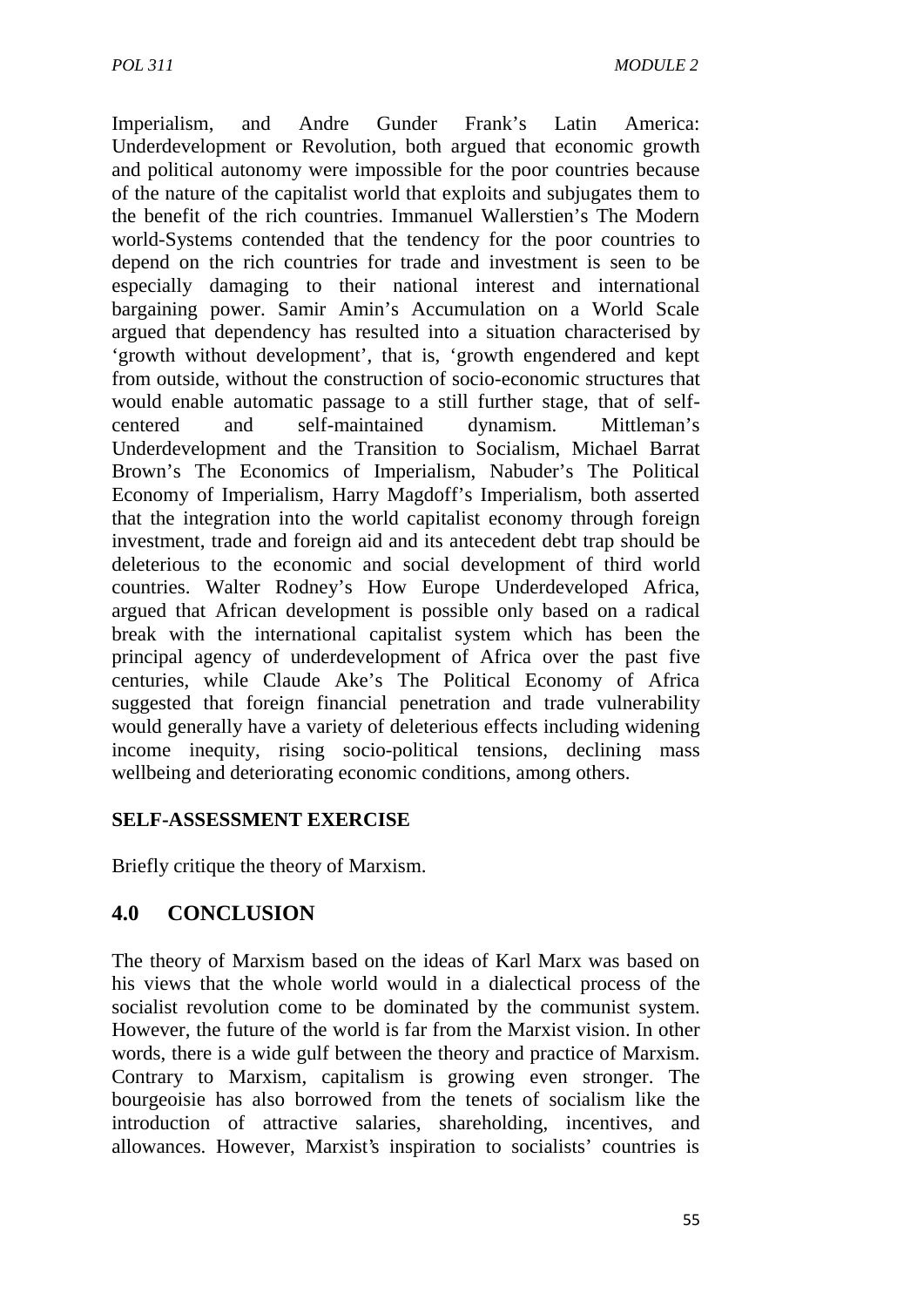declining. Both Russia and China now seem to be operating a weak socialist ideology.

# **5.0 SUMMARY**

The concern of this unit is to introduce you to the theory of Marxism. Although Marxism is an approach and a practice, we have restricted ourselves to the former. You have learned that Hegel's dialectics strongly influenced Marx's conception of social change. Marx however turned Hegel's philosophy on its head by introducing his economic determinism. You learned about the three laws of dialectics as formulated by Karl Marx. You were also introduced to dialectical materialism and historical materialism. I also argued that although Marxism is Eurocentric, for failing to capture the development and reproduction of capitalism beyond Europe, recent scholars working in this tradition like Lenin, Rodney Frank, Mittleman, Brown, Amin, Nabudere, Magdoff, Rodney, and Ake have added flesh to this theory by exporting it to the developing countries.

# **6.0 TUTOR-MARKED ASSIGNMENT (TMA)**

- 1. How relevant is Marxism as an approach in understanding change in contemporary Africa?
- 2. Is Neo-Marxism a unified approach in political science?
- 3. Discuss the major weaknesses of the Marxian Approach in contemporary analysis.

## **7.0 REFERENCES/FURTHER READING**

- Akpuru-Aja, Aja (1997). Theory and Practice of Marxism in a World in Transition. Abakaliki, Ebony State: WillyRose & Appleseed Publishing Coy.
- Maurice, Comfort (1963). Dialectical Materialism: An introduction to Knowledge. London: Lawrence and Wishart Limited.

Althusser, Louis (1970). For Marx. New York: Vintage Books.

Ake, Claude (1981). Political Economy of Africa. London: Longman.

Engels, Frederick (1978). Socialism: Utopian and Scientific. New York: International Publishers Company.

Engels, Frederick (1975). On Marx. Perking Foreign Language Press.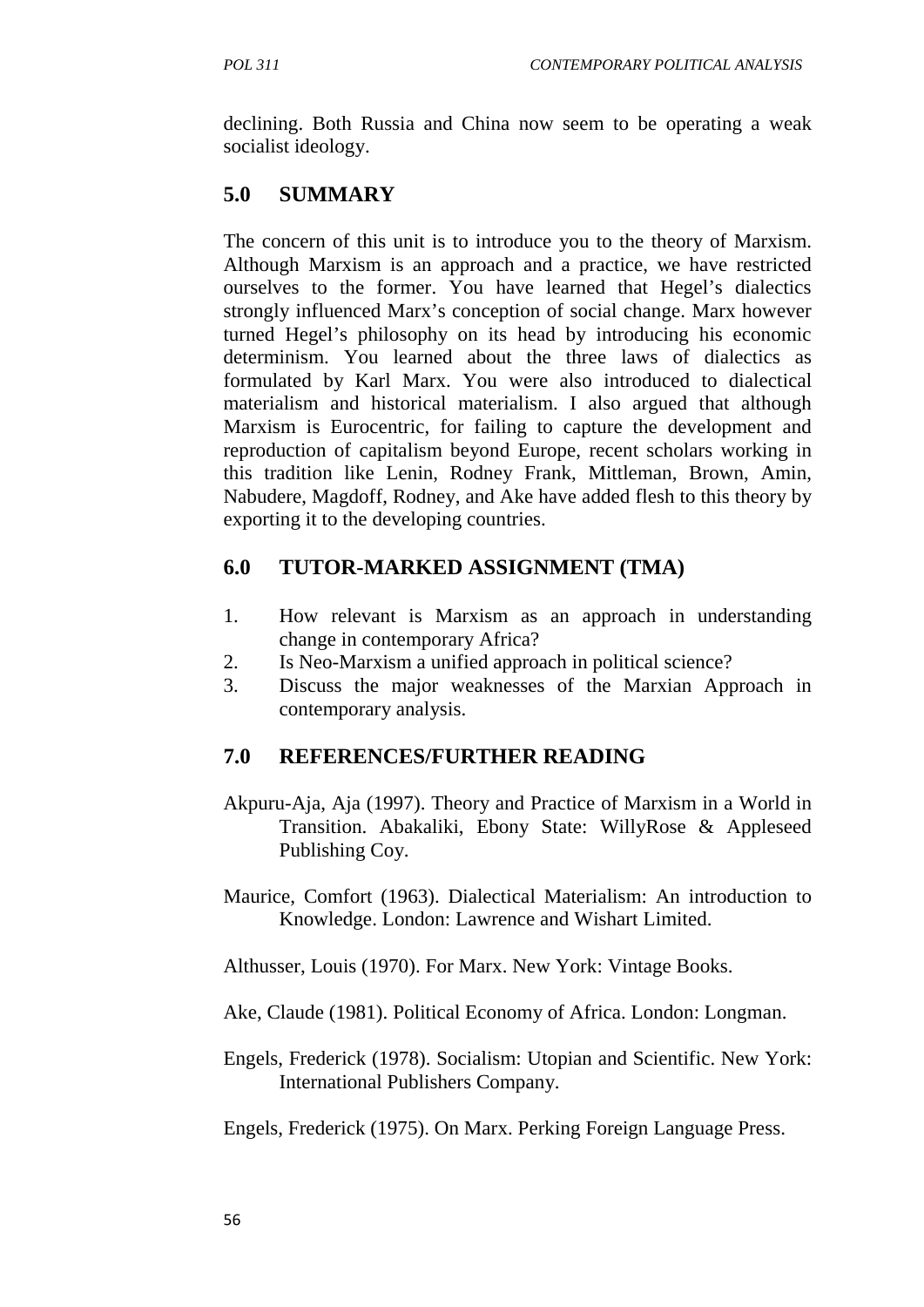- Ihonvbere, Julius (1992). 'The Political Economy of Crisis and Underdevelopment in Africa'. In Claude Ake (ed.) Selected Works. Lagos: JAD Publishers.
- Lenin, V. I. (1977). Karl Marx and his Teachings. Moscow: Progress Publishers.
- Lenin, V. I. (1975). Marx, Engels and Marxism. England: Rengum Books Limited.
- Luxembury, Rosa (1973). Reform and Revolution. New York: Pathfinder Press.
- Marx, Karl (1970). A Contribution to the Critique of Political Economy. Moscow: Novosti Press.
- Marx, Karl and Frederich Engels (1977). Manifesto of the Communist Party. Moscow: Progress Publishers.
- Scott, John and Marshall Gordon (eds) (1998). 'A Dictionary of Sociology'. Oxford: Oxford University Press.
- Wallerstein, Immanuel (2006). Some Like it Cold: Thomas Schelling: Pinter.
- Zeckhauser, R. (1979). The Capitalists World Economy. Cambridge: Cambridge University Press.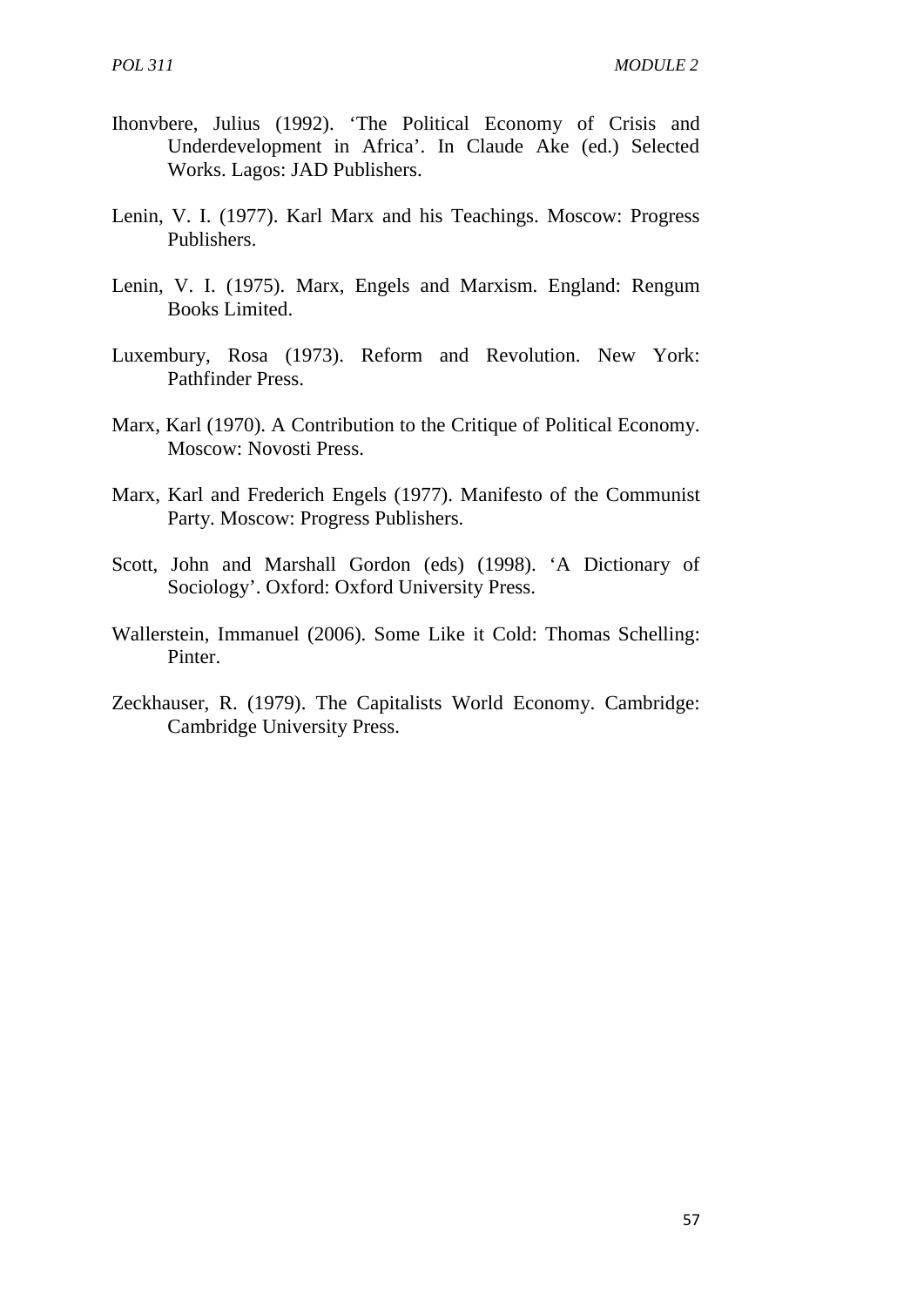## **UNIT 2 MODERNISATION THEORY**

#### **CONTENTS**

- 1.0 Introduction
- 2.0 Objectives
- 3.0 Main Content
	- 3.1 What is modernisation theory?
	- 3.2 Modernisation theory and political change
	- 3.3 Modernisation theory and political development
	- 3.4 Criticisms against the modernisation theory
- 4.0 Conclusion
- 5.0 Summary
- 6.0 Tutor-Marked Assignment (TMA)
- 7.0 References/Further Reading

## **1.0 INTRODUCTION**

In this unit, our focus would be on the modernisation theory as an approach to political analysis. Both the modernisation and dependency theories in political science clash in explaining why some states remain in a less developed condition. On the whole, the political modernisation school depicts a state's political development in terms of its internal changes over time; in other words, its advocates ask by what processes and institutional changes a traditional state evolves into a developed or modern state (Almond and Powell, 1966; Huntington, 1968). The central question according to Gabriel Almond and James Coleman, in their Politics of the Developing Areas is whether one can account systematically for patterns of political development through its various stages.

## **2.0 OBJECTIVES**

By the end of this unit, you will be able to:

- explain Walet Rostow's stages of development
- explain how modernisation explains political change
- state the basic assumption of the modernisation theory
- critique the modernisation perspective.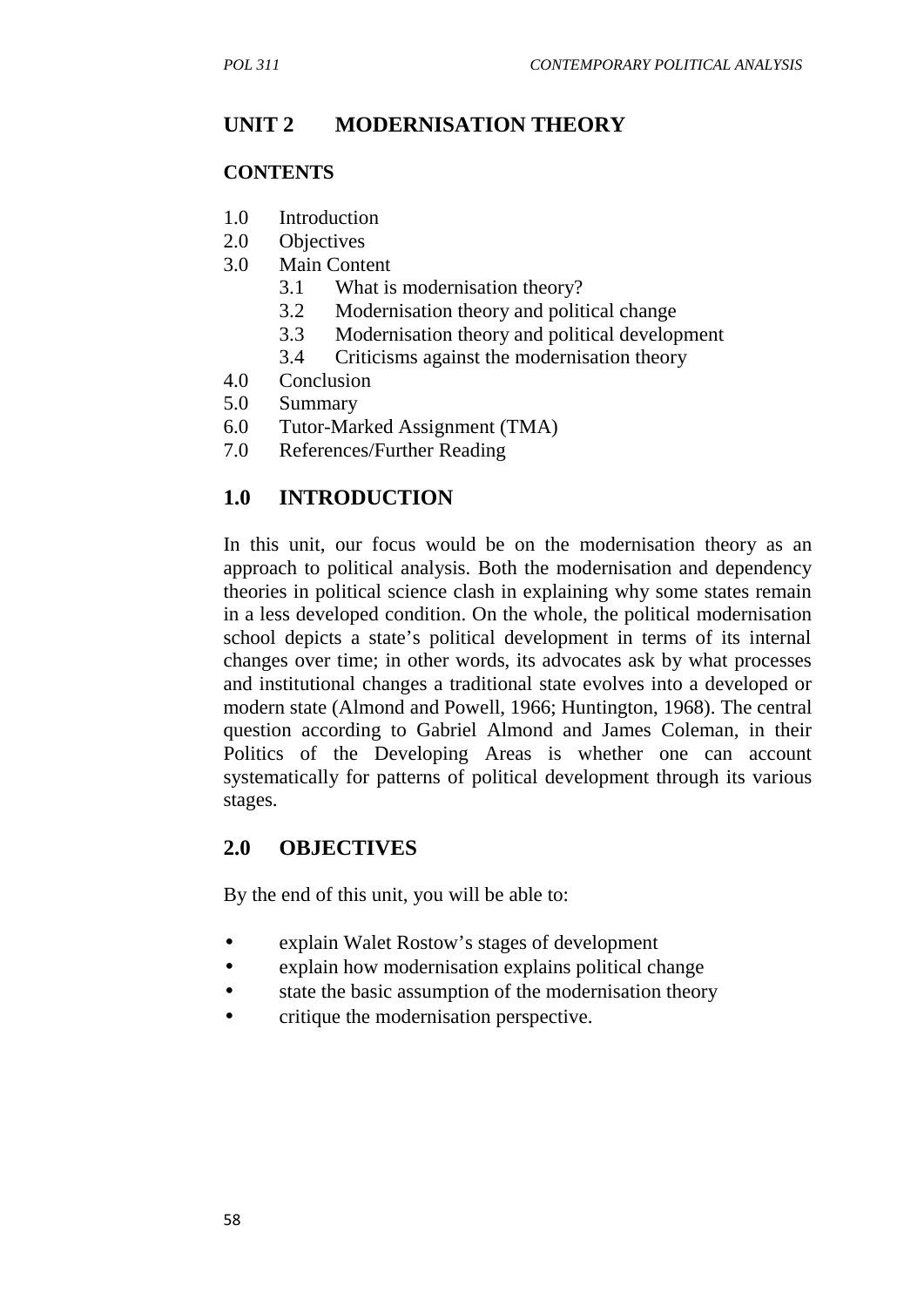## **3.0 MAIN CONTENT**

## **3.1 What is the modernisation theory?**

Modernisation means the appearance of 'modes of social life or organisation which emerged in Europe from about the seventeenth century onwards and which subsequently became more or less worldwide in their influence' (Giddens, 1991).

Modernisation theory on the other hand refers to a socio-economic theory, sometimes known as (or as being encompassed within) development theory, which highlights the positive role played by the developed world in modernising and facilitating sustainable development in underdeveloped nations, often contrasted with dependency theory. It is also a part of the wider theme of theories in sociology, known as the socio-cultural evolution. During the 1950s, its initial focus was placed on the mass media as a modernising force in the underdeveloped world. Economically, the mass media was viewed as integral to the diffusion of modern forms of social organisations and technology over traditional economies, with literacy playing a special cultural role in this.

Modernisation theorists also maintained that this would serve to promote diffusion of liberal-democratic political ideals within less developed countries. Several branches of the theory exist today, and it is generally viewed as a model whereby the Third and Second Worlds are seen to benefit (with aid and guidance from the First World) economically, politically, culturally, and demographically through the acculturation of the modern policies and values of the Western world. A theory antithetical to the Modernisation model, which emerged largely as a response to it, was Dependency theory (this is discussed in the next unit). One of its earliest and most critical, branches of Modernisation theory; the world-systems approach, was the one developed by Immanuel Wallerstein.

Wallerstein argued that the 'periphery' (the semi-periphery and periphery, both between and within countries) localities are exploited and kept in a state of backwardness by the developed core; a core which profits from the peripheries' cheap, unskilled labour and raw materials (i.e. from those nations' lack of a skilled workforce and industries that can process raw materials locally).

Theories of modernisation were developed and popularised in the 1950s and 1960s. Modernisation theory combines the previous theories of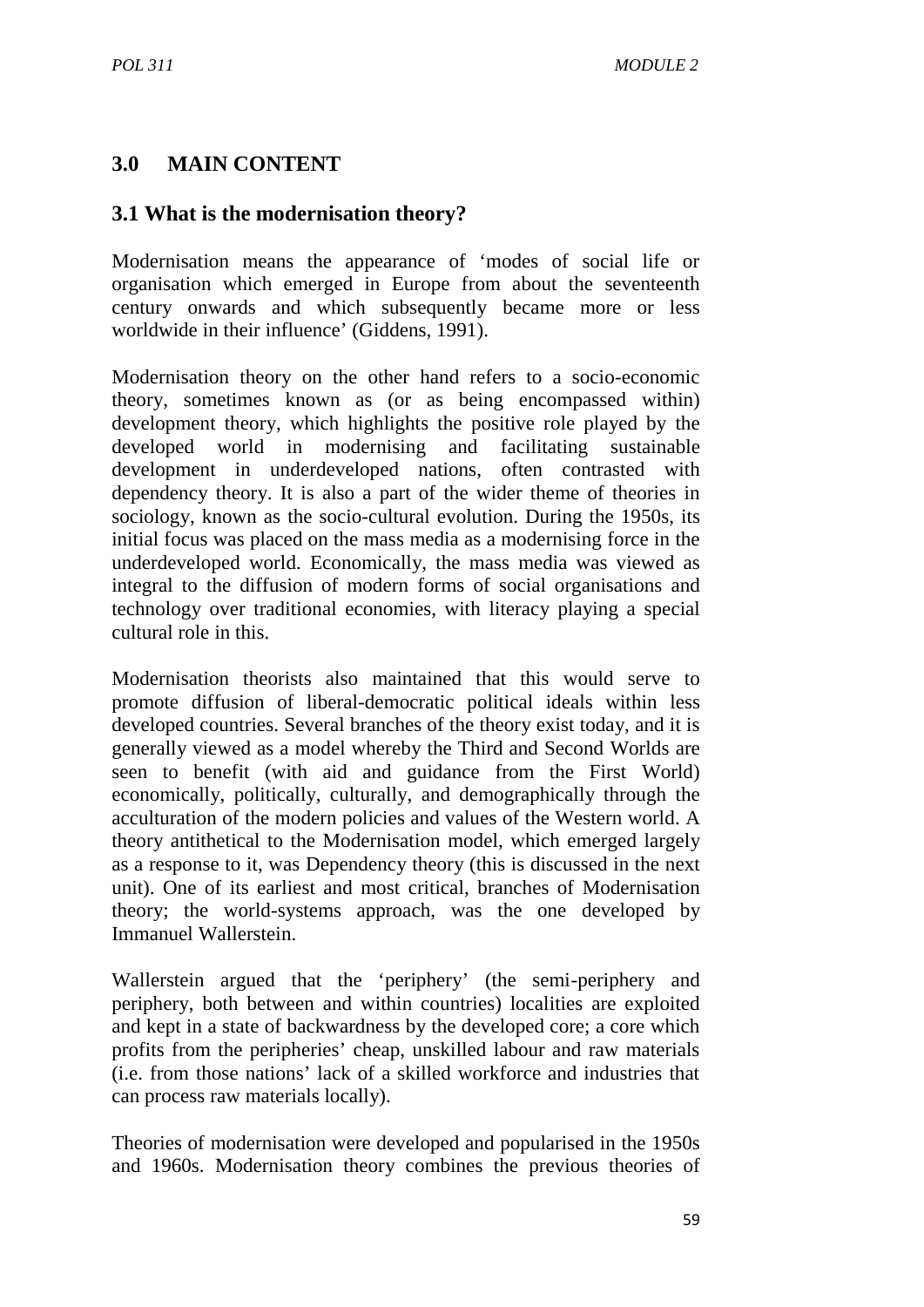socio-cultural evolution with practical experiences and empirical research, especially those from the era of decolonisation. The theory states that:

- i. Western countries are the most developed, and rest of the world (mostly former colonies) are on the earlier stages of development, and will eventually reach the same level as the Western world
- ii. Development stages go from traditional societies to developed ones iii. Third World countries have fallen behind with their social progress and need to be directed on their way to becoming more advanced

Developing from classical social evolutionism theories, the theory of modernisation stresses the modernisation factor: many societies are simply trying (or need to) emulate the most successful societies and cultures. It also states that it is possible to do so, thus supporting the concepts of social engineering and that the developed countries can and should help those less developed, directly or indirectly.

Modernisation theory adopted the narrative of the progress of nineteenth-century evolutionary theories of social change. It dispensed with the racist overtones of many, which tended to separate societies into 'civilised' and 'savage' and doubted the possibility of development of the latter. Adopting the nation-state as its main unit of analysis, the theory defined development as an endogenously driven process and maintained that modernisation was a goal attainable by all societies. Retaining but elaborating on the dichotomous conceptions of earlier evolutionary theories, the modernisation approach conceived of underdeveloped societies comprising traditional and modern sectors. The traditional sector was rural and agrarian, its socio-political organisation defined by religion, superstition, primordial loyalties, and similar forces. In contrast, the modern sector was urban, its economy dominated by industry; social standing was determined by economic position (social class) and hence the result of personal achievement, and secularism defined the organisation of social relations and public life. In effect, this equated development with the increasing Westernisation of underdeveloped societies through the elaboration of market-based economies and liberal, pluralistic political systems.

One of the most famous articulations of the approach, Walet Rostow's The Stages of Growth: A Non-Communist Manifesto, made this explicit. Modelling his analysis on Marx's theory of history, but blunt about his intention to present liberal capitalism as the superior path to modernity, Rostow argued that economies progressed through five historical phases: traditional, preconditions for take-off, take off, drive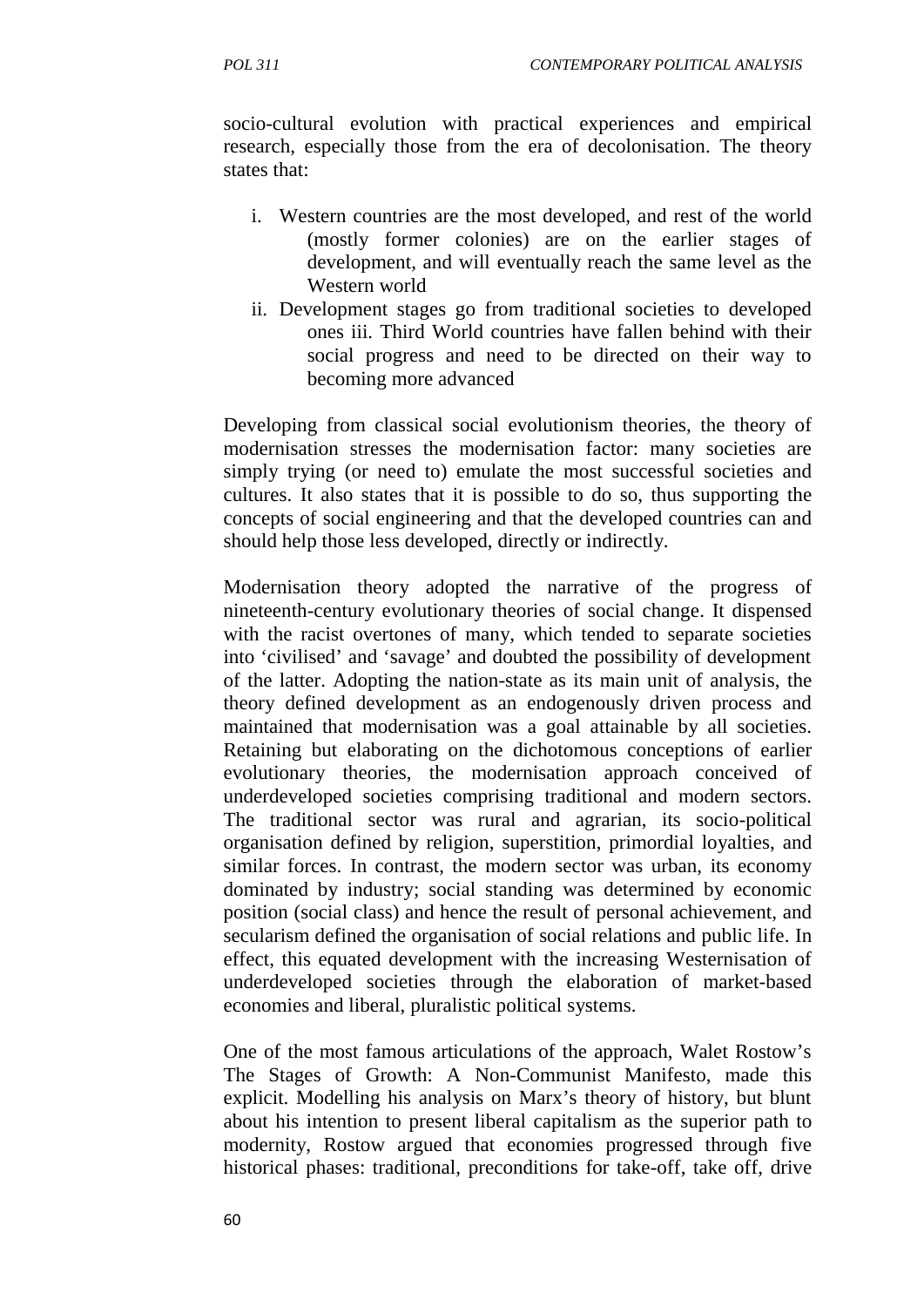to maturity, and the age of high mass consumption. Contrary to Marx, who saw capitalism as a way station to the ultimate modern society stateless communism- Rostow argued that high-mass-consumption society, of which the United States was the most fully realised incarnation, was the end of the modernisation process.

Rostow's work, regarded as an attack on Karl Marx and Frederic Engels Communist Manifesto offers five stages of development:

- a) Traditional Society: Rostow see the traditional society as being characterised by a low level of technological development which in fact imposes a limit on the level of per capita production in the society, i.e., manual and unsophisticated production. This cannot yield enough for a higher level of consumption and the generation of surplus.
- b) The stage of pre-takeoff to development: At this stage, traditional society sheds off its attributes and there is a rapid increase in agriculture production. Effective economic and social infrastructural are established and entrepreneurship is achieved.
- c) The take-off stage: here, the last vestiges or characteristics of traditionalism are shedded. Net investment and savings and savings rise to more than five percent of National Income. Industrialisation is also achieved with certain sectors providing the lead and modern technology is disseminated from these sectors.
- d) The stage of maturity: during this stage, some industries, and their technologies become obsolete and stagnant and are overtaken and replaced by new ones.
- e) The stage of mass consumption: at this last stage, citizens satisfy more than the basic needs of life and now move to acquisition of durable goods and services.

David Apter concentrated on the political system and history of democracy, researching the connection between democracy, good governance and efficiency and modernisation. David McClelland work titled the "The Achieving Society" approached this subject from the psychological perspective, with his motivations theory, arguing that modernisation cannot happen until a given society values innovation, success, and free enterprise (McClelland, 1967).

Alex Inkeles work on "Becoming Modern", similarly creates a model of modern personality, which needs to be independent, active, interested in public policies and cultural matters, open for new experiences, rational and being able to create long-term plans for the future (Inkeles, 1974).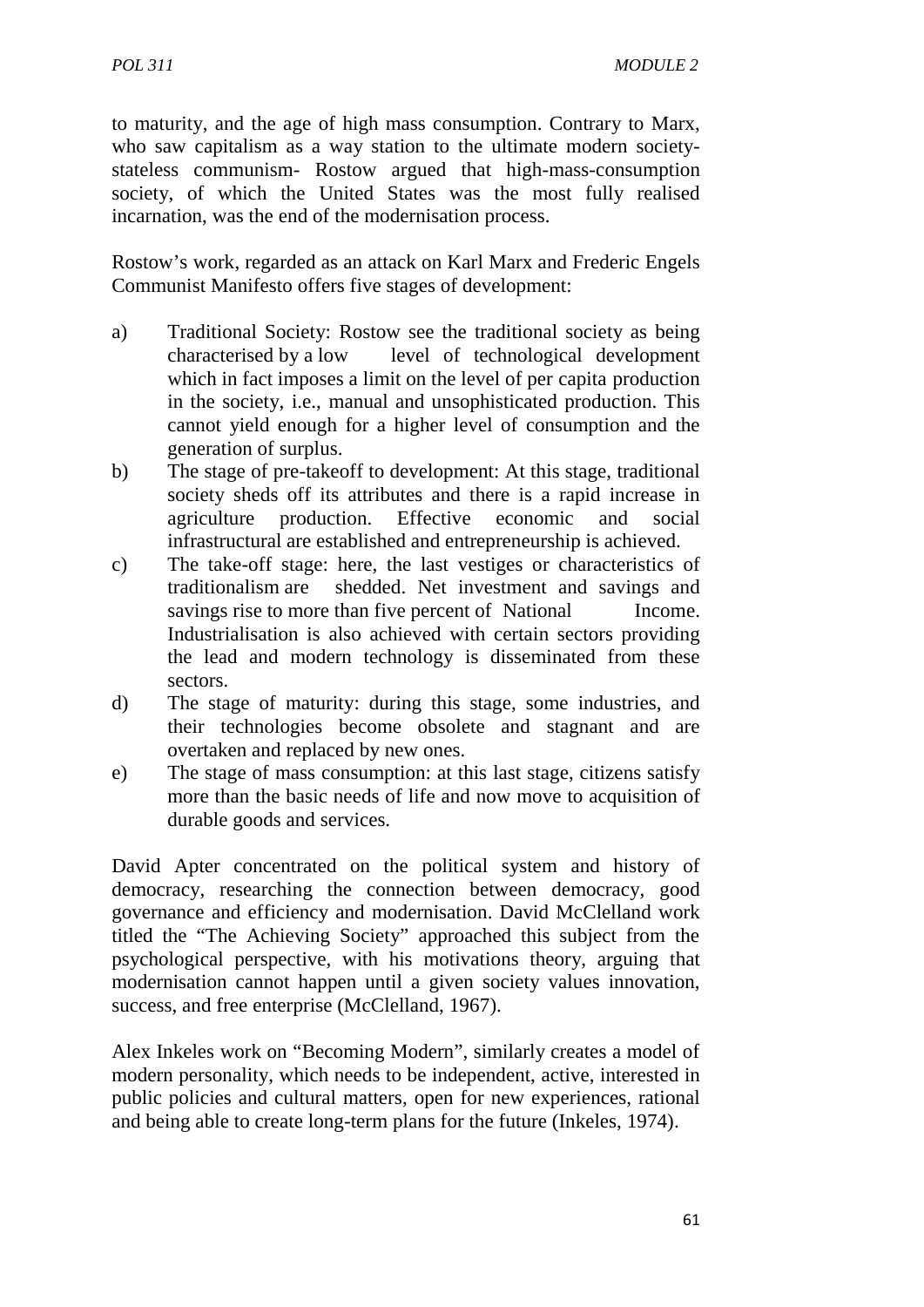### **SELF-ASSESSMENT EXERCISE**

Identify the five stages of modernisation articulated by Walet Rostow.

## **3.2 Modernisation theory and political change**

Early thought on political change was greatly affected by the modernisation theories in the social sciences, but especially propositions from the economists and sociologists. Modernisation theory is premised on two sets of assumption in society: a modern society and a traditional society. Many descriptions of conditions of the modern state have been outlined. They tend to include such conditions as greater urbanisation and higher literacy rate as well as economic conditions such as greater industrialisation and productive capacity. More developed political systems are also associated with organisational sophistication (specialisation, differentiation of roles and functions in organisations and government), technological improvement (an increase in means of producing goods and services), and attitudinal differences (modern attitudes are characterised by increased knowledge, rationality,

secular values, and individualism) (Bill and Hardgrave Jnr, 1973). These characterisations are used in the specialists' literature both to define the state of development and the process through which states must evolve to become developed.

While the modern societies are identified with attributes that are development oriented, the traditional ones had attributes that were said to be anti-development. Moreover, modernisation theory assumes a unilinear, unidirectional movement among societies, which requires less developed countries to follow the same path that western states did earlier if they wish to modernise. They have to accept modern ideas about political processes, education, and the economy. These changes will come about, such theorists argue, if values and structures in these societies can become more like those of the developed countries.

Talcott Parson is a living figure in this train of thought. He has provided the most illustrative pluralisation in distinguishing between modern and traditional societies.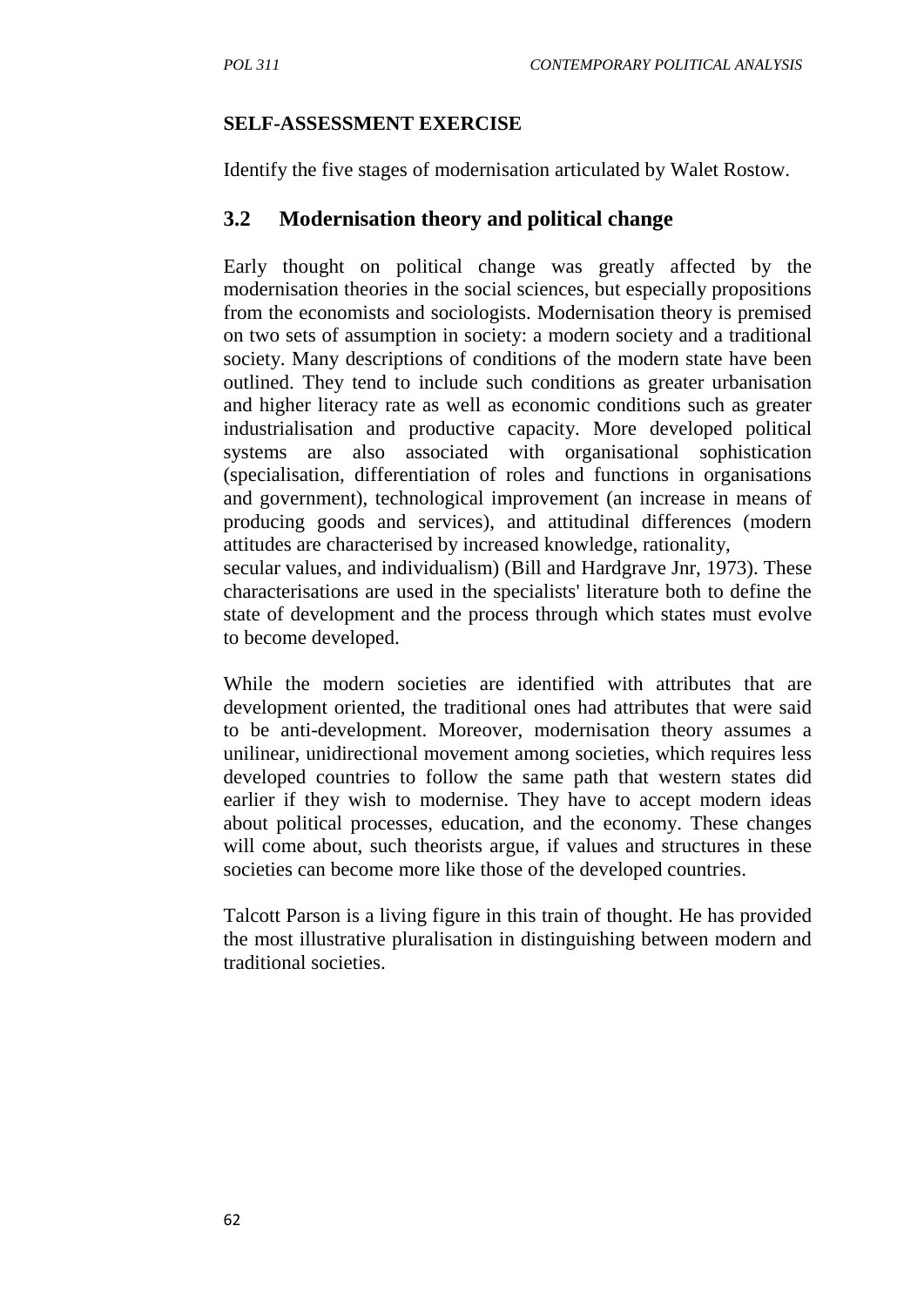|                | <b>ACTION CONTENT</b>                                                                               | <b>TRADITIONAL</b>                     | <b>MODERN</b>                                 |
|----------------|-----------------------------------------------------------------------------------------------------|----------------------------------------|-----------------------------------------------|
|                |                                                                                                     | <b>SOCIETY</b>                         | <b>SOCITETY</b>                               |
| $\mathbf{1}$   | <b>Orientation towards</b><br>established socio-political<br>institutions, rules and<br>arrangement | Prescribed                             | Innovative                                    |
| $\overline{2}$ | Criteria of role recruitment<br>and allocation                                                      | Ascriptive                             | Achieved                                      |
| 3              | Criteria for distribution of<br>rewards                                                             | Status or privilege                    | Skills, goals,<br>contribution,<br>objectives |
| $\overline{4}$ | Quality of official<br>relationship: The way<br>occupant of an office<br>relates                    | Diffuse functions,<br>personal loyalty | Interpersonal<br>relationship                 |
| 5              | Sanction of authority                                                                               | Divine, sacred                         | Secular                                       |
| 6              | Criteria of membership                                                                              | Particularistic                        | Universal                                     |
|                |                                                                                                     |                                        |                                               |

#### **Table 1**: **Pattern Variable by Talcott Parson**

**Source:** Parson, Talcott (2004). Action, Situation and Normative Pattern. Germany: Lidz & Staubmann

### **SELF-ASSESSMENT EXERCISE**

Distinguish between traditional and modern societies as defined by Talcott Parson.

# **3.3 Modernisation theory and political development**

Western or classical economists back up the assumptions of the modernisation theory by arguing that the way for the less developed countries to developing is by imitating the developed countries, and by competing with developed states in worldwide free trade.

In economic terms, development equals economic growth in the sense that it ordinarily means growth in total economic activity of a given society. This was usually measured by per capita Gross National Product (GNP), level of industrialisation and the level of individual welfare (itself measured by such other social indexes such as life expectancy, calories intake, supply of doctor per population figure, literacy levels, and school enrolment). All these indices tend to be 'positive' and higher in modern developed societies but declined in traditional societies.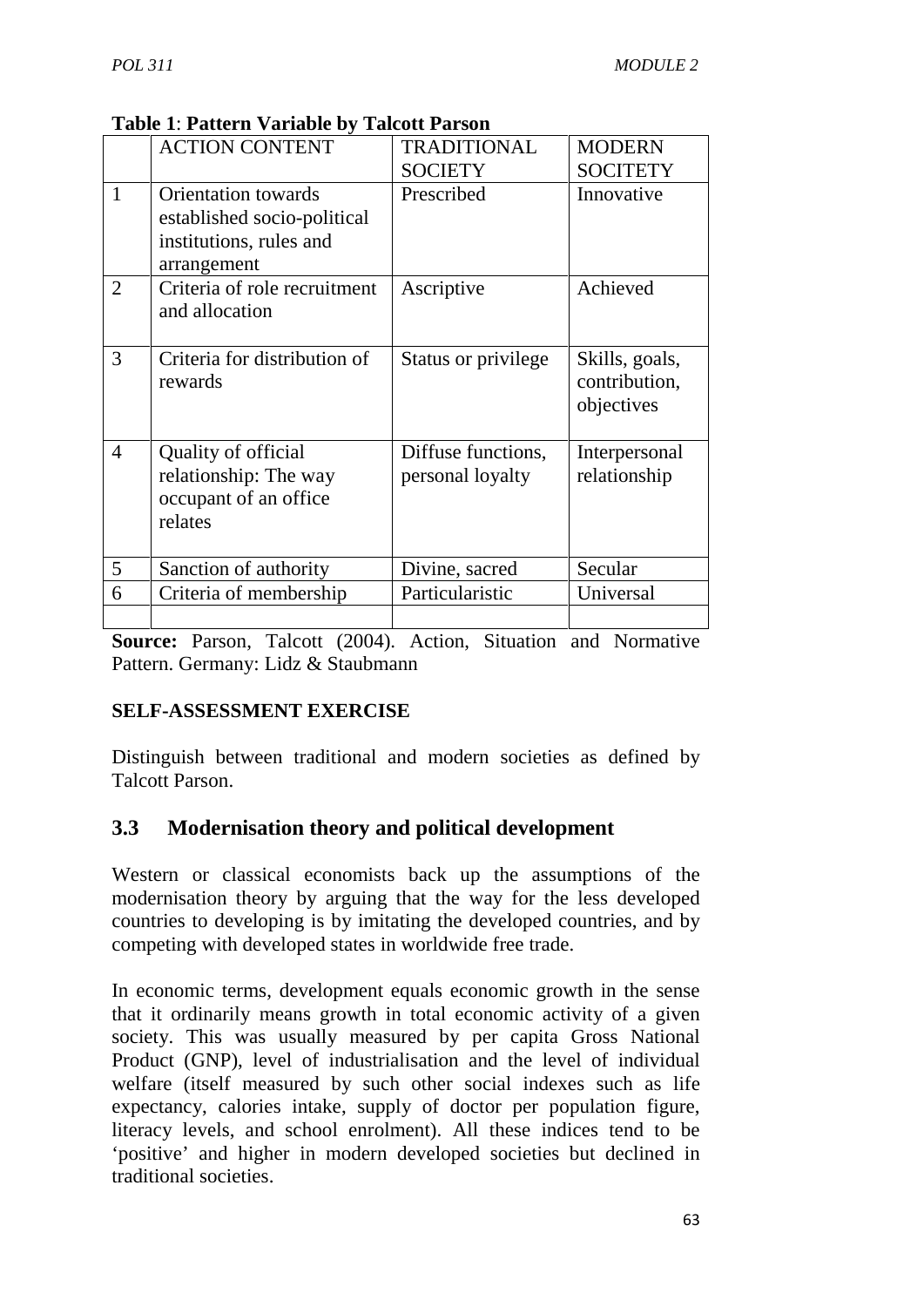Karl Deutsch introduced the concept of social mobilisation in explaining modernisation. According to him, social mobilisation refers to a process by which major clusters of old social, economic and psychological commitments are broken down in such a way that people now become available for new patterns of socialisation and behaviour. This requires a change in attitudes, values and expectations identified with the traditional societies such that they now embrace new values that may be described as modern. Such a change in attitude according to Deutsch is a consequence of literacy, education, increased communication and exposure to mass media and urbanisation.

The foregoing analysis from the modernisation perspective tended to influence early theories of political development. And even for the purposes of theory, it was defended on the basis that politics is derived from the socio-economic and cultural infrastructure of the society. Indeed, to the early theorists, politics was a dependent variable while the others i.e, socio-economic and cultural factors are the independent variables. This was the basic assumption of the early theorists. The Princeton School, but especially Gabriel Almond, G. Powel, James Coleman and Lucia Pye are notable for adopting the approach to the study of new states based on structural differentiation and cultural secularisation. Lucia Pye focused on three levels to determine political development:

- a) The population as a whole;
- b) Government and general systematic performance and;
- c) The organisation of the polity.

These three levels were in turn measured with the following factors:

- i. The basis of equality of citizen participation at the different levels of government: The extent to which people are made available and actually get involved in decision making of the polity.
- ii. The capacity of the system to fulfill necessary functions when functions manifest in the management of public affairs, coping with demands and checking controversy etc., this factor refers to system regulation.
- iii. Structural differentiation- borrowed from structural functionalism. In modern societies, political functions are properly differentiated for carrying out specific functions. They argue that a developed political system is one that is advanced in political equality, in the capacity to perform and is advanced in structural differentiation.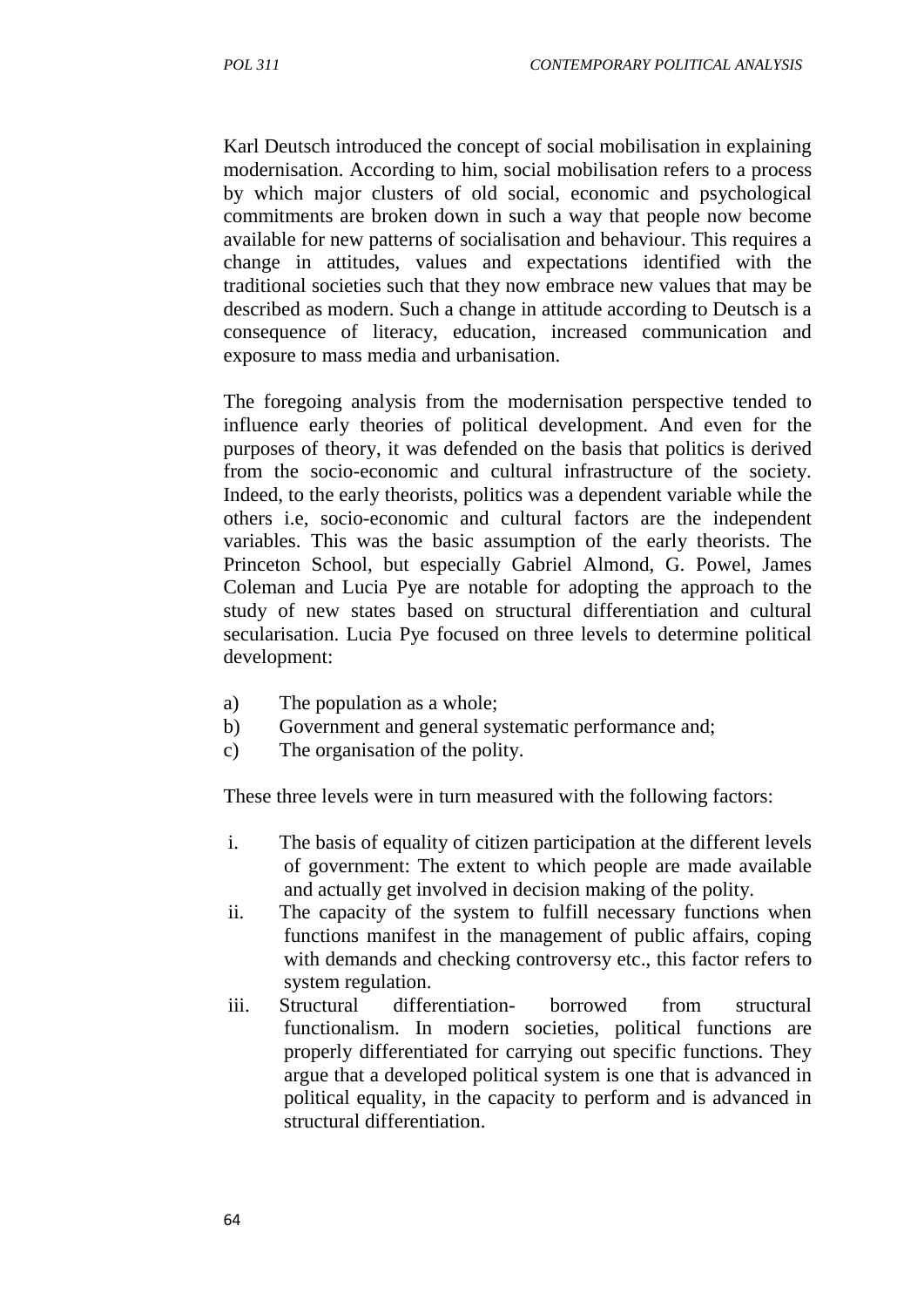Another important aspect of the modernisation theory is the assumption that all societies are subject to unilinear and unidirectional progression such that all them will arrive at where the West has already arrived

## **3.4 Criticisms against the modernisation theory**

The modernisation perspective has been criticised for its assumption that development can only be unilinear, unidirectional and an imitation of the West, especially a unilinear model of development, which is essentially based on the experiences of Britain and America. Most scholars challenge the idea that the history of states will follow a single, inevitable sequence of stages toward modern development today. In contemporary studies, more attention is paid to key problems in the developmental process and the choices that leaders make to confront these challenges.

The modernisation approach was subjected, as the 1960s unfolded, to increasingly blistering criticism, brought on by the realities of Third World societies, which mocked its excessive optimism. The record of economic growth in developing societies was at best mixed, and what growth occurred appeared to be accompanied by increases in mass poverty and economic inequality. Whereas modernisation theory presumed economic growth that expanded social groups and engendered behavioural changes that favoured the emergence of pluralistic political systems, instability and authoritarian rule appeared to be the norm. Against this backdrop, criticisms centred on the theory's ideological character, its limitations as a conceptual framework, and its contributions to the foreign policy objectives of- especially- the American government. The ethnocentrism of the approach, with its dichotomous constructs like "tradition" and "modern" - transparently, abstractions from vague and generalised images of the nature of changes in Western societies attending the rise of industrialism and the modern nation-state- drew fire. Based on such ideal types, the approach imagined the historically contingent experiences of Western societies as relevant to all societies. Moreover, in implying that "modern" and "traditional" were self-contained, it lacked definitional specificity and was of dubious analytical value, for social structures and relations in all societies were complex, shaped by the interpenetration of traditional and modern attributes, however, defined. This was the case in developing societies that had felt the impact of European colonisation.

For conservative critics, such as the political scientist Samuel Huntington, the ethnocentrism and teleology of modernisation theory made it a poor guide to public policy. The conjecture of an unproblematic causal link between economic development and the advance of pluralistic political systems encouraged a moralistic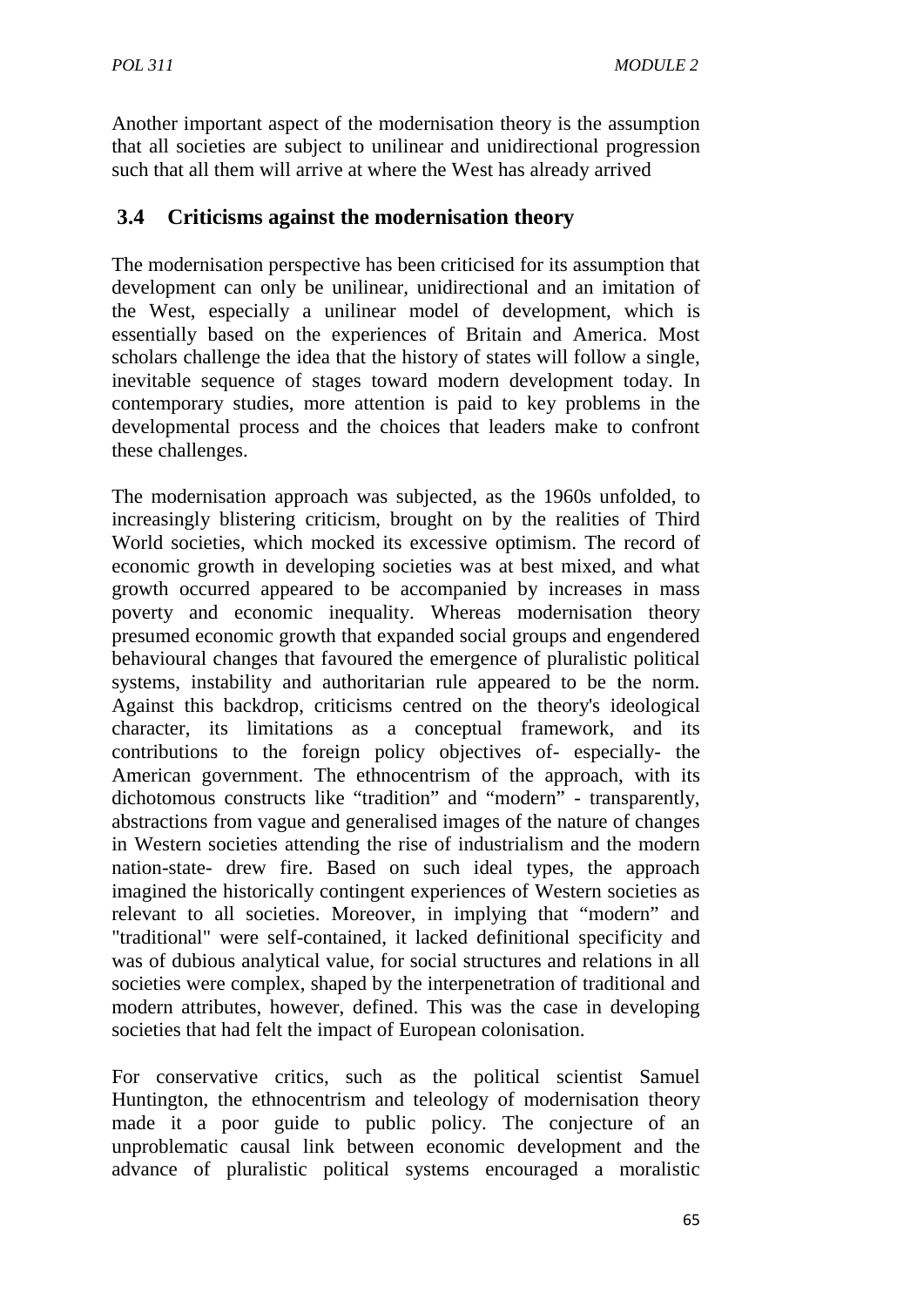approach to policy toward the developing world, which promoted democracy even if it was not necessarily in the best interest of the United States. The social dislocations caused by economic development fed political instability; therefore, the creation of political order- the institutionalisation of political authority- was a precondition for economic development and democracy. According to this argument, the main objective of American policy toward the developing world ought to be the support of regimes that are capable of maintaining order and amicably disposed toward America's economic and strategic interests.

Radical critics, on the other hand, such as dependency and world system theorists, dismissed modernisation theory as well as its conservative critics as engaged in providing intellectual justification for American imperial designs. In adopting the nation-state as the primary unit of analysis and positing modernisation as a primarily endogenously driven process, they were both guilty of misleading representation of underdevelopment as an "original condition." Capitalism was a hierarchically organised global system, with nations or regions belonging to the core, semi-core, or periphery of the system. The pace and pattern of development of "national" economies were contingent on the manner of incorporation and position of countries or regions within the world capitalist system and its corresponding hierarchy of nation states. The underdevelopment of peripheral Third World societies followed from their incorporation, through colonialism, as subservient members in the world capitalist system and the shaping of their economies to serve the interests of dominant core states. Their governing elites were not altruistic agents of progressive social change, but groups primarily interested in advancing their class interests. This they did in part by the use of state power to create and manage beneficial alliances between themselves and foreign capitalists. For radical critics, then, modernisation theory and its conservative critics were both advocating an approach to development that favoured the expansion of the world capitalist system.

In the 1980s, modernisation theory and its radical alternatives were queried by many influenced by the postmodernist turn in cultural and social analysis. For this new group of critics, variously labelled postmodernist, poststructuralist, or post-development theorists, modernisation theorists and their radical critics had more in common than they dared to admit, for their understanding of development was rooted in the dogma of linear progress. Consequently, they were equally guilty of advocating, in the name of development, policies that fostered the repression and disempowerment of marginalised groups in Third World societies, whose right to determine their futures they denied. The combined weight of criticisms levelled against it robbed modernisation theory of its allure. But despite the changing conceptual and normative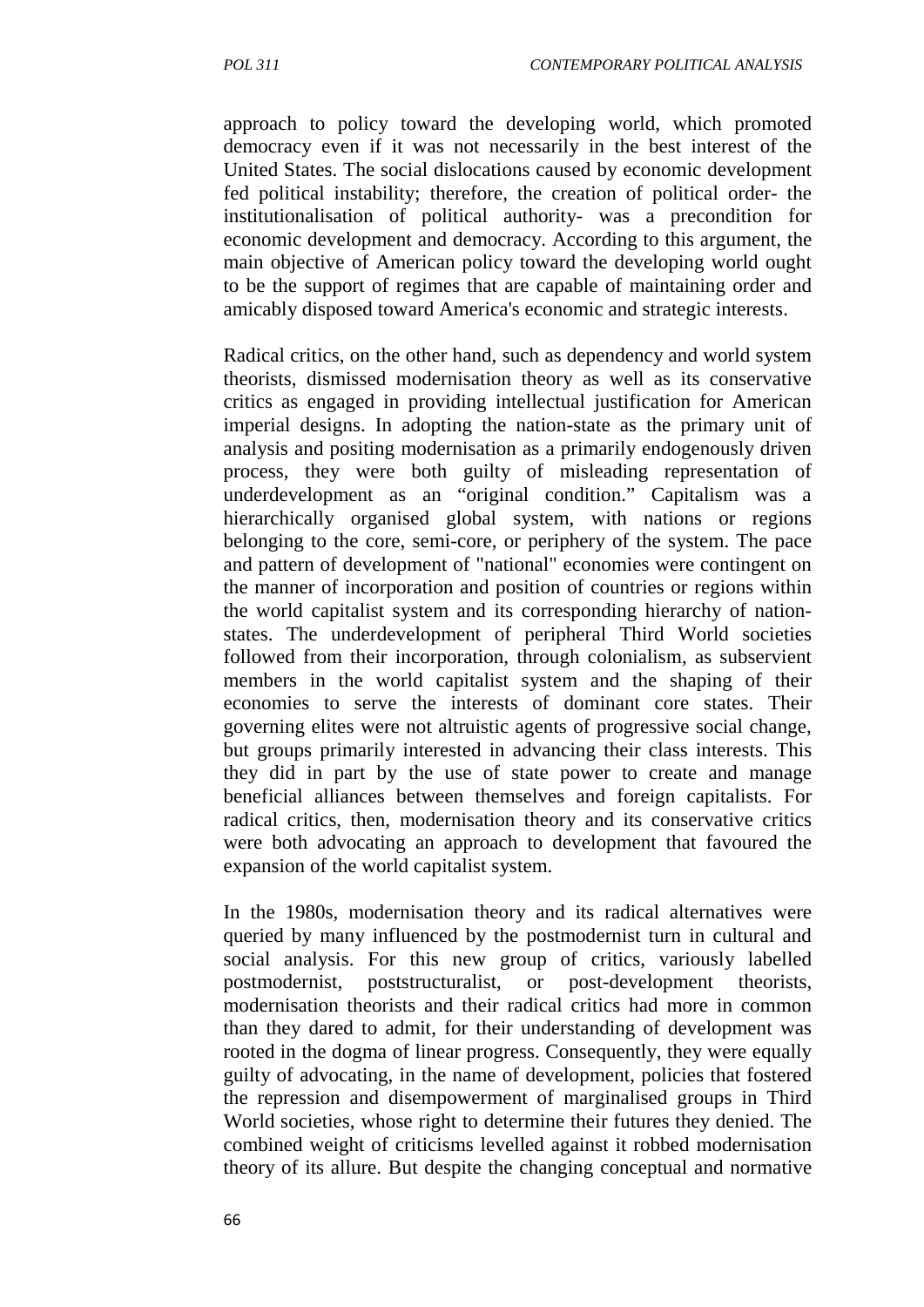vocabularies at the twentieth century's end, modernisation theory's goal of a world of receding mass poverty and disease and of social and political interactions marked by civility instead of incessant conflict remain a pivotal concern in development analysis.

The modernisation perspective is highly regarded as being ethnocentric, with Western fixation. It is worthy to mention that this theory is ethnocentric in a way because it practically ignores the possibility of the alternative development of developing countries. Instead, the theory insists that the development of western countries will be the example of developing countries, willingly or not, will follow. It does not admit the alternative ways of development of countries of the Third World.

More so, because of the widespread and persistent economic stagnation, social deprivation, and political oppression in the less developed countries, the modernisation theory is accused of leading less developed countries to blind alleys. This is perhaps more noticeable in the structural adjustments introduced in such countries that brought untold hardship to the people.

The modernisation perspective fails to explain the impact of the Western world on the underdevelopment of the Third World. Rather, this theory sees underdevelopment in these countries as internal conditions such as the lack of protestant ethics, prebendalism, corruption, and weak regulatory frameworks. The dialectical linkage between the development of the metropolis and the underdevelopment of the satellite is easily swept under the carpet.

### **SELF-ASSESSMENT EXERCISE**

Identify and explain the main weaknesses of the modernisation theory as an approach in political inquiry.

# **4.0 CONCLUSION**

In general, modernisation theorists see two key conditions for successful modernisation: economic growth through industrialisation and modernising elites with the "psycho-cultural attributes" to guide their societies through the process. Modernisation of underdeveloped societies could be realised in a shorter period than had been the case for Western societies. In bequeathing ex-colonies with modern economic enclaves and Westernised elites, colonial rule had laid the foundations for accelerating the process. Interestingly, the narrative of progress that undergirds the approach resonated with the nationalist aspirations of Third World elites. The promise of the development of their societies served as a ubiquitous platform for the legitimisation of their power.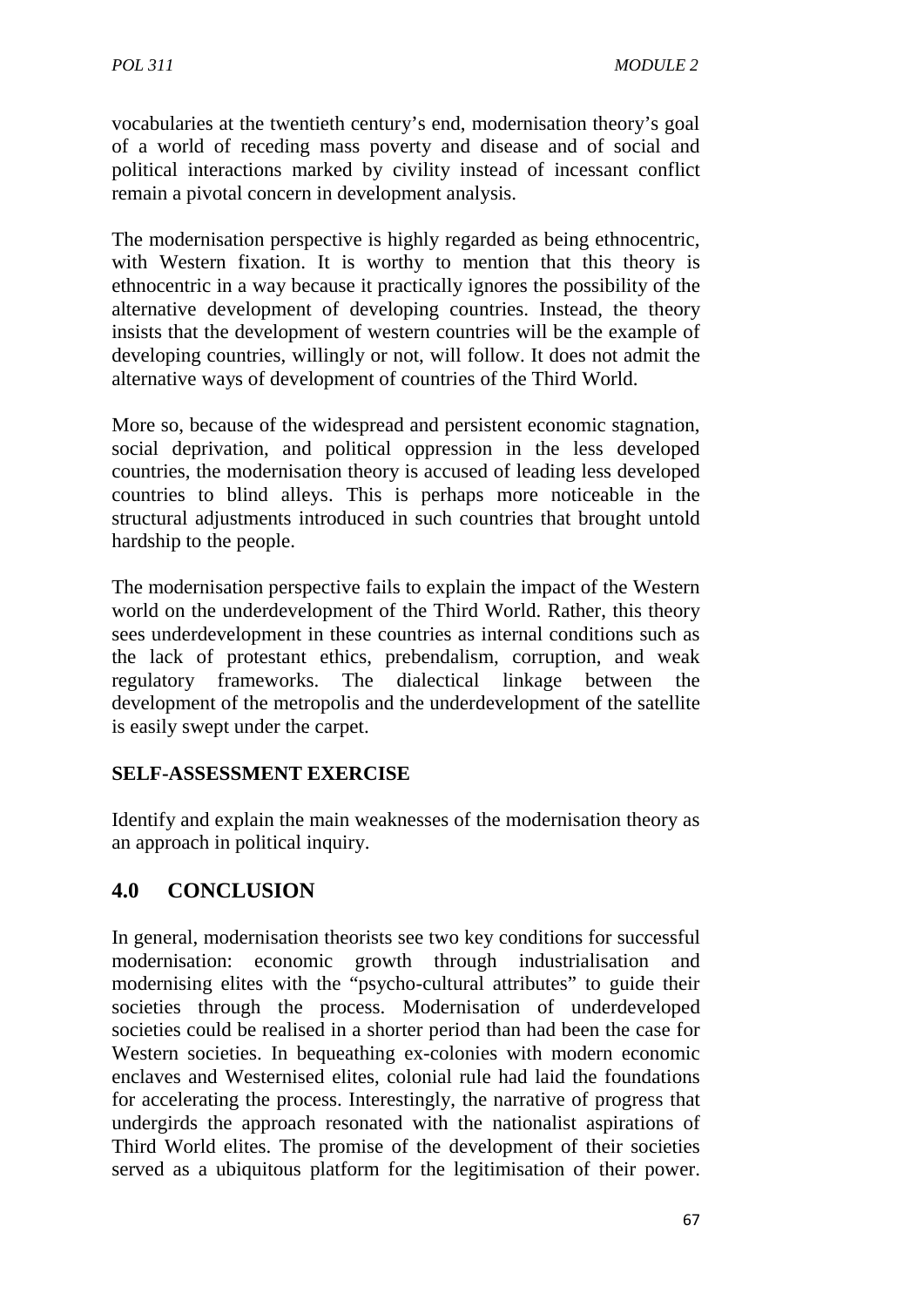Although they adopted different ideological positions, modernisation for them was fundamentally about the elaboration of the two projects of economic development through industrialisation and nation-state building.

# **5.0 SUMMARY**

In this unit, you have learned about the modernisation theory, its main assumptions and its limitations in contemporary political analysis. We have seen that the conception of development as a process of modernisation gained prominence in the period after World War II, but its popularity ebbed in the 1960s. The theory is concerned with a set of linked assumptions framing analysis of and debates about the nature and challenges of development. In this regard, modernisation was a historically unique type of social change, which was inexorable, transformational in its effects, and progressive in its consequences. Needless to say that modernisation theory, directly or indirectly, was concerned with resolving the problems of underdevelopment by promoting market-based economies and pluralistic political systems. The approach thus appeared to be scholarship guided by and in support of specific Western policy objectives.

# **6.0 TUTOR-MARKED ASSIGNMENT (TMA)**

How true is it to say that modernisation is an attack on Marxism? Has it succeeded in this regard?

# **7.0 REFERENCES / FURTHER READING**

- Giddens, A. (1991). Modernity and Self-Identity; Self and Society in the Late Modern Age. Cambridge: Polity Press.
- Inglehart, Ronald and Welzel, Christian (2005). Modernisation, Cultural Change, and Democracy: The Human Development Sequence. Cambridge: Cambridge University Press.
- Lerner, D. (1958). The Passing of Traditional Society: Modernizing the Middle East. Glencoe ILL.: The Free Press.
- Parson, Talcott (2004). Action, Situation and Normative Pattern. Germany: Lidz & Staubmann.
- Rostow, Walt Walet. (1990). The Stages of Economic Growth: A Non- Communist Manifesto. Cambridge, Cambridge University Press.
- Scott, Catherine V. (1995). Gender and development: Rethinking Modernisation and Dependency Theory. Boulder, Rienner Publishers.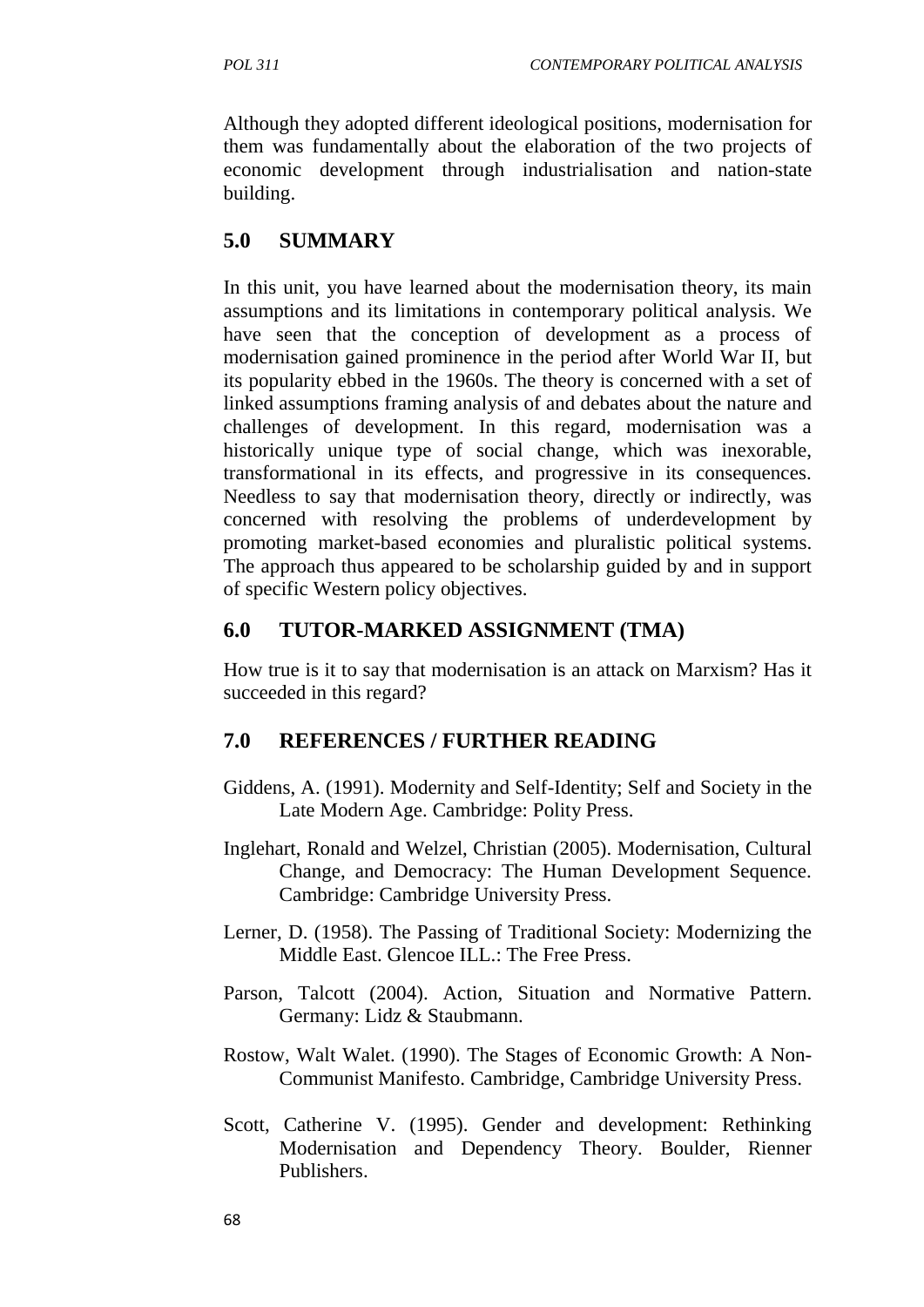# **UNIT 3 DEPENDENCY THEORY**

### **CONTENTS**

- 1.0 Introduction
- 2.0 Objectives
- 3.0 Main Content
	- 3.1 Dependency defined
	- 3.2 Dependency theory: its major arguments or propositions
	- 3.3 Dependency theory as a challenge to modernisation
	- 3.4 The structural context of dependency
	- 3.5 The policy implications of dependency analysis
	- 3.6 A critique of the dependency theory
- 4.0 Conclusion
- 5.0 Summary
- 6.0 Tutor-Marked Assignment (TMA)
- 7.0 References/Further Reading

## **1.0 INTRODUCTION**

In this unit, attempt will be made to introduce you to the dependency theory as an approach in political inquiry. The dependency theory which became popular in the 1960s and 1970s was a criticism of modernisation theory (the "stage" hypothesis mentioned in the previous unit), which was falling increasingly out of favour due to continued widespread poverty in much of the world.

The central concern of this unit, therefore, is to discuss the historical development of the dependency theory, the major arguments of the dependency theory, and the strengths and weaknesses of the theory. The dependency theory has remained a very strong approach in the analysis of global politics. Its main appeal has been its usage as a possible way of explaining the persistent poverty of the poorer countries.

## **2.0 OBJECTIVES**

By the end of this unit, you will be able to:

- to define dependency as a concept
- describe the structural context of dependency
- explain the central propositions of the dependency theory
- highlight the policy implication of dependency analysis
- critique the dependency theory.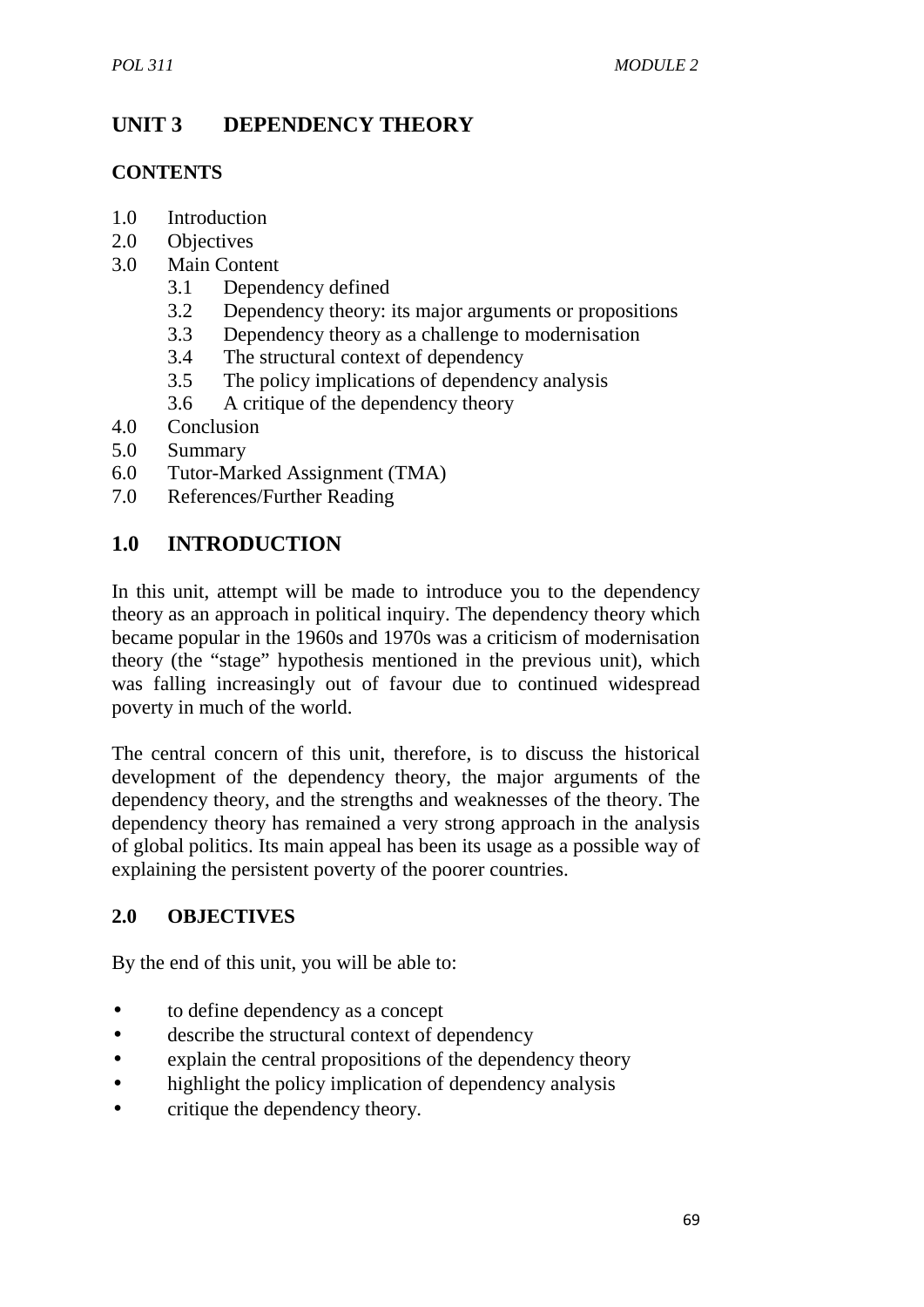## **3.0 MAIN CONTENT**

#### **3.1 Dependency defined**

Dependency can be defined as an explanation of the economic development of a state in terms of the external influences- political, economic, and cultural- on national development policies (Osvaldo Sunkel, 1969:23). Theotonio Dos Santos emphasises the historical dimension of the dependency relationships in his definition:

Dependency is ... an historical condition which shapes a certain structure of the world economy such that it favours some countries to the detriment of others and limits the development possibilities of the subordinate economics...a situation in which the economy of a certain group of countries is conditioned by the development and expansion of another economy, to which their own is subjected.

There are three common features to these definitions which most dependency theorists share. First, dependency characterises the international system as comprised of two sets of states, variously described as dominant/dependent, centre/periphery, or metropolitan/satellite. The dominant states are the advanced industrial nations in the Organisation of Economic Co-operation and Development (OECD). The dependent states are those states of Latin America, Asia, and Africa which have low per capita GNPs and which rely heavily on the export of a single commodity for foreign exchange earnings.

Second, both definitions have in common the assumption that external forces are of singular importance to the economic activities within the dependent states. These external forces include multinational corporations (MNCs), international commodity markets, foreign assistance, communications, and any other means by which the advanced industrialised countries can represent their economic interests abroad.

Third, the definitions of dependency all indicate that the relations between dominant and dependent states are dynamic because the interactions between the two sets of states tend to not only reinforce but also intensify the unequal patterns. Moreover, dependency is a very deep-seated historical process, rooted in the internationalisation of capitalism. In short, dependency theory attempts to explain the present underdeveloped state of many nations in the world by examining the patterns of interactions among nations and by arguing that inequality among nations is an intrinsic part of those interactions.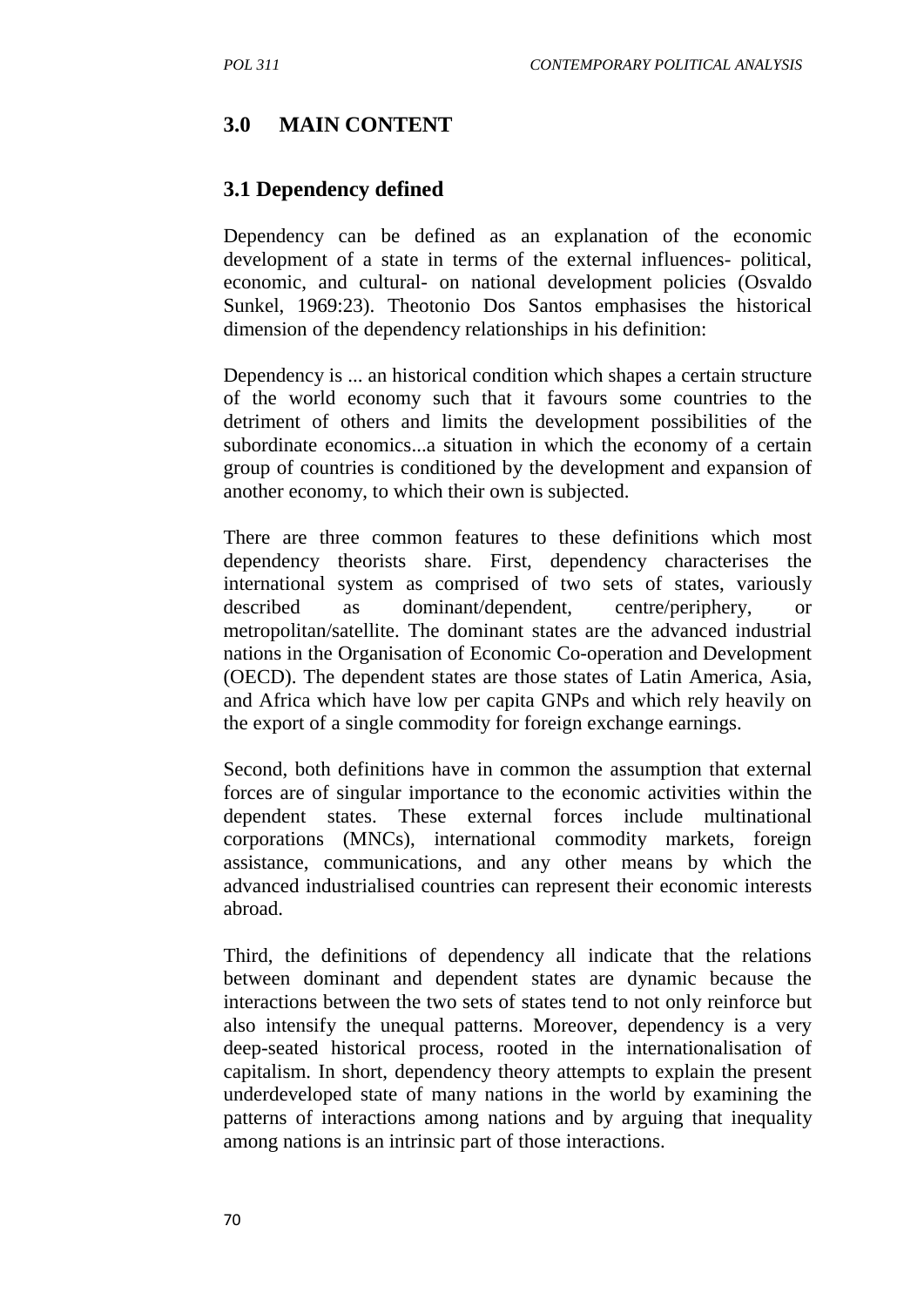Dependency theory is defined as a 'body of social science theories predicated on the notion that resources flow from a "periphery" of poor and underdeveloped states to a "core" of wealthy states, enriching the latter at the expense of the former.' It is a central contention of dependency theory that poor states are impoverished and rich ones enriched by the way poor states are integrated into the "world system."

The theory arose around 1960 as a reaction to some earlier theories of development which held that all societies progress through similar stages of development, that today's underdeveloped areas are thus in a similar situation to that of today's developed areas at some time in the past, and that therefore the task in helping the underdeveloped areas out of poverty is to accelerate them along this supposed common path of development, by various means such as investment, technology transfers, and closer integration into the world market. Dependency theory rejected this view, arguing that underdeveloped countries are not merely primitive versions of developed countries, but have unique features and structures of their own; and, importantly, are in the situation of being the weaker members in a world market economy, whereas the developed nations were never in an analogous position; they never had to exist in relation to a bloc of more powerful countries than themselves.

Dependency theorists argued, in opposition to free-market economists, that underdeveloped countries needed to reduce their connectedness with the world market so that they can pursue a path more in keeping with their own needs, less dictated by external pressures.

### **SELF-ASSESSMENT EXERCISE**

How would you define dependency theory? Explain the major aim of dependency theory?

### **3.2 Dependency theory: its major arguments or propositions**

There are several propositions, all of which are contestable, which form the core of dependency theory. These propositions include:

1. Development is a condition fundamentally different from underdevelopment. The latter term simply refers to a condition in which resources are not being used. For example, the European colonists viewed the North American continent as an undeveloped area: the land was not actively cultivated on a scale consistent with its potential. Development refers to a situation in which resources are being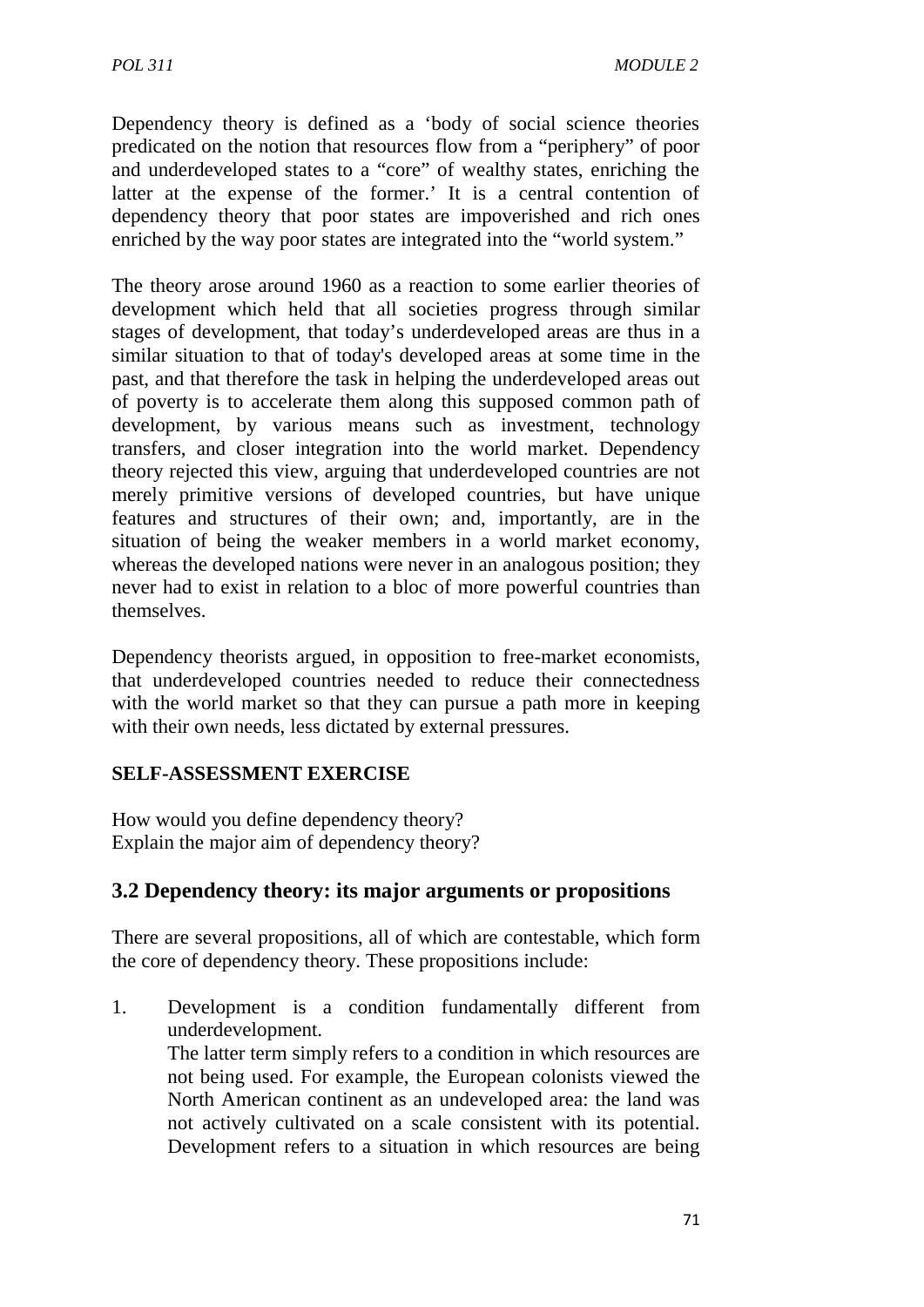actively used but used in a way that benefits dominant states and not the poorer states in which the resources are found.

2. The distinction between development and underdevelopment.

The distinction between development and underdevelopment places the poorer countries of the world in a profoundly different historical context. These countries are not "behind" or "catching up" to the richer countries of the world. They are not poor because they lagged behind the scientific transformations of the Enlightenment values of the European states. They are poor because they were coercively integrated into the European economic system only as producers of raw materials or to serve as repositories of cheap labour, and were denied the opportunity to market their resources in any way that competed with dominant states.

3. Dependency theory suggests that alternative uses of resources are preferable to the resource usage patterns imposed by dominant states.

There is no clear definition of what these preferred patterns might be, but some criteria are invoked. For example, one of the dominant state practices most often criticised by dependency theorists is export agriculture. The criticism is that many poor economies experience rather high rates of malnutrition even though they produce great amounts of food for export. Many dependency theorists would argue that those agricultural lands should be used for domestic food production to reduce the rates of malnutrition.

4. Dependency theorists rely upon a belief that there exists a clear 'national' economic interest which can and should be articulated for each country.

In this respect, dependency theory actually shares a similar theoretical concern with realism. What distinguishes the dependency perspective is that its proponents believe that this national interest can only be satisfied by addressing the needs of the poor within a society, rather than through the satisfaction of corporate or governmental needs. Trying to determine what is "best" for the poor is a difficult analytical problem over the long run. Dependency theorists have not yet articulated an operational definition of the national economic interest.

5. The diversion of resources over time (and one must remember that dependent relationships have persisted since the European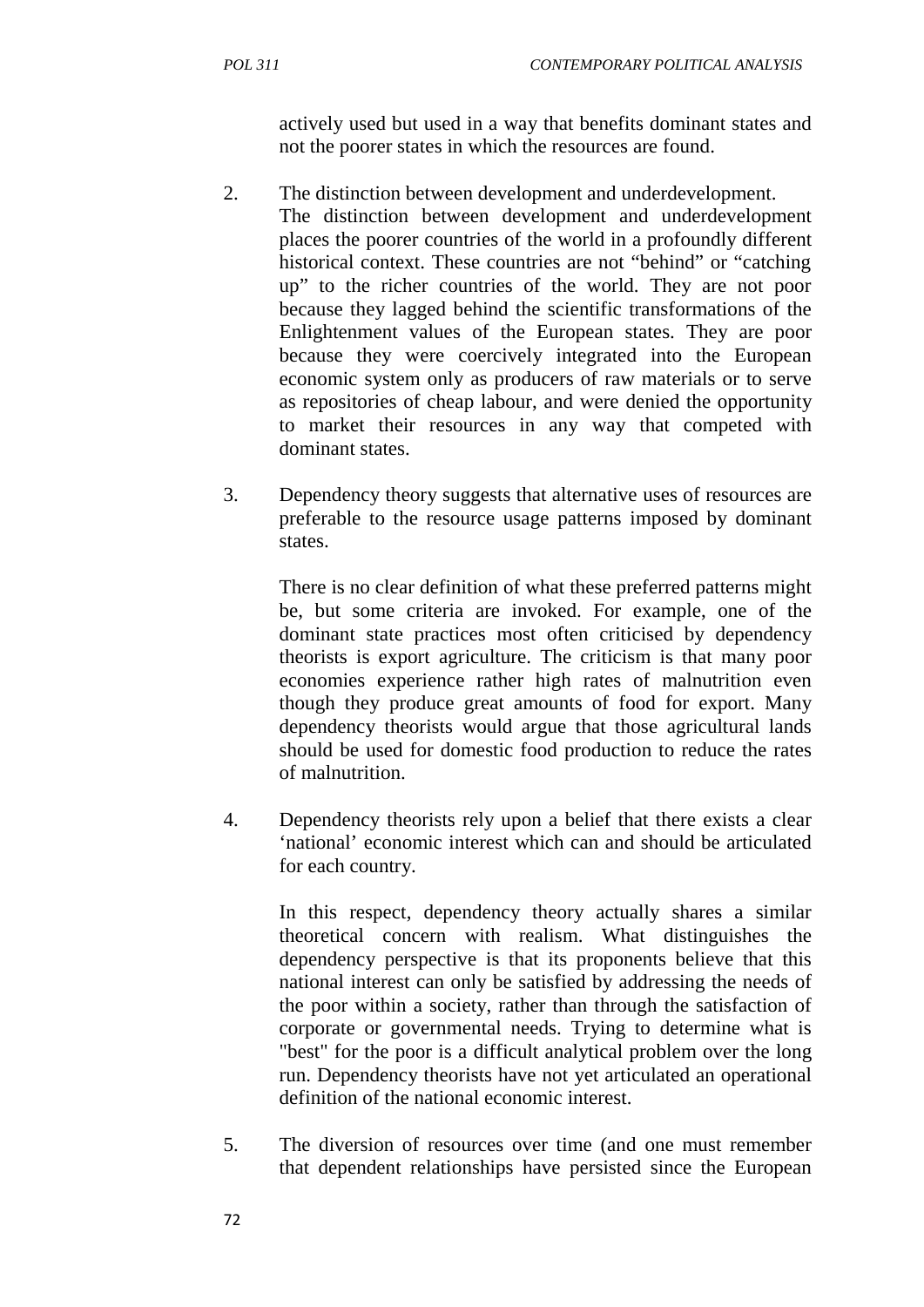expansion beginning in the fifteenth century) is maintained not only by the power of dominant states but also through the power of elites in the dependent states. Dependency theorists argue that these elites maintain a dependent relationship because their own private interests coincide with the interests of the dominant states. These elites are typically trained in the dominant states and share similar values and cultures with the elites in dominant states. Thus, a dependency relationship is a 'voluntary' relationship. One need not argue that the elites in a dependent state are consciously betraying the interests of their poor; the elites sincerely believe that the key to economic development lies in following the prescriptions of liberal economic doctrine.

## **3.3 Dependency theory as a challenge to modernisation**

Until the 1960s, the prevailing theory of economic development, known as modernisation theory, maintained that industrialisation, the introduction of mass media, and the diffusion of Western ideas would transform traditional economies and societies. These influences would place poor countries on a path of development similar to that experienced by Western industrialised nations during the 19th and 20th centuries.

Dependency theory rejects the central assumptions of modernisation theory. In the 1960s, advocates of dependency theory- mostly social scientists from the developing world, particularly Latin America-argued that former colonial nations were underdeveloped because of their dependence on Western industrialised nations in the areas of foreign trade and investment. Rather than benefiting developing nations, these relationships stunted their development. Drawing upon various Marxist ideas, dependency theorists observed that economic development and underdevelopment were not simply different stages in the same linear march toward progress. They argued that colonial domination had produced relationships between the developed and the developing world that were inherently unequal. Dependency theorists believed that without a major restructuring of the international economy, the former colonial countries would find it virtually impossible to escape from their subordinate position and experience true growth and development.

In the 1960s, dependency theorists emphasised that developing nations were adversely affected by unequal trade, especially in the exchange of cheap raw materials from developing nations for the expensive, finished products manufactured by advanced industrial nations. They argued that modernisation theory did not foresee the damaging effect of this unequal exchange on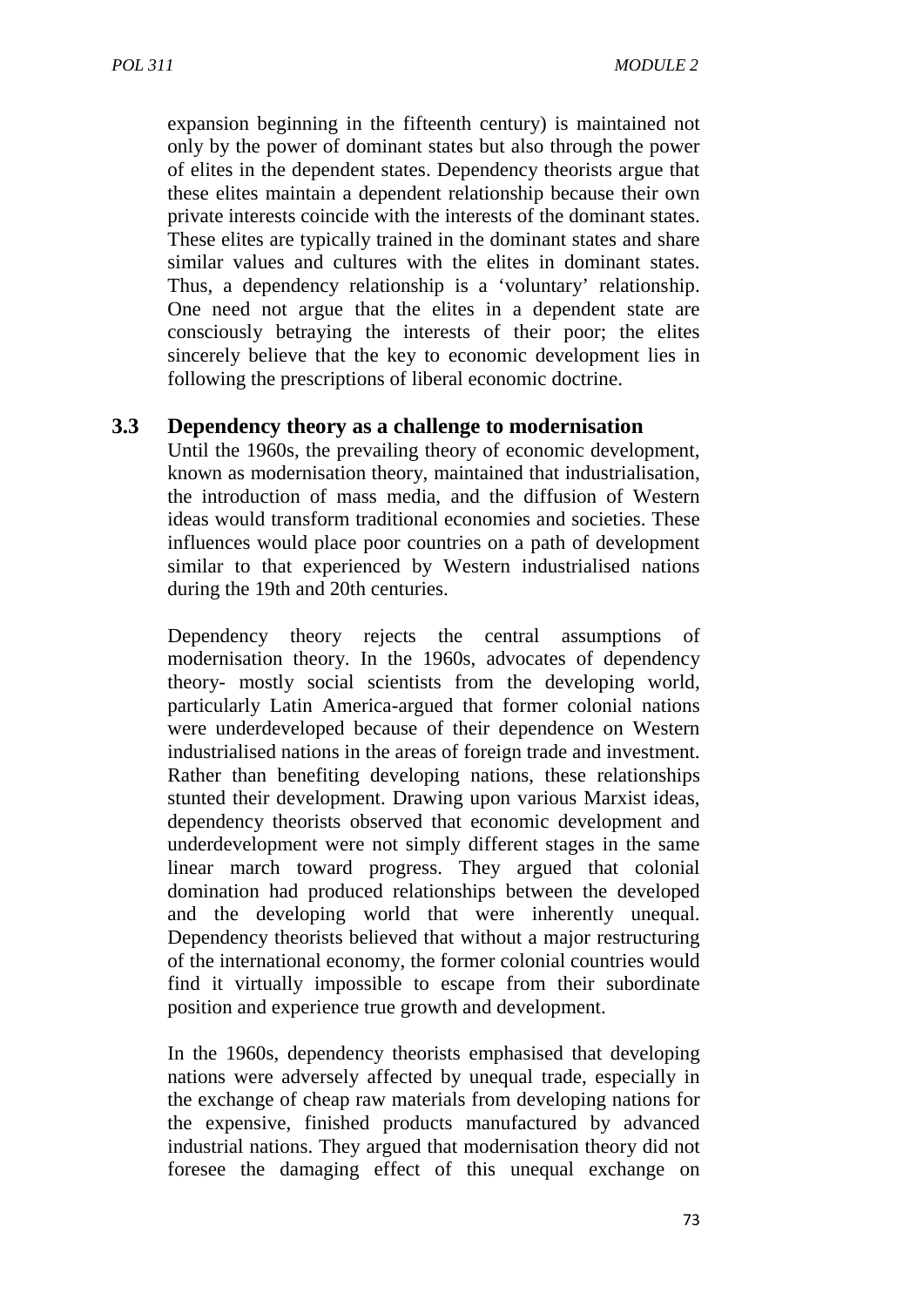developing nations. Even the achievement of political independence had not enhanced the ability of former colonial nations to demand better prices for their primary exports.

Some developing countries attempted to counter the inequalities in trade by adopting import-substitution industrialisation (ISI) policies. ISI strategies involve the use of tariff barriers and government subsidies to companies to build the domestic industry. Advocates of ISI, view industrialisation as the precondition of economic and social progress. However, many developing nations that managed to manufacture their consumer products continued to remain dependent on imports of capital goods. ISI also encouraged multinational companies with headquarters in the industrialised world to establish manufacturing subsidiaries in the developing world.

Dependency theorists have also focused on how foreign direct investments of multinational corporations distort developing nation economies. In the view of these scholars, distortions include the crowding out of national firms, rising unemployment related to the use of capital-intensive technology, and a marked loss of political sovereignty.

According to Vernengo (2004:5), the 'core of the dependency relation between center and periphery lays the inability of the periphery to develop an autonomous and dynamic process of technological innovation. Technology- the Promethean force unleashed by the Industrial Revolution - is at the centre of the stage. The Center countries controlled the technology and the systems for generating technology. Foreign capital could not solve the problem, since it only led to limited transmission of technology, but not the process of innovation itself'.

From the perspective of dependency theory, the relationship between developing nations and foreign lending institutions, such as the World Bank and the International Monetary Fund (IMF), also undermines the sovereignty of developing nations. Prescribing that for the developing nations to come out of poverty, they must follow the western path of development and adopt western values, such as liberty, human rights, western institutions and diffusion of western capital to the developing world. These countries must often agree to harsh conditions- such as budget cuts and interest rate increases- to obtain loans from international agencies. During the 1980s, for example, the foreign debt of many Latin American countries soared.

In response to pressure from multilateral lending agencies such as the World Bank and the IMF, these nations enacted financial austerity measures in order to qualify for new loans. In the short term, these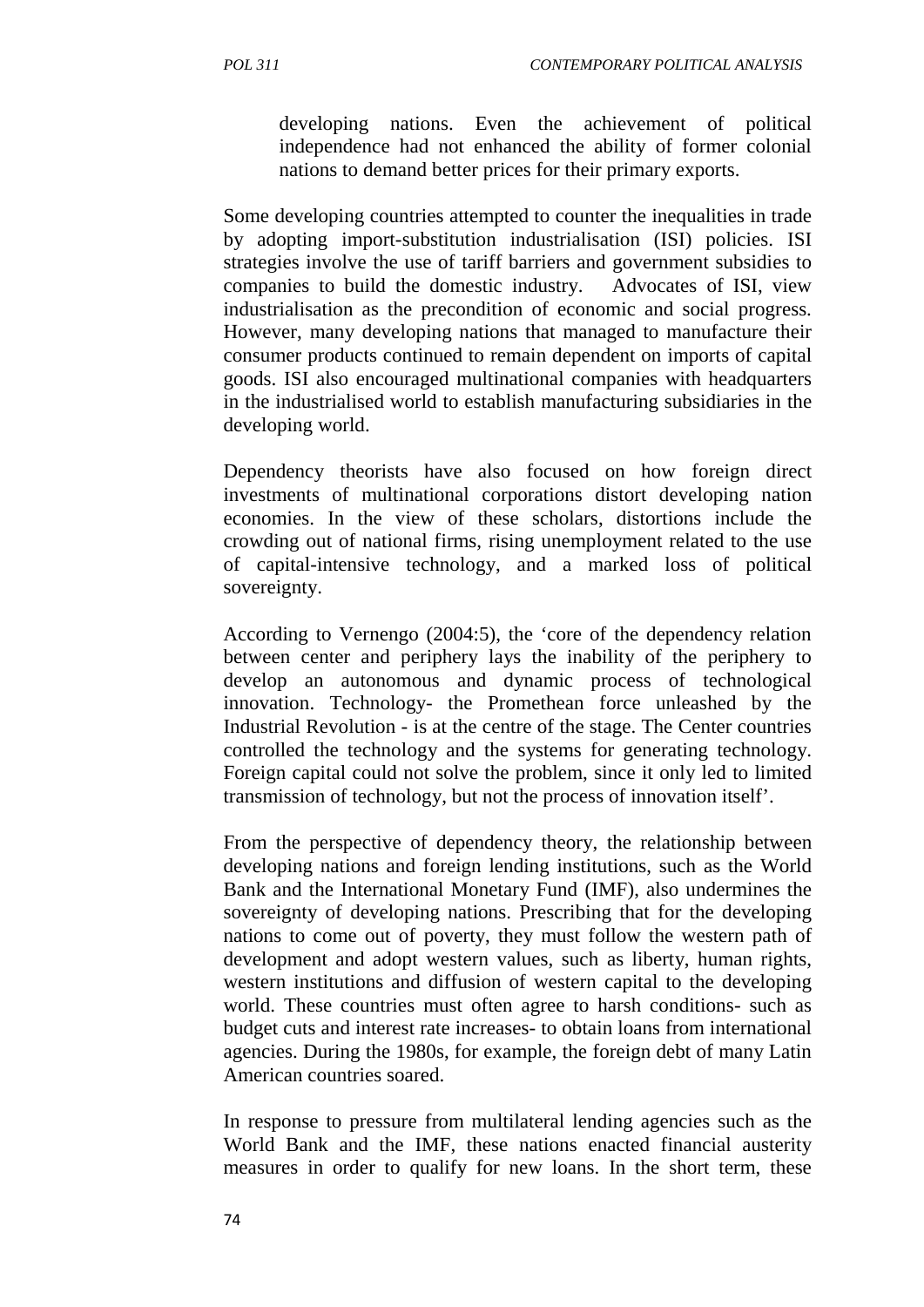economic policies led to higher levels of unemployment and slower economic growth.

However, even as these poor countries have continued to modernise and liberalise their economy, politics and institutions, poverty, overhang debt trap and conflict continue to bedevil these countries.

### **SELF ASSESSMENT EXERCISE**

Explain how dependency theory is a challenge to modernisation.

### **3.4 The structural context of dependency**

Most dependency theorists regard international capitalism as the motive force behind dependency relationships. Andre Gunder Frank, one of the earliest dependency theorists, is quite clear on this point:

"...historical research demonstrates that contemporary underdevelopment is in large part the historical product of past and continuing economic and other relations between the satellite underdeveloped and the now developed metropolitan countries. Furthermore, these relations are an essential part of the capitalist system on a world scale as a whole".

According to this view, the capitalist system has enforced a rigid international division of labour which is responsible for the underdevelopment of many areas of the world. The dependent states supply cheap minerals, agricultural commodities, and cheap labour, and also serve as the repositories of surplus capital, obsolescent technologies, and manufactured goods. These functions orient the economies of the dependent states toward the outside: money, goods, and services do flow into dependent states, but the allocation of these resources is determined by the economic interests of the dominant states, and not by the economic interests of the dependent state. This division of labour is ultimately the explanation for poverty and there is little question, but that capitalism regards the division of labour as a necessary condition for the efficient allocation of resources. The most explicit manifestation of this characteristic is in the doctrine of comparative advantage.

Moreover, to a large extent, the dependency models rest upon the assumption that economic and political power is heavily concentrated and centralised in the industrialised countries, an assumption shared with Marxist theories of imperialism. If this assumption is valid, then any distinction between economic and political power is spurious: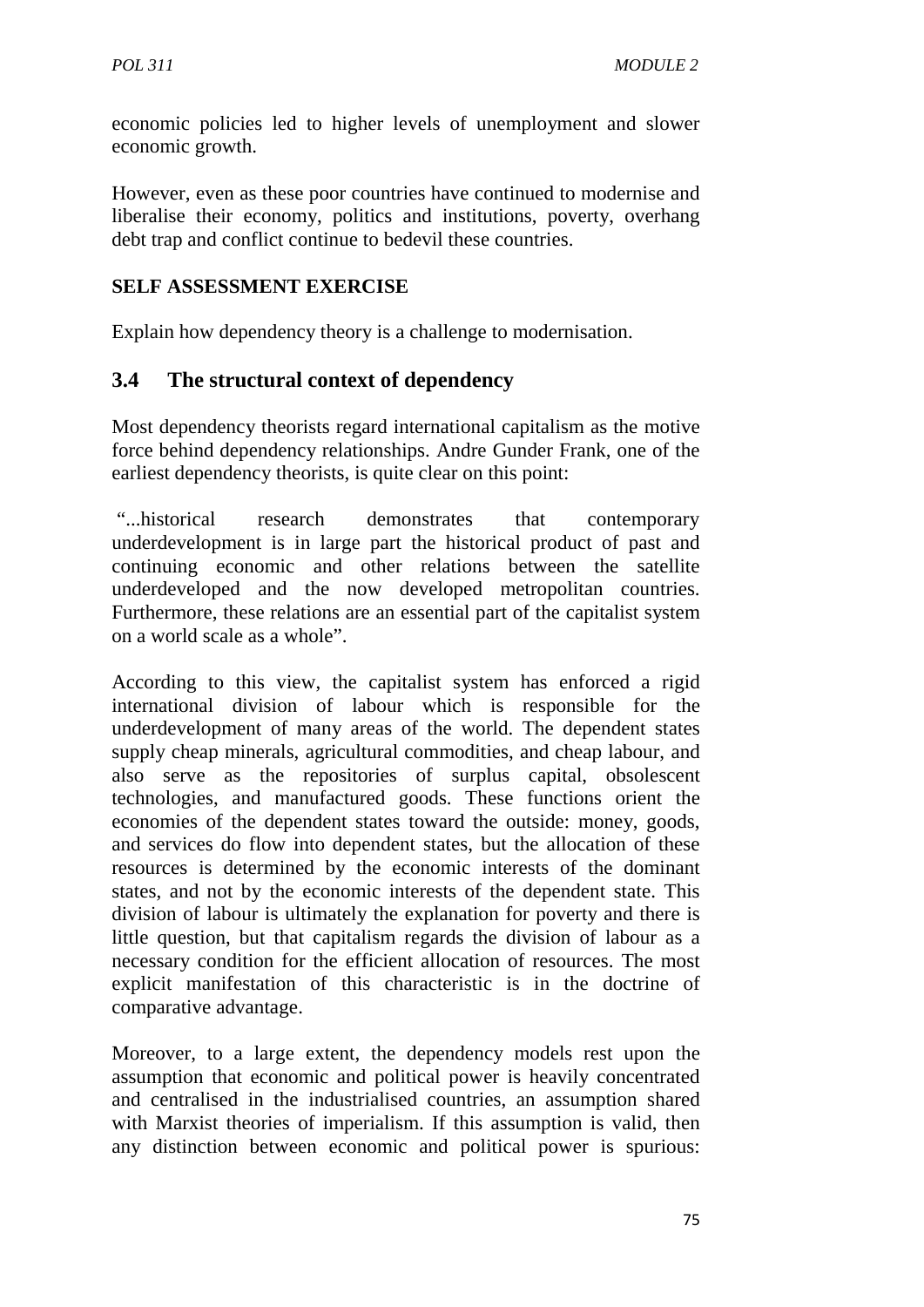governments will take whatever steps are necessary to protect private economic interests, such as those held by multinational corporations.

Not all dependency theorists, however, are Marxist and one should clearly distinguish between dependency and theory of imperialism. The Marxist theory of imperialism explains the dominant state expansion while the dependency theory explains underdevelopment. Stated another way, Marxist theories explain the reasons why imperialism occurs, while dependency theories explain the consequences of imperialism. The difference is significant. In many respects, imperialism is, for a Marxist, part of the process by which the world is transformed and is therefore a process that accelerates the communist revolution. Marx spoke approvingly of British colonialism in India: "England has to fulfill a double mission in India: one destructive, the other regenerating - the annihilation of old Asiatic society, and the laying of the material foundations of Western society in Asia. For the dependency theorists, underdevelopment is a wholly negative condition which offers no possibility of sustained and autonomous economic activity in a dependent state.

#### **SELF-ASSESSMENT EXERCISE**

Briefly discuss the central assumptions of the dependency theory and its significance in the understanding of underdevelopment in the Third World Countries.

### **3.5 The policy implications of dependency analysis**

If one accepts the analysis of dependency theory, then the questions of how poor economies develop become quite different from the traditional questions concerning comparative advantage, capital accumulation and import/export strategies. Some of the key contemporary issues:

1. The success of the advanced industrial economies does not serve as a model for the currently developing economies. When economic development became a focused area of study, the analytical strategy (and ideological preference) was quite clear: all nations need to emulate the patterns used by the rich countries. Indeed, in the 1950s and 1960s, there was a paradigmatic consensus that growth strategies were universally applicable, a consensus best articulated by Walt Rostow in his book, The Stages of Economic Growth. Dependency theory suggests that the success of the richer countries was a highly contingent and specific episode in global economic history, one dominated by the highly exploitative colonial relationships of the European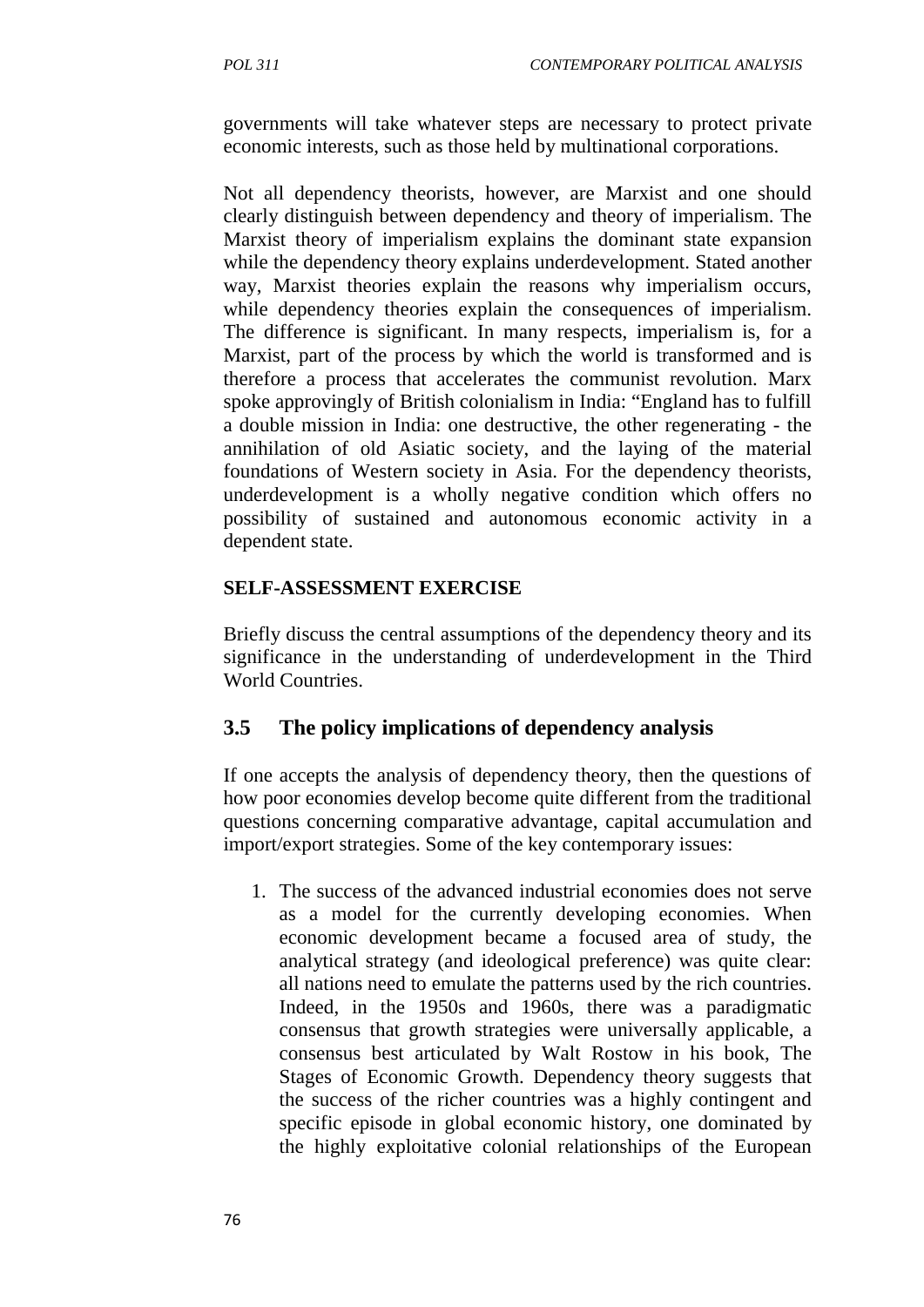powers. They, therefore, submit that the poor countries may not develop by following this path of development.

- 2. Dependency theory repudiates the central distributive mechanism of the neoclassical model, which is usually called 'trickle-down' economics. The neoclassical model of economic growth pays relatively little attention to the question of the distribution of wealth. Its primary concern is on efficient production and assumes that the market will allocate the rewards of efficient production in a rational and unbiased manner. This assumption may be valid for a well-integrated, economically fluid economy where people can quickly adjust to economic changes and where consumption patterns are not distorted by non-economic forces such as racial, ethnic, or gender bias. These conditions are not pervasive in the developing economies, and dependency theorists argue that economic activity is not easily disseminated in poor economies. For these structural reasons, dependency theorists argue that the market alone is not a sufficient distributive mechanism.
- 3. Since the market only rewards productivity, dependency theorists discount aggregate measures of economic growth such as the GDP or trade indices. Dependency theorists do not deny that economic activity occurs within a dependent state. They do make a very important distinction, however, between economic growth and economic development. For example, there is a greater concern within the dependency framework for whether economic activity is actually benefiting the nation as a whole. Therefore, far greater attention is paid to indices such as life expectancy, literacy, infant mortality, education, and the like. Dependency theorists clearly emphasize social indicators far more than economic indicators.
- 4. Dependent states, therefore, should attempt to pursue policies of self-reliance. Contrary to the neo-classical models endorsed by the International Monetary Fund and the World Bank, greater integration into the global economy is not necessarily a good choice for poor countries. Often this policy perspective is viewed as an endorsement of a policy of autarky, and there have been some experiments with such a policy such as China's Great Leap Forward or Tanzania's policy of Ujamaa. The failures of these policies are clear, and the failures suggest that autarky is not a good choice. Rather a policy of self-reliance should be interpreted as endorsing a policy of controlled interactions with the world economy: poor countries should only endorse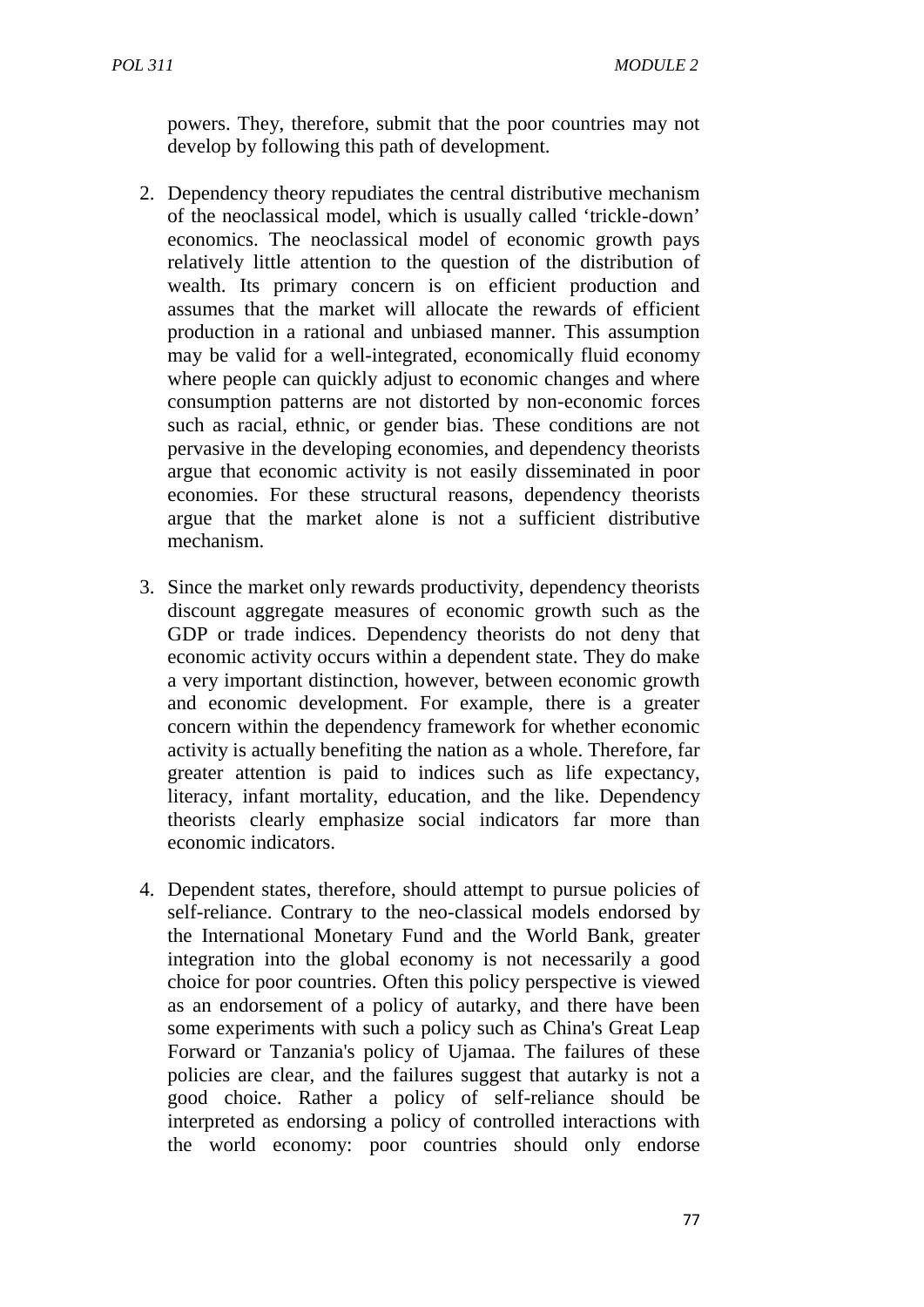interactions on terms that promise to improve the social and economic welfare of the larger citizenry.

### **SELF-ASSESSMENT EXERCISE**

Discuss the major policy implications of dependency analysis?

## **3.6 A Critique of dependency theory**

Both radical and reformist dependency thinking soon encountered strong opposition. While openly hostile to the radical dependentistas, mainstream development policymakers and practitioners increasingly recognized the validity of some of their arguments about the failures of modernisation "solutions" to Third World underdevelopment. Organisations such as the World Bank, the International Monetary Fund, and some large government aid agencies responded to this challenge by emphasising the need to pay more attention to basic human needs and poverty. Reassured by the reformist arguments, some mainstream agencies sought to collaborate with more "reasonable" scholars, such as Cardoso and others who were opposed to delinking and believed in the possibility of working for change within the status quo.

Interestingly, the reformists' focus on the national bourgeoisie and class relations resonated with some of the Marxist critics of the radical *dependentistas*. For example, Ernesto Laclau condemned Frank for focusing on the market rather than class relations, despite his call for a class-based socialist revolution. Bill Warren, in a trenchant, wellresearched challenge, questioned the assumption that Third World nations are inevitably caught in a cycle of underdevelopment. Citing various Third World success stories, he argued for a more specific, historical, and class-based analysis of global capitalist relations. Moreover, rather than automatically condemn the national bourgeoisie, he suggested that they could, under the right circumstances, play a crucial role in Third World development. In Africa, some *dependentistas,* such as Colin Leys, retracted their earlier positions and resurrected the national bourgeoisie as a potential instrument for an escape from underdevelopment.

Some feminists concerned with development issues have applauded dependency theorists for criticising modernization theory and for grounding their analysis in Southern experiences and problems. However, dependency thinking has paid little attention to gender in general, preferring the broad sweep of global forces. Gender and development analysts have been particularly disturbed by dependency theorists' failure to pay attention to cultural dimensions of domination. This is particularly problematic for those concerned with gender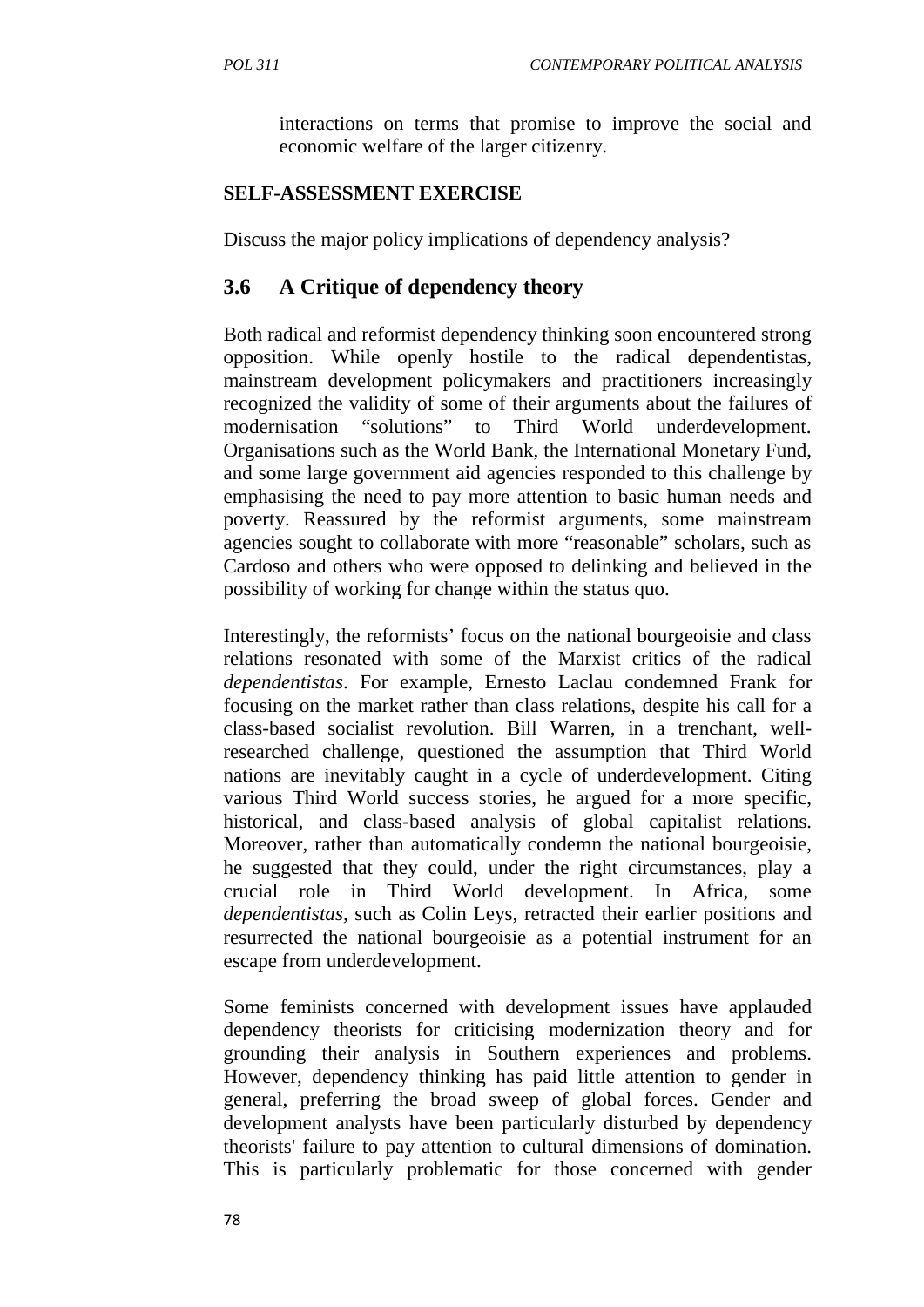equality issues because cultural attitudes and practices play a crucial role both in reinforcing and strengthening patriarchal power structures. The focus on structures rather than agency and culture are, thus, serious problems for feminists interested in utilising the insights of dependency theory, whether radical or reformist.

Scholars and practitioners concerned with gender, alternative approaches to development, and postcolonial writings argue that in crucial ways dependency thinking has not freed itself from many of the categories of modernisation theory. Development is still conceived largely in terms of economic growth, industrialisation, and liberal democracy, as an evolutionary process to be led by the correct elites, whether socialist leaders or committed national bourgeoisies. The ecological implications of this growth-oriented model have been ignored, along with the voices and concerns of marginalised peoples. Agency and difference disappear in a world dominated by powerful global forces. The possibility that hegemony is never complete, that the marginal may influence development practice and thinking, is never considered. Moreover, both the discourse and assumptions of dependency theorists focus on national economic plans, with well developed national targets. Thus, at the level of discourse and practice, dependency perspectives are based on top-down models of development familiar to the most ardent advocates of modernisation.

While there are lessons to be discovered in the writings of dependency theorists, most notably those that pay attention to specific historical forces and their relation to global structures and patterns, the shortcomings of dependency theorists, particularly their inability to move beyond the confines of modernisation theory, remain serious impediments for many who are concerned with development questions in an increasingly global/local world. At the same time, the early twenty-first-century conjuncture inevitably raises questions about global forces and the potential of dependency theory's global perspective for understanding the present.

# **4.0 CONCLUSION**

I would like to mention in the conclusion that the dependency theory was developed in response to the Modernisation theory. However, there are certain similarities between the two. Both theories pay a lot of attention to the gap existing between developed countries and undeveloped ones. Both Modernisation and Dependency theories argue that the relationship between developed and developing countries is unequal and there exists a kind of dependence of developing countries on developed ones, though the views of this dependence vary considerably. Nevertheless, both theories underline the dominant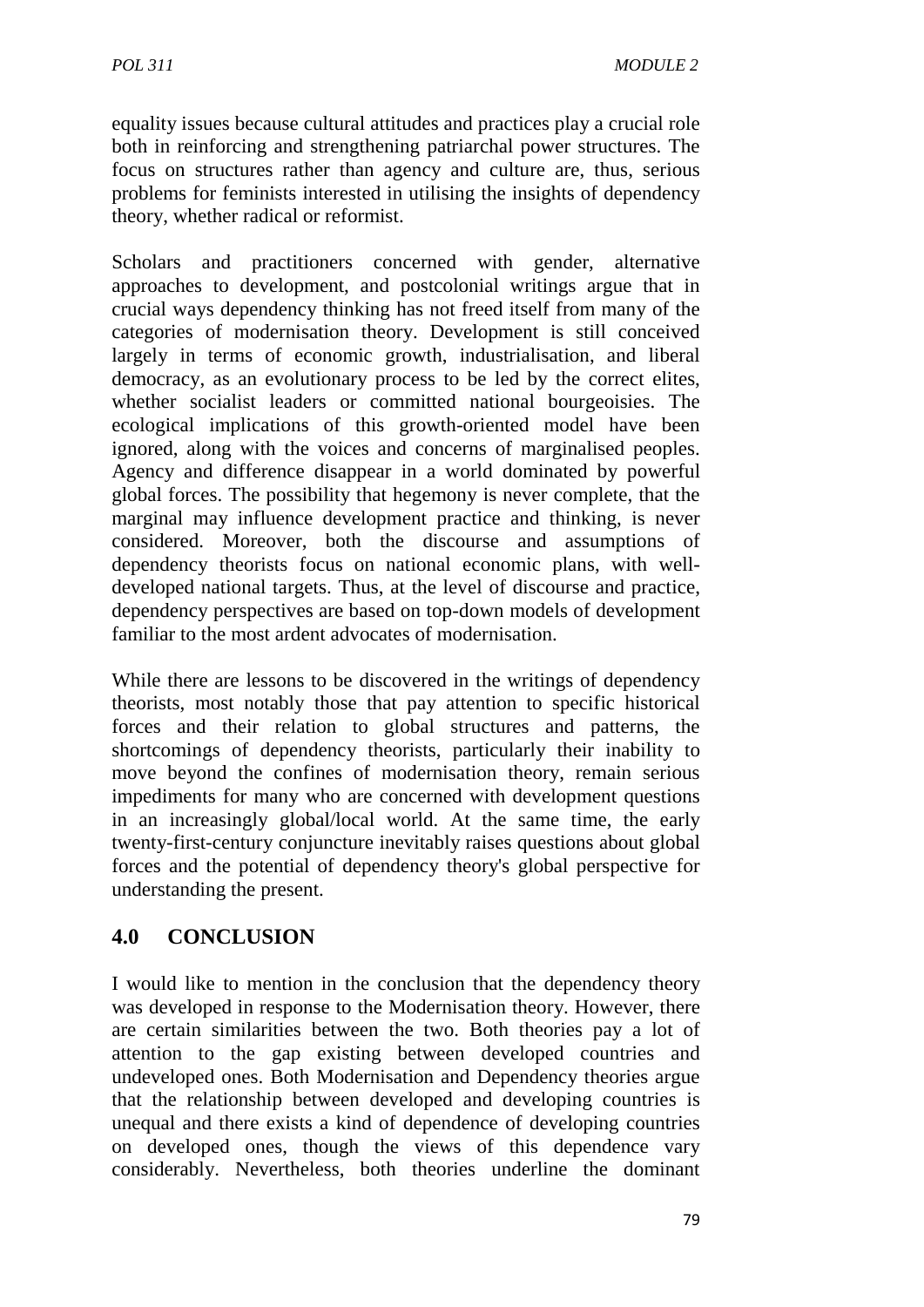position of Western countries in the modern world. Despite existing similarities between Modernisation theory and Dependency theory, differences between them are much more substantial. Modernisation theory views the development of the world and relationships between developed and developing countries as the relationships of potentially equal countries which are just at a different stage of development at the moment. To put it more precisely, Modernisation theory stands on the ground that western countries are the well-developed and western way of development is viewed is a model for other less developed countries to emulate. In contrast, Dependency theory underlines that relationships between the developing and developed countries are based not on the growing cooperation between them but rather on the dependence of developing countries on developed ones.

# **5.0 SUMMARY**

In this unit, an attempt has been made to introduce you to the theory of dependency. We argued that this theory emerged as a reaction to the modernisation theory. We also mentioned that this theory has three basic premises: first, poor nations provide natural resources, cheap labour, a destination for obsolete technology, and markets to the wealthy nations, without which the latter could not have the standard of living they enjoy. Second, wealthy nations actively perpetuate a state of dependence by various means. This influence may be multifaceted, involving economics, media control, politics, banking and finance, education, culture, sport, and all aspects of human resource development (including recruitment and training of workers). Lastly, wealthy nations actively counter attempts by dependent nations to resist their influences using economic sanctions and/or the use of military force.

Dependency theory states that the poverty of the countries in the periphery is not because they are not integrated into the world system, or not 'fully' integrated as is often argued by free-market economists, but because of how they are integrated into the system.

## **6.0 TUTOR MARKED ASSIGNMENT**

With concrete examples, highlight the arguments made for and against the dependency theory.

# **7.0 REFERENCES/FURTHER READING**

Amin, Samir (1976). Unequal Development: An Essay on the Social Formations of Peripheral Capitalism. New York: Monthly Review Press.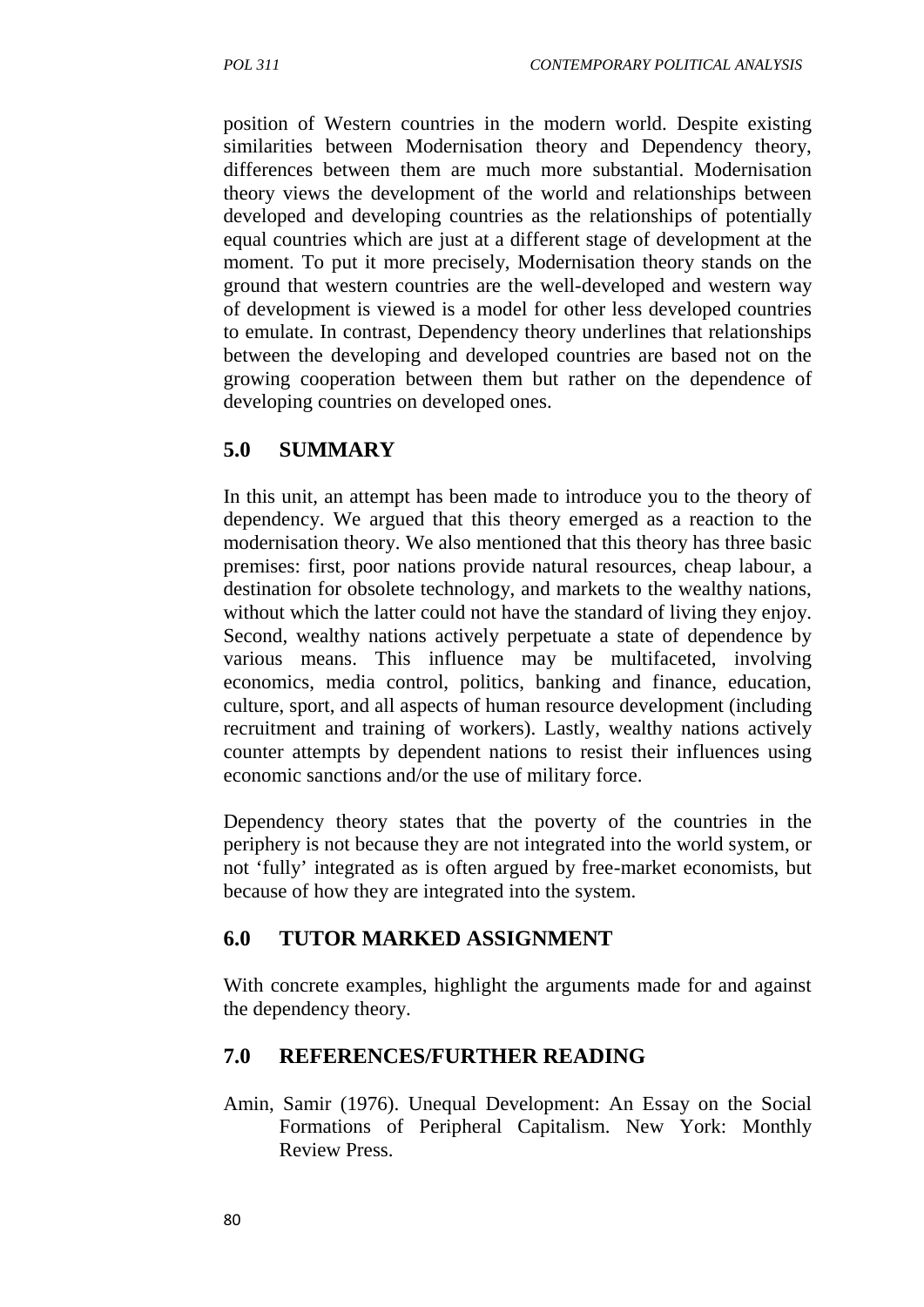- Amin, Samir (1994). 'Re-reading the post-war period: an intellectual itinerary' Translated by Michael Wolfers. New York: Monthly Review Press.
- Bodenheimer, Susanne (1971). "Dependency and Imperialism: The Roots of Latin American Underdevelopment," in K.T. Fann and Donald C. Hodges (eds) Readings in U.S. Imperialism. Boston: Porter Sargent.
- Dos Santos, Theotonio (1971). "The Structure of Dependence," in K.T. Fann and Donald C. Hodges (eds) Readings in U.S. Imperialism. Boston: Porter Sargent.
- Frank, Andre Gunder (1972). "The Development of Underdevelopment," in James D. Cockcroft, Andre Gunder Frank, and Dale Johnson, eds., Dependence and Underdevelopment. Garden City, New York: Anchor Books.
- Marx, Karl (1853). "The Future Results of the British Rule in India," New York Daily Tribune, No. 3840, August 8, 1853.
- Sunkel, Osvaldo (1969). "National Development Policy and External Dependence in Latin America," The Journal of Development Studies, 6 (1).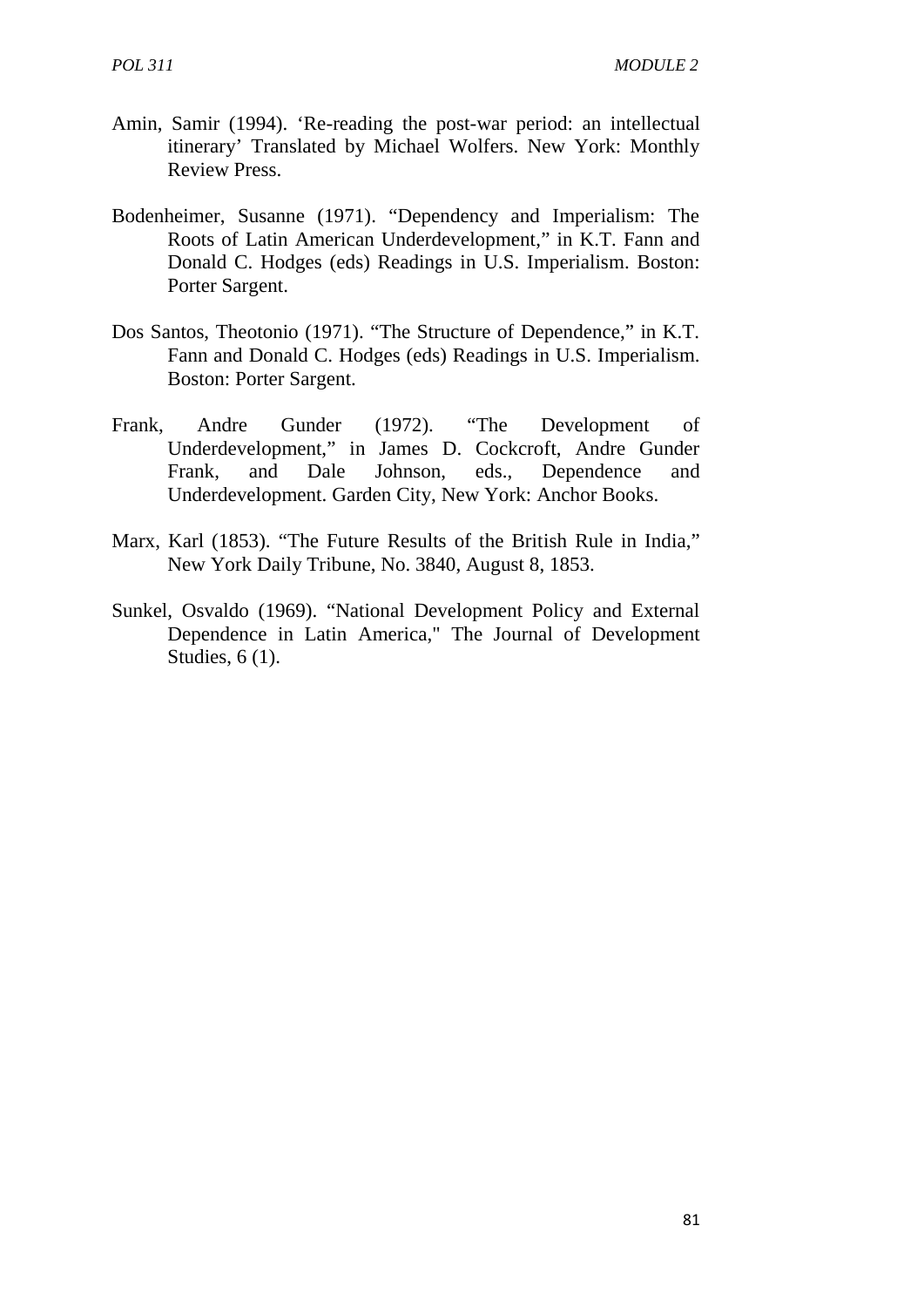## **UNIT 4 THE POLITICAL ECONOMY APPROACH**

#### **CONTENTS**

- 1.0 Introduction
- 2.0 Objectives
- 3.0 Main Content
	- 3.1 Historical development of political economy approach
	- 3.2 The political economy approach
	- 3.3 Assumptions of the political economy approach
	- 3.4 Criticisms against the political economy approach
- 4.0 Conclusion
- 5.0 Summary
- 6.0 Tutor-Marked Assignment (TMA)
- 7.0 References/Further Reading

## **1.0 INTRODUCTION**

In this unit, an attempt is made to familiarise you with the fundamentals of the political economy approach as another development-oriented approach in political inquiry. As a methodology, the political economy approach is still in the process of formation. Even though its general thrust is clear enough, there are still areas of considerable confusion and contradiction. This approach has nevertheless received a lot of theoretical inspirations from scholars working in the peripheries, especially in Latin America and Africa.

The concept of political economy as we have now was the name given to the social science discipline now commonly called economics. The nomenclature was firmly established at the beginning of the 19th century. This was more than a change of nomenclature; it entailed some change in the techniques and methodology and some value commitments of the science, changes of a magnitude as to raise some doubt about whether political economy and economics could properly be regarded as different names for the same reason.

The central concern of this unit is to introduce you to the basic tenets of the political economy approach. We will first of all start with the historical and theoretical context of the approach before studying its basic assumptions. We would look at the various scholars that have contributed to the growth of this approach, especially, those few contributions from Africa. We would conclude by critiquing the political economy approach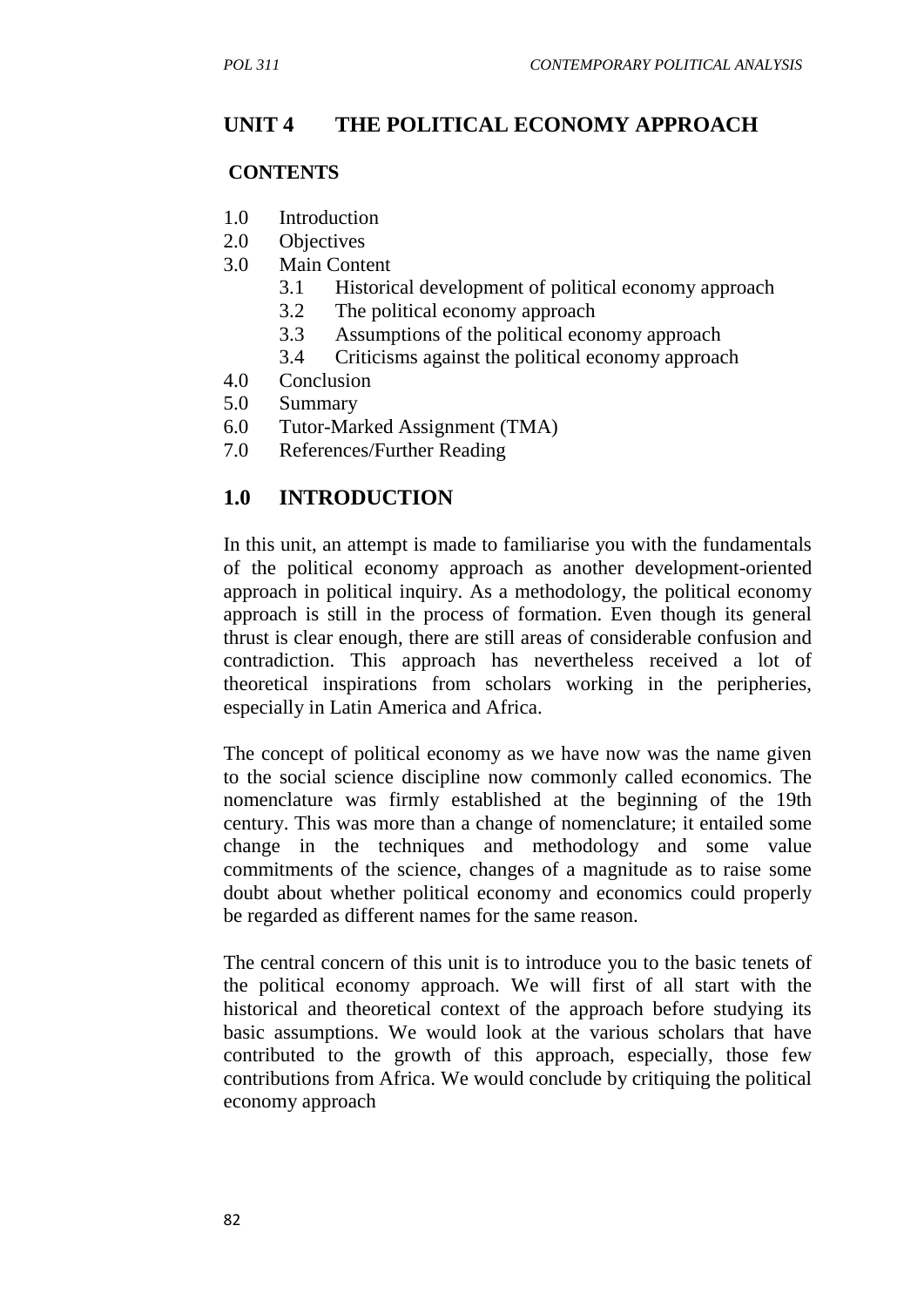## **2.0 OBJECTIVES**

By the end of this unit, you will be able to:

- define political economy
- trace the historical development of the approach
- identify scholars who have contributed to the historical and theoretical growth of the approach
- state the basic assumptions of the political economy approach
- critique the political economy approach
- highlight the significance of political economy approach in political inquiry.

## **3.0 MAIN CONTENT**

## **3.1 Historical development of political economy**

As a discipline, political economy grew in step with the development of capitalism. In effect, it was a discipline for understanding capitalism and rationalising it. Some believe that the classical political economy started from the mercantilist theories of the 16th and 17th centuries, while others locate it from the age of the Physiocrats, 17th and 18th centuries, especially Quesnay's Tableau Economique, in 1758. Yet others date from Adam Smith's Wealth of Nations. Smith was the first political economist of industrial capitalism, for he focused political economy on the study of industrial capitalism, a legacy which endured. Another legacy, which Smith bequeathed to political economy, was the comprehensiveness of view. Because he made the division of labour and exchange such an important organising concept of his analysis, he took a total view of the formation. This was reinforced by his interest in the social relations of production. It was he who correctly identified the emerging classes, capital, labour and landowners. Smith was able to contribute to the classical political economy in areas such as the nature of man, motivation, politics, culture, morality, international economic relations, and the evolution of economic institutions.

John Miller, a disciple of Smith took after Smith, and was not merely interested in locating economic ideas in the social context but in the broader context of history. So did Ricardo. David Ricardo, perhaps the greatest of the classical political economists after Simth, was concerned less with the production of wealth as with its distribution among social classes. He was concerned with the increased tension between capitalists and wage labourers and he elaborated a theory concerning the tendency of wages to stabilise at the subsistence level. These concerns put him into the realms of history, politics and culture.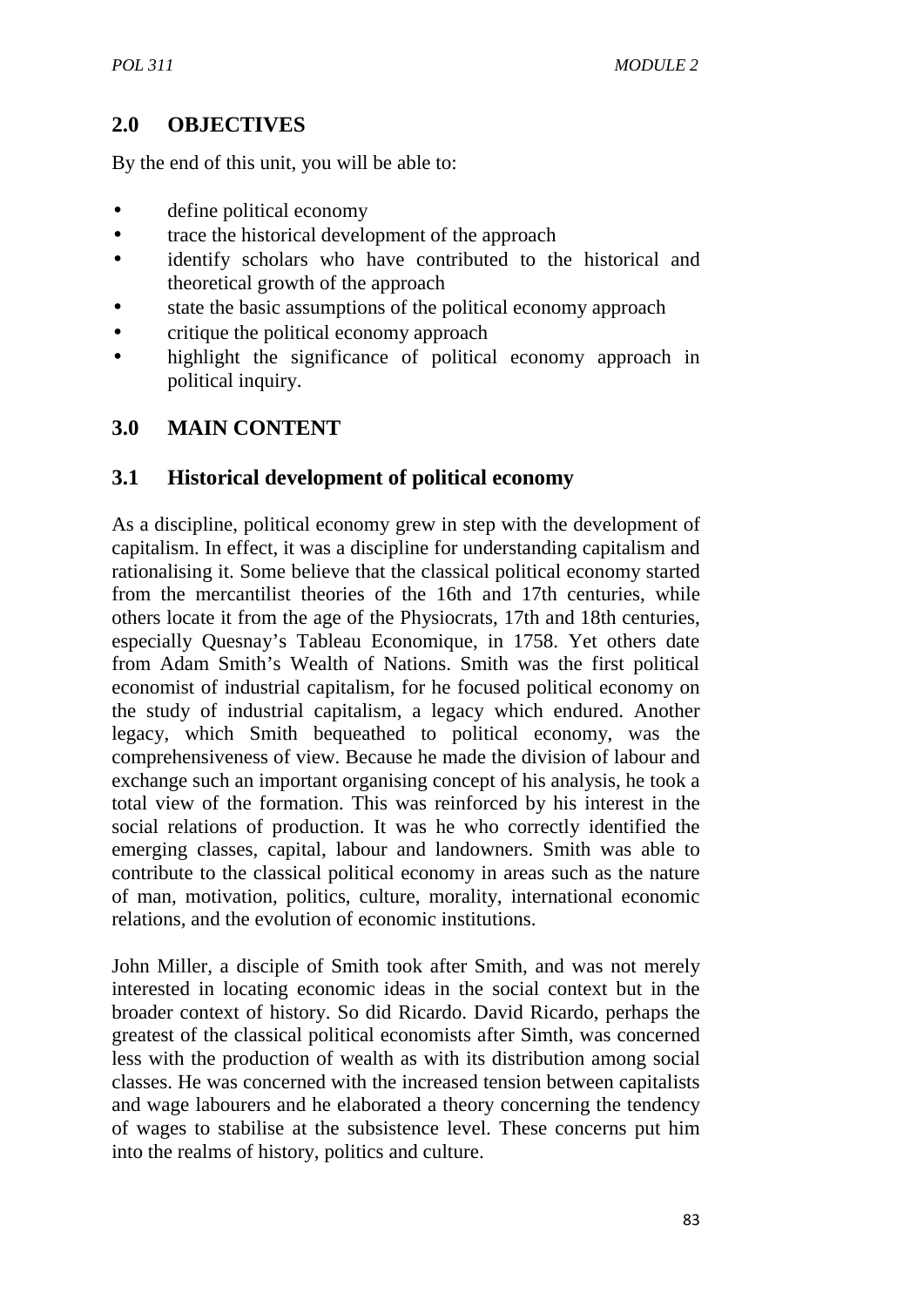As industrial capitalism deepened and its class contradictions deepened, political economy become less concerned with understanding capitalism and more engrossed in justifying it. This phase of political economy is regarded as the vulgar phase, where it restricted "its investigations to superficially studying phenomena as they might appear to the capitalist, instead of probing into the internal connection between them."

By the middle of the 19th century, new tendency was emerging in political economy: the concerns of the disciples were becoming narrower and emphasis was increasingly placed on techniques particularly mathematical techniques. Political economy became more and more engrosses in the refinement of techniques, while the questions that it posed got narrower, more specific, and increasingly unhelpful for understanding the social system. It was at this stage that the nomenclature economics displaced the political economy.

The work of Karl Marx emerged amid this contradiction. Marx was able to expose the biases, misrepresentations, and sterility of vulgar political economy and proceeded to build a scientific understanding of a theory of capitalism and society in general. Marx returned to the idea of political economy as a comprehensive social science for understanding society in its entirety. This is evident in all his major works especially Grundrisse and Das Kapital. The very first sentence to the Preface to Contribution to the Critique of Political Economy is typical of Marx's comprehensive perspective. "I examine the system of bourgeois economy in the following order: capital, landed property, wage-labour, the state, foreign trade, world market".

## **SELF-ASSESSMENT EXERCISE**

Briefly trace the historical development of vulgar political economy approach.

# **3.3 The Political Economy Approach**

The roots of the political economy approach reach back to the classical political economy, especially the work of Karl Marx. The main inspiration of the approach is to develop the work of Marx with special reference to the elucidation of the global character of capitalism and its application to the periphery. Therefore, the political economy approach has developed in the general context of Marxism and relies a great deal on the conceptual apparatus and analytic framework of Marxism.

Following the pioneering work of Lenin, Baran, Sweezy and Dutt, the political economy approach got its main impetus from scholars working on the periphery especially in Africa and Latin America, and from the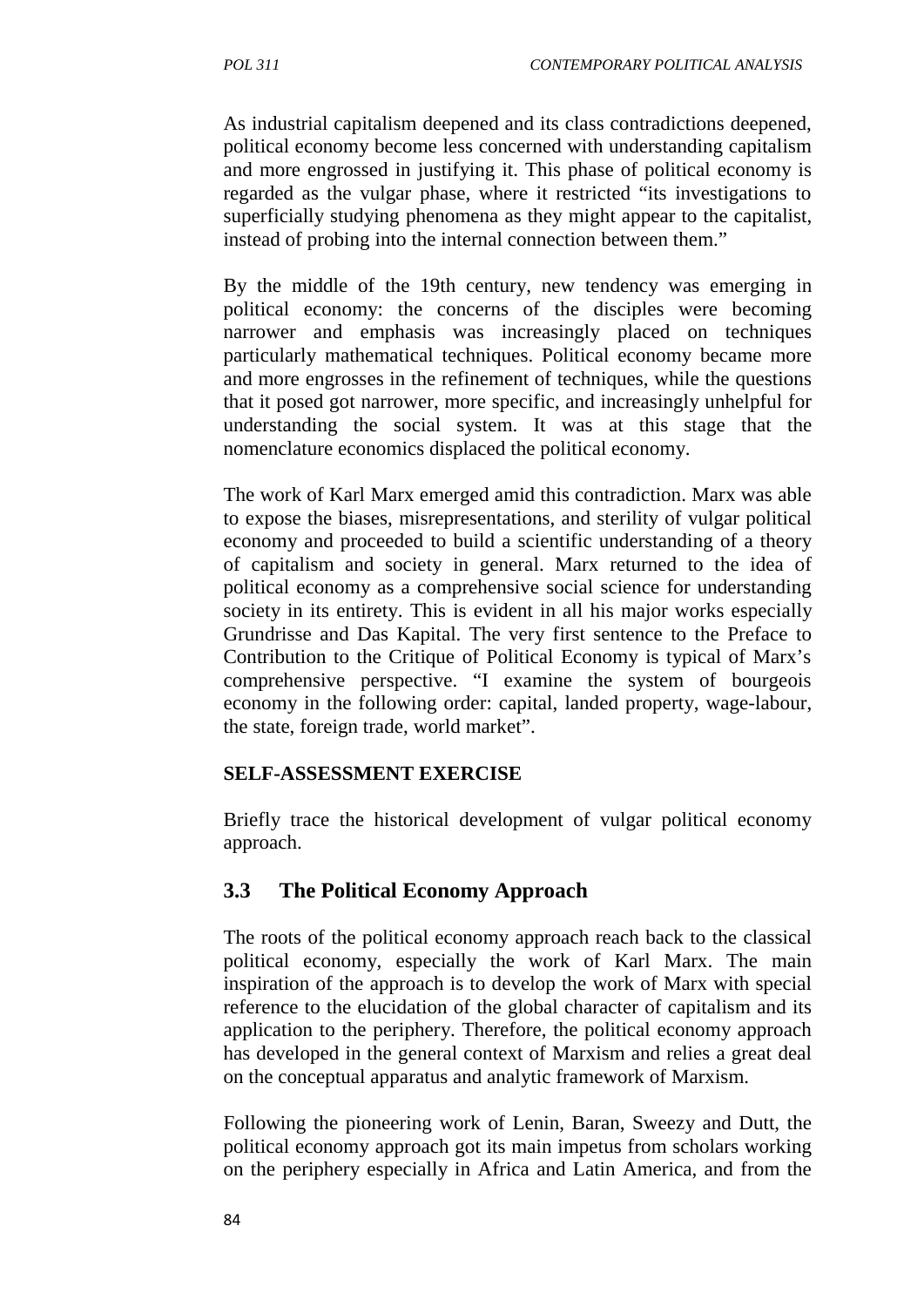60s when these parts of the world had at last begun to establish a strong presence in the international system. As was to be expected, the indigenous scholars from these parts of the world, especially in Latin America played an important role in the development of the political economy approach because of their historical situation. They were progressive, invariably involved in struggles to understand current reality for which Marxism provided a very rough guide that did not always fit or even direct attention to what seemed like the most crucial questions. But they were also Europeans who were working on the periphery formations; again, these were often people very much committed to ongoing struggles for development and liberation in these parts of the world. Among the works which reflect or have contributed to the development of this approach are: A. G. Frank, Capitalism and Underdevelopment in Latin America; G. Arrighi and J. Saul, Essays on the Political Economy of Africa; I. Wallerstein, The Modern World System; M. Mamdani, Politics and Class Formation in Uganda; I. Shivji, Class Struggles in Tanzania; S. Amin, Accumulation on a World Scale; Unequal development; W. Rodney, How Europe Underdeveloped Africa; A. Nnoli, Paths to Nigerian Development; A. Claude, The Political Economy of Africa among others.

These works are profoundly different in many respects and it will not be surprising in the least if the authors cited here are not self-conscious methodologically or if they feel little mutual affinity. They reflect the divergent and sometimes even contradictory trends and the fluidity of this still evolving methodology. Nonetheless, there are common trends:

- i. affinity to Marxism and a general disposition to adopt Marxist categories of analysis;
- ii. rejection of Eurocentric Marxism
- iii. scepticism of the view that the future of capitalism will be determined in Europe;
- iv. special interest in the periphery and the global character of capitalism with particular reference to the impact of imperialism and colonialism on periphery formations, and the theory of capitalism and capitalist development in the periphery.

However, it suffices to note that these theories are rather analytical perspectives rather than proper theories. They deal with the nature of capitalism in the non-industrialised world of the possibilities or otherwise of development in the context of the dynamics of global capitalism. The centre-periphery theories, underdevelopment and dependency theory are interested in the specificities of capitalism in the peripheries.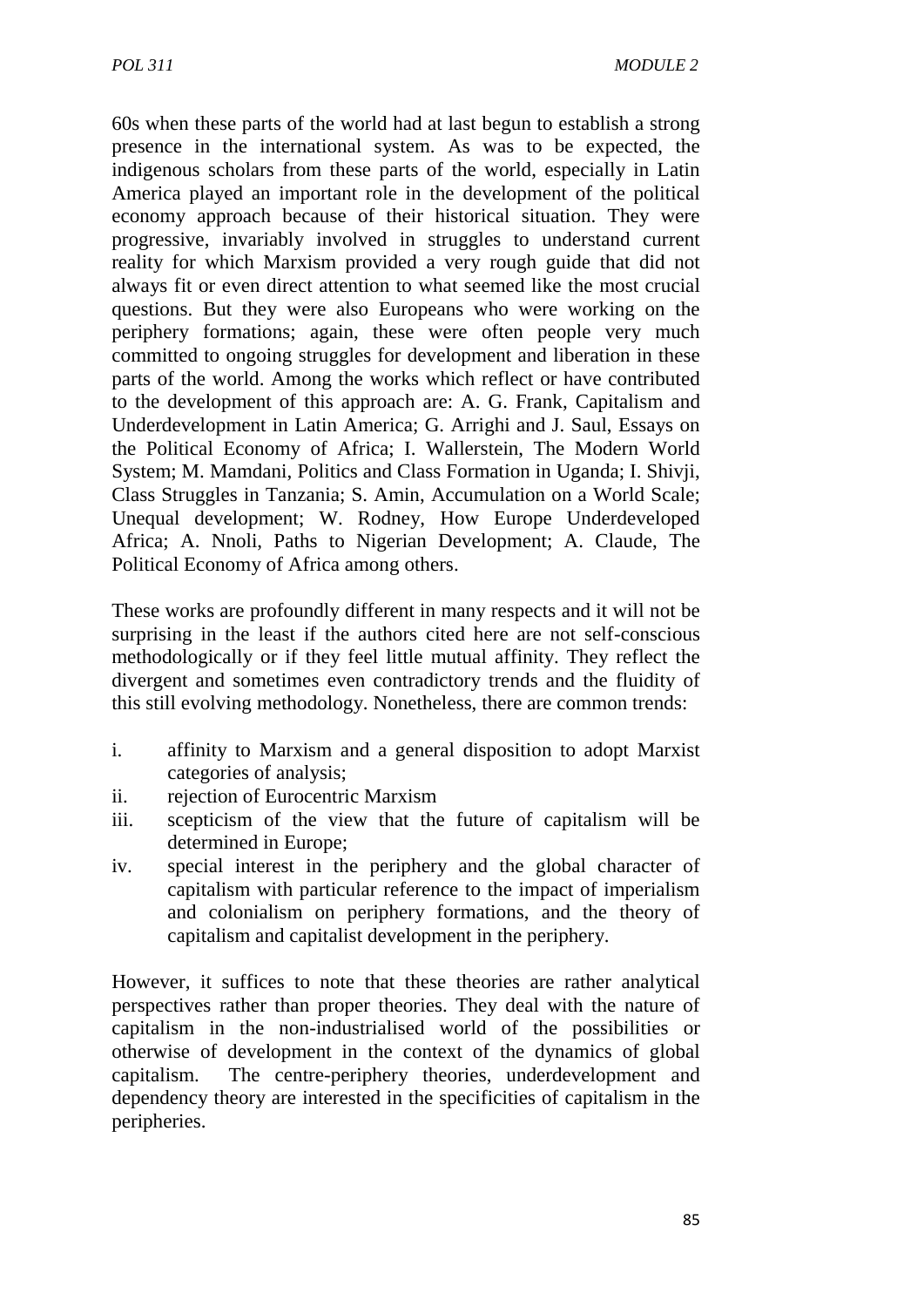While this may be the case in Latin America where Marxist scholarship was well established, in Africa, Marxist scholarship was less established, hence, its little contribution on underdevelopment theory, centre-periphery theory and dependency theory.

Radical consciousness among African social scientists appears to have gone hand in hand with the growth of nationalism, although Marxism also played a part. Instead of embracing Marxism, African social scientists were influenced by the nationalists and anti-imperialists beginnings of African radical scholarship, and its commitment to finding a way out of underdevelopment. This was initially done by painstaking critiques of western social science to expose its values, ideological biased, and interest disguised free value-free analytic tools and methodologies. This growing radicalism and methodological consciousness of social science scholarship in Africa came together in the development of the political economy approach received considerable impetus to professional associations, such as the Africa Association of Political Science, the Association of Third World Economists, the Southern African Universities Social Science Council and the Nigerian Political Science Association.

# **3.4 The assumptions of political economy approach**

What are the core assumptions of the political economy approach?

- i. The political economy accepts the basic categories and basic methodological and theoretical commitments of Marxism; to this extent, it may be construed as a variety of Marxism.
- ii. The approach is singularly interested like capitalism as a global phenomenon, the nature of relation between the centre and the periphery, and the specificities of periphery capitalism, especially as they illuminate the possibilities of the development of the productive forces. Its development has been conditioned by the limitations of orthodox Marxism and Western social science methodology as a whole in providing these forms of understanding.
- iii. The tendency to assume that imperialism has been and remains a decisive influence on nature and the possibilities of the periphery. This tendency has led orthodox Marxists to accuse 'political economists' of neglecting the class struggle.
- iv. The tendency to assume that reality is characterised by dynamism arising from the pervasive contradictions of material existence. This is an element from the legacy of Marx, which the approach has singled out for special attention.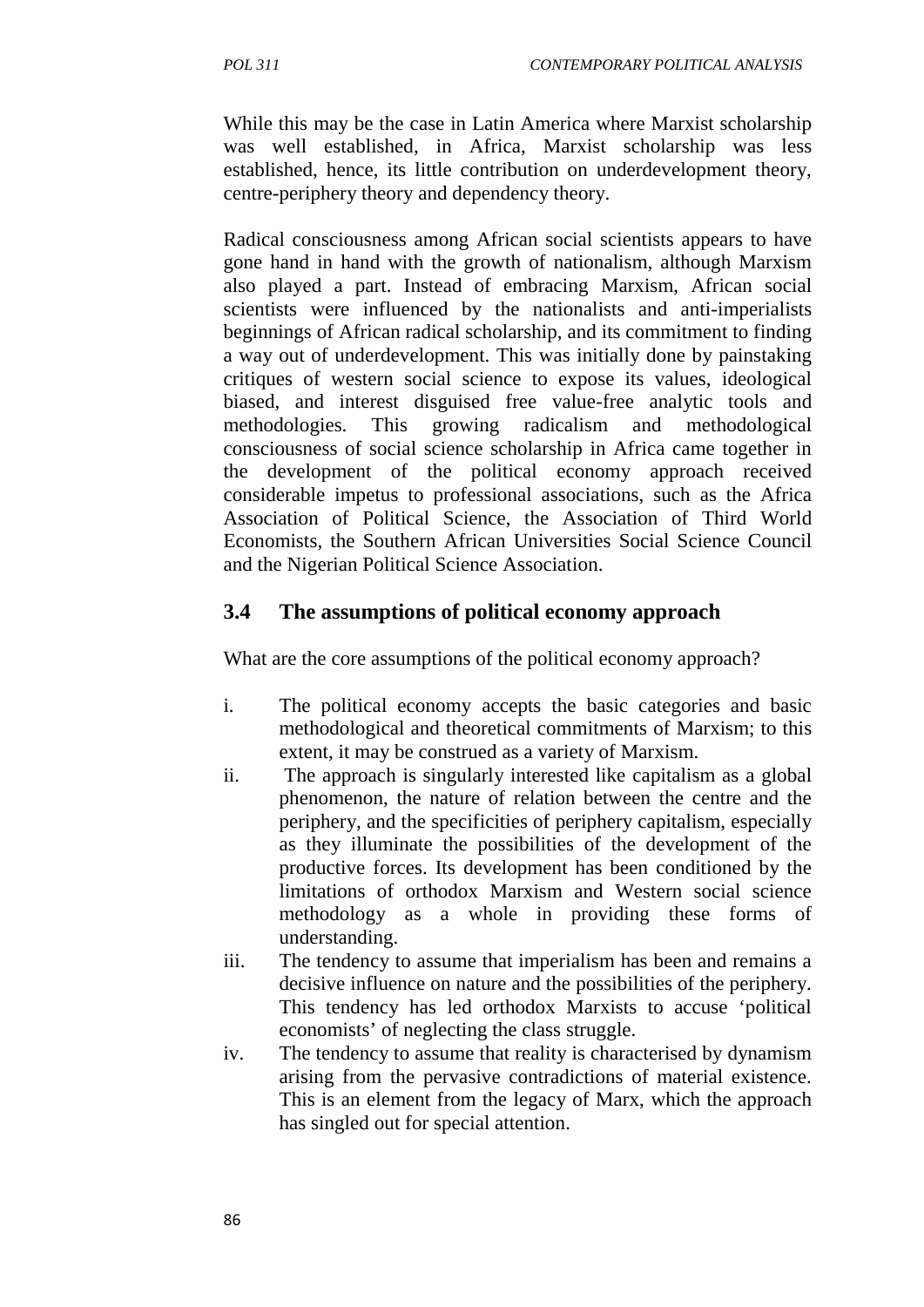- v. Particular interest in the possibilities of development and associated with it, a preference for development analysis of phenomena; a tendency to see reality as a process.
- vi. vi. A commitment to treat social life and material existence in their relatedness, and associated with this, a rejection of the discipline specialisation and preference for the interdisciplinary approach; but an interdisciplinary approach which is conceived not as the simultaneous application of specialised discipline, a social science (or materialist foundations) to replace social sciences.
- vii. vii. Commitment to treating problems concretely rather than abstractly. This is often taken to the point of regarding scholarship as creative praxis, something to be guided by experience and reciprocally a guide to scholarship. It insists that the experience of periphery formations be taken seriously on their own terms, that they may be possibly new or unique things that have elsewhere and which are to be understood by mechanically applying notions that might have illuminated other historical situations.

The political economy approach places emphasis on the material basis of life as a determining factor in society. In this context, inequalities and domination in society are viewed concerning the interaction of the different elements of social life namely: the economic, political and social structures and belief systems. However, it is the economic factor, otherwise known as the 'base' that is the most decisive of all these elements and which largely determines the other character of the others, referred to as the 'supestructure' (Ake, 1981:21). As Karl Marx and his Friend Frederick Engels remarked, the most important aspect of human social life is the material basis of life which influences other aspects like family, politics, education as well as the idea and belief held by the people (Sayer, 1977:13).

The study of political economy helps us to understand society better. Society must generally be understood through the prism of economy. This is because when we understand what material assets and constraints of a society are, how the society produces goods to meet its material needs, what type of socio-relations arise from the organisation of production, then we have come a long way in understanding the culture of that society, its laws, its religious systems, political system and even its mode of thought. "

Marxist-Leninist political economy also helps us to understand that economic determinism of inequality in society has history. Society is not static so also the relations of production. Thus, as the society develops there is one form of inequality and domination or the other in all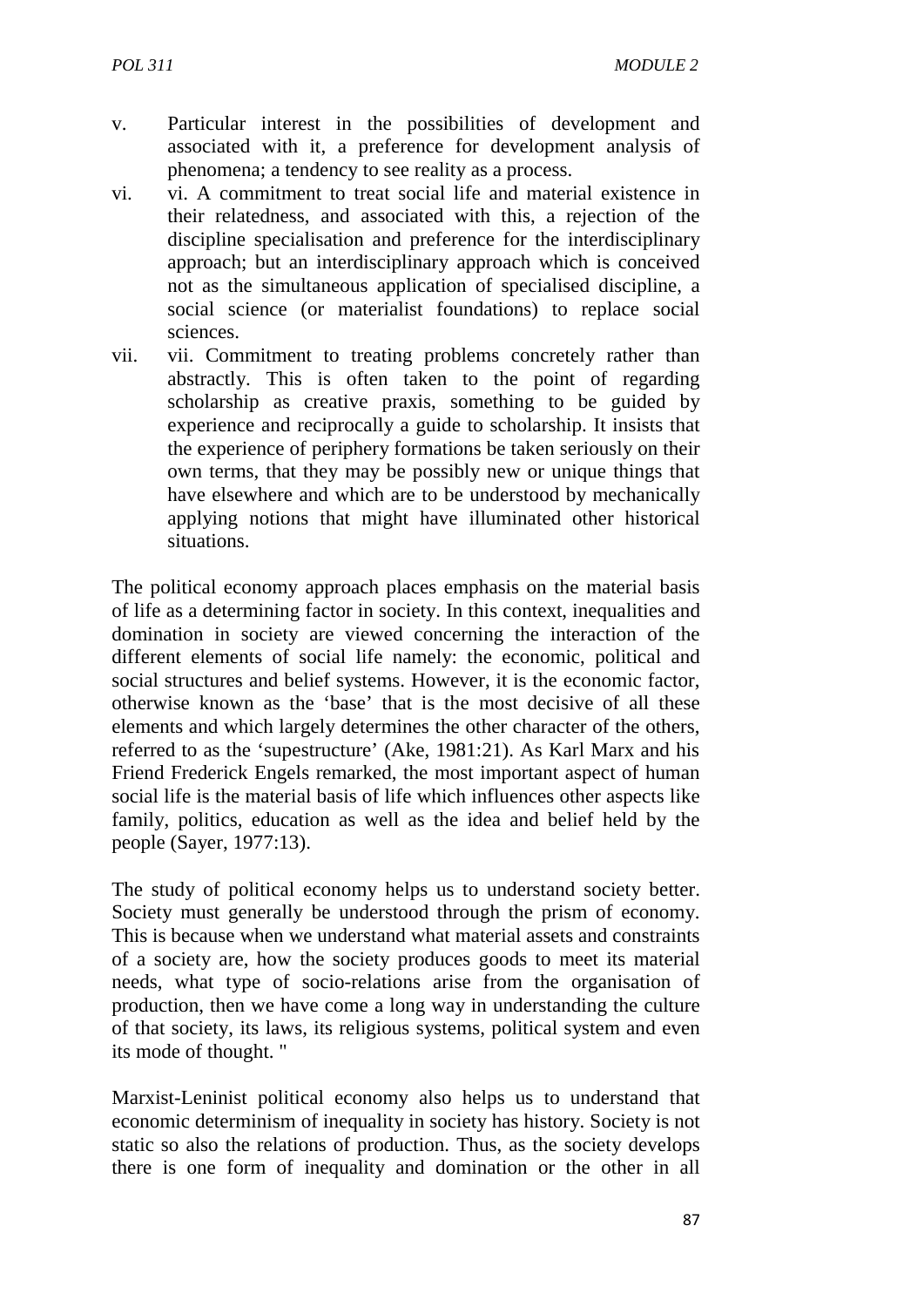societies. For example, we have some social, political and economic distinctions between slaves and slave-owners, between Serfs and feudal lords and between bourgeoisie and proletariats. Man used his theory of dialectics and historical materialism to argue that the inequality in capitalism will soon be over since it cannot go on forever.

The productive forces and the relations between people apart from those of production are studied by many sciences, natural, technical and social, but relations of production are studied exclusively by political economy. Political economy thus studies production relations in terms of their interconnection with the development of the productive forces.

Labour process was defined as the conscious purposeful activity of the people directed to modifying and adapting natural objects to their need. In it, people employ means of' production.

Marx and Engels clarified the following that has to do with means of production: Object of labour: This refers to the natural substance on which man acts. An object of labour that has already been subjected to human action and is intended for further processing is a raw material.

Instrument of labour: This refers to what people place between themselves and an object of labour and with the help of which they exert a direct influence on the objects of labour. The most important of these are the instruments of labour. In a broader sense, all material conditions of work, such as land, production building, roads, canals and so on are also instrument of labour According to Marx, the objects and instrument of labour together formed the means of Production.

The means of production and the labour power of people setting them in motion constitute the productive forces of society. The main productive force is the labourer or workingman. In the labour process, people make conscious use of means of production and human activity as its decisive element. The productive forces reflect the relationship between man and nature. The levels of their development characterise the degree of his mastery of the forces of nature. Marx argues further that in the production process people inevitably enter into certain relationships with one another i.e. enter into relations of production. To produce, they must have a means of production, which belong to individual or groups of people or society as a whole. Thus, whoever owns the means of production also owns what is produced or the product.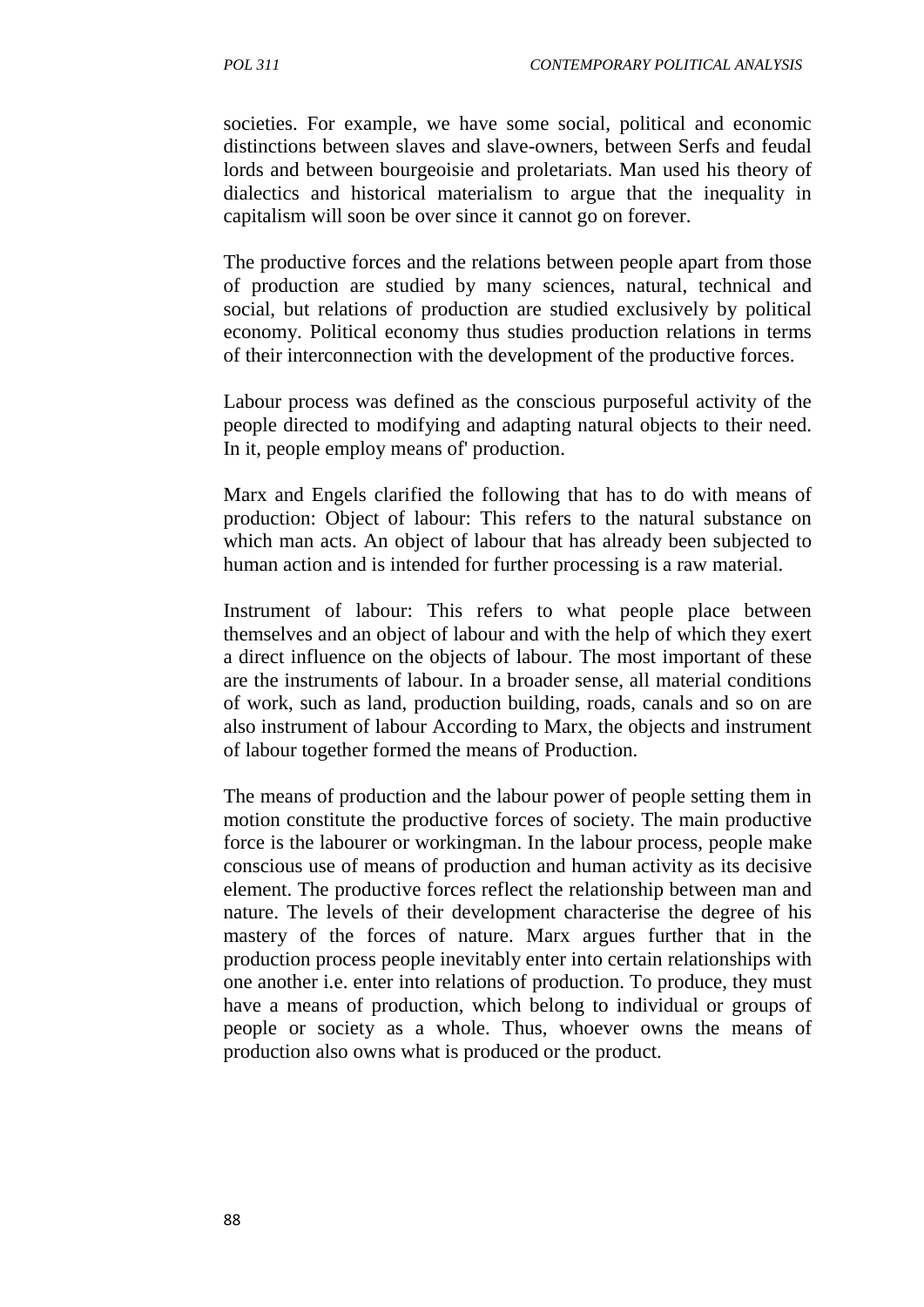### **SELF-ASSESSMENT EXERCISE**

What are the specific tenets of the political economy approach?

### **3.5 A critique of the political economy approach**

The political economy approach has been seriously criticised by the orthodox Marxists. These critics do not often refer to the political economy approach as such. They are often directed at specific writings that use the approach to or made in the context of underdevelopment theory of dependency theory or other 'neo-Marxist' theories. Emile Katana's comment on Samir Amin is typical of orthodox Marxists critics of the political economy approach. Katana calls Amin's work too fatalistic, condemning the underdevelopment countries to unalterable, deteriorating position, almost irreversibly determined by neocolonialism. Katana also believe that fatalism cannot offer any tangible prospect for a quick escape from underdevelopment.

The kinds of criticism also made against the underdevelopment and dependency theories and the political economy approach underlie the Eurocentric tendencies against which these models of analysis have found limited to the development of a scientific understanding of society. The criticisms boil down to the question of deviating from the orthodoxies (for instance, moving from the notion of the international division of labour to think of exploiter and exploited social formations) or failing to maximise certain values, for instance, proletarian internationalism, belief in the inevitable victory of a revolutionary struggle.

However, the political economy approach has brought into clear relief the problems of the application of Marxism to the historical specificities of the periphery. Not much is gained by arguing abstractly whether the tenets and manner of proceeding of the political economy approach are right or wrong, useful or useless. As a form of consciousness, it can only be fully understood in the context of its 'history', that is, by relating it to the contradictions of material life, which it expresses.

### **SELF-ASSESSMENT EXERCISE**

Briefly critique the political economy approach.

## **4.0 CONCLUSION**

The political economy approach represents the attempt of scholars working in the periphery countries in elucidating the ideas of Karl Marx. The influence of the theory and methodology of Karl Marx has been so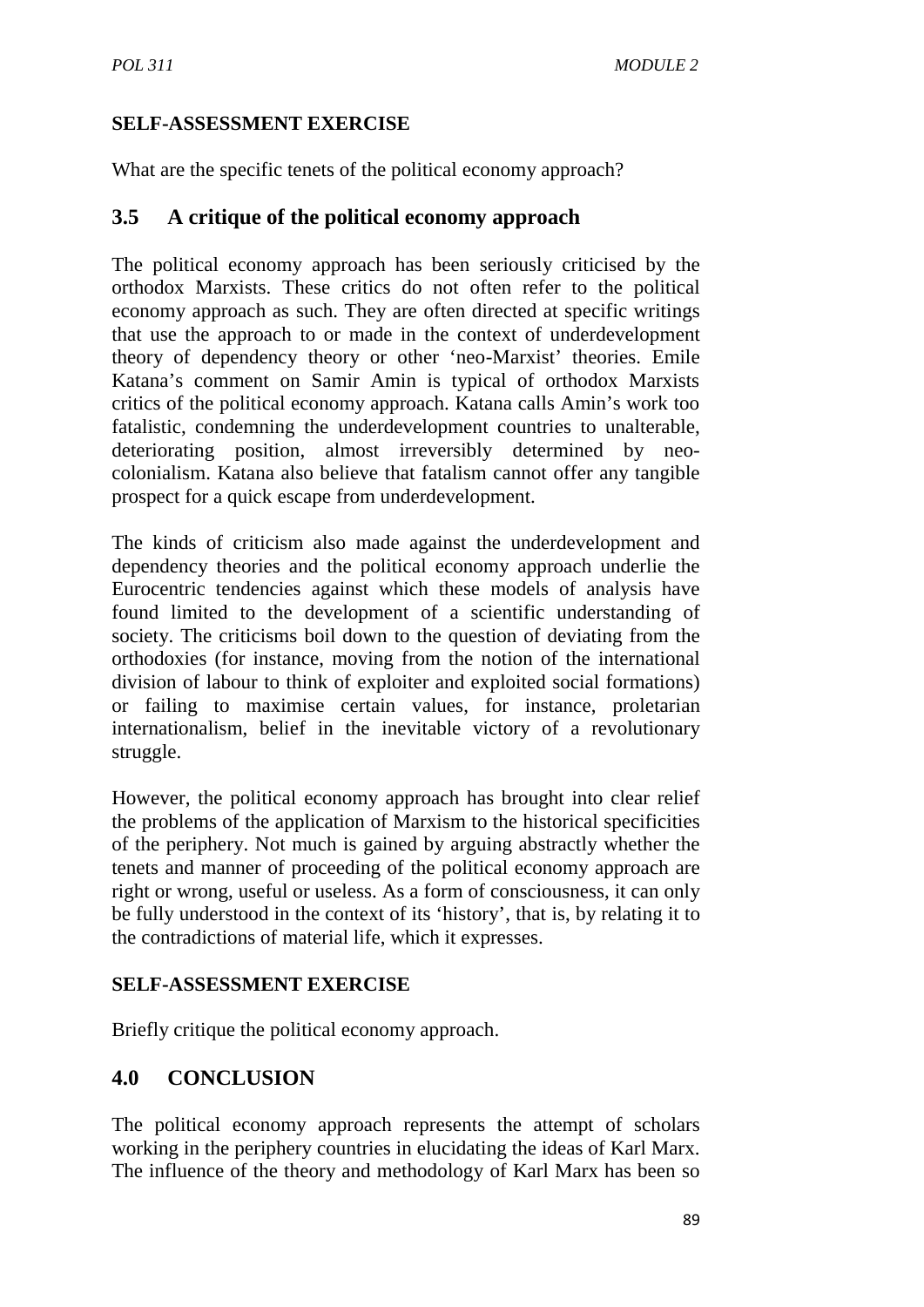pronounced that there is considerable confusion as to where Marxism stops, and the political economy approach begins. As a methodology, political economy approach is primarily interested in the productive forces (science and technology, human capital, natural resources) and the social relations of production in a society. This approach believes that for us to understand a society, it is important to first of all look at the productive forces in society. What is the level of the development of productive forces? What is the level of science and technology in society? What about the corresponding level of social relations of production? A particular level of productive forces produces a corresponding level of social relations of production.

# **5.0 SUMMARY**

In this unit, you learned about the political economy approach as a perspective in contemporary political inquiry. We said that this approach has received a lot of inspiration from the ideas of Karl Marx. From the Psysiocrats to Adam Smith, classical economists developed what came to be regarded as political economy. However, Marx was able to advance the ideas of classical political economists. Marx saw the link between capitalism and colonialism, the emergence division of labour, but he hardly worried about the implications for globalisation. It was Lenin that established the implications of the globalisation of capital to the periphery. Subsequently, scholars drawing from these insights from Africa and Latin America, and few from Europe who were interested in changing the social conditions in the peripheries have advanced the political economy approach. The approach, however, does not represent a unified body of thought. We concluded that the political economy approach is essentially concerned with the analysis of the productive forces and the social relations of production.

# **6.0 TUTOR-MARKED ASSIGNMENT**

- 1. What are the basic assumptions of the political economy approach?
- 2. What criticisms have been levelled against the political economy approach?

# **7.0 REFERENCES/FURTHER READING**

- Afanasyev, L. et al. (1974). The Political Economy of Capitalism. Moscow: Progress Publishers.
- Ajulor, O . V. (2006). The Concept, Nature and Scope of Political Economy- Readings in General Studies Education (Vol. 1), Humanities and Social Sciences. Project T.M.M.E, 76-92.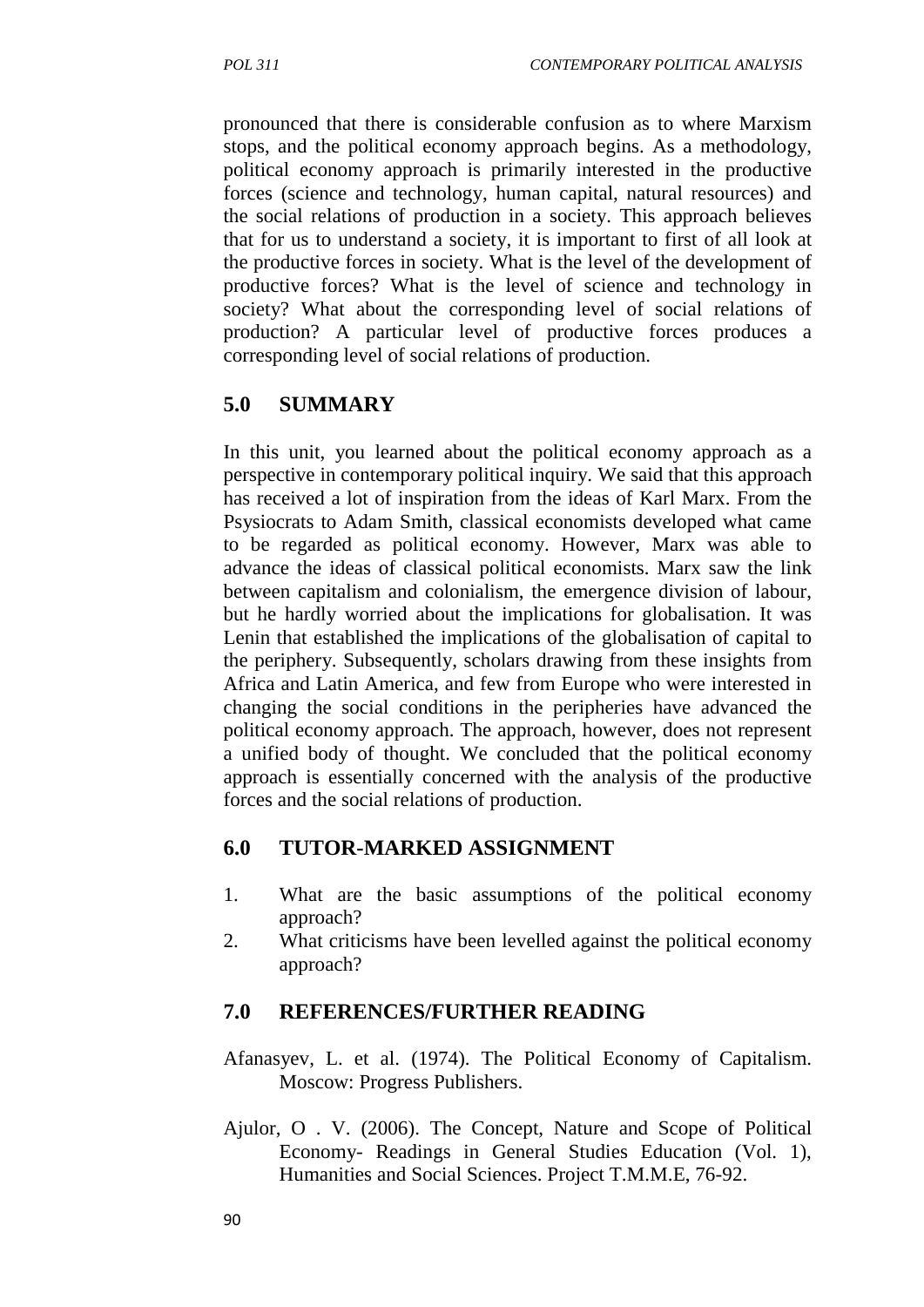- Ake, C (1981). Political economy of Africa. London: Longman.
- Ake, C. (1981). A Political Economy of Africa. Lagos: Longman Nig. Ltd.
- Amin, Samir (1976). Unequal Development: An Essay on the Social Formations of Peripheral Capitalism. New York: Monthly Review Press.
- Amin, Samir (1994). 'Re-reading the post-war period: an intellectual itinerary' Translated by Michael Wolfers. New York: Monthly Review Press.
- Bodenheimer, Susanne (1971). "Dependency and Imperialism: The Roots of Latin American Underdevelopment," in K.T. Fann and Donald C. Hodges (eds) Readings in U.S. Imperialism. Boston: Porter Sargent.
- Engels, Frederick (1975). On Marx. Perking Foreign Language Press.
- Ihonvbere, Julius (1992). "The Political Economy of Crisis and Underdevelopment in Africa". In Claude Ake (ed.) Selected Works. Lagos: JAD Publishers.
- Katana, Emile (1979). Studies in Developing Countries. Budapest: Institute for World Economics.
- Sayer, J (1977). Economy: Capitalism. In H. G Creighton (ed). Translated into English from Revised Edition. Moscow: Progress Publishers.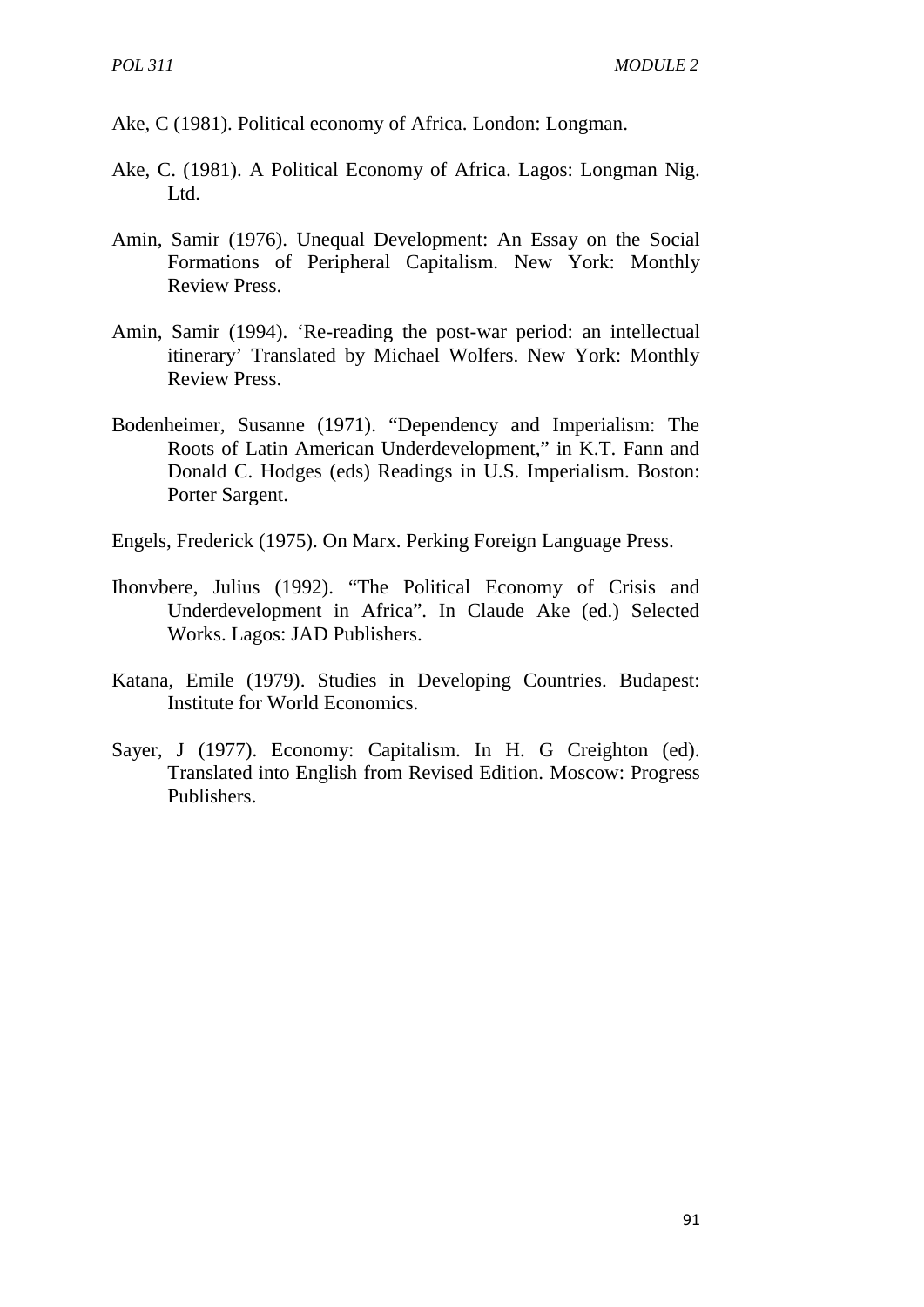# **MODULE 3 BEHAVIOURALISM AND EMERGING APPROACHES**

This module attempts a modest discussion of the behavioural approach in contemporary political analysis and other emerging approaches in political inquiry such as new institutionalism, group theory and the role theory. These topics are loosely grouped together in this module for analytical purposes only.

The first unit examines the behavioural approach in political inquiry. This approach began after World War II as a sort of protest movement by some political scientists against the traditional approach. The general thesis of the approach is to make the study of politics scientific. The second unit considers the new institutionalism approach. This approach critiques the behavioural approach in politics and recognises the role of institutions in shaping political outcomes. The third unit examines the political culture approach and stresses that politics "reflect and exemplify society's deepest-held values". The fourth unit examines the role theory. Role theorists believe that the individual located within a social context best captures his/her role in political processes and phenomena. The last unit discusses postmodernism in political science. We would see that postmodernism refers to the use of postmodern ideas in political science. Many situations that are considered political in nature cannot be adequately discussed in traditional realist and liberal approaches to political science.

We now turn to an examination of the theories in this module under the following units:

- Unit 1 Behaviouralism and Post-Behaviouralism
- Unit 2 New institutionalism approach
- Unit 3 Political culture approach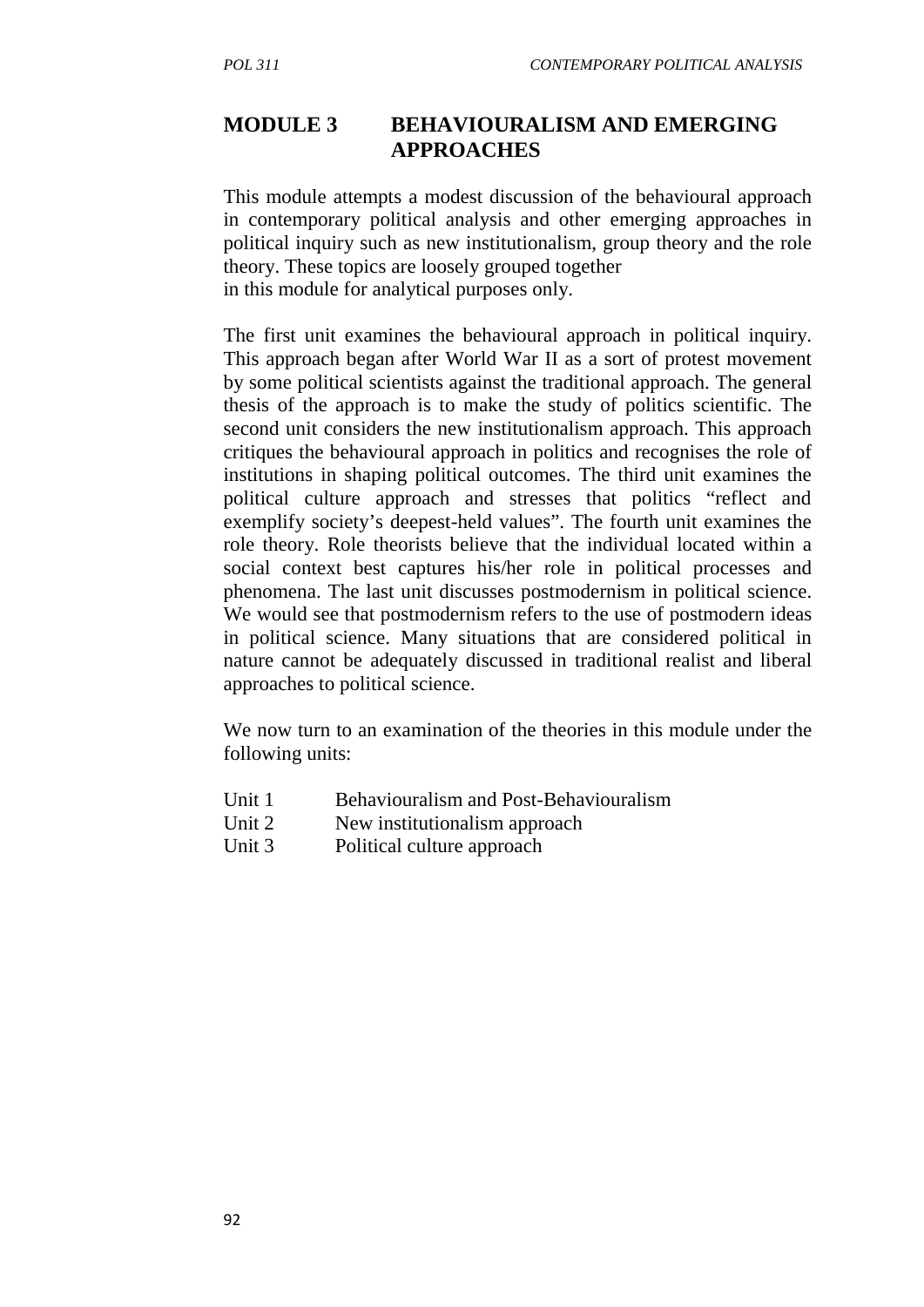# **UNIT 1 BEHAVIOURALISM AND POST- BEHAVIOURALISM**

## **CONTENTS**

- 1.0 Introduction
- 2.0 Objectives
- 3.0 Main Content
	- 3.1 The emergence of the behaviour approach
	- 3.2 Intellectual foundation stones of behaviouralism
	- 3.3 Criticisms against the behavioural movement
	- 3.4 Post-behaviouralism
- 4.0 Conclusion
- 5.0 Summary
- 6.0 Tutor-Marked Assignment (TMA)
- 7.0 References/Further Reading

# **1.0 INTRODUCTION**

In this unit, you will be introduced to a major approach in political analysis. Behaviouralism which has made an indelible mark in political studies represents a post-World War II revolution and disaffection of Political Science over-reliance on contending approaches such as the institutional, historical, legal, sociological, constitutional and philosophical – all these approaches which are subsumed under legal historical and normative approaches. Behaviouralism became a dominant paradigm in American Political Science in discontent with the 'old institutionalism', which was preoccupied with the formal structures of government. Discontent with what had gone wrong before was not itself enough to launch a new paradigm. However, the development of probability sampling techniques and a systematic understanding of mass surveys had opened up new areas of research for political science, particularly in the study of what shaped electoral choice (Merkl, 1964:23).

The advocates of the 'persuasion' saw 'themselves as spokesmen for a very broad and deep conviction that the political science discipline should (Ricci 1984:140):

- abandon certain traditional kinds of research,
- execute a more modern sort of inquiry instead, and
- teach new truths based on the findings of these new inquiries.

The behaviouralists argue that new methods could be developed to help political science formulate empirical propositions and theories of a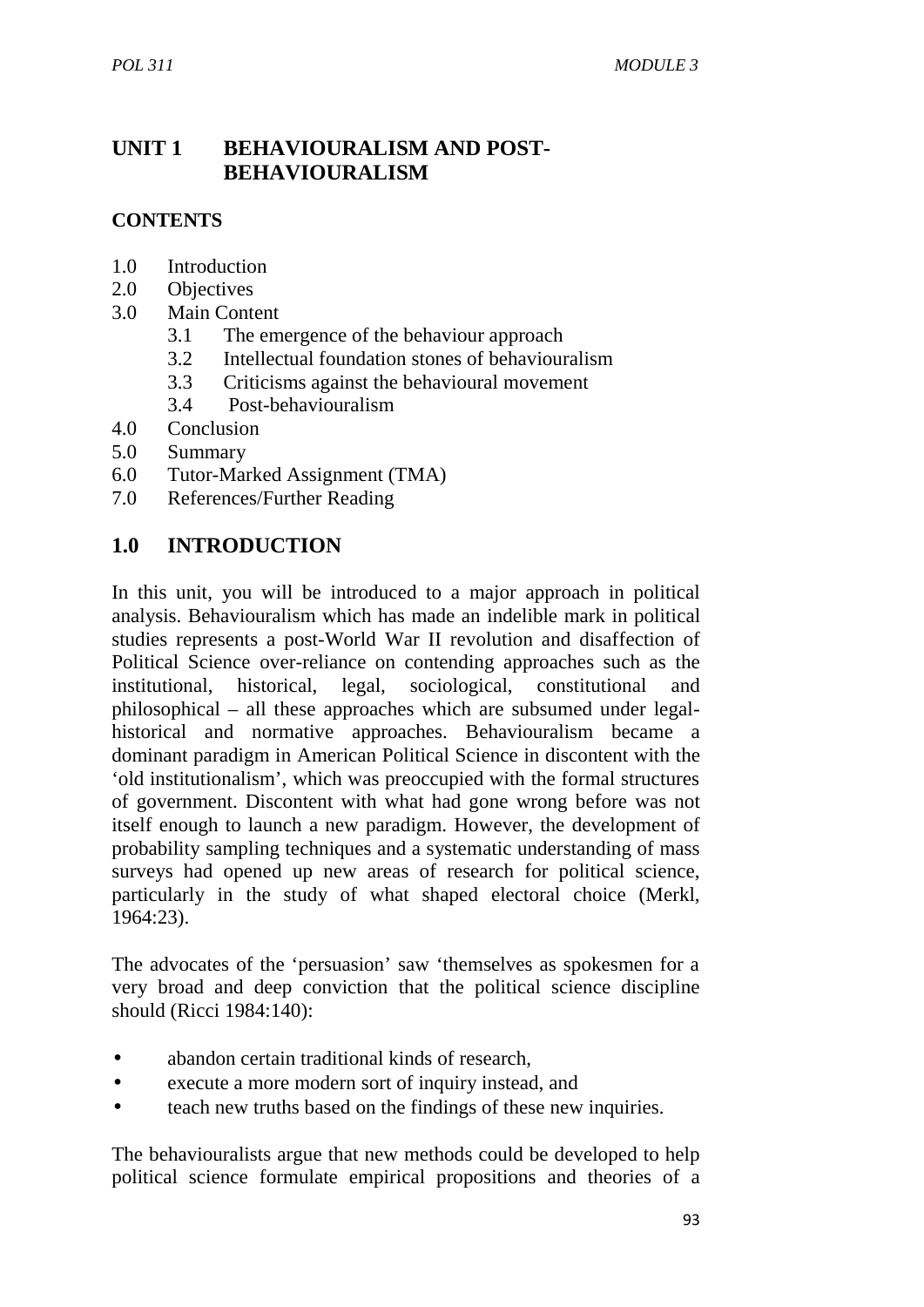systematic sort, vested by more direct and more rigorously controlled observations of political events. And as Truman (1951) put it, behavioural political science demands that research must be systematic and must place primary emphasis on empirical methods.

The traditional and the behavioural approaches to the study of politics, therefore, came to be differentiated by one emphasizing values as against the other emphasising facts (empirical). The behavioural methods advocate for the utilisation and development of most precise techniques for observation, verification, quantification and measurement. Thus, this approach places greater emphasis on the use of a statistical and quantifiable formulation of data.

# **2.0 OBJECTIVES**

At the successful completion of this unit, you should be able to:

- trace the historical emergence of behavioural approach to the study of politics
- explain the intellectual foundation stones of behaviouralism
- critique behaviouralism
- identify the major contribution of behaviouralism in political research.

# **3.0 MAIN CONTENT**

### **3.1 Emergence of the Behavioural Approach**

The term political behaviour refers as often to a set of method of research perspective namely the scientific study of politics as a subject i.e., the study of human behaviour in a political context. As a methodological approach to the study of politics, political behaviour or behaviouralism effectively emerged after the World War II as a kind of protest movement by some political scientists based mainly in the USA against the historical, philosophical and descriptive institutional orientations of traditional political studies. This approach represents a critical reaction against certain features of political studies in the inter World Wars, particularly the concentration of formal political institutions and constitutions and relative neglect of the actual political behaviour and informal political processes.

The normative philosophical approach had several weaknesses which led to the behavioural revolution. The basic criticisms alleged that its practitioners were essentially parochial (biased towards Western thought and ideas), formal-legal (interested mainly in constitutions and the operations of institutions such as the executives, legislature, courts and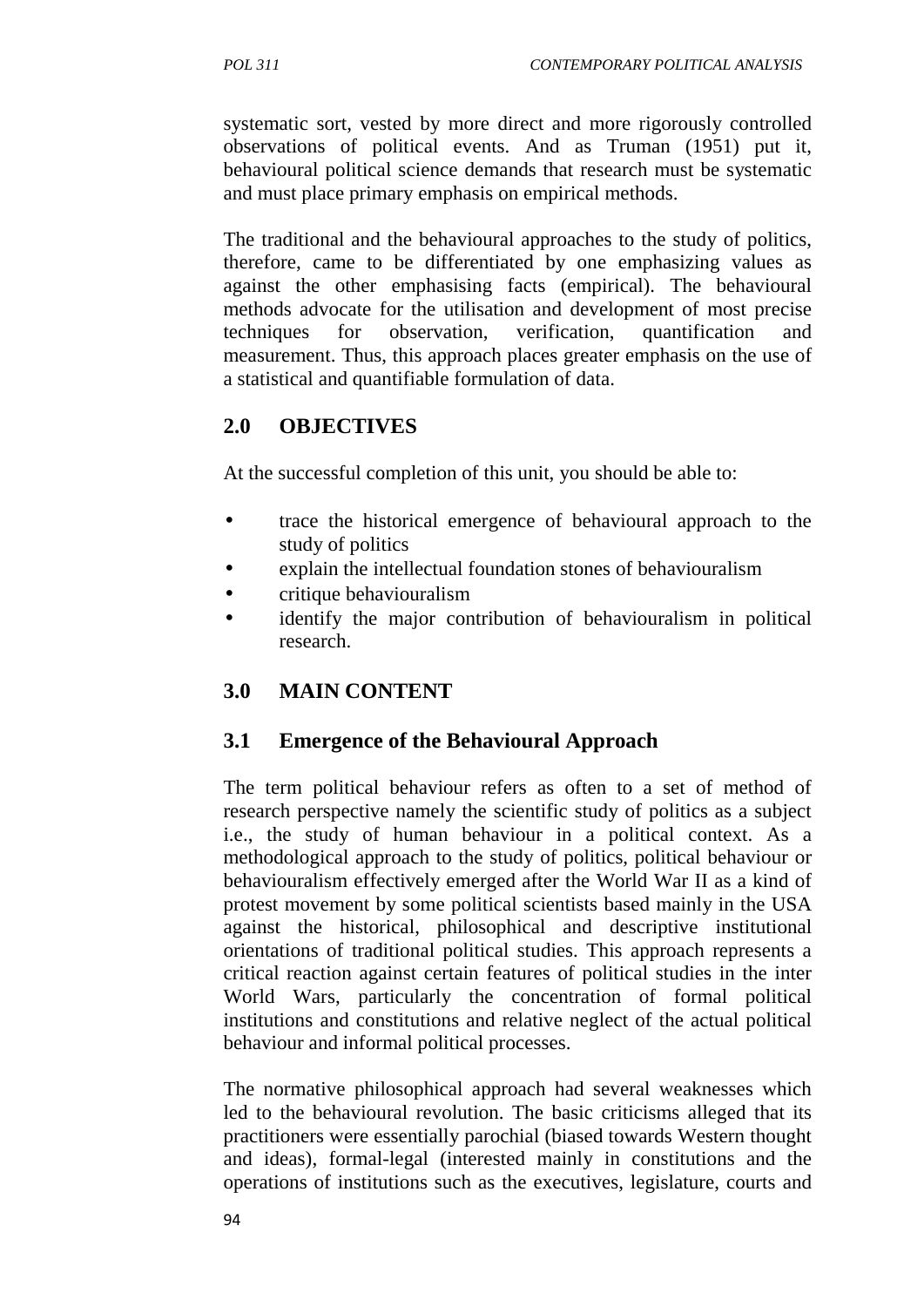bureaucracies), non-comparative (based essentially on the configurative study of single countries), and unscientific (concepts, models and theories were rudimentary, or even non-existent). Furthermore, the approach was said to exclude informal politics and therefore ignores a large important source of relevant information (Jackson and Jackson, 2000:32).

The behavioural approach introduced two major elements in the study of politics. The first was the emphasis on the political behaviour of individual person as the central and crucial unit of political analysis and the basic building block of political science. David Truman in his book, The Implication of Political Behaviour Research in Social Science found agreement with Dahl (1969) and Easton (1953) who located the individual as the critical dictum of political research. Behaviouralists argue that political scientists should study the conditions and consequences of man's political conduct rather than the structures and functions of political institutions. They believe that political science should be concerned primarily with the question: "why do individuals behave politically the way they do?" The behaviouralists argue that although an important aspect of politics, the institutions as a thing in itself is not the actual stuff or substance of politics. This is because political institutions do not and cannot exist physically apart from the individuals or political actors who inhabit and operate them. Thus, while the traditional institutional approach concentrates on the structures, powers and responsibilities of such political institutions like the Parliament, the Judiciary, the Executive and the Bureaucracy, behaviouralists emphasise the attitudes, value personality and activity of the individuals in this institutions.

The second major idea that this approach introduced to the study of politics was the emphasis on the scientific study of politics. Truman (1951) asserts that research must emphasize empirical methods. Behaviouralists sought to place the study of politics on a more scientific platform and allow for empirical verification of many of its statements as possible through the use of sophisticated research methods. There has thus been an emphasis on the building of sophisticated analytical methods, the use of quantitative techniques or statistical models and the collection of a large empirical set of data in political science research.

David Easton said that all behavioural research is directed at the goal of a science of politics, based on the methodological assumptions and procedures of the physical sciences. Thus, political science would be comparable in certainty, sophistication and rigour of physical sciences. Behaviouralism has therefore been defined succinctly as the scientific study of political behaviour. If one interprets behaviouralism as the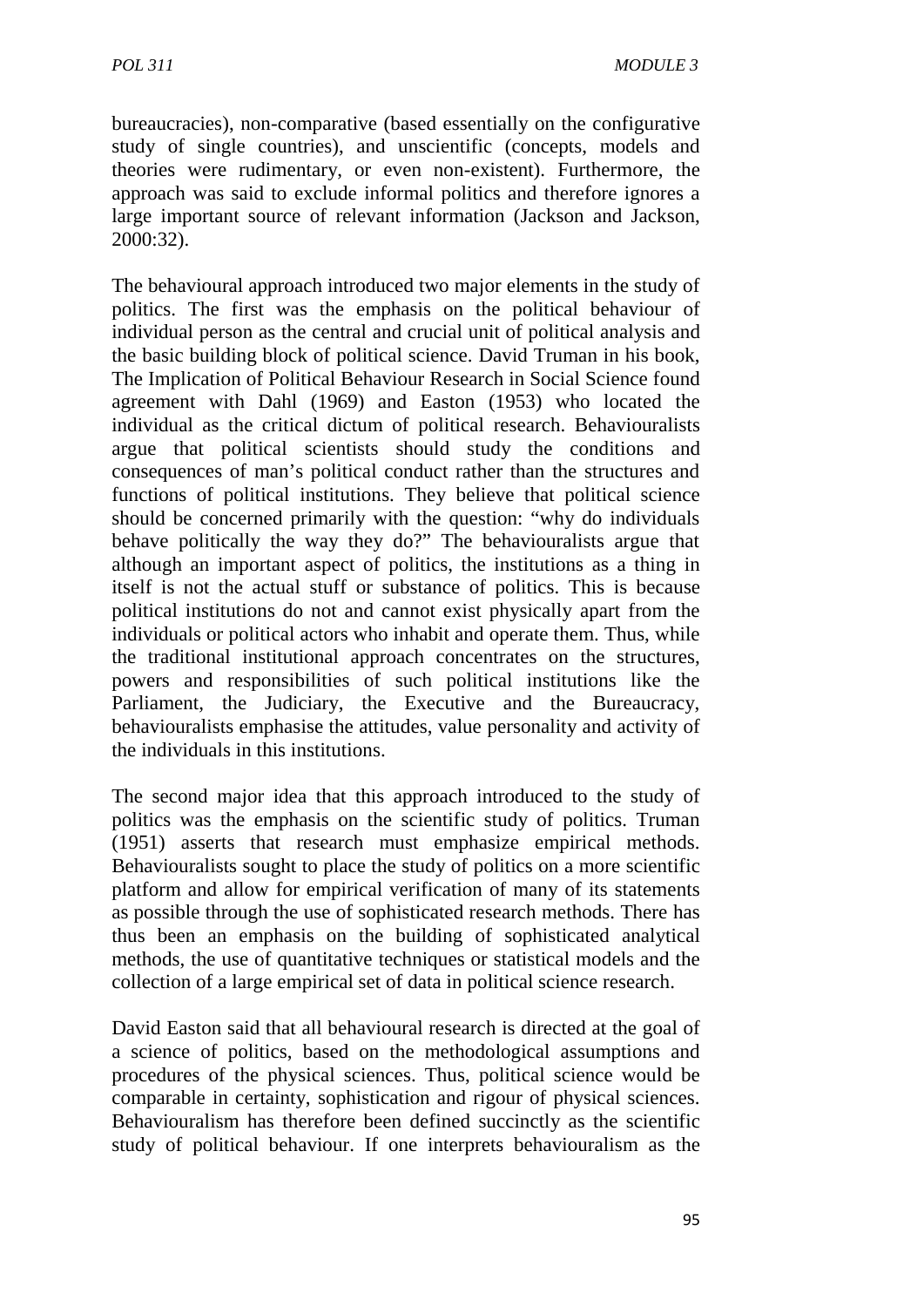scientific study of politics, chances are that the basic empirical unit of analysis of such a study would be individual behaviour.

Robert Dahl has noted six-interrelated factors, which influenced the rise of the behavioural movement. The first was the evolution of the University of Chicago's Department of Political Science under the leadership of Charles Meriam, who in 1925 before the American Political Science Association called for a science of political behaviour … or a science of social behaviour which will do for political science what science has done for the hardcore sciences (Meriam, 1926).

The second factor cited by Dahl was the influx of the European Scholars into the United States. These scholars whose backgrounds were in the hard-core sciences came to the USA and occupied the chairs in most of the political science departments in American Universities. As a result of their background, they encouraged the use "of sociological and psychological theories for the understanding of politics" (Dahl, 1961). Another factor was World War II. Dahl explained that the outbreak of the War forced many American political scientists to deal with day to day reality of social life and also reveal to them for the first time the "inadequacies of the conventional approaches of political science for describing reality much less for predicting in any given situation what is likely to happen."

The fourth factor was the creation of the Social Science Research Committee and the subsequent creation of an adjunct committee on political behaviour. The evolution of this special committee helped shift the entire focus of the discipline to the behaviour of individuals as the empirical unit of analysis. The fifth factor Dahl pointed out was the development of the "survey" method as a tool in the study of politics. Other factors included the influence of the philanthropic foundations and the nature of the American polity and culture. All the above factors combined created a political culture that was committed to what Dahl referred to as "pragma-tism, fact minded-ness, confidences in sciences" etc. (Dahl, 1961). In addition to the above factors, Truman has noted two other factors: the change in the character of world politics after Potsdam, the break-up of the colonial systems, and the subsequent emergence of the new nations; both factors required a new and broad approach to the study of political institutions (Truman, 1973).

#### **SELF-ASSESSMENT EXERCISE**

Identify factors that spurred the development of the behavioural approach in politics.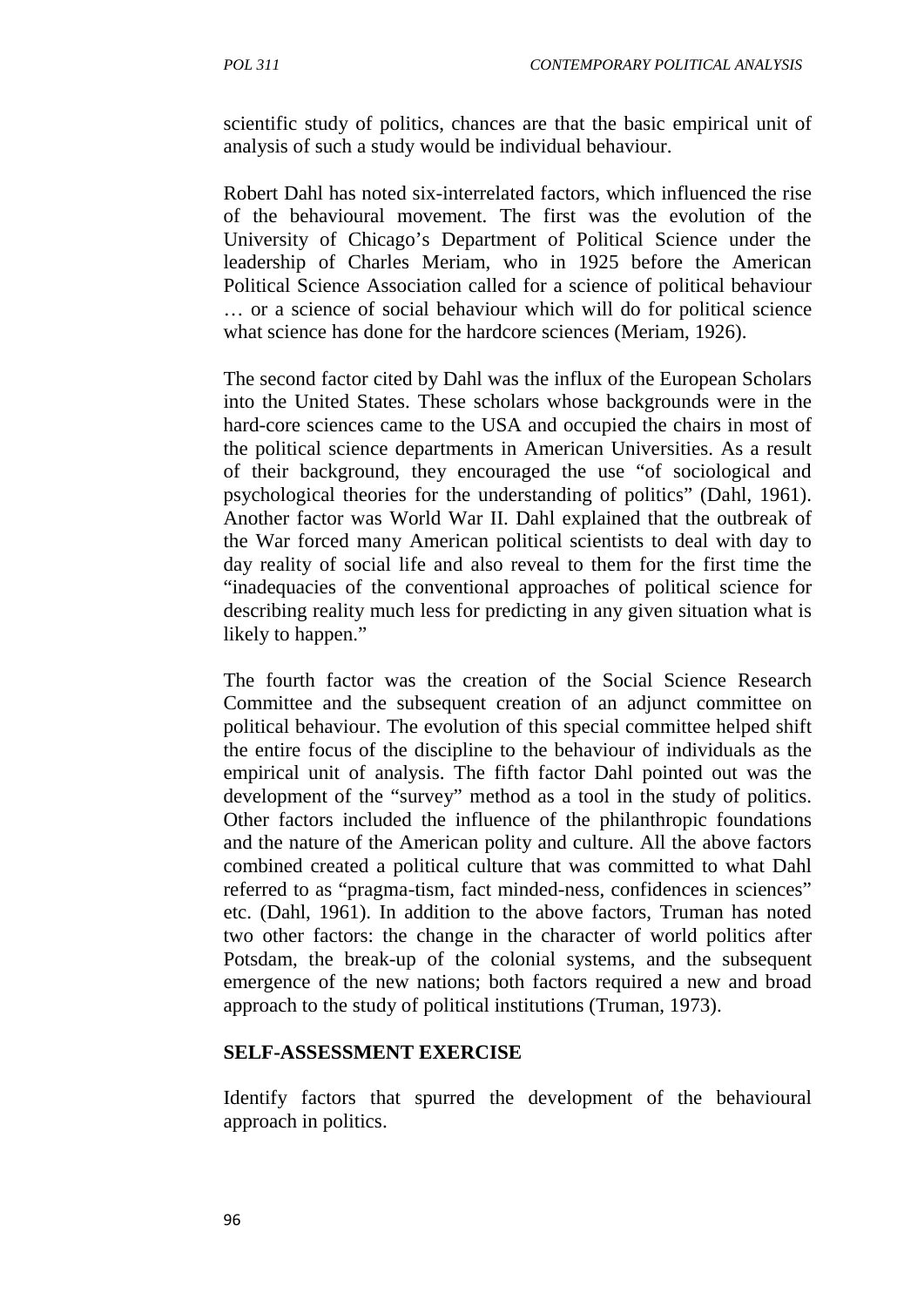## **3.2 The intellectual foundation stones of behaviouralism**

What was the essence of this new paradigm? In other words, what are the basic tenets of behaviouralism? By combining two classic accounts (Easton, 1965; Somit and Tenehaus, 1967), it is possible to identify eight main claims made for behaviouralism:

i. Regularities

According to the behaviouralists, there are discoverable regularities in politics which can lead to theories with predictive value. This can be expressed in the generalisation of theories with explanatory and predictive value. A major task of a true behaviouralists approach would therefore be the imposition of analytical order on the seemingly complex, contradictory or unpredictable processes of political life. An example is a relationship between HIV/AIDS and social cohesion, or the relationship between economic development and democracy.

ii. Falsifiable /Verification

The behaviouralists also argued that all generalisations and explanations must be testable in principle. This 'proposition was repeatedly restated by behaviouralists … it was fundamental to the point where Easton argued that the vital difference between most pre-World War II political scientists and behaviouralists lay precisely in the latter insistence on testability'. This process of empirical verification is the key criterion for assessing the validity and aids utility of such generalisations.

iii. Techniques

The acquisition and interpretation of data must be carried out through the use of techniques (sample, survey, statistical measurements and mathematical models) that are rigorously examined, refined and validated. In other words, systemic, accurate, reliable and valid instruments must be developed for observing, recording and analysing empirical political behaviour.

iv. Quantification

The behaviouralists emphasised that precision or accuracy in the recording of data and statement of findings requires measurement, quantification or maximisation not for their own sake but only where possible relevant and meaningful in the light of other objectives. According to Truman (1973), the political scientists should perform his research "in quantitative terms if he can and in qualitative term if he must."

v. Value neutrality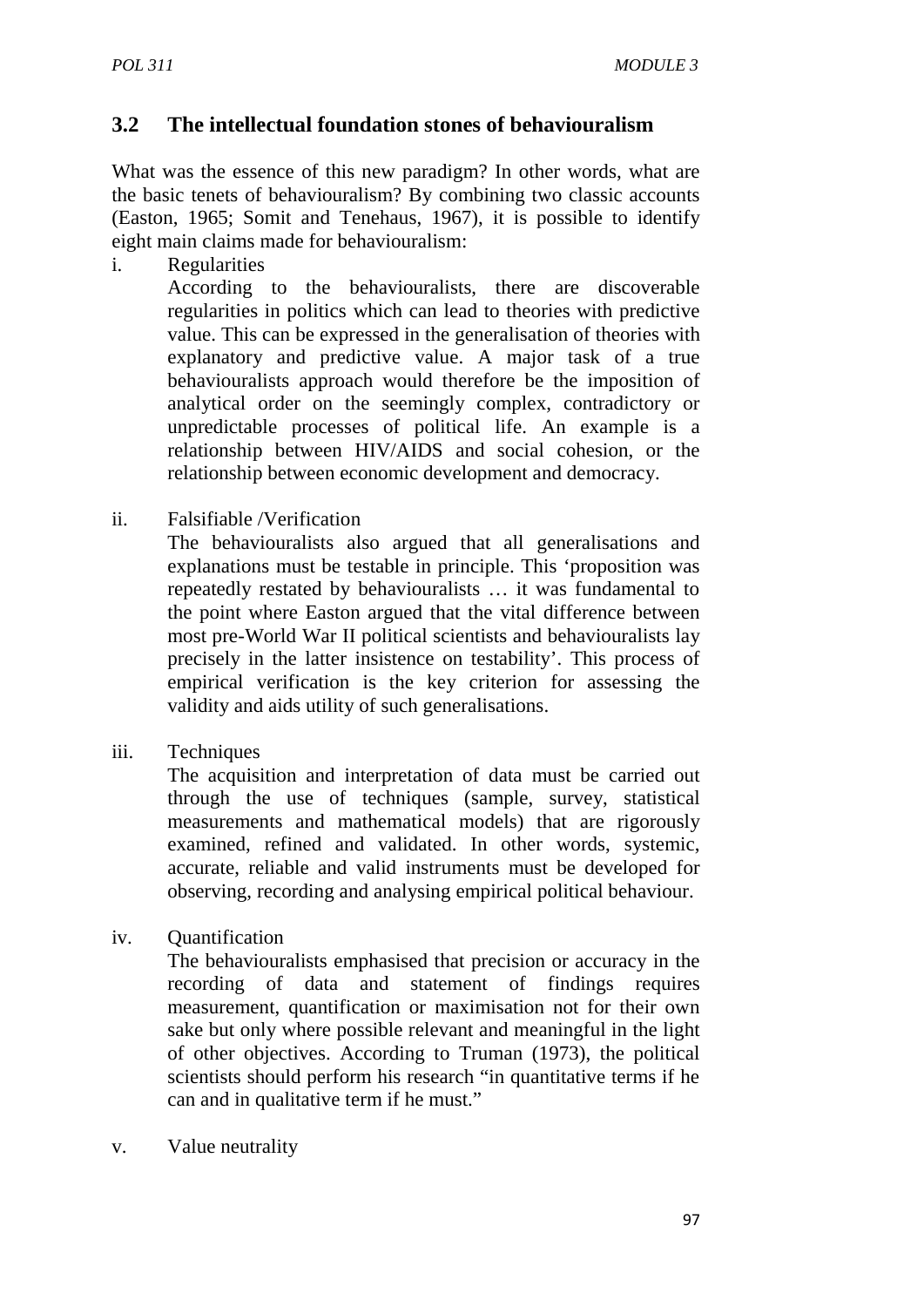Ethical evaluation and empirical explanation involve two different kinds of propositions that for the sake of clarity should be kept analytically distinct. The behaviouralists argued that empirical political research must be distinguished from ethical or moral philosophy and political advocacy.

vi. Systematisation

The behaviouralists argue that empirical research must be systematic, i.e. theory-oriented and theory directed. In this context, theory and research are closely interconnected component part of any orderly body of knowledge. David Easton puts it 'empirical research untutored or unguided by theory may prove trivial and theory unsupported by empirical data may be fruitless. Oran Young has also warned against the collection of empirical data as an end in itself and without sufficient theoretical guidance to determine appropriate criteria for data selection and interpretation. Thus, the major goal of behavioural movement was to develop a general theoretical framework, within which disparaged research findings can be integrated.

vii. Pure Science

The behaviouralists contended that political science should become more self-conscious and critical of its methodology. The argued that applied research, i.e. the application of scientific knowledge is as much a part of the scientific enterprise as theoretical understanding. However, scientific explanation of political behaviour must logically proceed and provide the basis for efforts to utilise political knowledge in the solution of urgent practical problems of the society. The scientific understanding of politics is therefore more important to the behaviouralists than policy formulation or practical interventions. In essence, the pursuit of knowledge can be an end in itself and an academic student of political behaviour even if he/she is uncertain about the practical utility of his/her research would require no more than the prospects of finding new insights to justify his/her activities.

viii. Integration

Finally, Political science should become more interdisciplinary and draw more on the other social sciences. The behavioural approach assumes the unification of the social sciences. It expresses the hope that someday, the interdisciplinary walls that separates political science from other social sciences will crumble. Although, they indicate the pragmatic divisions of labour, this interdisciplinary boundary does not reflect theoretically or ideologically division of the social sciences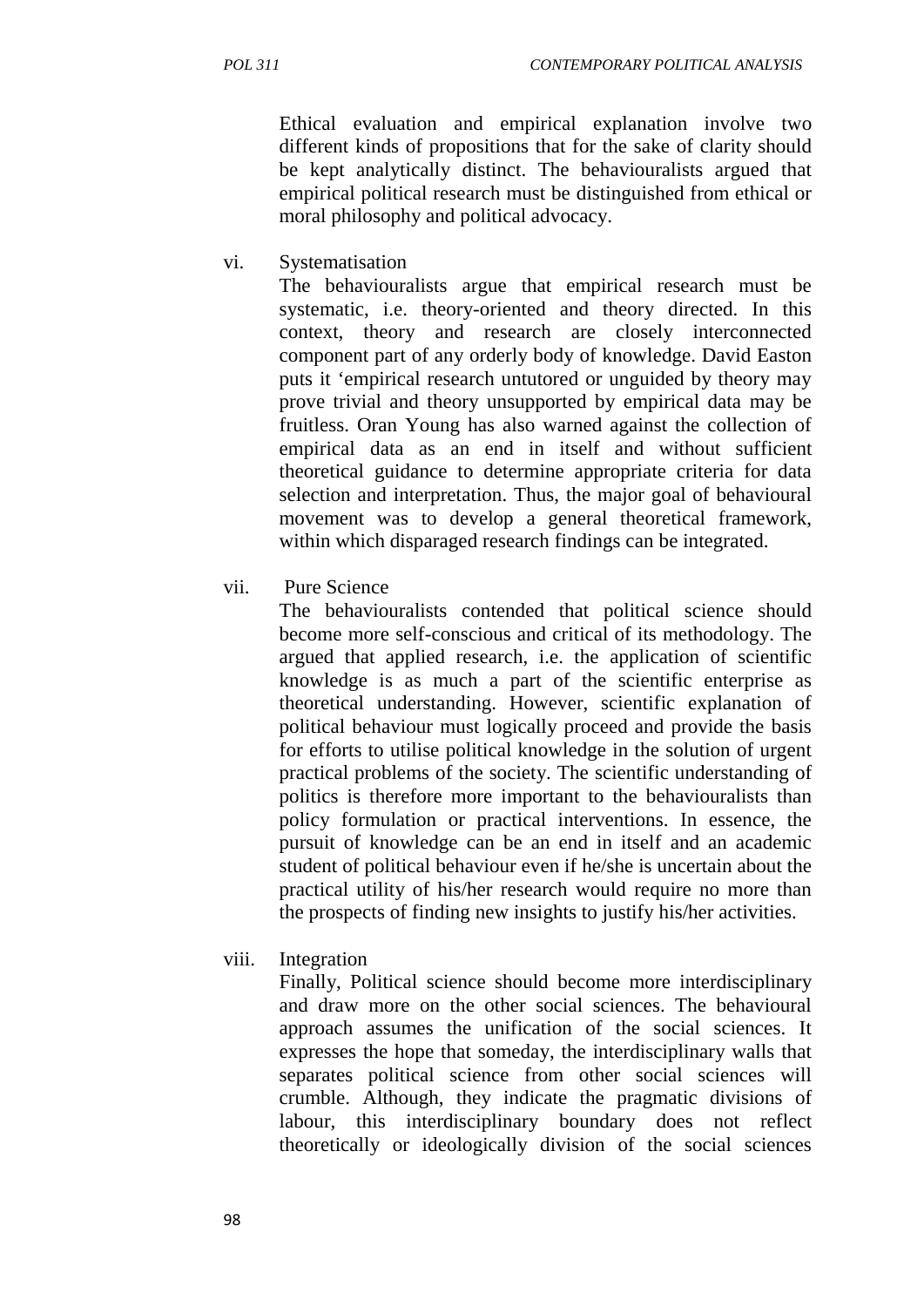sharing a common concern for the totality of the human situation in a social context.

Consequently, political science can ignore the findings of the other social science disciplines only at the risk of undermining the validity and generalisation of its own research. The concern of the behaviouralists with integration was of course also inspired by their impatience with the failure to employ quantitative methods in political studies to the same extent as the other social sciences (by imitating some of the methodologies in sociology and psychology that have been employed).

#### **SELF-ASSESSMENT EXERCISE**

List and explain the intellectual foundation stones of behaviouralism.

### **3.3 Criticism against the behavioural movement**

It should be stated at this juncture that behaviouralism or the behavioural approach has never been without intellectual or ideological opposition. These arguments also underpin the paradigm's inadequacies in political studies. These criticisms came from both post behaviouralists and the traditionalists.

First is the criticism against the fundamental, philosophical or epistemological tenets of behaviouralism. The second area of criticism has to do with its emphasis on quantitative survey. The sociological criticism borders on its conservative assumptions, orientations, and values. Lastly, there are objections as to the outcome of specific behaviouralists' research. The unit shall consider each of these criticisms under these four broad frameworks:

The inability to quantify certain aspects of political behaviour and the inability of political science to deviate itself from the question of values is a serious limitation in political studies. Post– behaviouralists have condemned the merit of quantification which the behaviouralists claimed are very important to political science in terms of research. The post-behaviouralists have asserted that this is not attainable and that political science must not deviate from historical concern for moral and ethical issues even though they cannot be scientifically resolved. What this means is that there is a thin line of demarcation when we empirically want to distinguish between 'value' and 'fact' in political research. Political issues and the researcher are therefore influenced by a gamut of values, value judgments, and assumptions, which cannot be defended in scientific or behavioural terms. The behaviouralists claim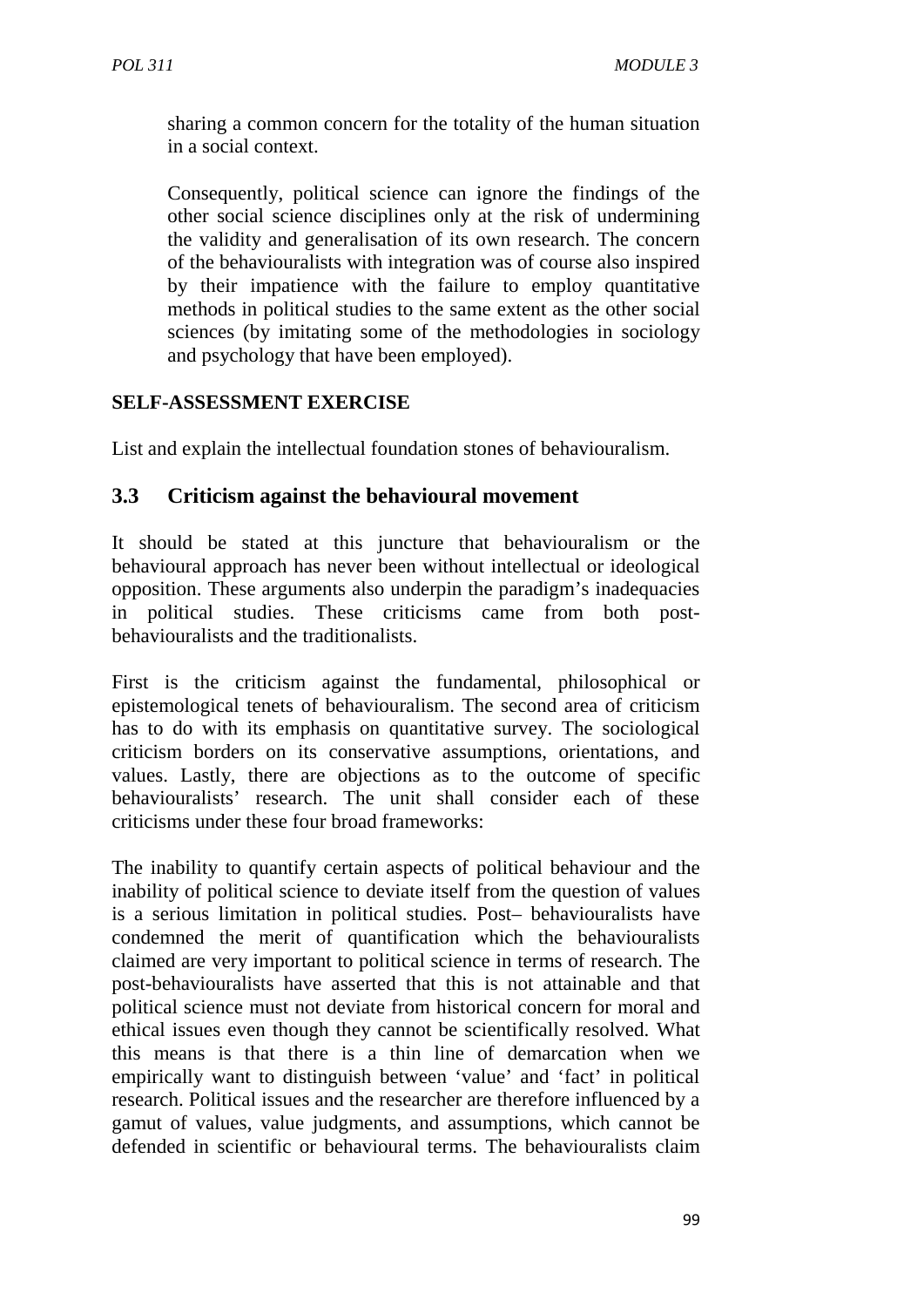that values can be divorced from facts in the study of politics therefore is blasphemous if not absurdity.

Another limitation of the behaviouralism in the study of politics is obsession with methodology and processes, and its emphasis on integration of disciplines which end up undermining the real substance of politics. The post-behaviouralists have argued that too much adherence to the idea of interdisciplinary approach will undermine the identity of political science. Equally important, the "obsession" of the behaviouralists with methodological approach has also been condemned by the opponents of behaviouralism. They have argued that this obsession has caused a sort of goal displacement as far as inquiry into political phenomena is concerned. They argued that this obsession has generated a tendency to pay more attention to techniques at the expense of content and substance of political events and systems. Moreover, as the behavioural methodologies become increasingly elaborate and complex, the problems seemed to get over narrower and more insignificant. The very demand for precision of method imposed limits on the kinds of subjects that could be dealt with' (Leeds, 1981:2) This kind of criticism acquired additional force as the discipline developed a new interest in the analysis of public policy, stimulated by work such as that of Lowi and Pressman, and Wildausky (cited in Akindele and Adebo, 2005). This criticism borders on the sterile Methodism that stands on the way of scientific research, ignoring important issues in politics while concentrating on trivial issues that are observable, measurable, and regular. Issues such as injustice, racism, nationalism, etc. that are crucial in political science are therefore not addressed. This lend to the criticism that behaviouralism is not only trivial and esoteric but also narrow and apolitical in ensuring axiomatic deductive approach and the search for universal laws governing political behaviour that are supposedly independent of time and circumstances.

A major weakness of the behavioural approach in political studies emanates from findings and limitations of the study. There is a criticism of behaviouralism for having failed to fulfill its own goals. Even in an area such as voting behaviour which is the closest thing to a scientific theory that we have, it has been shown that even a causal review of the findings of voting research shows how unstable these regularities are, and how far short of hard science our efforts to stabilise them must fall' (Ibid). Much of the time political scientists were not observing actual behaviour but trying to make sense of reports of behaviour. Political scientists were not in the voting booth with the citizens, but undertaking post ad hoc analyses of the accounts voters gave of what they claimed to have done and their reasons for it. This may hardly reflect reality.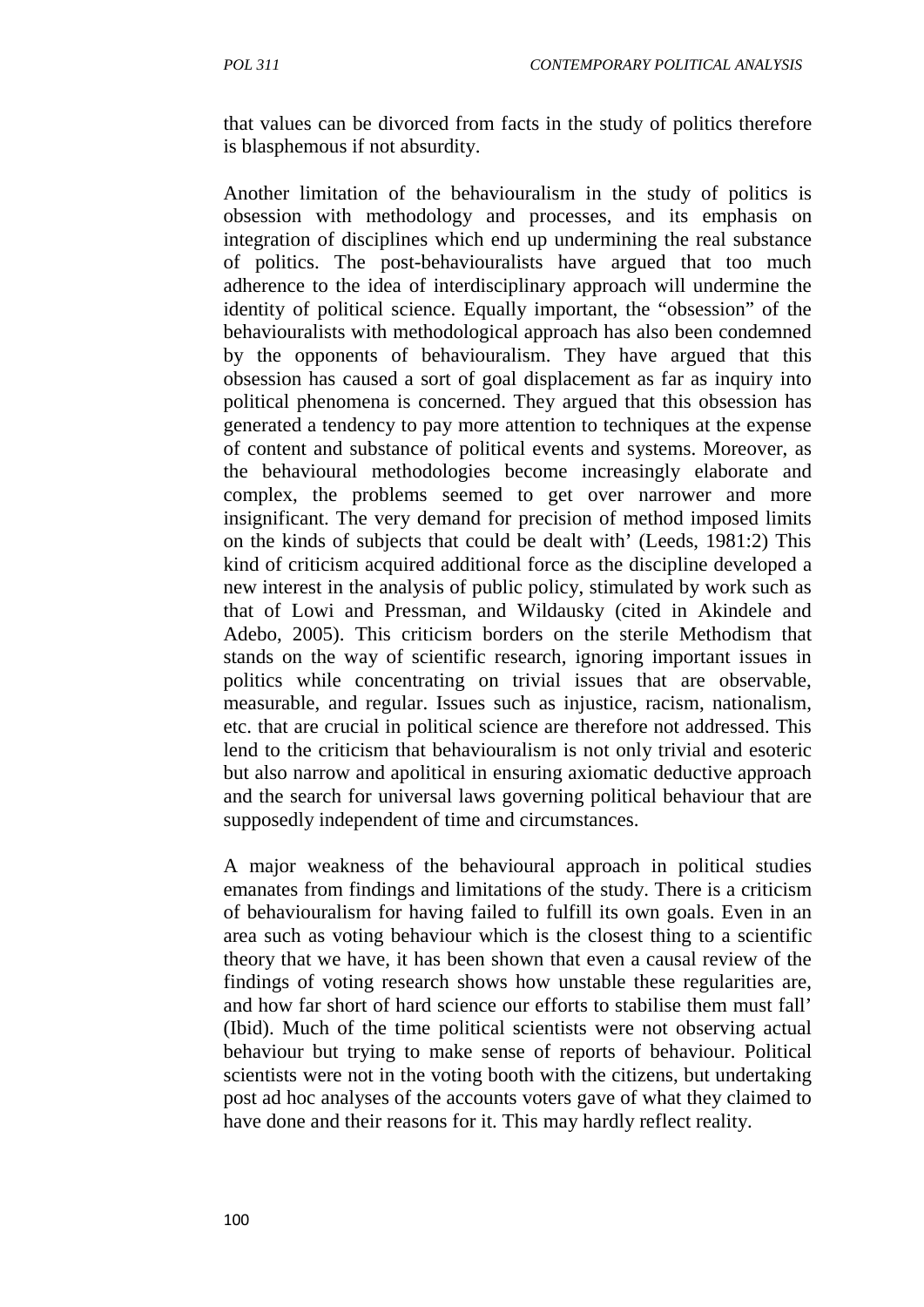The behaviouralists are limited in their ability to generalize their findings. How accurate are aggregate individual political behaviour reflective of group behaviour? The traditionalists have therefore criticised the behaviouralists for allegedly been too confident of the ability to generalise, to convert problematic statements into causal propositions, and use these propositions to predict behaviour in an area in which things are not predictable; of attributing to abstract models a congruence with reality that they do not have; of avoiding the substantive issues of politics because, in the zeal for scientific methods, the behaviouralists have perhaps never mastered those issues in all their complexity of succumbing to a 'fetish to measurement" which ignores critically important qualitative differences among the quantities being measured (Bull 1966:361).

The inadequacy of the behavioural approach in policymaking and forecasting has also been evident. Because the approach has divorced itself from issues of 'good' and 'bad'; maintaining a value-neutral stand, it cannot contribute to the formulation and elaboration of the value hierarchy or priority which characterise the moral phase of policymaking. Usually the three components of policymaking involve the moral, the empirical and the legislative. While the behaviouralists contribution to policymaking is acknowledged in the area of empirical analysis of the likely implications of specific policy options, the behaviouralists are inadequate in the legislative aspect since this phase involves complex circumstances and unpredictable situations. This leads to its inability to provide the basis for the general forecast of the future as distinct from tentative or probabilistic predictions. The behaviouralists can therefore not make unconditional statement of future possibility, which is an important element of scientific research.

Another limitation of behaviouralism is that advanced by the rebirth of institutionalism in a seminal article by March and Olsen (1984). They sought to argue that institutions do matter, that political phenomena could not be simply reduced to the aggregate consequences of individual behaviour; that the organisation of political life makes a difference' (p.747). The choices that people make are to a significant extent shaped by the institutions within which they operate. They sought to revive the traditions within political science that saw political behaviour 'embedded in an institutional structure of rules, norms, expectations and traditions that severely limited the free play of individual will and calculation (March and Olsen, 1984:736).

Lastly, the ferment in American politics associated with the upheavals caused by the civil rights movement and the Vietnam War, and later the growth of feminist consciousness, penetrated the political science profession. In retrospect, the behavioural era in political science appears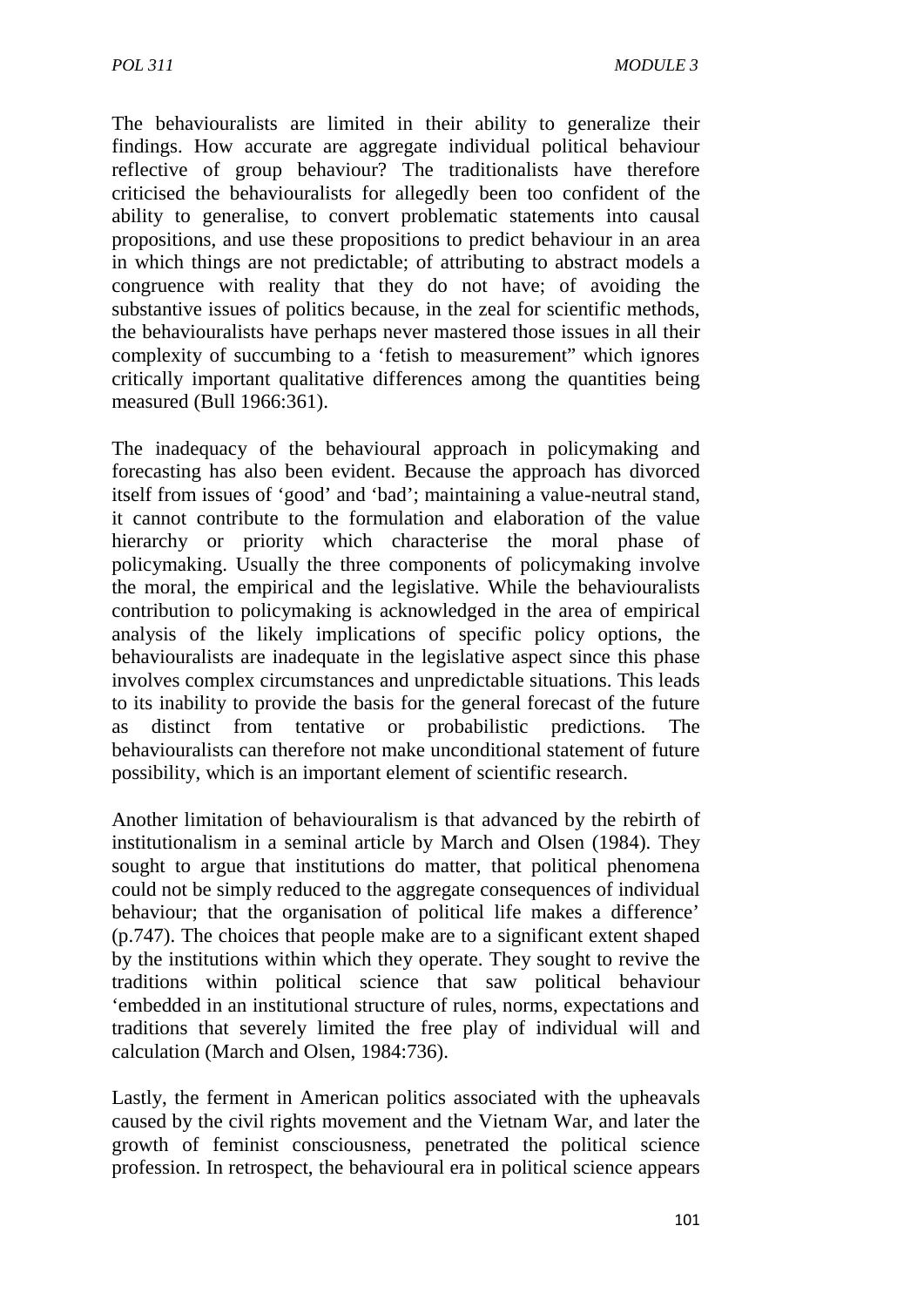to be a time of optimism (Ricci, 1984:171) both politically and within the profession. The caucus for a New Political Science set up within the American Political Science Association (APSA) in 1967 attacked the complacency, conservatism and lack of relevance of American political science, rejecting the behaviouralists' paradigm. In his 1969 address to the American Political Science Association, David Easton tried to reconcile the various groups within the APSA by referring to the 'post behavioural revolution' and calling for more applied research.

Post-behaviouralism 'appeared on the political scene as a phenomenon whose name indicated a shared determination to leave something definite behind rather than a common notion of the direction in which the discipline should move forward.

Research, according to the post-behaviouralists, was to be related to urgent social problems and was to be purposive. It was the duty of the political scientist to find out solutions to contemporary problems. His objective could not be mere stability or the maintenance of the status quo. Political science in its tools of research should no longer remain subservient in the task laid down for its conservative politicians, namely of preserving the existing order… the political scientists must play the leading role in acting for the desired social change (Varma, 1975:101).

### **3.4 Post-Behaviouralism**

Based on the inherent weaknesses of the behavioural approach, several political scientists began complaining that important happenings were being ignored by the discipline. The critics were labelled by then-APSA president David Easton as "post-behavioralists." These post behavioralists organised themselves into the Caucus for a New Political Science under the leadership of Christian Bay and Mark Roelofs. Among the political scientists of note who proffered a critical post behavioral viewpoint were Charles McCoy, Peter Bachrach, James Petras, Sheldon Wolin, and Michael Parenti.

The aforementioned scholars complained that most of the discipline's scholarship was removed from the imperatives of political life and was inaccurate in its depiction of a benevolent democratic pluralism. They also questioned the existence of rigorous determinist laws and the possibility of scientific objectivity in the study of politics. They were concerned with the propriety of the participation of behavioural Political Science in citizenship education and public affairs, endeavors that made objectivity difficult. The behaviouralists responded by urging, in principle, that research becomes more important than civic education. However, the Great Depression and World War II made it difficult to contest the significance of civic responsibility. Thus, when the APSA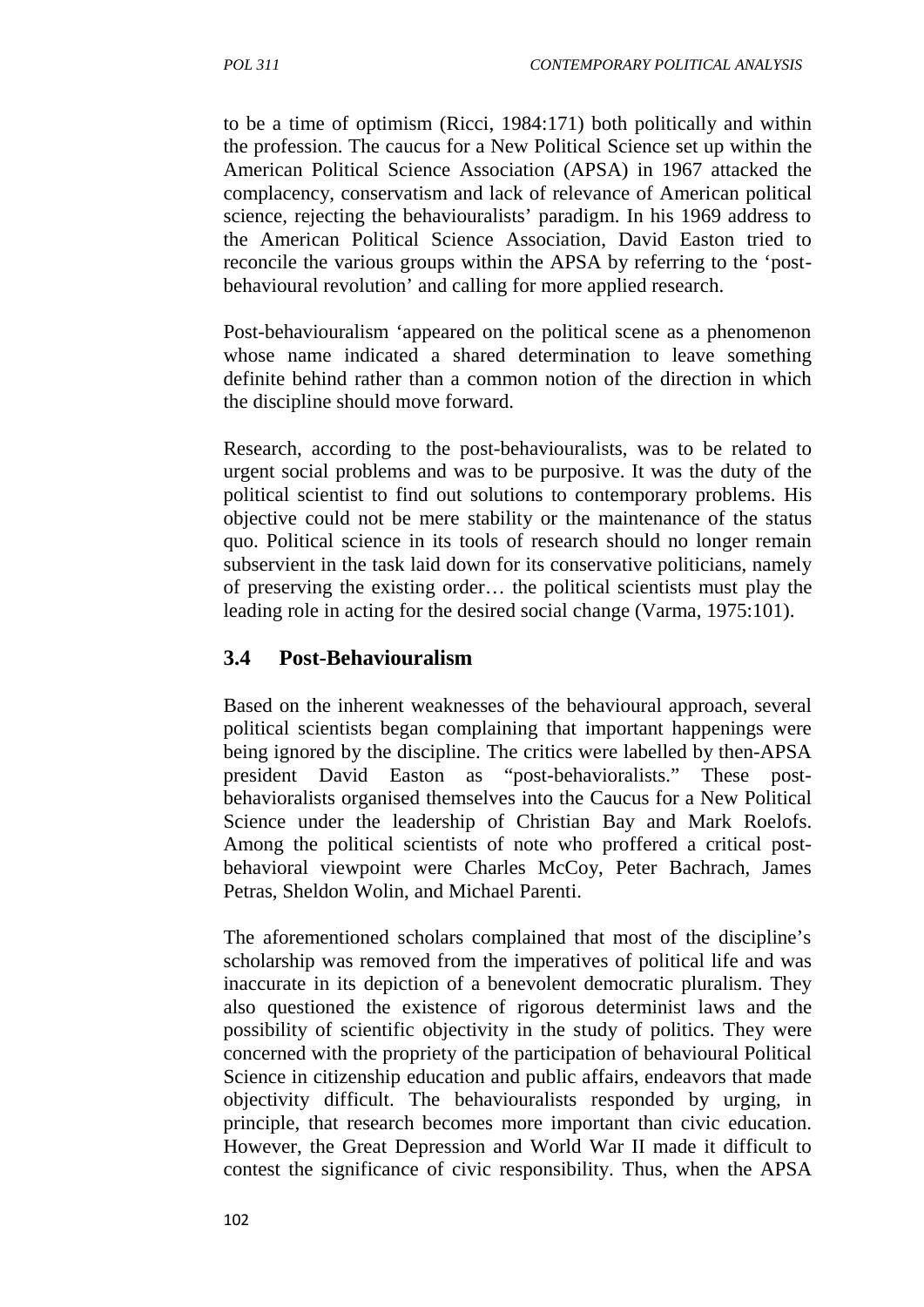president William Anderson pronounced in 1943 that the preservation of democracy and "direct service to government" was the foremost obligations of Political Science, he was representing the prevailing view of American political scientists.

As well, the social unrest over the war in Vietnam raised consciousness among political scientists including some of the leading lights of the behavioural revolution that "behaviourism could be perceived as amoral and irrelevant to the normative concerns governing human lives". For instance, in 1967, the caucus for a New Political Science set up within American Political Science Association (APSA) attacked the complacency, conservatism and lack of relevance of American Political Science, rejecting the behaviouralist paradigm.

Research, according to the post-behaviouralist, was to be related to urgent social problems and was to be purposive. It was the duty of the political scientist to find out solutions to contemporary problems. His objective could not be mere stability or the maintenance of the status quo. Political Science in its tools of research should no longer remain subservient in the task laid down for its conservative politicians, for instance in preserving the existing order...the political scientists must play the leading role in acting for the desired social change (Verma, 1975:101).

# **4.0 CONCLUSION**

The behaviouralists approach to the study of politics faces a lot of limitations. The behaviouralists attempt to separate value judgments from empirical research was doomed to failure. Similarly, their view that 'regularities and generalisations are the only proper objects of scientific political inquiry' came to be seen as 'an unnecessary delimitation of discipline's subject matter' (Akindele and Adebo 2005: 61). Behaviouralism could lead to the neglect of 'the fact that much social and political change has to be explained neither by strong regularities nor by weak regularities, but by accidental conjunctions – by events that have a low probability of occurring (Ibid :.39). Indeed, new developments in chaos theory would suggest that very rare events will occur more often than the Gaussian or standard bell-shaped curve model would predict.

The tenets of behaviouralism would probably win acceptance by most political scientists today: that the study of politics should be theory oriented and directed; that it should be self-conscious about its methodology; and that it should be interdisciplinary. As its worst, pre war political science offered low-level descriptions of political reality. Methodology was often unsystematic and rarely discussed. In those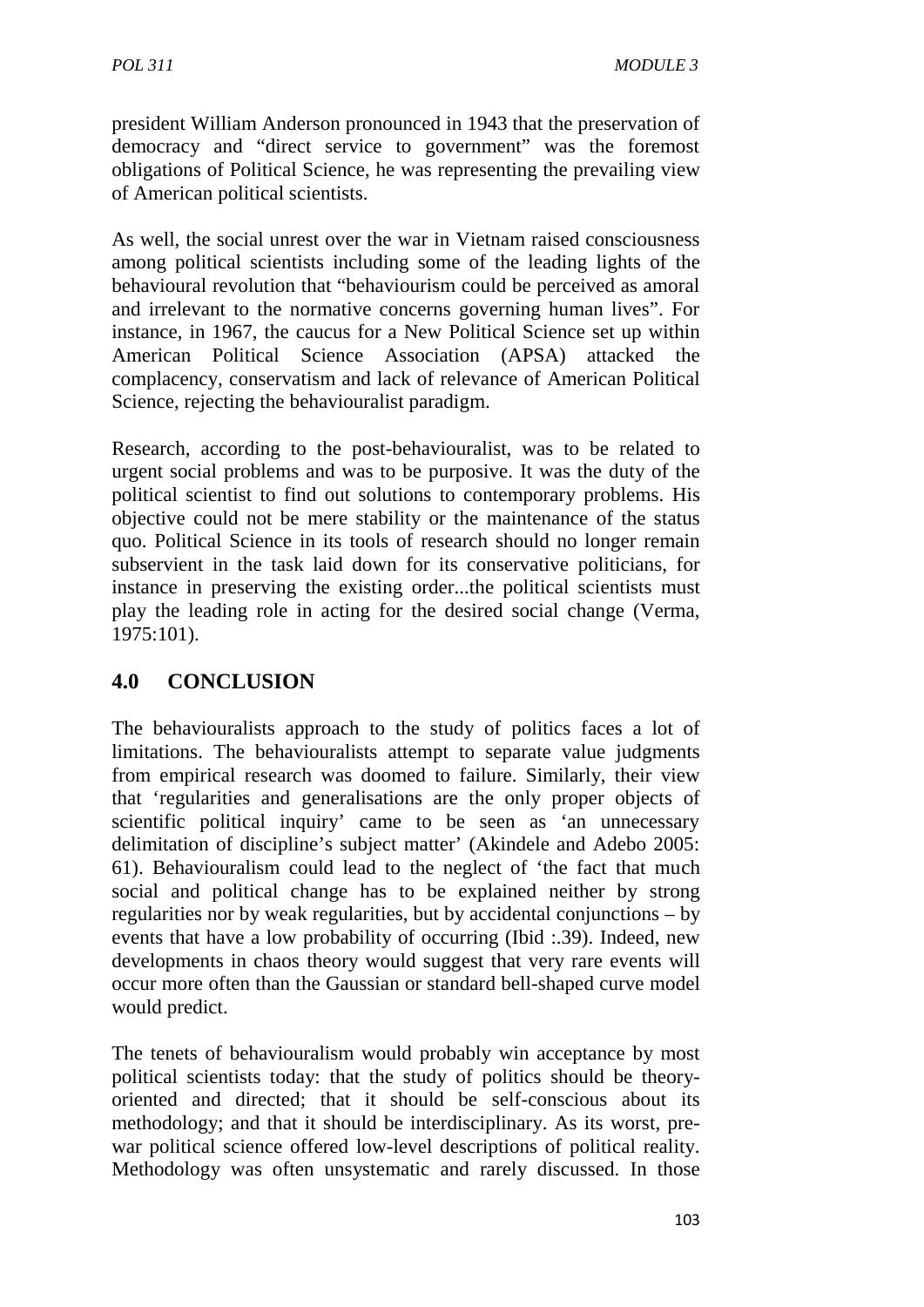respects, despite its limitation, as argued by Dahl to the scantiness of the merit of the approach, behaviouralism did contribute to the development of political science as discipline, and as an approach and methodology, it cannot be whisked away.

In conclusion despite its limitations, this unit concludes with Heinz Eulau statement, "the behavioural penetration of political science has had the effect of vitalizing and improving the older forms of writing and research. It has had a salutary influence on the quality of all political science' (Eulau, 1973).

# **5.0 SUMMARY**

During the last 55 years, political science has been dominated by behaviouralism. In addition to its emphasis on behaviour rather than institutions, this orientation has held out the promise of allowing political science to become scientific. While supported by most contemporary political scientists, behaviouralism has had its share of criticism. Some critics claim that it has not produced as much scientific knowledge as promised. Others argue that in its attempt to be scientific, the behavioural political science has not always studied the important questions, and has ignored fundamental normative issues.

# **6.0 TUTOR-MARKED ASSIGNMENT (TMA)**

- 1. Discuss the major inadequacies of the behavioural revolution in political science.
- 2. Highlight the main arguments of the post-behavioural revolution.
- 3. The behavioural approach has revolutionalised contemporary political inquiry. Discuss with relevant examples.

# **7.0 REFERENCES/FURTHER READING**

- Akindele S. and Adebo A. (2005). "A Revisitational Assessment of the Rise of Behavioural Approach in Politics". Journal of Social Sciences. 10 (1): 61-64.
- Bull, H. (1966). "International Theory: The Case for a Classical Approach" World Politica, XVIII April: 361.
- Dahl, R (1961). "The Behavioural Approach to Political Science: Epitaph to a Movement for a Successful Protest". American Political Science Review, 50:50.
- Easton, D. (1965). A System of Analysis of Political Life. New York: Valley.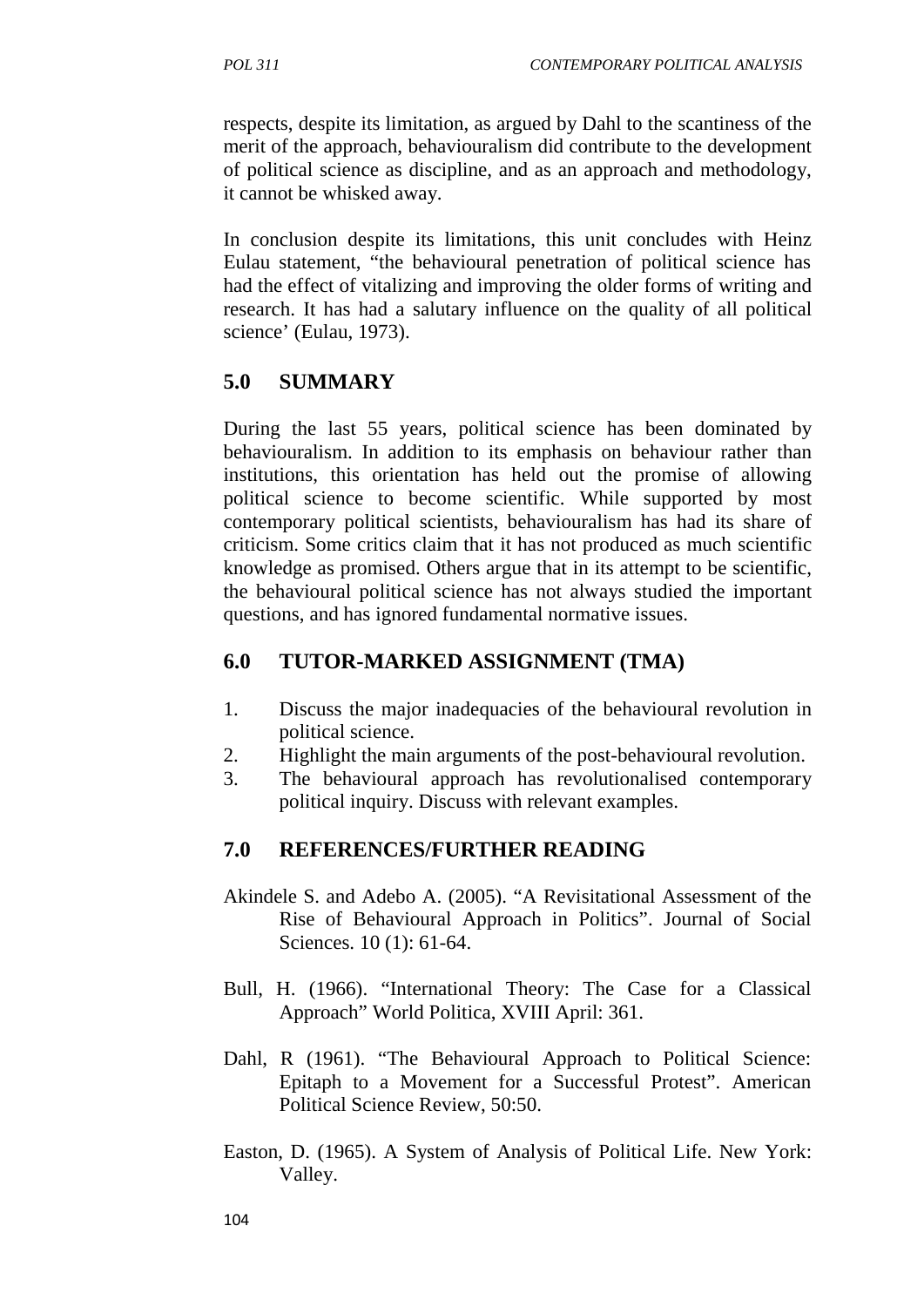- Eulau, H. (1973). "The Behavioural Movement in Political Science: A Personal Document". Social Sciences Research, 24-25.
- Leeds C. A. (1981). Political Studies (3rd ed.) London: Macdonald & Evans ltd.
- Meriam, C (1926). Progress in Political Sciences. American Political Science Review, xx: 1-13.
- Merkl, P. H. (1967). Political Continuity and Change. New York: Harper and Row.
- Sommit, A. and Tanenhaus J (1920). "The Behavioural-Traditional Debate in Political Science". In Louis D. Hayes and Ronald D. Heldlund (eds) The Conduct of Political Inquiry. Behavioural Analysis. Eaglehood Cliff. Prentice Hall, pp.45-55.
- Truman, D (1951). The Implications of Political Behavioural Research in Social Research Council. Items, December.
- Truman D (1973). "The Impact of Political Science on the Revolution in Behavioural Science". In Heinz Eulau, Behaviouralism in Political Science. New York: Lieber-Atherton, pp. 38-67.
- Varma, S.P (1975). Modern Political Theory. Ghaziabad U. P: India. Vikas Publishing House PVT Ltd.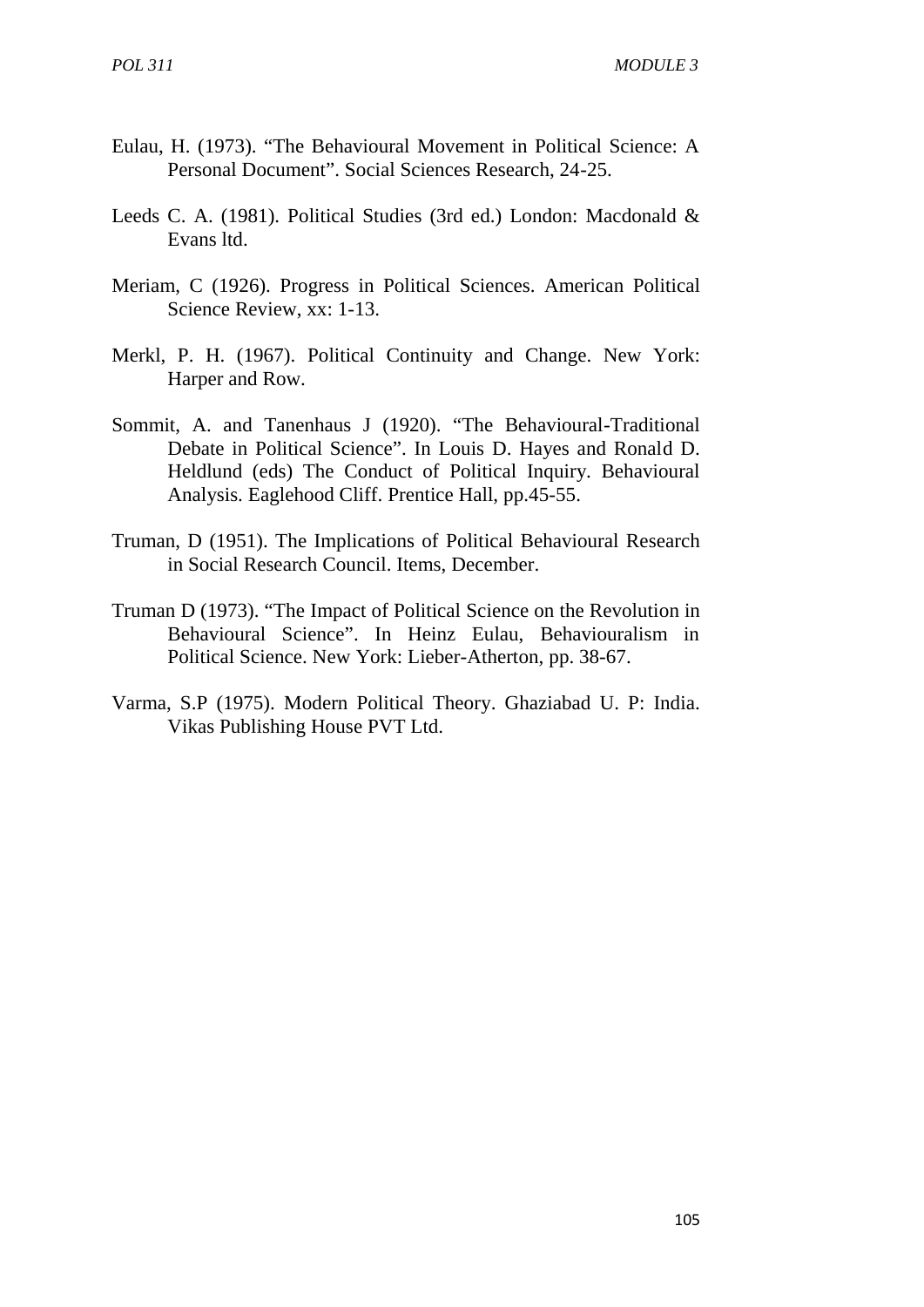## **UNIT 2 NEW INSTITUTIONALISM**

#### **CONTENTS**

- 1.0 Introduction
- 2.0 Objectives
- 3.0 Main Content
	- 3.1 What is new institutionalism all about?
	- 3.2 New institutionalism as a critique of behaviouralism
	- 3.3 Three Schools of New Institutionalism
		- 3.3.1 Historical Institutionalism
		- 3.3.2 Rational Choice Institutionalism
		- 3.3.3 Sociological Institutionalism
- 4.0 Conclusion
- 5.0 Summary
- 6.0 Tutor-Marked Assignment (TMA)
- 7.0 References/Further Reading

#### **1.0 INTRODUCTION**

This unit deals with new institutionalism as a growing approach in political science. Although the previous unit highlighted the strengths and weaknesses of the behavioural revolution in political science, this unit which considers new institutionalism developed in reaction to the behavioural perspectives that were influential during the 1960s and 1970s seeks to elucidate the role that institutions play in the determination of social and political outcomes.

We need to be clear about one thing from the beginning. New institutionalism does not constitute a unified body of thought. Instead, there are three different schools, each of which calls itself new institutionalism. They however paint different pictures of the political world.

### **2.0 OBJECTIVES**

By the end of this unit, you will be able to:

- critique the behavioural approach using the new institutionalism perspectives
- state the assumptions of the three schools of new institutionalism
- compare the three schools of new institutionalism
- identify the strengths and the weaknesses of the approach.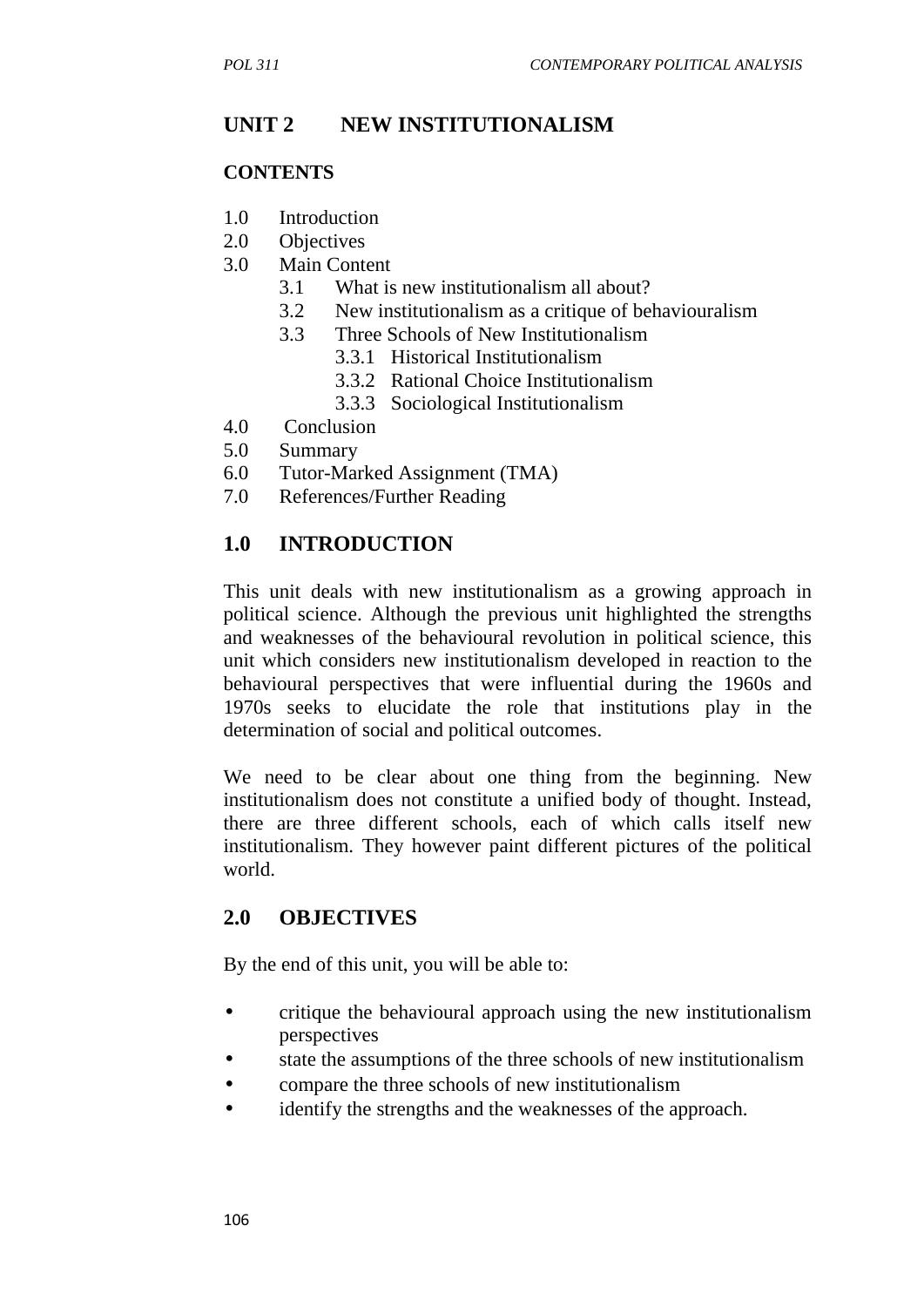## **3.0 MAIN CONTENT**

### **3.1 What is new institutionalism all about?**

Traditional approaches to the study of politics were preoccupied with the legal, normative, and institutional aspects of politics. This form of approach, regarded as old institutionalism – concerned largely with the study and description of formal institutions such as the legislature, judiciary, and the state bureaucracy and informal institutions such as political parties and pressure groups.

With the emergence of the behavioural revolution during the 1960s and 1970s, the old institutionalism was seriously discredited, and therefore receded in importance. In other words, while traditional political theory was institutionalist, subsequent political studies were behaviouralist in orientation. Please note that behavioural theorists contend that formal institution were simply the arenas within which political behaviour, driven by more fundamental factors occurs.

The new institutional approaches to contemporary approaches criticised the behavioural approach as being contextual, reductionist, utilitarian, functional and instrumental (Suberu, 2006). Let us briefly explain the basis of these criticisms.

#### **Contextual**

The behavioural approach to political science was regarded as being contextual because it tended to see the causal link between the society and the polity as running from the former to the latter rather than the other way round.

#### **Reductionist**

The behaviour approach was reductional because macro-political phenomena was reduced to the micro level or regarded as the end product of micro-behaviour. It was assumed that political phenomena are best understood as the aggregate consequence of behaviour comprehensible at the individual level

#### **Utilitarianism**

The behavioural perspective to political science was regarded as being utilitarian because of its tendency to see political action as the product of calculated self-interest or rational choice, and it was less inclined to see political actors as responding to obligations, duties and other institutionalised rituals.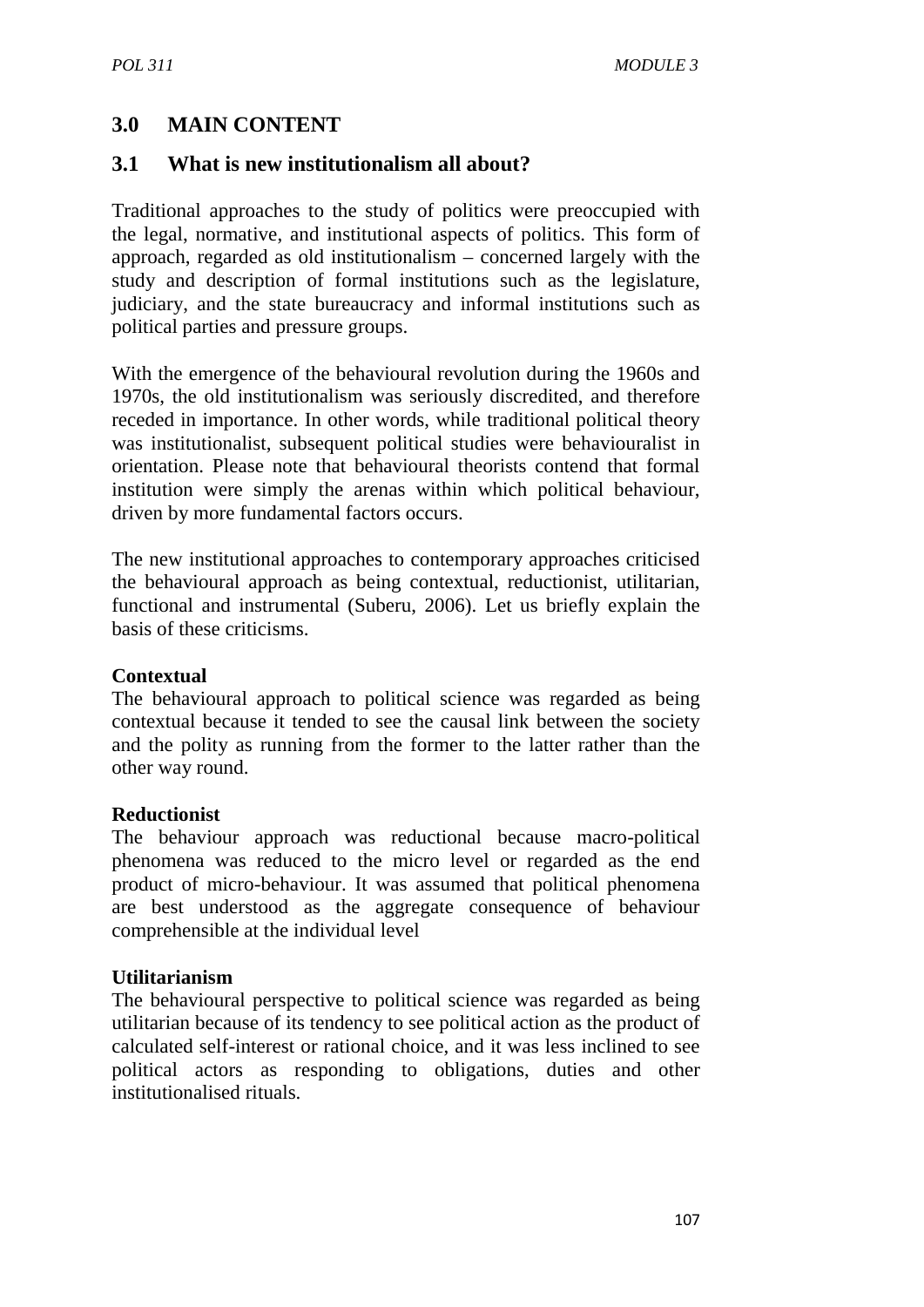#### **Functionalism**

The behaviour perspective was also functionalist because it was inclined to see history as an efficient mechanism for reaching unique appropriate equilibrium and less concerned with the possibilities for mal-adaptation and non-uniqueness in historical development.

#### **Instrumentalism**

Behavioural political science was instrumentalist in the sense that it was inclined to define decision-making and the allocation of resources as the central concern of life and it was less attentive to how political life is organised around the development of meaning, through symbols, rituals and ceremonies. Instead, behaviouralist characteristically portrays all political actions as strategic moves by self-conscious political actors.

The emergence of the new institutionalism around the 1970s was therefore a critique of the behavioural revolution. The new institutionalism approach therefore sought to revive the old institutionalism that assigned importance to institutions. The new approach challenged or modified many theoretical styles and assumptions of the behavioural approach highlighted in the previous unit.

Therefore, the new institutionalism came to emphasise the relative autonomy of political institution or the role that institutions play in determining social and political outcomes. Most of the major actors in modern economic and political systems are formal organisations and the institution of law and bureaucracy occupy a dominant role in contemporary political life. Not surprisingly, new institutionalism is reflected in the increased attention paid in political science literature to governance and such issues as legislature budget, public policymaking, local government, and political elites.

However, you are reminded that the old institutionalism and the new institutionalism are not exactly identical, rather the elements of the latter blend of the old institutionalism with the non-institutionalist styles of more recent theories of politics.

#### **SELF-ASSESSMENT EXERCISE**

"Behavioural political science was anti-institutionalist in the sense that it was contextual, reductionist, utilitarian, functionalist and instrumentalist". Discuss.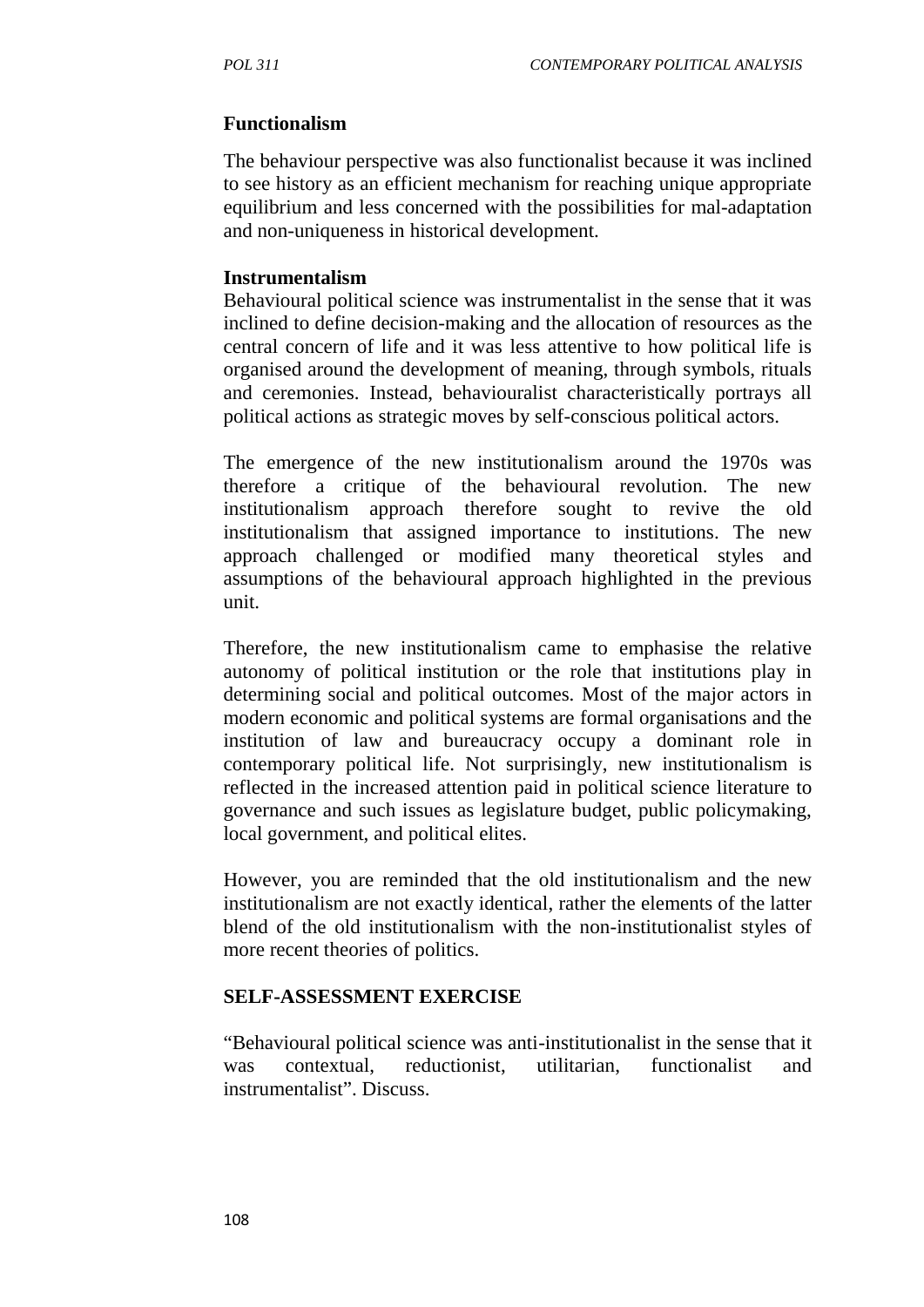# **3.2 New institutionalism as a critique of behaviouralism**

There has emerged five distinct critique of the behavioural approach to political science from new institutionalism theorists.

- 1) Relative autonomy or causal importance of institutions Whereas behaviouralism emphasised the dependence of the policy on society, the new institutionalism highlighted the interdependence between relative autonomous social contexts of politics. This means that the state is not only affected by society but also affect society. As Suberu (2006) notes, political democracy depends not only on economic and social condition but also on the design of political institutions. Thus, we can argue that the bureaucracy, the legislature, the judiciary and other institutions are more than arenas for contending social forces or simple mirrors of these forces but instead are also political actors in their own right and they also affect the flow of history.
- 2) Casual complexity of history and the limits of reductionism Behavioural political science tended to adopt a micro approach in which macro phenomena of large entities such as states are decomposable or reduced into small units such as individuals or groups and comprehensible at the micro-level. On the other hand, the new institutionalism stresses the institutional complexity of modern state and identified a rather complicated relationship between institutions individuals and events.
- 3) Social structures/norms and the limits of utilitarianism In contrast to behaviouralist assumptions of utilitarian new institutionalism emphasised that politics is filled with behaviour that is difficult to fit into a simple utilitarian mode. Although selfinterest undoubtedly defines politics, this is often based more on discovering the normatively appropriate behaviour than on calculating the returns expected from alternative choices. As a consequence, political behaviour like other behaviour can be described not only in terms of self-interest but also in terms of duties, obligations, notes, and rules. Here too, behaviour is not always dictated by self-interest but is often constrained by cultural dictates and social norms, which are mediated by institutions.
- 4) Historical inefficiency and the limits of functionalism While both the behaviouralists and functionalist theorists emphasise the efficiency of historical processes or how history moves quickly and inexorably to a unique normal in some sense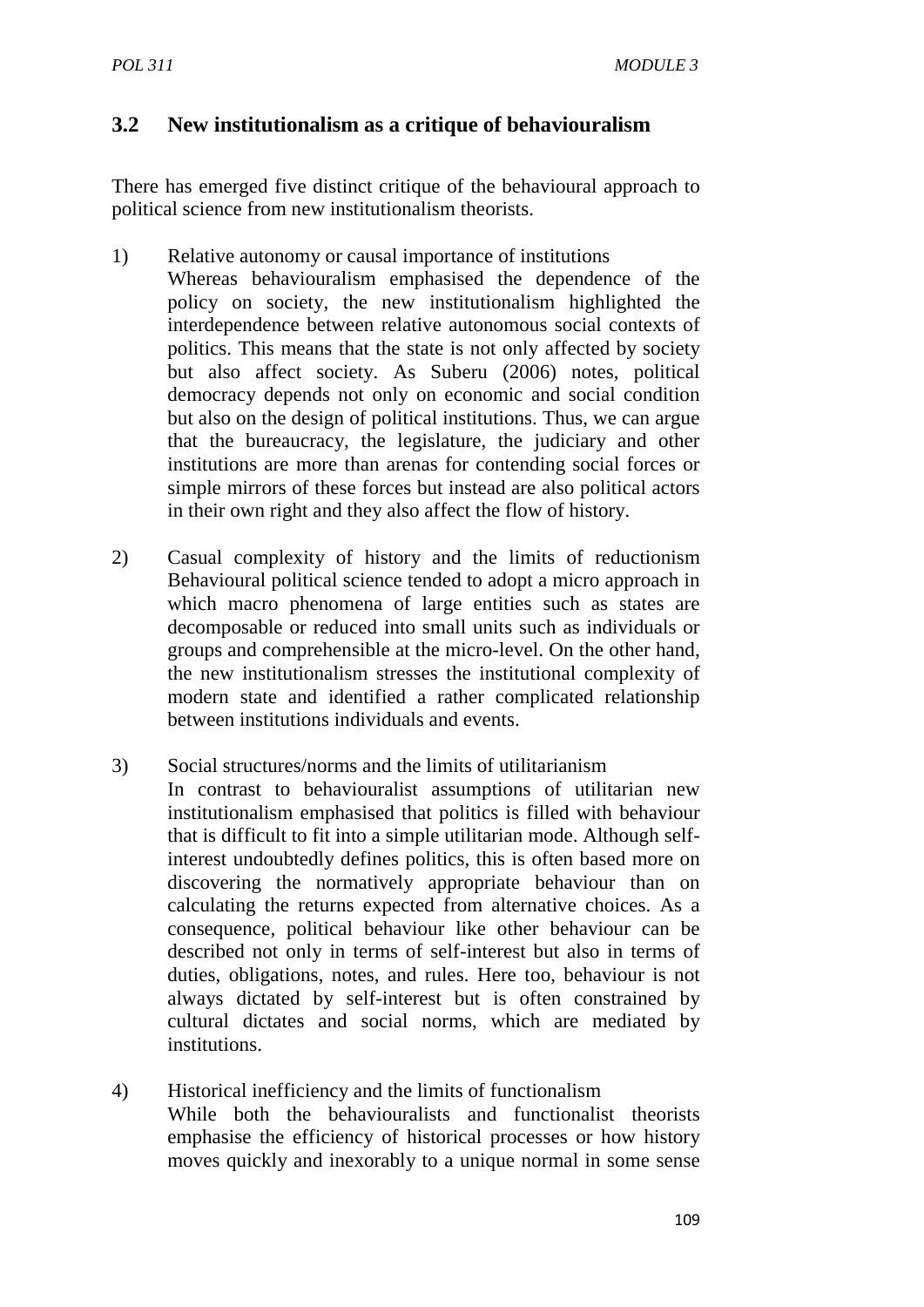of optimum, the new institutionalism, on the other hand, specifies how historical processes are affected by specific characteristics of political motivation, and provides a greater theoretical understanding of the inefficiencies of history.

5) Social rituals or processes and the limits of instrumentalism The new institutionalism theorists have also challenged the instrumentalist preoccupation of behavioural political science with outcomes or an outcome orientation conception of collective choice. For these theorists, empirically, the process of politics may be more central than outcomes. Again, politics and governance are valued in themselves as important social rituals and interpretations of life rather than as an effort to make collective authoritative decisions (Suberu, 2006; Hall and Taylor, 1996:926-957).

### **SELF-ASSESSMENT EXERCISE**

What do you consider as the basic criticisms levelled against behaviouralism by new institutionalism theorists?

### **3.3 Three Schools of New Institutionalism**

We have already mentioned that the new institutionalism does not constitute a unified body of thought, but rather has three different analytical approaches: historical institutionalism, rational choice institutionalism, and sociological institutionalism. What we attempt below is to identify the features of each of these approaches.

# **3.3.1 Historical Institutionalism**

This approach developed in response to the group theories of policies and structural-functionalism prominent in political science during the 1960s and 1970s (see for instance Steinmo et al, 1992). While it borrowed from both approaches, it sought to go beyond them. The basic features of new institutionalism include the following:

i. Historical institutionalists tend to conceptualise the relationship between institutions and individual behaviour in relatively broad terms. They combine both the calculus approach and cultural approach in explaining how institutions affect the behaviours of individuals. While the cultural approach focuses on those aspects of human behaviour that are instrumental and based on strategic calculation, behaviour of others, enforcement mechanism for agreement, penalties for defection, etc., the cultural approach stresses the degree to which behaviour is not fully strategic but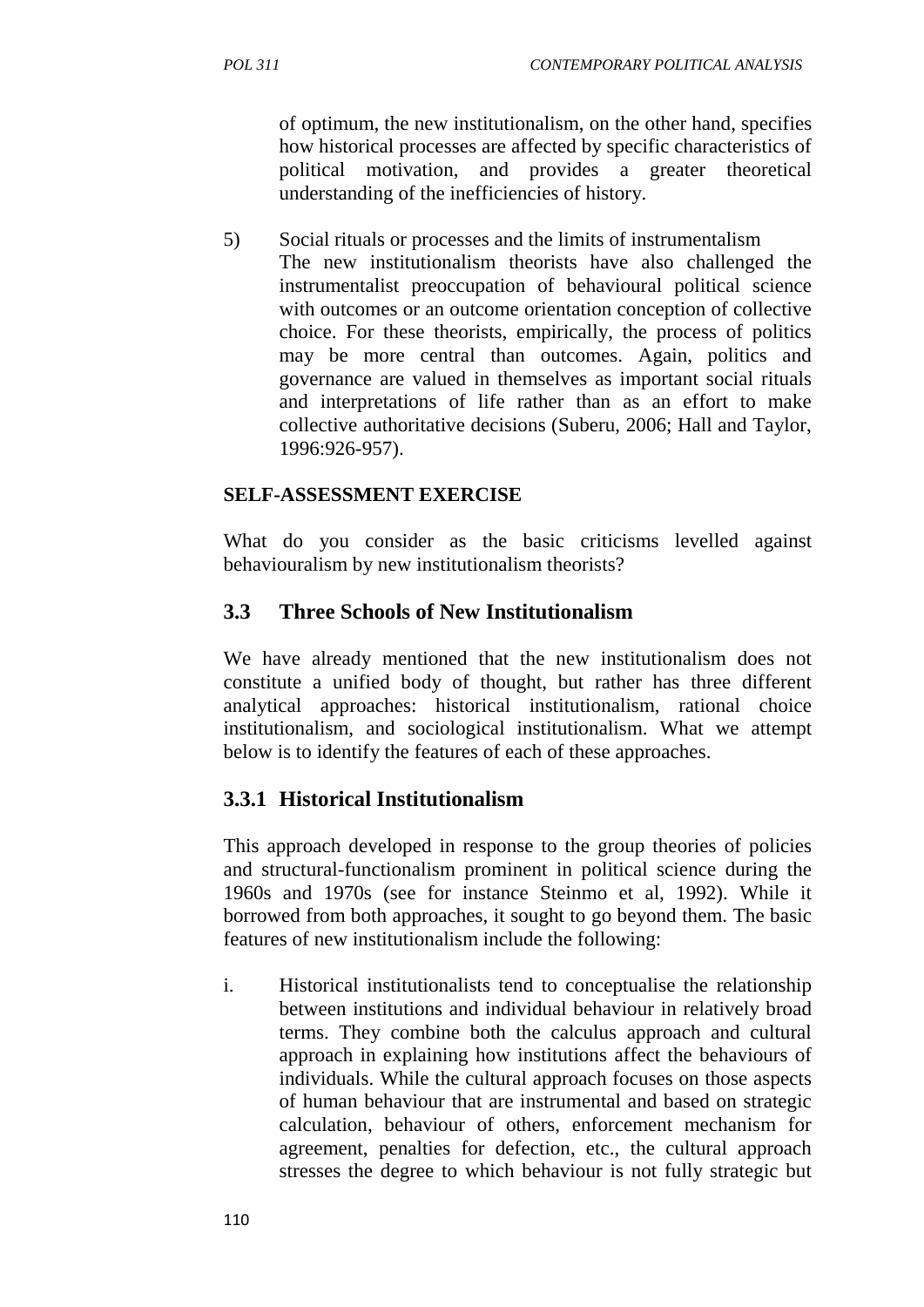bounded by an individual's world view and see institutions in this context as providing a moral and cognitive template for interpreting an action.

Historical institutionalists use both approaches to specify the relationship between institution and actions. They suggest that the strategies induced by a given institution may fade away over time into non-rational worldviews or myths, which are propagated by formal organisation and ultimately shaped even the self-images and basic preferences of the actors involved in them.

- ii. Historical institutionalists give a prominent role of power in analysing the operation and development of institutions. They have been concerned with how institution distribute power unevenly across social groups.
- iii. Historical institutionalists have a view of institutional development that emphasises path dependence and unintended consequences. Their image of path dependence and unintended consequence means that they reject the traditional postulates that the same operative social forces will generate the same results everywhere in favour of the view that the contextual features of a given situation often inherited from the past will mediate the effect of such forces.
- iv. Historical institutionalists are especially concerned with integrating institutional analysis with the contribution of other kinds of factors such as ideas, can make to political outcomes. Even though they draw attention to the role of institutions in political life, these theorists rarely insist that institutions are the only causal force in politics. They typically seek to locate institutions in a causal chain that accommodates a role for other factors, notably socio-economic development and the diffusion of ideas.

### **3.3.2 Rational choice institutionalism**

This approach developed at the same time with new institutionalism, but in relative isolation from it. Initially, rational choice institutionalism arose from the study of American congressional behaviour.

The features of the rational choice institutionalism include the following: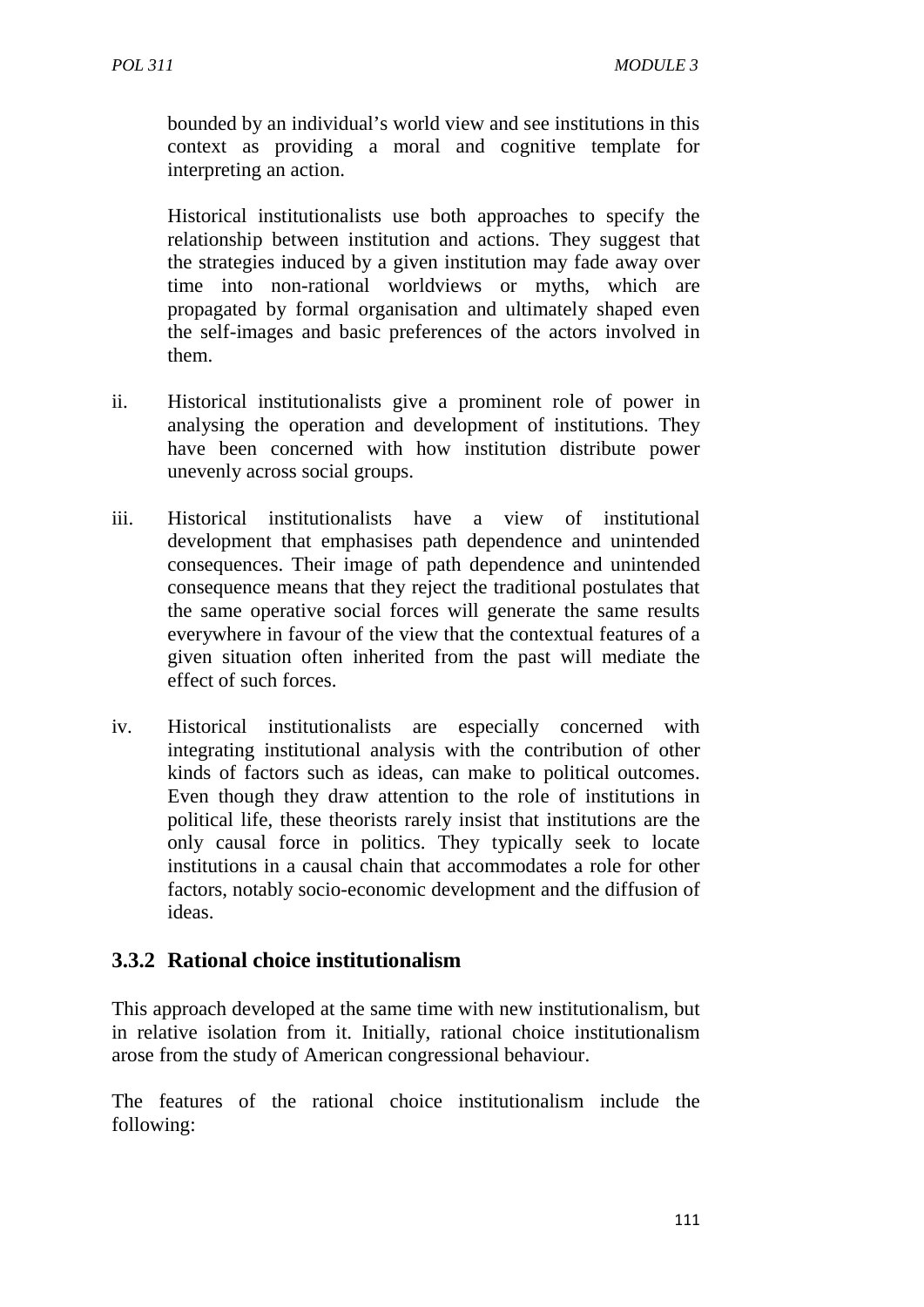- i. Rational choice institutionalists argue that actors have a fix set of preferences or tastes behave extinct instrumentally to maximise the attainment of these preferences in a highly strategic manner that presumes extensive calculations.
- ii. Rational choice institutionalism theorists promote a distinctive image of politics that sees it as a series of collective action or coordination dilemmas. These dilemmas can be defined as instances when individuals acting to maximise their own preferences are likely to produce an outcome that is collectively sub-optimal (in the sense that another outcome could be found that will make at least one of the actors better off without making any of the others worse). Typically, what prevents the actors from taking a collectively superior course of action is the absence of institutional arrangements that would guarantee complementary behaviour by others. Example: the 'prisoner's dilemma' and the 'tragedy of the commons' and the political situations present a variety of such problems.
- i. One of the great contributions of rational choice institutionalism has been to emphasise the role of strategic interaction in the determination of political outcomes. In other words, they postulate first, that an actor's behaviour is likely to driven, not by impersonal historical forces, but by a strategic calculus and, second that this calculus will be deeply affected by the actors expectations about how others are likely to behave as well. Institutions structure such interactions by affecting the range and sequence of the alternatives of the choice agenda or by providing information and enforcement mechanisms that reduce uncertainty about the corresponding behaviour of others and allows gains from exchanges thereby leading actors toward particular calculations and potentially better outcomes.
- ii. Finally, rational choice institutionalists have also developed a distinctive approach to the problem of explaining how institutions originate. Typically, they begin by using deduction to arrive at an abstract specification of the function an institution performs. They then explain the existence of the institution by reference to the value those functions have for the actors affected by the institution. This formulation assumes that the actors create the institutions to realize this value which is most often conceptualized in terms of games from cooperation or coordination. Thus, the process of institutional creation usually revolves around voluntary agreement by the relevant actors; and an institution survives primarily because it provides more benefit to the relevant actors than alternative institutional forms.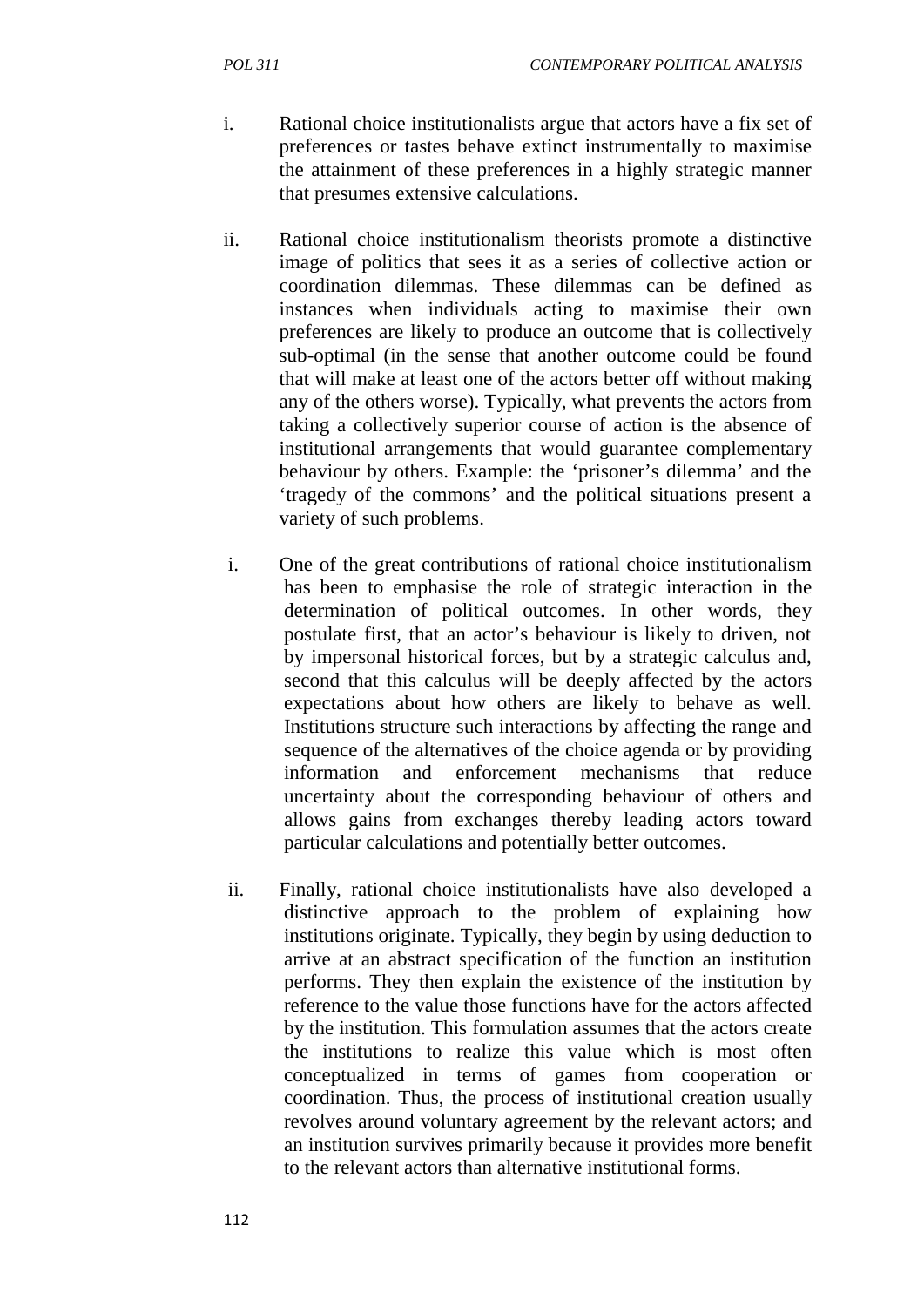### **SELF-ASSESSMENT EXERCISE**

Identify the basic features of the rational choice institutionalism.

### **3.3.3 Sociological Institutionalism**

Sociological institutionalism arose primarily within the subfield of organisational theory. The movement dates roughly to the end of the 1970s when some sociologists began to challenge the distinction traditionally drawn from those parts of the social world said to display diverse set of practices associated with culture.

Hall and Taylor (1996: 946) argue that since Weber, many sociologists has seen the bureaucratic structures that dominate the modern landscape, in government departments, firms, schools, interest organisations and the like, as the product of an intensive effort to devise ever-more efficient structures for performing the tasks associated with modern societies. Against this, the new institutionalism in sociology began to argue that many of the institutional forms and procedures used by modern organisations were not adopted simply because they were most efficient for the tasks at hand, in line with 'rationalist'. Instead, they argued that many of these forms and procedures should be seen as culturally – specific practices, akin to the myths and ceremonies devised by many societies, and assimilated into organisations, not necessarily to enhance their formal means-ends efficiency, but as a result of the kind of processes associated with the transmission of cultural practices more generally. Thus, they argued that even the most seemingly bureaucratic practices have to be explained in cultural terms.

The following are the features of sociological institutionalism:

i. The sociological institutionalists tend to define institutions much broader than political scientists to include not visit formal rules, procedures, or norms but the symbolic systems cognitive scripts and moral templates that provide the "frame of meaning" guiding human action. Such a definition breaks down the conceptual divide between institutions and culture.

This approach has redefined culture as institutions.

i. The sociological institutionalists also have a distinctive understanding of the relationship between institutions and undivided action, which follows the cultural approach. They argue that institution do not simply affect the strategic calculation of individuals (as rational choice, institutionalist content) but also their most basic preference and very identify- if rational choice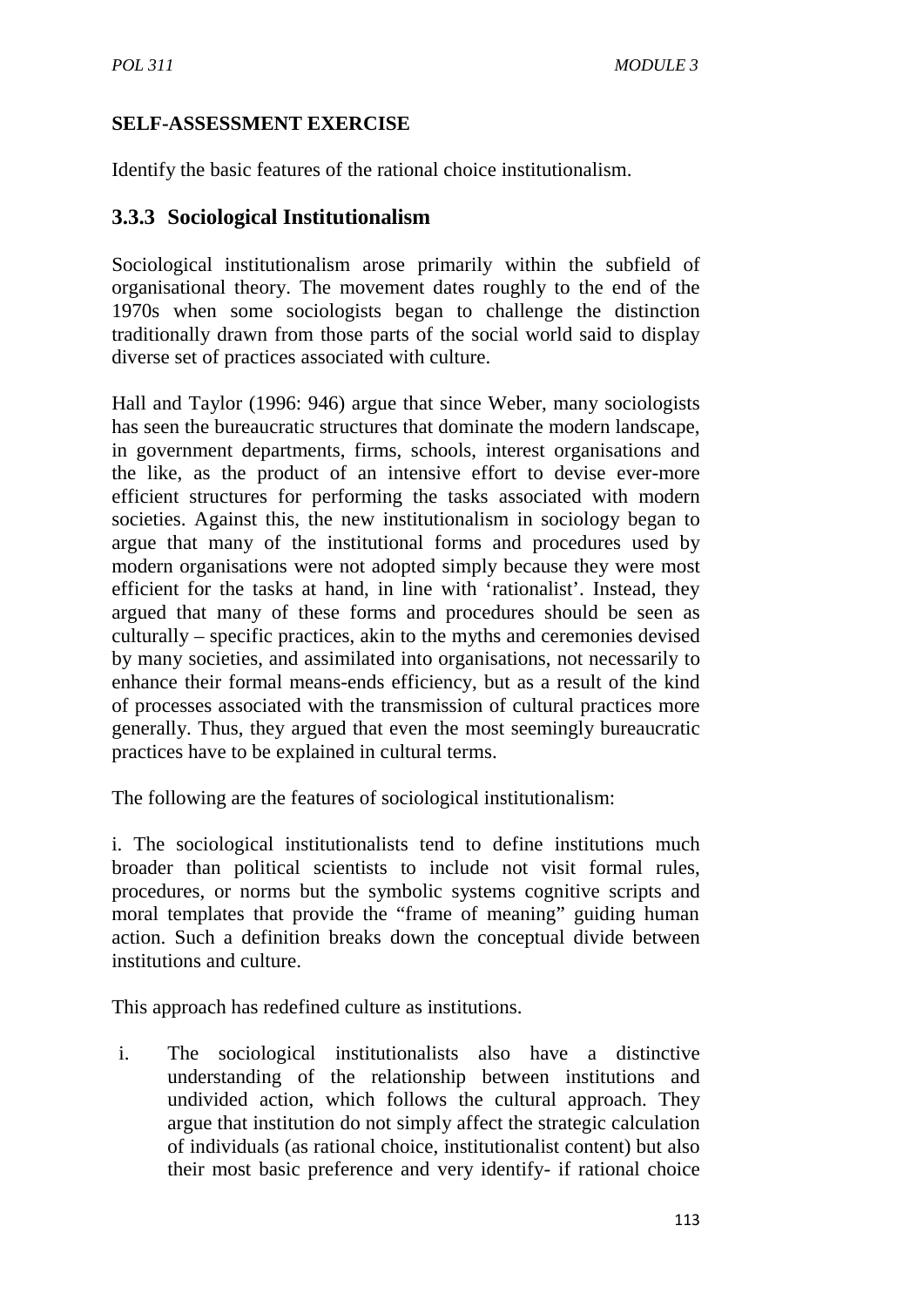institutionalist often posits a world of individuals or organisations seeking to maximize their maternal well-being, sociological institutionalist frequently posit a world of individuals or organisations seeking to define and express their identity in socially appropriate ways. In other words, sociological institutionalist stresses the degree to which behaviour is not fully strategic but bounded by an individual's world view with institutions providing cognitive templates for interaction and action.

ii. Finally, in explaining how institutional practices originate and changes, sociological institutionalist argue that organisations often adopt a new institutionalism practice not because it advances the means-end of efficiency of the organisation but because it enhances the social legitimacy of the organisation or the participants.

### **SELF-ASSESSMENT EXERCISE**

Identify the assumptions of the sociological institutionalism approach.

# **4.0 CONCLUSION**

In the field of political science today, three new institutionalism has been identified. Fundamentally, these literature seem to reveal the different and genuine dimension of human behaviour and of the effects, institutions can have on behaviour. However, you must note that none of these literature appears to be wrong-headed or substantially untrue. More often, each seems to be providing a partial account of the forces at work in a given situation or capturing different dimensions of the human action and institutional impact present there.

For instance, an actor's behaviour may be influenced both by strategic calculation about the likely strategies of others and by reference to a familiar set of moral or cognitive templates, each of which may depend on the configuration of existing institutions. Also, it would not be difficult for proponents of the calculus and cultural approaches to acknowledge that a good deal of behaviour is goal-oriented or strategic but that the range of options canvassed by a strategic actor is likely to be circumscribed by a culturally specific sense of appropriate action.

# **5.0 SUMMARY**

In this unit, you have been introduced to new institutionalism as an approach to contemporary political inquiry. We argued that it developed in reaction to be behavioural perspective, which was considered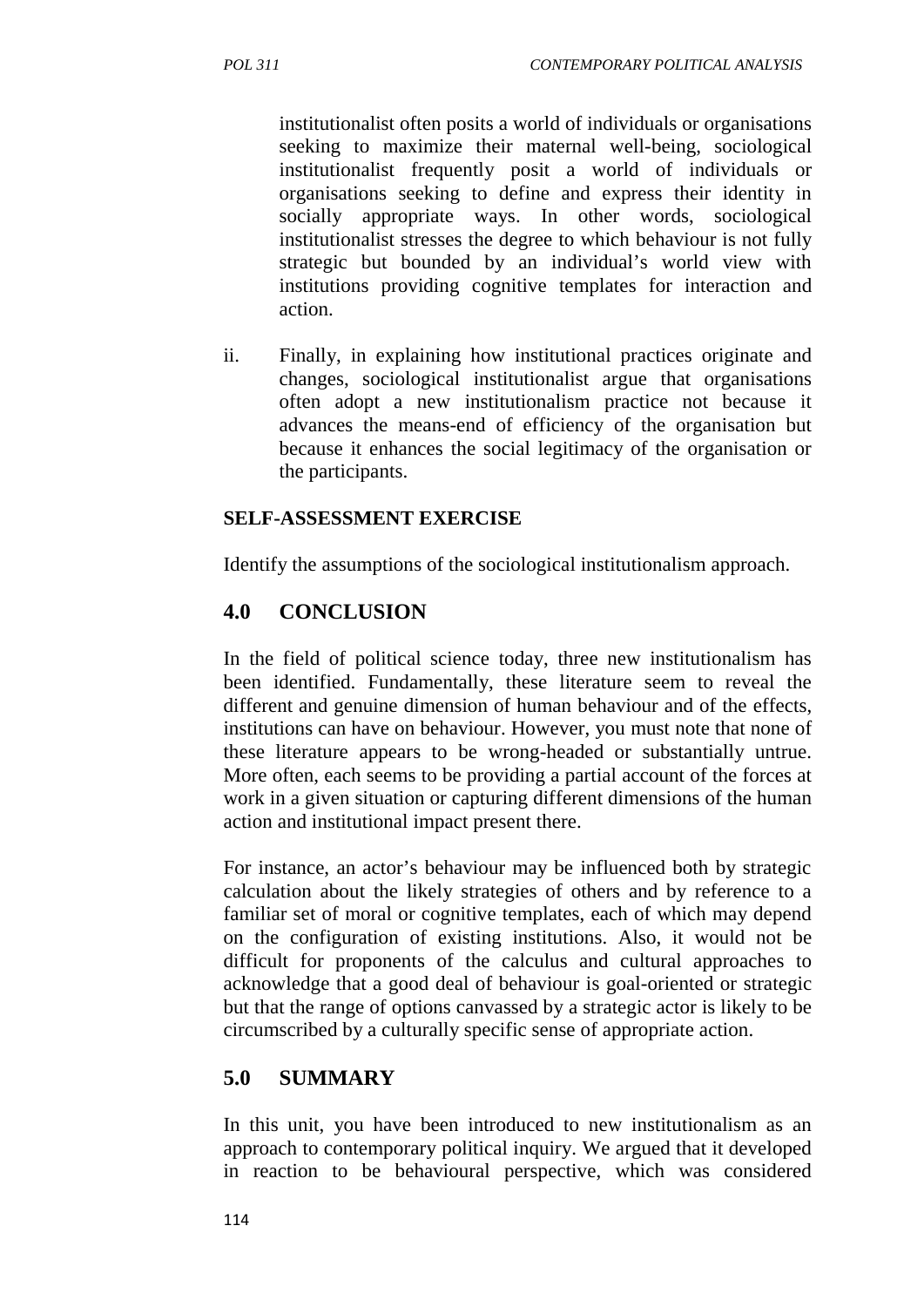contextual, reductionist, utilitarian, functionalist and instrumentalist. You also learned about the three variants of the approach: historical, rational choice, and sociological new

institutionalism. We concluded that both perspectives provide a partial account of the forces at work in a given situation or capturing different dimensions of human action and the impact of institutions.

## **6.0 TUTOR-MARKED ASSIGNMENT**

- 1. Compare the historical and sociological versions of the new institutionalism in political analysis.
- 2. What do you consider as the basic criticisms levelled against behaviouralism by new institutionalism theorists?
- 3. In what ways do institutions aid our understanding of politics and governance?

## **7.0 REFERENCES/FURTHER READING**

- Almond, G and Verba S (1986). The Civil Culture. Boston MA, Little Brown.
- Calvert, L. R (1955). "The Rational Choice Theory of Social Institution", in Jeffrey S. Banks and Eric A. Hanushek (eds) Modern Political Economy. New York, NY, Cambridge University Press.
- Hall, A. Peter and Taylor, C. R. Rosemary (1996) "Political Science and the Three New Institutionalism". Political Studies XLIV, 936- 957
- Steinmo, Sven et al (1992). Structuring Politics. Historical Institutionalism in Comparative Analysis. New York NY Cambridge University Press.
- Suberu, R (2006). "Contemporary Political Analysis". Unpublished Lecture Notes. Department of Political Science. University of Ibadan.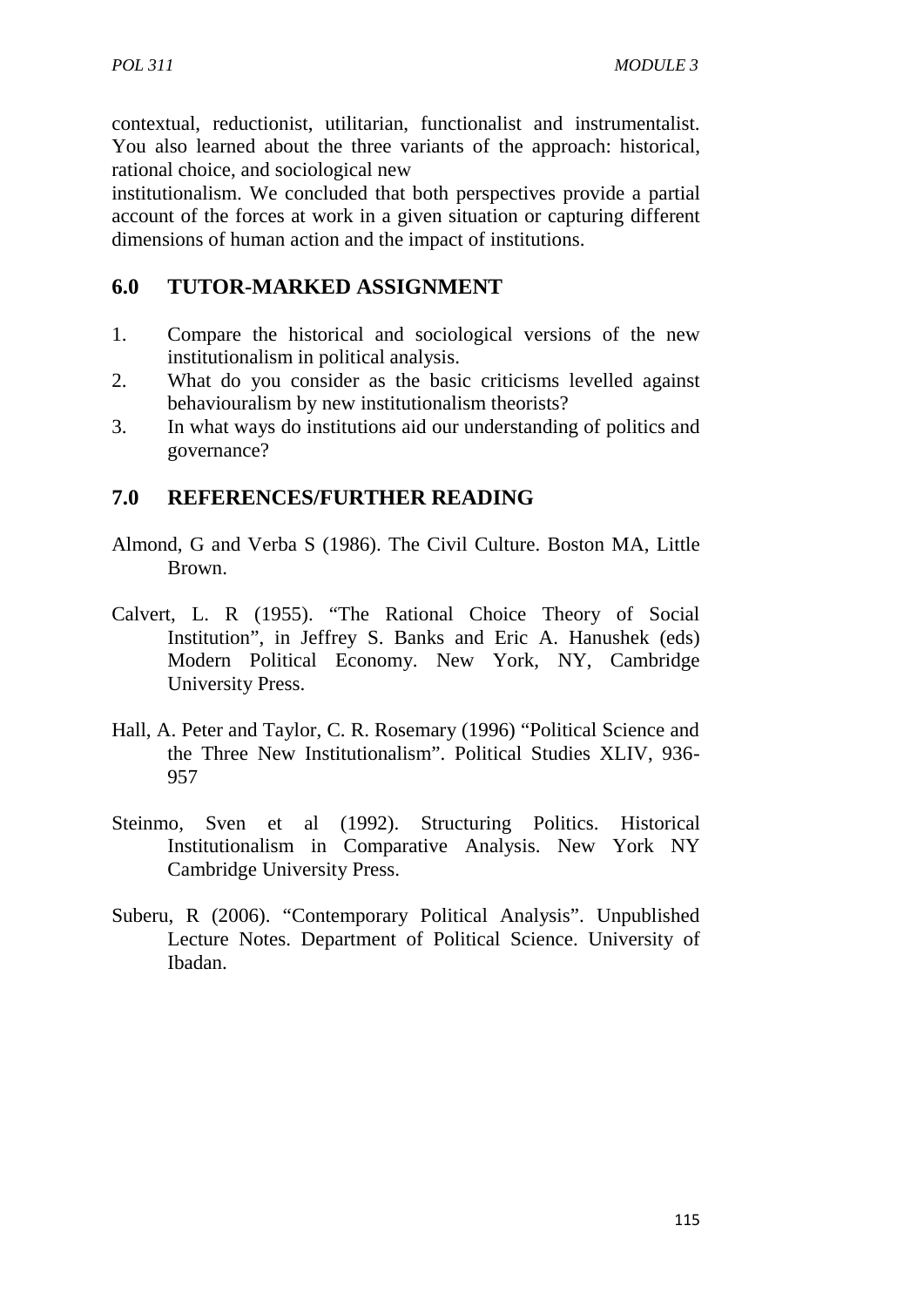## **UNIT 3 POLITICAL CULTURE APPROACH**

#### **CONTENTS**

- 1.0 Introduction
- 2.0 Objectives
- 3.0 Main Content
	- 3.1 Political culture: meanings and types
	- 3.2 The development of the political culture approach
	- 3.3 Basic assumptions of the political culture approach
	- 3.4 Survey research and political culture approach
	- 3.5 Limitations of the political culture approach
- 4.0 Conclusion
- 5.0 Summary
- 6.0 Tutor-Marked Assignment (TMA)
- 7.0 References/Further Reading

#### **1.0 INTRODUCTION**

The previous unit sought to introduce you to the new institutionalism as an emerging approach in contemporary political analysis. In this unit, you will again be introduced to another interesting approach in contemporary political analysis: the political culture approach. This unit will begin with a typical definition of what is referred to as political culture. You will also be introduced to the basic assumptions of the approach and its weaknesses. As you will soon see, although culture has been used as an explanatory variable for as long as humans have been studying politics, the scientific field of "political culture" itself is relatively new and was not established under that name until the 1950s when it was introduced in the United States. Until that time, one common form of study, linking values and attitudes to behaviour, was the "national character" study, which was typically conducted by various forms of observation within a single country. These studies generally offered such crude and impressionistic blanket descriptions as Asians are "inscrutable," German's are "authoritarian," Americans are "rugged individualists," and Canadians are "peaceful, honest and boring" (Jackson and Jackson, 2000:115).

#### **2.0 OBJECTIVES**

By the end of this unit, you will be able to:

- define the concept of political culture
- explain the concept of thick and thin culture as one of the categories of political culture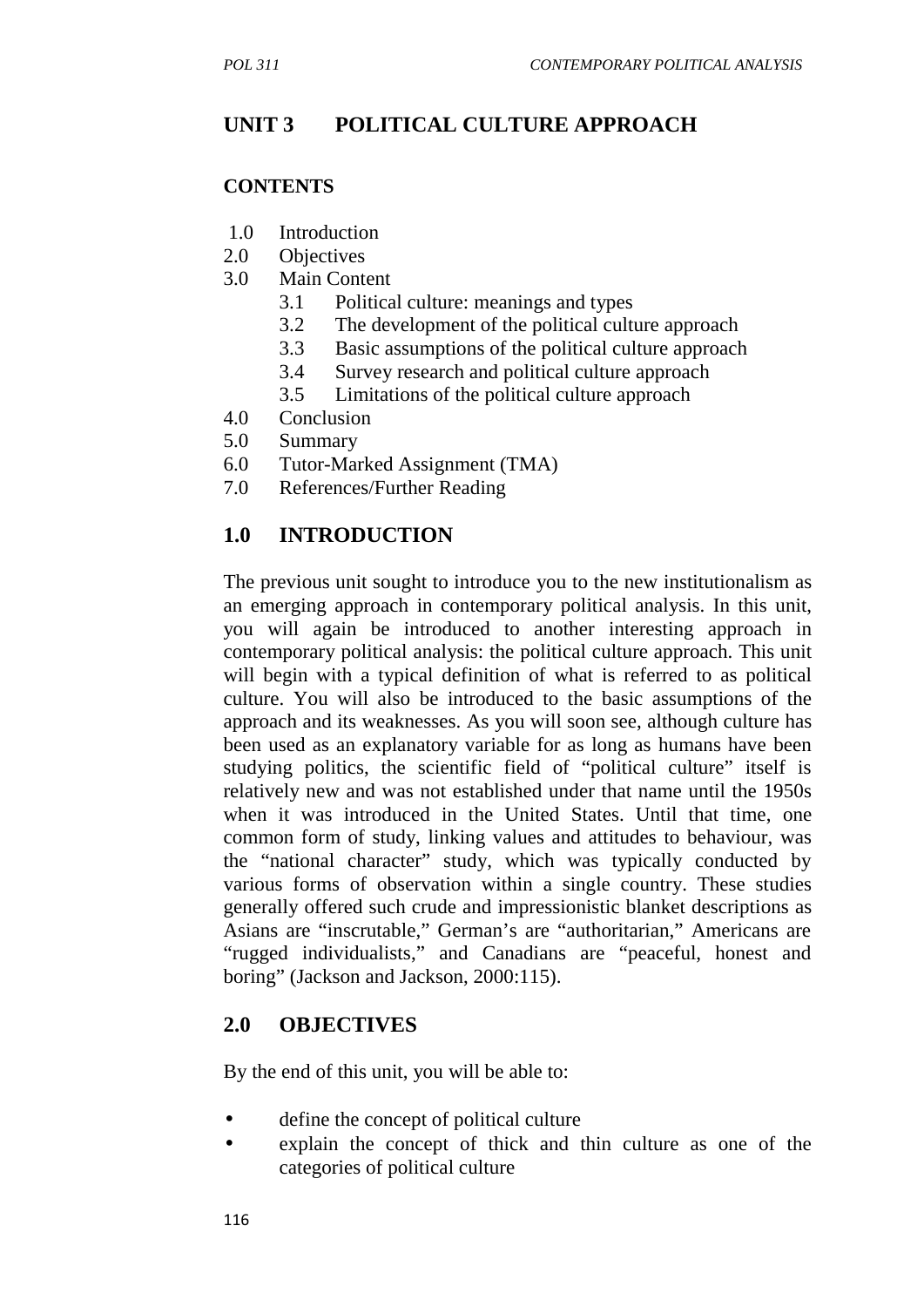- trace the emergence of the political culture approach
- identify the assumptions of the political culture approach
- highlight the limitations of the political culture approach.

# **3.0 MAIN CONTENT**

## **3.1 Political culture: meanings and types**

Meaning of the political culture.

Various scholars have defined the concept of political culture in many ways. Our definition here is influenced by Verba (1965:51) and Almond and Bingham (1966:50) who defined political culture as the "broad pattern of values and attitudes that individuals and societies hold toward political objects". These objects include institutions, such as the executive, legislature, bureaucracy, judiciary, political parties, pressure groups, and also the individual's view of him - or herself as a political actor, and concerning others. Political culture is one of the most powerful influences that shape a political system. It creates norms beliefs about how people should behave- and those norms influence social behaviour.

Again, Jackson and Jackson (2000:115) argue that politics always reflects the culture of a certain time and place. Political acts are embedded in the wider culture of a society and can be understood only in that context. Almond and Verba (1963:267) also show that political acts "reflect and exemplify society's deepest-held values. For you to understand political action, you are expected to understand the political culture. The rationale behind politics is not always self-evident, because politics is not largely conducted in a language that is easily understood and possesses symbolic behaviour.

The political culture of a state is an amalgam of values and attitudes which pertain to its political system. These provide an invisible, overarching bond that unifies its citizens. That bond includes ideologies, values, traditions, customs, beliefs, myths, and symbols- all of which influence the political life of a country- and "are part of the particular pattern of orientations to political objects in which a political system is embedded." A political culture is transmitted from one generation to another through various forms of socialisation, and thereby leads to cohesion and continuity to politics and institutions.

As an approach in contemporary political analysis, political culture refers to the collective opinions, attitudes, and values of individuals about politics. There are two traditional approaches to the study of political culture. The "individualistic" approach examines the values and attitudes of individuals, frequently through the use of surveys. Because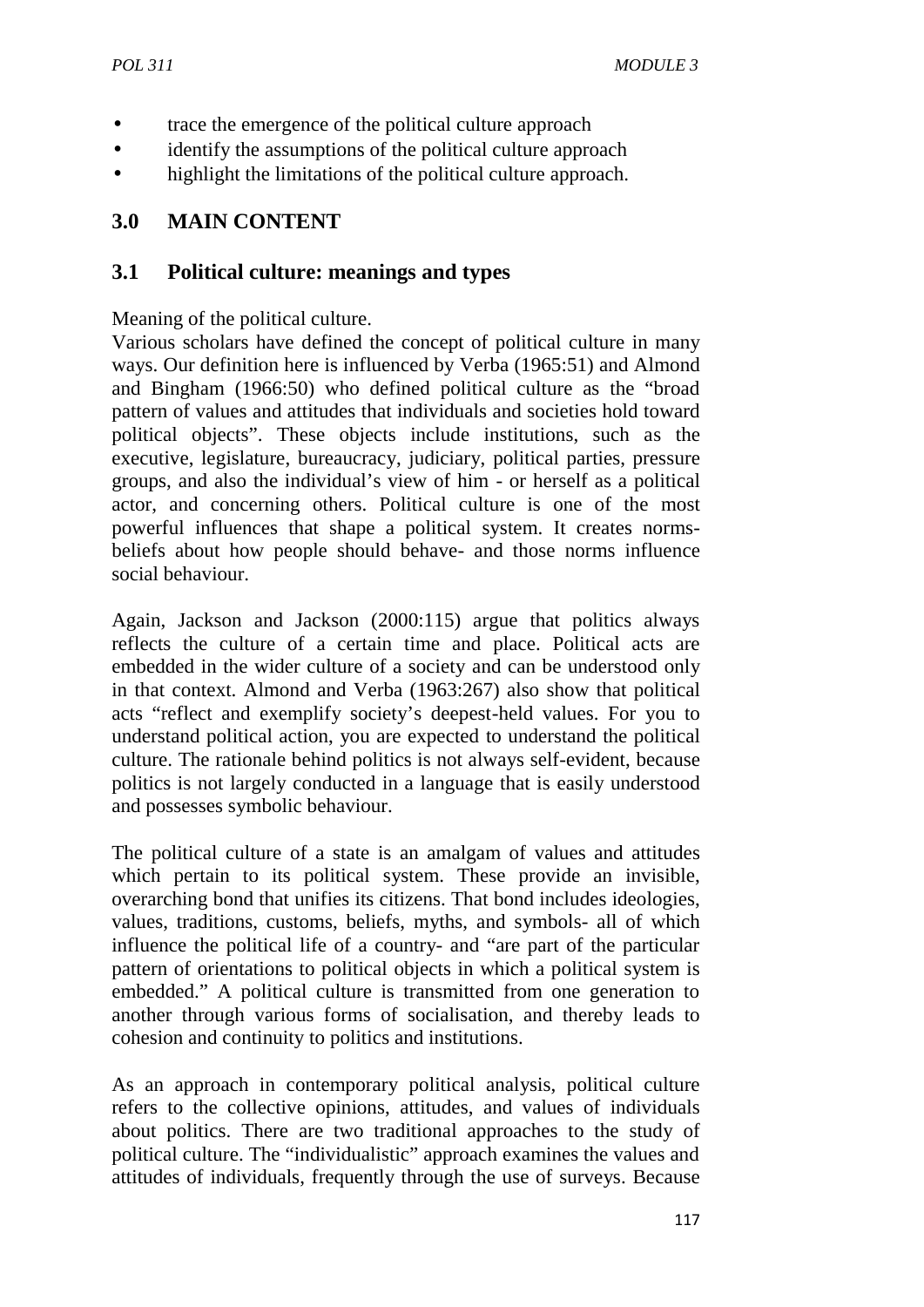political culture cannot be directly measured, respondents are asked questions designed to illuminate their views about political culture. Unfortunately, there is always the possibility that the questions asked do not adequately represent the feelings of the population and may not properly measure the concepts being tested.

The "institutional" approach involves the analysis of documents to discern the collective behaviour of political institutions. This approach has been applied in three different ways. First, academics attempt to describe a political culture by observing and analysing political behaviour as reflected by a constitution and by legislation and the structure of government. Second, the geographic, demographic and socioeconomic features of a society are analysed; and third, the historical underpinnings, which have determined a political system, are sometimes examined.

#### **SELF-ASSESSMENT EXERCISE**

Define the term political culture and explain why politics "reflect and exemplify society's deepest-held values".

#### **Types of political culture**

The concept of culture as borrowed from anthropology emphasised culture's aggregate and holistic nature, its rootedness in history, its connectedness to society and ethnicity, its stability and resistance to change, its coherent structure as a network of meanings, its deductive character, and its exogenous nature as a determinant of both political structure and behaviour. Adapted to political science over the years, the concept has increasingly emphasised individual or micro-level character of culture, the divisibility and the even the independence of parts, its diversity both within and across societies and groups, its dynamism and susceptibility to change, its ambivalence and heterogeneity, its inductive character, and its fundamental endogenous nature.

Political culture as used in political science may be seen as either thick or thin. The essential idea of thick culture is that societies are distinguished and structures (and individual behaviour) are fundamentally conditioned by primordial force, unseen but highly palpable, which contains the genetic code of all that is collectively important and meaningful in that society. A classic definition of thick culture regards it as 'that complex whole which includes knowledge, belief, art, law, morals, custom, and any other capabilities and habits acquired by man as a member of society.'

Thin culture is also an ideal type that may not manifest in any specific 'real world.' Thin culture does not exist independently of thick culture.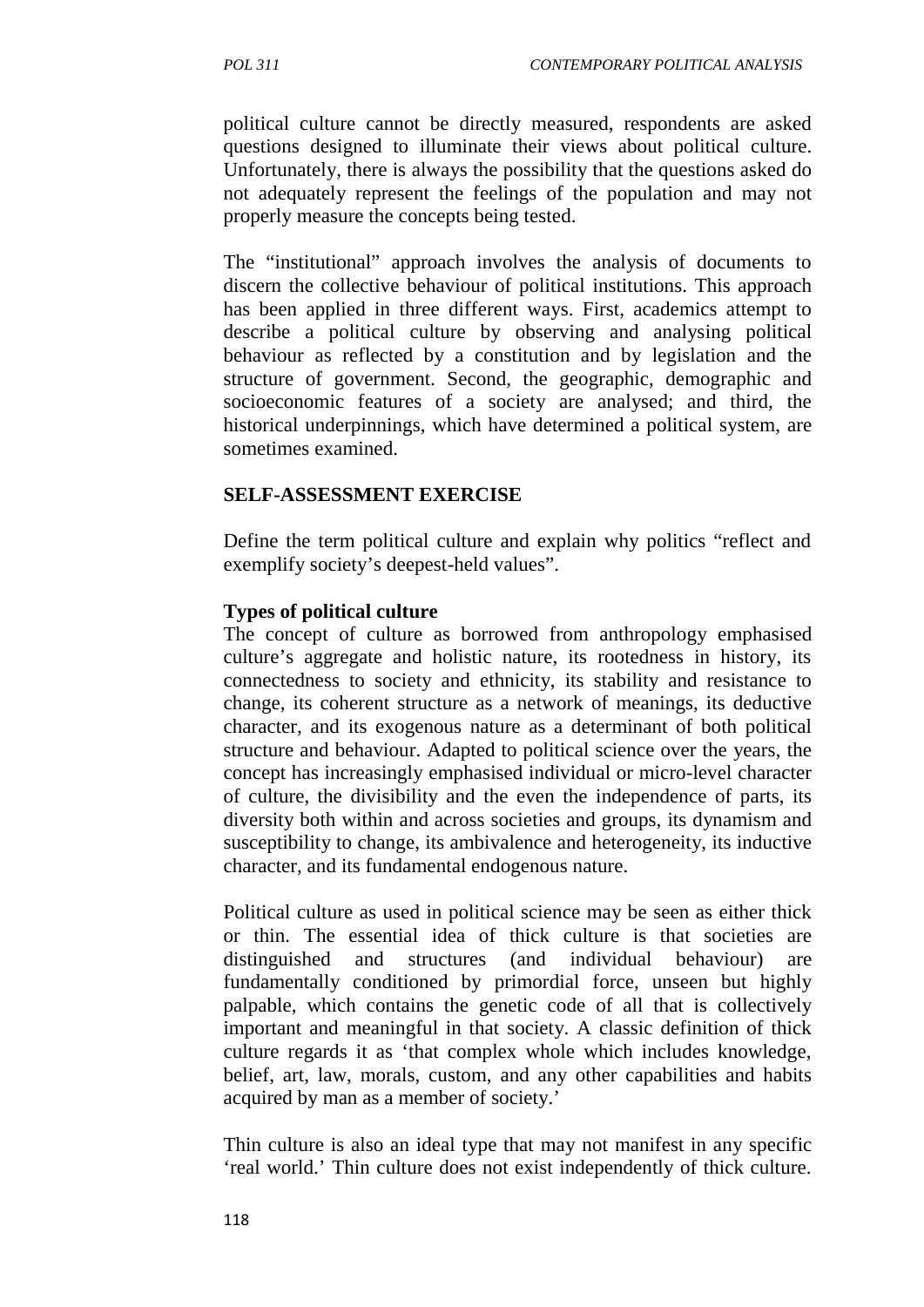Rather, thin culture is defined in contradistinction to thick culture. It is an idea that has been cultivated overtime by political scientists who on theoretical or empirical grounds reject one or more of the basic assumptions of the classical conceptions. Thin culture can be thought of as a product of a series of 'saving moves' by political scientists eager to retain as much of the political culture concept as they can while diluting or discarding various aspects of the thick culture which are perceived to be incompatible with theory or inconsistent with observation.

Efforts at 'thinning' the concept of political culture have a long history in the social sciences, but systematic efforts in political science can be traced back to the behavioural movement in the 1950s and 1960s and, specifically, to the efforts of Gabriel Almond (1956) and the Committee on Comparative Politics of the Social Science Research Council. This concept of thin culture has come to be adapted for "comparing and classifying political systems in terms that are relevant for understanding the character of political development and change… an approach which can exploit the richness of the separate traditions of country and area studies while keeping attention focused on universal problems and processes basic to the human condition".

#### **SELF-ASSESSMENT EXERCISE**

How important are the twin concepts of thin and thick culture in understanding the political culture approach?

### **3.3 The development of the political culture approach**

As an approach to contemporary political inquiry, political culture has gone through three distinctive stages:

- a) Introductory phase of the political culture approach;
- b) Declining stage of the approach and;
- c) Current and flourishing stage of the approach.

The introductory phase refers to the period political culture approach came to be adopted as an explanatory variable of political event and behaviour. In the first several decades of the 20th century, a culture of Personality School emerged out of a synthesis of psychoanalytic ideals and cultural anthropology. This School which had such scholars like Harold Laswell, Ruth Benedict, Margaret Mead and Eric Fromm, sought to explain recruitment to political roles, aggression, warfare, authoritarianism, ethnocentrisms, fascism and alike in terms of the socialisation of the children. For example, infant nursing and toilet training patterns, parental disciplinary patterns and family structure and similar routines and patterns of early childhood.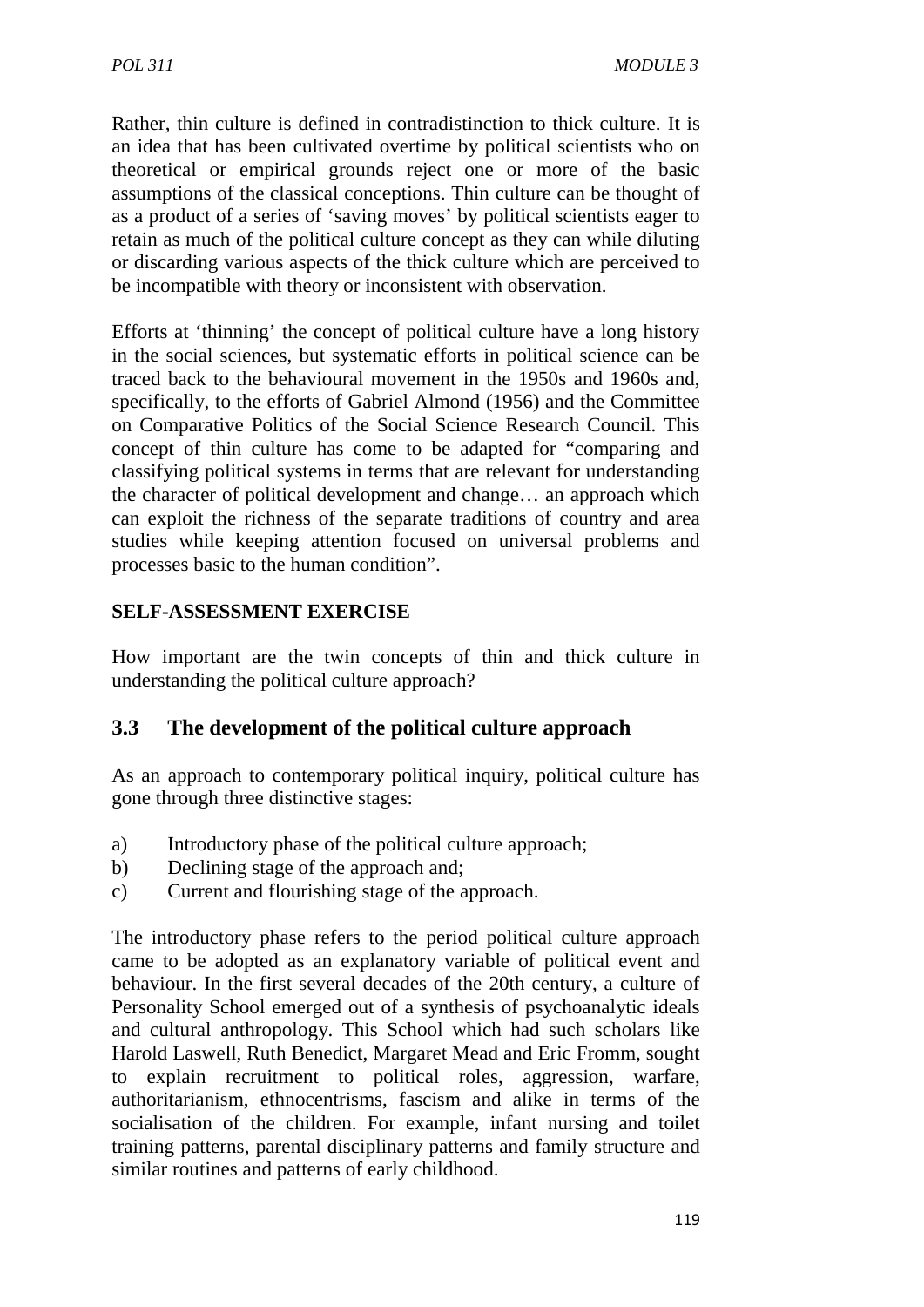This School was most influential during the Second World War when studies were made of the national character of nations embroiled in the war. However, this effort to account for the political organisation and policy tendencies of major nations using hypotheses drawn from observations of children rearing patterns in the village and tribal studies of anthropologists and the clinical insights of psychiatrists drawn from the treatment of individual patients, proved unconvincing to the mainstream social science discipline as they rapidly expanded and professionalised in the decades after the War.

In reaction against this psychological and anthropological cynicism, the study of political culture developed in the 1950-70 period adopting a more rigorous methodological posture requiring statistical sampling of large populations, the sophisticated construction and analysis of interview schedules, content analysis of the media and other materials and similar quantitative and scientific procedures.

This period of rigorous political culture research had rigorous political culture research such as the investigations of the University of Michigan American Election Studies (which were replicated in Europe and elsewhere), the Princeton/Stanford Civic Culture Five-nation Study, and the Harvard Six-Developing Countries Study. This major investigation stimulated many other small-scale survey research studies as well as secondary analysis of the growing collections of public opinion data. However, the older tradition of culture-personality research also continued largely in the form of psycho-biographical studies of political leaders. Nevertheless, the radical movements of the 1960's and 70s challenged the legitimacy of political culture research because political and social attitudes were reflections of class or socioeconomic status or elsewhere the 'false consciousness' implanted by such institutions as schools, universities and the media. If so-called political culture was simply capitalist ideology, there was no point in researching it other than to expose it for what it was and to bring to the surface the true socialist political culture that will lead to and sustain an equitable society and polity.

This view received tremendous support within the university community and particularly in the social sciences and Third World area studies to bring into question the validity of research that attributed some autonomous explanatory power to political attitudes and values. Thus, while political culture research continued, it was besieged and heavily challenged by neo-Marxist and the dependency theorists.

A significant effort at this time in discrediting political culture studies was the attack from the discipline of Economics and the introduction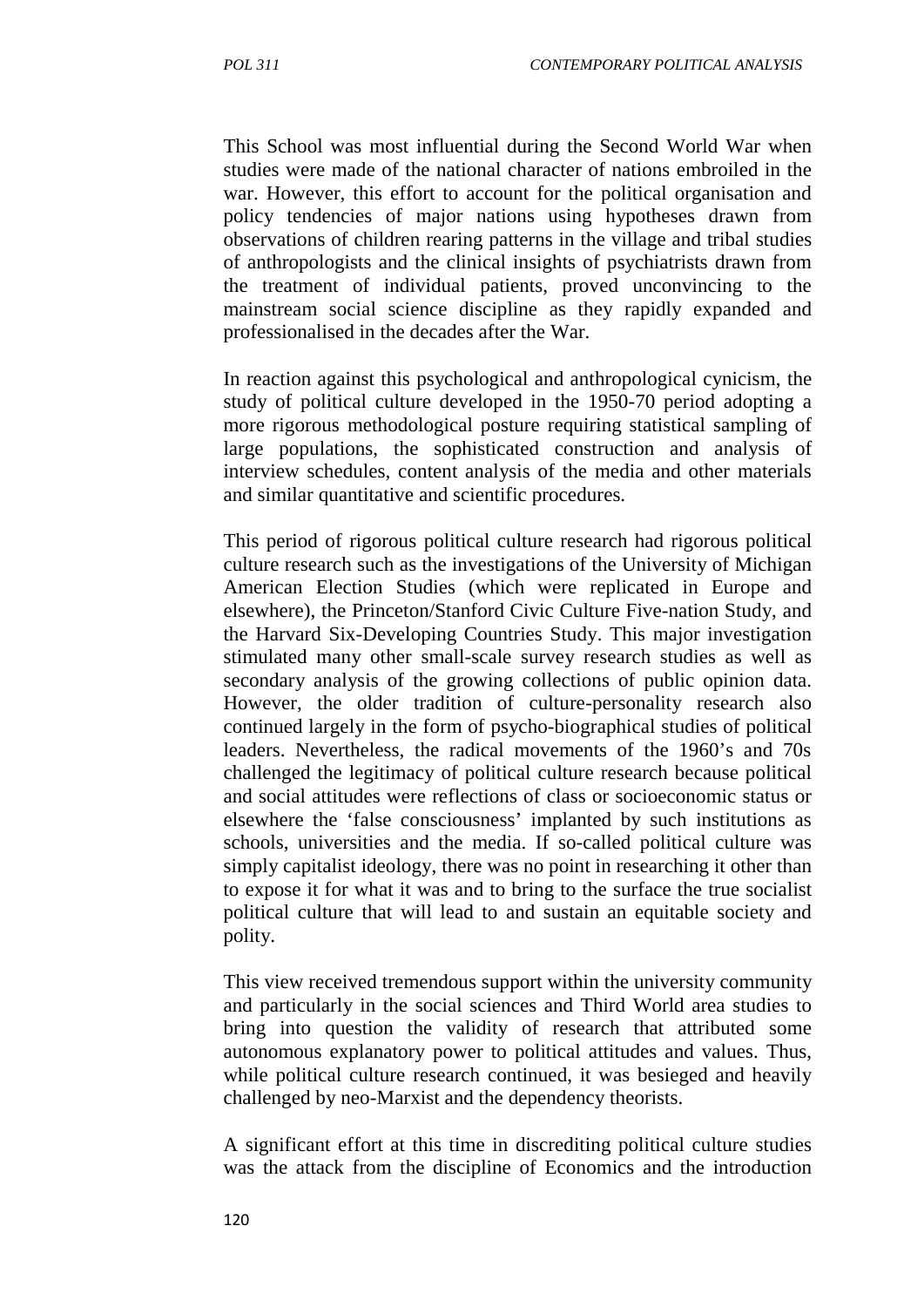into political studies of market and bargaining models. The movement began at the end of the 1950s with the publication of Anthony Down's (1959) Economic Theory of Democracy, followed by Wiliam Riker's (1962) Theory of Political Coalitions.

In the next decade, there was an abundance of "rational choice", "public choice" and "positive political theory" studies of voting behaviour, the formation of the cabinet, coalition and decision making in war and diplomacy etc,. These studies were interested in proving that political phenomenon could be explained by the simple assumption that voters, politicians, diplomats, and military leaders were rational short-run interest maximisers. Rational choice theorists asserted that this assumption of the short-run interest of the political actors came sufficiently close to reality to predict political behaviour accurately. Consequently, the study of political culture was largely unnecessary and a waste of resources because one could get sufficient explanatory power simply by assuming self-interested short-run rationality.

In the late 1970s and early 1980s, this "public choice" school in political science became the cutting edge of the discipline dominating the learned journals and the political science personnel market. Yet these radical and rationalists' challenges to the political culture approach were in turn weakened and discredited over time. Social democratic Marxism was already being questioned in the late 1970s. The increasingly heavy tax transfer and regulatory policies of the welfare state were being widely recognised as contributory to inflationary tendencies and serious problems of productivity.

Although insights into political culture have been part of political reflection since classical antiquity, two developments in the context of the French Revolution laid the groundwork for modern understandings. First, when members of the Third Estate declared "We are the people," they were overturning centuries of thought about political power, captured most succinctly by Louis XIV's infamous definition of absolutism: "L'etat, c'est moi " ("I am the State"). Henceforth, sovereignty was seen to reside in society rather than in the monarch and his divine rights. A century later, Max Weber turned this political claim into a scientific one when he defined legitimacy as that which is considered to be legitimate—not only by elites but by the population in general; to understand the political power of the state, social science must, therefore, attend to its reception and sources in society. Second, when Jean-Jacques Rousseau re-theorised the social contract as one in which individual interests were taken up in an overarching "General Will" of the collectivity, he raised the question of how social solidarity could be maintained in the absence of recourse to divine right. His answer was "civil religion," symbols and rituals that establish and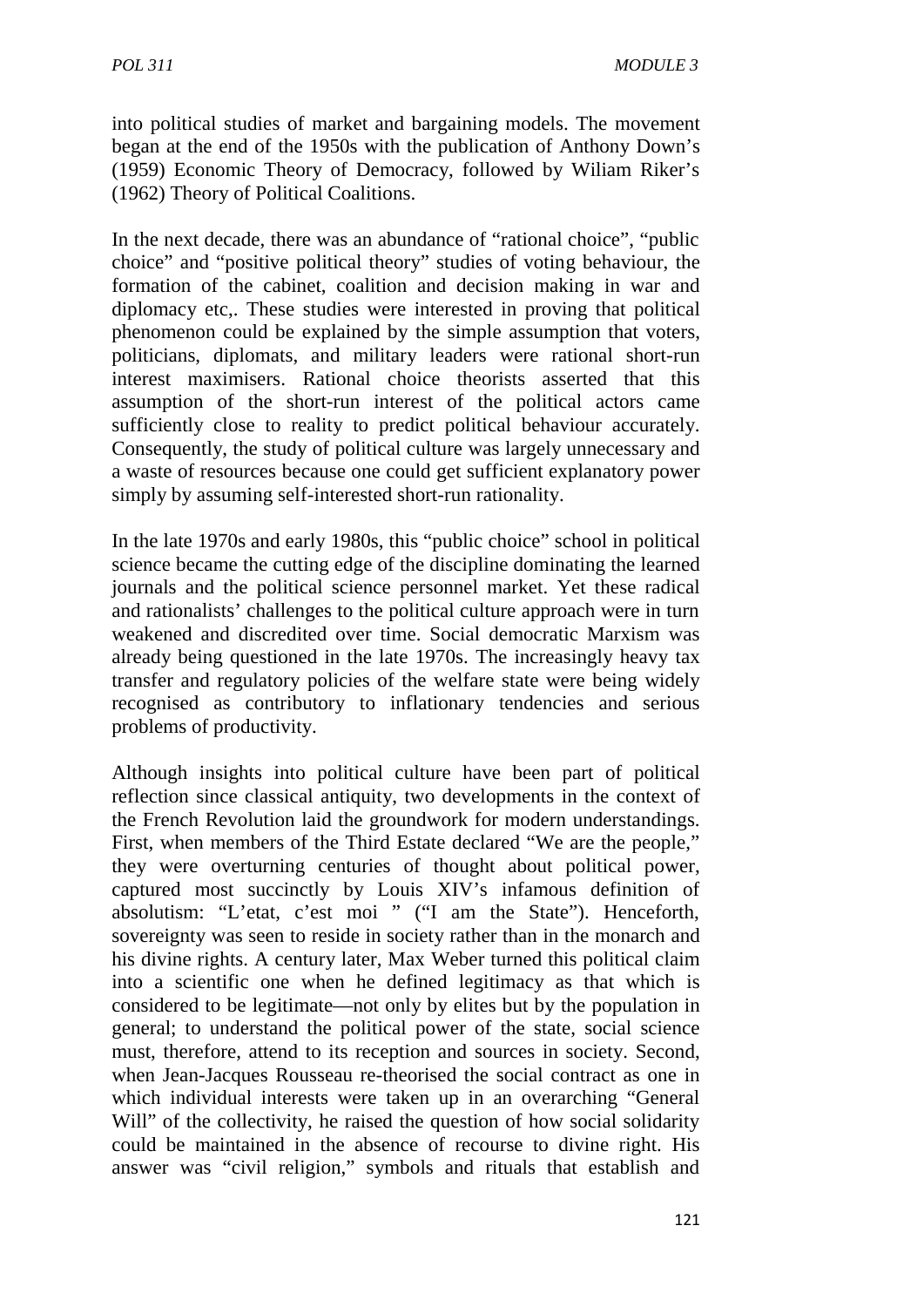dramatise the sense of collective belonging and purpose. A century later, Émile Durkheim took up these themes when he questioned whether modern, complex societies could generate sufficient solidarity to function in a stable manner. Durkheim's interest in what he called collective effervescence (generated in and through communal rituals) and collective representations (embodied in symbols as well as more abstractly in "collective conscience") extended Rousseau's concerns and has underwritten con-temporary analyses of political culture as the sets of symbols and meanings involved in securing and exercising political power.

Contemporary work on political culture, however, dates more directly to the mid-twentieth century, particularly in the United States. In the wake of World War II (1939-1945), social scientists were motivated to explain why some nations had turned to authoritarianism while others supported democratic institutions. Before and during the war, anthropologists such as Margaret Mead and Ruth Benedict were proponents of a "culture and personality" approach, which asserted that members of different societies develop different modal personalities, which in turn can explain support for different kinds of political programs and institutions. In a somewhat different vein, the German exile philosopher Theodor Adorno and colleagues undertook a massive study during the war into what they called, in the title of their 1950 work, The Authoritarian Personality, continuing earlier research by critical theorists into the structure of authority in families, which they believed had led Germans to support authoritarian politics and social prejudice. In a similar vein, Harold Laswell described a set of personality traits shared by "democrats," including an "open ego," a combination of value-orientations, and generalised trust.

Perhaps the most important work on political culture in this period was Gabriel Almond and Sidney Verba's 1963 The Civic Culture: Political Attitudes and Democracy in Five Nations, which combined Lasswell's description of the democratic personality with at least two strands of social science theory at the time. First, the predominant sociological theory in the United States was that of Talcott Parsons, who explained social order in terms of institutions that inculcated individuals with coherent sets of norms, values, and attitudes- what Parsons called culture-, which in turn sustained those institutions through time. In contrast, the so-called behavioural revolution in political science argued that such accounts neglected extra-institutional variables as sources of social order (a concern that could be traced back to Montesquieu in the mid-eighteenth century, who sought external factors- in his case climateto explain the different forms of law in history); in Parsons, moreover, critics charged that norms, values, and attitudes were more often simply assumed as necessary integrative features of social systems rather than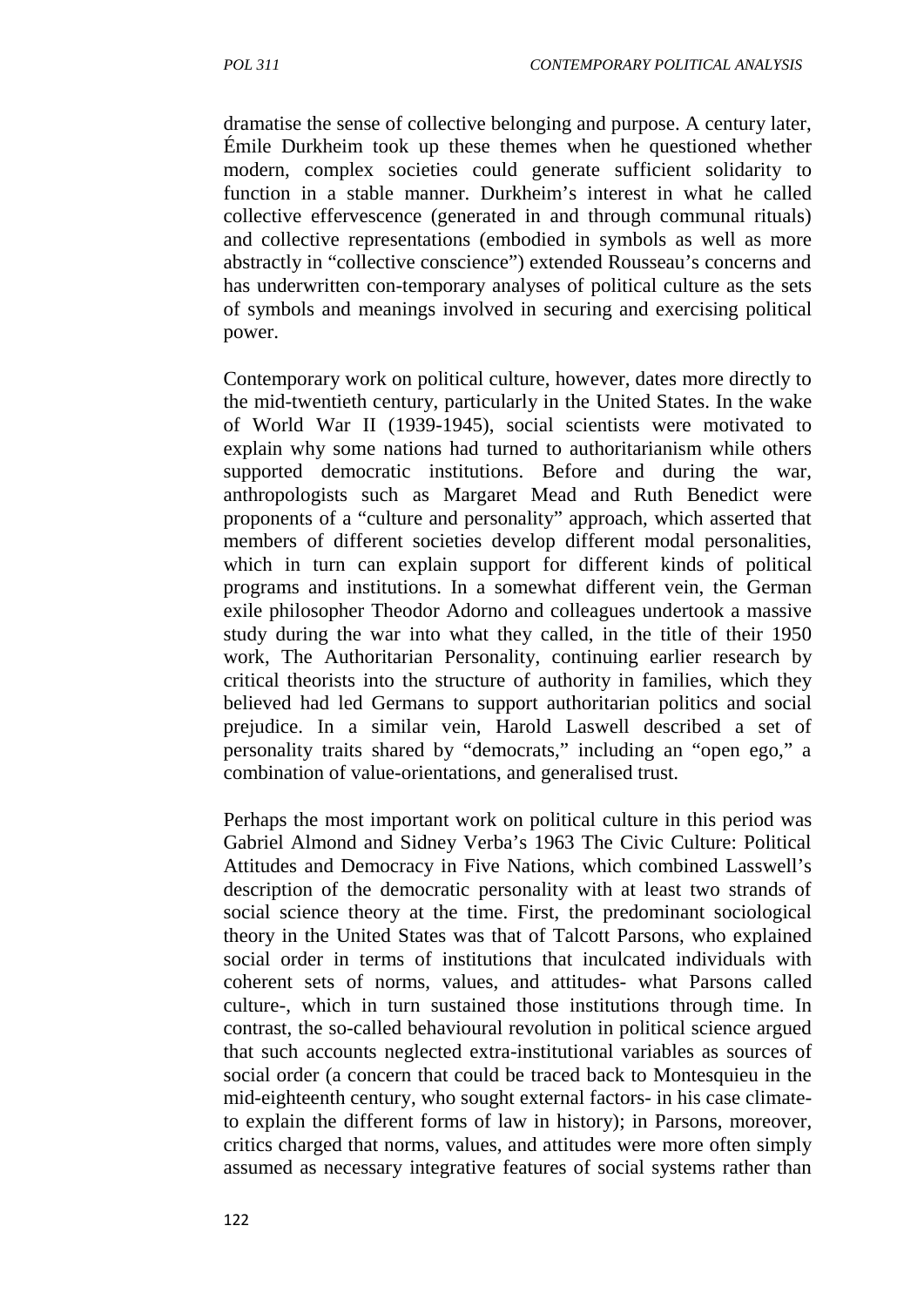measured empirically (hence the appeal to behaviourism, which in psychology held observability to be the only relevant criterion for science).

The major point of Almond and Verba's comparative study was to address the role of subjective values and attitudes of national populations in the stability of democratic regimes. This fit clearly within the behavioural revolution because it turned to extra-institutional variables (norms, values, and attitudes) to explain political outcomes.

Nonetheless, the work was presented as a study of political culture, defined as the aggregate pattern of subjective political dispositions in the populace, thus incorporating and, indeed, operationalising, the Parsonsian concept of culture. Based on extensive survey research, The Civic Culture theorized three basic orientations toward political institutions and outcomes: parochial, where politics is not differentiated as a distinct sphere of life and is of relatively little interest; subject, in which individuals are aware of the political system and its outcomes but are relatively passive; and participant, where citizens have a strong sense of their role in politics and responsibility for it. The Civic Culture rated five countries on these qualities, finding Italy and Mexico to be relatively parochial, Germany to be subject, and the United States and the United Kingdom to be participant political cultures.

Subsequent work in this tradition by Ronald Ingelhart and others has shown that the effect of basic satisfaction with political life and high levels of interpersonal trust (what would later be called "social capital") are analytically distinct from economic affluence, thus arguing forcefully that democracy depends on cultural as well as economic factors. Contemporary authors such as Samuel Huntington have extended this kind of argument about norms, values, and attitudes to the world stage, where they describe a "clash of civilisations" in terms of basic "cultural" differences understood in this way.

#### **SELF-ASSESSMENT EXERCISE**

Briefly trace the development of the political culture approach. What are its major arguments?

### **3.4 Criticisms against the political culture approach**

There have been many criticisms of the approach developed by Almond and Verba and their colleagues. These ranged from methodological concerns about the survey instruments to the claim that the approach normatively privileged American-style democracy as the model against which all others must be judged.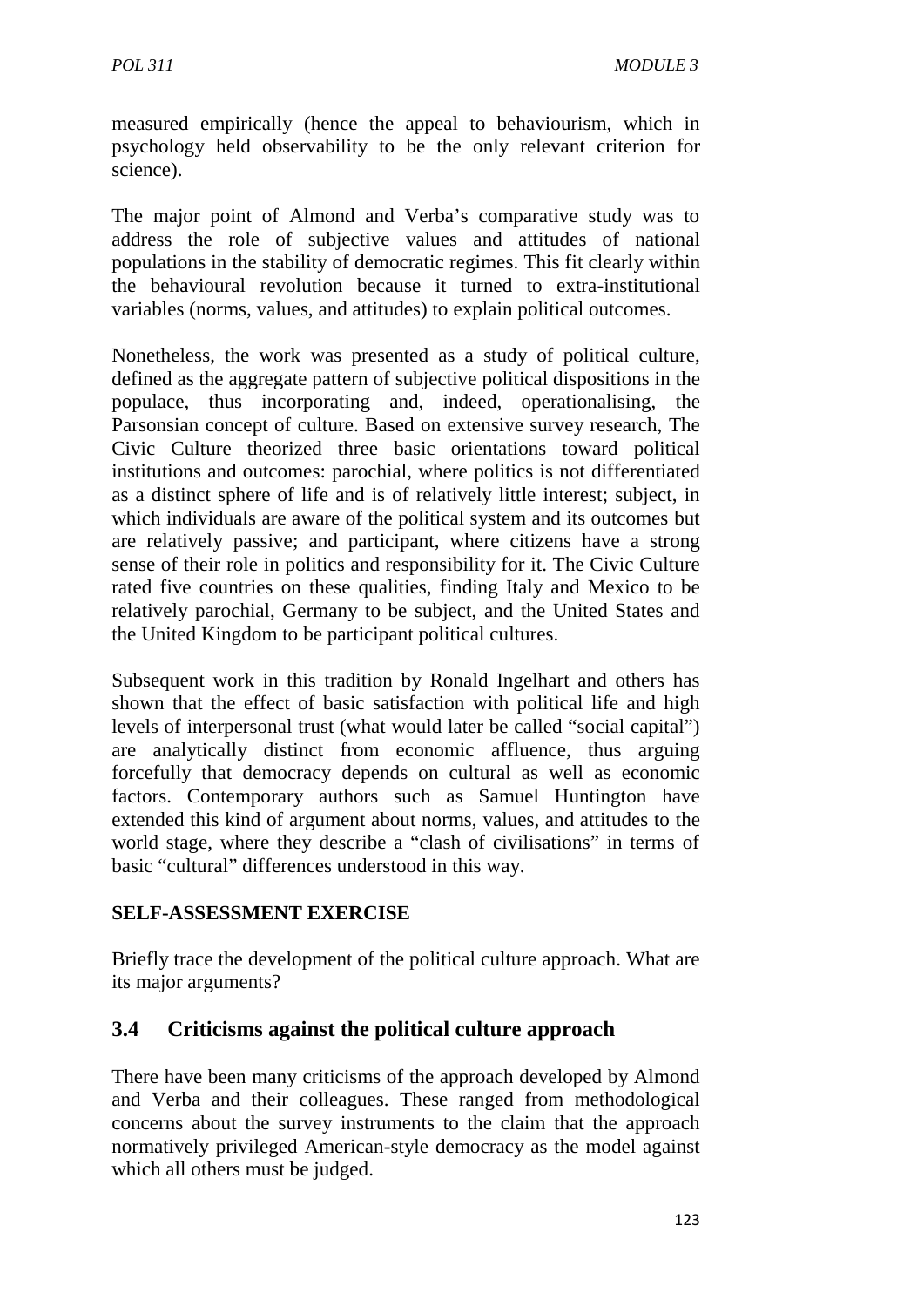Still others argued that political culture was being used as a residual category for all that cannot be explained by other theories, and thus has no theoretically defensible conceptual ground of its own. Most trenchant, however, were charges that the way Almond and Verba defined political culture, in terms of subjectivity, eviscerates the importance of culture as symbols and meanings: Without a richer understanding of symbols, meanings, rituals, and the like, critics charged, political culture could not be distinguished conceptually from political psychology: "What 'theory' may be found in anyone's head is not," one set of critics charged, "culture. Culture is interpersonal, covering a range of such theory.… Political culture is the property of a collectivity" (Elkins and Simeon 1979: 128-129).

Indeed, since the 1970s, political culture theory has been radically transformed by a more general cultural turn in social science, brought about by such influences as the symbolic anthropology of Clifford Geertz and the rise of semiotics, structuralism, and post-structuralism in European anthropology and literary theory. In contrast to older subjectivism, as well as to those who ignore culture altogether, newer work on political culture in the 1980s and 1990s argued that, in Geertz's words, "culture is public because meaning is" (Geertz 1973: 12). This work reformulated political culture as a system of meanings sui generis, as "a form of structure in its own right, constituted autonomously through series of relationships among cultural elements" (Somers 1995: 131), or as "codes," which could be either manifest or "deep." In this view, political culture can be measured only crudely by survey analysis; instead, it must be excavated, observed, and interpreted in its terms as an objective structure, on the analogy of language.

However, the rise of various structuralisms in political culture analysis emphasising the Rousseau-Durkheim more than the Montesquieu-Weber axis- has required some modifications since the 1990s, when structuralists approach, in general, have fallen somewhat out of favour. More recently, many historians, sociologists, and anthropologists have embraced a "practice" approach that emphasises meaning-making rather than meaning systems.

While in no way a return to the earlier subjectivism in political culture theory, the practice approach recognises the limitations of structuralism, in which agents seem to drop out of the picture, or serve only as enactors or carriers of structure. Instead, recent work has emphasised "the activity through which individuals and groups in any society articulate, negotiate, implement, and enforce competing claims they make upon one another and the whole. Political culture is, in this sense,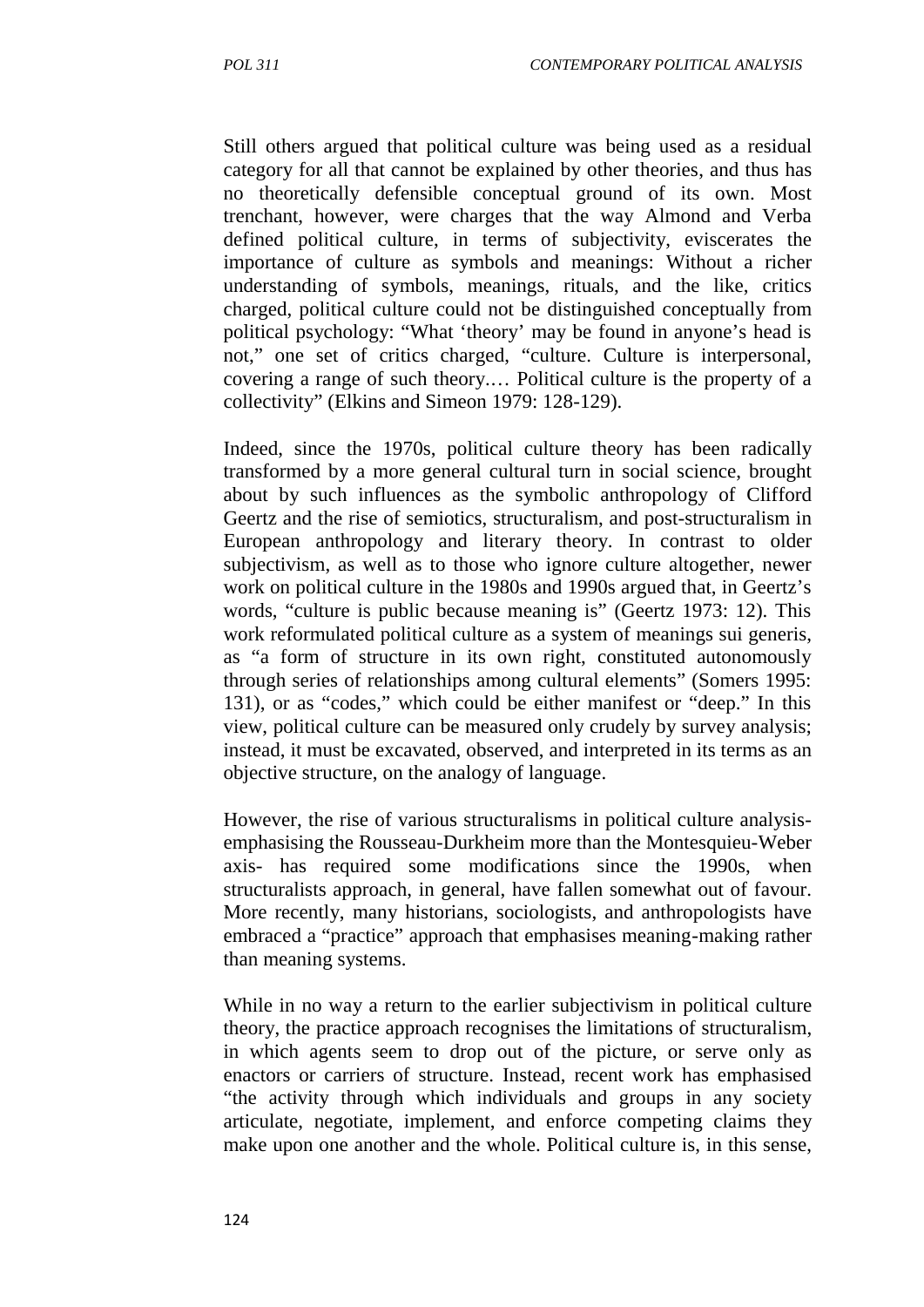the set of discourses or symbolic practices by which these claims are made" (Baker, 1990: 4).

In sum, political culture theory makes empirical sense out of the French Revolution's claim that sovereignty derives from society rather than the state. One temptation with this recognition, however, is to assume that while states are about power, societies are about meaning and the reception of power. One solution, inspired by Michel Foucault, among others, has been to declare society the true locus of power. The problem is that this misses how states do indeed set agendas for societies. Recent analyses have thus returned to the political culture of the state (e.g., Bonnell, 1997). But they do so without supposing that societies are mere recipients of such productions.

In contrast to much work in political sociology, which has drawn a facile distinction between "merely" symbolic politics and "real" politics, recent political culture theory has thus demonstrated that social life is an ongoing reproductive process. New political culture analysts, in particular, have focused not only on how political acts succeed or fail to obtain some material advantage but also on how in doing so they produce, reproduce, or change identities. The struggle for position that constitutes politics, we now stand, is always simultaneously strategic and constitutive: As Lynn Hunt has written, "Political symbols and rituals were not metaphors of power; they were the means and ends of power itself" (Hunt, 1984: 54). Interpreting them and understanding how they are generated and how they work is thus of paramount importance.

### **4.0 CONCLUSION**

In conclusion, you should see that the development of the political culture approach has gone through three interrelated stages. The first stage refers to the introductory phase; the second stage is the declining stage of the approach and; the current and flourishing stage of the approach. With this development, the ground has been reopened for a scholarship aspiring to objectivity and that is methodologically eclectic and ecumenical. Several varieties of political culture studies that have been forced underground or marginalised are now back in operation. Although you will notice that none of them had completely gone out of business, rigorous survey research, historical and descriptive studies, and important theoretical work on political culture are now generally acknowledged to be contributing to our understanding of political and social phenomena including economic growth and democratisation. These processes or phenomena are now understood as having significant psychological and cultural dimensions for the understanding of which of the various methodologies of political culture are essential.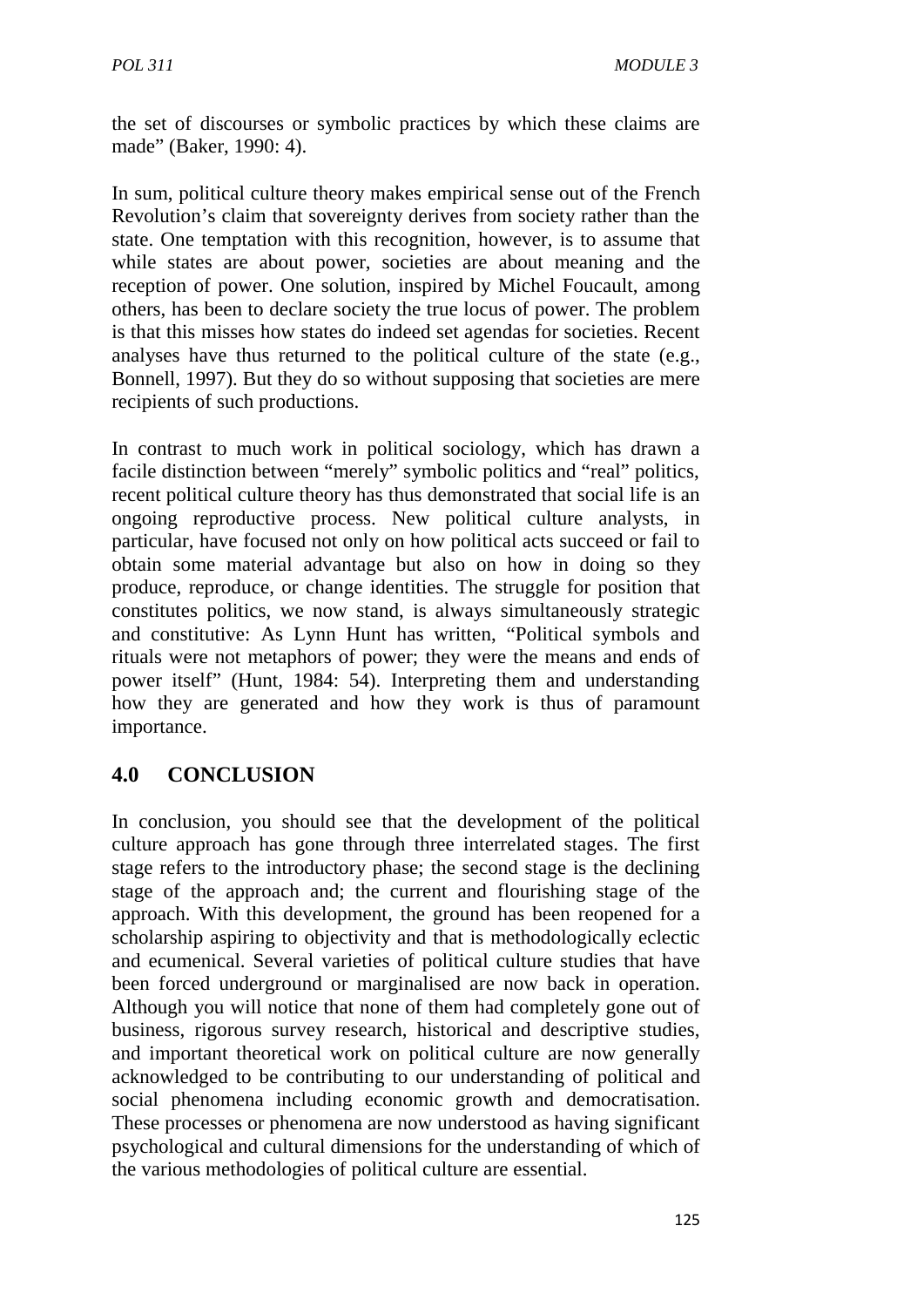#### **5.0 SUMMARY**

In this unit, you have learned about the political culture approach. We have mentioned that as an approach in contemporary political analysis, political culture refers to the collective opinions, attitudes and values of individuals about politics. You also learned that there are two traditional approaches to the study of political culture. The "individualistic" approach, which examines the values and attitudes of individuals through surveys, and the "institutional" approach which involves the analysis of documents to discern the collective behaviour of political institutions. You also learned that as an approach in contemporary political analysis, political culture has evolved through three stages: the introductory phase; the second the declining stage and; the current and flourishing stage of the approach. We concluded with penetrating criticisms levelled against the theory.

#### **6.0 TUTOR-MARKED ASSIGNMENT (TMA)**

- 1. Briefly review the significance of the political culture approach in contemporary political analysis.
- 2. How true is it that politics "reflect and exemplify society's deepest-held values?"
- 3. Discuss the main weaknesses of the political culture approach.

#### **7.0 REFERENCES/FURTHER READING**

- Almond, Gabriel and Verba Sidney (1986). The Civil Culture Boston. MA, Little Brown.
- Baker, Keith M. (1990). Inventing the French Revolution: Essays on French Political Culture in the Eighteenth Century. Cambridge, U.K.: Cambridge University Press.
- Bonnell, Victoria E. (1997). Iconography of Power: Soviet Political Posters under Lenin and Stalin. Berkeley: University of California Press.
- Elkins, David J., and Richard E. B. Simeon (1979). "A Cause in Search of its Effect, or What Does Political Culture Explain?" Comparative Politics 11 (2): 127–145.
- Geertz, Clifford (1973). The Interpretation of Cultures; Selected Essays. New York: Basic Books.
- Hunt, Lynn (1984). Politics, Culture and Class in the French Revolution. Berkeley: University of California Press.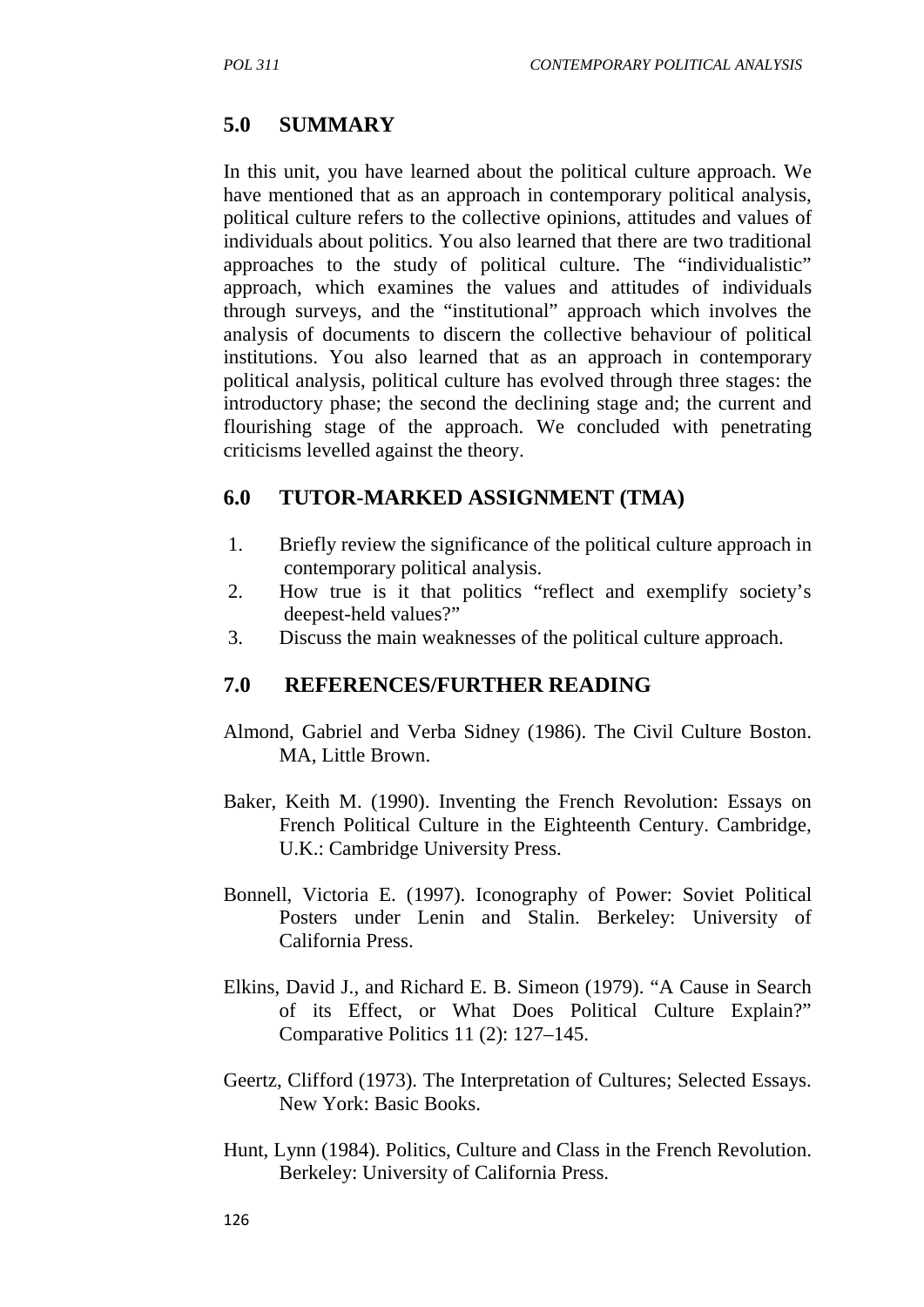Jackson, J. Robert and Jackson, Doreen (2000). An Introduction to Political Science: Comparative and World Politics (3rd Ed.) Ontario: Prentice-Hall, Canada.

Leo, K (1975). Race, Science and Society. Paris: The UNESCO Press.

- Preben Kaarsholm (ed) (2006). Violence, Political Culture and Development in Africa. London: James Currey.
- Somers, Margaret (1995). "What's Political or Cultural about Political Culture and the Public Sphere? Toward an Historical Sociology of Concept Formation." Sociological Theory 13 (2): 113-144.

Tylor, Edward (1970). Primitive Culture. Lucester: Peter Smith.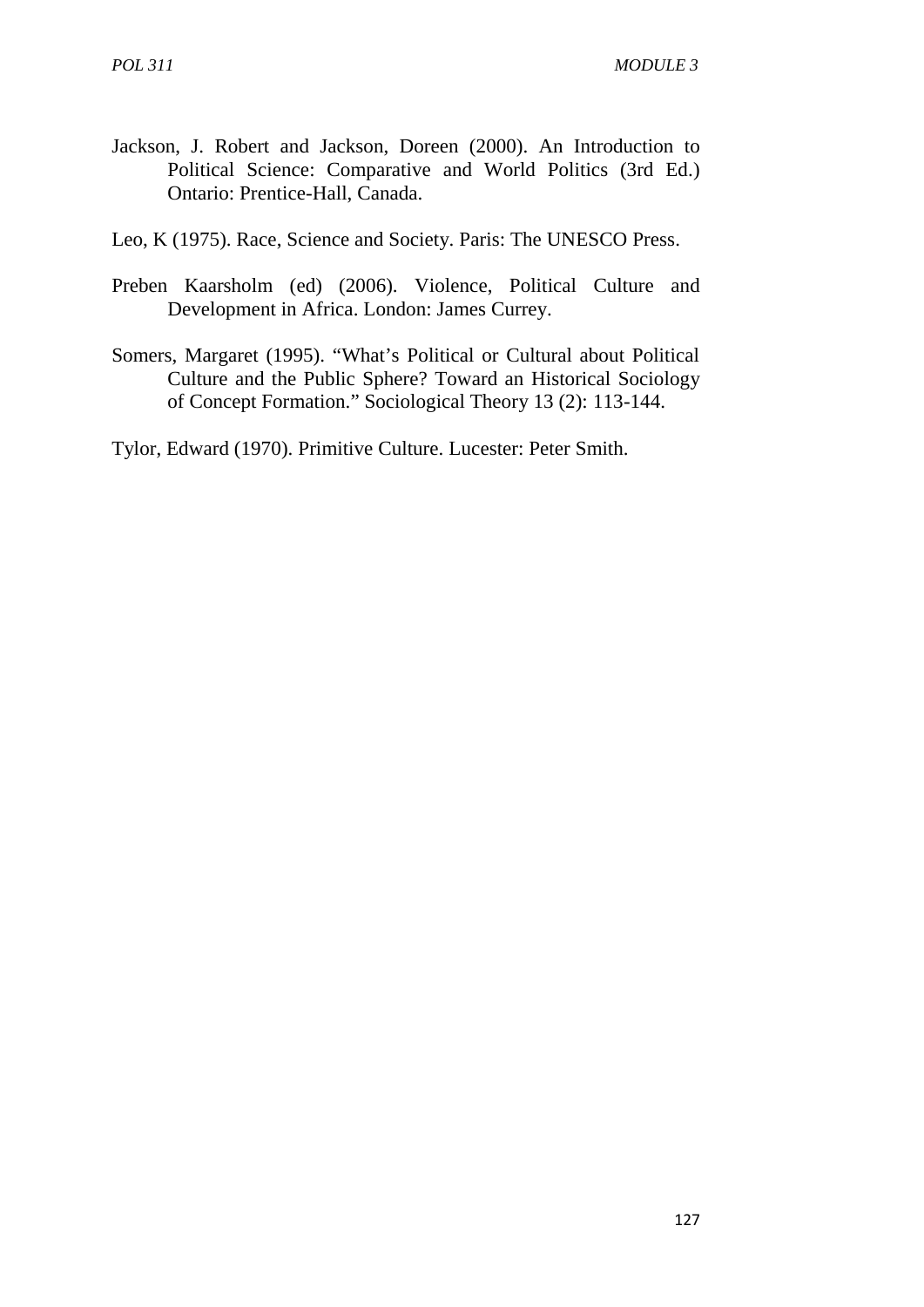## **MODULE 4 POLITICAL SYSTEMS AND POWER APPROACHES**

This module will first focus on two of the most popular methods of organising thought in social science, systems theory and structural functional analysis. The latter is an offshoot of the former, and so they are placed in the same methodological category. The basic point is that functional analysis assumes the existence of a system, and it is reasonable, to begin with brief considerations of systems theory.

The last two units are regarded as theories of power distribution. Each of the two concentrates on the question: How is power distributed? This concern is at the heart of politics. Who gets what, implies that the answer to the question must begin with power. if politics is the process by which values are distributed, then the main factor affecting the distribution is power. While all distributive models begin with the assumption that power is at the heart of the political process, they differ concerning how power is typically distributed in a political system

The learning outcomes of the module for you include:

- Know the main assumptions of the systems approach. Understand the contributions of various scholars to structural systems analysis
- Explain the distribution of power within the political system
- Highlight the differences between group theory and elite theory
- Be able to advance informed opinion on the relevance of elite theory to contemporary political analysis
- Have a sophisticated understanding of the relationship between systems approach and structural-functional approach

We now turn to an elucidation of the concepts under the following units:

- Unit 1 Systems theory
- Unit 2 Structural Functional Analysis
- Unit 3 Group Theory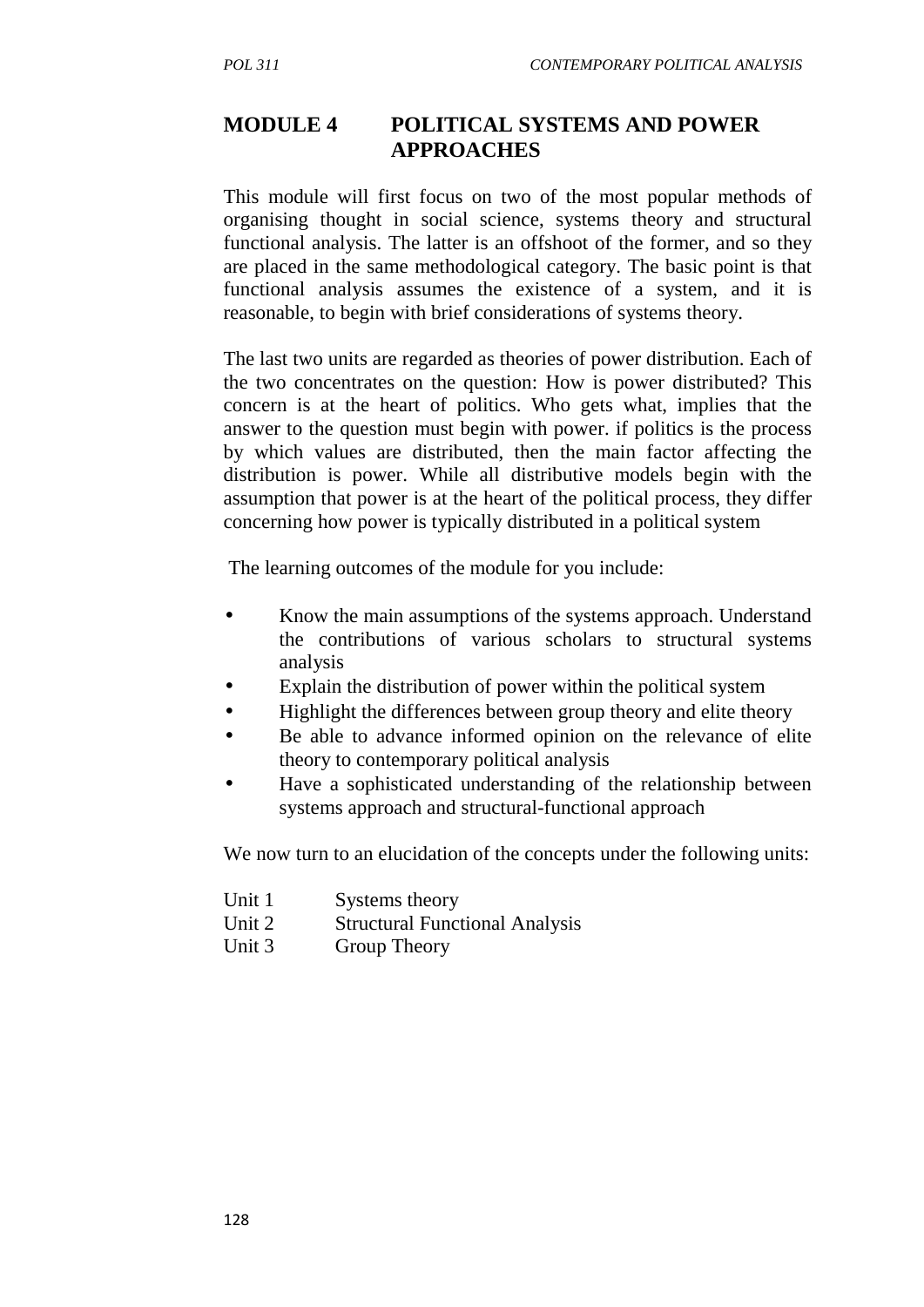# **UNIT 1 SYSTEMS THEORY**

#### **CONTENTS**

- 1.0 Introduction
- 2.0 Objectives
- 3.0 Main Content
	- 3.1 The systems approach
	- 3.2 Characteristics of a system
	- 3.3 Concepts in systems theory
	- 3.4 The uses of systems theory
	- 3.5 Strengths and weaknesses of the arguments of systems
	- theory in explaining politics
- 4.0 Conclusion
- 5.0 Summary
- 6.0 Tutor-Marked Assignment (TMA)
- 7.0 References/Further Reading

## **1.0 INTRODUCTION**

The systems approach to political analysis represents a macro approach to political inquiry. The approach enables us to selectively identify and organise what is political when we look at the whole society. The concept of political system was popularised by David Easton in his bold attempt to make the study of politics scientific. It is a concept that has been borrowed from the biological sciences and adopted for the study of political science. The various issues that will be examined in this unit are the definitions, characteristics of systems, uses and limitations of the systems approach to contemporary political inquiry.

### **2.0 OBJECTIVES**

By the end of this unit, you will be able to:

- highlight the basic characteristics of systems
- describe the interrelatedness and interdependence of the major parts of the political system
- explain the main assumptions of the systems theory
- explicate David Easton's input-output model
- discuss the strengths and limitations of the systems theory.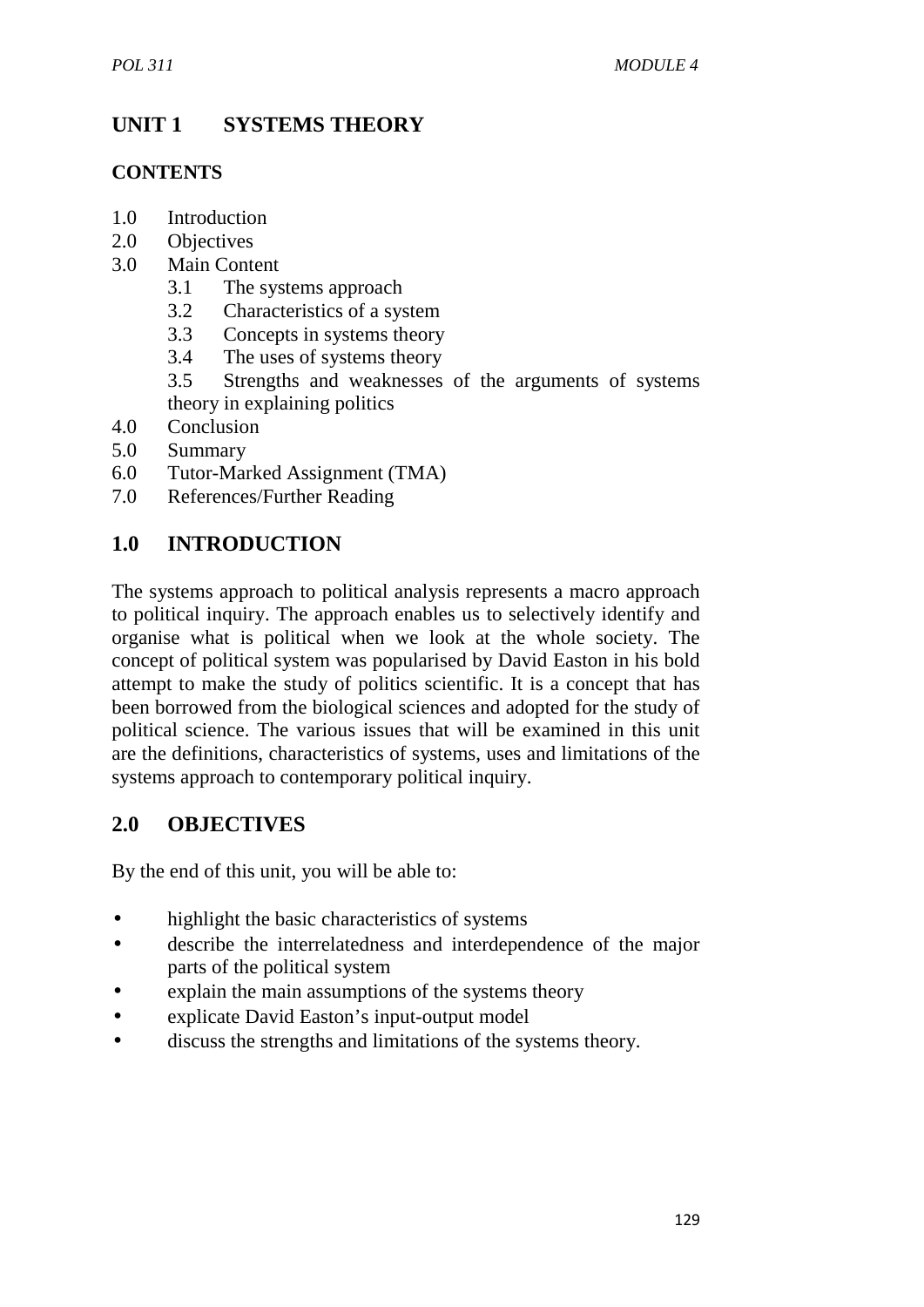### **3.0 MAIN CONTENT**

#### **3.1 The systems approach**

Let us first start by explaining what is meant by a system: A system is an abstract construct to represent what goes on in the real world for purposes of analysis. It is a pattern of stable relationship among the parts, which make it up.

The next question here is what is meant by systems theory? System theory is an approach to political science which operates on the macro level and assumes that political decisions can be understood only of the entire system is examined.

Political systems theorists assume that political phenomena can best be analysed by viewing them as part of systematic whole. In politics, David Easton is popular in applying the systems theory to municipal politics. In the same area of politics, we noted Morton Kaplan analysis in international politics. Kaplan, one of the foremost users of systems theory in the study of international politics, asserts "a scientific politics can develop only if the materials of politics are treated in terms of systems of action" (Kaplan, 1957:4). Even though non-systems theorists may object to this claim, they might admit the utility of a rudimentary notion of a system as a starting point for theory construction in political science.

The best-known original general systems theorists are Ludwig Bertalanffy and J. G. Miller. Bentanlanffy was the first to accept that systems are isomorphic (similar) in nature. This means that systems at a micro or macro level are the same. J. G. Miller on his part introduced the idea of living systems. What Miller meant was that a system that has no function to carry out must be dead.

We must, therefore, appreciate that systems range from a micro organisation to international organisation; but that each system must have a decider, otherwise known as the nucleus. Without this according to Miller, a system cannot survive. In the case of a political system, we are specifically talking of a pattern of political behaviour that is connected and expressed within a clearly defined analytical boundary. This suggests the following:

- i. A political system implies interrelatedness
- ii. The attributes of the political system is reciprocity. The different parts depend, rely, and benefit from each other
- iii. All the different interrelated parts usually looks for a situation of equilibrium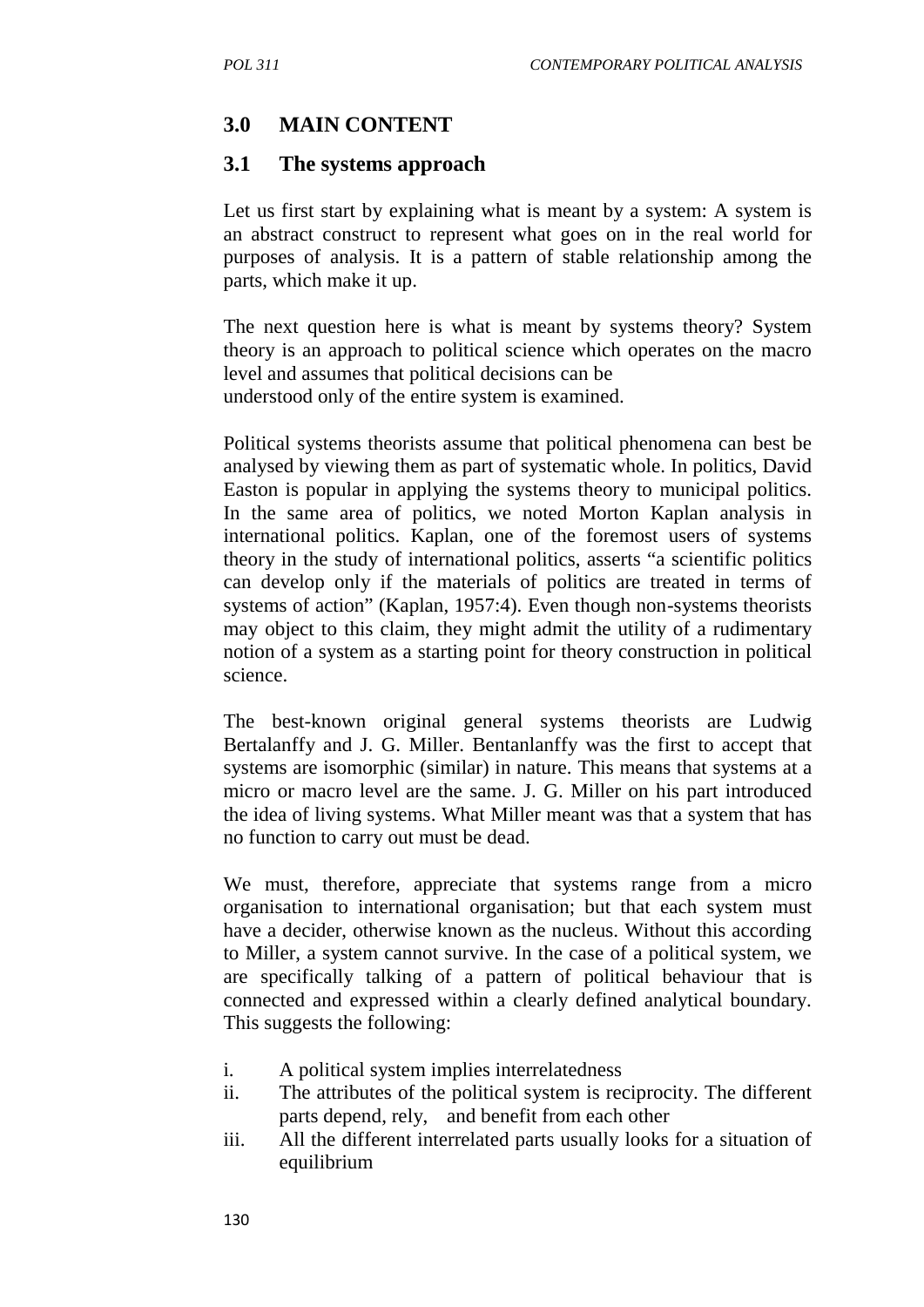iv. A political system usually has certain needs that must be satisfied or else such a system is bound to die.

All these attributes summarise a political system as a system of interactions that are related to the authoritative allocation of values in society (Easton, 1957).

### **SELF-ASSESSMENT EXERCISE**

In your own words, explain what is meant as a political system?

### **3.2 Characteristics of a system**

Scholars have offered a list of characteristics features by which systems can be identified:

- a) A system is composed of a set of units that are interrelated and identical. A system consists of units, which are sufficiently alike to form a set, and these parts must be sufficiently inter-dependent in such a way that a change in one causes a change in the other.
- b) Each of these parts performs important functions, which sustain the system, and ensures its survival.
- c) The units of the system operate within a boundary and this boundary is what marks out the transactions within the system and between the system and its environment. Of course, emphasis here is on systems, which are common i.e. open systems, which relate with their environment. It is in the process of interaction with the environment that the idea of growth and adaptation becomes associated with a system.
- d) A system shows a structure, which is a pattern of relationship between component units. This relationship too is subject to adjustment as a result of the changing state of inter-unit transactions. For example, if one part of a system is affected, other parts are also affected and therefore, there is a tendency for other parts to adjust.
- e) A system has a goal towards which it works; the commonest been self-preservation or resistance.

### **SELF-ASSESSMENT EXERCISE**

List five basic characteristics of systems theory.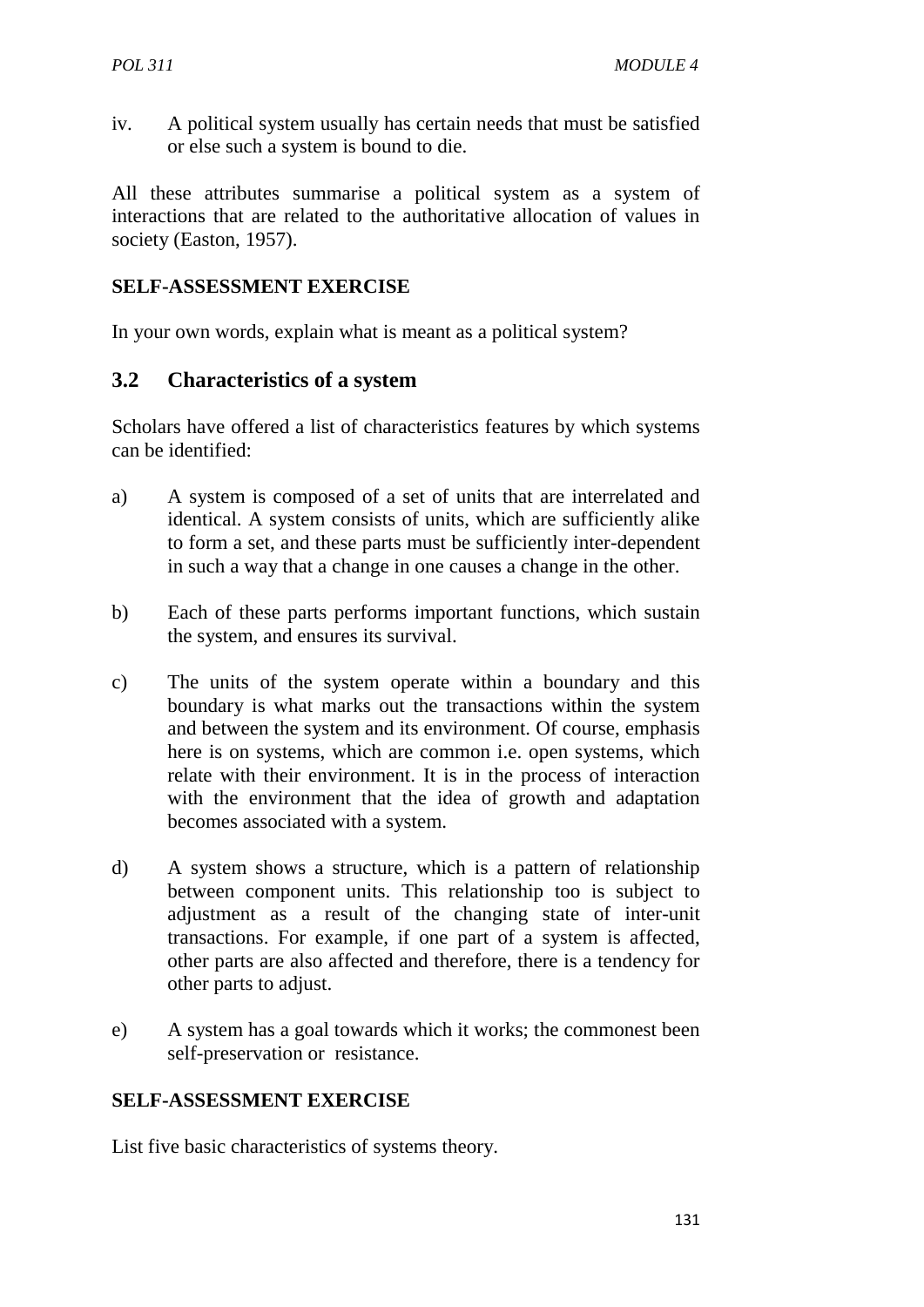# **3.2 Easton's Input-Output Model**

The major concepts in systems theory are represented by David Easton's input-output model in figure.



This input-output model identifies the major parts of the political system to include the total environment, the inputs the structures of the political system concerned with the authoritative allocation of values, output, and the feedback process. All these parts are themselves interrelated and interdependent, as the directions in figure 1 indicate. Let us consider each of these interrelated parts.

i. The boundary refers to the limit or dividing line within which political activities take place.

ii. The total environment on the other hand refers to the totality of the society in which we live and how its nature determines what we want, what we do, and so on. As Osaghae (1988) notes, this environment will include both internal and international elements because the entire world has become one integrated mass in which what happens in "China" would likely affect what goes on in Nigeria (emphasis mine). From the environment, come the inputs, which consist of demands and supports. This is what adds some substance to the framework of the political system. Inputs include demands – indications from the political system's environment of what is waited, needed and required – and supports – the extent to which the society is willing to consider the system and its leaders legitimate. Legitimacy is thus one of the most significant concepts to flow from the systems approach. It suggests that political leaders and their government can lose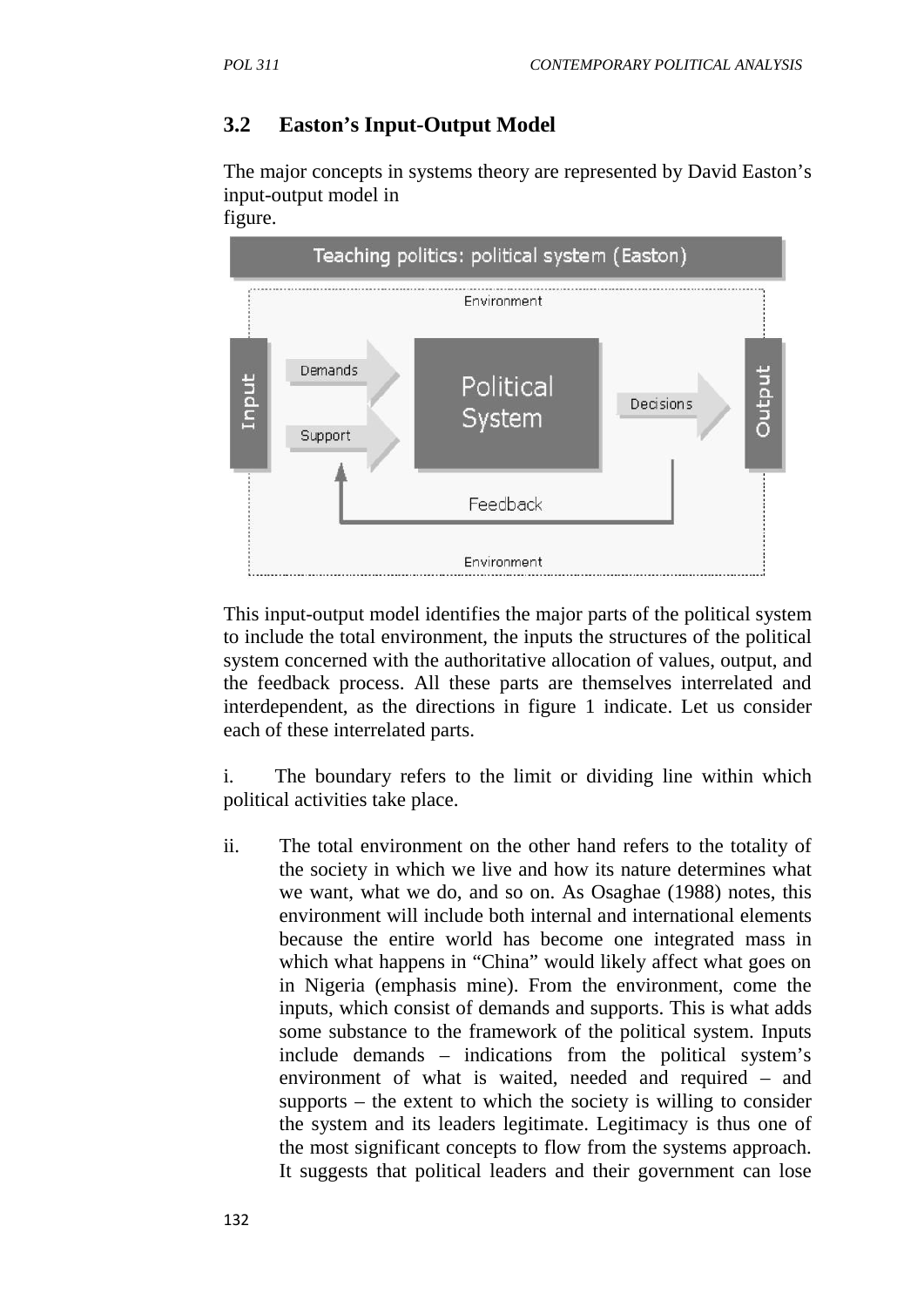authority, that is, the mass public acceptance of their right to rule, if they are unresponsive to the demands of the people. Demands may be articulated peacefully through voting, writing to official or lobbying them, or in violent ways through riots, kidnapping, strikes, or even civil war.

iii. The inputs are transmitted to the conversion process where they are processed and converted into authoritative allocation of values as outputs. These outputs in figure are simplified according to the three major organs of government, namely rulemaking, by the legislature, rule adjudication by the judiciary and rule application by the executive. Outputs are the policies formulated by the decision-makers. These concepts are significant because they describe how a system model accounts for linkage between the system and its environment, or between systems. iv. The feedback refers to the influence of outputs on inputs and ultimately on decisions. An interest group for instance makes demands (inputs) on the National Assembly, asking for the passage of a particular bill. There will be feedback resulting finally in reaction to the interest group to the National Assembly. There will probably be new inputs, perhaps even the withholding of political support, including civil disobedience. The National Assembly then learns of the results of its decision through the change in inputs, and perhaps may modify its behaviour.

According to Isaak (1985: 276), feedback is important to systems theory because it provides a kind of continuity. It builds into the approach a method for handling the two-way relationship between inputs and outputs.

# **SELF-ASSESSMENT EXERCISE**

Outline and explain basic concepts of a political system as identified in Easton's input-output model.

# **3.3 Uses of the systems theory**

One of the major goals of the systems approach is to account for how a given political system survives overtime. It focuses on factors, which make for stability and instability in a political system by examining how they can manage demands, threats and supports directed towards them in such a way as to maintain their existence.

Osaghae (1988:34) has summed up the basic features of the systems approach into three. First, it is concerned with how order is maintained, because it suggests that the maintenance of the system depends on its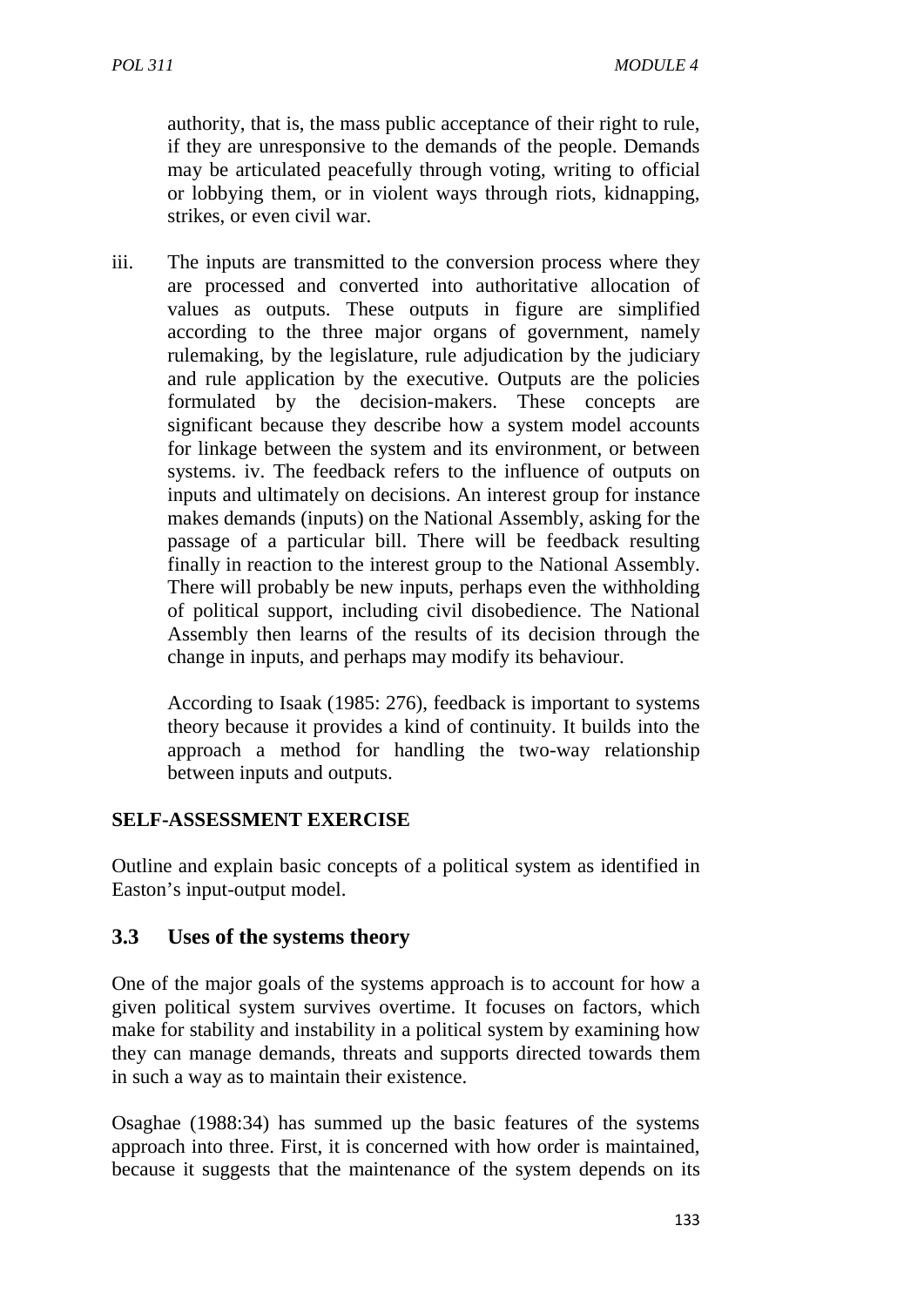ability to maintain order. Second, it recognises that change is inevitable as it is interested in how political systems survive overtime. Third, it draws attention to the importance of goal-realisation, and highlights that no political system can survive for long without articulating and pursuing identifiable goals.

With all these features of the systems theory, political scientists who adopt this approach view it primarily as a way of looking at phenomena. The commitment is made to concentrate on the system and its behaviour, including the interaction of its elements but not the characteristics of the elements. The approach is placed in the category of the macro as against micro approaches to politics. It also seems to be of heuristic, not explanatory value. Thus the label "theory" is a misnomer; it is much more accurate to think of the systems approach as a conceptual scheme.

# **3.4 Strengths and limitations of the arguments of the systems theory**

# **The systems theory has some identifiable strength in political analysis:**

- 1) A framework for comparing political systems: Theoretically, the systems approach is not limited to nation-states alone, as there are political systems in unions, clubs and other organized associations in society. It provides a standardized set of concepts such as inputs, outputs, and feedback to describe the activities, which takes in all political systems. This enables us to compare political systems.
- 2) An approach to change: The approach also takes cognisance of the inevitability of change and addresses itself to how the system can adapt itself and survive when faced with changes. This is particularly relevant for studying African, Asian and Latin American societies, which continuously undergo rapid changes resulting from the process of development. As you will soon learn in the limitations of this approach, its concern about change is superficial.
- 3) Analysis of international political system: By drawing attention to the external environment of every political system, it is a useful approach for analysing the international political system especially the linkage between the domestic and the international environment.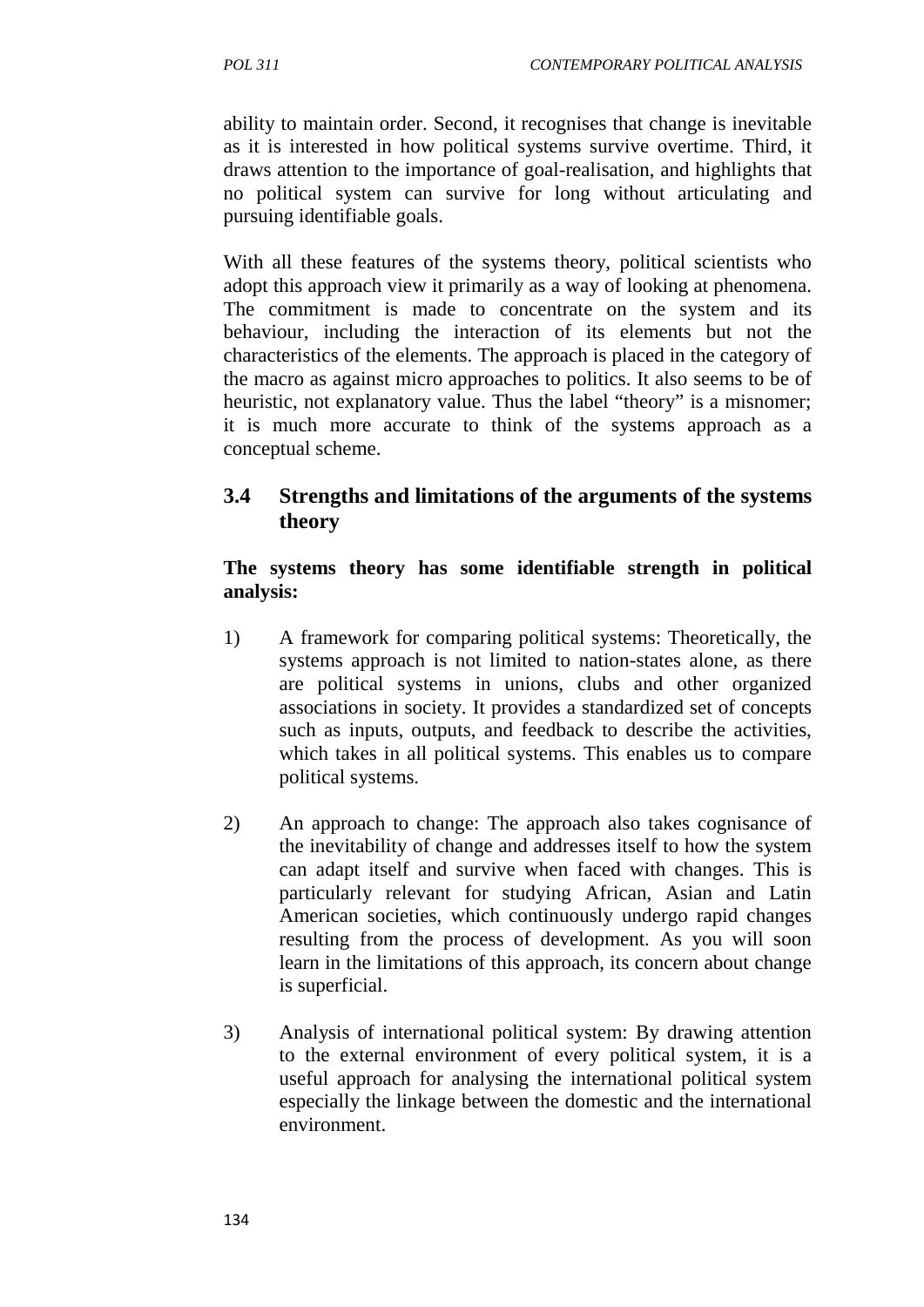The systems theory has also received a dosage of criticisms:

- i. Abstraction from the concrete: The first major criticism of systems theory is that it is only an abstraction of social reality. In this context, it is sometimes difficult to apply it at certain levels. For instance, when we say Nigeria is a system, one can easily comprehend because the country has a boundary, a nucleus, interrelated parts, etc. At an international level for instance, it may be difficult to employ boundaries, especially when we are talking of organization like the G7, G8 and G77. Again, the international system lacks the authoritative allocation of values.
- ii. Neglect of the role of morals in politics: The systems theory has been criticised for totally ignoring the issue of morals in politics. This means that whether a political system is a democracy, dictatorship, communist, etc is immaterial. However, you are reminded that each system pursues certain goals.
- iii. Too mechanical: Systems are seen by others as been too mechanistic. Thus, talking about inputs, outputs, conversion process, feedback, environment without figures and facts is irrelevant. Besides, considered irrelevant by this model. Given this situation, system theory does not offer any great prospects for empirical study of politics. In other words, a theory should avail itself of empirical research.
- iv. Orientation towards the status quo: Another popular criticism of this approach is that it is ideologically oriented towards retaining the status quo. By emphasizing order and systems maintenance, the approach is not well suited to studying revolutionary changes. Some authors have argued that the approach seeks, from a Western ideological standpoint, to be an alternative approach to Marxism which suggests that only revolutionary changes can bring about desired changes in society.
- v. Dichotomy between political and social interaction: This approach fails to give a clear definition of what is political, and what differentiates political interactions from other types of social interactions. It is more inclined to argue and assume that all political interactions are directed towards the "authoritative allocation of values". Such emphasis seems to imply that politics only take place in national political system.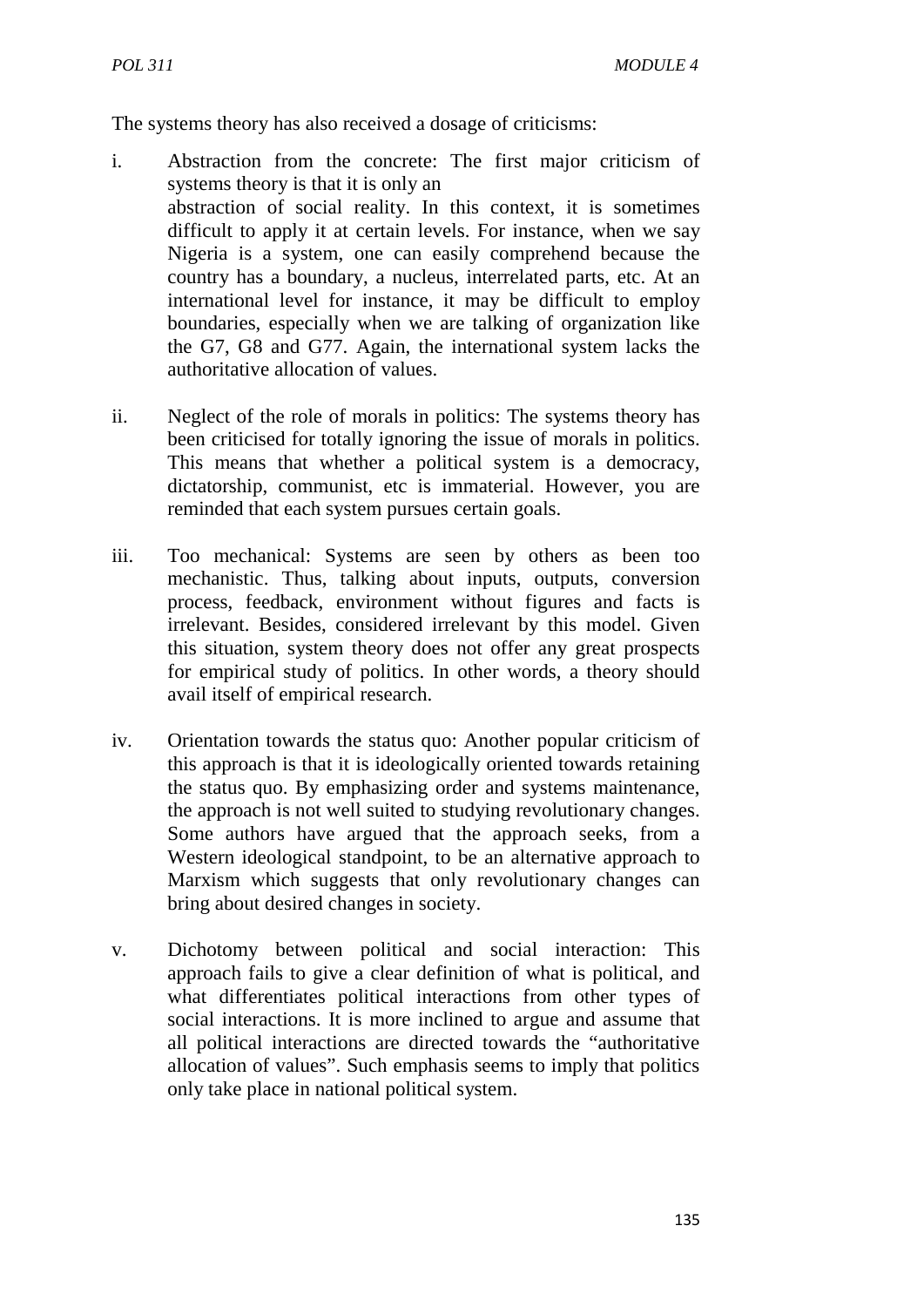### **4.0 CONCLUSION**

We have explained that a system is an abstract construct to represent what goes on in the real world for purposes of analysis. The conceptual scheme enables us to differentiate between political and non-political system. Thus, allowing us to know when a behaviour that is ab initio not political ends up becoming political.

However, you must be aware that the main concern about this theory is how a political system can persist and survive over time. It has thus been dubbed as the ideological endorsement of the status quo.

### **5.0 SUMMARY**

In this unit, we have dealt with the meaning of a system and systems theory. We have also identified various systems theorists such as Morton Kaplan, J. G. Miller, Ludiwig Bentanlanffy, David Easton, Karl Deutsch and others who have contributed to the development of the systems theory in political inquiry. Besides, you have learned about the basic features of the system theory, the uses of the theory and a critique of the theory. The stage can now be said to have been prepared for you to learn about the derivative of systems theory, the structural functional analysis.

### **6.0 TUTOR MARKED ASSIGNMENT**

- 1. Critically evaluate the systems approach to political analysis.
- 2. Using the systems approach in political science analyse the Goodluck Jonathan's government and its politics.
- 3. The systems theory has been seriously criticised. Discuss.

### **6.0 REFERENCES AND FURTHER READING**

- Easton, David (1965). A Systems Analysis of Political Life. New York: John Wiley and Sons.
- Easton, David (1957). "An Approach to the Analysis of Political Systems". World Politics 9: 383-400
- Easton, David (1956). A Framework for Political Analysis. Eaglewood Cliffs, N. J., Prentice Hall
- Isaak, C. Alan (1985). Scope and Methods of Political Science. An Introduction to the Methodology of Political Inquiry. Pacific Groove: California: The Dorsey Press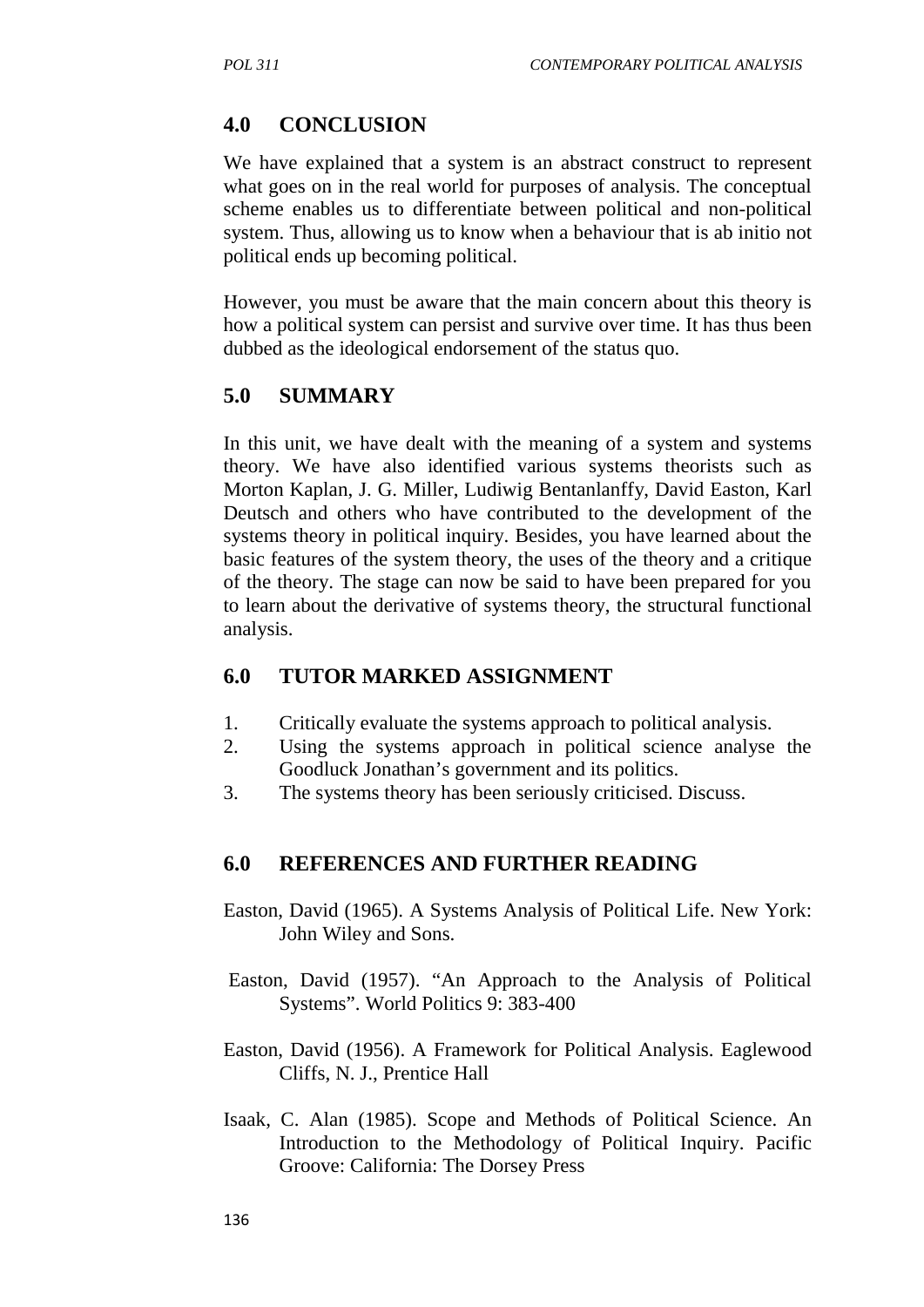- Kaplan Morton (1957). Systems and Processes in International Politics. New York: John Wiley and Sons.
- Osaghae, E. (1988). Political Analysis (POS 211). Ibadan: UI External Studies Programme.
- Wiseman, H. V. (1966). Political Systems: Some Sociology Approaches. New York: Praeger Publishers.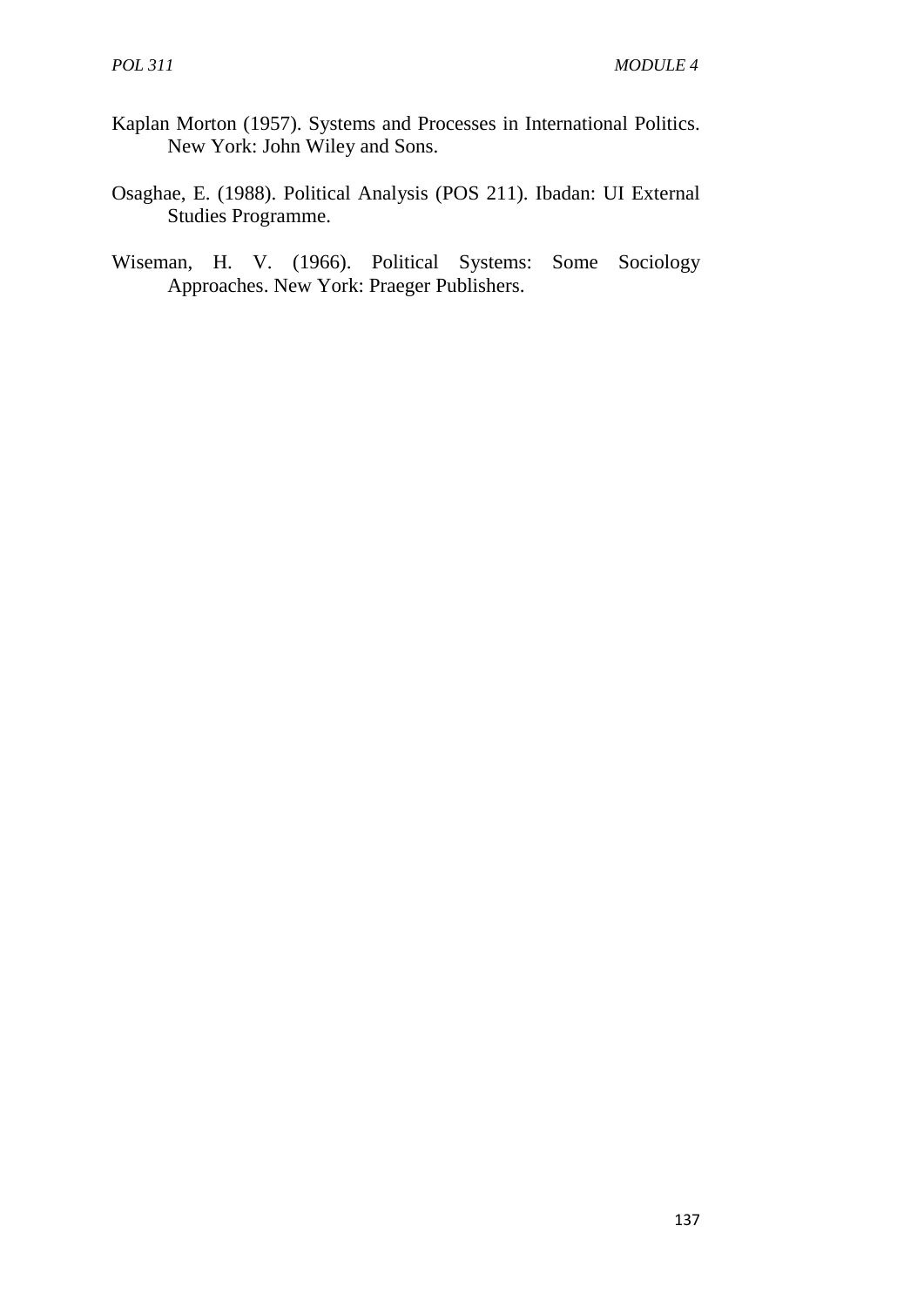# **UNIT 2 STRUCTURAL-FUNCTIONALISM**

### **CONTENTS**

- 1.0 Introduction
- 2.0 Objectives
- 3.0 Main Content
	- 3.1 The emergence of structural-functional analysis
	- 3.2 Basic assumptions of structural functionalism
	- 3.3 Functions performed by political structures
	- 3.4 Criticisms against structural functional approach
- 4.0 Conclusion
- 5.0 Summary
- 6.0 Tutor-Marked Assignment (TMA)
- 7.0 References/Further Reading

# **1.0 INTRODUCTION**

In the previous unit, you learned about systems theory as an approach of organising thought in social science. Functional analysis, structuralism, functionalism, structural-functional system approach, or structuralfunctional analysis, as it is variously called is an offshoot of the systems approach and can be placed in the same methodological category. It can, therefore, be placed within the category of macro as opposed to micro approaches to political inquiry.

The central concern of this unit is to explain the basic assumptions of the structural-functional analysis and how it is related to systems theory. Attention would also centre on functions performed by political structures. As the unit shows, a set of values is the force behind the creation of institutions. Thus, politics or political behaviour informed by a set of values is responsible for the creation of institutions. The unit further demonstrates that certain functions must be performed in every society, even though their manifestation may vary from place to place.

# **2.0 OBJECTIVES**

By the end of this unit, you will be able to:

- state the basic assumptions of the structural-functional approach
- establish the linkage between systems approach and structural functionalism
- identify the analytical goals and structural-functional analysis
- explain the three functional categories of political structure
- explain the criticism levelled against structural-functional approach.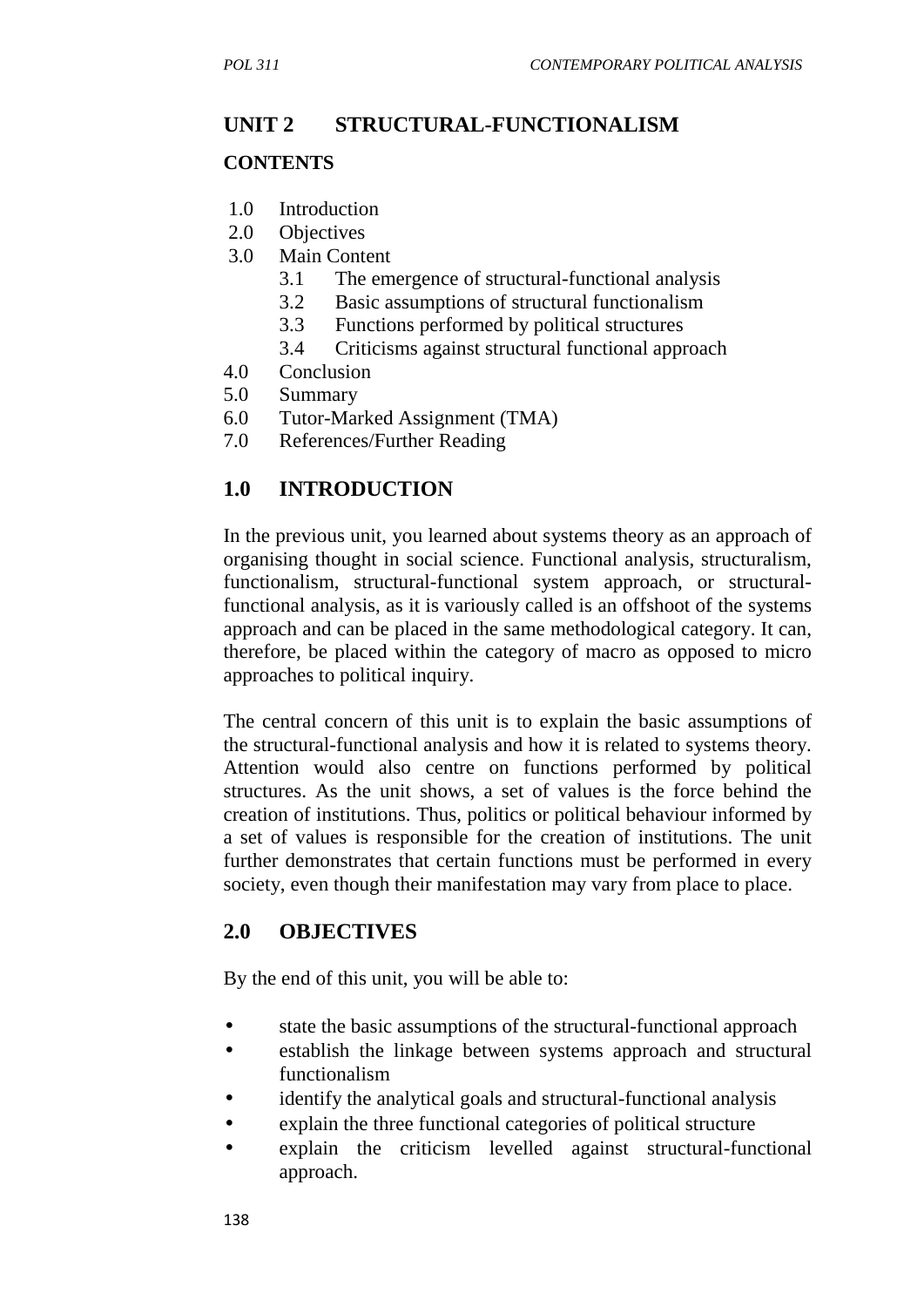# **3.0 MAIN CONTENT**

# **3.1 The emergence of structural functionalism in politics**

Structural-functionalism, a sociological concept with the fountainhead of Malinowsky, emerged from the effort of scholars like Talcott Parson, David Easton, Gabriel Almond, Bingham Powell, and James Coleman to develop a comprehensive framework within which political system, past and present as well as Western and non-Western could be analysed as a basis for scientific study of comparative politics. The proponents of the structural-functional approach sought to develop a common scientific framework for the comparative analysis of all political systems.

This approach has four related analytical goals with the acronyms CRIP:

- i. Comprehensiveness: The inclusion of Western and non-Western cases
- ii. Realism: The analysis of the actual behaviour, rather than formal rules
- iii. Intellectual order: The creation of a unified theory of politics that will bring together the fields of comparative government, political theory and international relations
- iv. Precision: The application of scientific and quantitative techniques in the study of political behaviour and phenomenon.

# **SELF-ASSESSMENT EXERCISE**

Briefly explain the analytical goals of the structural-functional analysis.

# **3.2 Basic assumptions of structural functionalism**

The core assumption of the structural-functional approach is that a universal set of political functions could be defined and associated with different structures in different political systems. In other words, all political systems perform the same core set of functions, although these functions may be performed by different structures from one society to another.

Political system here refers to a set of interactions, institutions and agencies concerned with formulating and implementing collective goals of society by employment or threat of employment of more or less legitimate physical compulsion. It exists in both domestic and international environment shaping, these environments and being shaped by the environment.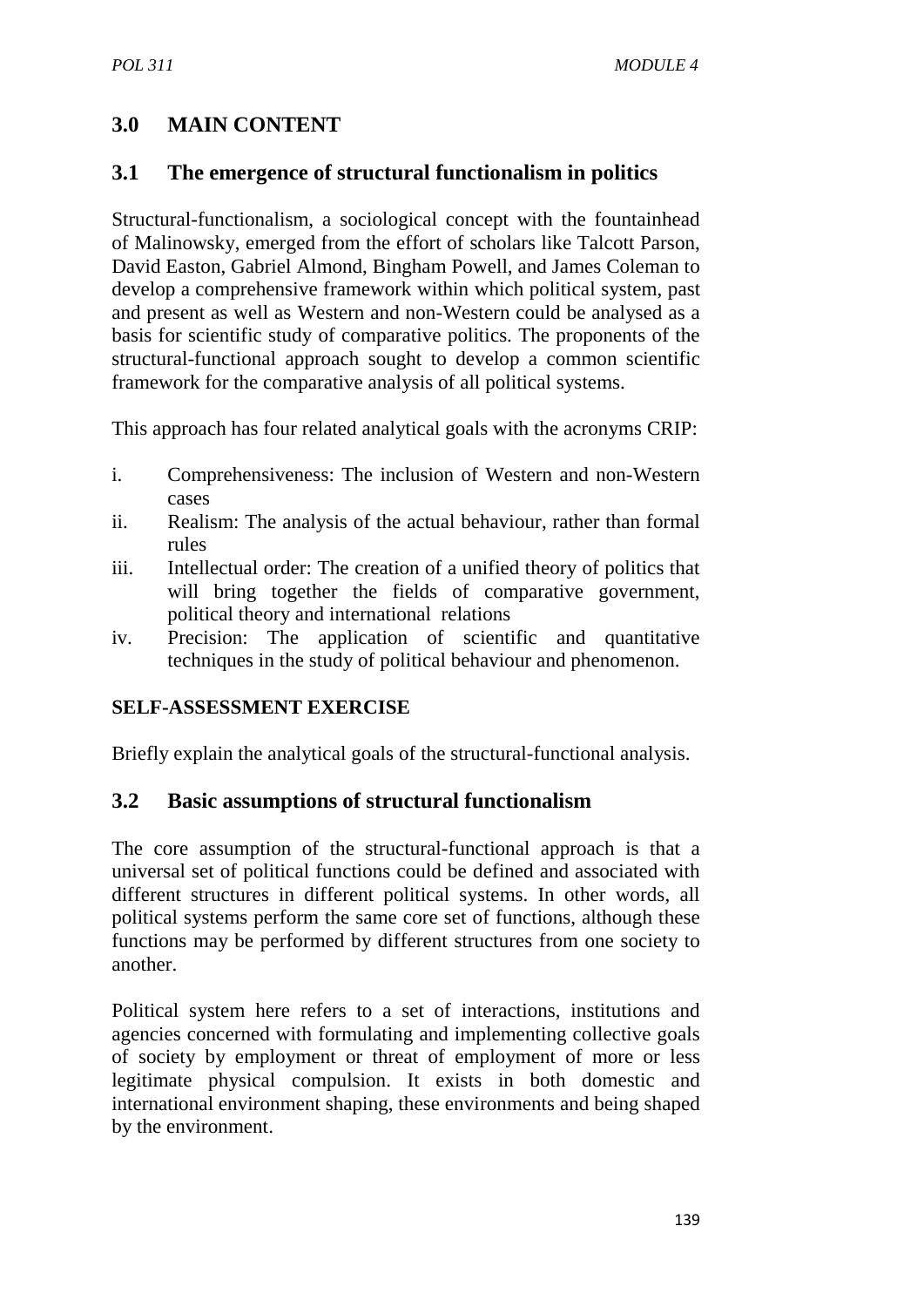The literature on structural-functional analysis has identified five types of political structures located within the modern political system: political parties, interest groups, legislature, executives/bureaucracies, and the courts.

In existing Western systems, political parties are largely but by no means exclusively associated with interest aggregation; interest groups with interest articulation, legislate with rulemaking or policy formulation, executives and bureaucracies with rule application or policy implementation and courts with rule adjudication.

Besides, two other structural components of the political system are the mass media and the range of other social institutions (e.g. the families, schools and churches) that play a key role along with more obviously political institutions such as parties in maintaining or adapting the political system especially by performing the functions of political socialisation, communication, recruitment, etc. The inclusion of these social institutions within the political system should suggest to you that the boundaries between the political system and other social systems are not physical but behavioural.

While the seven structures mentioned above are found in the almost all modern political system, it is possible that these structures may perform different functions or maybe organized differently across political systems.

| S/N            | <b>Structures</b>        | <b>Functions</b>                    |  |  |  |
|----------------|--------------------------|-------------------------------------|--|--|--|
|                | Pressure/interest groups | Interest aggregation                |  |  |  |
| $\overline{2}$ | Political parties        | Interest aggregation/recruitment    |  |  |  |
| 3              | Legislature              | Rule/policy formulation/making      |  |  |  |
| 4              | Executive                | Rule/policy application/            |  |  |  |
|                |                          | implementation                      |  |  |  |
|                | Judiciary                | Rule/policy adjudication/           |  |  |  |
|                |                          | interpretation                      |  |  |  |
|                | Family, Church, Media    | Political socialisation/recruitment |  |  |  |
|                | and Workplace            |                                     |  |  |  |

**Table 2: Structural Functional System Approach**

# **3.3 Functions performed by political structures**

### **a) Process Functions**

The process function includes interest articulation, interest aggregation, policymaking, policy implementation and rule adjudication. These are called process functions because they play a direct and necessary role in the process of making policy.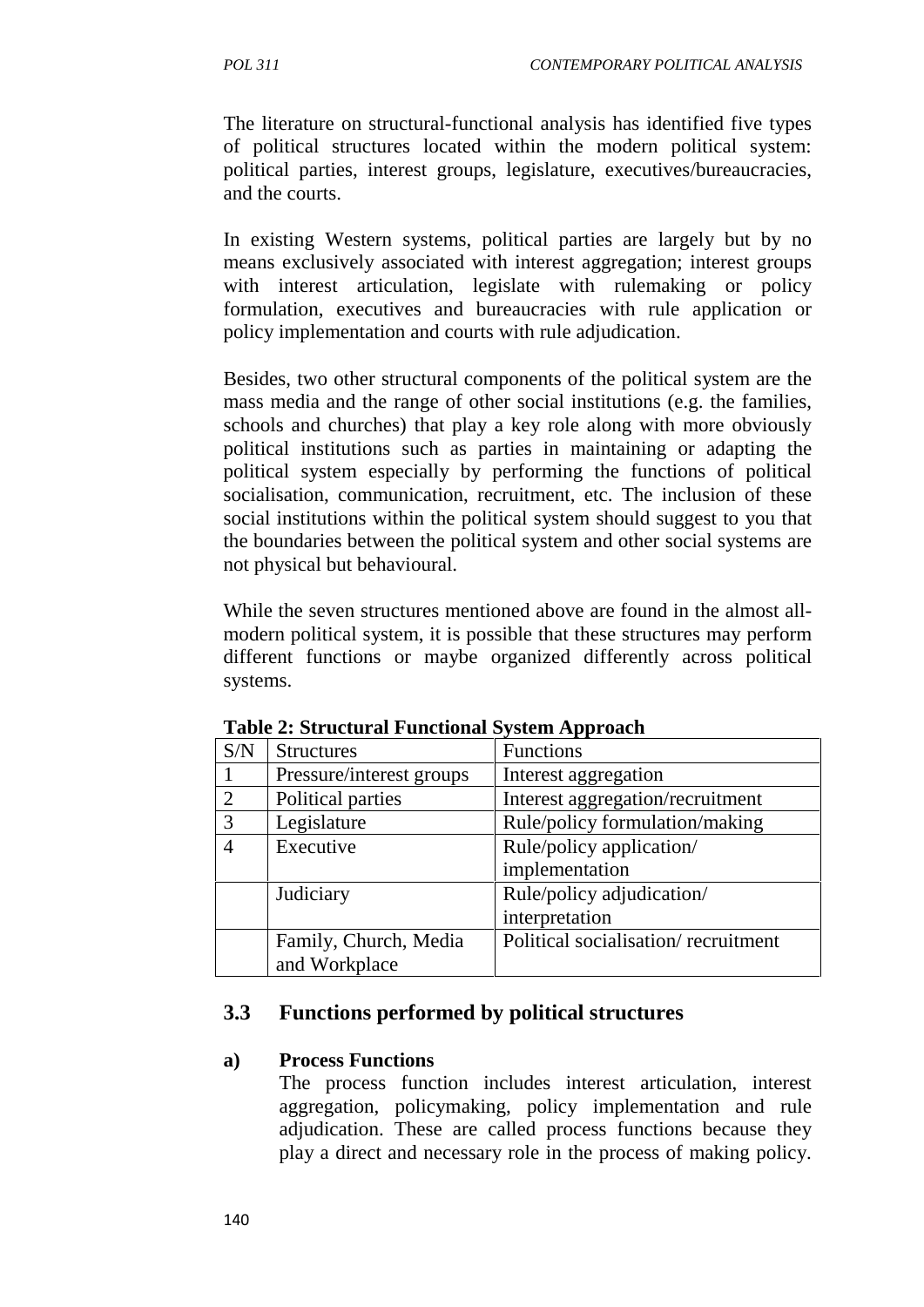These functions are performed by such political structures as parties, legislatures, executives, bureaucracies and courts.

The structural-functional system approach stresses the fact that while a particular institution such as the legislature may have a special relationship to a particular function such as rulemaking; it does not have a monopoly of those functions. For example, both the President and Governors may perform legislative functions. The executive may also exercise veto powers to the higher courts through judicial review of legislations.

### **b) System Functions**

The system functions include political socialisation, recruitment and communication. These functions are systemic because they determine whether the system will be maintained or changed. For example, they determine whether policymaking will continue to be dominated by a single authoritarian party or military council or whether competitive parties or legislatures will replace them. As Suberu (2006) notes, these three system functions underpin and permeates all parts of the political process:

- i. Political Socialisation, involves families, schools, mass media, churches and all the various political structures that develops, reinforce and transform attitudes of political significance in the society.
- ii. Political recruitment refers to the selection of people for political activities and government offices.
- iii. Political communication refers to the flow of information through the society and through the various structures that make up the political system

### **c) Policy Functions**

These functions relate to the output of the political system and their substantive impacts on the society, the economy and culture. As the end product of the political process, the policy functions are synonymous with the performance of the political system.

David Easton has described the workings of a typical western political system in the following cyclical movement.

Interests develop from the general populace or the grassroots. Interest groups are then formed to articulate those interests. Political parties aggregate these group articulated interests into manageable packages or coalitions. The government responds to this party-aggregated interest by making, implementing, and/or adjudicating public policy. The public policy then feeds back to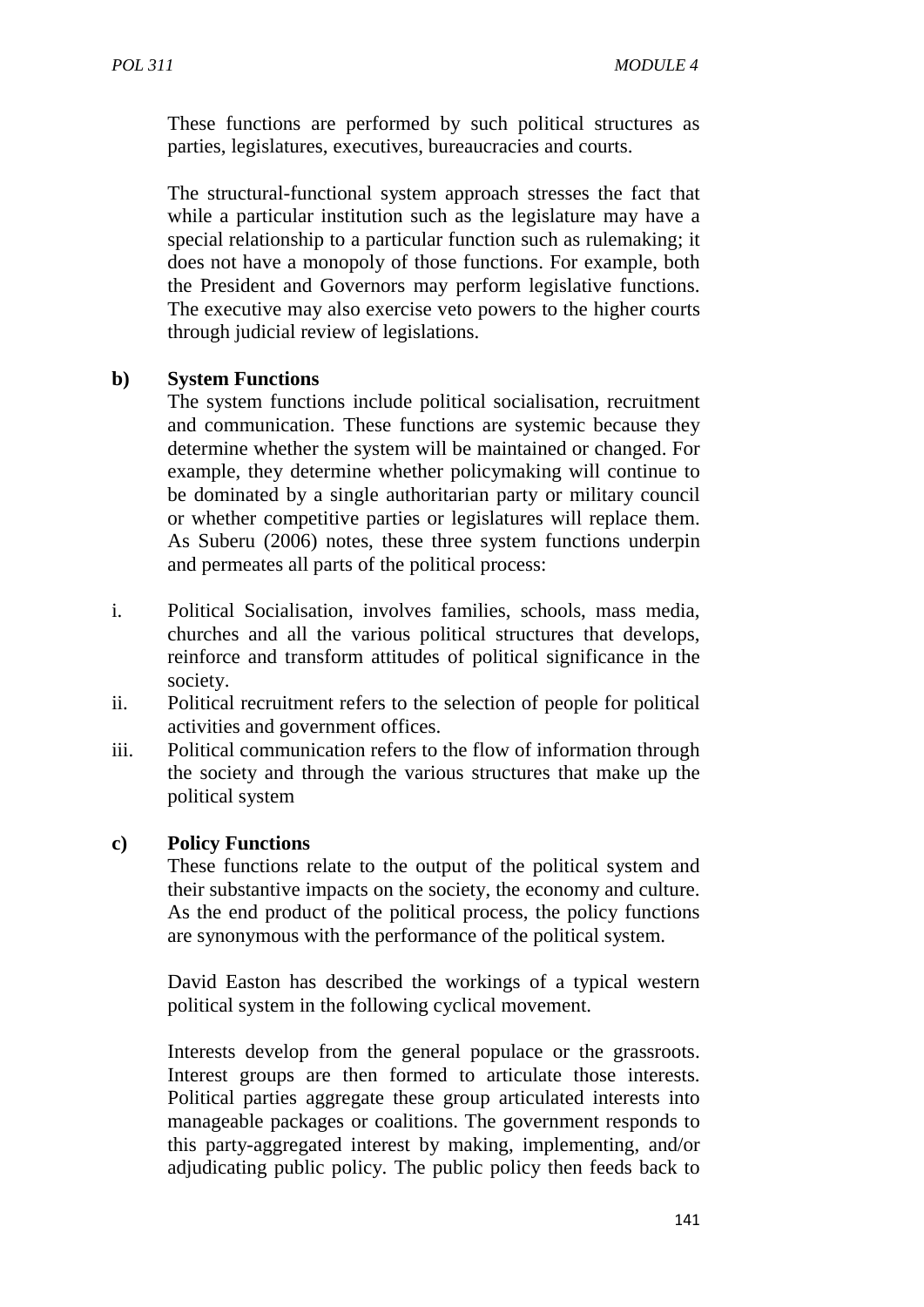

The structural-functional approach describes the activities carried out in any society regardless of how its system is organised or what kind of policies it produces.

### **SELF-ASSESSMENT EXERCISE**

Distinguish between policy functions and systems functions.

# **3.4 Criticisms against the structural-functional approach**

- a) Structures can be identified on the one hand and functions on the other. However, the attempt to neatly connect them is not realistic because structures as institutions may not necessarily carry out the formal functions associated with them. In other words, functions in a political system may even be distributed or dispersed even though structures may be identified for carrying them out. Besides, the existence of certain structures in a political system may be deceptive in the sense that they may no longer be functionally useful in such a society.
- b) Many scholars have also argued that the structural-functional approach is conservative in its methodology. This is because the approach focuses on describing a set of political institutions at a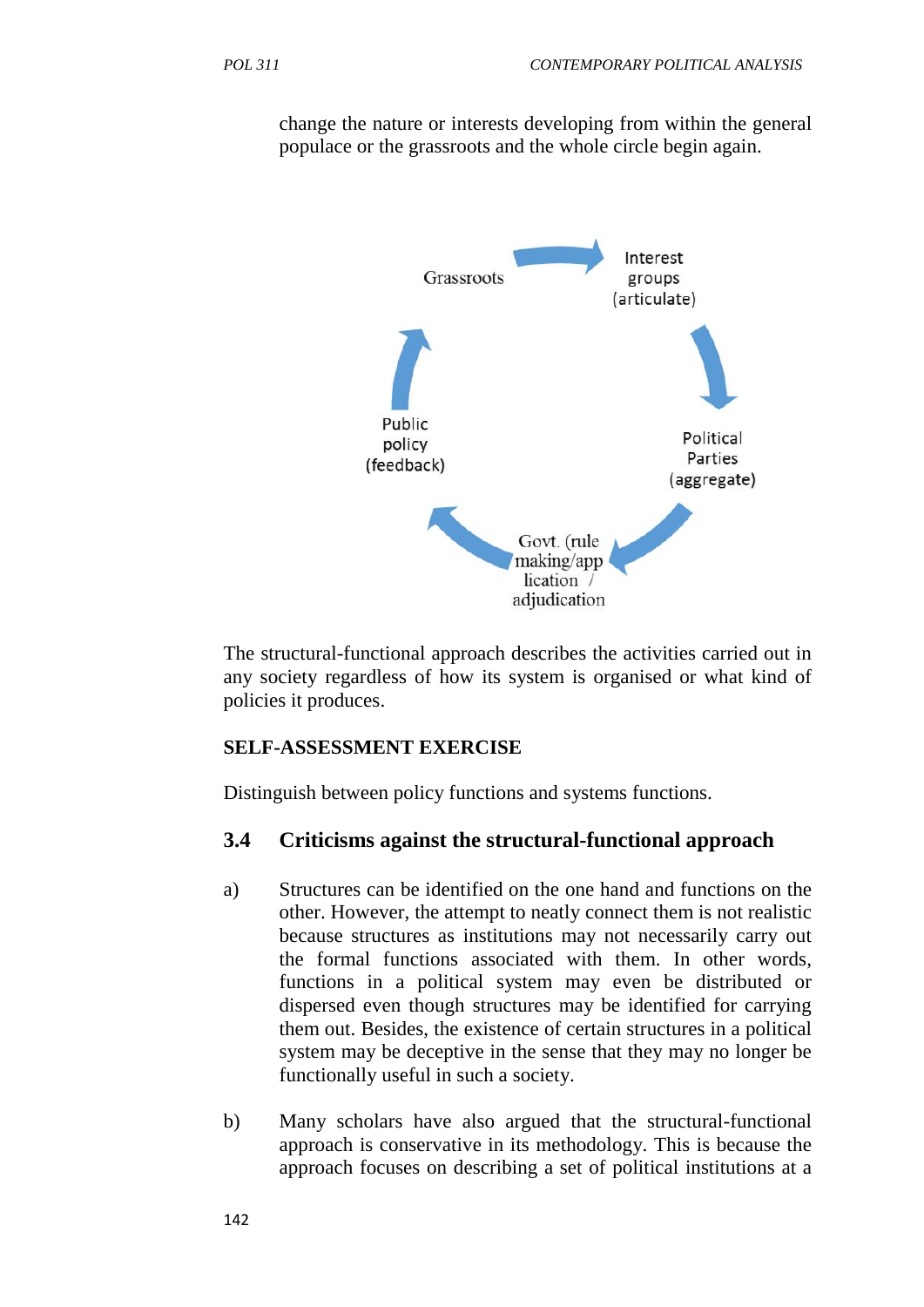particular time and despite all pretentious and revision is less concerned about why a political system function the way it does and it might evolve change overtime.

c) The structural-functional approach was at its weakest point when dealing with transitional or developing political systems. Precisely because it was derived from the logic of advanced capitalist societies, the structural-functional system approach failed to recognise and address key specific elements such as crises and challenges of politics in transitional societies. These challenges involved the crises of nation-building, state-building, participation and distribution. This weakness led Almond and Powell (1966) to formulate a developmental version of the structural-functional systems approach in their book Comparative Politics: A Developmental Approach. This book introduced the idea of the responsive capabilities of political systems vis-à-vis their domestic and foreign environment and the development of this system over time. This version of the structural-functional approach identified the function of political socialisation and recruitment as development processes and it defined the remaining six functions (interest articulation, interest aggregation, rulemaking, political communication) as conversion functions because they covert inputs from the environment to outputs.

The developmental version of structural-functionalism also posited that the political development of transitions politics was dependent on the attainment of a greater degree of structural differentiation and cultural secularization (you should please note that these two concepts really underscore the ethnocentrisms of the structural-functional approach).

In essence, the developmental version of the structural approach suffered from all the ethnocentricities of the original theory and it was widely attached for its inability to produce explanations for change, its extraordinarily pretentious and cumbersome use of jargon and its lack of operationalisation in terms of specific hypotheses.

d) Despite its commitment to developing a universal model of politics, the structural-functional system approach is heavily criticised for its ethnocentric fixation with Western and specifically United States and Britain political institutions. The ethnocentricity of the structural-functional approach is further underscored by the suggestion of its proponents that for the efficient performance of their functions, all political systems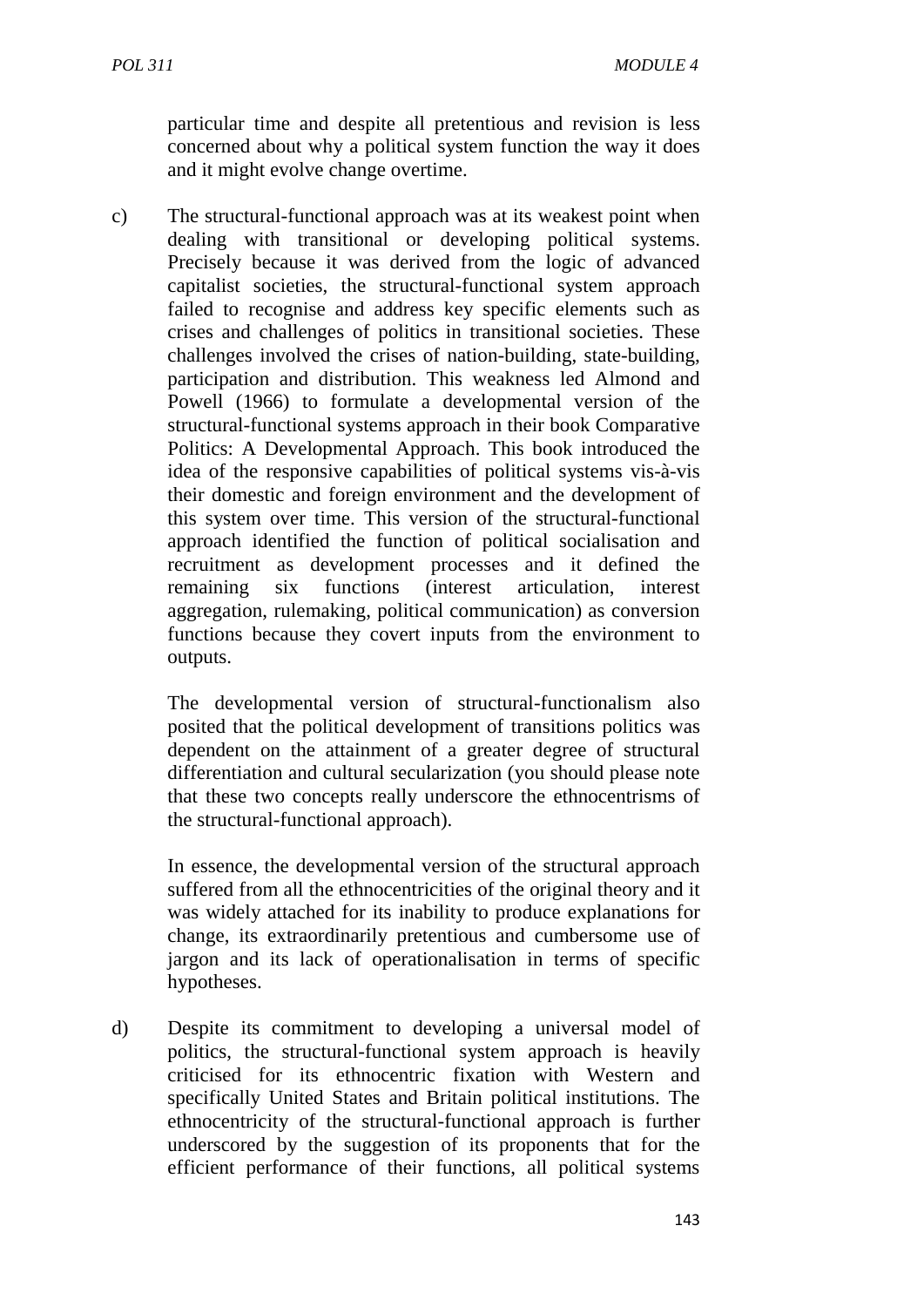required specific types of differentiating; relatively autonomous western-style institutions such as associational rather than primordial interest groups, secular or pragmatic rather than ideological or parochial, political parties and free and neutral rather than partisan media.

Thus structural-functional approach came to appear less and less like a universal standard for comparison and more and more like a rather parochial projection of Anglo-American value and the Anglo-American political system into the rest of the world.

e) This approach appears too ambitious and consequently, too schematic and simplistic to be a theoretical framework. The approach, therefore, seems to be of heuristic rather than explanatory value. It is a general conceptual framework that may serve as a basic for more specialised political research. Nevertheless, as a theoretical framework of analysis, structural functionalism has not succeeded and has been displaced by more rigorous and specialised paradigms like the institutional, cultural and comparative-historical approaches.

### **SELF-ASSESSMENT EXERCISE**

What are the arguments made against the structural-functional approach to political inquiry?

# **4.0 CONCLUSION**

We have explained that functional analysis is a derivative of systems theory. While not yet the major school of thought in political science that it is in sociology and anthropology, functionalism has nevertheless come into its own as an important approach to analysing political phenomena. Functional analyses are used to generate hypotheses and organise existing knowledge of the political system, and at times a functional explanation is proposed to account for political phenomena. This approach is concerned with system maintenance – how political systems survive overtime. This is how functionalism ties in with the more general systems approach.

# **5.0 SUMMARY**

In this unit, you have learned about the basic assumptions of the functional approach framework. These assumptions state that a universal set of political functions are associated with different structures in the different political system. We also mentioned that the functional approach has four analytic goals defined in the context of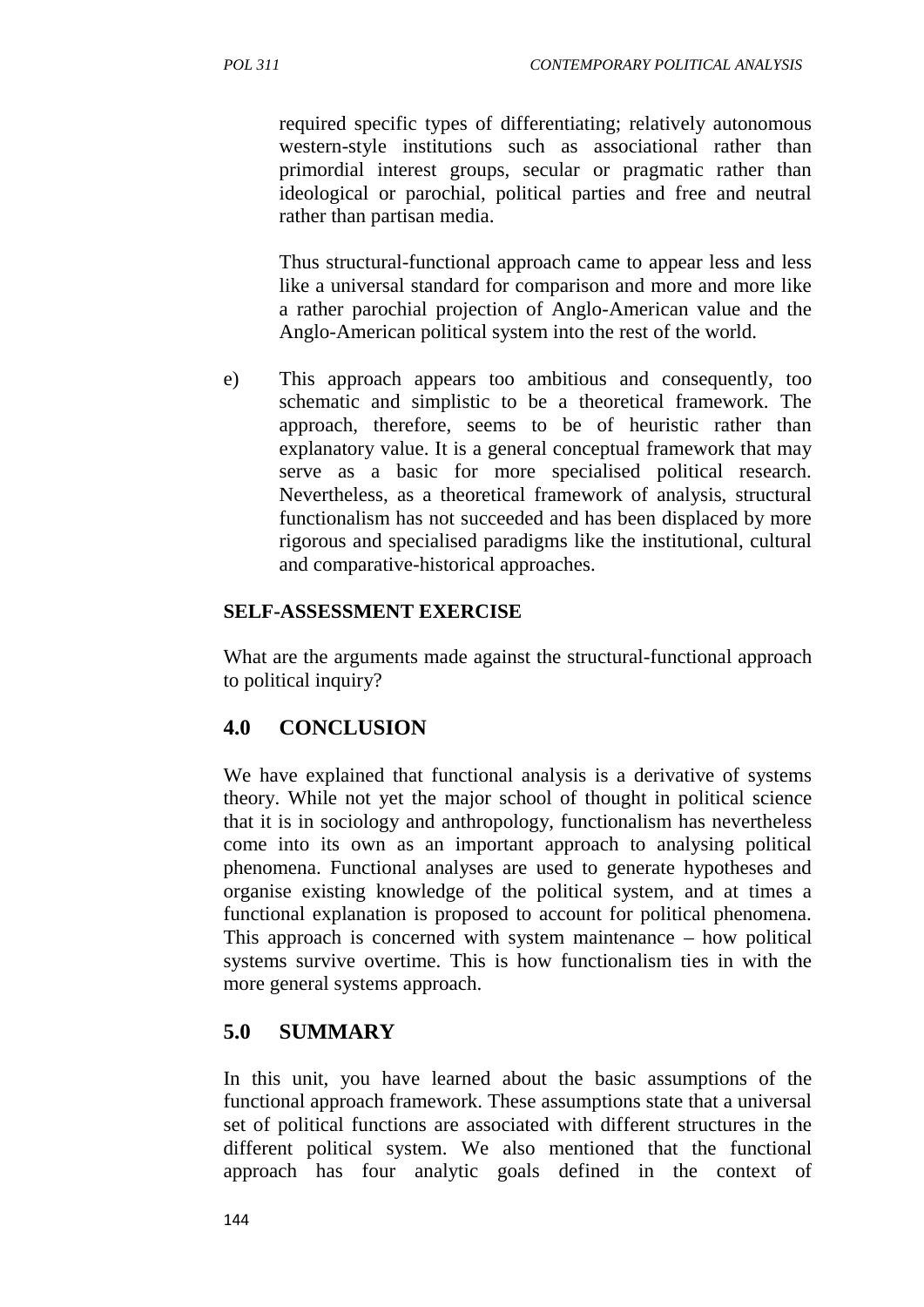comprehensiveness, realism, intellectual order and precision. The unit also discussed functions that are performed by political structures: process, system and policy functions. It concluded with the main weaknesses of the structural-functional approach to political analysis.

# **6.0 TUTOR MARKED ASSIGNMENT**

- 1. Critically evaluate the merits and demerits of the structural approach to political analysis.
- 2. Describe the three broad functions performed by political structures.
- 3. How useful is the structural-functional analysis in analysing Nigerian government and politics?

### **7.0 REFERENCES AND FURTHER READING**

- Almond, Gabriel (1960). "Introduction: A Functional Approach to Comparative Politics". In Gabriel Almond and James S. Coleman The Politics of Developing Areas. Princeton N. J., Princeton University Press 3-64
- Almond, Gabriel and Powell G. Bingham (1966). Comparative Politics: A Developmental Approach. Boston: Little, Brown. Easton, David (1957) A Framework for Political Analysis.
- Englewood Cliffs, N.J.: Prentice Hall.
- Flanigan, William and Figelman, Edwin (1967). "Functional Analysis". In James C. Charlesworth (ed) Contemporary Political Analysis. New York: Free Press. 72 – 73.
- Isaak, C. Alan (1985). Scope and Methods of Political Science: An Introduction to the Methodology of Political Inquiry. Pacific Grove: California: The Dorsey Press
- Nagel, Ernest (1961). The Structure of Science. New York: Harcourt Brace Jovonorich
- Parsons, Talcott (1959). "Voting and the Equilibrium of the American Political System". In Eugene Burdick and Arthur Brodbeck (eds) American Voting Behaviour. New York: Free Press

Parsons, Talcott (1951). The Social System. New York: Free Press.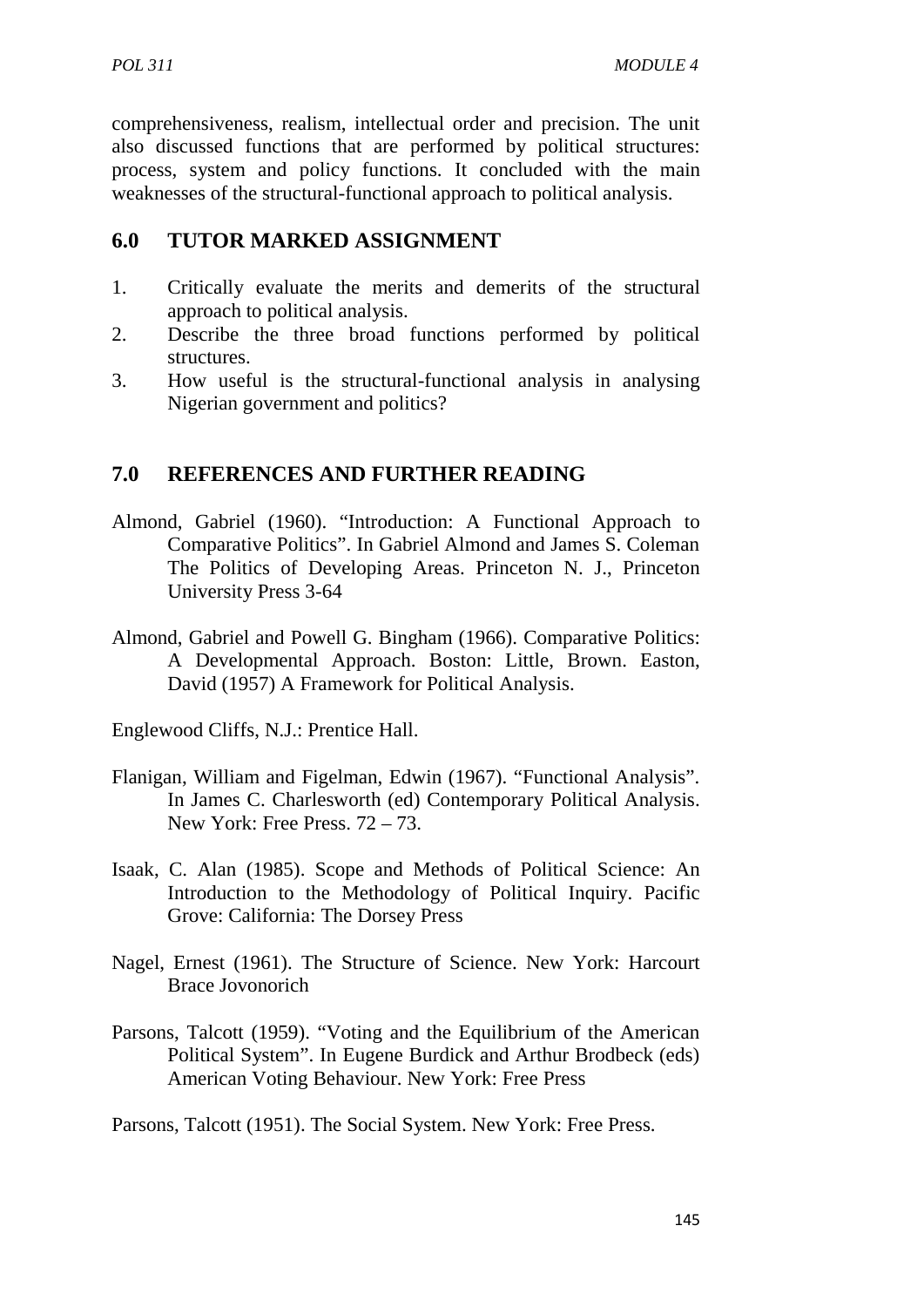- Suberu, Rotimi (2006). "Contemporary Political Analysis". Unpublished Lecture Notes, Department of Political Science, University of Ibadan.
- Wiseman, H. V. (1966). Political Systems: Some Sociological Approaches. Pacific Grove: California: The Dorsey Press.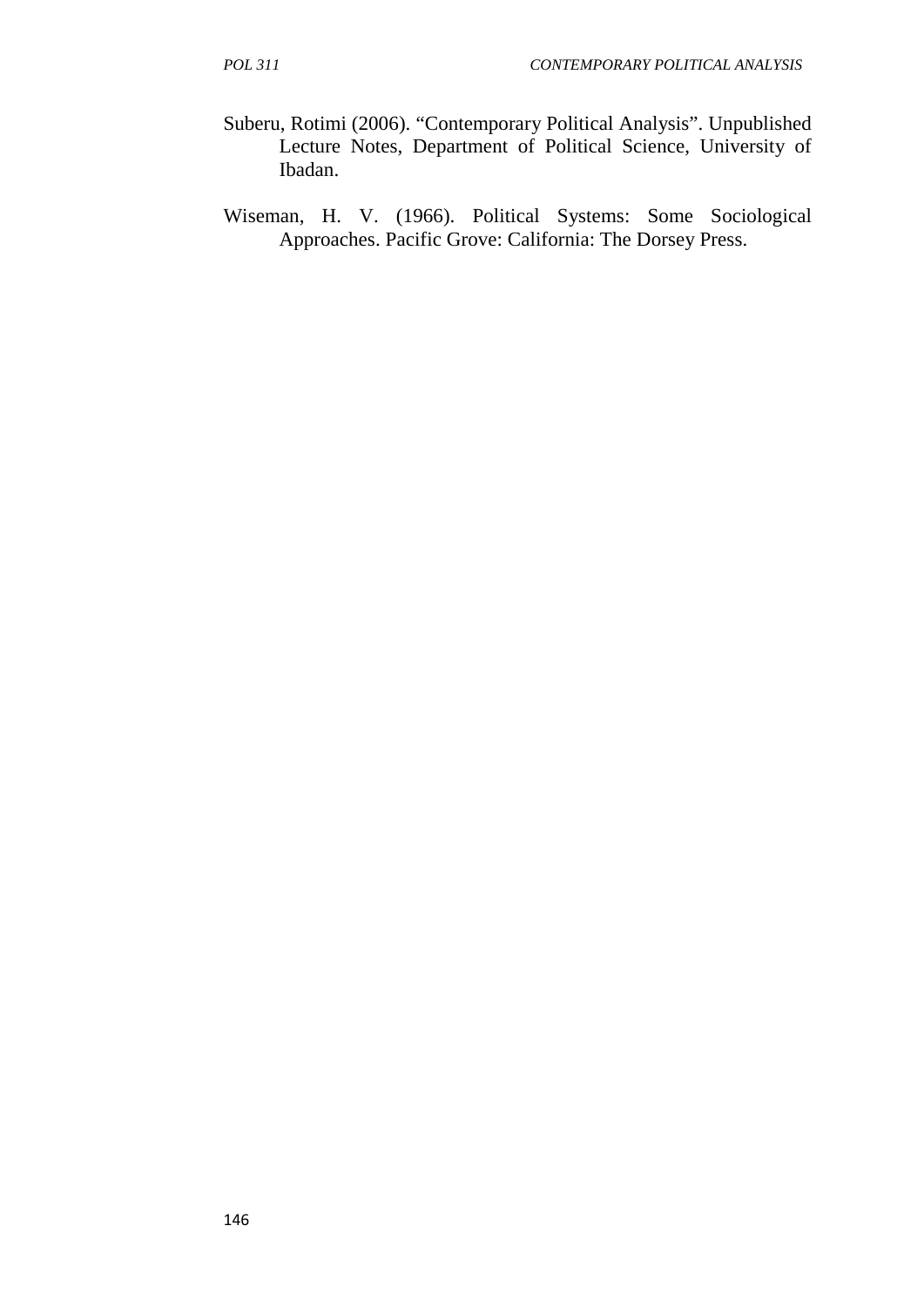# **UNIT 3 GROUP THEORY**

### **CONTENTS**

- 1.0 Introduction
- 2.0 Objectives
- 3.0 Main Content
	- 3.1 What is group theory all about?
	- 3.2 The interest-group theory
	- 3.3 Criticisms against the Group theory
- 4.0 Conclusion
- 5.0 Summary
- 6.0 Tutor-Marked Assignment
- 7.0 References/Further Reading

### **1.0 INTRODUCTION**

Group theory was developed in the United States of America, as a politics of the action of groups. The theory contends that neither individuals nor whole societies are significant political actors. The actions of groups in pursuit of their various interests are the sources of policy and the substance of politics. Group theory is thus a special type of pluralism.

Group theory, in political science is largely associated with Arthur Bentley and, in various reformulations, with writers on pluralism. The central concern of this unit is to introduce you to group theory as an approach in contemporary political inquiry. Emphasis in this unit will be placed on the assumptions of group theory especially its variant, the interest-group theory. We would also provide relevant illustrations to enable you to capture the rich assumptions of this theory.

# **2.0 OBJECTIVES**

By the end of this unit, you will be able to:

- define group theory
- state the basic assumptions of group theory
- explain the contributions of Arthur Bentley to group theory
- state the basic assumptions of group theory
- highlight the thesis of the interest-group theory
- critique the group theory.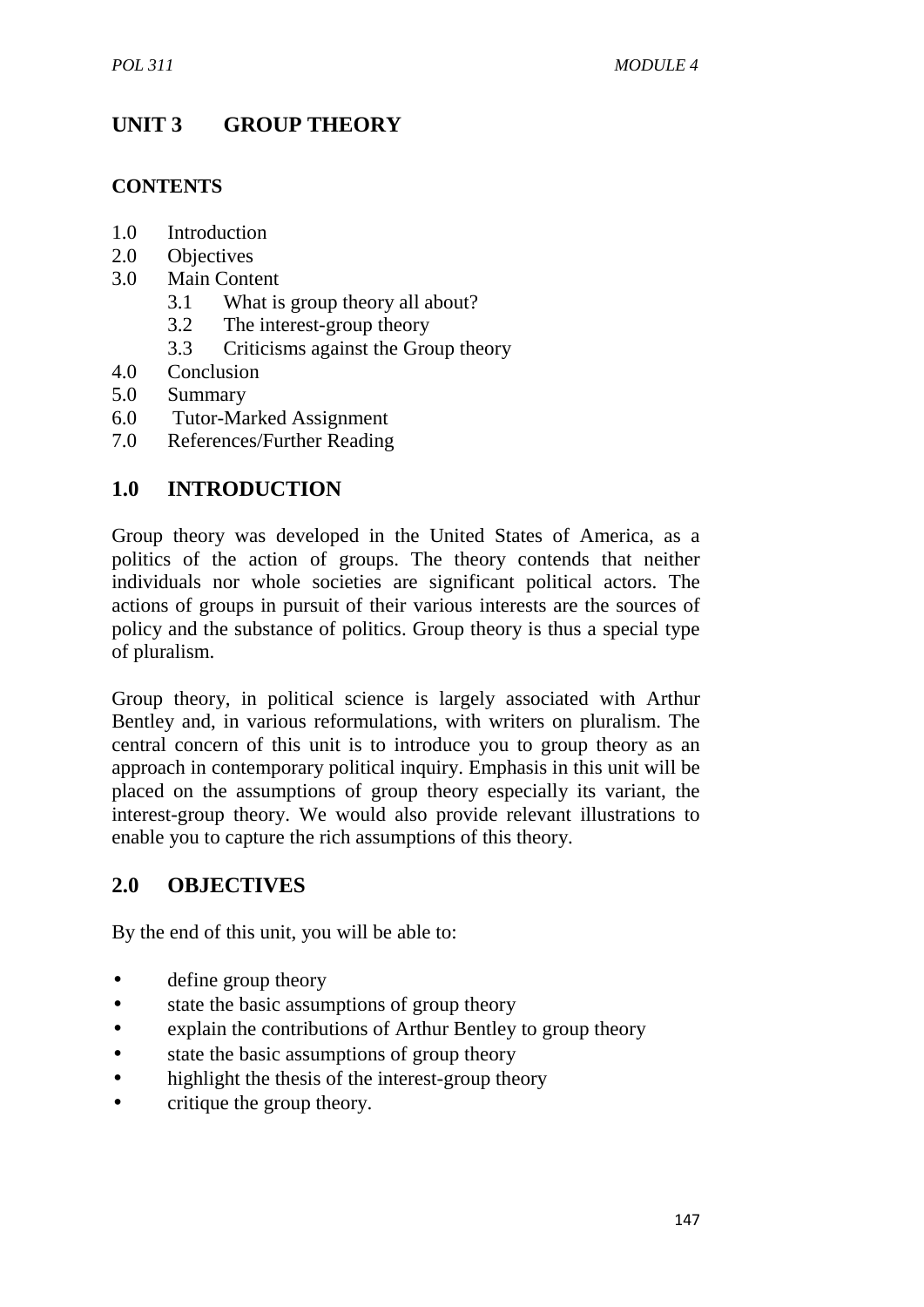### **3.0 MAIN CONTENT**

#### **3.1 What is group theory all about?**

The group theory in political science, largely associated with Bentley argues that societies consists of a large number of social, ethnic or economic groups, more or less well-organised in political competition with each other to put pressure on the government into producing the policies favourable to the relevant groups. Versions of the theory can either claim that it is entirely compatible with the aims of democracy, and that group representation satisfies democratic norms, as well as being empirically realistic, or can alternatively be used to argue that all societies have the same true structures, whatever their surface ideology and characteristics. Other branches of political science have taken the nature and multiplicity of groups as vital elements in determining political stability or indeed the liberalness or otherwise of the society.

In political analysis, group theory presupposes the fact that an inquiry into the political behaviour and phenomenon should be sought in the interactions and relationships between groups as they make claims on each other for the values of society.

Arthur Bentley (1870-1957) was an influential political scientist of the inter-war period. Methodologically, he was the precursor of the behavioural movement of the post-war period, while theoretically; he was the founder of pluralism. His main contribution to the analysis of political systems was his group theory.

Bentley held that the traditional distinctions in political science between democratic and dictatorial systems were largely superficial. He argued that all political systems really consisted of several separate groups competing with one another for influence over policy. The role of the government was essentially that of political broker, responding to the demands and influence of the different groups and distributing "goods" (in form of policies) in response. In many respects, this approach represented a development of ideas expressed by the European School of Elitism, and resembled modifications of earlier ideas made by people such as Schumpeter. Like many earlier theories of its period, Bentley's was largely intended to strip away what he saw as an artificial shell of respectability surrounding democratic theory, many elements within which he regarded as more than myths.

The question we should ask at this point is "what is meant as a 'group'? There is somehow a consensus among political scientists about what they mean as group. Most agree that a political group exists when men with shared interests organise, interact, and seek goals through the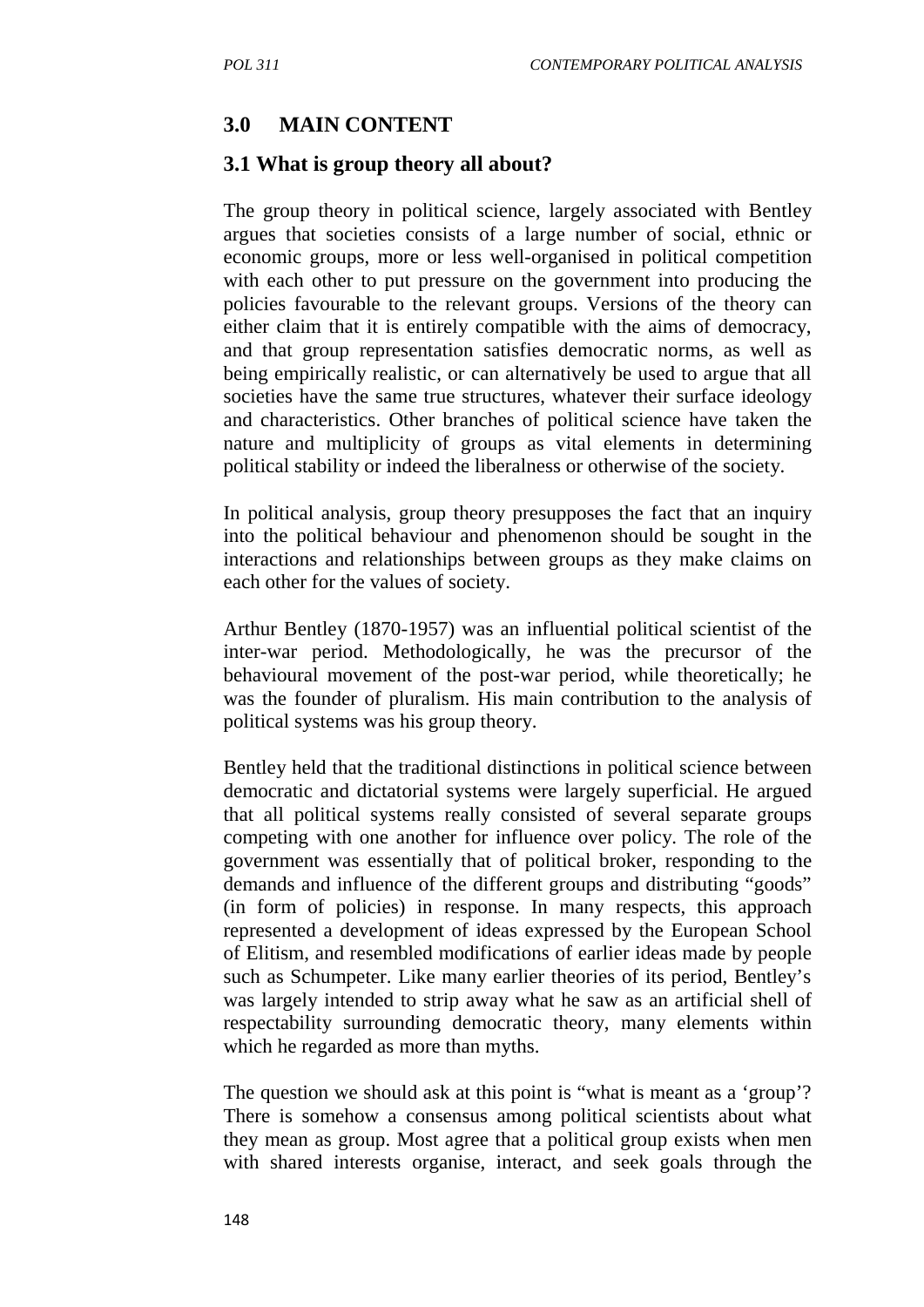political process. The key notions here are "interaction" or "relationships", "interest", and "process" or "activity". David Truman, reinterpreting Bentley has argued that such interactions are the group (Truman, 1971:24).

The next thing for us is to ask, what is the significance of the group in the political system? How useful is group theory to the study of politics? Let us answer these questions by placing them in two categories.

First, there is a School of group theory that believes group activity is politics. This includes people like Arthur Bentley. He argues, when the groups are adequately stated, everything is stated. When I say everything, I mean everything. The complete description will mean the complete science, in the study of social phenomena, as in any field" (Bentley, 1908:208-9). In this context, a description of group activity is a description of politics. An approach to the study of politics must be based on the concept of group; hence the indispensability of groups in politics.

The second School of thought is less parochial in characterising his approach. Although these theorists retain the basic assumption that group behaviour is at the centre of politics, they nevertheless do not view a description of groups as a description of political groups as equivalent to the description of all politics. For instance, David Truman wrote,

We have argued that the behaviours that constitute the process of government cannot be adequately understood apart from the groups, especially the organised and potential interest groups, which are operatives at any time (Truman, 1971:502).

However, he does not completely dismiss the significance of the individual in political life. To him, "We do not wish…to deny that individual differences exist or that there is evidence to support the notion of individuality" (Ibid).

Another way to look at the difference between interpretations of group theory is in the terms of individualistic-holistic controversy. Truman is regarded as an individualist in that he does not view the properties of groups as emergent. A political group is made up of individuals and of relationships between individuals. The philosophical position that a group is no more than the sum of its parts is compatible with the research strategy that views group behaviour as the most useful unit of analysis.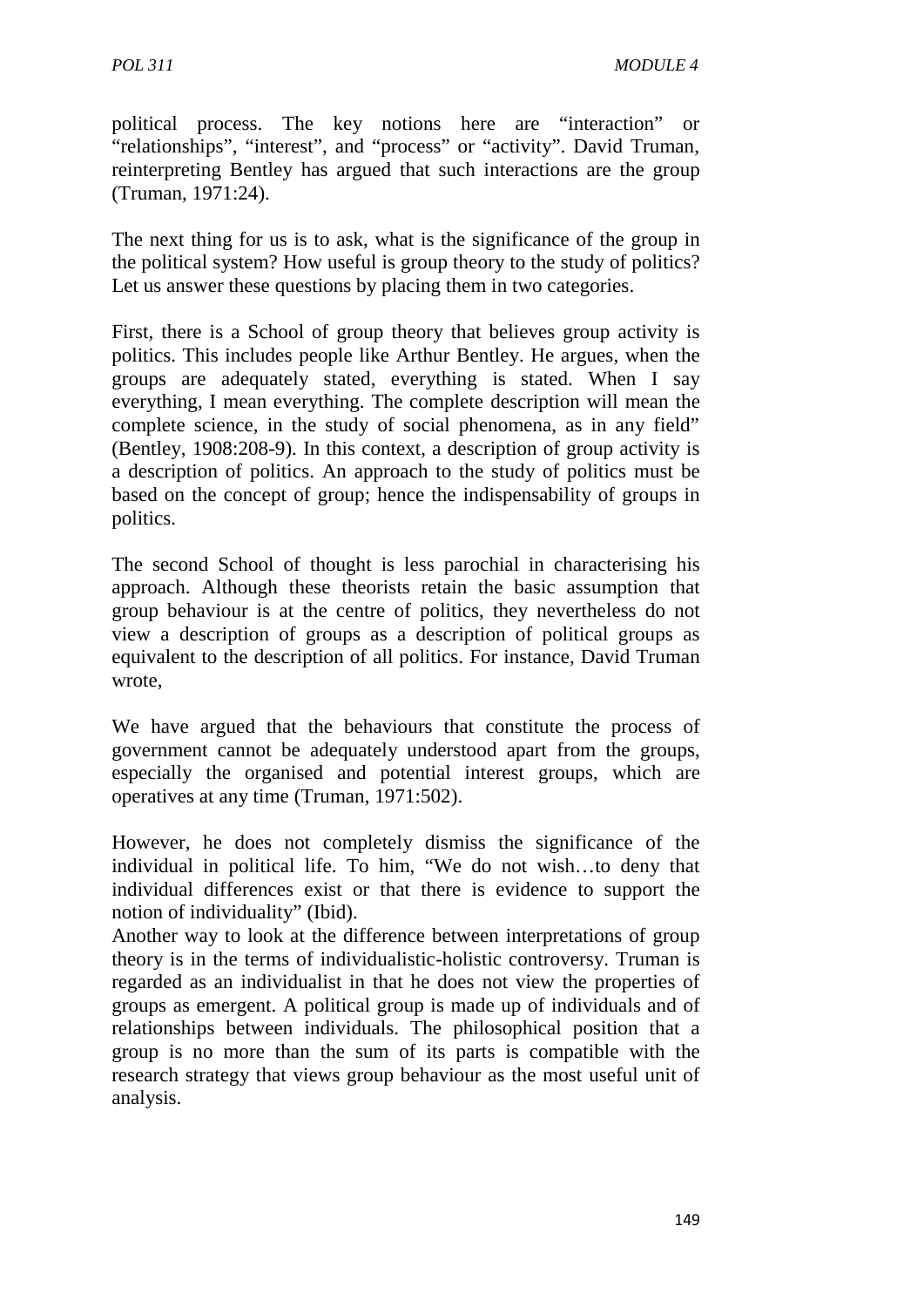The position of that of Bentley and others is closer to the holistic position and represents those group theorists who view the group as the stuff of politics both philosophically, methodologically and strategically.

In the literature on group theory, the major question that often pops up is, "how do group behave in the political system?" Since politics is ultimately explained in terms of relationships between groups as they make claims on each other and compete for the values of the society, only the characteristics of groups that are relevant to this kind of activity are studied.

In trying to answer this question, group theorists take two diametric positions. The first, spearheaded by Bentley claims that the government is a mere register of group pressure. He writes, "The official procedures of government are techniques through which interest groups operate rather than independent forces in the political process". Thus, groups compete; pursue their interests, and government rings up the result indicating who has won and who has lost. This perspective downplays the significance of government.

The diametrically opposed deportment argues that the government is as much a group as an interest group, each part of the competitive political process. The Senate for instance is not merely a political cash register; it also has its interests. It is not an inert mechanical computer recording the interests of other groups or the balance of power among them. The government instead takes an active role in tipping the balance.

# **SELF-ASSESSMENT EXERCISE**

Explain the significance of groups in the study of politics.

# **3.2 The interest group theory**

The interest group theory of regulation and government has been in the literature of economics and political science for a long time. The thrust of the theory is about how the organised "few" win favour from the government at the expense of the unorganised "many".

In the past thirty-five years, however, the interest group theory has grown from an intuitive but loose idea about how government works into a rigorous theory of government with testable implications that are not nearly so obvious as the "few" versus "many" logic would seem to suggest. Two group theorists in the field of economics paved the way for these developments.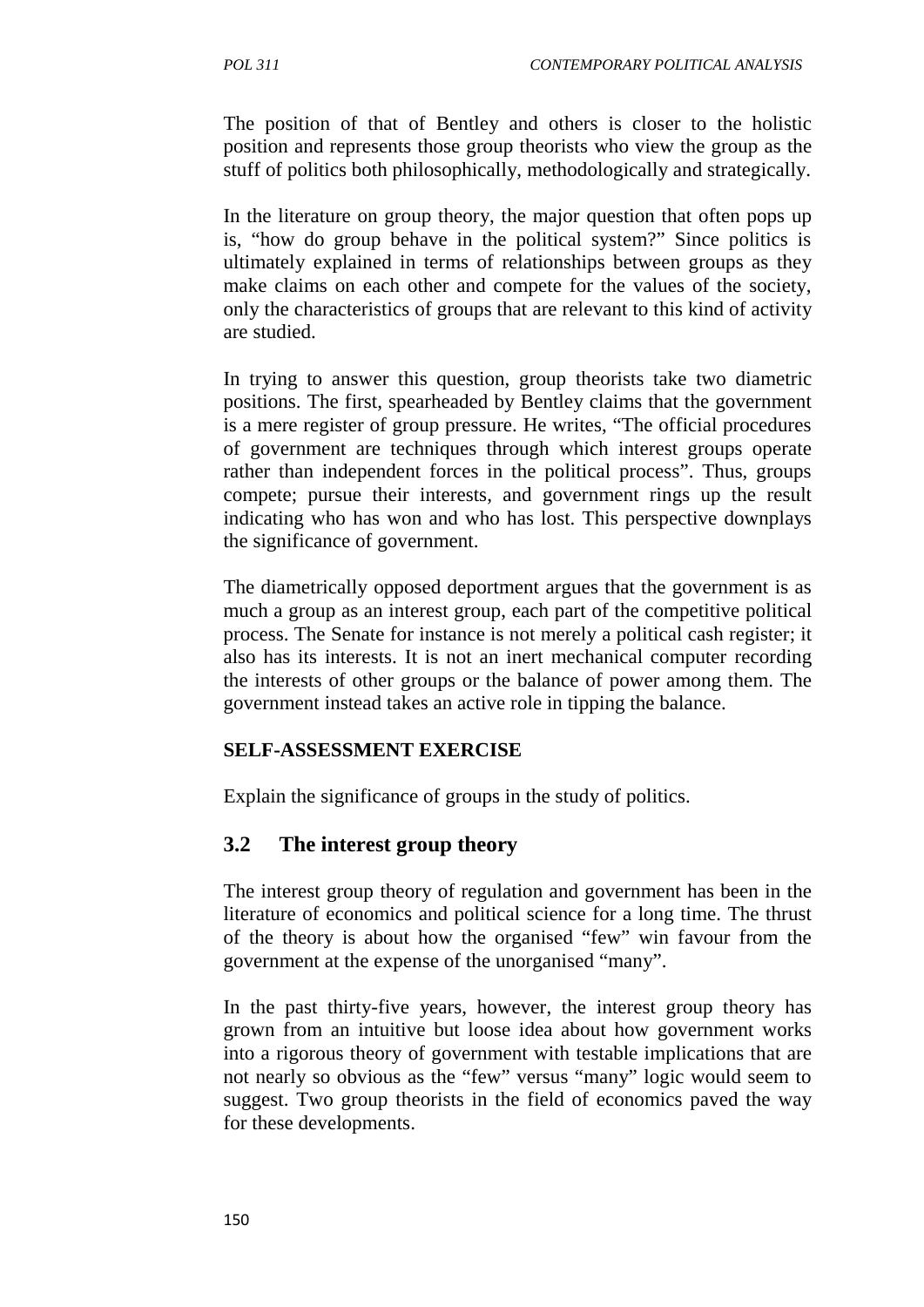Olson (1965), first explored the important question of how interest groups overcome free-riding behaviour, concerning the "public good", provided by lobbying to organise for collective action. In other words, how do interest-groups form and how large are they?

The key idea of the theory has been explained as follows: government activities are viewed as a process in which wealth or utility is redistributed among individuals or groups. Some individuals or groups are effective at organising and engaging in collective action such that they are able, for example, to organise for less resources to obtain more wealth or services. Such groups are known as net demanders of transfers. The second group organise with more resources to get less services. This group are known as net suppliers of transfers. The institutional framework of representative democracy and its agents represents the means of facilitating wealth transfer, that is, of pairing demanders and suppliers effectively. There exists an equilibrium level of transfers in this theory, with deviations being mitigated through elections.

In the interest-group theory, consumer and producer interests are traded off against one another. However, much economic regulation is driven by a different set of combatants. Competitor versus competitor interests fuel much regulation. The most obvious example of this type of regulation is where the producers of butter obtain a regulation raising the price of margarine. However, this is not what is meant here; what is meant is competitor versus a competitor in the same industry, that is, some butter producers against others.

Let us consider a graphic illustration of what we have been discussing above. Firms in an industry are heterogeneous concerning costs; the industry supply curve is upward sloping. This opens the door to possible regulations that impose relatively greater costs on higher-costs, marginal firms, causing some of them to leave the industry. All firms face higher costs as a result of direct regulation, but the exit of the higher-cost firms' raises market prices in the industry. Depending upon relevant elasticity, the increase in price can outweigh the increase in costs for the lower cost producers. If so, the regulation increases their wealth at the expense of both consumers and the higher-cost firms, which had to leave the industry.

Marvel (1979) used this theory to explain the origin of the British Factory Acts in the 1830s. Contrary to the conventional wisdom that such laws were in the political interest because they limited the working hours of women and children, Marvel argues that the regulation of hours favoured steam-mill over water-mill owners. The latter could only operate when streams were high. According to Marvel's estimates, the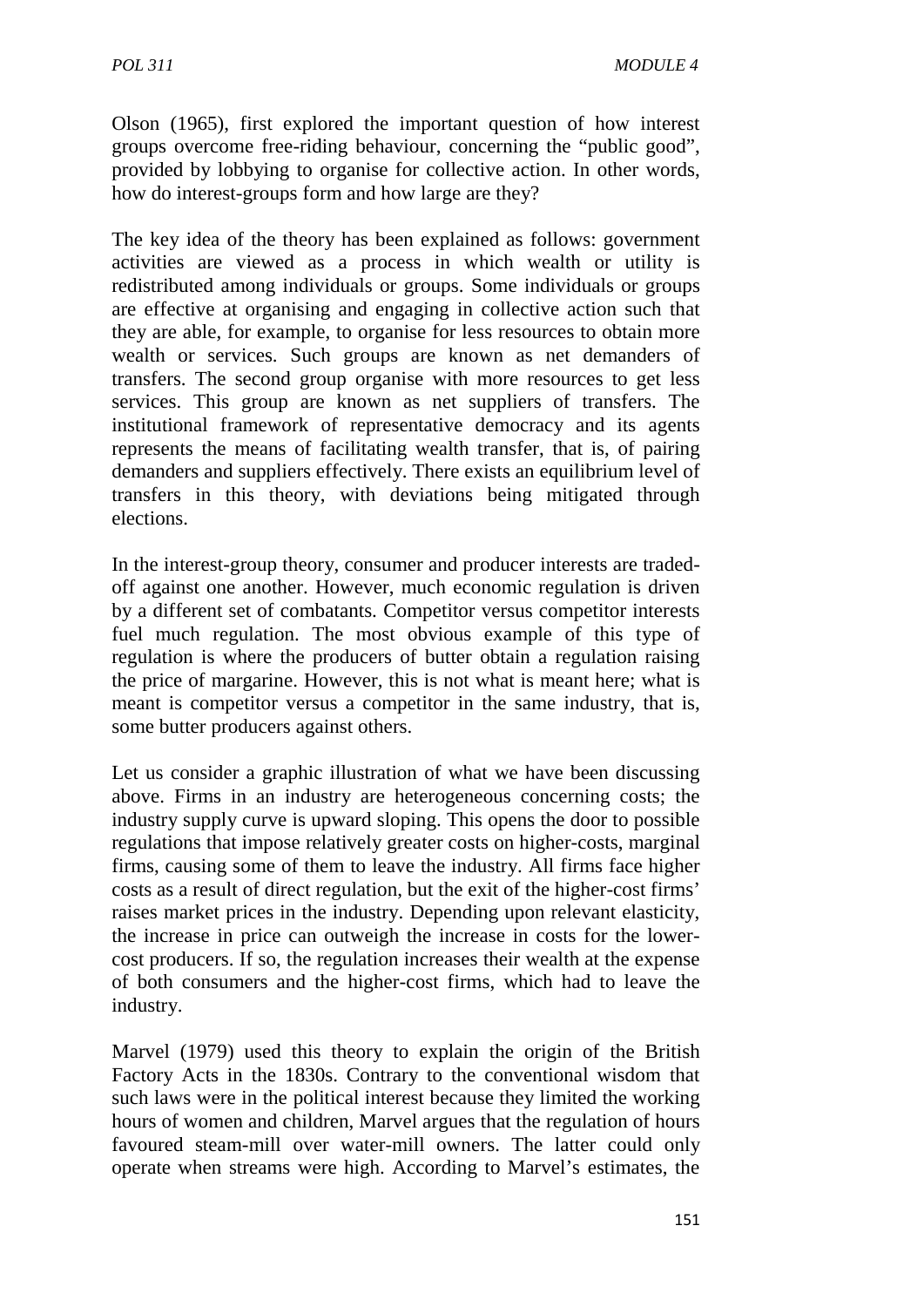resulting rise in the textile prices transferred a significant amount of wealth to steam-mill owners, who operate on a regular basis.

Several points are worth noting. First, do not confuse the interest group theory to Marxism. Simple minded Marxism suggests that Capital always wins over Labour in the legislative process. The interest-group theory stresses the cost and benefits of organisation and lobbying. Any group can win benefits from the state in the interest-group theory. Moreover, there is ample evidence that Labour, students, the elderly, businessmen and so on benefit from regulation. Nor is it always small groups that win at the expense of unorganised individuals. They are many quite large interests groups.

Second, the burgeoning literature on social costs of rent-seeking (Tullock, 1967) forms the normative backdrop for the interest group theory of government. The interest group theory of government is about lobbying; and the theory of rent seeking is about the costs of lobbying.

Third and lastly, none of the forgoing is meant to convey the idea or attitude that the interest-group theory is complete or settled. There are many issues yet to be satisfactorily addressed, not the least of which is how does the theory explain regulation, privatisation, and the role of the government in regulation and the allocation of resources? However, the progress made by the interest group theorists over the last thirty years has been remarkable, and undoubtedly, the scholarship will continue to be robust in this area.

### **SELF-ASSESSMENT EXERCISE**

Discuss the essence of interest group theory.

# **3.3 Criticisms against the group theory**

While group theory seems a useful approach to the study of politics, *i.e.* by suggesting hypothesis, this approach is not without criticisms. According to critics of this theory, it omits one important set of variables, namely, the characteristics of individuals. As earlier mentioned, the political scientist does not have to be a holist assuming the existence of emergent group properties to base a study of politics on the group. Most group theorists do not reject the importance, let alone the existence, of individuals in politics. They only state that it is a wise strategy to stay at the group level. This criticism, therefore, misses the mark. Secondly, by focusing attention by those groups operating only in contact with the government, group theory fails to acknowledge the fact that other groups such as the economic, social, and religious groups, in fact interest groups are also political groups. For they also structure the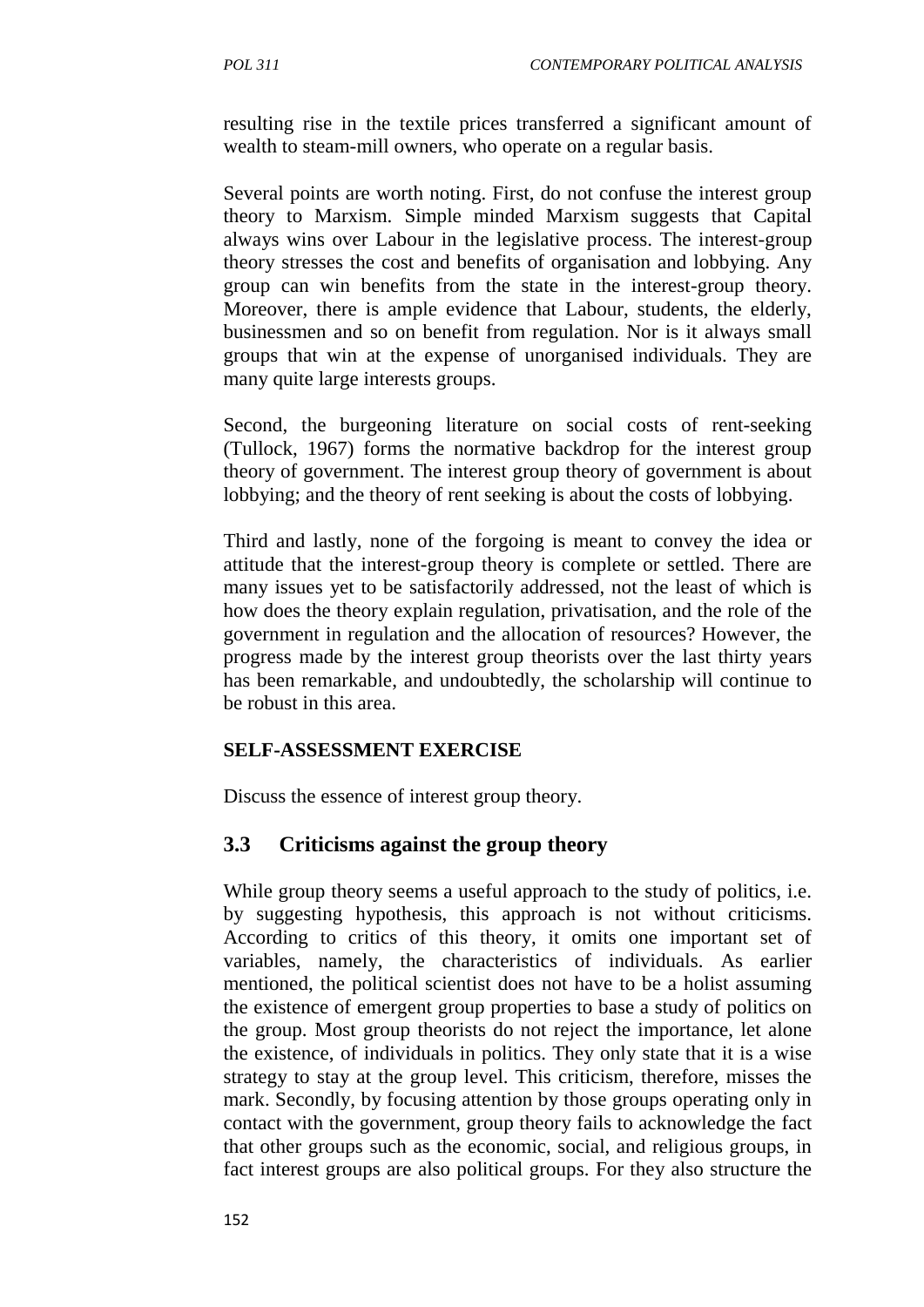processes and functions of government institutions. Thirdly, group theory assumes that groups are rational actors, who are committed to maximising their utility. The evidence on the ground differs from this claim, as groups sometimes behave in ways that can hardly be considered as rational.

The last criticism is that the group approach is wrong and misleading in not considering the nation, the state, or society. This criticism argues that group theory studies a limited range of political phenomena. This has made its critics to argue that this theory cannot properly handle the notion of "public" or "national interest".

### **SELF-ASSESSMENT EXERCISE**

Attempt a critique of the group theory.

What is the significance of the group in the political system?

# **4.0 CONCLUSION**

It is worth stating in the conclusion that the government as an institution also has interests as groups in society. This cannot be whisked away. The government is not just a referee, but also an important participant in the game that groups compete. However, David Truman views government and interest groups as significantly different: "An interest group is a shared-attitude group that makes certain claims upon other groups in the society. If and when it makes its claims through or upon any of the institutions of government it becomes a political interest group (Truman, 1971:37)."

A political group is characterised by its contact with government. This implies that not all groups are political. A labour union bargaining with industry is not political until it leaves the bargaining table and appeals to the National Assembly. Thus, we can say that a group theorist like Truman limits the scope of political science to group activity occurring around the official institutions of government. This is broader than it might seem, for two of the institutions that groups work through are elections and public opinion. But some group activities lie outside politics.

Government institutions are groups of a special kind. They are groups because they have interests and compete with other groups. The government regulates the group struggle and determines the balance of power within the system. But government also formulates the rules that somewhat determine the shape of the struggle. This all assumes that governmental decisions result from the interplay of the demands and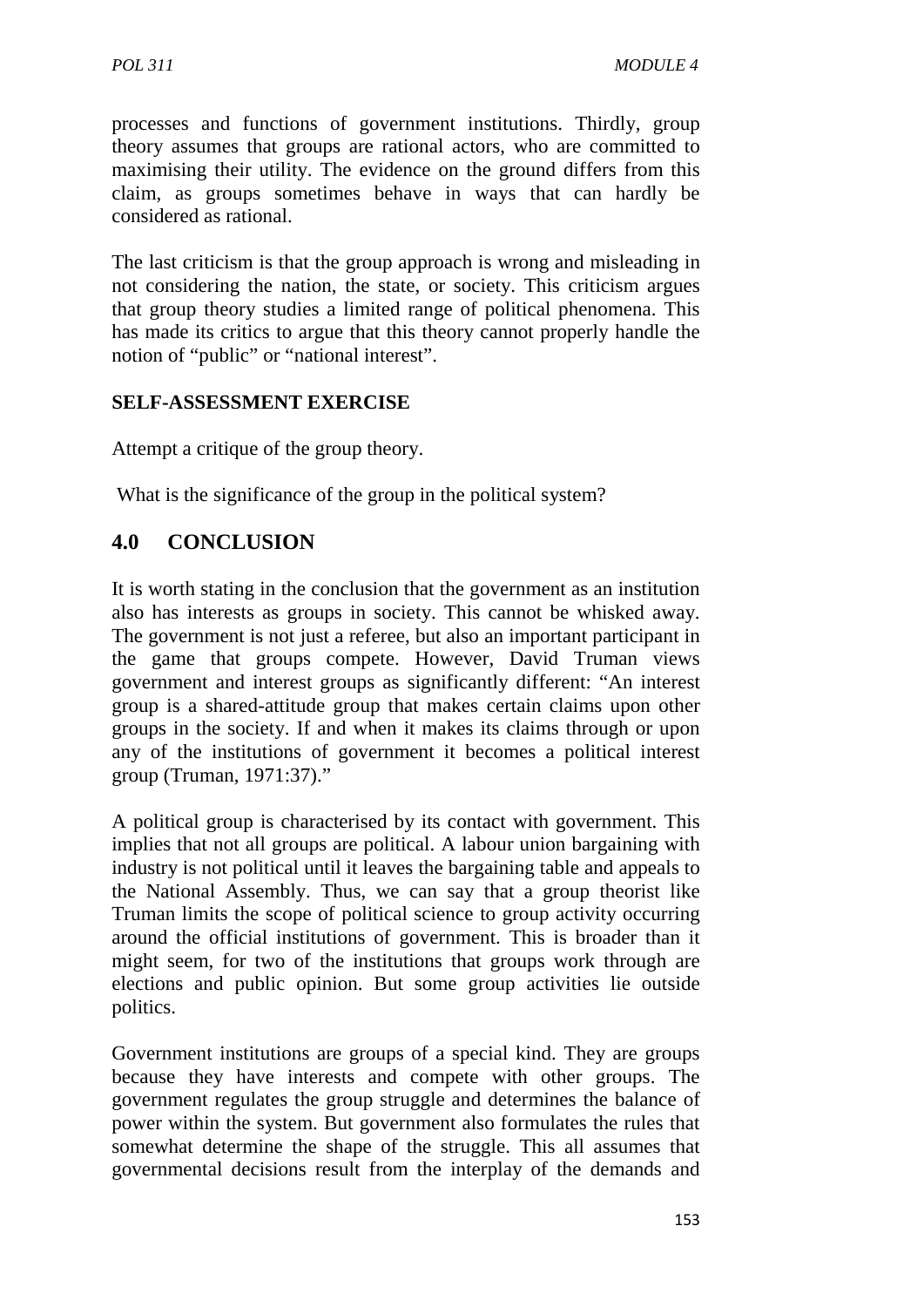objectives of interest groups and governmental institutions (Isaak, 1985:2680).

The assumptions of group theory go hand in glove with those of a broader model and ideology of politics, i.e. pluralism. Pluralism is used as both a description of certain political systems and as a recommendation about how others ought to be structured. The theory of pluralism argues that some plural systems, like the United States, are made up of several competing groups, each representing a significant political, social, or economic interest. In a pluralist system, power is widely distributed, and political decisions are the result of give and take.

# **5.0 SUMMARY**

The group theory is a very interesting approach in political inquiry. The theory believes that the action of groups as advocated by Arthur Bentley is a variant of pluralism. You have also seen the various divide in the group theory: those who claim that group activity is politics and the second School which even though agreeing with the assumptions of the former, nevertheless do not view a description of political groups as equivalent to the description of politics. The theory also takes a diametric position about the role of government. The first School believes that the government is a mere register of group pressure whereas the other believes that the government is much a group as an interest group; and in fact, compete with the groups. Lastly, you learned that this theory is limited in many ways including its neglect of the characteristics of individuals; its definition of political groups as only those operating in contact with the government; its assumptions of the rationality of groups and its less analytical utility to the state, the nation or the society.

# **6.0 TUTOR-MARKED ASSIGNMENT (TMA)**

- 1. How does the group theory explain the dynamics of the present conflict in the oil-rich Niger Delta Region of Nigeria?
- 2. What are the main weaknesses of the group theory in contemporary political analysis?
- 3. In what ways has Arthur Bentley (1870-1957) contributed to development of the group theory?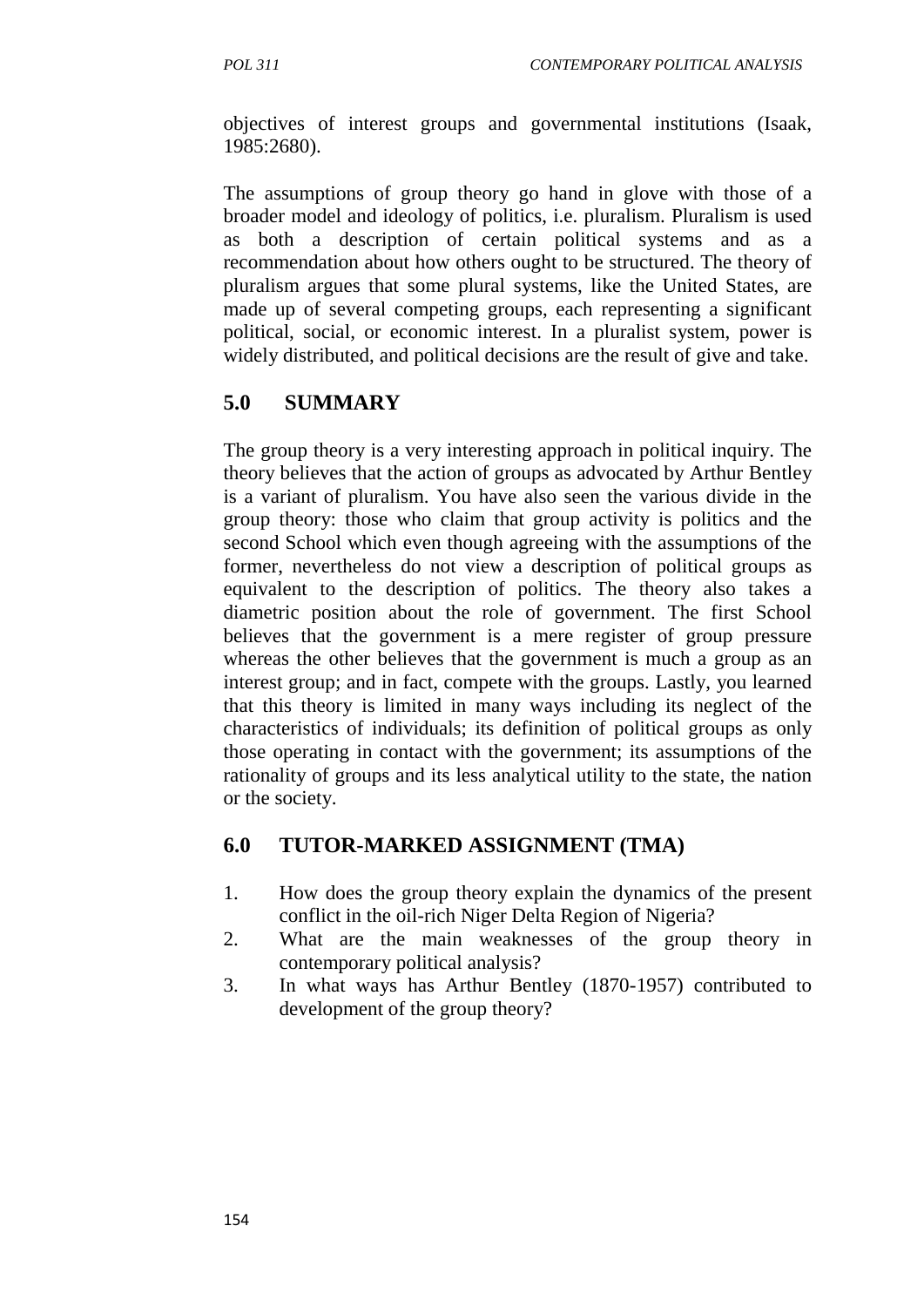### **7.0 REFERENCES/FURTHER READING**

- Bentley, Arthur (1968). The Process of Government. Chicago: University of Chicago Press.
- Isaak, C. Alan (1985). Scope and Methods of Political Science: An Introduction to the Methodology of Political Inquiry. Pacific Grove: California; The Dorsey Press.
- Mc Cormick, R. E. and Tollison, R. D. (1981). Politicians, Legislation and the Economy: An Inquiry into the Interest-Group Theory of Government. Boston: Martinus-Nijhoff.
- Marvel, H. P. (1977). "Factory Regulation: A Reinterpretation of Early English Experience". Journal of Law and Economics, 20: 379- 402.
- Olson, M (1965) The Logic of Collective Action. New York: Shocker Books.
- Peltzman, S (1976). "Toward a More General Theory of Regulation". Journal of Law and Economics, 19:211-40.
- Posner, R. A. (1974). "The Theories of Economic Regulation", Bell Journal of Economics & Management Science, 5: 355-58.
- Stigler, G.J. (1971) "The Theory of Economic Regulation". Bell Journal of Economics & Management Science, 4: 254-68.
- Tollison, R. D (1988). "Public Choice and Legislation". Virginia Law Review, 74: 339-71.
- Tollison, R. D. (1988b). "The Interest Group Theory of Government". The Locke Luminary,  $1(1):1-5$ .
- Truman, David (1971). The Governmental Process (2nd ed). New York: Alfred A. Knopf.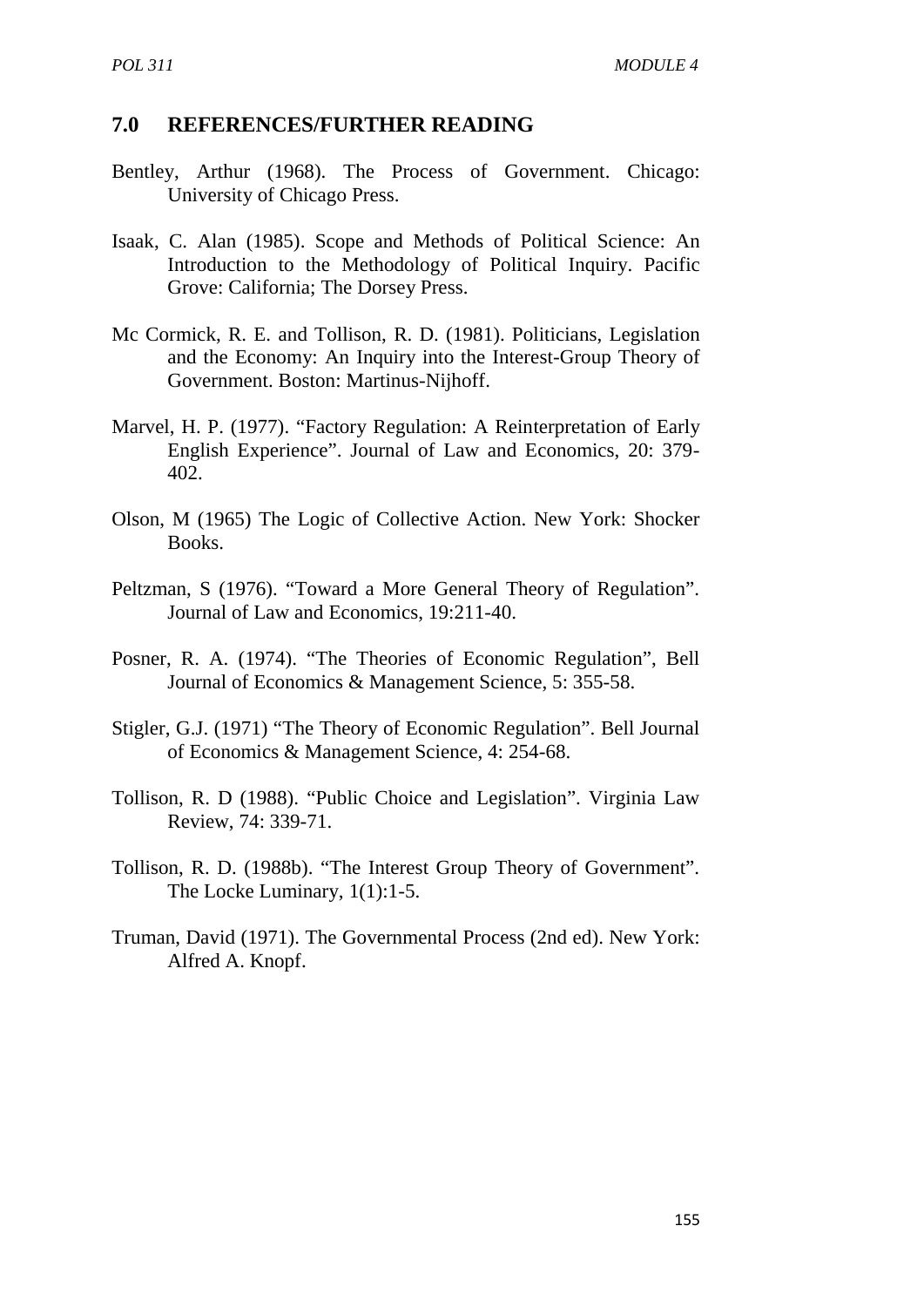# **MODULE 5 RATIONAL AND INTENTIONAL APPROACHES**

This module concludes the course by considering the rational-intentional approaches in contemporary political analysis. These approaches lay prominence on the rational, egoistic and intentional behaviour of political actors. In the first unit, you will be introduced to the game theory- an approach that will help you understand social, political and strategic interactions between individuals, groups and countries. The unit will also help us to explain the nature of choices made by strategic interactions among two or more participants. The theory also models the potential for, and risks associated with cooperative behaviour. The second unit deals with the rational choice theory. We have argued that rational choice theory adopts a methodological individualist position and attempts to explain all social phenomena in terms of the rational calculations made by self-interested individuals. This theory sees social interaction as social exchange modelled on economic action. People are motivated by the rewards and costs of actions and by the profits that they can make.

The decision-making theory which comes up in unit three is the most highly developed model of political analysis. The theory also has heuristic value. Here, you will be introduced to the systematic factors influencing the decision-maker: internal setting, external setting and the decision-making setting. The module and the course conclude with communications theory as an approach to social and political analysis which emphasise the communication process, and asserts that the most crucial aspect of any political system is how information is received and processed. The main thrust of this theory is that "the task of steering and coordinating human efforts towards the attainment of goals is essentially a communication process".

The fifth module is made up of four units which are arranged as follows:

- Unit 1 Game theory
- Unit 2 Rational choice theory
- Unit 3 Decision making theory
- Unit 4 Communication theory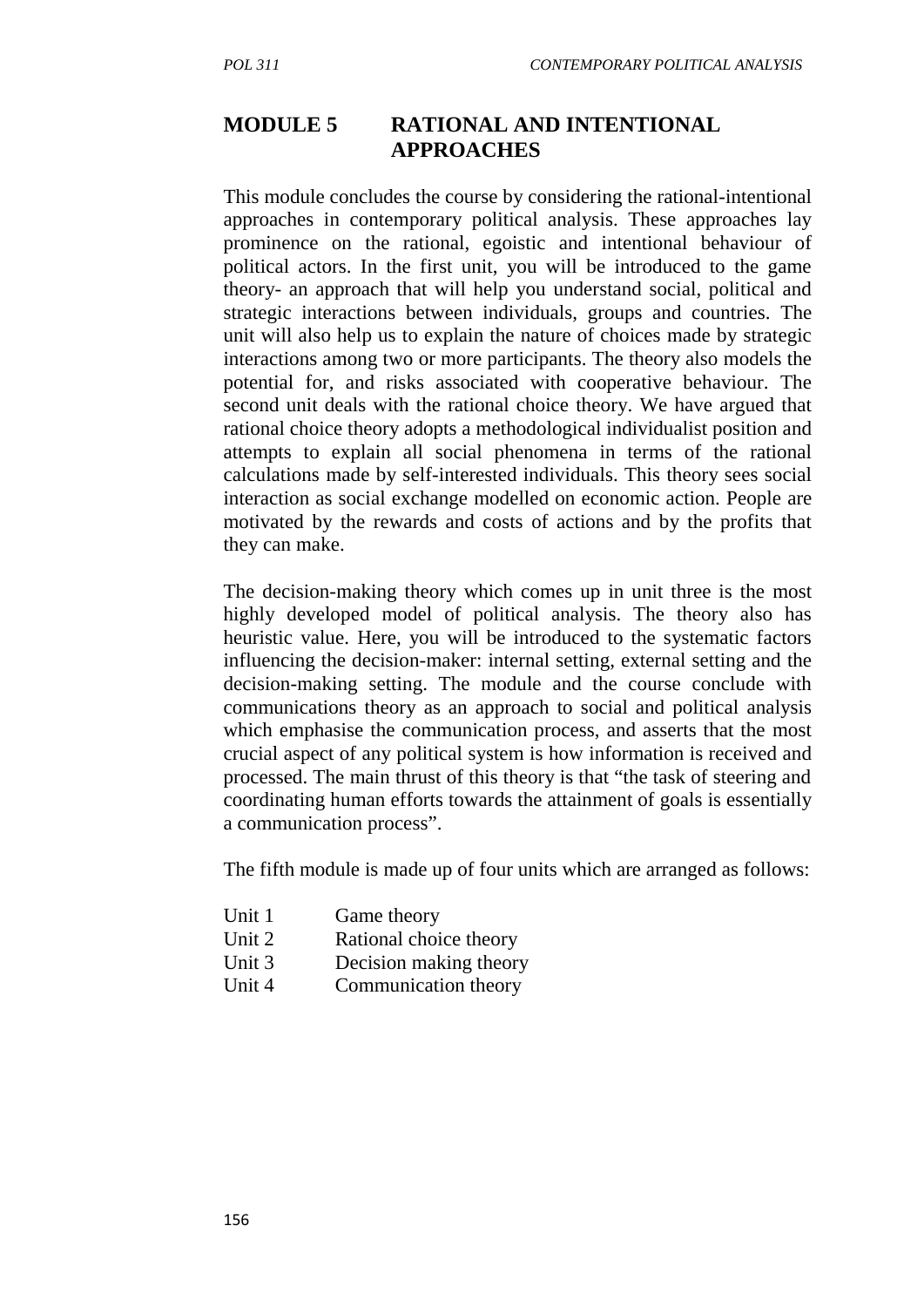# **UNIT 1 GAME THEORY**

### **CONTENTS**

- 1.0 Introduction
- 2.0 Objectives
- 3.0 Main Content
	- 3.1 What is game theory?
	- 3.2 Misconceptions about the notion of game theory
	- 3.3 Examples of game theory
		- 3.3.1 The Prisoner's dilemma
		- 3.3.2 Zero-sum game
		- 3.3.3 N-person game
	- 3.4 Limitations of the game theory
	- 3.5 Application of game theory in political science
- 4.0 Conclusion
- 5.0 Summary
- 6.0 Tutor-Marked Assignment (TMA)
- 7.0 References/Further Reading

# **1.0 INTRODUCTION**

The concern of this unit is to introduce the student of political science to a thorough and careful understanding of the essential ideas of game theory without requiring an extensive mathematical background. Game theory is a micro theory that hinges on rationality of human actions. There are models in political science that do not invoke the concept of rationality. Game theory, however, requires the assumption of rationality, an assumption quite familiar to economists, somewhat familiar to political scientists and psychologists, and probably alien to most sociologists and others. We assume that people have goals that they attempt to realise through their actions. The focus here is on how individuals attempt to achieve their goals are constrained (or assisted) by one another's actions and the structure of the game. The great mathematician, John von Neumann, founded game theory. The first important book on the subject was The Theory of Game and Economic Behaviour, which Neumann wrote in collaboration with the great mathematical economist, Oskar Morgenstern.

# **2.0 OBJECTIVES**

By the end of this unit, you will be able to:

- explain what is meant by game theory
- identify various examples of game theory
- identify the elements of the games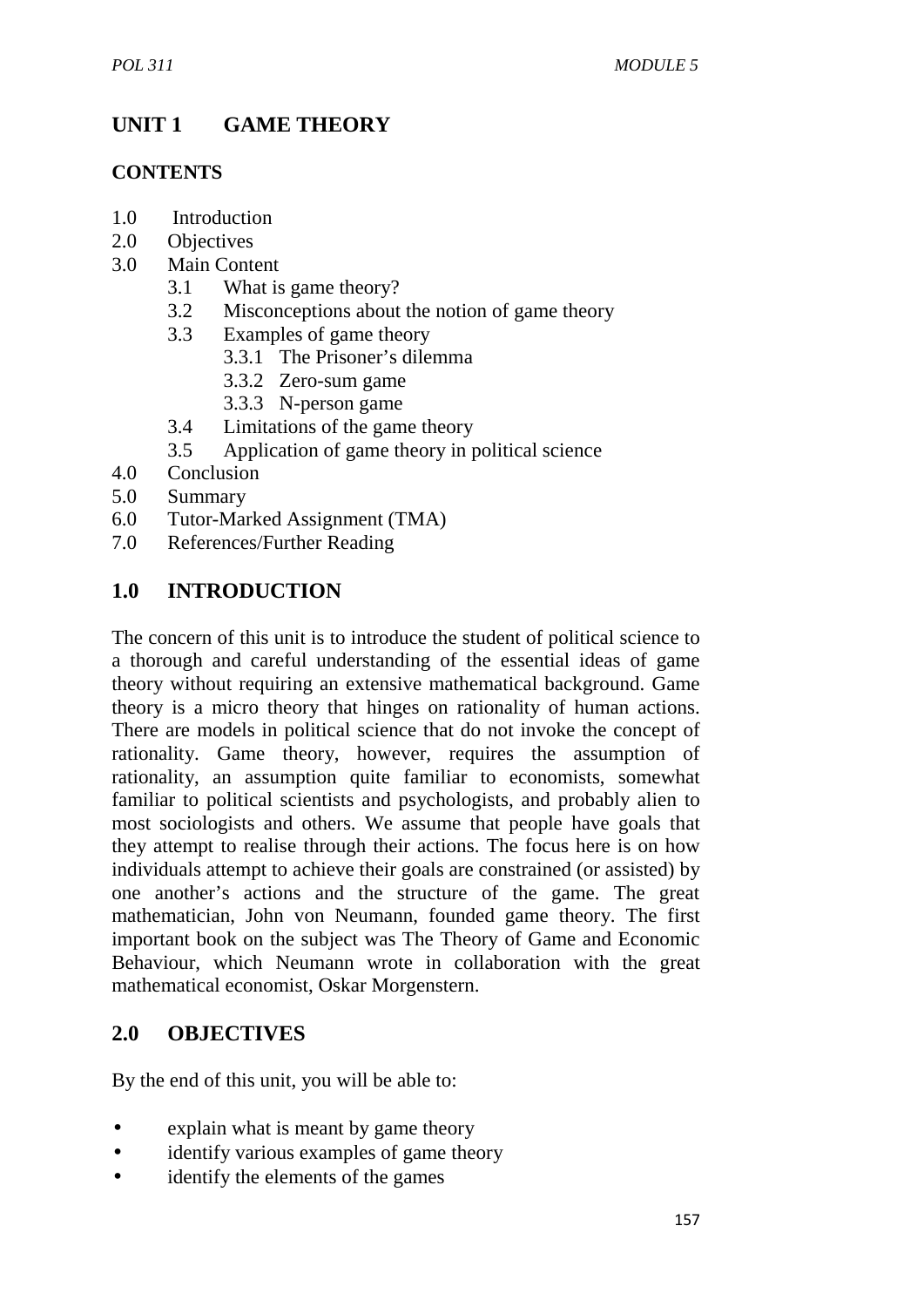- describe the application of game theory in political analysis
- highlight the weaknesses of game theory.

# **3.0 MAIN CONTENT**

# **3.1 What is game theory?**

Game theory provides analytical tools for examining strategic interactions among two or more participants. By using simple, often numerical models to study complex social relations, game theory can illustrate the potential for, and risks associated with, cooperative behaviour among distrustful participants.

According to Rapaport (1974:1), games used to simulate real-life situations typically include five elements:

- i. Players or decision makers;
- ii. Strategies available to each player;
- iii. Rules governing players behaviour;
- iv. Outcomes, each of which is a result of particular choices made by players at any given point in the game; and
- v. Payoffs accrued by each player as a result of each possible outcome.

These games assume that each player will pursue strategies that help him or her achieve the most profitable outcome in every situation.

Real life is full of situations in which people intentionally or unintentionally pursue their interests at the expense of others, leading to conflict or competition. Games used to illustrate these relationships often place the interests of two players in direct opposition: the greater the payoff (benefit) for one player, the less for the other. In other to achieve a mutually productive outcome, the players must coordinate their strategies, because if each player pursues his or her greatest potential payoffs, the shared outcome is unproductive.

Games, therefore, illustrate the potential for cooperation to produce mutually beneficial outcomes. However, you must note that games also highlight the difficulties of obtaining cooperation among distrustful participants, because each player is tempted to pursue his or her individual interest. Cooperation requires that both players compromise and forgo their maximum payoffs. Yet, in compromising, each player risks complete loss if the opponent decides to seek his or her own maximum payoff. Rather than risking total loss, players tend to prefer the less productive outcome.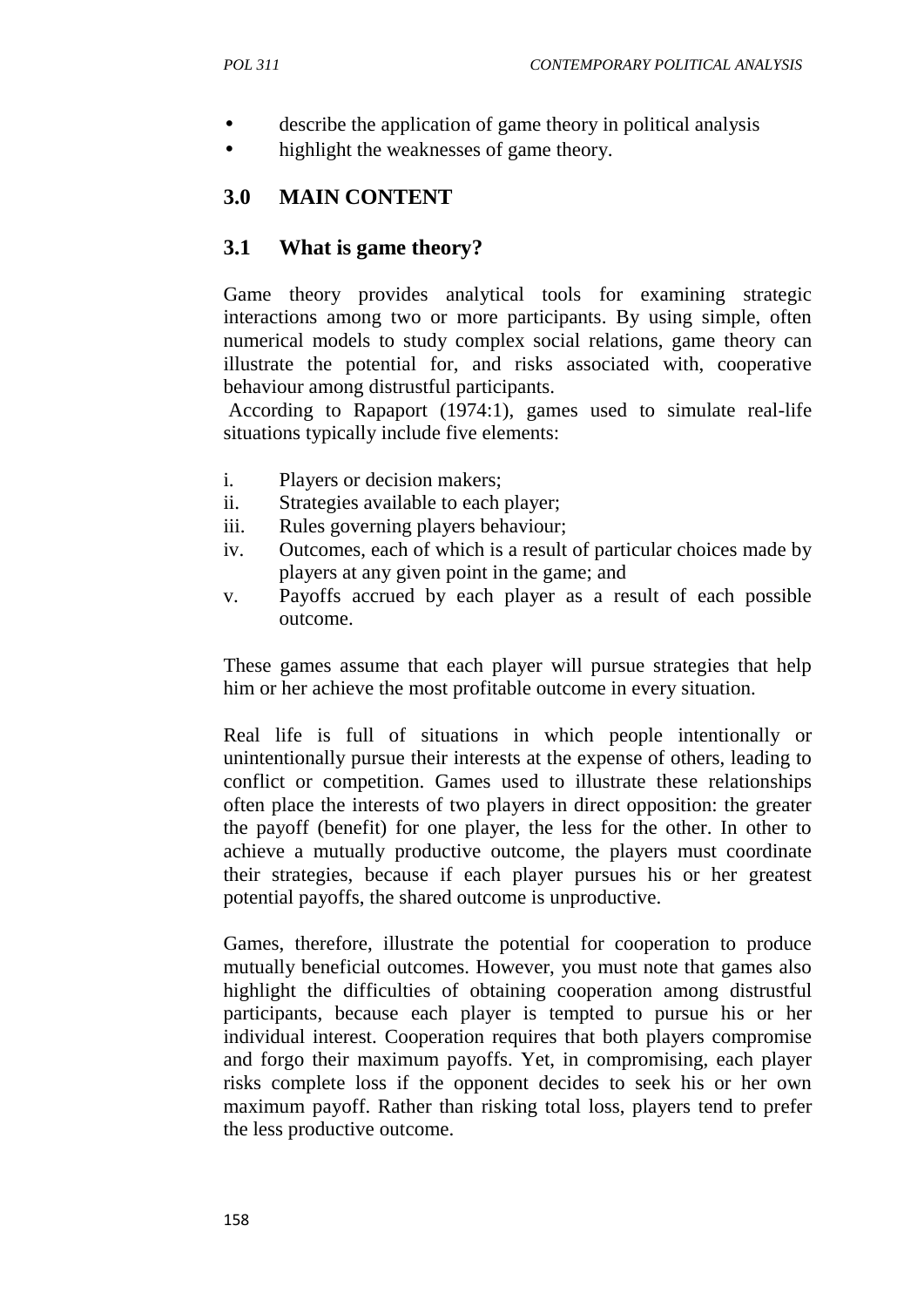Game theory, utility theory and probability theory are closely related and intertwined. Game theory is based on utility theory, simple mathematical theory for representing decisions. In utility theory, we assume that actors are faced with choices from a set of available actions. Each action provides a probability of producing each possible outcome. The utility is a measure of an actor's preferences over the outcomes that reflect his or her willingness to take risks to achieve desired outcomes and avoid undesirable outcomes. The probabilities of obtaining each outcome after taking an action represent uncertainty about the exact consequences of that action.

We calculate an expected utility for action by multiplying the utility of each possible outcome by the probability that it will occur if the action is chosen, and then summing across all possible outcomes. Utilities for outcomes are chosen so that the magnitudes of expected utilities are preferred. Given the probabilities that actions produce outcomes and preferences over actions, we can calculate utilities over outcomes so that actions with larger expected utilities are preferred.

Utility theory is closely tied to probability theory and is almost as old. As in the case of probability theory, the rigorous analysis of gambling problems drove the early development of the utility theory. Daniel Bernoulli first worked on utility theory to explain the attractiveness of gambles did not necessarily equal gamblers monetary expectations. After this initial observation, Jeremy Bentham advanced utilitarianism as a philosophy in the 1880s. Bentham's utility theory was, mathematically speaking, quite sloppy and is not useful for developing a rigorous theory of decisions. Consequently, utility was rejected as a useful concept until the middle of the twentieth century.

Von Neumann and Morgenstern revived utility theory by providing a firm mathematical foundation for the concept in an appendix to the Theory of Games and Economic Behaviour ([1943] 1953). Several rigorous versions of utility were produced after the publication of that book. Since then, economists have reformulated economic theory using utility theory and game theory as a description of individual behaviour.

# **3.2 Rationality and Game Theory**

Game theory assumes rational behaviour. But what do we mean by rationality? In everyday parlance, rational behaviour can mean anything from reasonable, thoughtful, or reflective behaviour to wise, just, or sane actions. We generally do not think that someone who drives one hundred and twenty kilometres per hour on narrow side streets is rational. But rational behaviour for our purposes means much less than the common meaning of the term. Put simply, rational behaviour means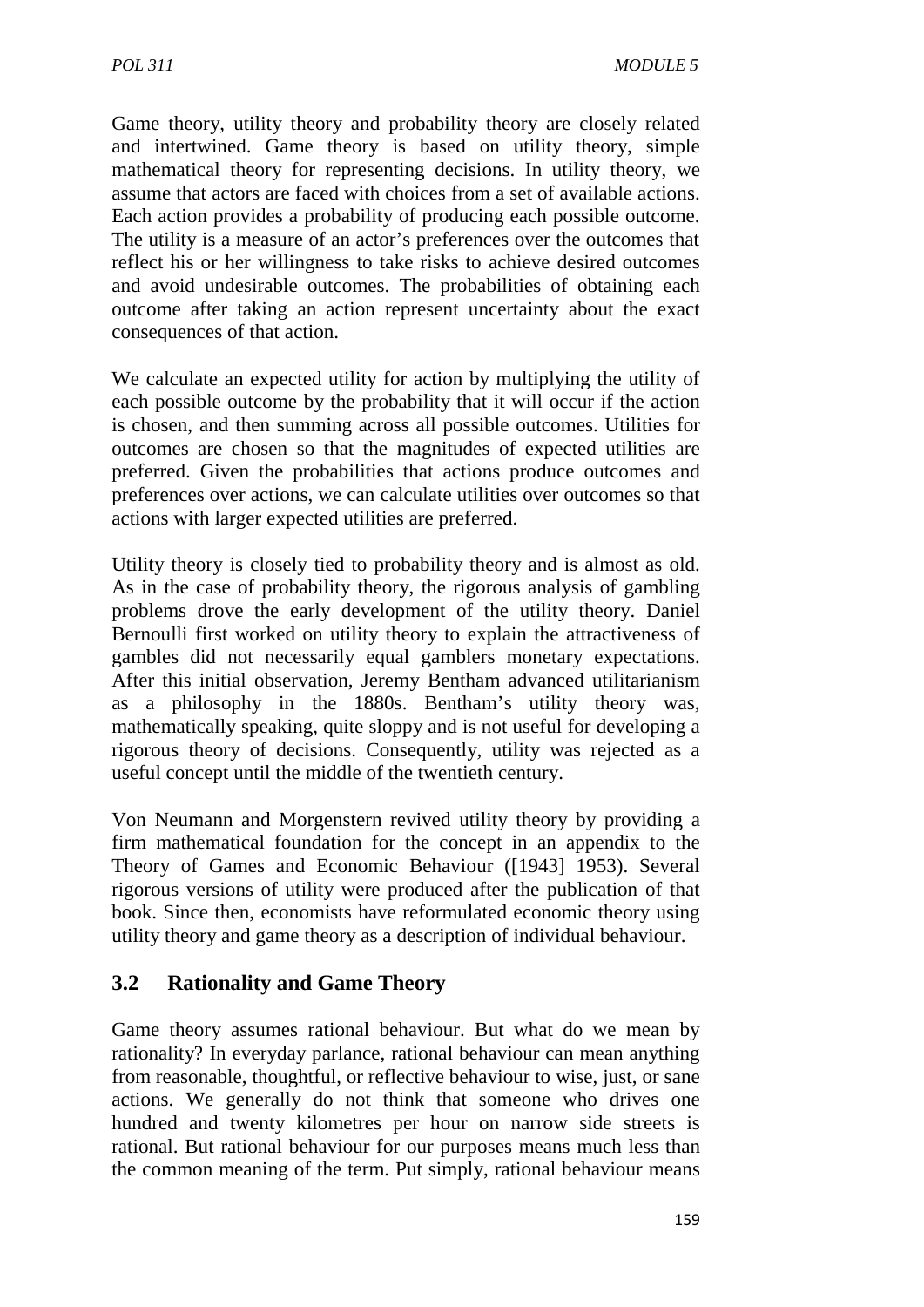choosing the best means to gain a predetermined set of ends. It is an evaluation of the consistency of choices and not of the thought process, of implementation of fixed goals and not of morality of those goals.

Since the work of John Neumann, "games" have been a scientific metaphor for a wide range of human interactions in which the outcome depends on the interactive strategies of two or more persons, who have opposed or at best-mixed motives. Among the issues discussed in game theory are:

- i. What does it mean to choose strategies "rationally" when outcomes depend on the strategies chosen by others and when information is complete?
- ii. In "games" that allow mutual gain (or mutual loss), is it "rational" to cooperate to realise the mutual gain (or avoid the mutual loss) or is it "rational" to act aggressively in seeking the individual gain regardless of mutual loss?
- iii. If the answer to (ii) is "some times", in what circumstances is aggression rational and in what circumstances is cooperation rational?
- iv. In particular, do ongoing relationships differ from one-off encounters in this connection?
- v. Can moral rules of cooperation emerge spontaneously from the interactions of rational egoists?
- vi. How does real human behaviour correspond to "rational" behaviour in these cases?
- vii. If it differs, in what direction? Are people more cooperative than would be "rational"? More aggressive? Both?

The above questions border on the crux of Game theory- the issue of rationality, an assumption that came from the discipline of economics. Rationality implies that the individual must choose the best option that maximises his/her utility or payoffs. The link between neoclassical economics and game theory was and is rationality. Neoclassical economics is based on the assumption that human beings are rational in their choices. Specifically, the assumption is that each person maximises his or her rewards- profits, incomes, or subjective benefits- in the circumstances that he or she faces. This hypothesis serves the double purpose in the study of the allocation of resources. First, it narrows the range of possibilities somewhat. Absolute rational behaviour is more predictable than irrational behaviour. Second, it provides a criterion for evaluation of the efficiency of an economic system.

Game theory as advanced by economists was a theory of economic and strategic behaviour when people interact directly, rather than "through the market". Game theory is about serious interactions as market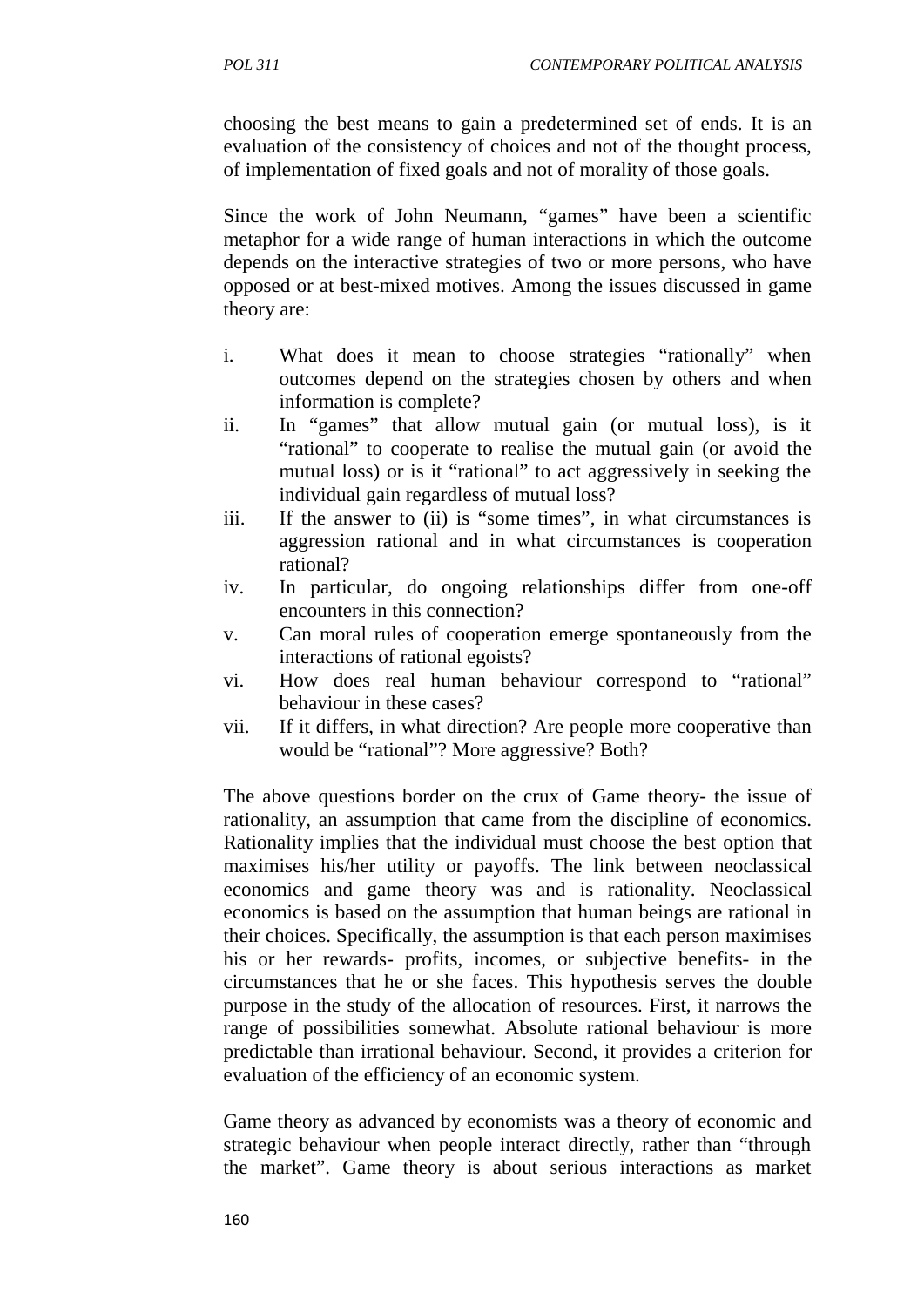competition, arms races, environmental pollution, etc. that are addressed using the metaphor of a game. In these serious interactions, the individual's choice is essentially a choice of strategy, and the outcome of the interaction depends on the strategies chosen by each participant.

In neoclassical economic theory, to choose rationally is to maximise one's rewards. From one point of view, this is a problem in mathematics: choose the activity that maximises rewards in given circumstances. Thus, we may talk of rational economic choices as the "solution" to a problem of mathematics. In game theory, the case is more complex, since the outcome depends not only on your strategies and on the "market conditions", but also directly on the strategies chosen by others.

Recent developments in game theory, especially the award of the Nobel Memorial Prize in 1994 to three theorists and the death of A. W. Tucker, in January 1995, at 89, has renewed the memory of its beginnings. Although the history of game theory can be traced back earlier, the key period of the emergence of game theory was the decade of the 1940s. The publication of The Theory of Games and Economic Behaviour was particularly an important step. However, in some ways, Tucker's invention of the Prisoner's Dilemma came to influence social sciences.

# **SELF-ASSESSMENT EXERCISE**

"Game theory is hinged on the concept of Rationality'. Discuss.

# **3.3 Misconceptions about the notion of rationality**

Because the game-theoretic definition of rationality is narrower than the intuitive one, it is frequently misunderstood. Some of the common misinterpretations and the proper responses are as follows:

First, we do not assume the decision process is a series of literal calculations. Instead people make choices that reflect both their underlying goals and the constraints of the situation, and we can create a utility function that represents their actions given those logical constraints. We use the abstract model of choice here to represents individuals' choices in political settings. The strategic logic is quite complex even with this model of cognition. Therefore, the rational choice model helps us to simplify away from the complexity of actual contagion.

Second, rationality tells us nothing about an actor's preferences over outcomes- only about its choices given those preferences and the situation that confronts it. The classic example here is of Adolf Hitler;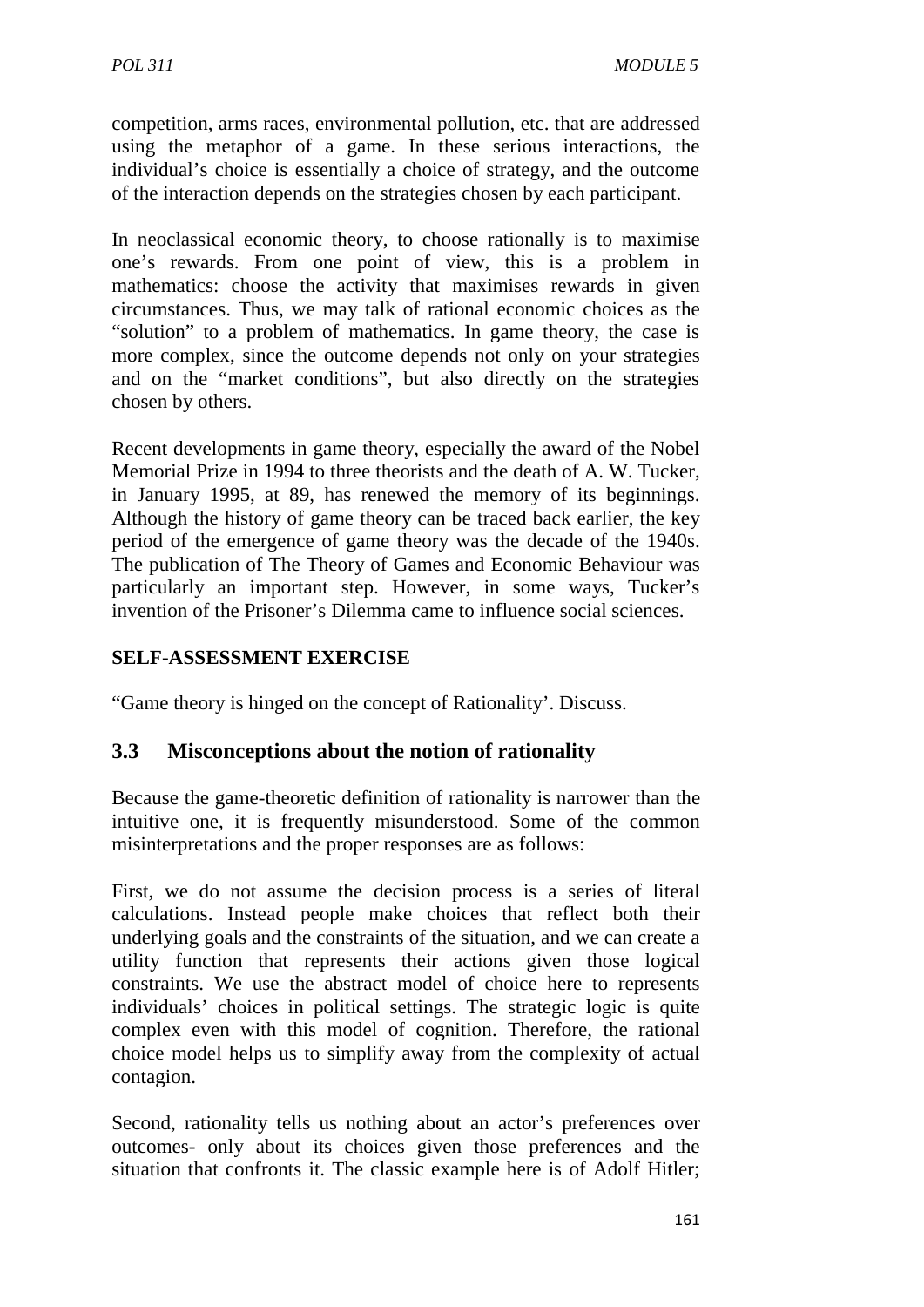according to the common idea of rationality, he was crazy. He pursued abhorrent goals and took immense political risks that eventually led to his destruction and that of Nazi Germany. But from the perspective of utility theory, his behaviour can be explained rationally. He consistently pursued German nationalists' expansion and responded to the environment he faced and the opportunities it presented him. In many ways, Hitler understood the international climate of the 1930s better than any other leader did.

Third, rational actors may not probably, and will not all reach the same decision when faced with the same situation. Rational actors can differ in their preferences over the outcomes. A chess master playing with his or her child is unlikely to play purely to win the game. Instead, he or she strives to make the game enjoyable for the child to play purely to win the game. Moreover, even if two actors have the same ordinal preferences, they can have different reactions to risk and uncertainty that lead them to evaluate the availability actions differently.

Fourth, rational actors make errors, that is, achieve undesirable outcomes, for three reasons. Rationality does not mean error-free decisions. First, situations are risky. Second, the information available to actors is limited. Third, actors may hold incorrect beliefs about the consequences of their actions.

# **SELF-ASSESSMENT EXERCISE**

What are the common misconceptions of the notion of rationality?

# **3.4 Examples of game theory**

There are several examples of Game theory. Game theory can roughly be divided into two broad areas: non-cooperative (or strategic) games and cooperative (coalitional) games. The meaning of these terms are self-evident, although John Nash claimed that one should be able to reduce all cooperative games to non-cooperative form. In this section, you will be introduced into the Prisoner's dilemma, the zero-sum game, and the n-person game.

# **3.4.1 The prisoner's dilemma**

The Prisoner's Dilemma is one of the best-known models in game theory. It illustrates the paradoxical nature of the interaction between mutually suspicious participants with opposing interests.

In a general hypothetical situation as shown in Figure 1, two accomplices to a crime are imprisoned and they forge a pact not to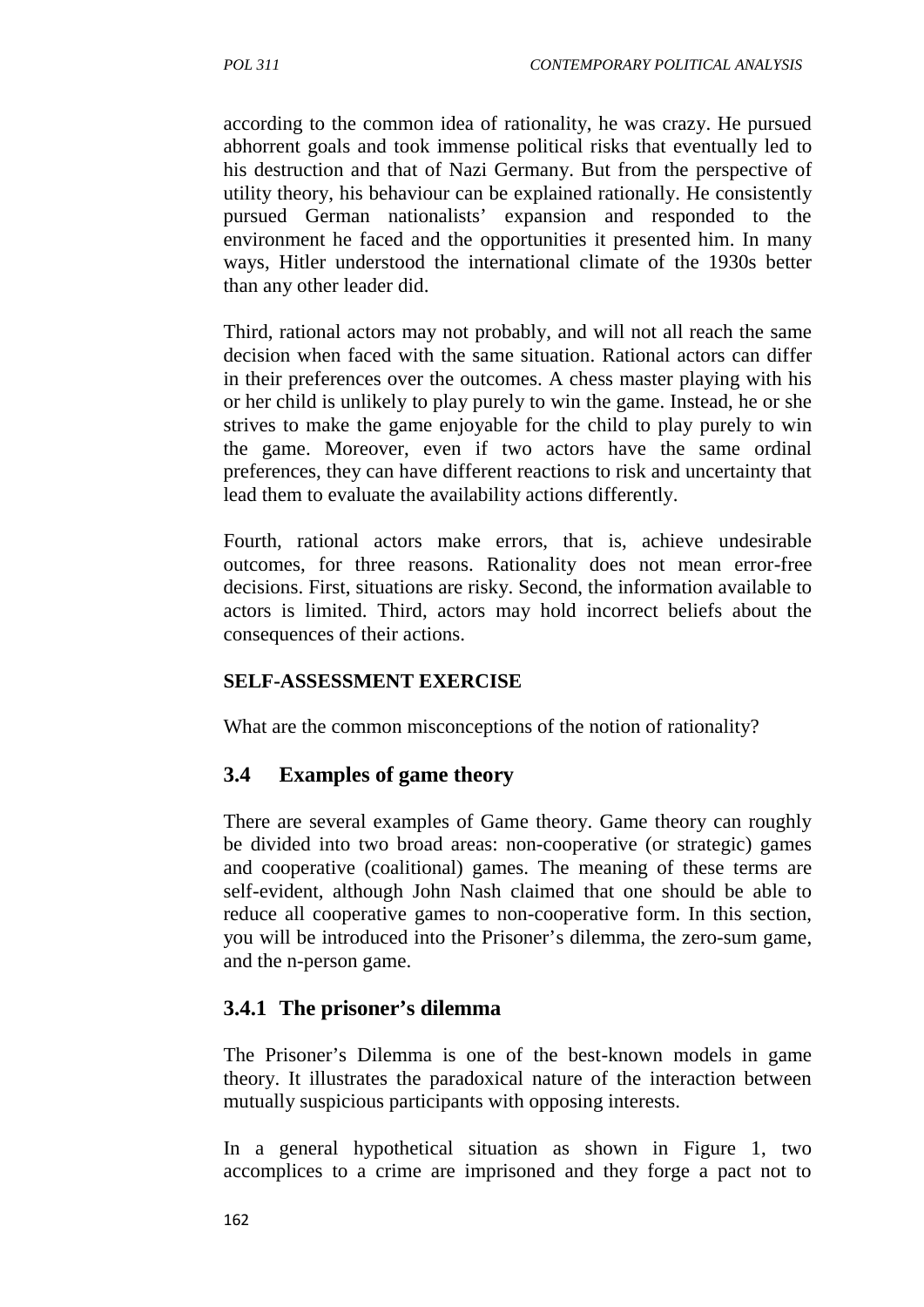betray one another and not to confess to the crime. The severity of the punishment that each receives is determined not only by his or her behaviour, but also by the behaviour of his or her accomplice. The two prisoners are separated and cannot communicate with each other. Each is told that there are four possible outcomes.

- i. If one confesses to the crime and turns in the accomplice (defecting from a pact with the accomplice), his sentence will be reduced.
- ii. If one confesses while the accomplice does not (i.e. the accomplice cooperates with the pact not to betray each other), the first can strike a deal with the police, and will be set free. But the information he provides will be used to incriminate his accomplice, who will receive the maximum sentence. iii. If both prisoners confess to the crime (i.e. both defect from their pact), then each receives a reduced sentence, but neither is set free.
- iv. If neither confesses to the crime (i.e. they cooperate), then each receives the maximum sentence for lack of evidence. The option may not be as attractive to either individual as the option of striking a deal with the police and being set free at the expense of one's partner. Since the prisoners cannot communicate with each other, the question of whether to "trust" the other not to confess is the critical aspect of this game.

| $\sim$ $\sim$ $\sim$ $\sim$ |         |         |            |  |
|-----------------------------|---------|---------|------------|--|
|                             |         |         | <b>Nom</b> |  |
|                             |         | Confess | Do Not     |  |
| <b>Mimi</b>                 | Confess | 10, 10  | 0, 20      |  |
|                             | Do not  |         |            |  |

**Table 1**

The table is read like this: Each prisoner chooses one of the two strategies. In effect, **Nom** chooses a column and **Mimi** chooses a row. The two numbers in each cell tell the outcomes for the two prisoners when the corresponding pair of strategies is chosen. The number to the left of the column tells the payoff to the person who chooses the row (Mimi) while the number to the right of the column tells the payoff to the person who chooses the columns (Nom). Thus (reading down the first column), if both confess, each gets 10 years, but if **Nom** confesses and **Mimi** does not, **Mimi** gets 20 and **Nom** goes free.

So: how can you solve this game? What strategies are "rational" if both men want to minimise the time they spend in jail. **Nom** might reason as follows: "Two things will happen: Mimi can confess, or **Nom** can keep quiet. Suppose **Mimi** confesses, then I get 20 years if I do not confess, 10 years if I do, so in that case, it is better to confess. On the other hand,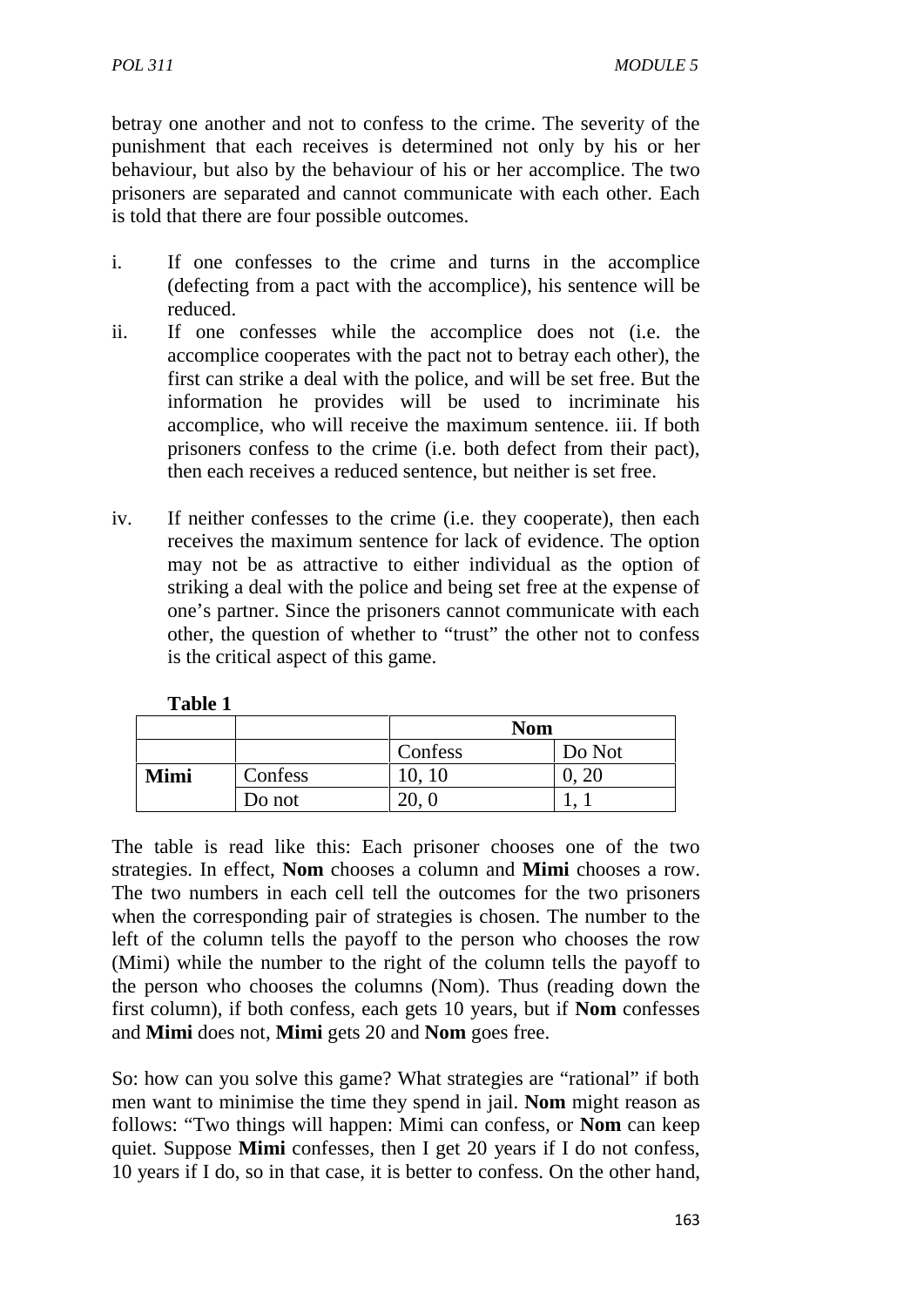if Mimi does not confess, and I do not either, I get a year; but in that case, if I confess, I can go free. Either way, it is best to confess. Therefore, I will confess".

However, Mimi can and presumably will reason in the Nom's way, so that they both confess and go to prison for 10 years each. Yet, if they had acted "irrationally", and kept quiet, they each would have gotten off with one year each.

The prisoner's dilemma presented above is an example of a non cooperative game. Some issues can be raised with the Prisoner's Dilemma, and each of these issues is intended to broaden your mind on the heuristic nature of "games".

a) The Prisoner's Dilemma is a two-person game, but many of the applications of the idea are many-persons interactions.

b) We have assumed that there is no connection between the two prisoners. If they could communicate and commit themselves to coordinated strategies, we would expect a different outcome.

b) In the Prisoner's Dilemma, the two prisoners interact only once. Repetition of the interactions might lead to quite different results.

d) Compelling as the reasoning that leads to the dominant strategy equilibrium may be, it is not the only way this problem might be reasoned out. Perhaps it is not the most rational answer after all.

### **SELF-ASSESSMENT EXERCISE**

How true is it that, in real-world situations, the assumptions of the Prisoner's Dilemma can easily be faulted?

### **3.4.2 Zero-Sum Game**

A zero-sum game is a game in which one player's winnings equal the other player's losses. You would notice that the definition requires a zero-sum for every set of strategies. If there is even one strategy set for which the sum differs from zero, then the game is not zero-sum. If we add up the wins and losses in a game, treating losses as negatives, and we find that the sum is zero for each set of strategies chosen, then the game is a "zero-sum game". For example, consider the Children's game of "Marching Pennies". In this game, the two players agree that one will be "even" and the other will be "odd". Each one then shows a penny. The pennies are shown either as head or as a tail. If both show the Mimie side, the "even" wins the penny from "odd"; or if they show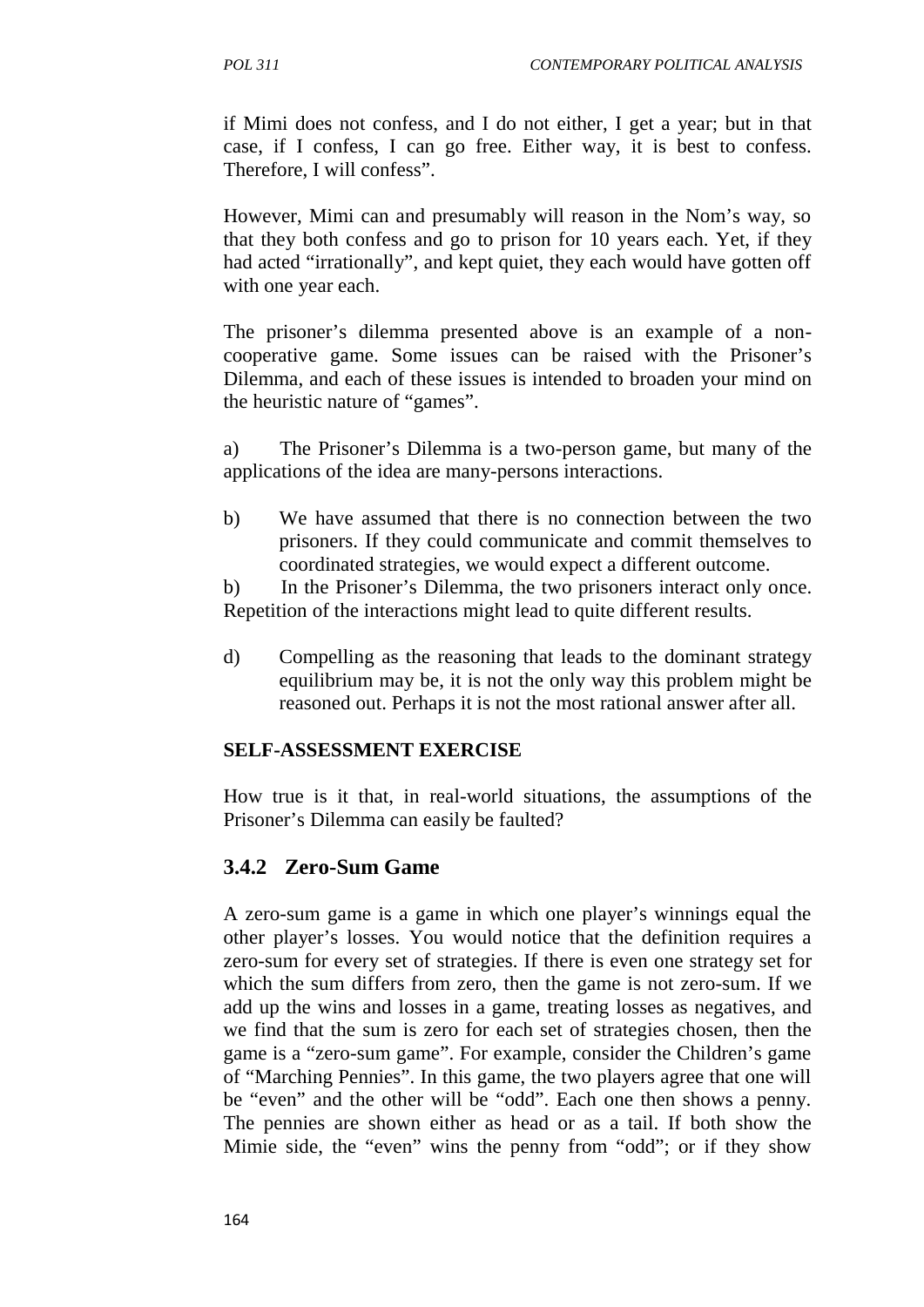different sides, "odd" wins the penny from "even". Figure 2 is the payoff table of the game.

#### **Table 2**

|                    |      | Odd  |      |
|--------------------|------|------|------|
|                    |      | Head | Tail |
| <b>Even</b>   Head |      |      | -    |
|                    | Tail | -    |      |

If we add up the payoffs in each cell, we find  $1-1=0$ . This is a "zero-sum game". Let us consider another example of a zero-sum game. Let us think of two companies that sell sachet water. Each company has a fixed cost of N5000 per period, regardless of whether they sell anything or not. We will call the companies Amusan and Dot, just to take two names at random. The companies are competing for the Mimie market and each firm must choose a high price (N2 per sachet) or a low price (N1 per sachet). Here are the rules of the game.

- i. At a price of N2, 5000 sachets can be sold for total revenue of N10,000;
- ii. At a price of N1, 10000 sachets can be sold for total revenue of N 10,000;
- iii. If both companies charge the Mimie price, they split the sales evenly between them;
- iv. If one company charges a higher price, the company with the lower price sells the whole amount and the company with the higher price sells nothing.
- v. Payoffs are profits- revenue minus the N 5000 fixed costs.

**Table 4** is the payoff table for the two companies.

| 1 avit J |                        |                        |                        |  |  |
|----------|------------------------|------------------------|------------------------|--|--|
|          |                        | Amusan                 |                        |  |  |
|          |                        | Price = $\mathbb{N}$ 1 | Price = $\mathbb{N}$ 2 |  |  |
| Dot      | Price = $\mathbb{N}$ 1 | 0.0                    | $5000, -5000$          |  |  |
|          | Price = $\mathbb{N}$ 2 | $-5000, 5000$          | 0. O                   |  |  |

**Table 3**

Verify for yourself that this is a zero-sum game. For two-person zero sum game, there is a clear concept of the solution. The solution to the game is the maximin criterion; that is, each player chooses the strategy that maximises her minimum payoff. In this game, Dot's minimum payoff at a price of N1 is zero, and at the price of N2 is -5000, so the N1 price maximises the minimum payoff. The Mimie reasoning applies to **Amusan**, so both will choose the N1 price. Here is the reasoning behind the maximin solution: Dot knows that whatever he losses, **Amusan** gains; so whatever strategy he chooses, **Amusan** will choose the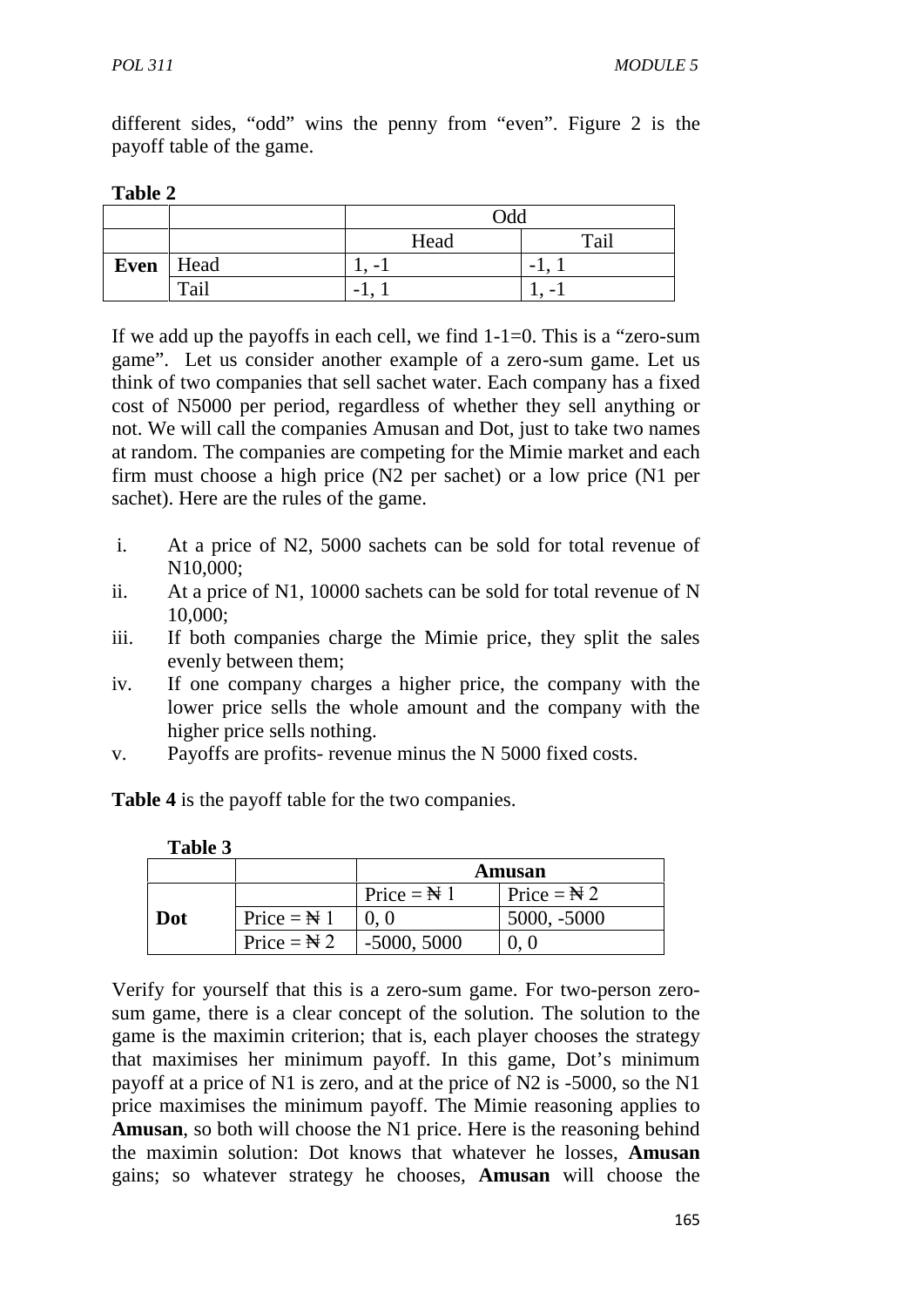strategy that gives the minimum payoff for the row. Again, **Amusan** reasons conversely.

Please, note that for the maxima criterion for a two-person, zero-sum game, it is rational for each player to choose the strategy that maximises the minimum payoff, and the pair of strategies and payoffs such that each player maximises her minimum payoff is the "solution to the game".

## **3.4.3 The N-Person Game**

An n-person game in strategic form is an n-dimensional array of all the players pure strategies with each of the array filled with the players' utilities for the outcome (which could be a probability distribution of outcomes) that results from the combination of strategies.

For example, to find the strategic form of Matching Pennies, we specify each player's pure strategies. Each player has one information set with two possible moves. Thus, each player can have only two possible strategies, heads or tails. These two strategies create a two-by-two table shown in Figure 4. To find the outcomes that result from each pair of players' strategies, we trace out the result of the game if the players play those strategies. In the upper left-hand cell, Player 1 plays head and Player 2 also plays heads. According to the rules of the game Player 1 wins both pennies, and Player 1 and 2 have payoffs 1 and -1 respectively, for this outcome. Figure 4 gives the strategic form.

|               | <b>Player 2</b> |  |
|---------------|-----------------|--|
|               |                 |  |
| <b>Player</b> |                 |  |
|               | -               |  |

**Table 4**

### **3.5 Limitations of game theory**

Game theory is hinged on the assumption that humans are essentially rational beings, and self-interest motivated in their everyday actions. The notion that individuals tend to behave as rational actors also include assumptions that their actions are predominantly intentional (not unconscious), as they have a stable and relatively consistent set of preferences. The emphasis on rationality however remains the main weakness of this theory.

First, by hinging its stand on rationality, intentionality and egoistic motives of actors, the Game theory has been described as being tautological, as it leads to post-hoc type of reasoning. In other words,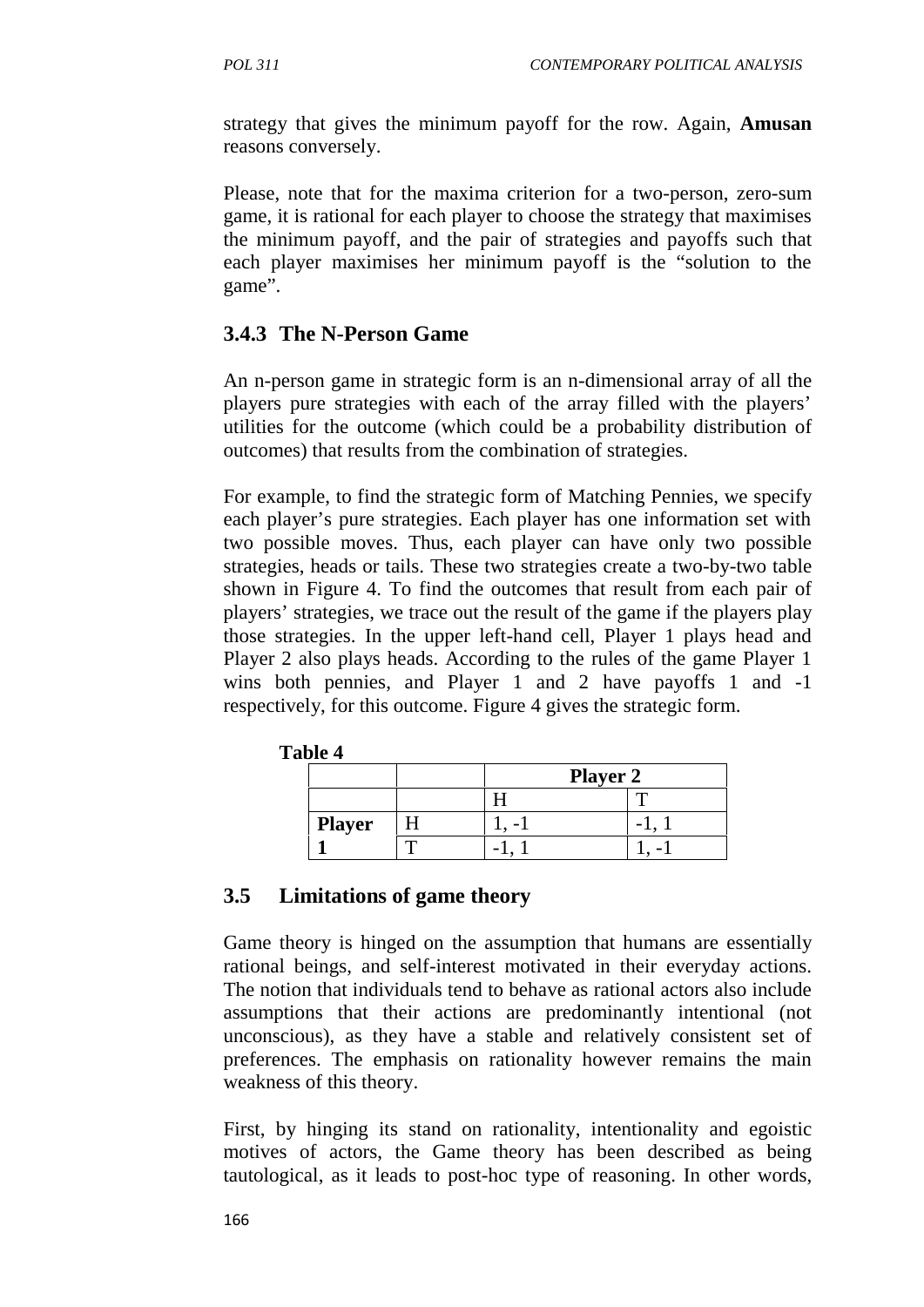game theorists conceive their task as demonstrating the fact that all social actions are actually rational including practices that are apparently prima-facie irrational. The theory thus seems to rationalise events in expo facto manner and is therefore deficient.

Second, by overstretching the notion of rationality, game theory ends up with findings with little explanatory variable relevance or with all but identifiable explanations for all social phenomena.

Third, game theory often ignores the cultural aspect of individual choices. Rational as well as actors choices are always far from being culturally free.

Fourth and lastly, game theorists not only neglect culture, values and ideology but also politics. In other words, game theory analysis reduces political actors to economic levels. Perceiving social actions only in terms of individualism or individual maximisation or optimisation, game theorists are unable to account for non-economic and non-material sources of individual motives, but for collective actions.

## **3.6 Applications of game theory in political science**

Game theory can be used to examine both simple and complex strategic issues such as ethnic conflicts and arm races. If two antagonistic countries uncontrollably build up their armaments, they increase the potential of mutual loss and destruction. For each country, the value or arming itself is decreased because of the costs of not doing so- financial costs, heightened security tensions, greater mutual destructive capabilities, etc provides few advantages over the opponent, resulting in an unproductive outcome (1 to 1 in Figure 1). Each country has a choice: cooperate to control arms development, to achieve mutual benefits, or defect from the pact, and develop armaments.

The dilemma stems from the realisation that if one side arm itself (defects) and the other does not (cooperates), the participants who develop armaments will be considered stronger and will win the game (the 20 to 0) outcome. If both cooperate, the possible outcome is a tie (10 to 10). This is better than the payoff from mutual defection and an arms race (1 to 1), but is not as attractive as winning, and so the temptation to out-arm one's opponent is always present. The fear that one's opponent will give in to such temptations often drives both players to arm; not doing so risks total loss, and the benefits of not can only be realised if one's opponent overcomes his or her temptation to win. Such trust is often lacking in the international environment.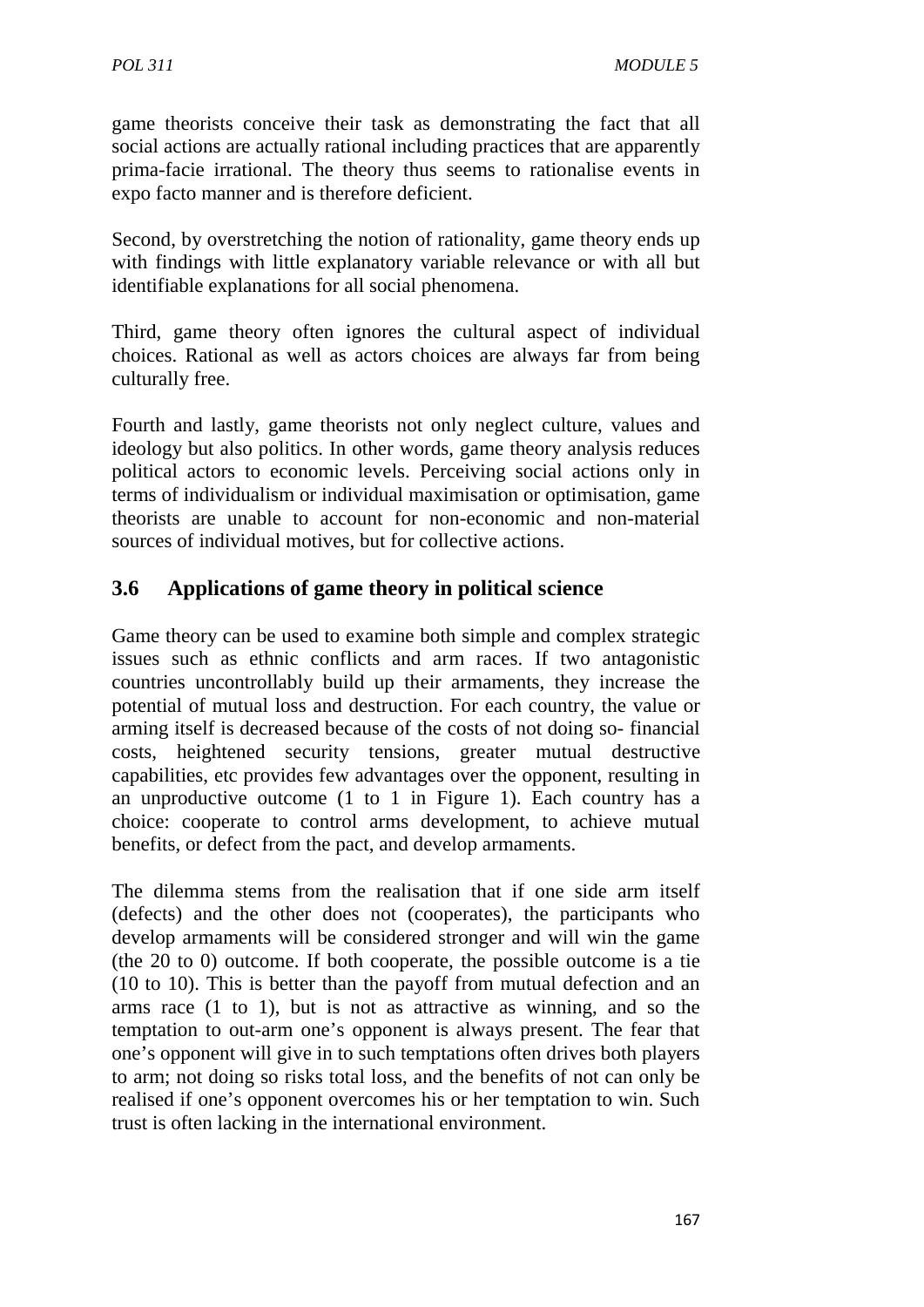During the Cold War, the United States-Soviet relations were a good example of this dynamic. For a long time, the two countries did not trust each other at all. Each armed itself to the hilt, fearing that the other was doing so, and not wanting to risk being vulnerable. Yet the cost of the arms race was so high that it eventually bankrupted the Soviet Union. Had the Soviets being willing to trust the US, more, and vice versa, much of the arms race could have been prevented, as tremendous financial and security savings for both nations, and indeed the rest of the world.

Another application of game theory could be the one-shot game of international conflict between Nigeria and Cameroon. Let there be just two strategies c and d:

c: try a solution by negotiating a compromise without resorting to military threat (cooperation) or

d: mobilise the use of military forces to extort a solution to one's advantage from the opponent by aggression (defection).

Given these two strategic options available for the Bakassi Peninsula, it is not difficult to identify the well-known prisoners' dilemma in this game. If both countries choose the cooperative strategy, c, both can realise a payoff R (reward) which is higher than the payoff P (punishment) obtained in the armed conflict when both choose the defective strategy d. If however, only one country is cooperative while the other defects and prepares for a military solution, the country relying on c becomes vulnerable to blackmailing politics or even to open aggression and faces the worst possible outcome S (Sucker's Pay-off). The other country, having chosen d with the opponent not mobilised, gains a position of strength, which it can use to squeeze out the highest possible pay-off T (temptation) from its opponent. Thus T>R>P>S. This means that temptation is greater than the reward, which is greater than the punishment and which is greater than the sucker's pay-off.

As you must have learned, in the prisoner's dilemma game, defection is the dominant strategy. Rationality dictates that both countries choose this strategy so that conflicts, whenever they occur, would be settled in one, and only one way, namely by military confrontation. Even though each country would actually prefer conflicts to be solved peacefully by the opponents, international relations would always remain in a state of anarchy.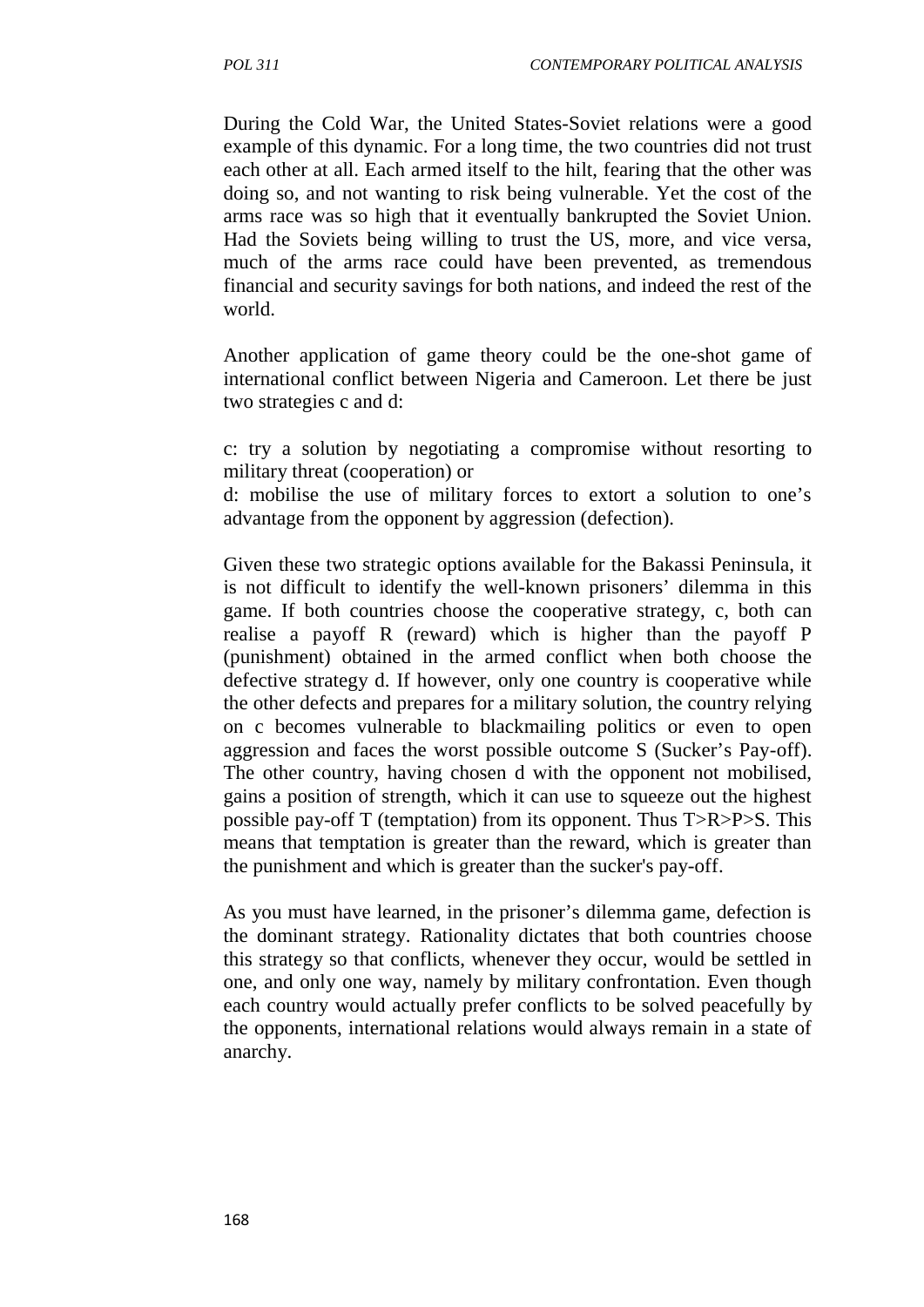# **4.0 CONCLUSION**

In this unit, you have learned that game theory is an approach that will help us understand social, political and strategic interactions between individuals, groups and countries. It also helps us to explain the nature of choices made by strategic interactions among two or more participants. The theory also models the potential for, and risks associated with cooperative behaviour. A key assumption of game theory is the concept of rationality, introduced by neoclassical economists which regard each participant as being a rational being and egoistic in the pursuit of strategic goals. This incidentally forms the Achilles heel of the theory.

### **5.0 SUMMARY**

This unit focused on the game theory as a theoretical concept in strategic studies. You have learned about the elements of games; types of games; and the major thrust of game theory- rationality. You have also learned about the weaknesses of the theory, which largely derive from the fact that a significant proportion of political behaviour is not rational. Apart from the few applications of the theory identified in the unit, you may wish to consider real-world situations in the application of game theory to domestic and international politics.

### **6.0 TUTOR-MARKED ASSIGNMENT (TMA)**

- 1. How can you place American War in Iran in a game-theoretical framework?
- 2. Is the Prisoner's Dilemma a real-world political event?
- 3. Identify the main shortcomings of the game-theoretical framework.

### **7.0 REFERENCES / FURTHER READING**

- Morrow, D. James (1994). Game Theory for Political Scientists. Princeton, New Jersey: Princeton University Press.
- Schelling, T. C. (1960). The Strategy of Conflict. MA: Harvard Unity Press.
- Rapoport, A. (ed.). (1974). Game Theory as a Theory of Conflict Resolution. MI: University of Michigan Press.
- Rapoport, A. (1974). Fights, Games, and Debates. Ann Arbor, MI: Michigan Press.
- Robert, P. (1994). "Multilateral Cooperation in an Integrated Prisoner's Dilemma". The Journal of Conflict Resolution, 38:2.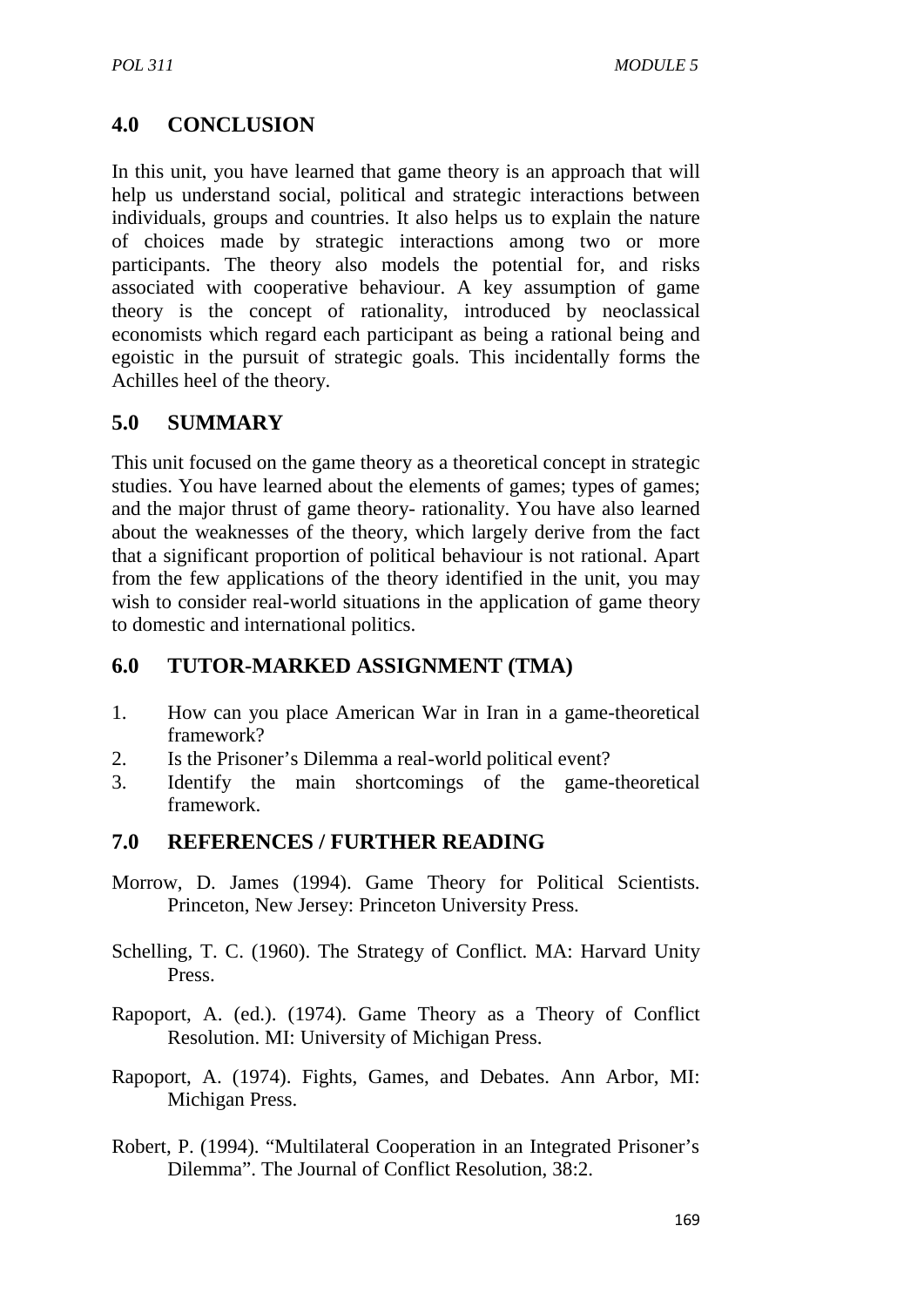#### **UNIT 2 THE RATIONAL CHOICE THEORY**

#### **CONTENTS**

- 1.0 Introduction
- 2.0 Objectives
- 3.0 Main Content
	- 3.1 Rational choice theory
	- 3.2 The development of rational choice approach
	- 3.3 Basic features of the rational choice approach
	- 3.4 Application of the rational approach in politics
	- 3.5 Criticisms of the rational choice approach
- 4.0 Conclusion
- 5.0 Summary
- 6.0 Tutor-Marked Assignment (TMA)
- 7.0 References/Further Reading

#### **1.0 INTRODUCTION**

This unit will introduce you to the rational choice model in contemporary political analysis. A rational explanation has the form: "X because Y is rational, or bringing out its nomological nature, "X because Y is rational and in situation S, a rational man does X". Most definitions also talk about behaviour or action: thus, people are rational insofar as they behave rationally. Robert Dahl and Charles Lindblom have stated what seems to be the consensus definition of rational behaviour: "An action is rational to the extent that it is correctly designed to maximise goals achievement, given the goal in question and the real world as it exists (Dahl and Lindblom, 1953:38).

Developments in economics have offered the possibility of an approach through what came to be known as rational of public choice, drawing on the methodology of economics rather than the sociological and psychological approaches favoured by behaviouralism. William Riker and his collaborators at Rochester played a key role in introducing this approach to American Political Science, and it has arguably become the dominant approach to the political science at least in the United States. The central concern of this unit is to take a critical look at the basic assumptions of the rational choice approach in contemporary political inquiry, its strengths and weaknesses and how it can be applied in the analysis of politics.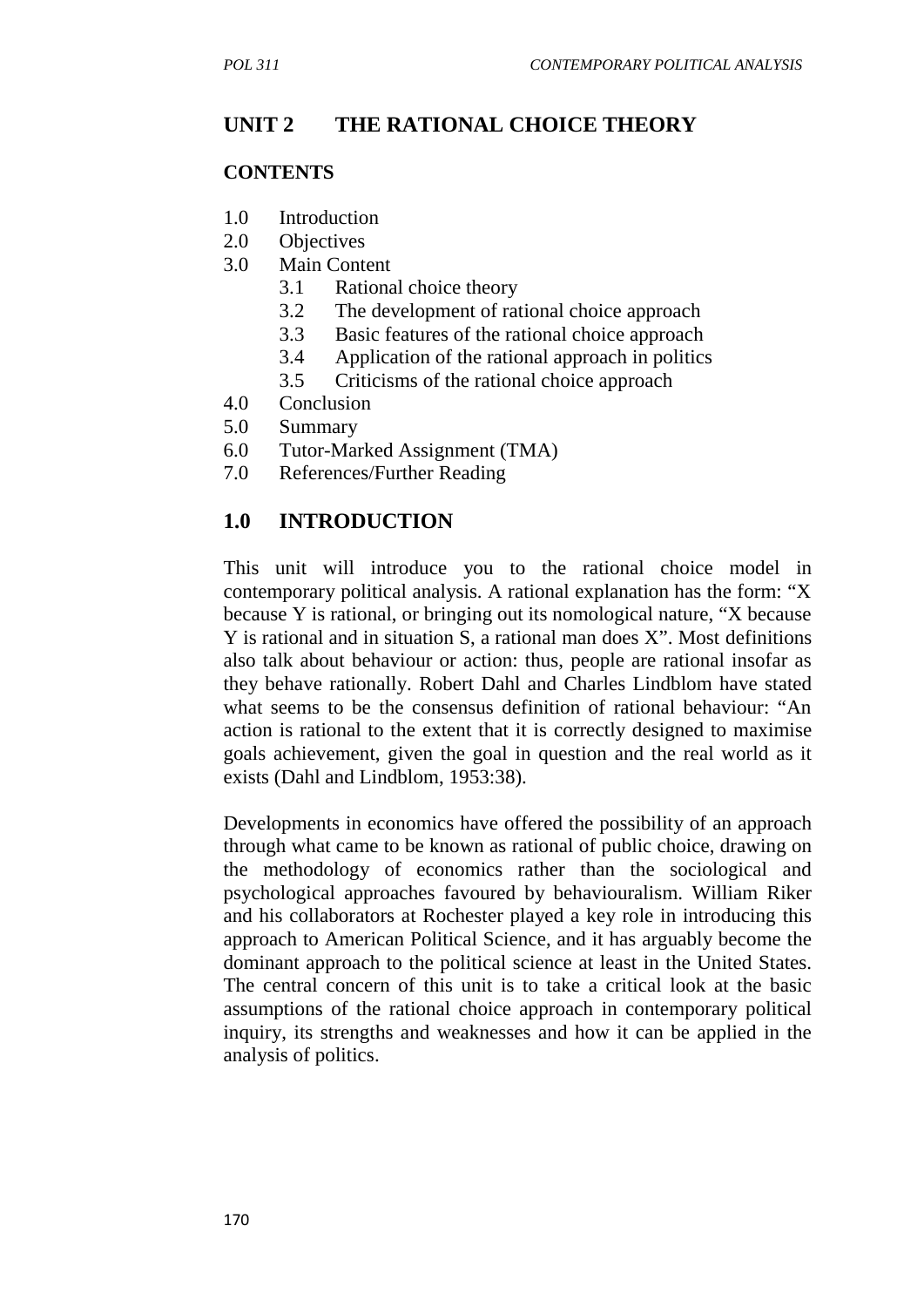## **2.0 OBJECTIVES**

By the end of this unit, you will be able to:

- explain what is meant as the rational choice theory
- explain the basic assumptions of the rational choice model
- apply the rational choice model in political analysis
- critique the rational choice approach.

## **3.0 MAIN CONTENT**

## **3.1 Rational choice theory**

Rational choice theory, also known as rational action theory, is a framework for understanding and often formally modelling social and economic behaviour. It is the dominant theoretical paradigm in microeconomics. It is also central to modern political science and is used by scholars in other disciplines such as sociology and philosophy. It is important to stress from the onset that the "rationality" described by rational choice theory is different from the philosophical uses of rationality. In Rational Choice Theory "rationality" simply means that a person reasons before taking an action. A person balances costs against benefits before taking any action. In rational choice theory, it is assumed that all decisions are arrived at by a "rational" process of weighing costs against benefits.

Rational Choice Theory was greatly impulsed by Gary Becker, who won the 1992 Nobel Prize in Economics for his views on the rationality of human behaviour. Although models used in rational choice theory are diverse, all assume individuals choose the best action according to stable preference functions and constraints facing them. Most models have additional assumptions. Proponents of rational choice models do not claim that a model's assumptions are a full description of reality, only that good models can aid reasoning and provide help in formulating falsifiable hypotheses, whether intuitive or not. Successful hypotheses are those that survive empirical tests.

Models that rely on rational choice theory often adopt methodological individualism, the assumption that social situations or collective behaviours are the result of individual actions.

### **SELF-ASSESSMENT EXERCISE**

Discuss the major emphasis of rational choice theory?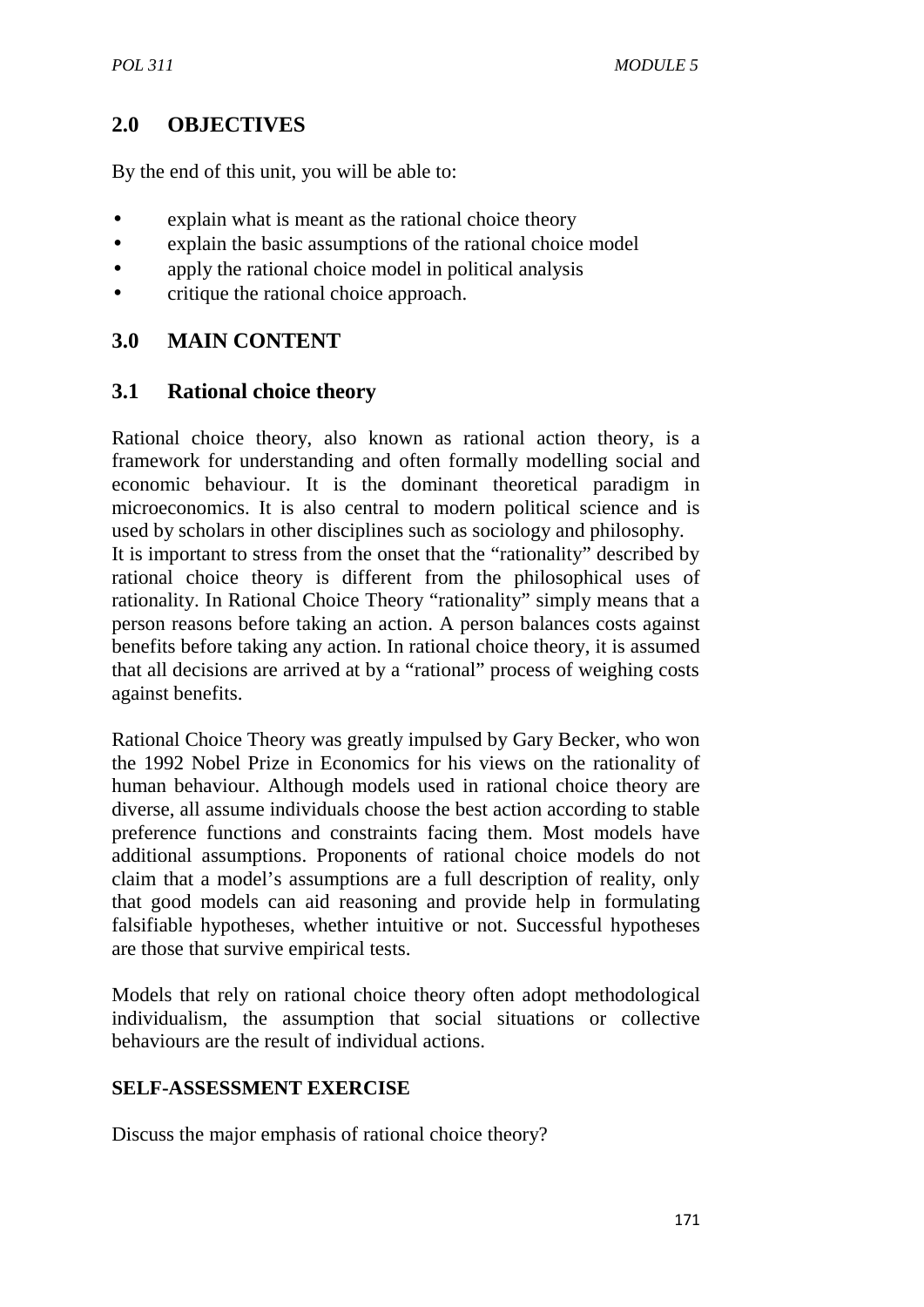#### **3.2 The development of rational choice approach**

The discipline of economics is regarded as the most successful of the social sciences. It has assumed that people are motivated by money and by the possibility of making a profit, and this has allowed it to construct formal, and often predictive, models of human behaviour. This apparent success has led many other social scientists to cast envious eyes in its direction. They have thought that if they could only follow the methods of economics, they could achieve similar successes in their studies. These sociologists and political scientists have tried to build theories around the idea that all action is fundamentally "rational" in character and that people calculate the likely costs and benefits of any action before deciding what to do. This approach to theory is known as rational choice theory, and its application to social interaction takes the form of exchange theory.

The fact that people act rationally has, of course, been recognised by many political scientists and sociologists, but they have seen rational actions alongside other forms of action, seeing human action as involving both rational and non-rational elements. Such views of action recognise traditional or habitual action, emotional or effectual action, and various forms of value-oriented action alongside the purely rational types of action. Max Weber (1920), for example, built an influential typology of action around just such concepts. His ideas were taken up by Talcott Parsons (1937) and became a part of the sociological mainstream. Similarly, the social anthropologists Bronislaw Malinowski (1922) and Marcel Mauss (1925) looked at how social exchange was embedded in structures of reciprocity and social obligation. What distinguishes rational choice theory from these other forms of theory is that it denies the existence of any kind of action other than purely rational and calculative. All social action, it is argued, can be seen as rationally motivated, as instrumental action, however much it may appear to be irrational or non-rational.

The rational choice approach has its philosophical fountainheads from Thomas Hobbes and John Locke's theory of social contract, Jeremy Bentham and Wright Mill's utilitarianism as well as the view of human nature as being intrinsically selfish, greedy and largely unchangeable. Its economic and mathematical origins can be traced to Adams Smith and neoclassical economics.

Rational choice theorists have become increasingly mathematical in orientation, converging more closely with trends in microeconomics. Indeed, some economists have attempted to colonise areas occupied by other social scientists. This trend towards formal, mathematical models of rational action was apparent in such diverse areas as theories of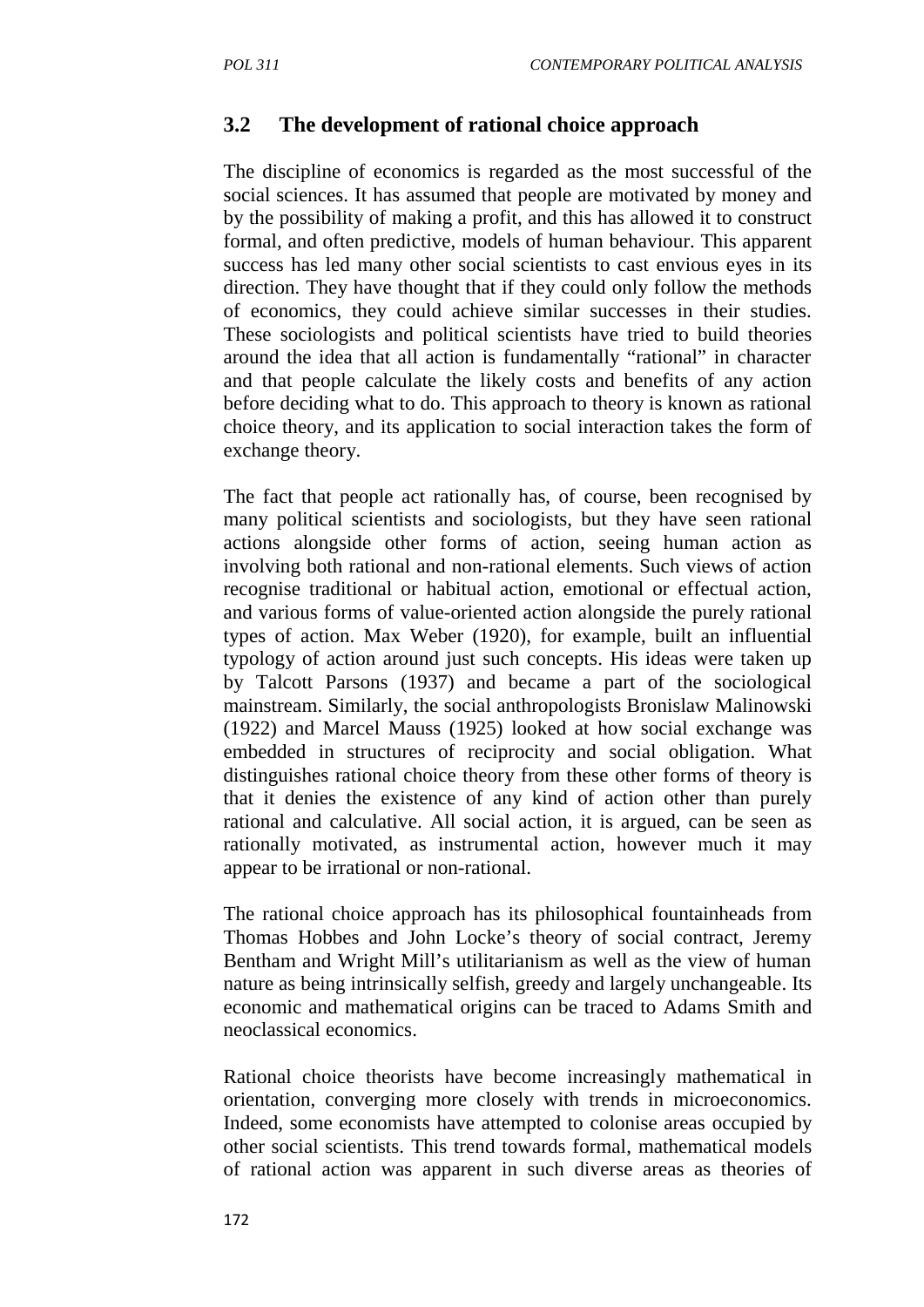voting and coalition formation in political science and explanations of ethnic minority relations and, in a less rigorously mathematical form, social mobility and class reproduction. A particularly striking trend of recent years has been the work of those Marxists who have seen rational choice theory as the basis of a Marxist theory of class and exploitation (Wright 1985; 1989).

## **3.3 Basic features of rational choice approach**

The rational choice approach analyse social phenomena by reducing them to individual actions and properties. Unlike the structuralfunctional systems approach where the elementary unit of analysis is the collective social system, in the rational choice approach the basic unit of analysis is the individual.

In the traditional choice between macro and micro approaches therefore, the rational choice theory belongs to the micro-level of analysis. In other words, rational choice theorists are essentially methodologically individualistic. Rational choice draws its explanations from the central assumption of individual's rationality, intentionality and egoistic behaviour.

Dahl and Lindblom (1953) argue that rational choice theory is based on the simple assumption that human beings are rational, and self-interest motivated in their everyday actions. The notion that individuals tend to behave as rational actors is also hinged on the assumption that their actions are predominantly intentional (not unconscious) as well as a stable and relatively consistent set of preferences. It is argued that although the actions of actors may be restricted by their experiences and social norms, their behaviour can largely be explained about their need to try to maximise their advantages.

Basic to all forms of rational choice theory is the assumption that complex social phenomena can be explained in terms of the elementary individual actions of which they are composed. This standpoint, called methodological individualism, holds that: The elementary unit of social life is the individual human action. To explain social institutions and social change is to show how they arise as a result of the action and interaction of individuals.

Where economic theories have been concerned with how the production, distribution and consumption of goods and services is organised through money and the market mechanism, rational choice theorists have argued that the Prisoners dilemma general principles can be used to understand interactions in which such resources as power, time, information, approval, and prestige are involved.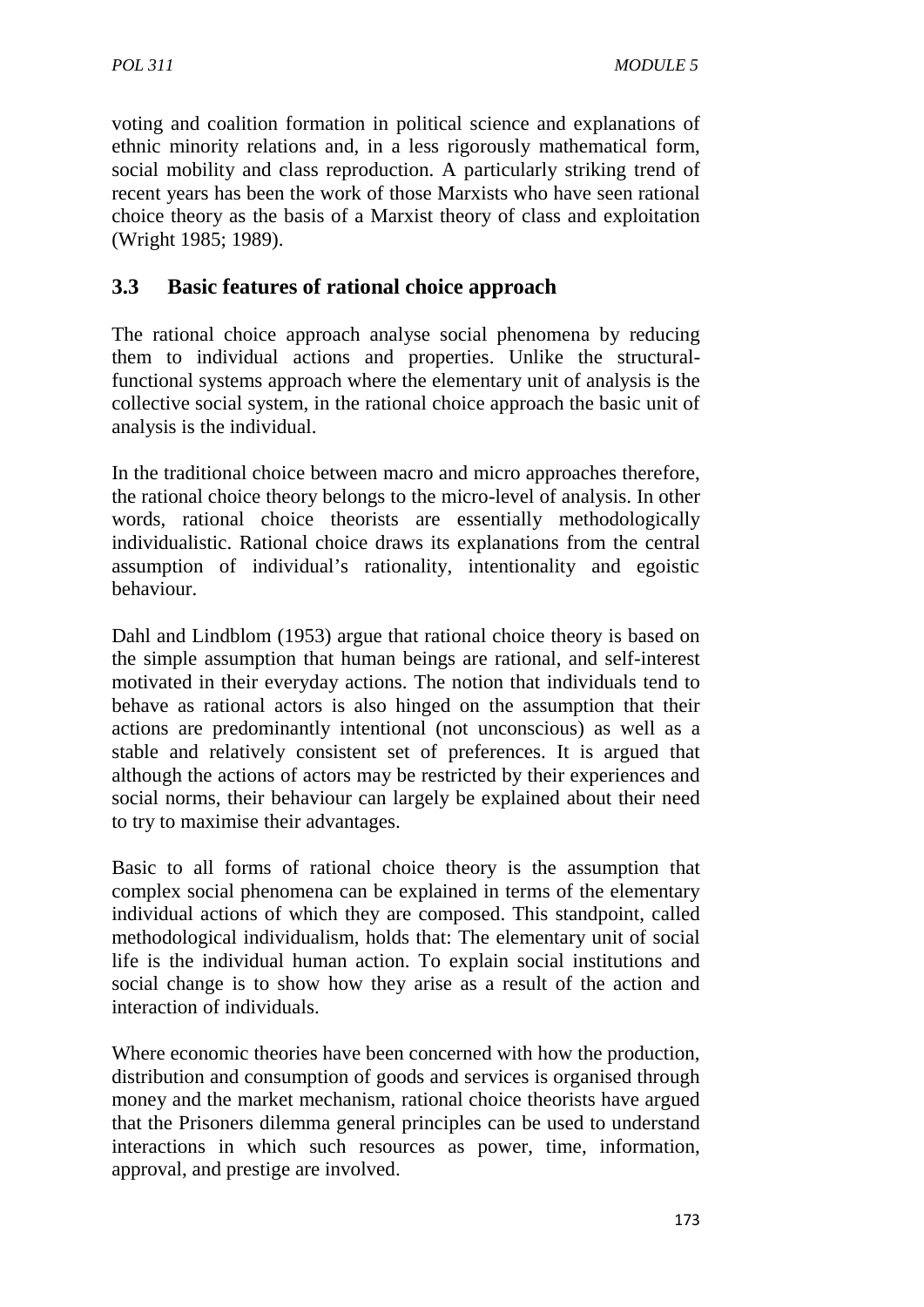In rational choice theories, individuals are seen as motivated by the wants or goals that express their "preferences". They act within specific, given constraints and based on the information that they have about the conditions under which they are acting. At its simplest, the relationship between preferences and constraints can be seen in the purely technical terms of the relationship of a means to an end. As individuals can't achieve all of the various things that they want, they must also make choices concerning both their goals and the means for attaining these goals. Rational choice theories hold that individuals must anticipate the outcomes of alternative courses of action and calculate that which will be best for them. Rational individuals choose the alternative that is likely to give them the greatest satisfaction (Coleman 1973).

The methodological individualism of rational choice theorists leads them to start from the actions of individuals and to see all other social phenomena as reducible to these individual actions. This position was justified because the principles of rational choice and social exchange were simply expressions of the basic principles of behavioural psychology.

The idea of rational choice, where people compare the costs and benefits of certain actions, is easy to see in economic theory. Since people want to get the most useful products at the lowest price, they will judge the benefits of a certain object compared to similar objects. Then they will compare prices. In general, people will choose the object that provides the greatest reward at the lowest cost.

Rational decision-making entails choosing an action given one's preferences, the actions one could take, and expectations about the outcomes of those actions. Actions are often expressed as a set, for example, a set of j exhaustive and exclusive actions:

 $A = \{a_1, \ldots, a_i, \ldots, a_j\}$ 

For example, if a person is to vote for either Kater or Verse or to abstain, their set of possible voting actions is:  $A = \{Kater, Versse, abstain\}$ 

Individuals can also have similar sets of possible outcomes.

Rational choice theory makes two assumptions about individuals' preferences for actions:

a) Completeness: all actions can be ranked in an order of preference (indifference between two or more is possible)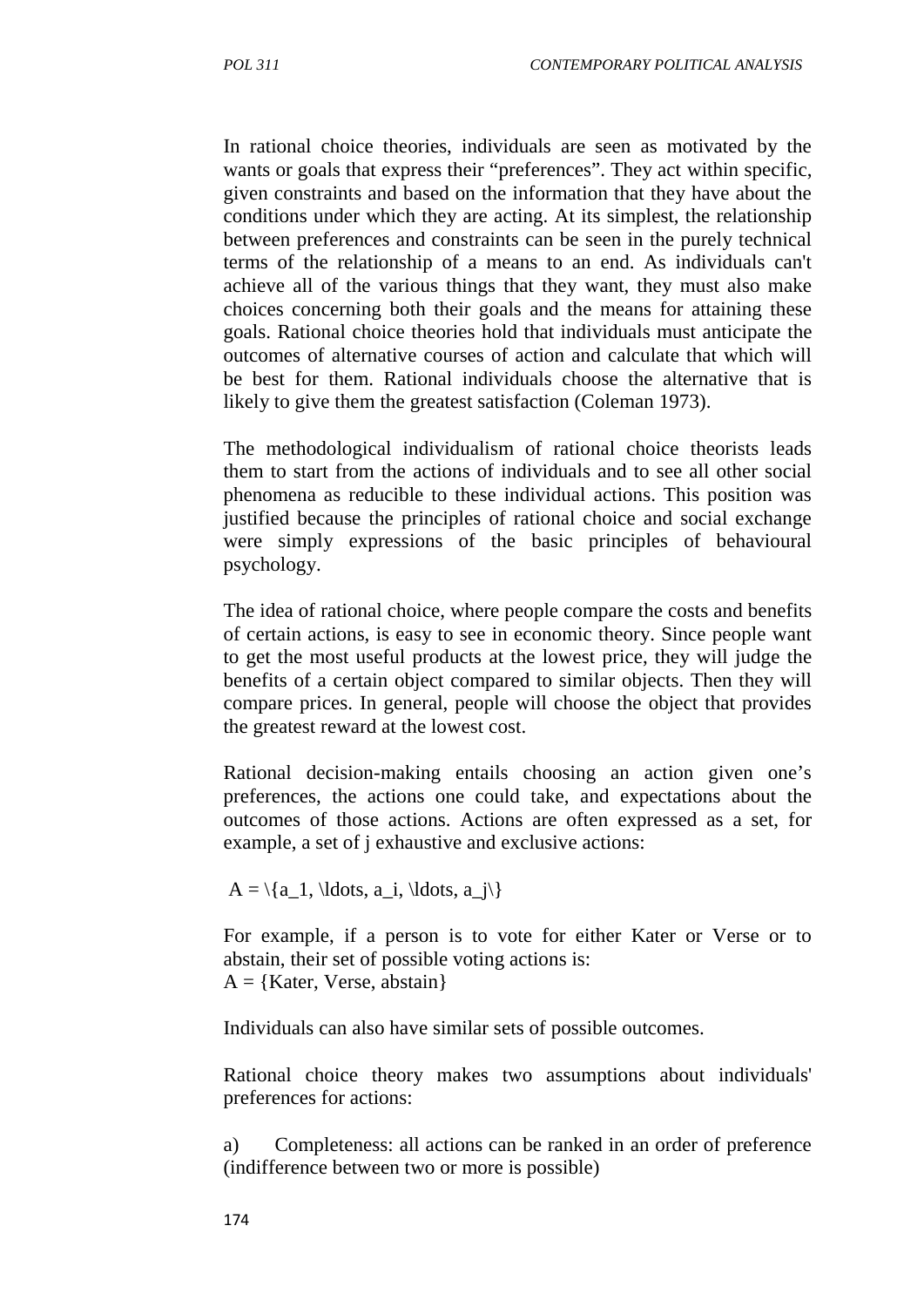b) Transitivity: if action a1 is preferred to a2, and action a2 is preferred to a3, then a1 is preferred to a3.

Together these assumptions form the result that given a set of exhaustive and exclusive actions to choose from, an individual can rank them in terms of his preferences, and that his preferences are consistent.

Another basic feature of this theory is the concept of utility maximisation. Again, this concept is core to the economic discipline. Often preferences are described by their utility function or payoff function. This is an ordinal number an individual assign over the available actions, such as:

u\left(a\_i\right) > u\left(a\_j\right)

The individual's preferences are then expressed as the relation between these ordinal assignments. For example, if an individual prefers the candidate Kater over Verse over abstaining, their preferences will have the relation:

 $\mu$  (kater) >  $\mu$  (verse) >  $\mu$  (abstain)

#### **SELF-ASSESSMENT EXERCISE**

State the basic assumptions of the rational choice approach

#### **3.4 Application of the rational choice theory**

Rational choice theory has been used to analyse a wide range of political situations involving conflict and competition between, among and within groups. A particularly compelling application of the rational choice theory has involved ethnicity or ethnic conflict. The theory contends that people will generally tend to use their ethnic membership to achieve some individual gains.

Robert Bates for instance notes that ethnic groups represent essentially coalitions that have been formed as part of rational efforts to secure benefits created by forces of modernisation (Bates, 1983). In essence, therefore, ethnicity is not a primordial or static feature but rather a dynamic changing process that is to be analysed in terms of fixed cultural contents. Behind the ethnic solidarity, we find no more than individuals motivated by self-interest who rely on their ethnic markers (ethnic identity instruments- language, religion, geographic territory) to maximise their advantage. Hence, ethnic mobilisation, separatism, rivalry, xenophobia, war and nepotism are all explained as the best available situational constraints for a rational individual. Fearson (1999) has asked why ethnic politics centred around the distribution of "pork"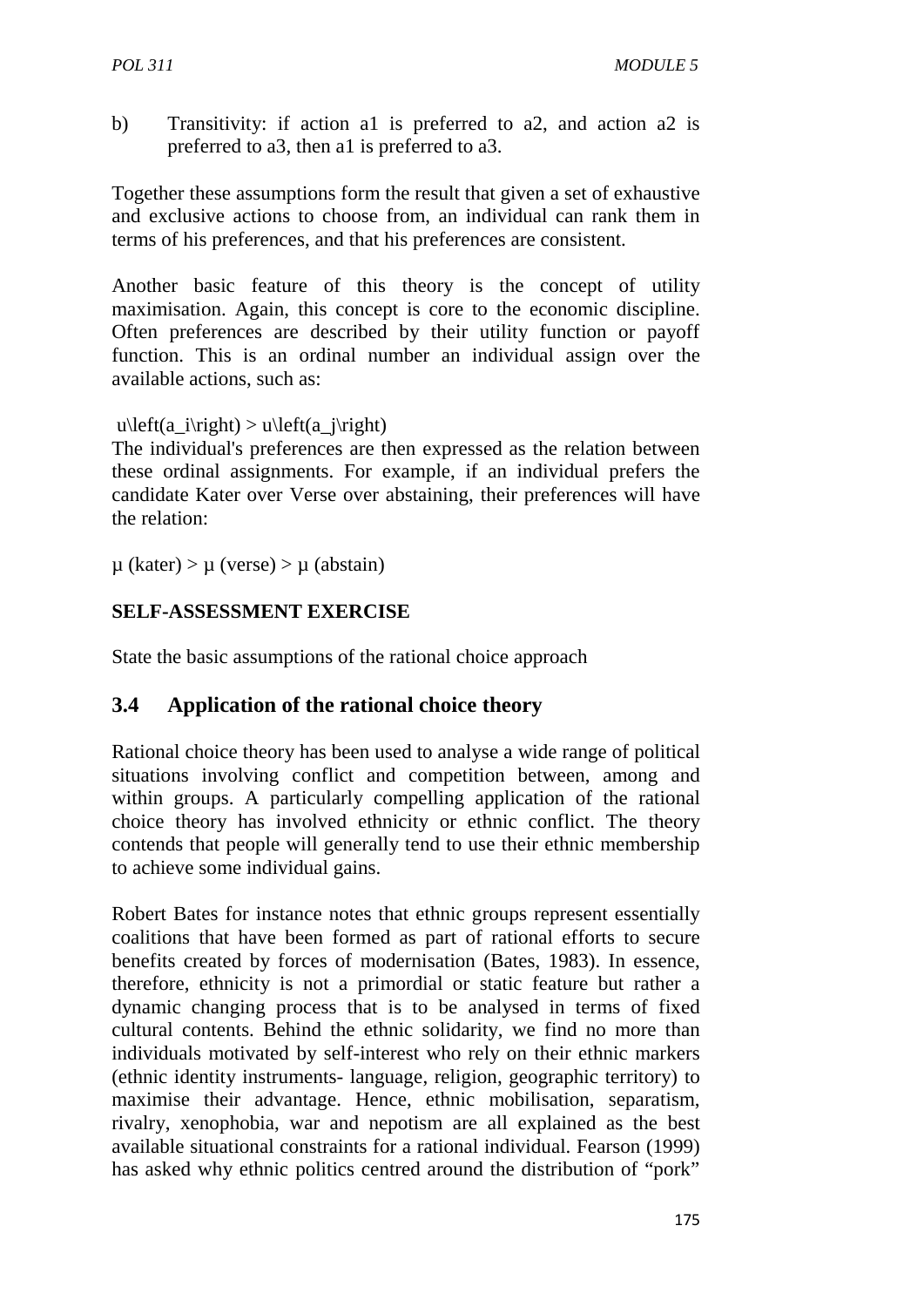often go together, and conjectures informally that allocating pork according to ethnicity (or other features that are not easily chosen or changed by individuals) is a way of preventing political losers from attempting to enter the winning team.

The importance of this approach in analysing ethnic relations is its ability show that ethnicity is not a primordial or fixed identity but a category that can change or be manipulated in line with cost-benefit calculations of individuals.

The most important contribution of rational choice theory has been in the study of ethnic relations, especially its ability to demystify ethnic irrationality. Rational choice theorists have elaborately shown that phenomenon such as racism, ethnicity or nationalism can be based on very rational motives. In market situations and market-oriented societies, competition over jobs, housing and education possibilities may develop into ethnic struggles if ethnicity is available to be used as an advantage.

The theory has also been used to illustrate the collective action of coordination dilemmas that characterise many political situations. This collective action dilemmas occur when all-important interests in a particular area have objectives but because of lack of information, trust or organisation, the parties involved have trouble coordinating their activities. Consequently, they prefer to betray each other for short-term advantages leading to some optimal or costly outcomes for all interest in the long run.

In his seminal article on the Political Foundations of Democracy and the Rule of Law (Weingast, 1997), Barry Weingast has used a game theoretic approach which is the most highly developed model of rational choice approach in politics to show that the resolution of the coordination dilemma through the creation of effective or self-enforcing political institutions is the foundation of the rule of law, for ensuring that political officials are responsible for the rights of citizens and for sustaining democratic stability in plural societies.

For Weingast, institutions are self-enforcing when it is in the interest of all concerned to respect the constraints or rules imposed by such institutions. According to him, the survival of democracy and the rule of law requires that state officials have incentives to honour a range of limits on their behaviour. However, citizens can enforce such limits or police state officials only if they react in concert to violations of fundamental rights and the rule of law by withdrawing their support from the political officials. However, the natural diversity of interest and experiences hinders the ability of citizens in concert, making it possible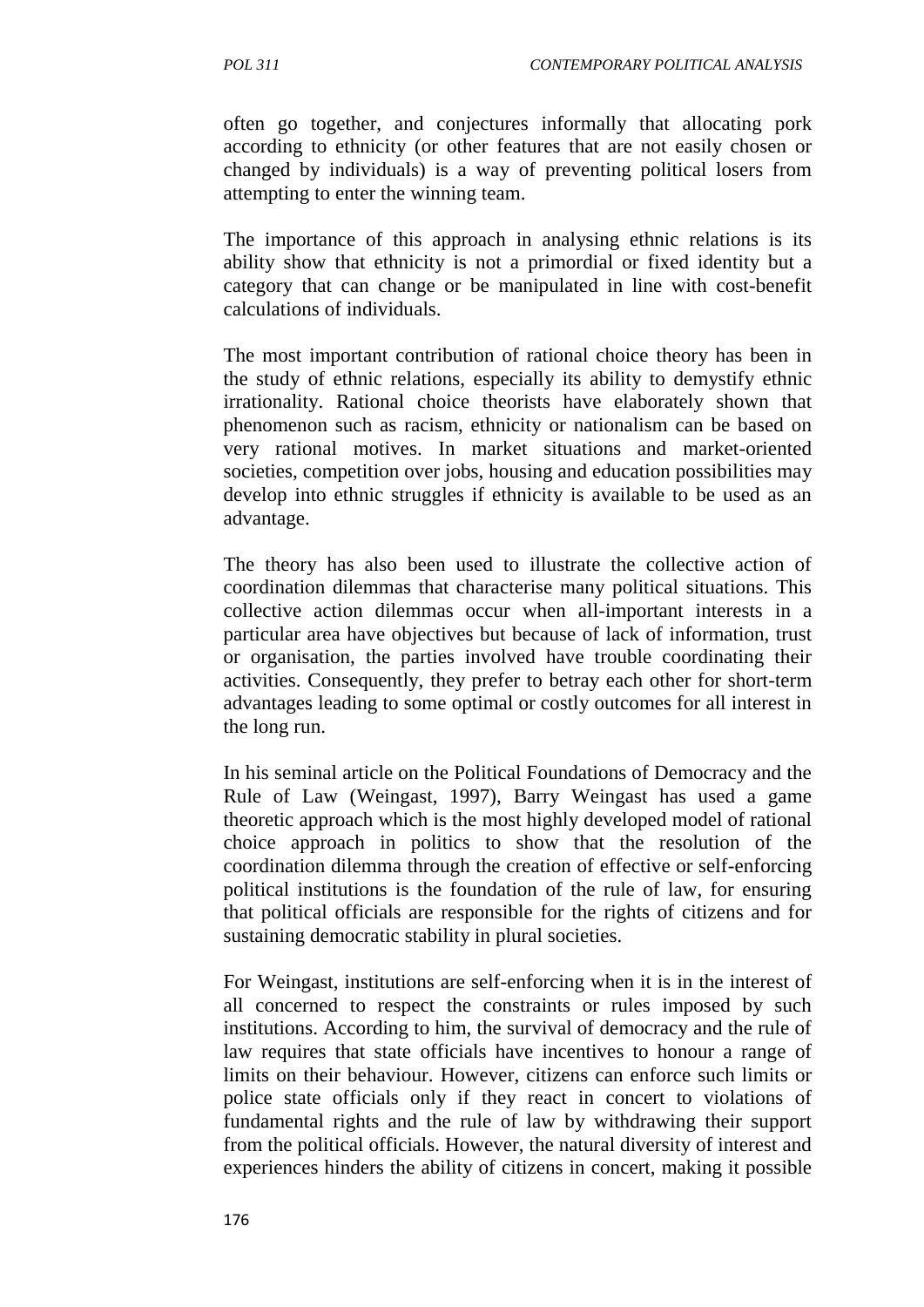for officials to continue to transgress the rights of citizens often by directly exploiting this diversity. In the face of this problem, the successful transition to stable democracy requires the construction of a coordination device that specifies widely accepted and unambiguous limits on the state. By allowing citizens to react to violations in concert such a device makes limits on political officials self-enforcing unfortunately, establishing such a coordination device is not easy because a situation where the state officials and their supporters benefit from the transgression against other citizens is itself a stable equilibrium. Breaking this equilibrium often requires a catastrophic political crisis or system transforming economic and demographic changes.

### **SELF-ASSESSMENT EXERCISE**

How is the rational choice approach useful in understanding ethnic mobilisation in Nigeria?

### **3.5 Criticisms against the Rational Choice Approach**

The rational choice approach to contemporary political analysis has been criticised on almost every aspect including:

- i. methodological individualism;
- ii. micro-level of analysis;
- iii. economic deterministic approach;
- iv. neglect of the affective sphere of human action, the lack of attention to structural foundations behaviour and its neglect of culture; and
- v. tautological axiom of individual optimisation.

Let us briefly consider these weaknesses:

### **1. Secularity and empty propositions**

The rational choice model often collapses into the secular empty propositions that people do what they do because what they do is the best or most rational choice. This unthinking attribution of rationality to everyone leads to dead ends. If we assume that every individual action is rational and motivated self-interest, then what is the point of analysis when we already know what our research results will be.

In the rational choice model, the explanatory factors are the assumed rationality, intentionality and egoistic motives of actors. This tautological activity leads of post-hoc type of reasoning. Here, all social actions are assumed to be rational including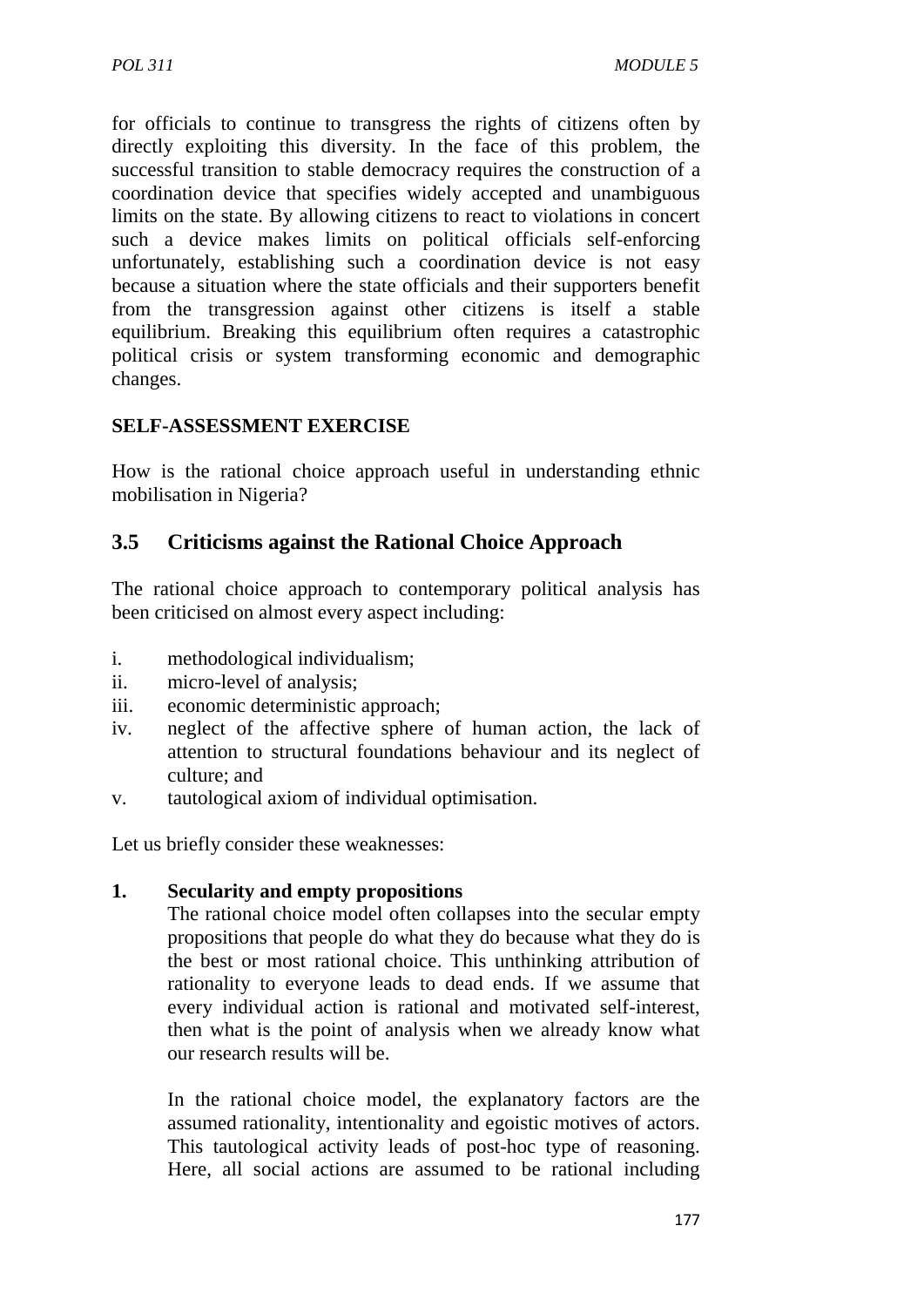practices that are apparently prima facie. This secular form of reasoning and analysis only tries to rationalise events in an expo facto manner and is therefore deficient.

#### **2. Explanatory Irrelevance**

By overstretching the notion of rationality and intentionality, rational choice theorists end with findings with little explanatory relevance or with all but identified explanations for all social phenomena. The overstretched notion of rationality can not allow us to discriminate between subtly of various ethnic situations and thus undermine the deeper internal and situational understanding of the processes involved in ethnic relations. Similarly, by stating that ethnic membership is not different from other coalitions or alignment of individual, the rational choice model is unable to explain the simple question "Why do ethnic attachments regularly prove to be more potent than any other form of membership"? "Why are so many people for example, ready to die or kill for their ethnic kith and kin and so few for their trade union or golf club?

### **3. Neglect of Culture**

The rational choice theorists often ignore the cultural aspects of individuals choices. Rationality as well as actors' choices are always far from being culturally free. Although most rational choice theorists assume that preferences are stable across cultures, numerous ethnographic studies demonstrate that this view could be far from the truth. Despite some universal features of human rationality, a great deal of social action is shaped by specificities of individual cultures, which may not fit utilitarian measures. For instance, individuals can be motivated by other categories such as glory, fame, altruism, social justice or simple hard work without any material benefit as their intrinsic psychological needs.

### **4. Neglect of Politics**

The rational choice model not only neglects culture, values and ideology but also politics. In other words, the theory reduces political actors to the economic level. Perceiving social actions only in terms of competitive individualism or individual maximisation or optimisation, the rational choice model is unable not only to account for non-economic and non-materialists sources of individual motives, but for structural determinacy of collective actions. In this context, the basic limitation of the rational choice approach is that a significant proportion of political behaviour is not rational. Consequently, the formulation and verification of national theories do not guarantee that all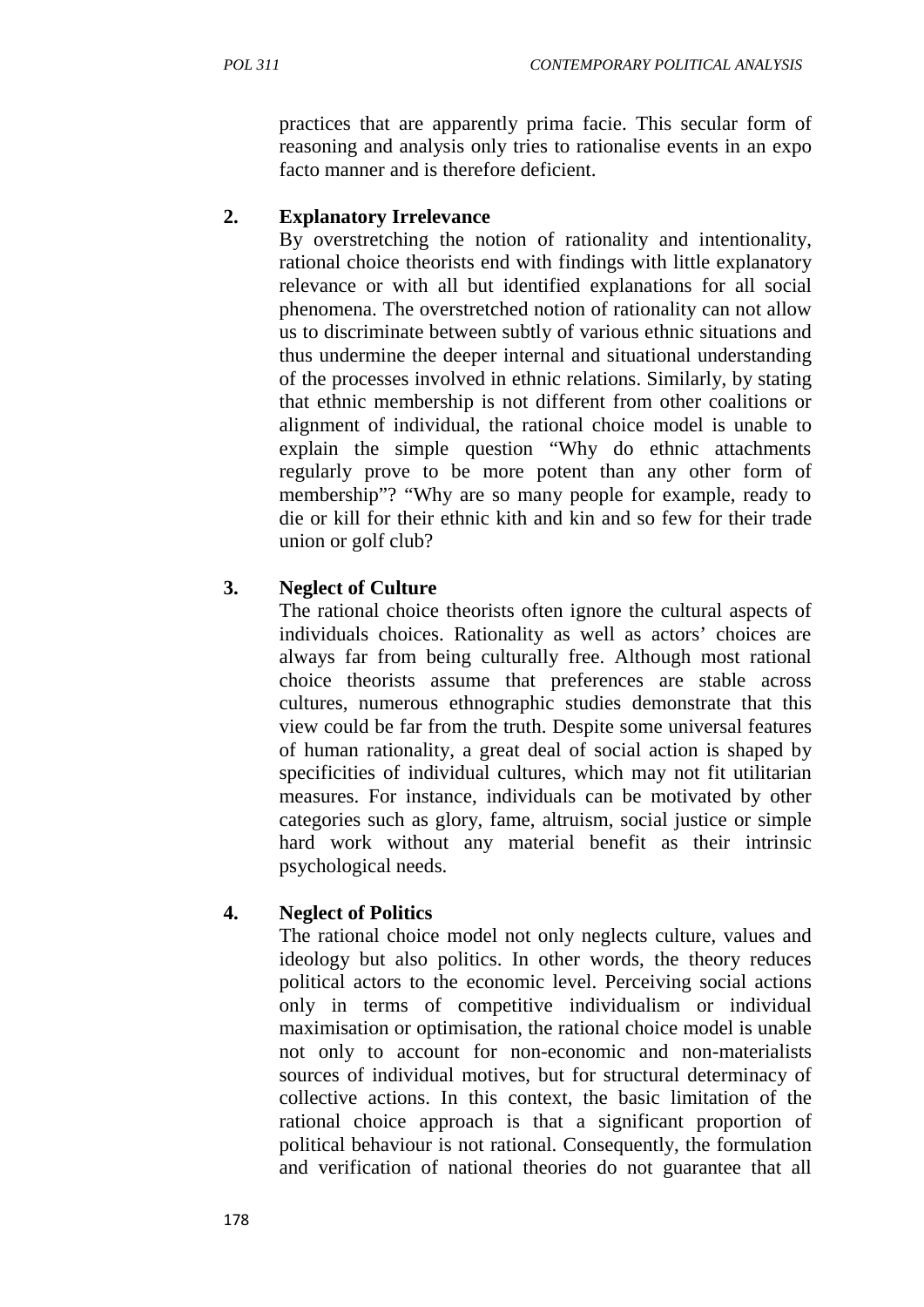significant political phenomena will be accounted for because a lot of political behaviour cannot be included within the concept of strict rationality.

#### **5. The Problem of Collective Action**

Rational choice theorists have incorporated collective action into their theories by requiring that the actions of groups and organisations be reducible to statements about the actions of individuals. Trades unions, political parties, business enterprises, and other organisations may, then, all figure as actors in rational choice theories. Whenever it is possible to demonstrate the existence of a decision-making apparatus through which individual intentions are aggregated and an agreed policy formulated, it is legitimate to speak of collective actors.

The problem that these theories face, however, is that of showing how such organisations come to be formed in the first place. It is possible to show that rational individuals would join organisations that are likely to bring them benefits that outweigh the costs of membership and involvement, but why should individuals join or support organisations that provide benefits that they will gain even if they do not join the organisation? Why, for example, should someone join a trades union if they will receive any negotiated wage increases in any case? Why will they join a professional association that works on behalf of all members of the profession, regardless of whether they are members of the association? This is the problem of the so-called 'free rider'. Rational actors have no individual incentive to support collective action. They will calculate that the costs of membership are high and that their participation can have no significant effect on the organisation's bargaining power, and so they will conclude that they have nothing to gain from membership. Each potential member of a trades union, for example, will judge that the sheer size of its membership gives it the necessary bargaining power, one extra member will make no difference. This leads to a paradox: if each potential member makes this Mimie calculation, as rational choice theory expects them to do, then no one would ever join the union. The union would have little or no bargaining power, and so no one will receive any negotiated pay rises or improved conditions of work.

The fact that people do join organisations and do become active in them must mean that something is missing from the simple rational action model. Olson (1965) has suggested that collective action is sustained through what he calls 'selective incentives'. Unions might attract members, for example, if they can ensure that only their members will benefit from what they can negotiate. Selective incentives alter the rewards and costs in such a way as to make support for collective action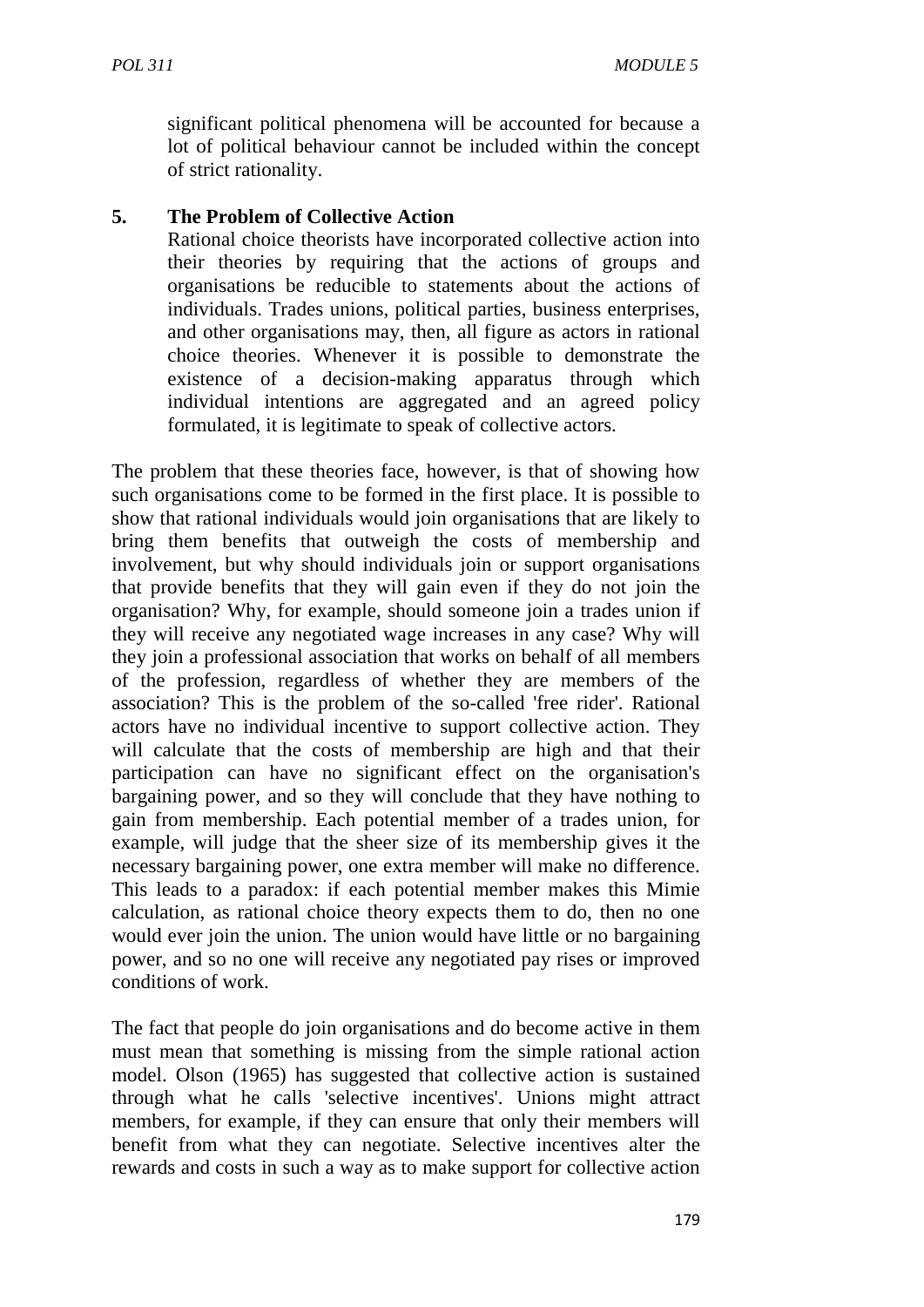profitable. Union membership is a rational choice for individuals if a 'closed shop' can be enforced, if pay rises are restricted to union members, or if unions can offer advantageous insurance or legal advice to their members. Hechter (1987) has generalised this point into the claim that associations are formed if it is possible for them to monopolise a resource and to exclude non-members. A fundamental problem remains, however. Organisations and associations that do not act in this way still do manage to attract members and, often, to thrive.

#### **SELF-ASSESSMENT EXERCISE**

Explain briefly the major weaknesses of the rational choice approach to contemporary political analysis.

### **4.0 CONCLUSION**

The rational choice theory, like other approaches in political science that have been borrowed from other disciplines is inherently with weaknesses. Describing the decisions made by individuals as rational and utility maximizing may seem to be a tautological explanation of their behaviour that provided very little new information. Similarly, utility maximising individuals might find that 'their goals can be achieved more effectively through institutions, and that their behaviour shaped by institutions. Rational choice analysts have begun to incorporate 'culture' or 'beliefs' into their work to explain why actors move towards one outcome when a conventional analysis specifies many possible equilibrium outcomes'. While there may be many reasons for a rational choice theory approach, two are important for the social sciences. First, assuming humans make decisions in a rational, rather than stochastic manner implies that their behaviour can be modelled and thus predictions can be made about future actions. Second, the mathematical formality of rational choice theory models allows social scientists to derive results from their models that may have otherwise not been seen.

### **5.0 SUMMARY**

In this unit, you have been exposed to rational choice approach to the analysis of politics. I have argued that:

- Rational choice theory adopts a methodological individualist position and attempts to explain all social phenomena in terms of the rational calculations made by self-interested individuals.
- Rational choice theory sees social interaction as social exchange modelled on economic action. People are motivated by the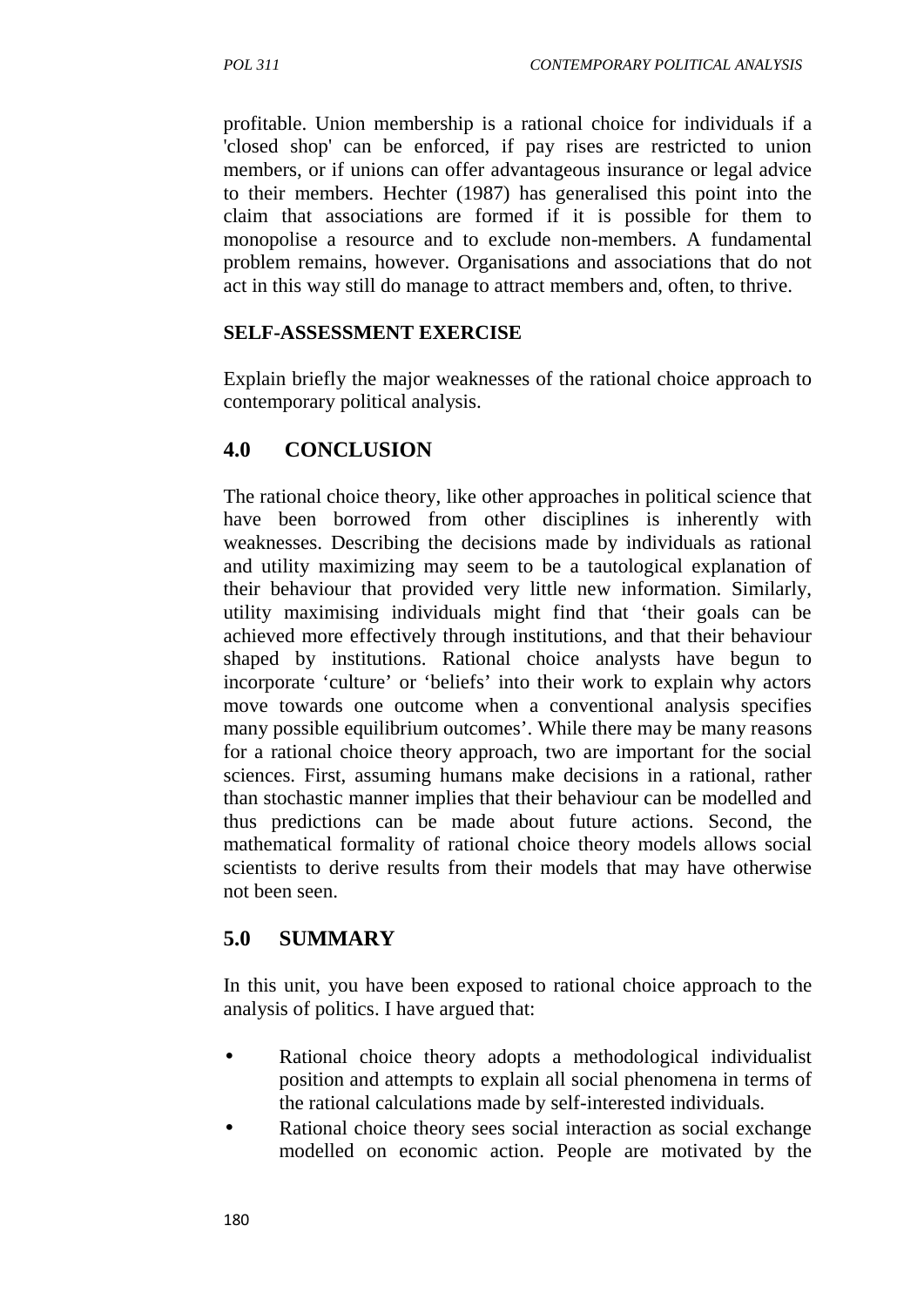rewards and costs of actions and by the profits that they can make.

- Rational choice theory has been in the study of ethnic relations, especially its ability to demystify ethnic irrationality. This is particularly an interesting issue in multiethnic societies like Nigeria.
- The theory has also been used to illustrate the collective action of coordination dilemmas that characterise many political situations
- The problem of collective action poses great difficulties for rational choice theory, which cannot explain why individuals join many kinds of groups and associations, or why many people will fight for their ethnic kith and kin but few for their trade unions or sport club.
- Criticisms levelled against the rational choice theory bother on methodological individualism, micro-level of analysis, economic determinism, neglect of affective sphere, neglect of values and culture, and its tautological stance.

### **6.0 TUTOR MARKED ASSIGNMENT**

- 1. Discuss the major assumptions of the rational choice theory in contemporary political inquiry.
- 2. Highlight the main criticisms of the rational choice approach.
- 3. How useful is the rational choice approach in explaining the intensity and scope of ethnic mobilisation in Nigeria?

## **7.0 REFERENCES AND FURTHER READING**

- Bates, H. Robert (1983). "Modernisation, Ethnic Cooperation and the Rationality of Politics in Contemporary Africa" in Donald Rothchild and Victor, A. Olunsoro (eds.). State Versus Ethnic Claims: African Policy Dilemma. Boulder: Boulder View Press.
- Bicchieri, Cristina (2003). "Rationality and Game Theory", in The Handbook of Rationality. The Oxford Reference Library of Philosophy, Oxford University Press.
- Coleman, J. (1973). The Mathematics of Collective Action. London: Heinemann.
- Dahl, Robert and Lindblom Charles (1953). Politics, Economics and Welfare. New York: Harper and Row.
- Fearson, James (1999). Why Ethnic Politics and "Pork" tend to go together". Unpublished Paper, Stanford University.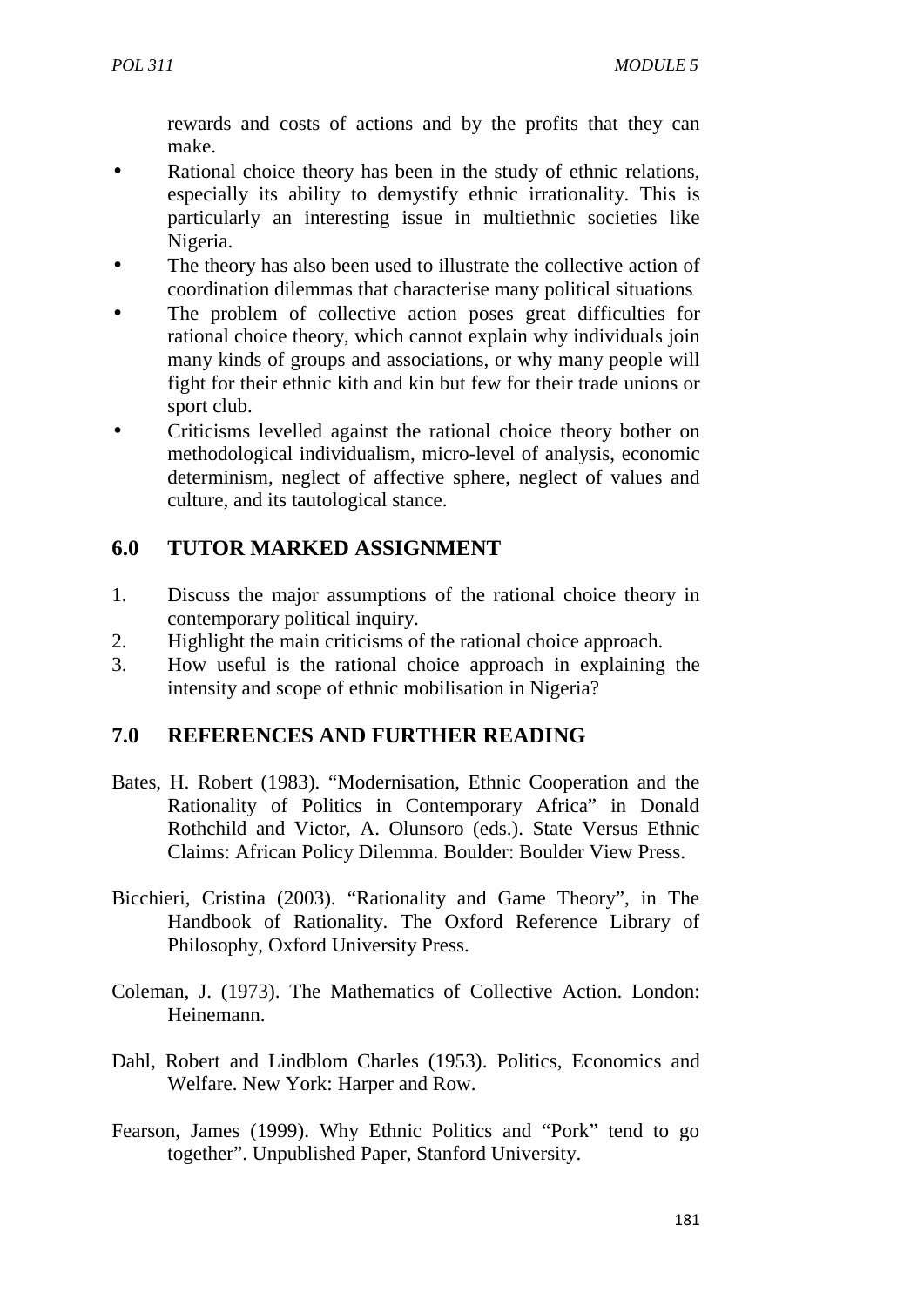- Green, Donald P.; Shapiro, Ian. (1994). Pathologies of Rational Choice Theory: A Critique of Applications in Political Science. Yale, Yale University Press.
- Heath, A. (1976). Rational Choice and Social Exchange. Cambridge: Cambridge University Press.
- Hechter, M. (1987). Principles of Group Solidarity. Berkeley: University of California Press
- Malinowski, B. (1922). Argonauts of the Western Pacific. London: Routledge and Kegan Paul.
- Mauss, M. (1925). The Gift. London: Routledge and Kegan Paul, 1966.
- Olson, M. (1965). The Logic of Collective Action. Cambridge, Mass.: Harvard University Press.
- Parsons, T. (1937). The Structure of Social Action. New York: McGraw-Hill.
- Schram, Sanford F. and Brian Caterino, (eds). (2006). Making Political Science Matter: Debating Knowledge, Research, and Method. New York and London: New York University Press.
- Weingast, Barry (1997). The Political Foundations of Democracy and the Rule of Law. American Political Science Review 91 (2): 245- 263.
- Wright, E. O. (1985) Classes. London: Verso.
- Wright, E. O. (1989). "Rethinking the Concept of Class Structure" in E.O. Wright et al (eds). The Debate on Classes. London: Verso.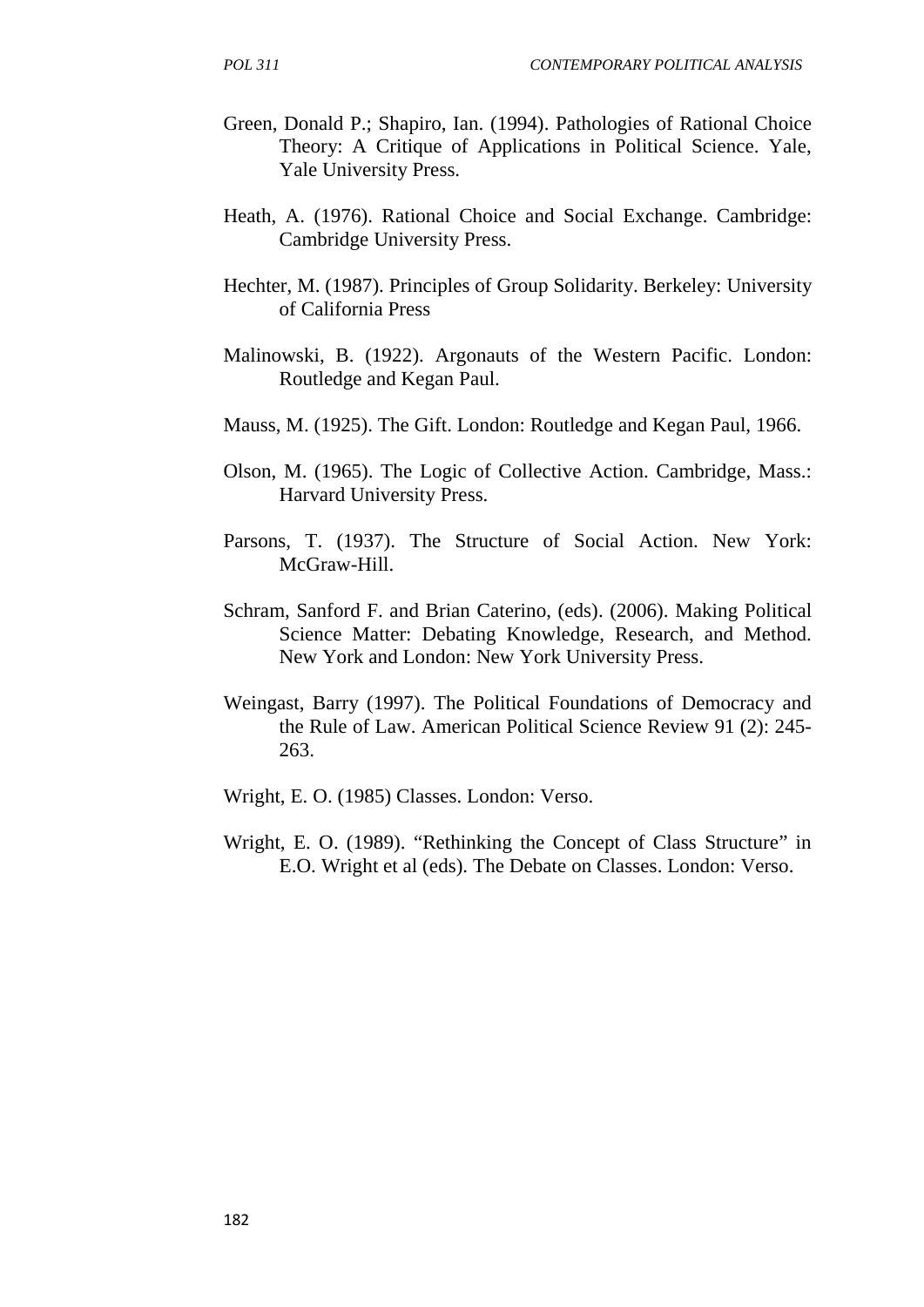## **UNIT 3 DECISION-MAKING THEORY**

#### **CONTENTS**

- 1.0 Introduction
- 2.0 Objectives
- 3.0 Main Content
	- 3.1 Basic assumptions of the decision making approach
	- 3.2 Systematic factors influencing the decision maker
	- 3.3 Decision making theory in explaining policy options
	- 3.4 A critique of decision-making approach
- 4.0 Conclusion
- 5.0 Summary
- 6.0 Tutor-Marked Assignment (TMA)
- 7.0 References/Further Reading

## **1.0 INTRODUCTION**

The decision-making theory is the most highly developed model of intentional political behaviour. Used heuristically, an intentional approach to politics can be suggestive. More than other approaches, the intentional approach seems to make political phenomena meaningful and thus susceptible to coherent analysis. However, when the political scientist begins visualising the intentional approach as a potential explanation and predictive theory of politics, certain limitations must be remembered:

- Not all intentions are acted upon
- Intentions which are acted upon do not always realise successful completion
- Or, the result of intentional behaviour are not always intended
- Much political behaviour is the result of unconscious decisions.

Even with these basic limitations, there is a grain of a tradition in political thought that views political phenomena as explainable largely in terms of human intentions. For instance, Thomas Hobbes bases much of his political philosophy upon the egoistic (intentional) nature of man. From this assumption, the political system is viewed as a result of intentional behaviour. John Locke argues that men leave the State of Nature to find more effective methods of protecting their natural rights. Jeremy Bentham utilitarian calculus assumes that political behaviour is ultimately a conscious calculation of needs and wants and means of satisfying those needs and wants.

This unit aims to describe the most developed model of intentional political behaviour. The brief analysis of the decision-making theory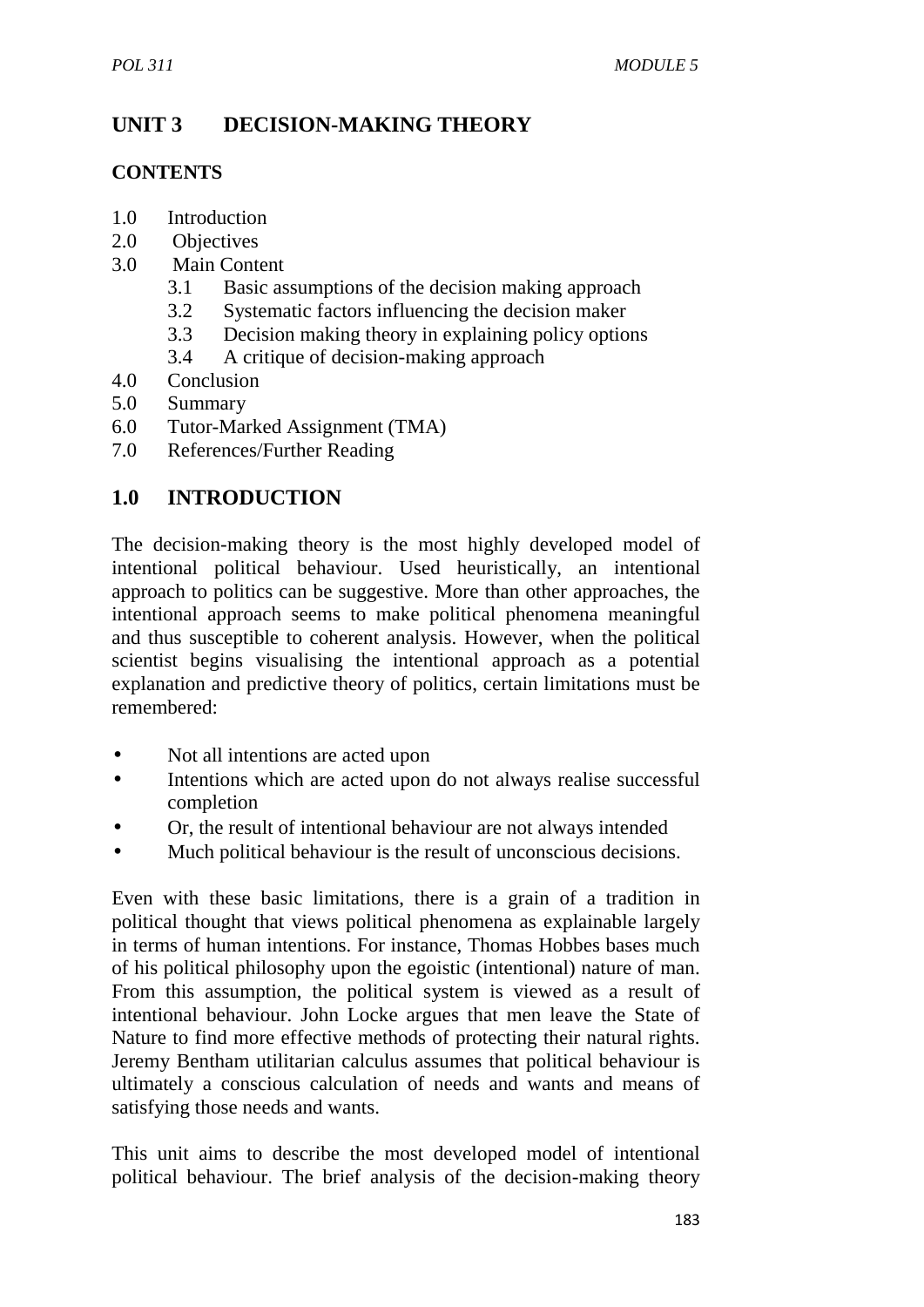will help you understand the general nature of the intentional approach while indicating what can be done by suggesting and explaining when the basic assumption of intentionality are worked to a systematic model.

## **2.0 OBJECTIVES**

By the end of this unit, you will be able to:

- identify the systemic factors influencing the decision-maker
- highlight the strengths of the decision-making approach
- highlight the weakness of the decision-making model
- describe how decision-making theory can be used to explain political phenomena
- describe the various contributions of scholars to the decision making approach.

# **3.0 MAIN CONTENT**

## **3.1 Basic assumptions of the decision-making approach**

Decision-making theory focuses on the decision-maker as the fundamental unit of political analysis. The basic assumption is not that every political act is intentional, an assumption has that already been discarded but that ultimately, politics involves making decisions that are judgments about how to gain a particular objective in a given situation. As Isaac (1984:230) notes, the decision-making theorist does not claim that the model accounts for all political phenomena; rather, it is assumed that decision-making is the most important aspect of the political system and is of primary interest to the political scientist.

The decision making though used for the explanation of domestic policies is more popular in the study of foreign policy. Its central argument is that policies can be understood as decision-making behaviour. However, the theory proceeds from the following two questions:

- a) What informs public decision-making behaviour or what informs decision making in public policy?
- b) How are decisions arrived at?

These two questions are fundamental to the process of political activity. It is common however to have statesmen and political scientists alike talk about state actions or decisions of government. But to talk about a state acting or doing something is rather abstract. When we talk about a state or government taking decision or acting, we are referring to individuals or officials deciding or acting on behalf of such a state or a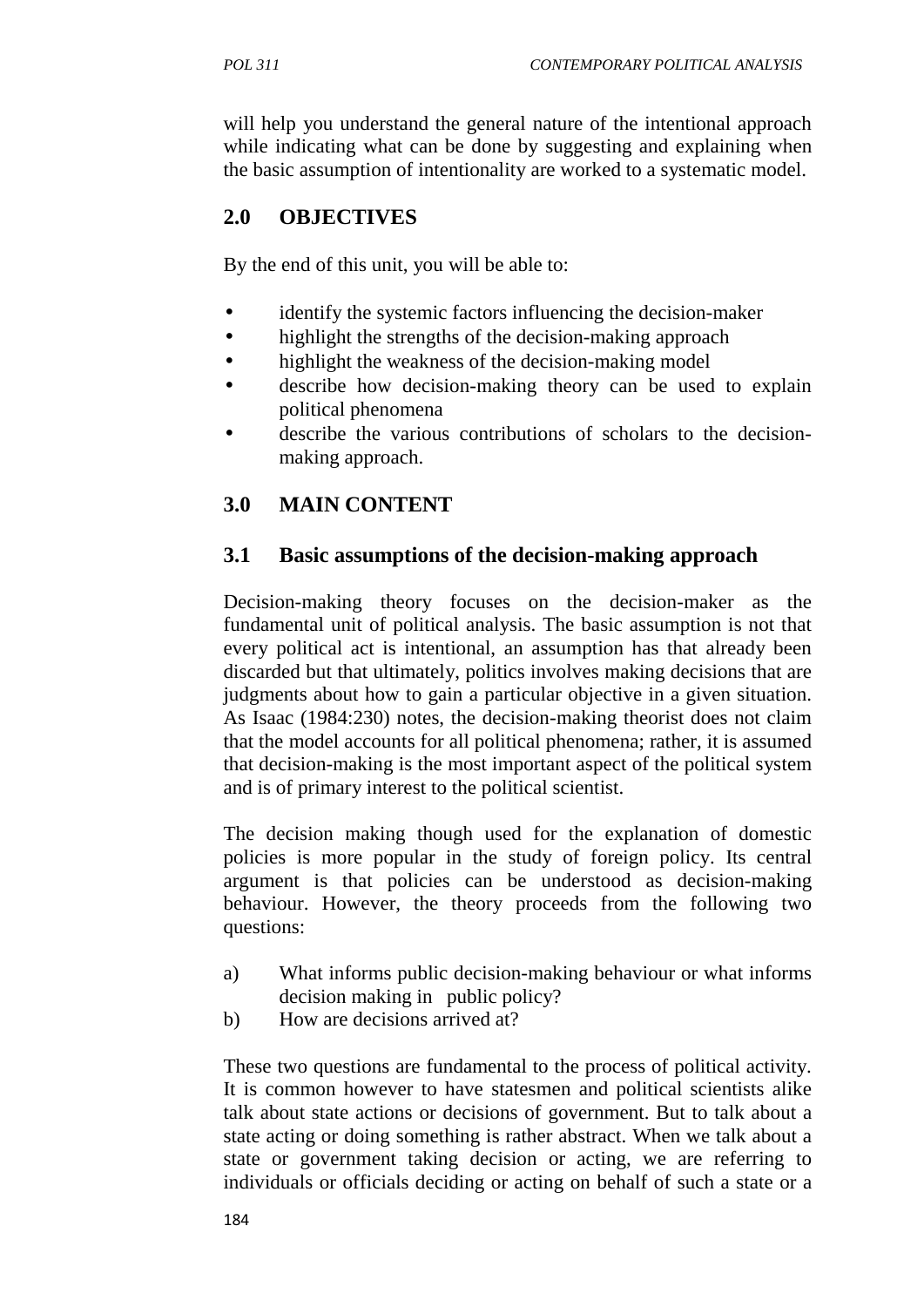government. Therefore, understanding decision making will open your eyes to political conduct and its process in a given place.

The submission of Richard W. Snyder, H. W. Bruck and Burton Sapin in their "Motivational Analysis of Foreign Policy Decision Making" though meant to explain international politics especially foreign policy provides sufficient evidence in the explanation of politics by the decision-making model. The salient feature of their submission is what I undertake to explain here.

The authors defined decision as choices made by public officers between several alternatives aimed at achieving a particular result (Snyder, Bruck and Sapin, 1961:247 – 53). This involves choosing between values regarding:

- a) Who becomes involved in a decision?
- b) How and when is essential to an explanation of why the decision makers decided the way they did?
- c) What the decision maker wants to achieve?
- d) How the decision-maker is going about to achieve it?

Going by this explanation, it implies therefore that decision-making is a study in the pursuit of public policy. However, it also clearly links us to the fact that individual value judgments are carried out on behalf of the state or its government.

While the decision-maker is the focal point, he is not viewed as operating within a vacuum. His environment, the situation he finds himself is recognised as an important, factor, both as a shape of the objectives that he is trying to achieve and as a set of limits that help determine what he can and cannot do in seeking his goals. Many approaches to decision making leave the impression that the decision making process is isolated from its environment. Others argue that the process must be linked to other factors and approaches. The latter position leads to the impression that decision-making theory lacks the preciseness of some models, especially its close cousin, game theory. You will notice that such an impression may give rise to a dilemma. The more the central concept of decision-making is linked to the environment, the harder it is to isolate, yet, if decision-making is to function as a useful model, it must be simplified.

Decision-making theory according to Isaac (1984:230) now becomes a refined version of the general intentional approach. The decision maker's disposition can be included in the model, although as political scientists use decision-making theory, they are sometimes de emphasised. Thus, even though President Shehu Musa Yar'adua may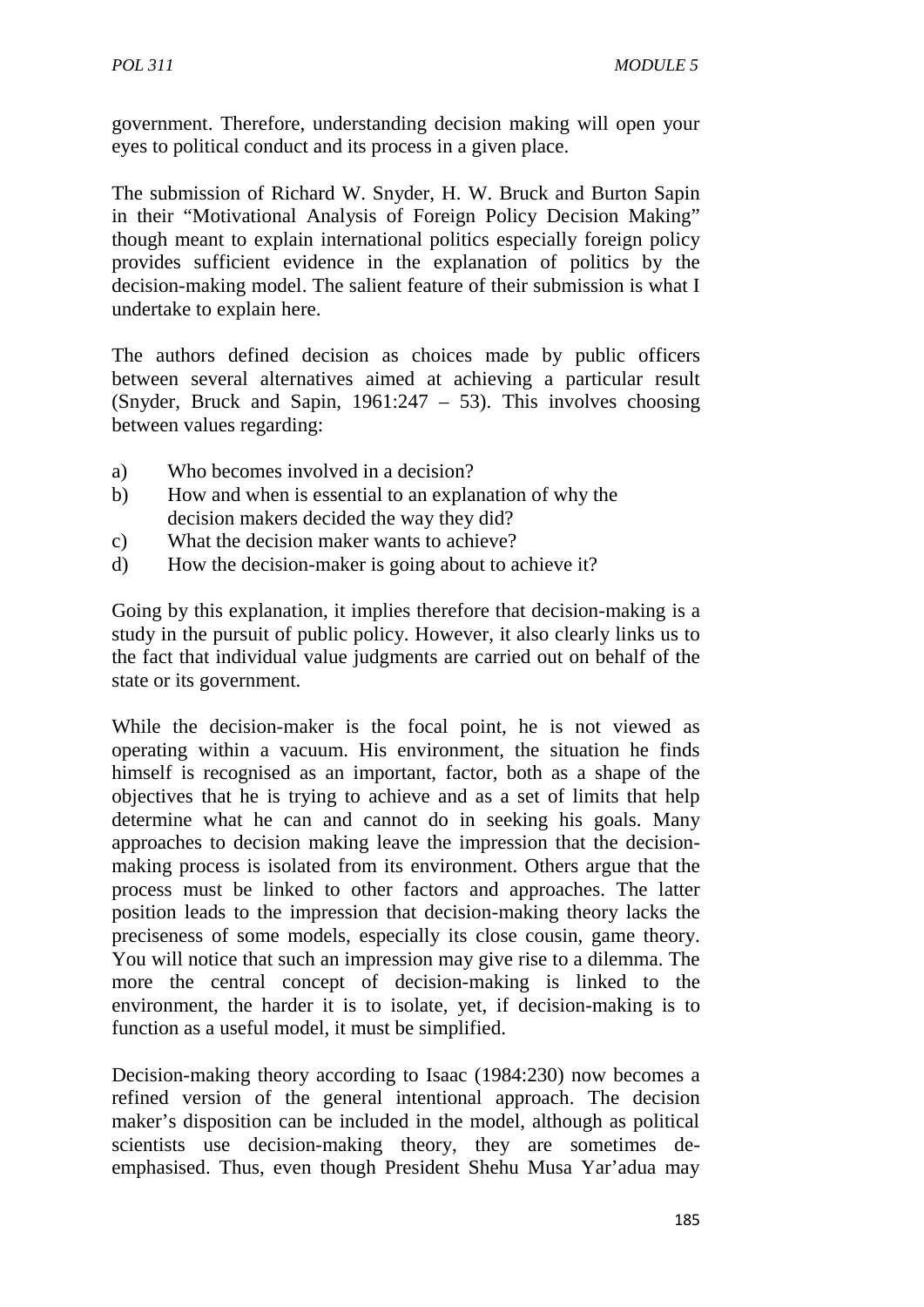have his objective in mind, his decision about how to achieve it may be coloured by his attitudes, opinions, beliefs and personality and this later kind of influence will probably operate without his being aware of it. In short, therefore, political decision-makers are no less subject to the influence of their disposition than other people.

## **3.2 Systematic factors influencing the decision-maker**

The decision-making theory has heuristic value to approach in political inquiry. In focusing upon the decision-maker and his activity, the researcher has his attention directed toward those factors that might be related to the focal points. The model thus provides an overall framework for analysing basic aspects of politics and is therefore a foundation for a potential theory of politics (Rosenau, 1967:189-211).

The decision-maker is seen as acting within a framework of three systemic factors:

#### **i. The Internal Setting**

This refers to the domestic policies of the state. It comprises all non-human environment and the human forces with the social environment, including the culture of the people. The internal setting also includes all the social institutions and physical institutions on the ground; all the values that influences behaviour on the ground and the pattern of social orientation with all of them producing various groups that may each exert influence on the decision-maker.

#### **ii. The External Setting**

The external setting refers to the non-human environment of other societies and their cultures, values, social organisation and the actions of their government.

#### **iii. The Decision-Making Setting**

The decision-making setting refers to issues of bureaucratic demands, the importance of the goal, precedents/past convention, the timing, and the personality of the decision-maker. All these variables are very important under the decision-making setting.

It is no wonder that because these factors have universal value and may apply to any State that, decision-making theorists see decision making in this context as representing State X as an actor in a situation.

In what follows, you will be introduced to a skeletal examination of the dominant theoretical approaches to foreign policy analysis. First, the decision-making framework developed in 1954 by Richard Snyder, H.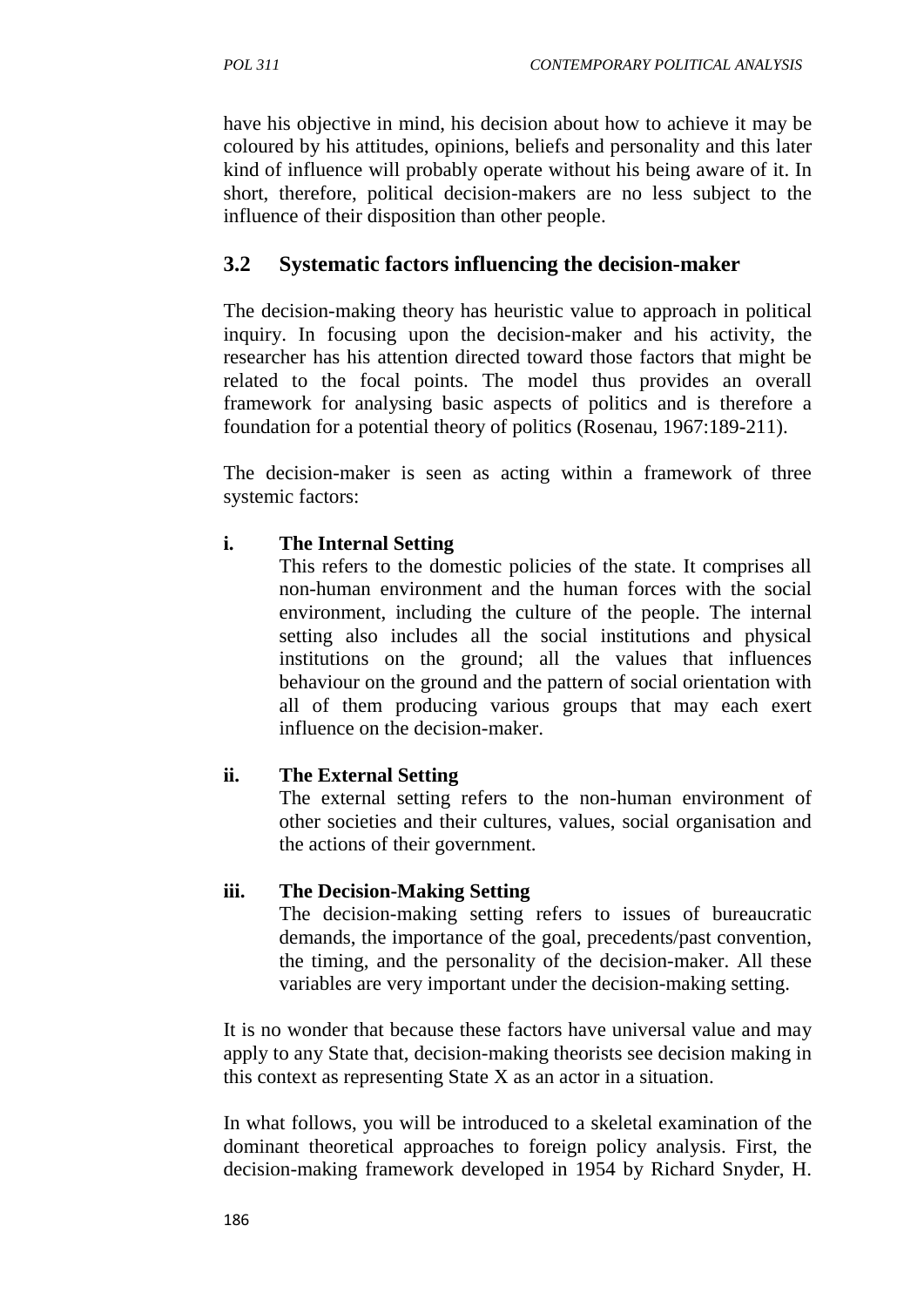B. Bruck and Burton Sapin. Second, James Rosenau's pre-theory of foreign policy and finally, Graham Allison's models developed to explain the Cuban missile crisis.

#### **SELF-ASSESSMENT EXERCISE**

"The decision-maker is seen as operating within a framework of systematic factors." Briefly discuss.

Synder, Bruck and Sapin's decision making

This model considers decision-makers as participants in a system of action. Accordingly, "the key to explaining why the State behaves the way it does lie in the way its decision-makers as actors define their situation".

Synder, Bruck and Sapin (1962:86) define situation as:

An analytical concept pointing to a pattern of relationships among events, objects, conditions, and other actors organised around a focus, which is the centre of interest for the decision-makers… In turn, the situation is related to a larger setting from which it has been abstracted by the actors, including other situations and the broader relationships surrounding them too.

In their view, the foreign policy decision-making process could be conceptualised in terms of linkages among the action, reaction and interactions of variables categorised under headings of internal and external setting and societal structure and behaviour. Their approach views decision-making in an organisational context, focusing on the objectives of the decisional unit and its members. The emphasis on the decisional unit reflects their view that answering the question "who becomes involved in a decision, how, and why is essential to an explanation of why the decision-makers decided the way they did. To analyse the actions of decision-makers, the behaviour of the state should be considered against three factors:

Sphere of competence: i.e. actors' role or patterns of action that contribute to the attainment of organisation's goals.

Communication and information: both inform and provide feedback on decision-making.

Motivation: provides insight into why states behave as they do. What informs the behaviour of Actor 'A' towards 'B'. While the Synder, Bruck and Sapin model provides a framework for analysing the foreign policy of a country, it does not specify how the variables relate to each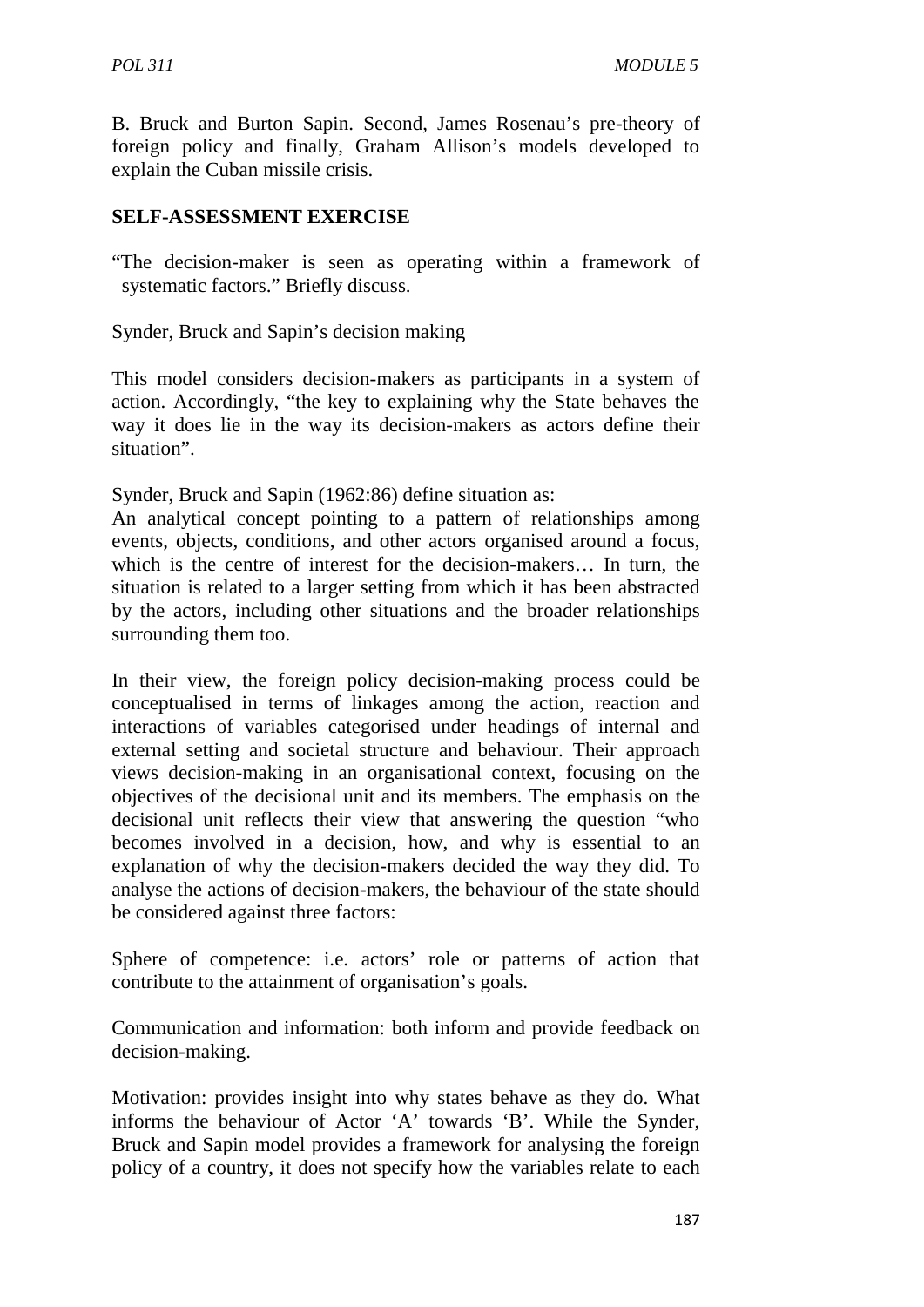other and their relative importance. Therein lays the weakness of this theoretical framework.

Application of Rosenau's pre-theory of foreign policy in political inquiry

Rosenau's pre-theory of foreign policy is an exercise in the application of decision-making theory in political inquiry. A major influence on theorising about foreign policy decision making was a 1966 article by James Rosenau in which he articulated a pre-theory of foreign policy. By pre-theory, Rosenau meant "the need to develop an explicit conception of where causation is located in international affairs" and as "both an early step toward explanation of specific empirical events and a general orientation toward all events". An important stimulus was his observation that the largely historical and single-country case study orientation then prevalent in foreign policy research reflected the absence of both cross-national testable generalisations and a general theory of foreign policy. In this context, Rosenau urged the development of "if – then" propositions with which to conduct meaningful comparisons of the behaviour of countries.

Two pillars buttress Rosenau's pre-theory. First, a set of key variables to explain the external behaviour of societies which he labelled idiosyncratic, role, governmental, societal and systemic. The idiosyncratic variable refers to aspects unique to the foreign policy decision-maker such as their values, skills and prior experiences that distinguish their foreign policy choices or behaviour from counterparts. The second variable concerns the external behaviour of officials associated with their role, while those aspects of a government's structure that constrain or expand the foreign policy choices made by decision-makers fail within the third variable, governmental. Non governmental aspects of a society that influence its external behaviour constitute the fourth variable, labelled societal. They include factors such as societal values, degree of national unity and cohesion and the extent of industrialization. Finally, systemic variable encompasses any non-human aspects of a society's external environment or any actions occurring abroad that influence the decisions and actions of foreign policy officials. Geopolitical considerations and ideological challenges from potential aggressors are two examples cited by Rosenau (1966:43).

The second pillar is ranking the different variables in terms of their relative contribution to external behaviour. The objective is to provide a comparative estimate of the principal sources of behaviour rather than a precise accounting of the share of each variable. Integrating the two pillars produces a crude pre-theory of foreign policy. Specifically, the ranked five variables, are examined in terms of distinctions between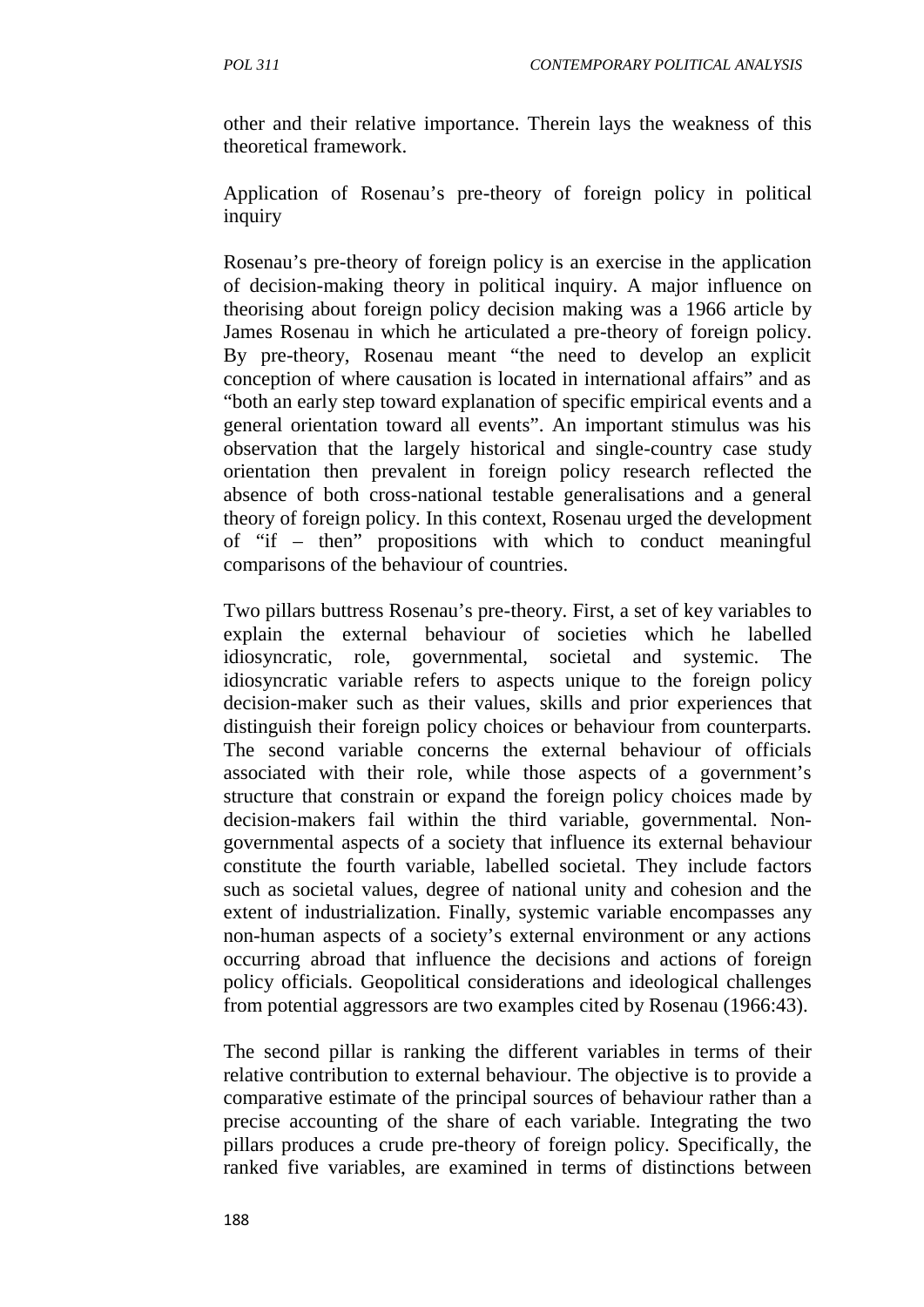large and small countries (reflecting a country's size), between developed and underdeveloped economies (indicating level of economic development), and between open and closed political system (reflecting political structure and accountability).

Rosenau's pre-theory has also been criticised. The pre-theory is dataintensive and focuses on the extremes of each pole: large and small countries, developed and under-developed economies, open and closed political systems. Time series data are not always available for countries of interest, nor may it have been collected initially for the purposes, which the foreign policy analyst uses it. The pre-theory does not capture the spectrum of possible cases, for example, newly industrializing economies such as Taiwan, semi-democracies such as Malaysia and Middle-sized countries. More broadly by labelling it a "pre-theory", the implication was that a comprehensive theory would follow. By the 1980's it was clear this was not to be the case.

#### **Allison's model of decision making**

In 1971, Graham Allison published a seminal book on Essence of Decision. The book outlined three models to explain America's foreign policy decision making during the 1962 Cuban missile crisis. He termed them the rational actor (Model I), organisational behaviour (Model II) and governmental (bureaucratic) politics (Model III).

In the Rational Actor model, the basic unit of analysis is the actions chosen by the national government to maximise its strategic goals and objectives. The nation or government is considered a rational, unitary decision-maker with "one set of preferences", one set of perceived choices and a single estimate of the consequences that follow from each alternative. As Allison and Zelikow (1999) note, two of the assumptions of classical realism, namely that unitary states are the main actors in international affairs, and that states act rationally in selecting the course of action that is value maximising informs the rational actor model.

The model assumes that a nation's actions are in response to strategic threats and opportunities in the international environment. In selecting a response, a process of rational choice is employed based on identifying objectives and goals, usually expressed in terms of national security and national interests; proposing options for the attainment of the objectives; evaluating the cost and benefit of each option against the defined objectives; and selecting the option that ranks highest in achieving desired outcomes.

The second model, Organisational Behaviour, considers the basic unit of analysis as governmental action. The focus is on the "outputs of large organisation's functioning according to standard pattern of behaviour.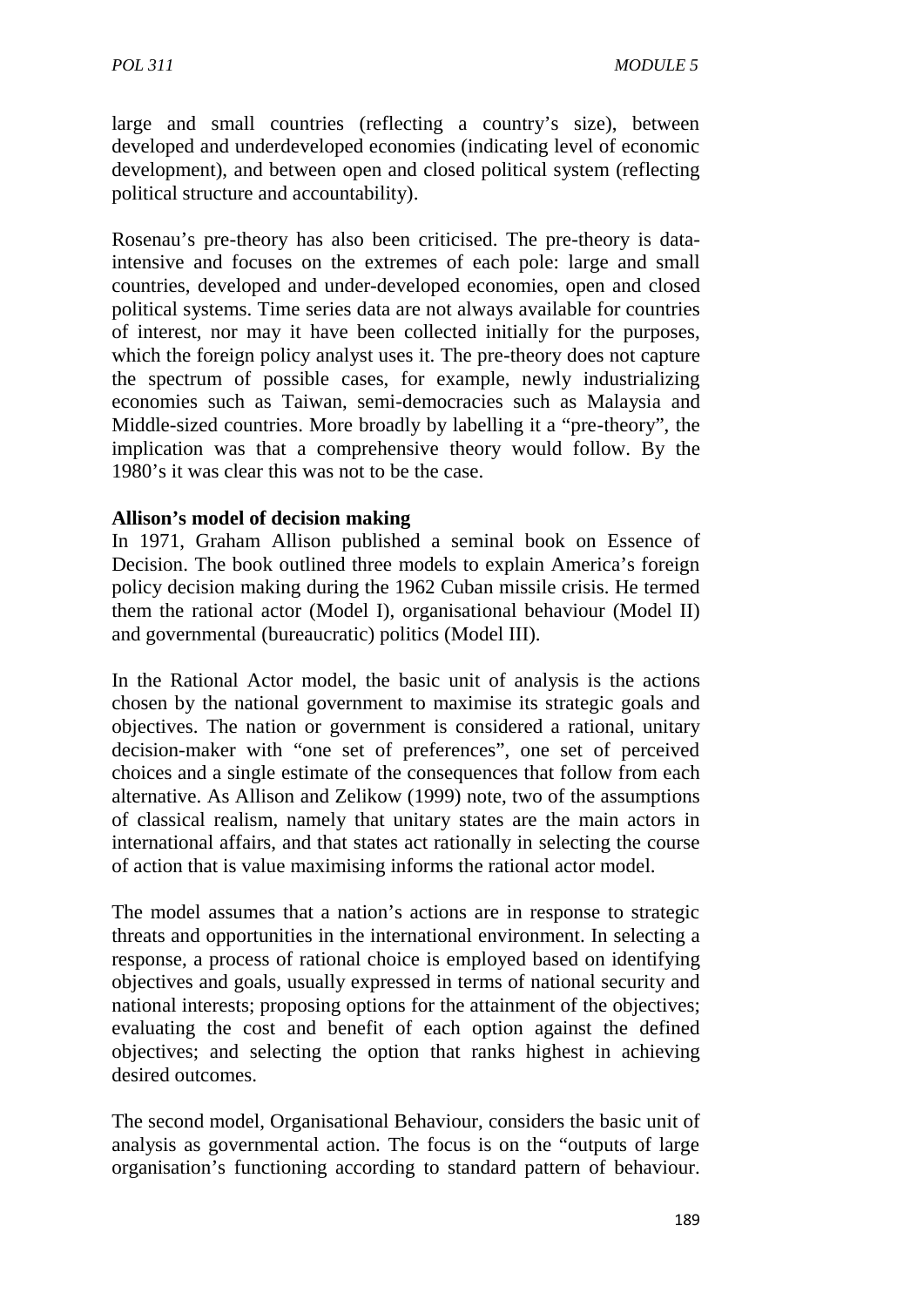Alison and Zelikow (1999) identified seven characteristics of this model. First, the actor is not a monolithic nation or government but rather a collective or bureaucratic organisation, atop of which sit government leaders. They may also be sub-units within large organisations with their own set of procedures and rules. Second, parts of a foreign policy issue may be distributed among different bureaucratic organisations following their respective specialization, while specialist attention is devoted to particular aspects of an issue; the trade-off is that there is little control over "what an organisation attends to, and how organisational responses are programmed".

The fourth is the set of beliefs about how a mission should be carried out and the requirement necessary to do so. "Action as organisational output is the fifth characteristics, based on the view that organisational activity is reflective or pre-set routines. The sixth characteristic is central coordination and control. The last characteristic is related to the political arena, where leaders may change governmental behaviour by deciding "what organisations will play out which programmes where".

The organisational model emphasises the coherence of organisations. It sees an organisation as a place where all the constituent parts work towards a common objective. Consequently, despite competition between the units and the existence of hierarchy, an ultimate authority moderates the competition and enforces relative conformity to the goals or objectives of the organisation.

Governmental (bureaucratic) politics is the final model. Here, an organisation's leaders are themselves players in a competitive game. The model also assumes that decisions/policies are made in an organisational context. However, whereas the organisational model emphasises the element of coalition and coherence in the creation and choice of policy options, the bureaucratic politics model emphasise the role of competition. It assumes that organisations are by their segmentation and functional differentiations, places where people hold diverse opinions, have competing perceptions as well as incompatible strategies and objectives. Decision making in such a context is, therefore, not the process of agreeing to a common objective but the process of competing for primacy in the choice of policy objectives.

In other words, decision-makers in an organisation are hardly a monolithic group, rather, a desperate group of game players, each concerned with achieving specific objectives, or as aptly captured by Otubanjo (2001) "rival combatants". The players in such games focus not just on a single strategic objective but many diverse international problems. As they have their various conceptions of rational, organisational goals, the tendency is that government decisions and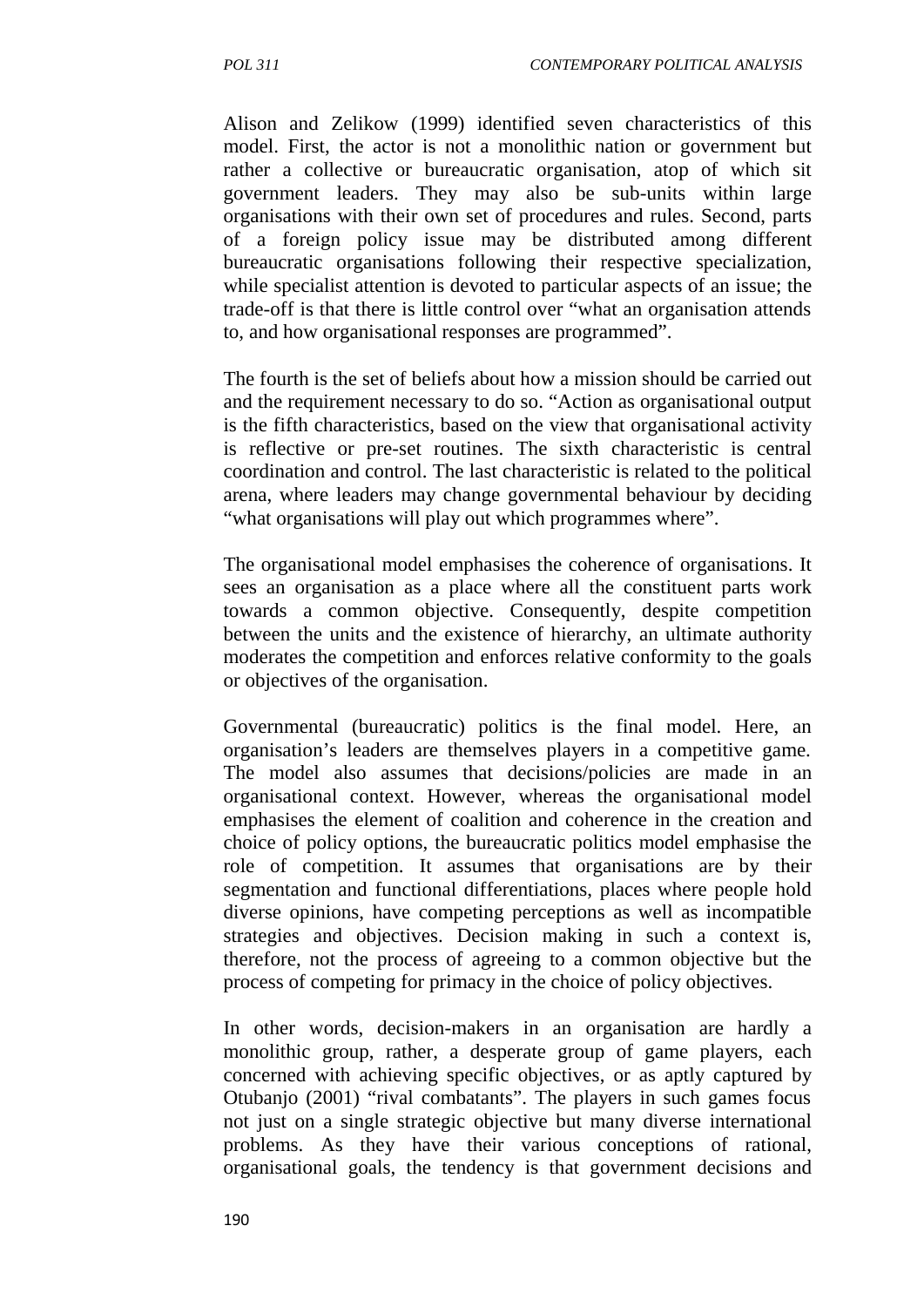actions emerge as a synthesis of individual preferences and objectives. In other words, decisions are put together as in a college, the various interest/perceptions and objectives of the game players. Thus, the organisational content, rather than making policy necessarily rational tends imposing irrationality on policy decisions.

Allison's models have been widely criticised although they continue to structure analysis of foreign, defence and other public policy decision making processes. Kegley and Wittklof (1997) have argued that the "rational actor model is deficient in recognising an impending problem because of neglect about or denial of its existence until direct evidence or a crisis precipitate a response". Besides, it implies that decisions are based on no, partial or obsolete information or, conversely, too much information or contradictory information. Other weaknesses include trade-offs in prioritising different national interests; time constraints that restrict the identification and analysis of alternative courses of action; and psychological restraints related to the decision maker's personality or emotional needs or passions that may blur the distinction between advancing personal goals and the national good. The organisational behaviour model has been criticised for its ability to promote "organisational capture", a process in which an agency's support of or opposition to an issue or policy is associated with perceptions of whether its influence will be enhanced or reduced. It can also not be assumed that an organisation's mission and capabilities are coherently defined.

The governmental (bureaucratic) politics model has been criticised for ignoring hierarchy in decision-making and for being imprecise. Its assumption that policymaking necessarily proceeds by a process of bargaining has also been criticised.

#### **The decision's unit approach**

A deficiency and common thread that runs through all the approaches reviewed so far is their inability to differentiate core actors in the foreign policy decision-making process from peripheral ones. The decision unit's approach places emphasis on those actors 'at the apex of foreign policy decision making in all governments or ruling parties'. This narrows the field of inquiry to those in all governments who exercise ultimate decision-making power and authority on a specific foreign policy issue.

Decision unit's approach enables a cross-national analysis of foreign policy, applies to different types of political regimes and by implication dissimilar foreign policy decision-making process; provides a means for focusing on the key actors within a government involved in foreign policymaking, and facilitates the comparison and contrast between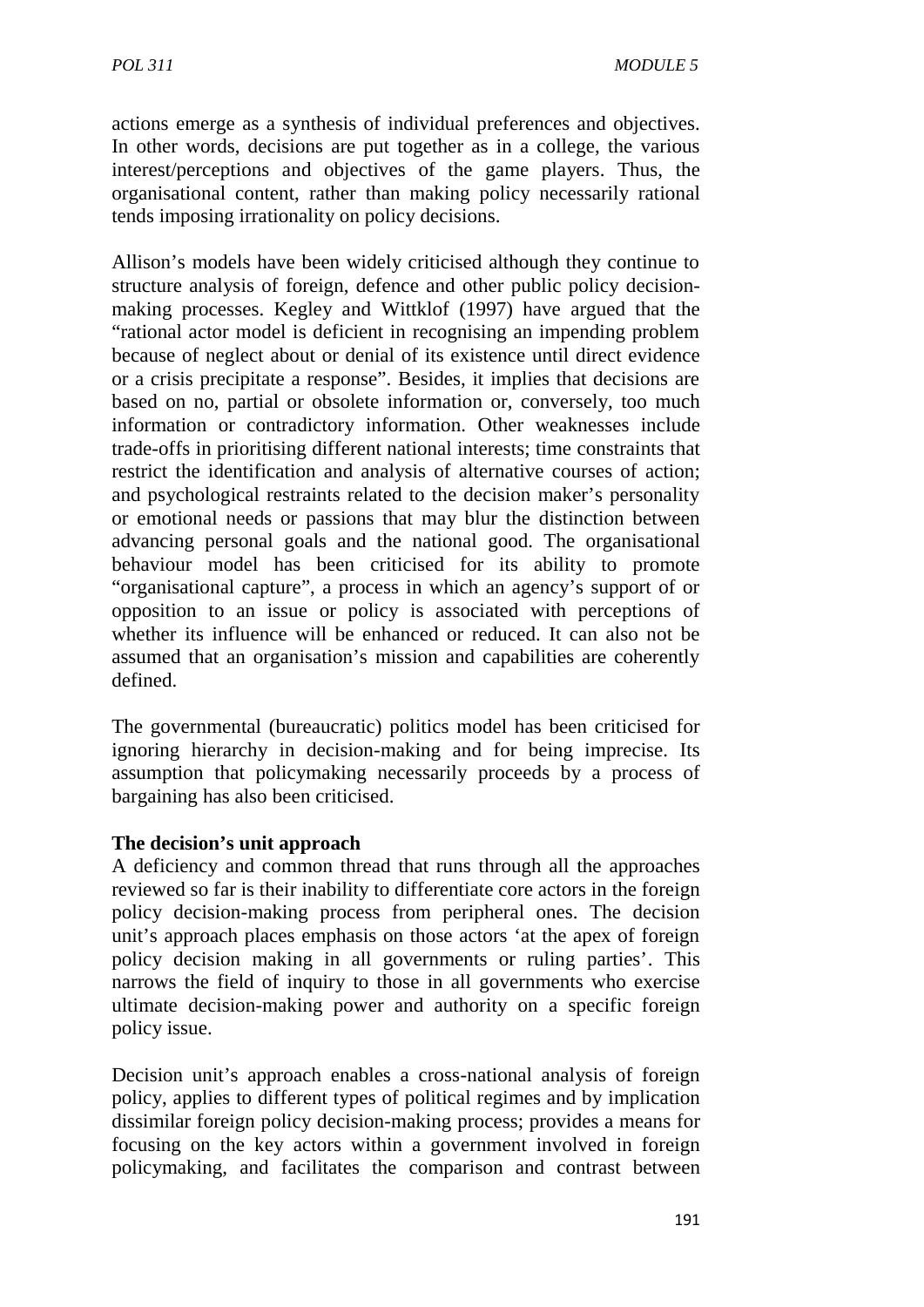different types of decision units. These strengths approach a more accessible unit of analysis in the study of comparative foreign policy.

There are three types of decision unit: the predominant leader, the single and multiple autonomous actors. What follows is a description of each.

A decision unit based on a predominant leader is a single individual who exercises:

The authority to commit the resources of a nation in response to a particular problem and others cannot reverse his or her decision… In effect, the leader has the power to choose between how the government is going to respond to the problem (Hermann, 1993:79).

Personal characteristics of the predominant leader assume high importance because they shape his instincts about an issue and his 'style' in evaluating advisors, inputs, reacting to information from the external environment and assessing the political risks of different actions. The extent to which a predominant leader's personality is important in a nation's foreign policy behaviour relates to their sensitivity to information from the political environment.

There are two different conceptions about the role of individuals in politics. The first conception believes that individuals do not matter or are largely inconsequential in politics because of the greater importance of the international system, domestic politics and institutional interactions. Adherents to this view suggest it is too difficult to generalise from the actions of individuals, so that analysis of this unit yields little theoretical value. Accordingly, the analyst does not need to know anything about the leaders of a state; they will behave the same no matter who they are.

An opposed view believes that leaders do matter in politics. Not only do their personalities differ, making an assumption of homogeneity in behaviour problematic, but also their motivations and interest in international affairs varies. Also, leaders serve as bridge between officials and the public.

The next type of decision unit in politics is the Single group. Even when one person has the authority to commit a government's resources to a policy issue, he or she may nonetheless seek to involve others in the decision-making process. The reason for doing so relates to three factors:

- (i) help strengthen a decision's legitimacy
- (ii) help lower the psychological strain of decision making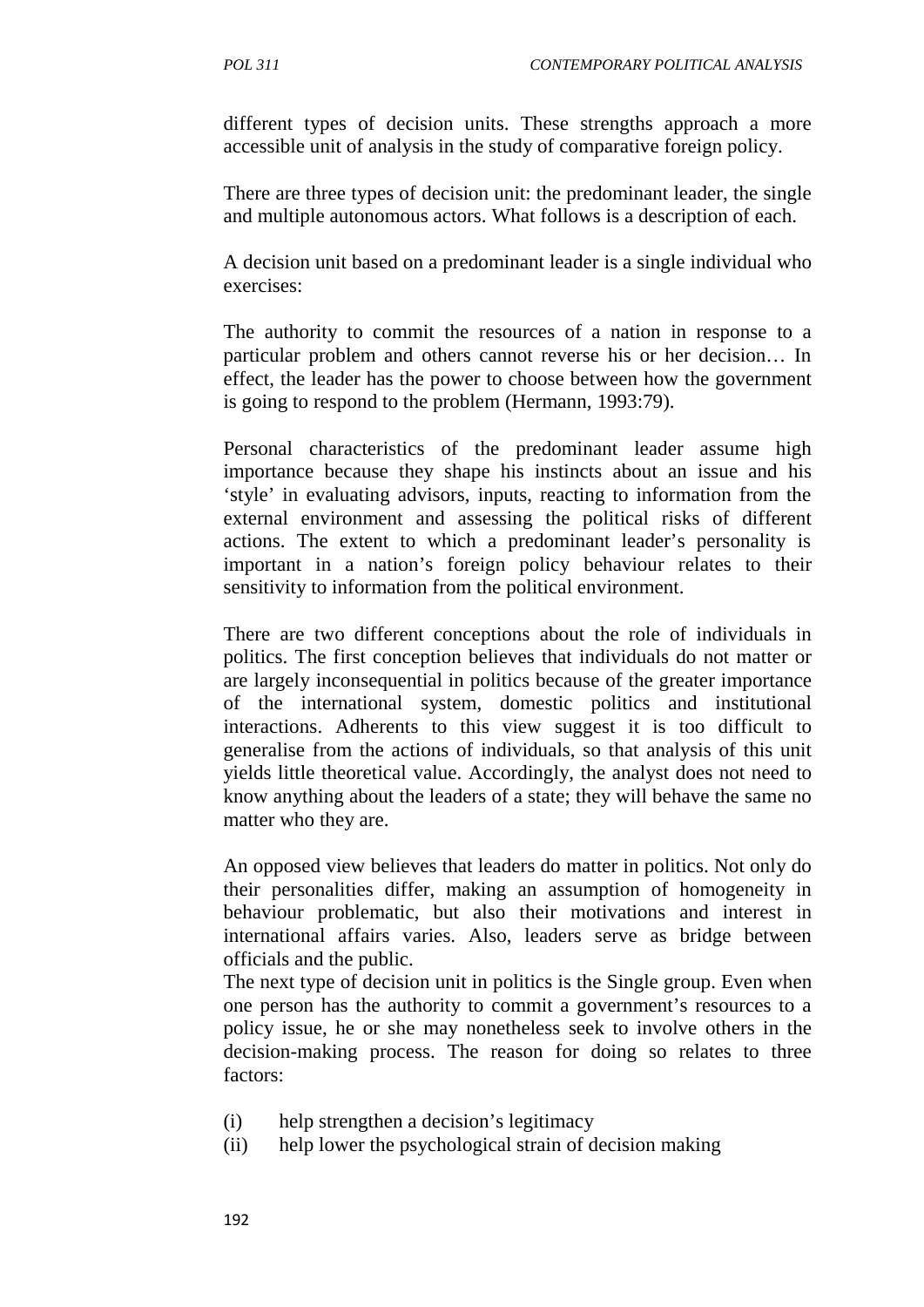(iii) empirical evidence suggests that foreign policy decision-making is frequently a group activity.

In a decision unit based on a single group, "all the individuals necessary for allocation decisions participate in the group and the group makes decisions through an interactive process among its members". The promptness with which the group can reach consensus on a policy problem is the cornerstone to understanding a government's behaviour under this type of decision unit. Factors that facilitate consensus include information derived from a single source, its sharing among the group, and its common interpretation by members. In addition, the group's membership should be small, the overriding loyalty of members should be to the group and there should be a strong but not predominant leader.

The last decision-making unit refers to multiple autonomous actors. Under this decision unit type, individuals, groups or coalitions can act for the government only if some or all of the actors agree. Each individually lacks the authority to decide and to ensure compliance by the others. An actor can neutralise the actions of another by invoking a formal veto power, by threatening to withdraw from a coalition, by withholding resources necessary for action or denying approval for their use or by launching response measures that can damage the other actors or their objectives. For multiple autonomous actors to be labelled the decision unit, no other group or individual can independently resolve disputes among the members or reverse a decision reached collectively. Examples of this decision unit exist in parliamentary, presidential and authoritarian regimes.

### **3.3 Decision-making theory in explaining policy options**

Decision-making theory can be used in explaining policy options from the decision-maker. In this sub-section, you will learn through an example from the literature of political science how decision-making theory can be used to explain a particular policy or event.

Richard C. Snyder and Glenn D. Paige have explained the decision of the United States to resist the invasion of South Korea by North Korea Forces (Snyder and Paige 1967:189-211). From decision-making theory comes their basic assumption: "Acts of a nation-State result from more or less deliberate and conscious choices by someone at some time, and a course of action is followed to serve certain purposes."

Snyder and Paige argue that the decision to resist aggression in Korea was made by the US decision-makers because of several basic objectives, including protecting their national security and avoiding World War III. While admitting the influence of other factors –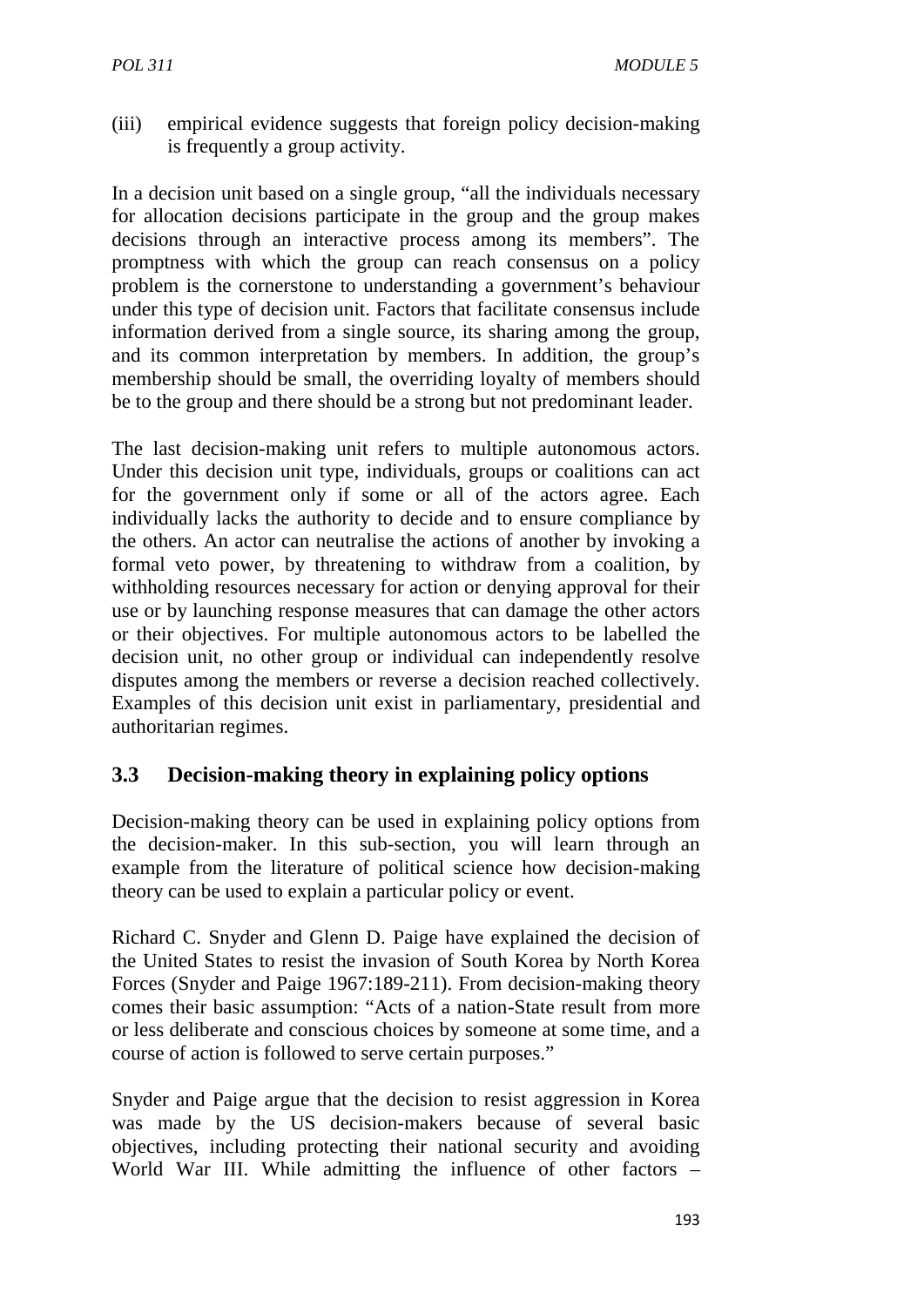environmental condition, and the like – their argument boils down to the following: The United States intervened in Korea because President David Truman and his advisers decided that certain basic values were worth protecting and these objectives have to be related to the military intervention by generalisations. Perhaps the most appropriate law would be: "If a national leader wishes to preserve his or her nation's security, he or she will intervene in any conflict that threatens this security. Other factors – beliefs and capabilities, for instance – would have to be included.

Snyder and Paige show that the specific objective– values are variation on the theme of national security and so included in the generalisation. The result is an explanation using laws that relate to goals and actions taken. In other words, an explanation is generated by the principles of decision-making theory. The assumption of intentionality is especially important, for it suggests the other relationship that might be significant. Assuming that President Truman has objective A and aims to achieve it, and given that action X was taken, what other factors would have to be present if X is to lead to A.

## **3.4 Critique of the decision-making approach**

As a model, the decision-making approach has much potential. It might be useful in studying foreign policy but for the understanding of domestic politics, this model appears too ambitious. In this context, it may not be able to explain some of the detailed political processes.

As a model, it may not be suitable for the explanation of change in politics. However, the value of its submission is that, it reminds you what is responsible for the actions of actors involved in politics.

You are however cautioned that reasons for decisions may be more varied than what has been identified. Students of political analysis are therefore called upon to dig deeper to expose or discover more of the forces that may be acting on the decision-maker at a particular time, which brings us to the warning that the rational actor model may be over assumed in talking of the decision-maker because his/her decisions may not always be rational.

#### **SELF-ASSESSMENT EXERCISE**

How true it is that the decision-making approach in contemporary political analysis appears too ambitious?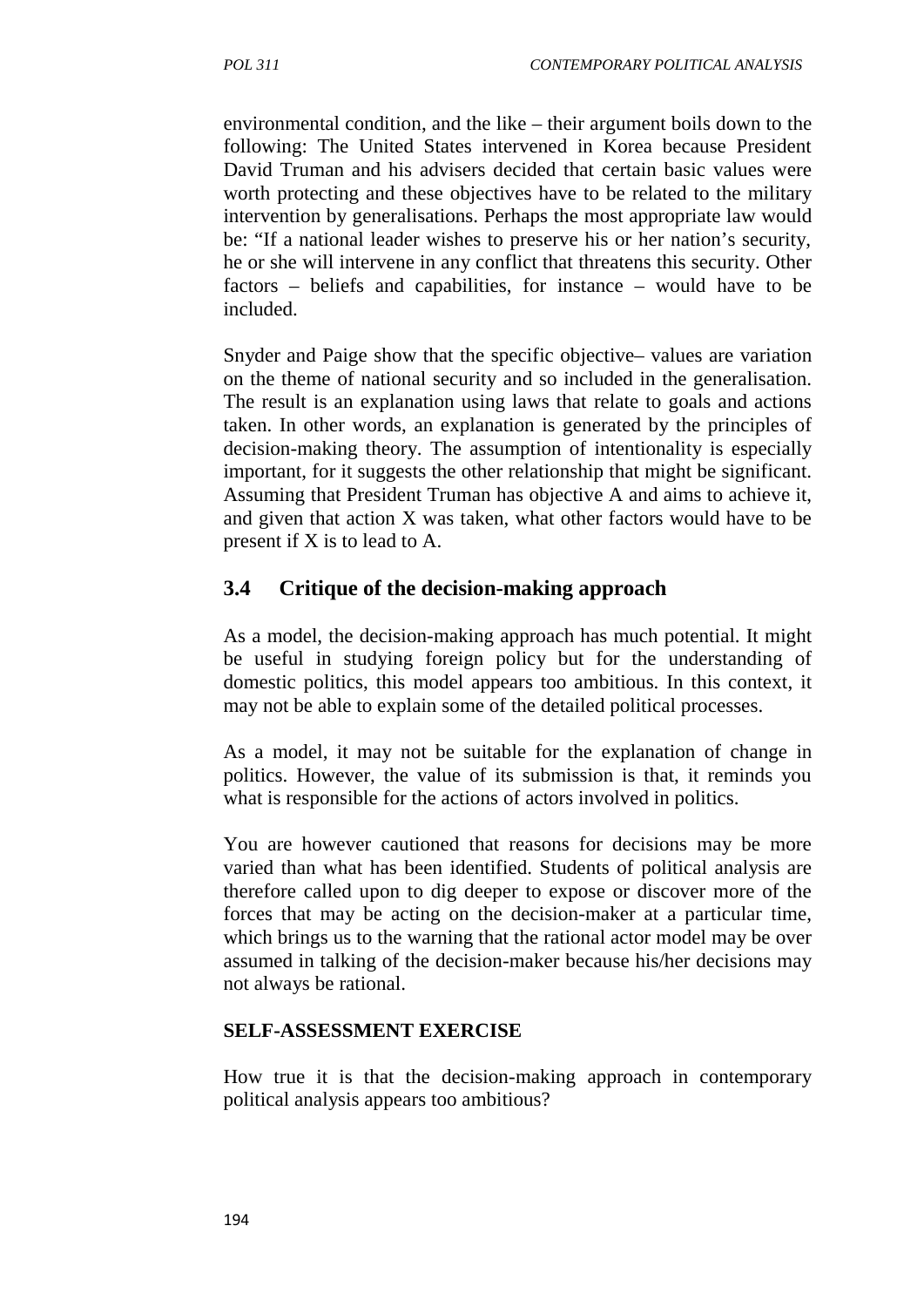# **4.0 CONCLUSION**

You have now learned about the decision-making approach as a model that purports to help us analyse political phenomena. The arguments of this theory are best appreciated when placed under the intentional/rational nature of human behaviour including also the decision-maker.

However, this is also the Achilles Heel of the theory. If all decision makers act in rational means, their behaviour can be easily predictable, however, decision-makers do not operate in a vacuum but are influenced by a series of environmental factors – culture, socialisation, values, beliefs, and itinerancies – that condition the way they make decision.

## **5.0 SUMMARY**

In this unit, you have learned about the decision-making approach in political analysis. You have seen that the theory is the most highly developed model of political analysis. The theory also has heuristic value. You have also been introduced to the systematic factors influencing the decision-maker: internal setting, external setting and the decision-making setting. An example of the decision of the United States to resist the invasion of South Korea by North Korea forces has been cited as the application of the decision-making approach to political inquiry. Finally, the main strengths and weaknesses of the approach have been provided. Since different types of decision-making models have their weaknesses and strengths, you are expected to bring out their strengths and weaknesses as spelled out above.

### **6.0 TUTOR-MARKED ASSIGNMENT**

- 1. Clearly explain the assumptions of the decision-making theory to contemporary political analysis.
- 2. The decision-making approach in contemporary political analysis appears too ambitious. Discuss.
- 3. "The decision-maker is seen as operating within a framework of systematic factors." Briefly discuss.